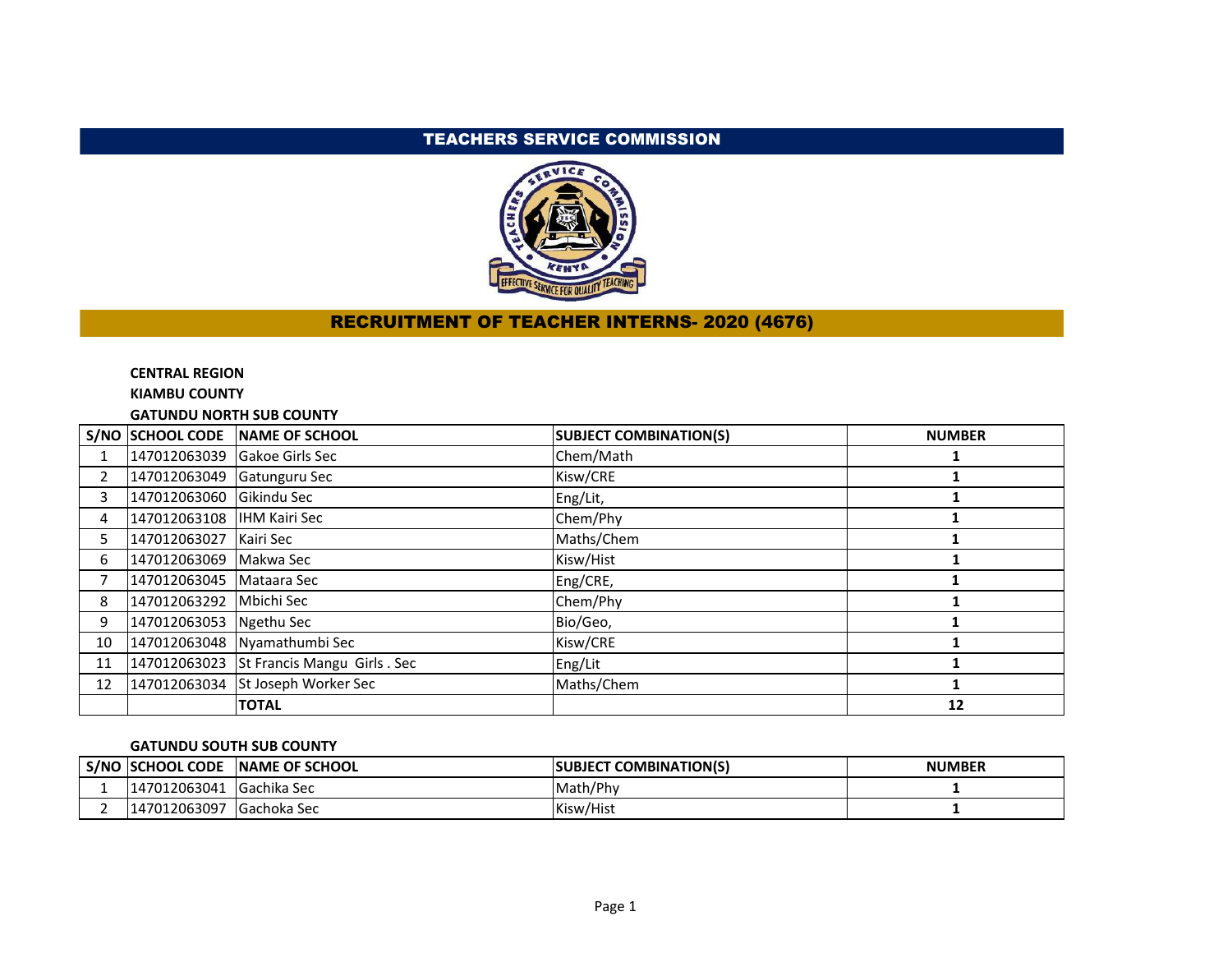| 3  | 147012063074               | Gikure Sec                     | Chem/Bio           | 1              |
|----|----------------------------|--------------------------------|--------------------|----------------|
| 4  | 147012063138 Handege Sec   |                                | Geo/CRE            |                |
| 5. | 147012063121               | Kahuguini Sec                  | Hist/CRE           |                |
| 6  | 147012063067               | Kamutua Sec                    | Kisw/Hist          |                |
| 7  |                            | 147012063032 Karinga Girls Sec | Kisw/CRE           |                |
| 8  | 147012063100 Kiamworia Sec |                                | Chem/Phy           |                |
| 9  | 147012063051 Kiganjo Sec   |                                | Agri/Bio           |                |
| 10 | 147012063037               | Kimunyu sec                    | Hist/CRE           | 1              |
| 11 | 147012063022               | Muhoho High Sec                | Maths/Phy, Eng/Lit | $\overline{2}$ |
| 12 | 147012063114 Munyuini Sec  |                                | Hist/Eng           |                |
| 13 | 147012063028               | Mururia Sec                    | Phy/Maths          |                |
| 14 |                            | 147012063054 Muthiga Girls Sec | Chem/Bio           | 1              |
| 15 |                            | 147012063131 Muthurumbi Sec    | Kisw/Hist          |                |
| 16 | 147012063098 Mutunguru Sec |                                | Eng/Lit            |                |
| 17 | 147012063081               | Ndarugu Sec                    | Comp/              | 1              |
| 18 | 147012063058               | Ndundu Sec                     | CRE/Hist           |                |
| 19 | 147012063033 Ng'enda Sec   |                                | Chem/Bio           |                |
| 20 |                            | 147012063110 PCEA Ruburi Sec   | Bio/Chem,          |                |
| 21 | 147012063061               | Ucekeini Sec                   | Kisw/Hist          | 1              |
|    |                            | <b>TOTAL</b>                   |                    | 22             |

### **KIKUYU SUB COUNTY**

|                             | S/NO SCHOOL CODE NAME OF SCHOOL      | <b>SUBJECT COMBINATION(S)</b> | <b>NUMBER</b> |
|-----------------------------|--------------------------------------|-------------------------------|---------------|
|                             | 147012013009 Alliance Girls Sec      | Maths/Bst, Hist/CRE           |               |
|                             | 147012013112 Fr. Kevin Kelly Sec     | Bio/Chem                      |               |
|                             | 147012013134 Kikuyu Boys Sec         | Maths/Geo                     |               |
| 147012013116 Mai-A-Ihii Sec |                                      | Kisw/Hist                     |               |
|                             | 147012013044   Moi Girls Kamangu Sec | French/,                      |               |
|                             | 147012013065 Musa Gitau Sec          | Hist/CRE                      |               |
|                             | <b>TOTAL</b>                         |                               |               |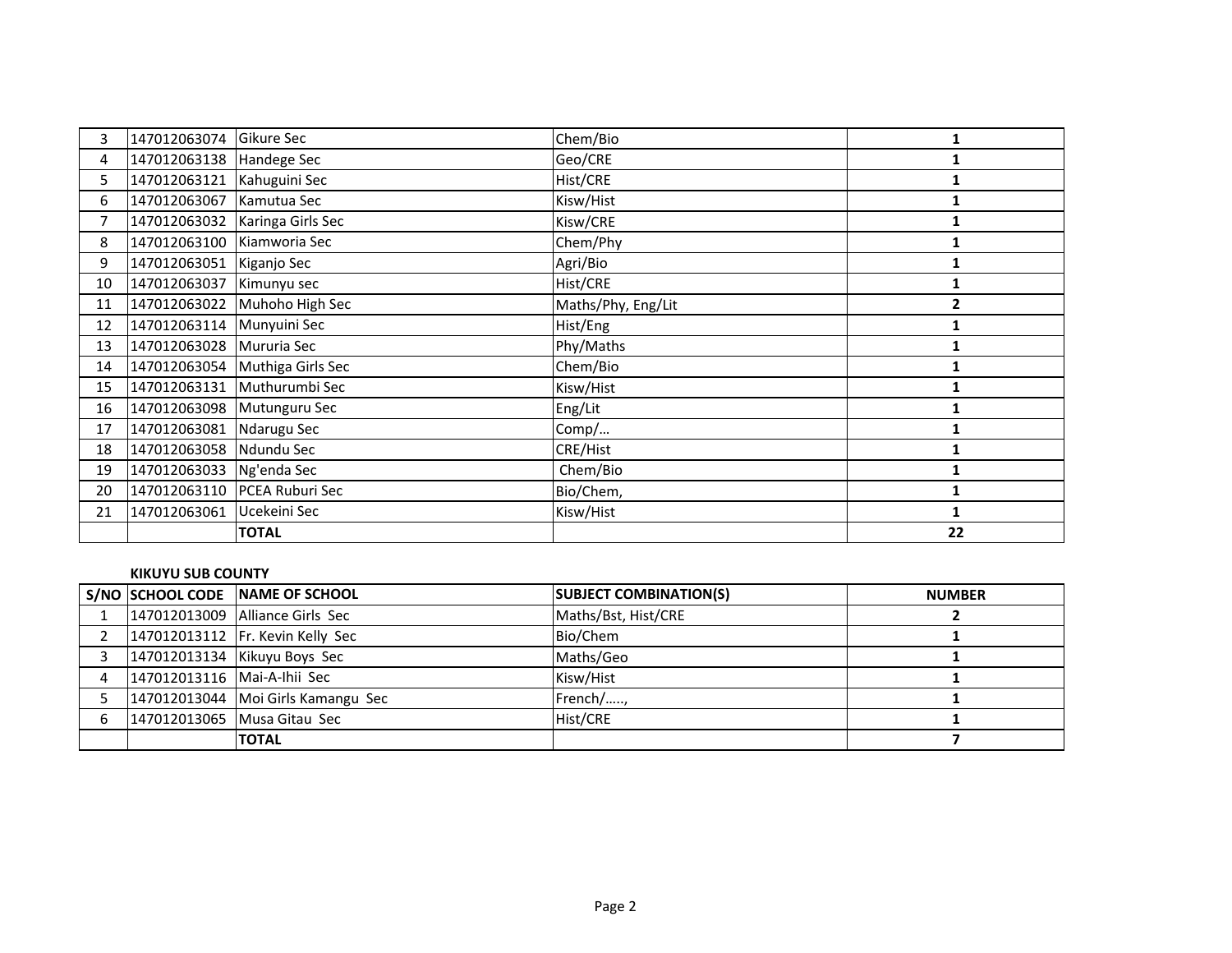#### **KABETE SUB COUNTY**

|   |                            | S/NO SCHOOL CODE NAME OF SCHOOL    | <b>SUBJECT COMBINATION(S)</b> | <b>NUMBER</b> |
|---|----------------------------|------------------------------------|-------------------------------|---------------|
|   | 147012013211 Cura Sec      |                                    | Bio/Agri                      |               |
|   |                            | 147012013016 Kahuho Uhuru Sec      | CRE/Kisw                      |               |
| 3 |                            | 147012013099   Kanjeru Girls Sec   | Maths/B/St                    |               |
| 4 | 14701223118                | Kibiku Sec                         | Chem/Math                     |               |
|   | 147012013008 Kirangari Sec |                                    | Chem/Bio                      |               |
| 6 |                            | 147012013015 Mary Leakey Girl Sec  | Geo/Kisw                      |               |
|   |                            | 147012013068 Muguga Wa Gatonye Sec | Chem/Phy                      |               |
| 8 |                            | 147012013013 Uthiru Girls Sec      | Eng/Lit                       |               |
|   |                            | <b>TOTAL</b>                       |                               |               |

# **THIKA WEST SUB COUNTY**

|                             | S/NO SCHOOL CODE NAME OF SCHOOL           | <b>SUBJECT COMBINATION(S)</b> | <b>NUMBER</b> |
|-----------------------------|-------------------------------------------|-------------------------------|---------------|
|                             | 147012063092 Chania Girls Sec             | Math/Phy                      |               |
|                             | 147012063141 Karibaribi Mixed Sec         | Agr/Bio                       |               |
| 147012063117 Kimuchu Sec    |                                           | Bst/Geo                       |               |
|                             | 147012063164 Thika Girls Karibaribi Sec   | Geo/Kisw,Comp                 |               |
| 147012063036 Thika High Sec |                                           | Eng/Lit                       |               |
|                             | 147012062010 Thika High For The Blind Sec | $Hsc/$                        |               |
|                             | <b>TOTAL</b>                              |                               |               |

#### **JUJA SUB COUNTY**

|                            | S/NO SCHOOL CODE NAME OF SCHOOL     | <b>SUBJECT COMBINATION(S)</b> | <b>NUMBER</b> |
|----------------------------|-------------------------------------|-------------------------------|---------------|
| 147012063129 Gachororo Sec |                                     | Maths/Phy                     |               |
|                            | 147012063172 Ndururumo Sec Sec      | Geo/Hist                      |               |
|                            | 147012063171 St Francis Nyacaba Sec | Bst/Geo                       |               |
|                            | 147012063151 Theta mixed Sec        | Hist/CRE                      |               |
|                            | <b>TOTAL</b>                        |                               |               |

#### **LIMURU SUBCOUNTY**

| . S/NC | CHOOL CODE<br>150 | <b>OF SCHOOL</b><br><b>INAME</b>  | <b>COMBINATION(S)</b><br><b>ISUBJECT</b> | <b>NUMBER</b> |
|--------|-------------------|-----------------------------------|------------------------------------------|---------------|
|        | 012013135<br>70۰  | <b>Bibirioni</b><br>Sec<br>i Bovs | Comp/                                    |               |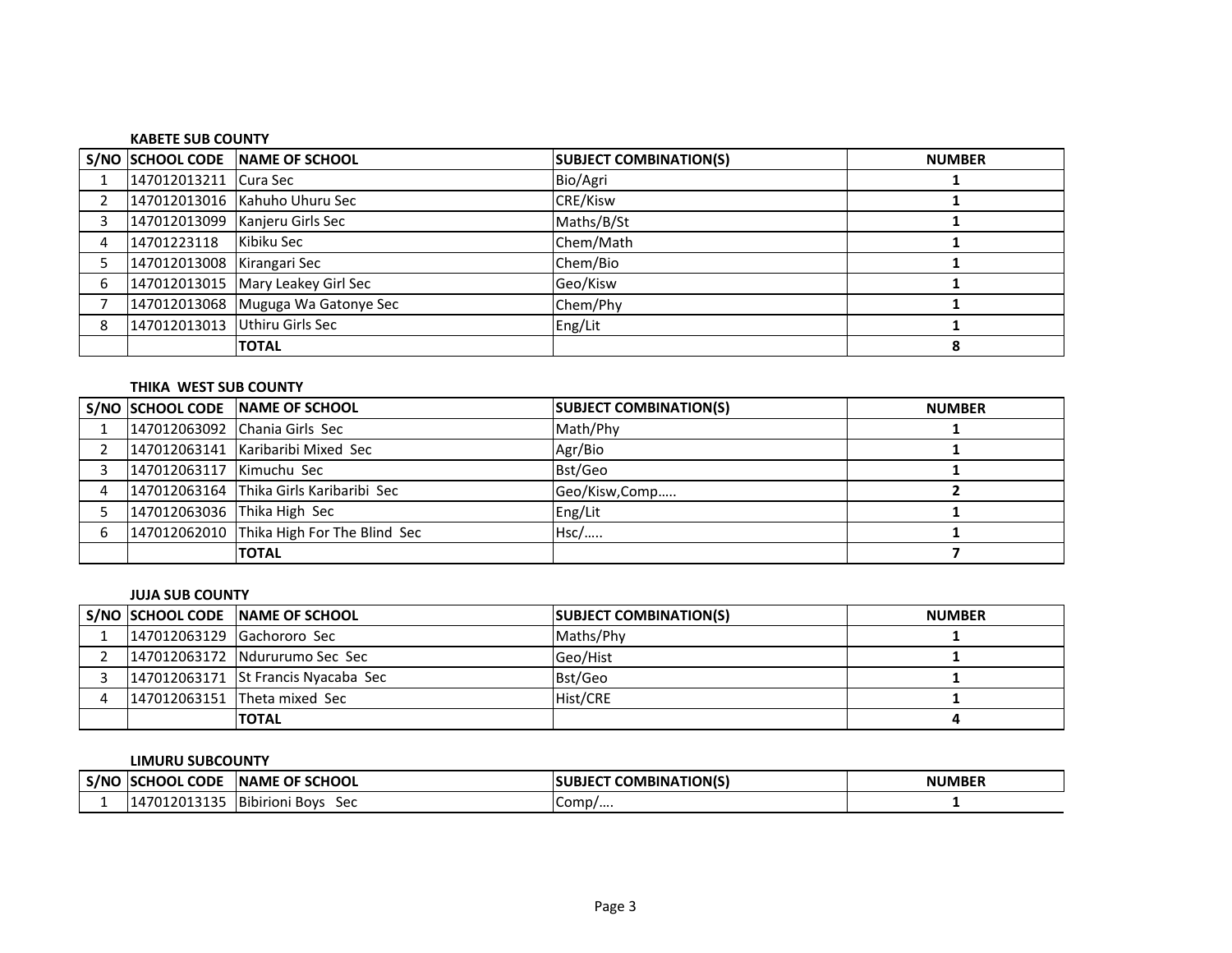|   | 147012013141 Gatuura Sec |                                | Kisw/CRE        |  |
|---|--------------------------|--------------------------------|-----------------|--|
|   |                          | 147012013031 Gichuru High Sec  | Eng/Lit         |  |
| 4 |                          | 147012013012 Loreto Limuru Sec | Phy/Chem        |  |
|   | 147012013053 Mirithu Sec |                                | Kisw/Geo        |  |
| 6 |                          | 147012013221 Muna Girls Sec    | Math/Chem       |  |
|   |                          | 147012013202 Ngecha Girls Sec  | Bst/Geo         |  |
| 8 | 147012013072 Tigoni Sec  |                                | Math/Phy        |  |
| q | 14701223146              | Umoja Sec School Sec           | <b>CRE/Kisw</b> |  |
|   |                          | <b>TOTAL</b>                   |                 |  |

## **LARI SUB COUNTY**

|                |                               | S/NO SCHOOL CODE NAME OF SCHOOL         | <b>SUBJECT COMBINATION(S)</b> | <b>NUMBER</b>  |
|----------------|-------------------------------|-----------------------------------------|-------------------------------|----------------|
| $\mathbf 1$    | 147012013123   Bathi Sec      |                                         | Chem/Bio                      |                |
| $\overline{2}$ |                               | 147012013045 Gachoire Girls Sec         | Phy/Math                      | 1              |
| 3              |                               | 147012013017 Gatamaiyu Boys High Sec    | Kisw/Hist                     |                |
| 4              |                               | 147012013048 Gitithia Mixed Sec         | Geo/CRE                       |                |
| 5.             |                               | 147012013121 Gituamba Girls sec         | Agri/Bio                      |                |
| 6              | 147012013204 Kamae Sec        |                                         | Agri/Bio                      |                |
| $\overline{7}$ | 147012013057 Kamahindu Sec    |                                         | Bio/Agri                      |                |
| 8              |                               | 147012013014 Kambaa Girls Sec           | H/Sc/Kisw/Hist                | $\overline{2}$ |
| 9              |                               | 147012013043 Kamuchege Sec              | Eng/Lit                       | 1              |
| 10             |                               | 147012013011 Kijabe Boys Sec            | Eng/Lit                       | 1              |
| 11             | 147012013081 Kijabe Girls sec |                                         | Comp/, Bst/Geo                | $\overline{2}$ |
| 12             | 147012013094 Kimende Sec      |                                         | CRE/Hist                      | 1              |
| 13             | 147012013042 Kinale Girls sec |                                         | Eng/Lit                       | 1              |
| 14             |                               | 147012013122 Kirenga Boys Sec           | Chem/Math                     |                |
| 15             | 147012013125 Magina Sec       |                                         | Kisw/Hist                     |                |
| 16             | 147012013076 Mbau Ini Sec     |                                         | Math/Phy                      | 1              |
| 17             | 147012013128 Mirangi Sec      |                                         | Chem/Bio                      | 1              |
| 18             | 147012013107 Mugiko Sec       |                                         | Math/Phy                      | 1              |
| 19             |                               | 147012013111   P.B. Kagwe Girls Sec     | Math/Chem                     | 1              |
| 20             |                               | 147012013069 St. Augustine Nyanduma Sec | Maths/Chem                    | 1              |
|                |                               | <b>TOTAL</b>                            |                               | 22             |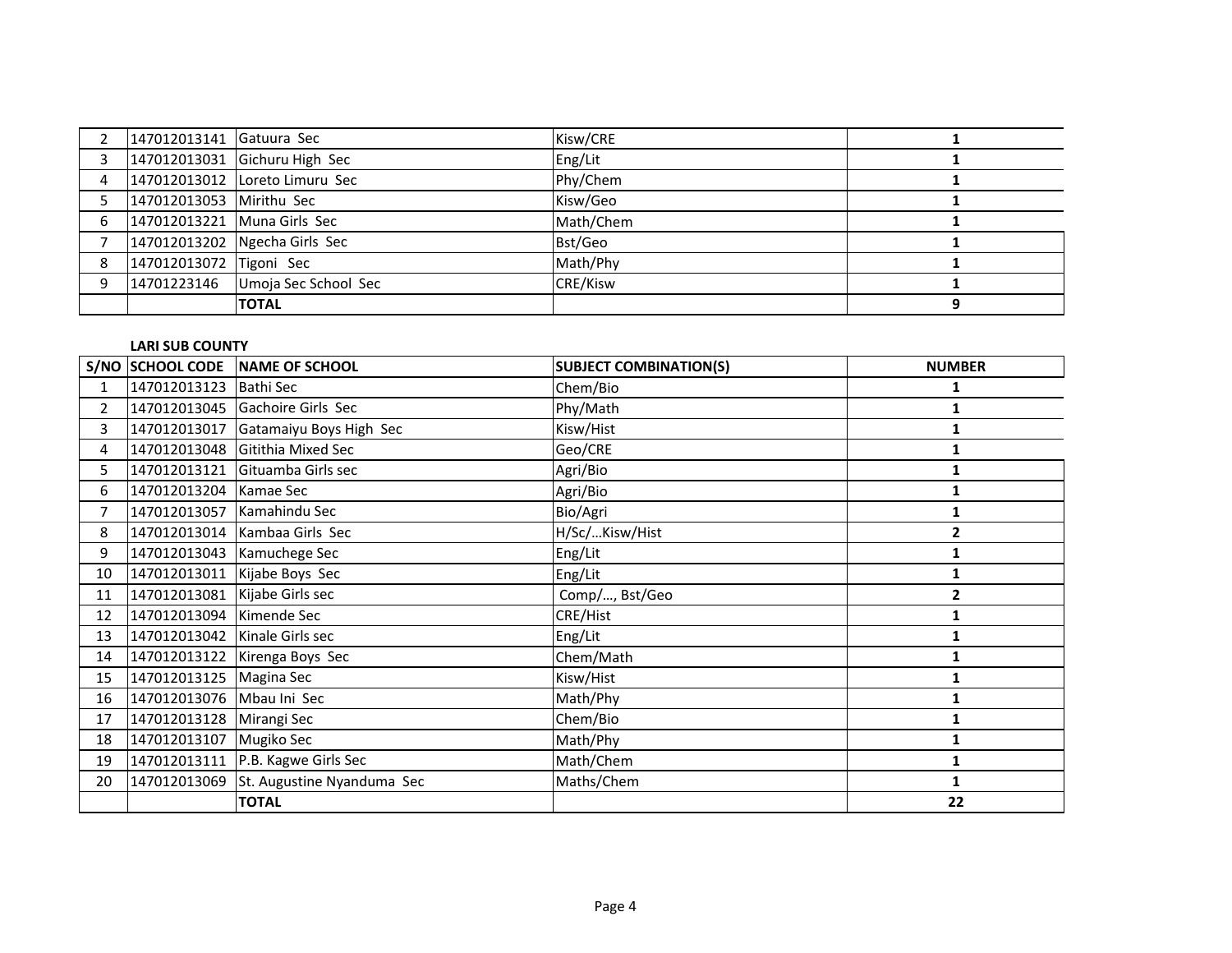|                | <b>GITHUNGURI SUB COUNTY</b> |                                                     |                               |               |  |
|----------------|------------------------------|-----------------------------------------------------|-------------------------------|---------------|--|
|                |                              | S/NO SCHOOL CODE NAME OF SCHOOL                     | <b>SUBJECT COMBINATION(S)</b> | <b>NUMBER</b> |  |
| $\mathbf{1}$   | 147012013092 Gathanji Sec    |                                                     | Maths/Bst                     | 1             |  |
| $\overline{2}$ |                              | 147012013082 Gathirimu Girls T. High School Sec     | Kisw/Hist, Bio/Chem           | $\mathbf{2}$  |  |
| 3              | 147012013020                 | Githiga High Sch                                    | Hist/CRE                      |               |  |
| 4              |                              | 147012013096 Githima Secondary Sch                  | Eng/Lit                       |               |  |
| 5              | 147012013046 Gitwe Girls Sec |                                                     | Phy/Chem,                     |               |  |
| 6              |                              | 147012013059 J.G. Kiereini Boys Sec                 | Math/Chem                     |               |  |
| $\overline{7}$ | 147012013003                 | Kagema Sec Sch                                      | Kisw/Hist                     | 1             |  |
| 8              |                              | 147012013006   Kambui Girls Sec                     | Comp,                         | 1             |  |
| 9              |                              | 147012012022 Kambui School For Hearing Impaired Sec | Eng/Lit/Ksl, Bio/ Agr/Ksl     | 2             |  |
| 10             |                              | 147012013050 Kiambururu Sec                         | Hist/Bst                      |               |  |
| 11             |                              | 147012013005 Komothai Boys Sec                      | Kiswa/Hist                    | 1             |  |
| 12             |                              | 147012013083 Komothai T Girls Sec                   | Kisw/CRE                      |               |  |
| 13             | 147012013203                 | Miiri Sec                                           | Bst/Geo                       |               |  |
| 14             | 147012013049 Mukua Sec       |                                                     | Bio/Chem                      |               |  |
| 15             | 147012013040 Mukuyu Sec      |                                                     | Bio/Agr                       |               |  |
| 16             |                              | 147012013143 P.C.E.A Mitahato Sec                   | Maths / Phy                   | 1             |  |
| 17             |                              | 147012013070 P.C.E.A Ngemwa Sec                     | Geo/CRE                       |               |  |
| 18             |                              | 147012013004 St. Joseph'S High Sch                  | Eng / Lit                     |               |  |
|                |                              | <b>TOTAL</b>                                        |                               | 20            |  |

## **KIAMBAA SUB COUNTY**

|   |                         | S/NO SCHOOL CODE NAME OF SCHOOL          | <b>SUBJECT COMBINATION(S)</b> | <b>NUMBER</b> |
|---|-------------------------|------------------------------------------|-------------------------------|---------------|
|   | 147012013126 Cianda Sec |                                          | Chem/Maths                    |               |
|   | 147012013019 Karuri Sec |                                          | Math/Chem                     |               |
|   | 147012013032 Kihara Sec |                                          | Maths/Chem                    |               |
| 4 |                         | 147012013078 Muongoiya Sec               | Phy/Maths                     |               |
|   |                         | 147012013064 Muthurwa Girls Sec          | <b>CRE/Hist</b>               |               |
| 6 |                         | 147012013035 Sr. Chief Koinange Girl Sec | Kisw/CRE, Bio/Chem            |               |
|   |                         | 147012013207 St Andrews Ndenderu Sec     | Math/Phy                      |               |
| 8 |                         | 147012013105 St. Joseph Gathanga Sec     | Bio/Agr                       |               |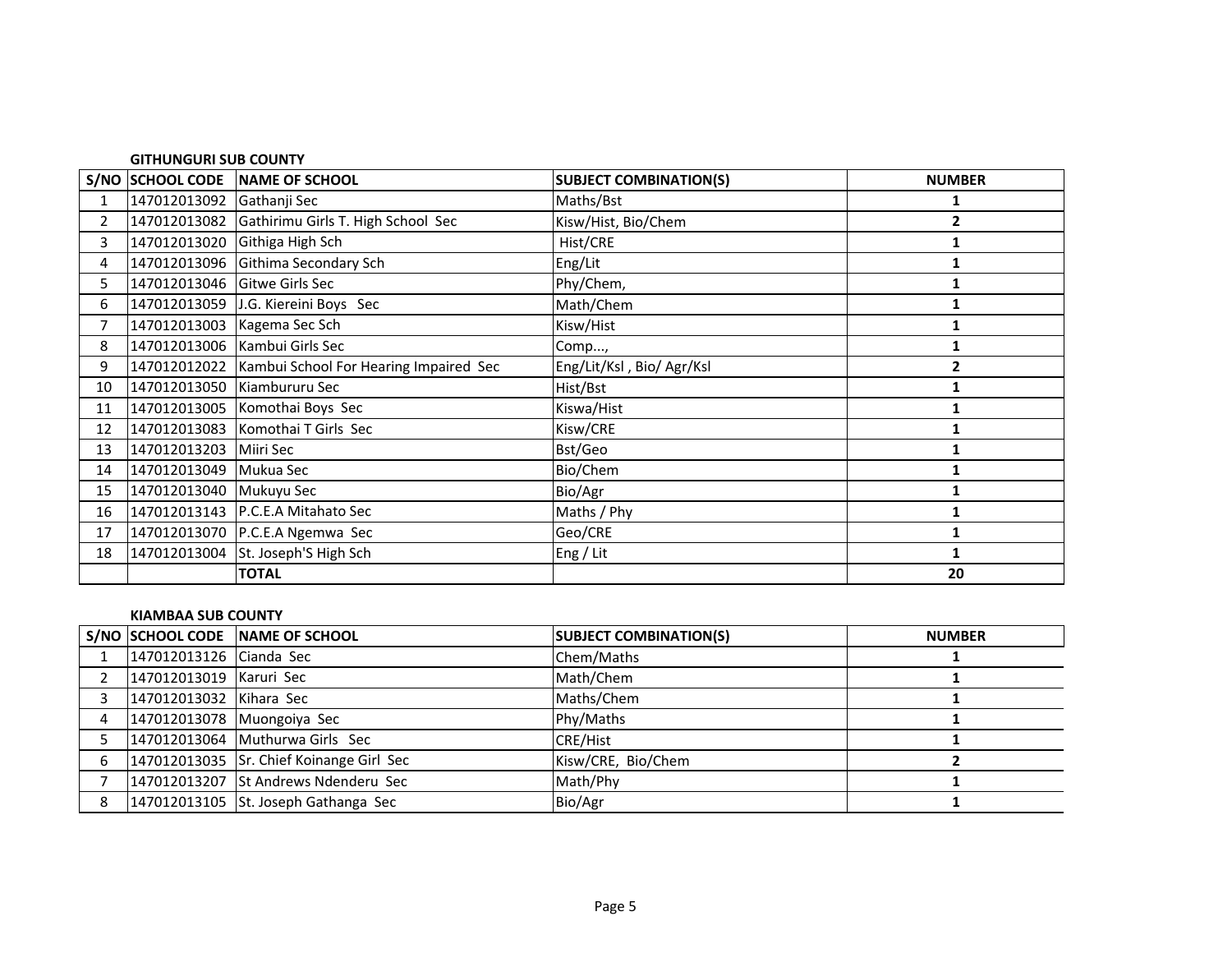| וחדרו<br>'''                       |  |
|------------------------------------|--|
|                                    |  |
| VIAMR.<br><b>I INT\</b><br>10<br>. |  |

|                |                          | S/NO SCHOOL CODE NAME OF SCHOOL          | <b>SUBJECT COMBINATION(S)</b> | <b>NUMBER</b> |
|----------------|--------------------------|------------------------------------------|-------------------------------|---------------|
|                |                          | 147012013208 St Joseph Riabai Sec        | Bio/Chem                      |               |
| $\overline{2}$ |                          | 147012013218 ACK-Kiu-River Sec           | Agri/Bio,                     |               |
| 3              |                          | 147012013215   HGM Ting'ang'a Sec        | Agri/Bio                      |               |
| 4              | 147012013007 Kanunga Sec |                                          | Phy/Math                      |               |
|                |                          | 147012013097 Kiambu Township Sec         | Bst/Geo                       |               |
| 6              | 147012013036 Riara Sec   |                                          | Eng/Lit                       |               |
|                |                          | 147012013145 St Ann and Joakim Sec       | Agri/Bio                      |               |
| 8              |                          | 147012013022 St. Anne's Sec. - Lioki Sec | Kisw/Hist                     |               |
| 9              |                          | 147012013210 St. Peters Ndumberi Sec     | Bio/Chem                      |               |
|                |                          | <b>TOTAL</b>                             |                               | 9             |

## **RUIRU SUB COUNTY**

|                          | S/NO SCHOOL CODE NAME OF SCHOOL         | <b>SUBJECT COMBINATION(S)</b> | <b>NUMBER</b> |
|--------------------------|-----------------------------------------|-------------------------------|---------------|
|                          | 147012063166 Gikumari Springs Sec       | Eng/Lit                       |               |
|                          | 147012063130 Githurai Mixed Sec. School | Math/Chem                     |               |
| 147012063135 Kwihota Sec |                                         | Eng/Lit                       |               |
| 147012063163 Mwihoko Sec |                                         | Kisw/Hist                     |               |
|                          | 147012063152 Ruiru Kihunguro Sec        | Bio/Math                      |               |
|                          | <b>TOTAL</b>                            |                               |               |

#### **NYANDARUA COUNTY**

#### **NYANDARUA CENTRAL SUB-COUNTY**

|                             | S/NO SCHOOL CODE NAME OF SCHOOL | <b>SUBJECT COMBINATION(S)</b> | <b>NUMBER</b> |
|-----------------------------|---------------------------------|-------------------------------|---------------|
| 147012043075   Munyeki Sec. |                                 | Eng/Lit                       |               |
| 147012043104 Silanga Sec.   |                                 | CRE/Hist                      |               |
| 147012043033 Salient Sec    |                                 | Math/Phy                      |               |
| 147012043165 Kamande Sec    |                                 | Geo/Math                      |               |
| 147012043167 Mukindu Sec    |                                 | Phy/Math                      |               |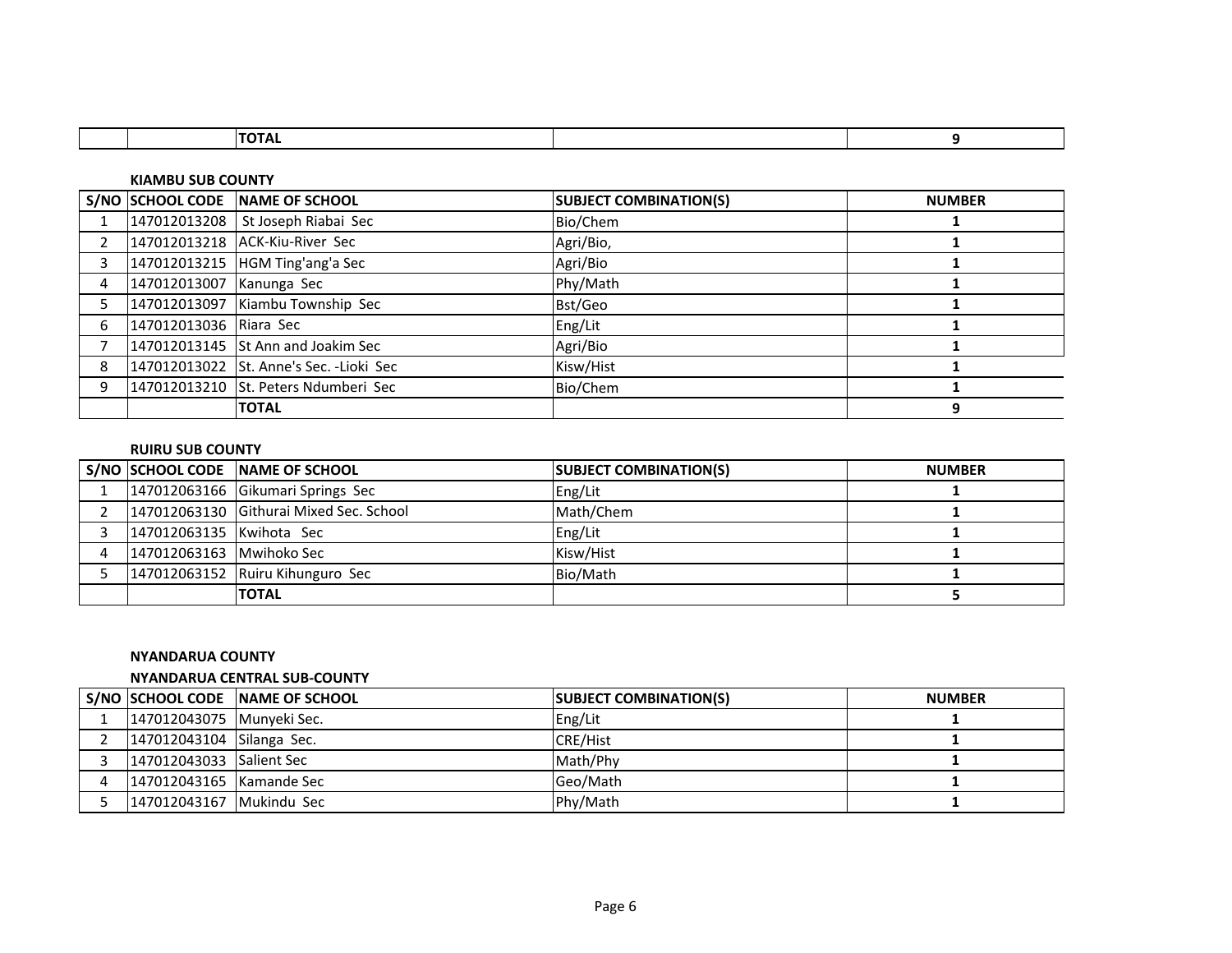**KINANGOP SUB-COUNTY**

|   |                            | S/NO SCHOOL CODE NAME OF SCHOOL                | <b>SUBJECT COMBINATION(S)</b> | <b>NUMBER</b> |
|---|----------------------------|------------------------------------------------|-------------------------------|---------------|
|   | 147012043102 Sasumua Sec   |                                                | Bio/Chem                      |               |
|   | 147012043024 Ragia Sec.    |                                                | Kisw/CRE                      |               |
|   |                            | 147012043090 Mt Kinangop Girls Ss              | Maths/Chem                    |               |
| 4 |                            | 147012043108 Kageraini Mixed sec               | Bst/Geo                       |               |
|   | 147012043095 Githinji Sec. |                                                | Phy/Chem                      |               |
| 6 |                            | 147012043083 St Christopher's Day sec (Kinale) | Agri/Bio                      |               |
|   |                            | 147012043092 Rwanyambo Sec.                    | Kisw/Hist                     |               |
| 8 |                            | 147012043122 Kamunyaka Sec                     | Math/Bst                      |               |
|   |                            | 147012043089 Koinange Mixed sec                | Math/Bst                      |               |
|   |                            | <b>TOTAL</b>                                   |                               | q             |

## **NYANDARUA NORTH SUB-COUNTY**

|                              | S/NO SCHOOL CODE NAME OF SCHOOL                   | <b>SUBJECT COMBINATION(S)</b> | <b>NUMBER</b> |
|------------------------------|---------------------------------------------------|-------------------------------|---------------|
| 147012043018 Ndaragwa Girls  |                                                   | Hsc/, Hist/CRE                |               |
|                              | 147012043103 Ndaragwa Boys (Centre Of Excellence) | Hist/Kisw                     |               |
|                              | 147012043076 Lake Olbolossat Sec                  | Kisw/Bst                      |               |
| 147012043042 Kagondo Sec     |                                                   | Eng/Lit                       |               |
| 147012043050 Simbara Sec     |                                                   | Bio/Chem                      |               |
| 147012043013 Shamata Girls   |                                                   | Hist/CRE                      |               |
| 147012043039 Irigithathi Sec |                                                   | Kisw/CRE                      |               |
|                              | <b>TOTAL</b>                                      |                               |               |

# **NYANDARUA SOUTH SUB-COUNTTY**

|                           | S/NO SCHOOL CODE NAME OF SCHOOL    | <b>SUBJECT COMBINATION(S)</b> | <b>NUMBER</b> |
|---------------------------|------------------------------------|-------------------------------|---------------|
|                           | 147012043004   Magomano Girls Sec. | Eng/Lit                       |               |
| 147012043036 Muruaki Sec. |                                    | Geo/CRE                       |               |
| 147012043053 Kimuri Sec.  |                                    | Kisw/CRE                      |               |
|                           | 147012043002 Karima Girls' High    | Bio/Chem, Comp                |               |
|                           | 147012043113 Mwiteithia Sec.       | Eng/Lit                       |               |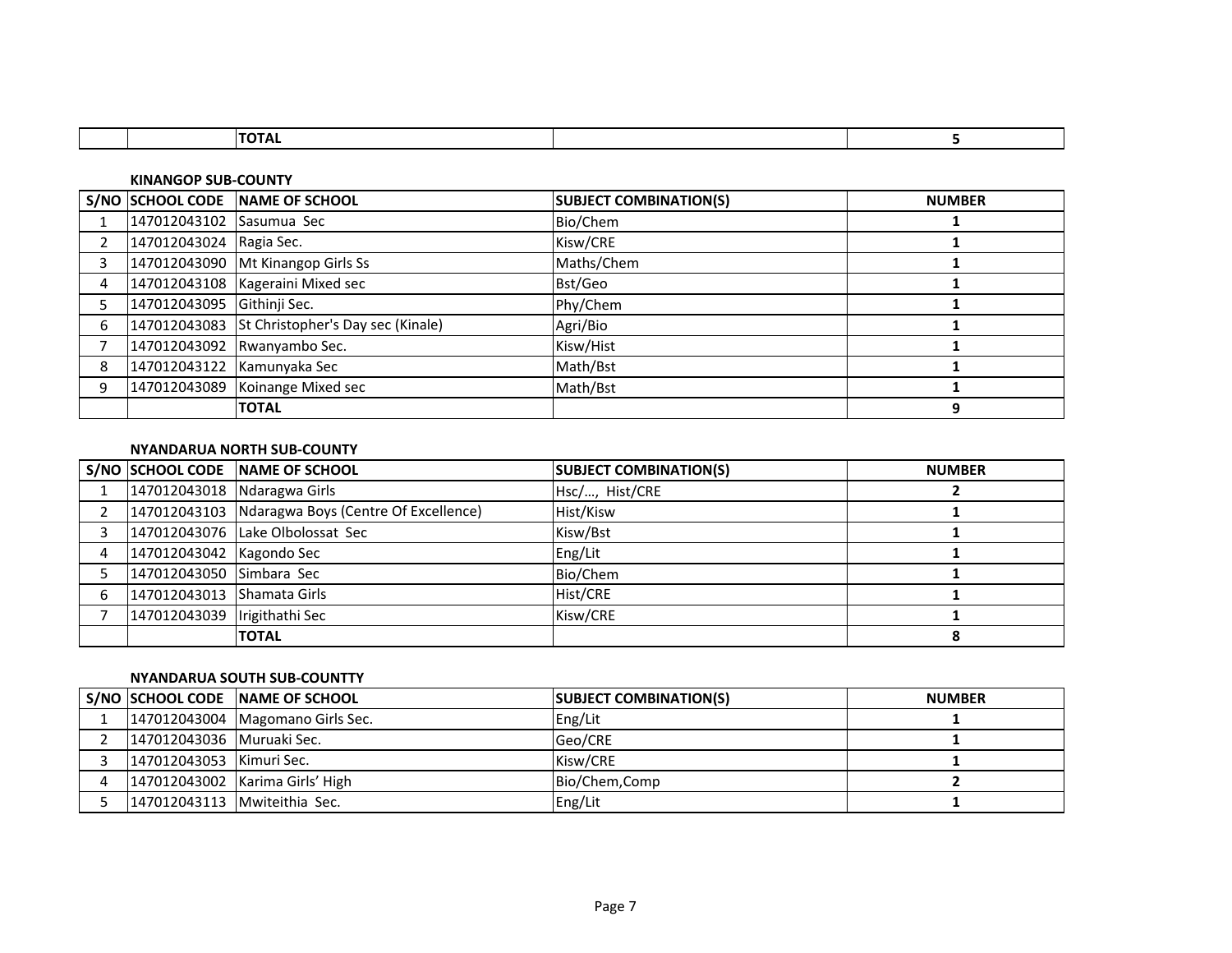| 147012043118 | Murungaru Sec.       | Bst/Geo  |  |
|--------------|----------------------|----------|--|
| 147012043133 | Aberdare Ranges Sec. | Kisw/CRE |  |
|              | <b>TOTAL</b>         |          |  |

## **NYANDARUA WEST SUB-COUNTY**

|   |                            | S/NO SCHOOL CODE NAME OF SCHOOL | <b>SUBJECT COMBINATION(S)</b> | <b>NUMBER</b> |
|---|----------------------------|---------------------------------|-------------------------------|---------------|
|   | 147012043003 Kangui Sec.   |                                 | Maths/Chem                    |               |
|   | 147012043047   Matura Sec  |                                 | Agr/Bio                       |               |
|   |                            | 147012043066 Ol-Joro Orok Sec   | Agr/Bio                       |               |
| 4 | 147012043031 Silibwet Sec. |                                 | Kisw/CRE                      |               |
|   | 147012043117 Kanguu Sec    |                                 | Kisw/Geo                      |               |
| 6 | 147012043125 Gatimu Girls  |                                 | Eng/Lit                       |               |
|   | 147012043161 Kabati Sec.   |                                 | Math/Chem                     |               |
|   |                            | <b>TOTAL</b>                    |                               |               |

### **MIRANGINE SUB-COUNTY**

|                          | S/NO SCHOOL CODE NAME OF SCHOOL  | <b>SUBJECT COMBINATION(S)</b> | <b>NUMBER</b> |
|--------------------------|----------------------------------|-------------------------------|---------------|
| 147012043109 Rutara Sec  |                                  | Math/Phy                      |               |
| 147012043078 Ruiru Sec   |                                  | Kisw/CRE                      |               |
| 147012043020 Ngorika Sec |                                  | Eng/Lit                       |               |
|                          | 147012043022 Nyakiambi Girls Sec | Bio/Chem, CRE/Hist            |               |
|                          | <b>TOTAL</b>                     |                               |               |

#### **KIPIPIRI SUB-COUNTY**

|   |                            | S/NO SCHOOL CODE NAME OF SCHOOL     | <b>SUBJECT COMBINATION(S)</b> | <b>NUMBER</b> |
|---|----------------------------|-------------------------------------|-------------------------------|---------------|
|   |                            | 147012043009 Wanjohi Girls'Sec      | Bio/Agr                       |               |
|   | 147012043034 Geta Sec.     |                                     | Eng/Lit                       |               |
|   | 147012043070 Mahindu Sec.  |                                     | Bio/Geo                       |               |
|   | 147012043028 Turasha Sec.  |                                     | <b>CRE/Hist</b>               |               |
|   | <b>NEW</b>                 | Gathiriga                           | Eng/Lit                       |               |
| 6 | 147012043131 Kipipiri Sec. |                                     | Eng/Lit                       |               |
|   | 147012043127 Kabati Sec.   |                                     | Bst/Geo                       |               |
| 8 |                            | 147012043153 St Peters Mawingo Sec. | Agr/Bio                       |               |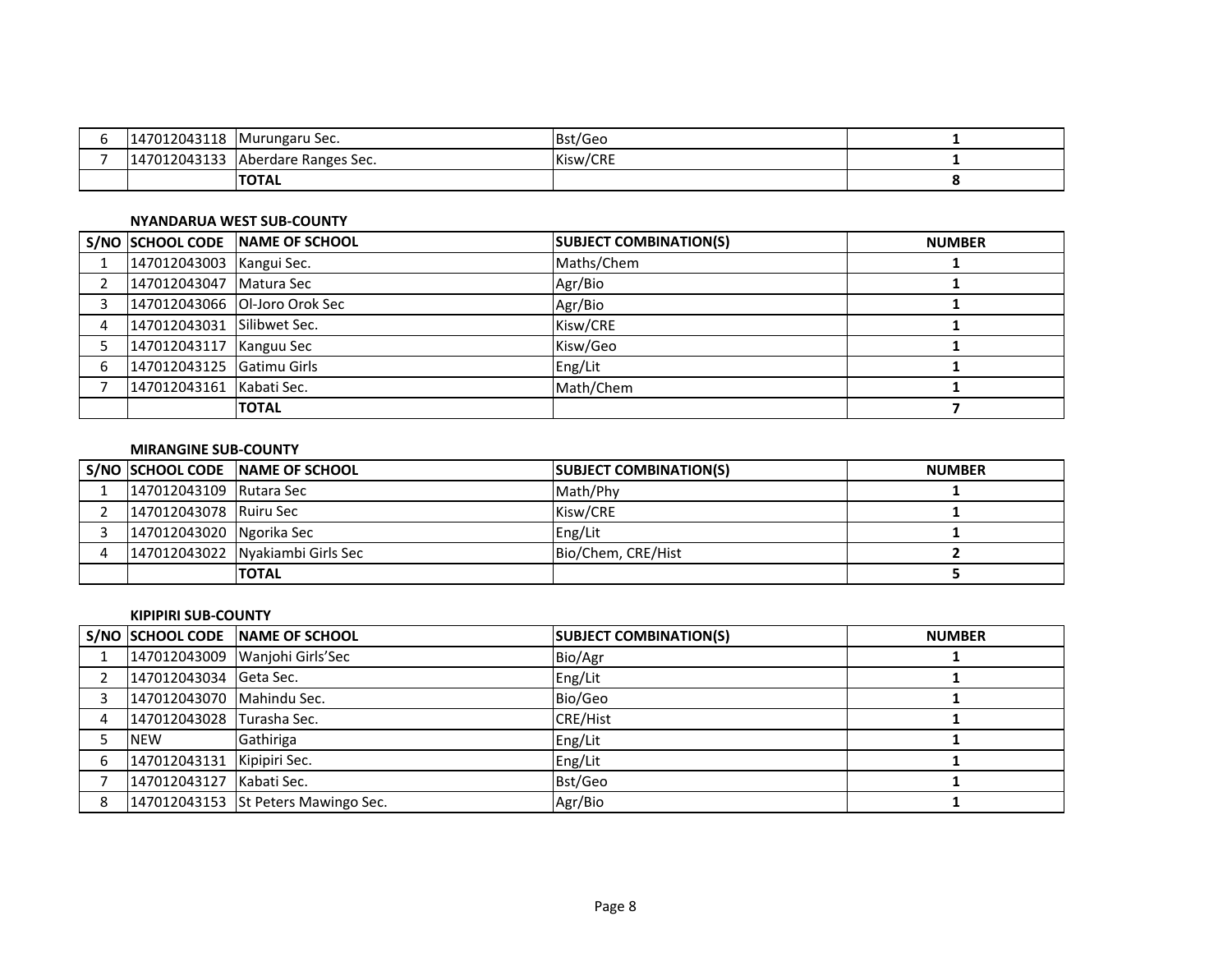|          | 147012043157 | Kimuru Mixed Sec | Maths/Chem |    |
|----------|--------------|------------------|------------|----|
| 10<br>⊥∪ | 147012043166 | Kagongo Sec.     | Bio/Agr    |    |
|          |              | <b>TOTAL</b>     |            | щu |

# **KIRINYAGA COUNTY**

#### **KIRINYAGA EAST SUB-COUNTY**

|                | <b>S/NO SCHOOL CODE</b>   | NAME OF SCHOOL                              | <b>SUBJECT COMBINATION(S)</b> | <b>NUMBER</b> |
|----------------|---------------------------|---------------------------------------------|-------------------------------|---------------|
| $\mathbf{1}$   | 147012023112 Gaciongo Sec |                                             | Math/Chem                     |               |
| $\overline{2}$ | 147012023063              | Gatunguru Sec                               | Chem/Bio                      |               |
| 3              | 147012023068              | Karucho Sec                                 | Chem/Math                     |               |
| 4              | 147012023028              | Kiamiciri Sec                               | Chem/Phy                      |               |
| 5.             | 147012023017              | Kiamutugu Boys                              | Kisw/Geo, Chem/Bio            | 2             |
| 6              | 147012023030              | Kiamwathi Sec                               | Eng/Lit                       |               |
| 7              | 147012023087              | Kianyambo Sec                               | CRE/Kisw                      |               |
| 8              | 147012023080              | Mucagara Sec                                | Phy/Chem                      |               |
| 9              | 147012023022              | Mugumo Girls                                | Eng/Lit, Math/Bst             |               |
| 10             | 147012023085              | Ngariama Sec                                | Agr/Geo                       |               |
| 11             | 147012023011              | Ngiriambu Girls' High                       | Bst/Math                      |               |
| 12             | 147012023086              | St Louis Nyagithuci Sec.                    | Chem/Bio                      |               |
| 13             | 147012023065              | Rukenya Mixed Sec.                          | Geo/Bst                       |               |
| 14             |                           | 147012023036 St Mark'S Girls- Thumaita Sec. | Math/Chem                     |               |
| 15             | 147012023107              | Kimunye Sec.                                | Bst/Geo                       |               |
| 16             | 147012023159              | St Mary Magdalene Githage Sec.              | Phys/Math                     |               |
|                |                           | <b>TOTAL</b>                                |                               | 18            |

# **KIRINYAGA CENTRAL SUB-COUNTY**

|                           | S/NO SCHOOL CODE NAME OF SCHOOL  | <b>SUBJECT COMBINATION(S)</b> | <b>NUMBER</b> |
|---------------------------|----------------------------------|-------------------------------|---------------|
| 147012023048 Gatwe Sec    |                                  | Hist/CRE                      |               |
|                           | 147012023041   Kagumo Girls Sec. | Kisw/Hist                     |               |
|                           | 147012023007 Kamuiru Boys Sec    | Eng/CRE                       |               |
| 147012023057 Karaini Sec. |                                  | Math/Phy                      |               |
| 147012023009 Karia Sec    |                                  | Hist/CRE                      |               |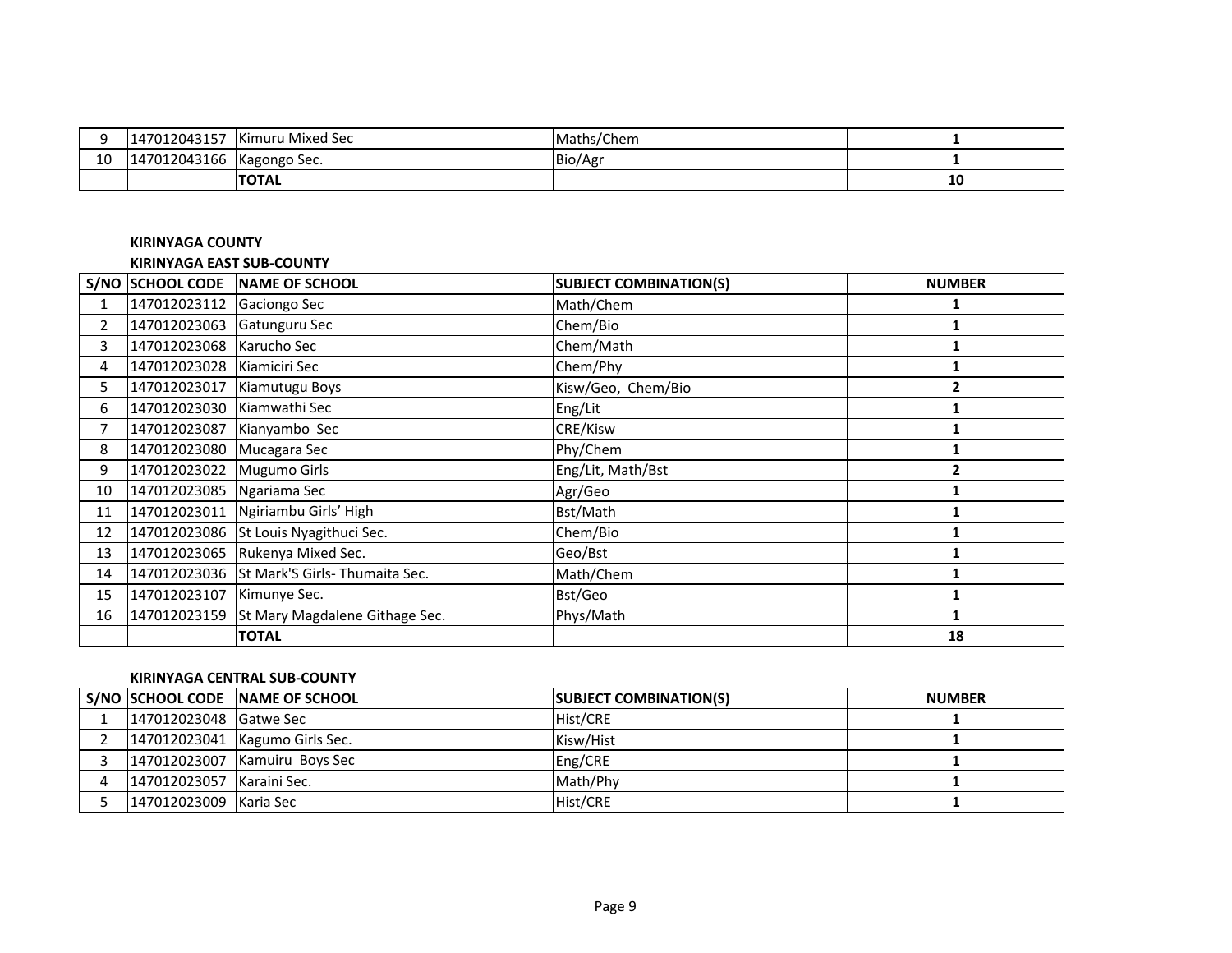| 6  |                            | 147012023005 Kerugoya Girls' High        | French/   |    |
|----|----------------------------|------------------------------------------|-----------|----|
|    | 147012023083   Kiaga Sec.  |                                          | Bst/Geo   |    |
| 8  | 147012023051               | Kiamaina Sec                             | Kisw/Hist |    |
| 9  | 147012023066 Kiamuruga Sec |                                          | Maths/Phy |    |
| 10 |                            | 147012023094 Kiarugu Mixed Sec.          | Phy/Math  |    |
| 11 |                            | 147012023039 St Agnes Girls Kiranja Sec. | Kisw/Hist |    |
| 12 |                            | 147012023012 Mutira Girls' High          | Eng/Lit   |    |
| 13 | 147012023077               | Mutitu Sec.                              | Phy/Math  |    |
| 14 |                            | 147012023038 Ngaru Girls' Sec.           | Agr/Bio   |    |
| 15 |                            | 147012023018 Njega Boys' Sec.            | Bst/Math  |    |
| 16 | 147012023102               | Sacred Heart Kangaita Sec.               | Kisw/Hist |    |
| 17 | 147012023053               | St James Kiaritha Sec.                   | Math/Bst  |    |
|    |                            | <b>TOTAL</b>                             |           | 17 |

## **KIRINYAGA WEST SUB-COUNTY**

|                |                               | S/NO SCHOOL CODE NAME OF SCHOOL             | <b>SUBJECT COMBINATION(S)</b> | <b>NUMBER</b>  |
|----------------|-------------------------------|---------------------------------------------|-------------------------------|----------------|
|                | 147012023015 Baricho High     |                                             | Math/Phy, Kisw/Geo            | $\overline{2}$ |
| $\overline{2}$ |                               | 147012023084 Bishop Ngoru Githuaini         | Math/Chem                     |                |
| 3              | 147012023158 Gacharu Sec.     |                                             | Hist/Kisw                     |                |
| 4              |                               | 147012023029 Gathambi Girls' Sec.           | Bst/Geo, Comp/                | 7              |
| 5.             | 147012023078 Getuya Sec       |                                             | Bio/Math                      |                |
| 6              | 147012023099 Kathaka Sec      |                                             | Agr/Bio                       |                |
| 7              |                               | 147012023059 Kiandangae Sec                 | Bio/Math                      |                |
| 8              | 147012023035 Kiangai Sec      |                                             | Bio/Math                      |                |
| 9              |                               | 147012023093 Kianjege West Sec.             | Kisw/His                      |                |
| 10             |                               | 147012023020 Kiaragana Girls Sec.           | Agri/Bio,                     |                |
| 11             | 147012023027                  | Kibirigwi Girls Sec.                        | Comp/,                        |                |
| 12             | 147012023049                  | Kiburu Sec Boys                             | Comp/                         |                |
| 13             | 147012023021 Kiine Girls'Sec. |                                             | Math/Chem, Bio/Chem           |                |
| 14             |                               | 147012023164 St. Mary'S Kiaragana Mixed Sec | Maths/Chem                    |                |
|                |                               | <b>TOTAL</b>                                |                               | 17             |

**MWEA WEST SUB-COUNTY**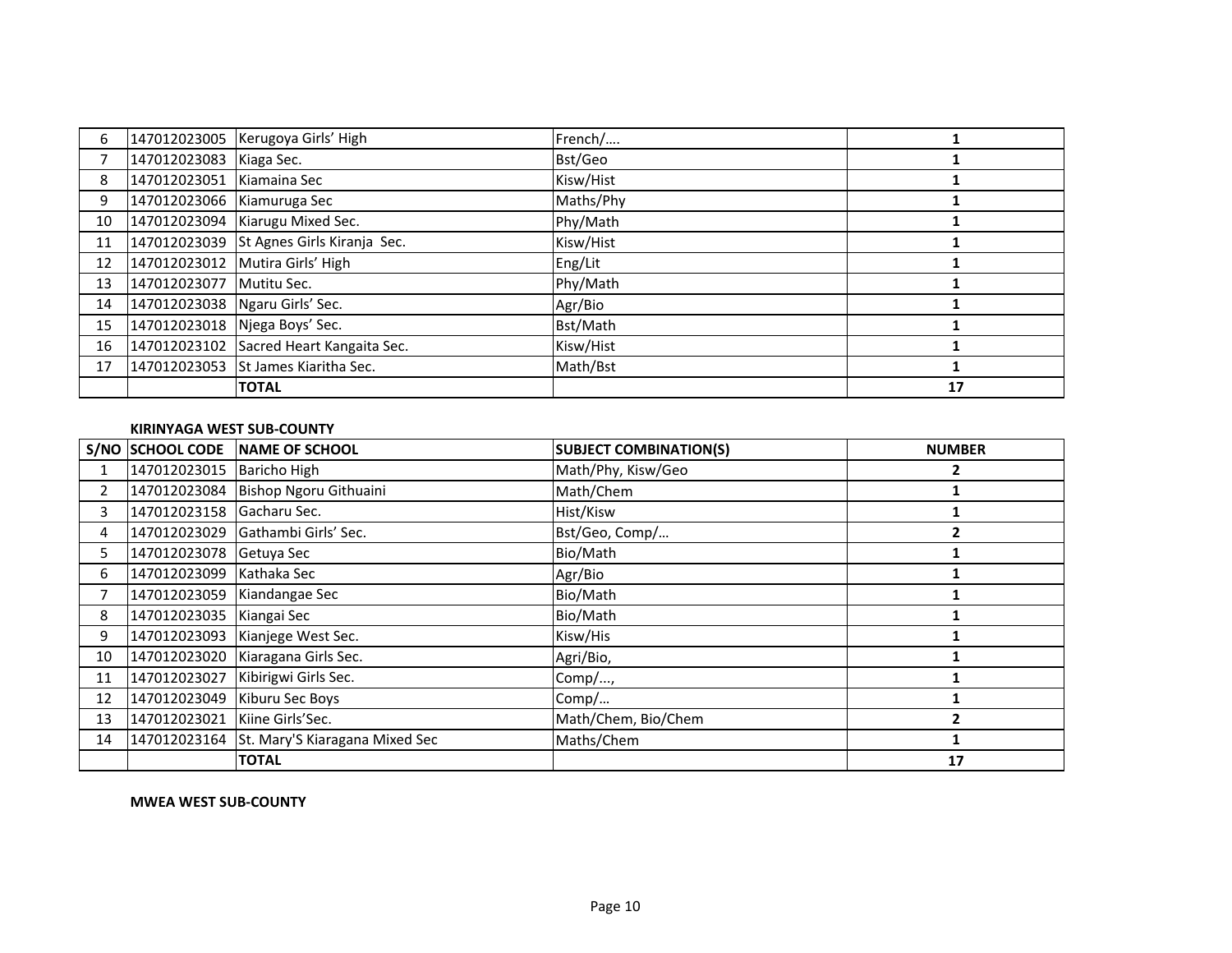|   |                             | S/NO SCHOOL CODE NAME OF SCHOOL        | <b>SUBJECT COMBINATION(S)</b> | <b>NUMBER</b> |
|---|-----------------------------|----------------------------------------|-------------------------------|---------------|
|   |                             | 147012023026 St. Mary's Kagio Boys Sec | Kisw/Geo                      |               |
|   |                             | 147012023044 Kangai Mixed Sec          | Geo/Bst                       |               |
|   | 147012023160 Kiandegwa Sec  |                                        | Bst/Geo                       |               |
| 4 | 147012023120 Kangure Mixed  |                                        | Maths/Bst                     |               |
|   |                             | 147012023118 Nyaikungu Mixed           | Bst/Maths                     |               |
| 6 | 147012023119 Gitoo-Ini Sec. |                                        | Eng/Lit                       |               |
|   | 147012023136 Rurii Sec.     |                                        | Kisw/CRE                      |               |
|   |                             | <b>Total</b>                           |                               |               |

## **MWEA EAST SUB-COUNTY**

|                               | S/NO SCHOOL CODE NAME OF SCHOOL | <b>SUBJECT COMBINATION(S)</b> | <b>NUMBER</b> |
|-------------------------------|---------------------------------|-------------------------------|---------------|
| 147012023032 Murinduko Sec.   |                                 | Bio/Chem                      |               |
| 147012023121 Gathigiriri Sec. |                                 | Maths/Phy                     |               |
|                               | 147012023117 Mumbu-Ini Sec.     | Hist/CRE                      |               |
| 147012023127 Gakuu Mixed      |                                 | Maths/Chem                    |               |
| 147012023157   Ikurungu Sec.  |                                 | Maths/Bst                     |               |
|                               | 147012023170 Mugamba Ciura Sec. | Agri/Bio,                     |               |
|                               | <b>TOTAL</b>                    |                               |               |

# **MURANG'A COUNTY**

# **MURANG'A SOUTH SUB-COUNTY**

|   |                                  | S/NO SCHOOL CODE NAME OF SCHOOL  | <b>SUBJECT COMBINATION(S)</b> | <b>NUMBER</b> |
|---|----------------------------------|----------------------------------|-------------------------------|---------------|
|   | 147012073025 Gathera Sec.        |                                  | Comp/                         |               |
|   |                                  | 147012073038 Gathungururu Sec.   | Kisw/Hist                     |               |
| 3 | 147012073072 Itaaga Sec.         |                                  | Agri/Bio                      |               |
| 4 | 147012073008 Kaharati Mixed      |                                  | Agr/Bio                       |               |
|   |                                  | 147012073099 Kamahuha Girls'     | Eng/CRE                       |               |
| 6 |                                  | 147012073078   Karung'ang'i Sec. | Kisw/CRE                      |               |
|   | 147012073041   Kianjiru-Ini Sec. |                                  | Eng/Lit                       |               |
| 8 | 147012073097 Makuyu Boys         |                                  | Bst/Math                      |               |
| 9 | 147012073003 Maragua Ridge       |                                  | Agr/Bio                       |               |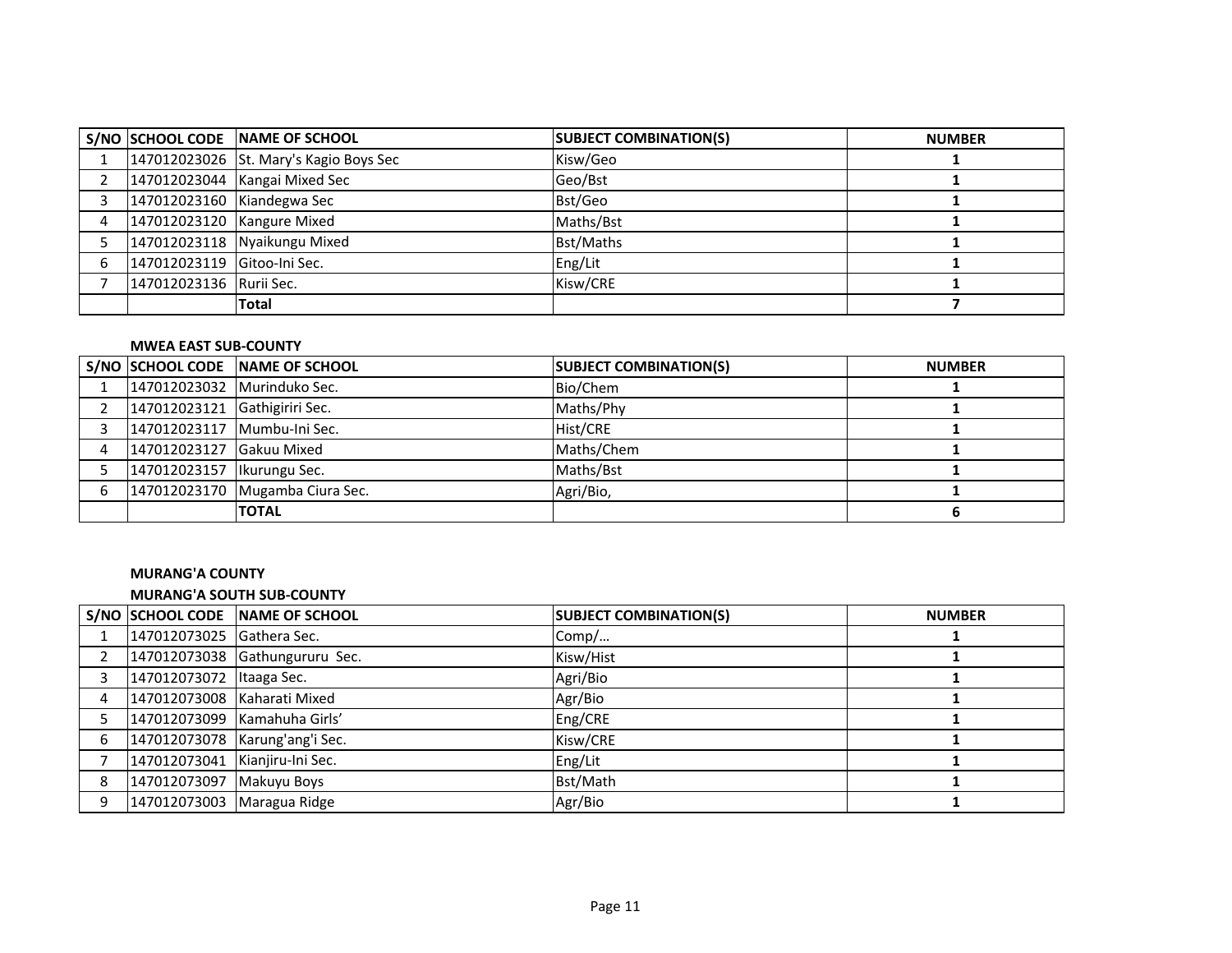| 10         | 147012073020 Maragua Sec. |                                 | Maths/Bst |    |
|------------|---------------------------|---------------------------------|-----------|----|
| <b>. .</b> | 147012063124 Mithini Sec. |                                 | Hist/CRE  |    |
| ∸          |                           | 147012073015 Nginda Girls' Sec. | Bio/Agr   |    |
|            |                           | <b>TOTAL</b>                    |           | ∸∸ |

#### **GATANGA SUB-COUNTY**

|    | S/NO SCHOOL CODE           | NAME OF SCHOOL                            | <b>SUBJECT COMBINATION(S)</b> | <b>NUMBER</b> |
|----|----------------------------|-------------------------------------------|-------------------------------|---------------|
|    | 147012063015 Mbugiti Sec.  |                                           | Eng/Lit                       |               |
| 2  |                            | 147012063008 Christ The King Kirwara Sec. | Bio/Chem                      |               |
| 3  | 147012063012 Gatunyu Sec.  |                                           | Eng/Lit                       |               |
| 4  | 147012063016 Gatura Girls' |                                           | Kisw/Hist                     |               |
| 5. | 147012063020 Gititu Sec    |                                           | Eng/Lit                       |               |
| 6  | 147012063019               | Ithanga Sec.                              | Agr/Bio                       |               |
|    | 147012063017 Kiarutara Sec |                                           | Chem/Math                     |               |
| 8  | 147012063082 Kimandi Sec.  |                                           | Eng/Lit,                      |               |
| 9  | 147012063002 Kiunyu Girls  |                                           | Chem/Phy                      |               |
| 10 | 147012063119               | Muti Sec                                  | Hist/Geo                      |               |
| 11 | 147012063091               | Ngatho Sec                                | Eng/Lit                       |               |
| 12 |                            | 147012063133 St Augustine Mutunduini Sec. | Eng/Lit                       |               |
| 13 |                            | 147012063106 St Teresa'S Ithanga Sec.     | Eng/Lit                       |               |
| 14 | 147012063087               | Thungururu Sec.                           | Hist/Kisw                     |               |
|    |                            | <b>TOTAL</b>                              |                               | 14            |

#### **KAHURO SUB-COUNTRY**

|   |                            | S/NO SCHOOL CODE NAME OF SCHOOL       | <b>SUBJECT COMBINATION(S)</b> | <b>NUMBER</b> |
|---|----------------------------|---------------------------------------|-------------------------------|---------------|
|   |                            | 147012033163   Dr Gitau Matharite Sec | Kisw/CRE                      |               |
|   |                            | 147012033053 Dr.Kiano Girls Sec       | Kisw/Hist                     |               |
|   |                            | 147012033034 Gitweku Girls Sec        | Bio/Chem                      |               |
| 4 | 147012033057 Kaganda Sec   |                                       | Geo/Bst                       |               |
|   | 147012033067 Kahithe Sec   |                                       | Kisw/Geo                      |               |
| 6 | 147012033013 Kiaguthu Boys |                                       | Comp…,                        |               |
|   |                            | 147012033041 Kiboi Mixed Sec          | Chem/Bio                      |               |
| 8 | 147012033007 Kirogo Boys   |                                       | Kisw/Geo                      |               |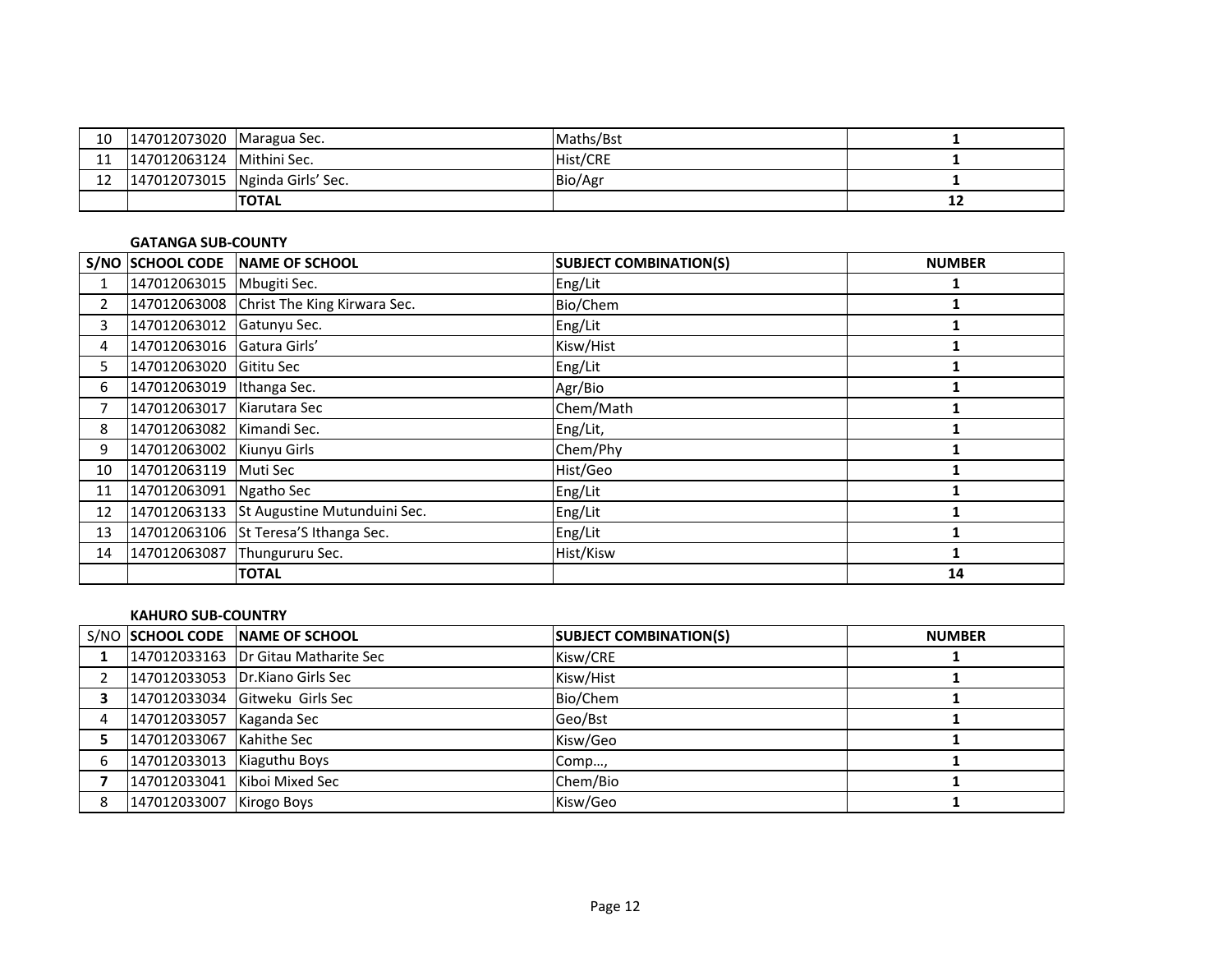| 147012033010   Mugoiri Girls |                                 | <b>Geog/Bst</b>    |    |
|------------------------------|---------------------------------|--------------------|----|
| 147012033021 Weithaga Boys   |                                 | Math/Bio, Agr/Bio, |    |
|                              | 147012033120 Weithaga Mixed Sec | Math/Chem          |    |
|                              | <b>TOTAL</b>                    |                    | ∸∸ |

# **MURANG'A EAST SUB-COUNTY**

|                            | S/NO SCHOOL CODE NAME OF SCHOOL     | <b>SUBJECT COMBINATION(S)</b> | <b>NUMBER</b> |
|----------------------------|-------------------------------------|-------------------------------|---------------|
|                            | 147012033052 Gakurwe Girls Sec.     | Math/Bst                      |               |
| 147012033118 Kiangochi Sec |                                     | Kisw/Geo                      |               |
|                            | 147012033111 Mirira Mixed Sec.      | Kisw/CRE                      |               |
| <b>NEW</b>                 | <b>St Lukes Gituri Sec</b>          | Bio/Chem                      |               |
|                            | 147012033082 St Vincent Maragi Sec. | Comp/                         |               |
|                            | <b>TOTAL</b>                        |                               |               |

# **MATHIOYA SUB-COUNTY**

|   |                              | S/NO SCHOOL CODE NAME OF SCHOOL     | <b>SUBJECT COMBINATION(S)</b> | <b>NUMBER</b> |
|---|------------------------------|-------------------------------------|-------------------------------|---------------|
|   |                              | 147012033097   Iruri Sec (Mathioya) | Chem/Math                     |               |
|   |                              | 147012033046 Kamacharia Sec.        | Math/Phy                      |               |
|   | 147012033028 Kiriaini Girls' |                                     | Phy/Chem                      |               |
| 4 | 147012033020 Kiru Boys       |                                     | Eng/Lit                       |               |
|   | 147012033101   Matuto Sec.   |                                     | Bio/Chem                      |               |
| 6 | 147012033149 Mihuti Sec      |                                     | Kisw/CRE                      |               |
|   | 147012033008 Njumbi High     |                                     | Agri/Bio                      |               |
| 8 |                              | 147012033064 Wahundura Mixed Sec    | Geo/Bst                       |               |
|   |                              | <b>TOTAL</b>                        |                               | 8             |

| <b>IKANGEMA SUB-COUNTY</b>   |                                 |                               |               |  |
|------------------------------|---------------------------------|-------------------------------|---------------|--|
|                              | S/NO SCHOOL CODE NAME OF SCHOOL | <b>SUBJECT COMBINATION(S)</b> | <b>NUMBER</b> |  |
| 147012033014 Dr. Kiano Sec   |                                 | Comp/                         |               |  |
| 147012033094 Gitugu Sec      |                                 | Phy/Math                      |               |  |
| 147012033043   Ihiga Sec.    |                                 | Eng/Lit                       |               |  |
| 147012033160 Kanorero Sec    |                                 | Bst/Geo                       |               |  |
| 147012033038 Kiangunyi Girls |                                 | Geo/Bio                       |               |  |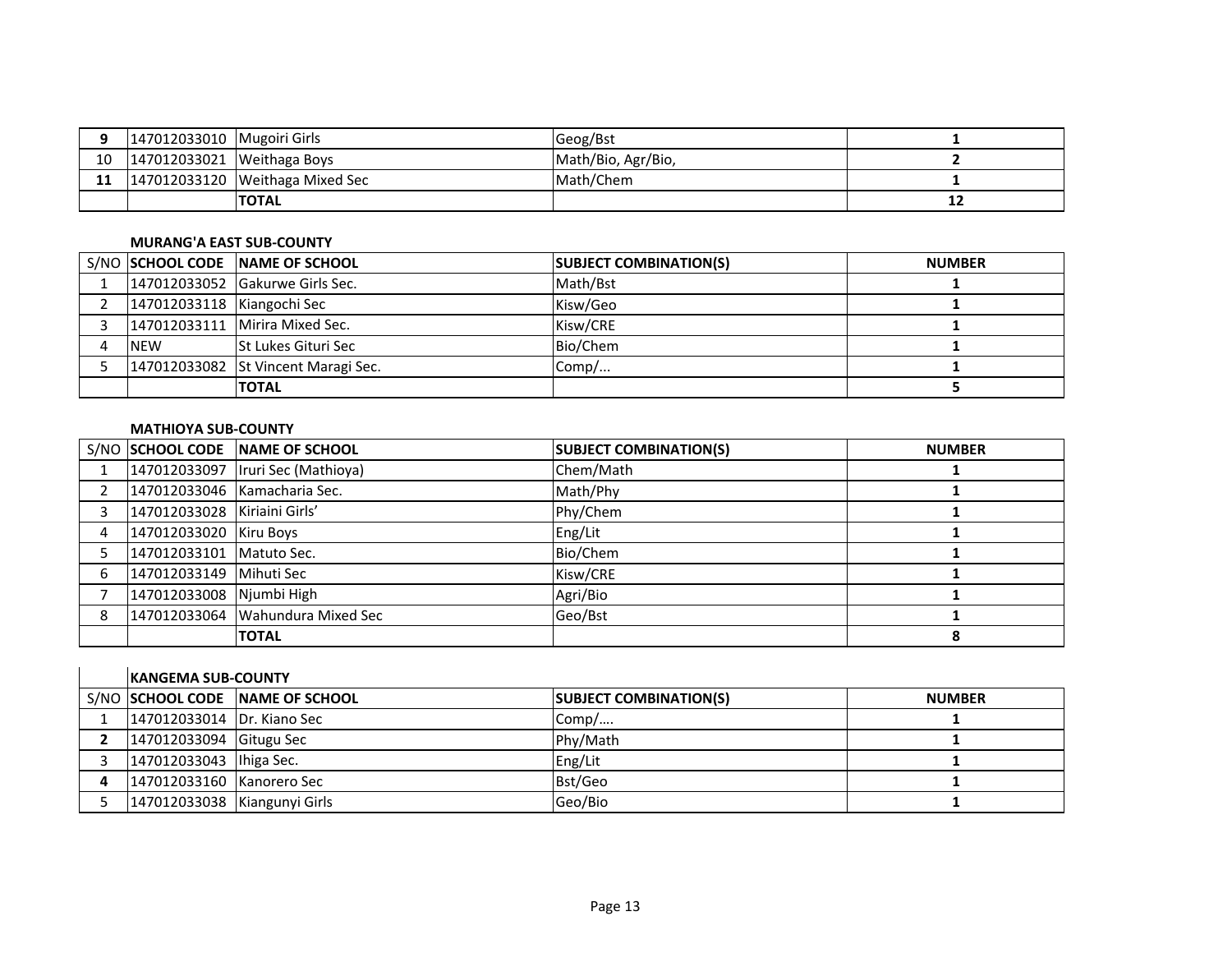| 147012033017 Kibutha Girls |              | Bio/Agri        |  |
|----------------------------|--------------|-----------------|--|
| 147012033110 Kihoya Sec    |              | <b>CRE/Hist</b> |  |
| 147012033079 Nyakahura Sec |              | Chem/Phy        |  |
|                            | <b>TOTAL</b> |                 |  |

#### **KIGUMO SUB-COUNTY**

|                |                             | S/NO SCHOOL CODE NAME OF SCHOOL            | <b>SUBJECT COMBINATION(S)</b> | <b>NUMBER</b> |
|----------------|-----------------------------|--------------------------------------------|-------------------------------|---------------|
| 1              |                             | 147012073148   Bishop Gatimu Kinyona Girls | Agr/Bio                       | 1             |
| $\mathbf{2}$   | 147012073023 Gatumbi Sec.   |                                            | Bio/Agri                      |               |
| 3              | 147012073142 Gikigie Sec.   |                                            | Bst/Geo                       |               |
| 4              | 147012073063 Ikumbi Sec.    |                                            | Kisw/Geo                      |               |
| 5              | 147012073091 Karega Sec.    |                                            | Comp/                         |               |
| 6              | 147012073136   Kigumo Girls |                                            | Kiswa/Geo                     |               |
| $\overline{7}$ | 147012073128 Kiugu Sec.     |                                            | Maths/Bst                     |               |
| 8              | 147012073130 Mairi Sec.     |                                            | Math/Bst                      |               |
| 9              | 147012073124 Marumi Sec.    |                                            | Hist/Bst                      |               |
| 10             |                             | 147012073079 Mugumoini Sec.                | Bst/Geo                       |               |
| 11             | 147012073042 Mumbu Sec      |                                            | Maths/Bst                     |               |
| 12             |                             | 147012073119 Mununga High School           | Eng/Lit                       |               |
| 13             | 147012073026 Mwarano Sec    |                                            | Kisw/Hist                     |               |
| 14             |                             | 147012073073 Ndugamano Sec.                | Bst/Geo                       | 1             |
| 15             | 147012073098                | Njiiri School                              | Eng/Lit,                      |               |
| 16             | 147012073064 Rarakwa Girls  |                                            | Kisw/Hist                     |               |
| 17             |                             | 147012073114 St Francis Mukuyuini Sec.     | Eng/Lit                       |               |
| 18             | 147012073047                | Thamara Sec.                               | Eng/Lit                       | 1             |
|                |                             | <b>TOTAL</b>                               |                               | 18            |

## **KANDARA SUB-COUNTY**

|                           | S/NO SCHOOL CODE NAME OF SCHOOL | <b>SUBJECT COMBINATION(S)</b> | <b>NUMBER</b> |
|---------------------------|---------------------------------|-------------------------------|---------------|
| 47012073102               | Gaichanjiru High Sec            | Chem/Bio                      |               |
| 147012073014 Githumu High |                                 | Math/Phy                      |               |
|                           | 147012073125 Githumu Mixed Sec  | Chem/Maths                    |               |
|                           | 147012073016 Githunguri Girls   | Comp/                         |               |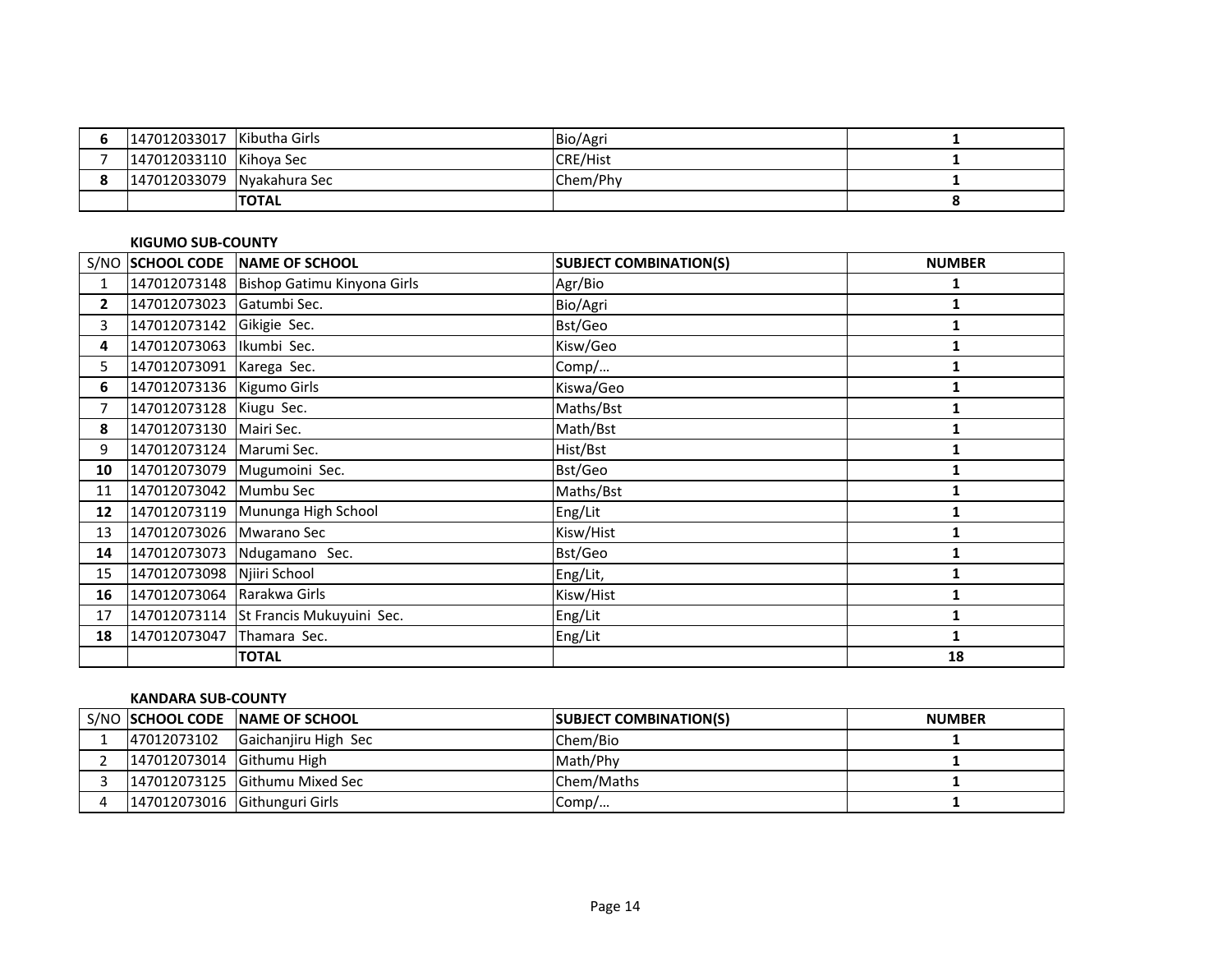| 5. | 147012073021               | Githunguri Mixed                      | Chem/Bio   | 1  |
|----|----------------------------|---------------------------------------|------------|----|
| 6  | 147012073108 Kaguthi Sec   |                                       | Agr/Bio    |    |
| 7  | 147012073118 Karugia Sec   |                                       | Kisw/CRE   |    |
| 8  | 147012073058 Kenyoho Sec   |                                       | Math/Chem  |    |
| 9  | 147012073117               | Kiawambutu Sec                        | Hist/Bst   |    |
| 10 | 147012073107               | Kibage Sec                            | Bst/Geo    |    |
| 11 | 147012073093               | Kirigithu Sec                         | Eng/Lit    |    |
| 12 | 147012073116 Kirirwa Sec   |                                       | Math/Phy   | 1  |
| 13 | 147012073134 Kirunguru Sec |                                       | Phy/Math   |    |
| 14 | 147012073120 Manjuu Sec    |                                       | Kisw/CRE   |    |
| 15 | 147012073077               | Mugecha Mixed                         | Chem/Phy   |    |
| 16 | 147012073147               | Muiri-Ini Day                         | Maths/Chem |    |
| 17 | 147012073082               | Mukuria Sec                           | Math/Chem  |    |
| 18 | 147012073024 Muruka Sec    |                                       | Bio/Chem   |    |
| 19 |                            | 147012073126 Naaro Mixed Day          | Eng/Lit    |    |
| 20 | 147012073031               | Ng'araria Girls                       | Hist/CRE   | 1  |
| 21 |                            | 147012073133 PCEA Mahutia Sec         | Kisw/Hist  |    |
| 22 |                            | 147012073010 St. Mathew Kianyingi Sec | Kisw/CRE   |    |
| 23 | 147012073067               | Wangai Sec                            | Math/Bst   |    |
|    |                            | <b>TOTAL</b>                          |            | 23 |

# **NYERI COUNTY**

#### **NYERI CENTRAL SUB-COUNTY**

|                             | <b>SCHOOL CODE NAME OF SCHOOL</b> | <b>SUBJECT COMBINATION(S)</b> | <b>NUMBER</b> |
|-----------------------------|-----------------------------------|-------------------------------|---------------|
| 147012053001 Giakanja Boys  |                                   | $\mathsf{IComp}/\dots$        |               |
| 147012053009 Kagumo High    |                                   | Bio/Chem                      |               |
| 147012053056 Muruguru Girls |                                   | Eng/Lit                       |               |
|                             | ΙΤΟΤΑL                            |                               |               |

## **TETU SUB-COUNTY**

| <b>CODE</b><br><b>ISCHOOL</b> | <b>INAME OF SCHOOL</b>             | " COMBINATION(S)<br><b>ISUBJECT</b> | <b>NUMBER</b> |
|-------------------------------|------------------------------------|-------------------------------------|---------------|
| 147012053015                  | Dedan Kimathi Memorial             | IChem/Math                          |               |
| 147012053101                  | <b>IDr. Kamundia Gthuthi Girls</b> | Kisw/CRE                            |               |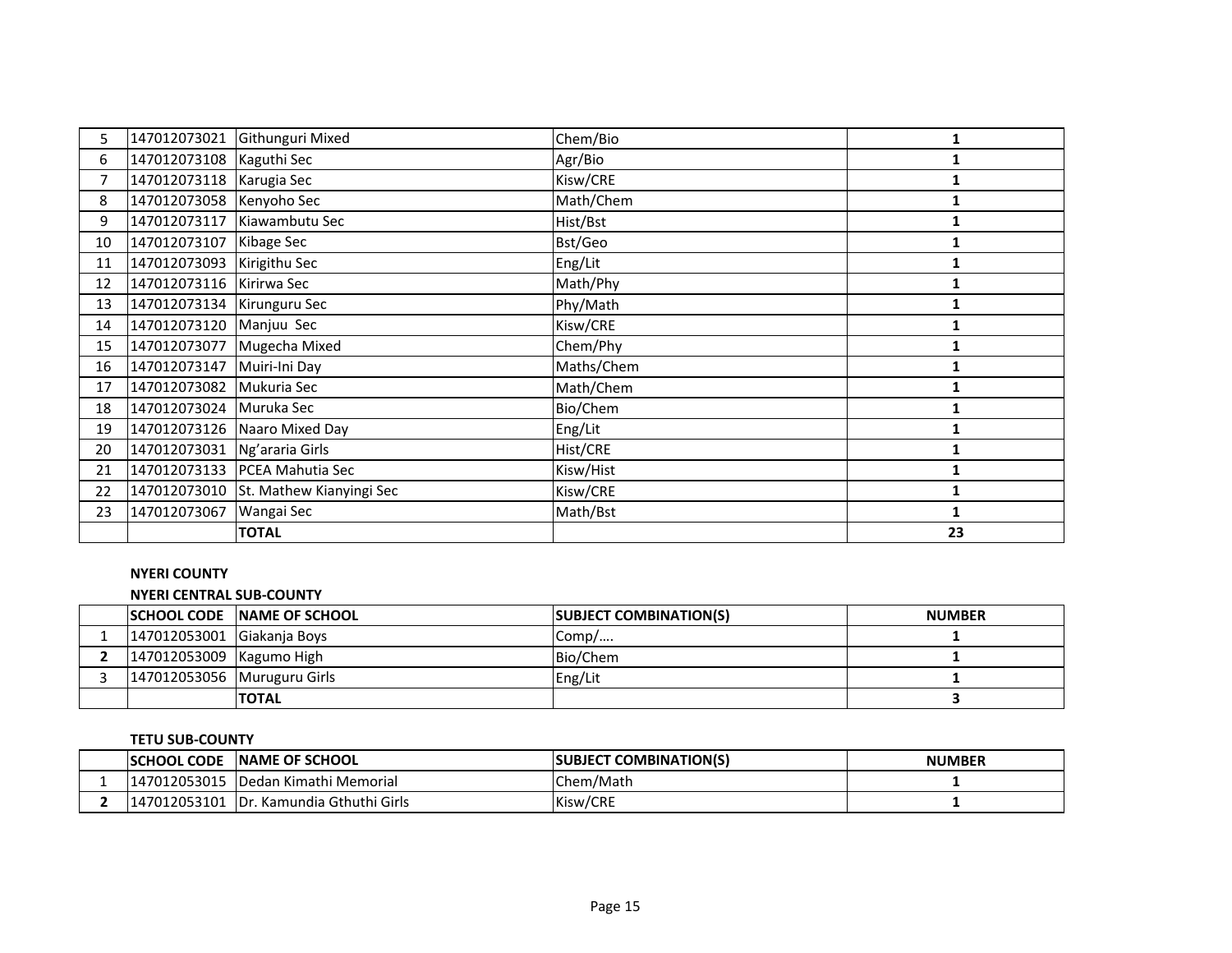| 147012053017 Gachatha Sec |                                   | Eng/Lit            |  |
|---------------------------|-----------------------------------|--------------------|--|
| <b>NEW</b>                | <b>Gakere Sec</b>                 | Math/Chem, Eng/Lit |  |
| 147012053140 Gititu Sec   |                                   | Kisw/Geo           |  |
| 147012053167 Kaiguri Sec  |                                   | Agr/Bio            |  |
| 147012053135 Karangia Sec |                                   | Bio/Agr            |  |
|                           | 147012053169   Wamagana Girls Sec | Agr/Bio            |  |
|                           | <b>TOTAL</b>                      |                    |  |

### **MUKURWEINI SUB-COUNTY**

|   | <b>SCHOOL CODE</b>       | <b>INAME OF SCHOOL</b>                      | <b>SUBJECT COMBINATION(S)</b> | <b>NUMBER</b> |
|---|--------------------------|---------------------------------------------|-------------------------------|---------------|
|   |                          | 147012053206 Gathiriti Mixed Sec            | Agri/Bio                      |               |
| 2 | 147012053078 Kaharo Sec  |                                             | Bst/Geo                       |               |
| 3 | 147012053047 Karindi Sec |                                             | Eng/Lit                       |               |
| 4 |                          | 147012053137 Kihate Orphans Sec             | Kisw/CRE                      |               |
|   | 147012053109 Kihuti Sec  |                                             | Geo/Bst,                      |               |
| 6 |                          | 147012053010 Mukurwe-Ini Boys               | Eng/CRE                       |               |
|   | 147012053041 Mweru Sec   |                                             | Comp/                         |               |
| 8 |                          | 147012052006 Rev. Muhoro (Sch For The Deaf) | Chem/Bio/KSL, Hist/CRE/KSL    |               |
| 9 |                          | St. Bonaventure Kaheti Boys                 |                               |               |
|   | 147012053016             |                                             | CRE/Hist                      |               |
|   |                          | <b>TOTAL</b>                                |                               | 10            |

## **MATHIRA WEST SUB-COUNTY**

|                            | <b>SCHOOL CODE INAME OF SCHOOL</b>      | <b>SUBJECT COMBINATION(S)</b> | <b>NUMBER</b> |
|----------------------------|-----------------------------------------|-------------------------------|---------------|
|                            | 147012053006 Bishop Gatimu Ngandu Girls | Agr/Bio                       |               |
| 147012053054 Hiriga Girls  |                                         | Bst/Math                      |               |
|                            | 147012053219   Maganjo Sec (New)        | Eng/Lit                       |               |
| 147012053082 Ngorano Sec   |                                         | CRE/Hist,                     |               |
| 147012053037 Ngunguru Sec  |                                         | Math/Phy                      |               |
| 147012053007 Ruthagati Sec |                                         | Eng/CRE                       |               |
|                            | <b>TOTAL</b>                            |                               |               |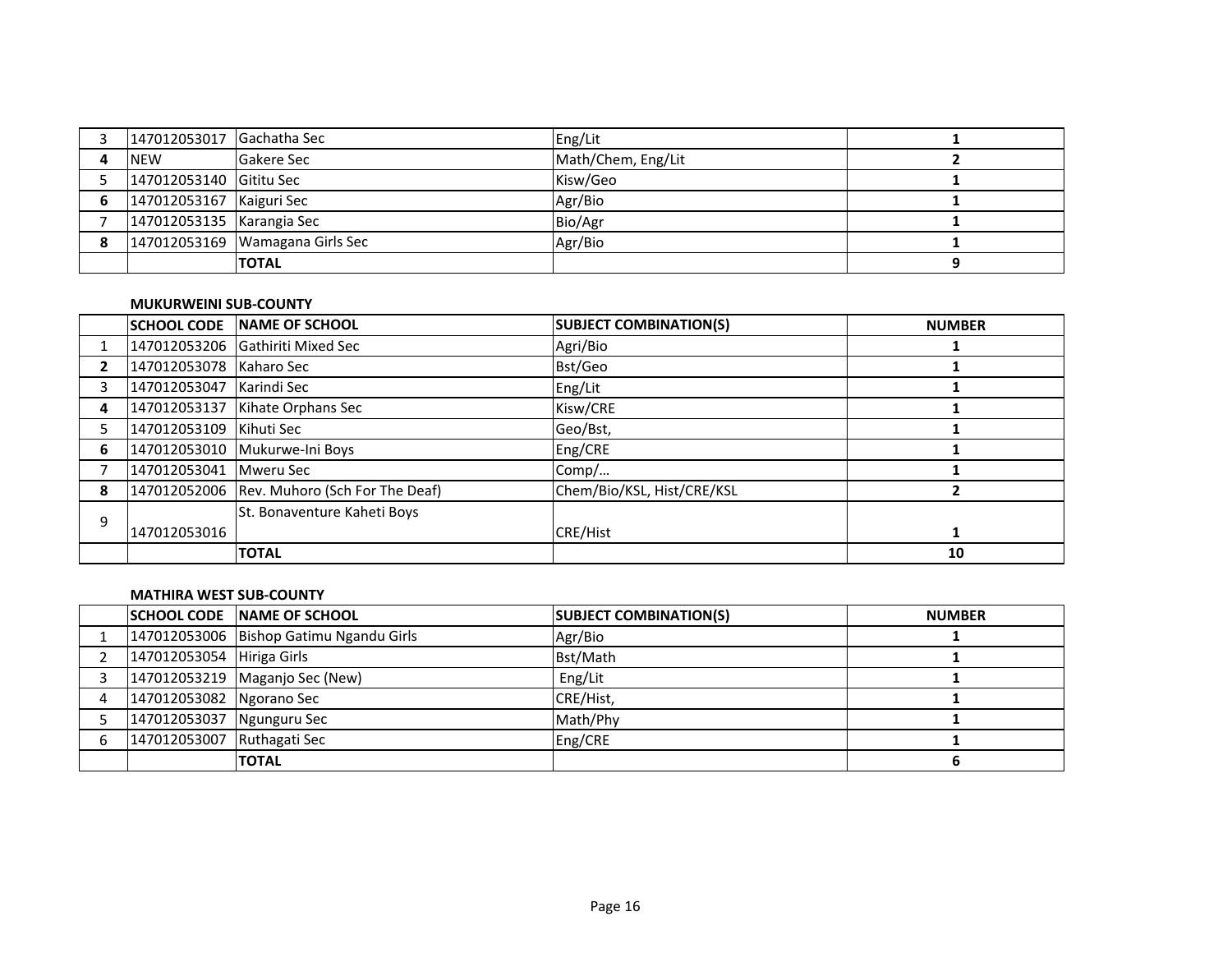| <b>MATHIRA EAST SUB-COUNTY</b> |                                     |                               |               |  |
|--------------------------------|-------------------------------------|-------------------------------|---------------|--|
|                                | <b>ISCHOOL CODE INAME OF SCHOOL</b> | <b>SUBJECT COMBINATION(S)</b> | <b>NUMBER</b> |  |
| 147012053199 Gitundutisec      |                                     | Hist/CRE                      |               |  |
| 147012053069 Kangocho Sec      |                                     | Eng/Lit                       |               |  |
| 147012053022 Karatina Girls    |                                     | Math/Phy, Kisw/Bst            |               |  |
| 147012053142 Kiamabara Sec     |                                     | Math/Bst                      |               |  |
|                                | <b>TOTAL</b>                        |                               |               |  |

# **KIENI EAST SUB-COUNTY**

|                              | <b>SCHOOL CODE NAME OF SCHOOL</b>             | <b>SUBJECT COMBINATION(S)</b> | <b>NUMBER</b> |
|------------------------------|-----------------------------------------------|-------------------------------|---------------|
| 147012053134   Burguret Sec  |                                               | Math/Geo                      |               |
| 147012053153 Irigithathi Sec |                                               | <b>CRE/Hist</b>               |               |
|                              | 147012053103 Kambura-Ini Sec                  | Chem/Bio                      |               |
|                              | [147012053151   Mlima Kenya Sec               | Math/Phy                      |               |
|                              | 147012053147 St Joseph Allamano Sec           | Math/Bst                      |               |
|                              | 147012053034 St. Teresa Moi Equator Girls' Hs | Eng/Lit,                      |               |
|                              | <b>TOTAL</b>                                  |                               |               |

# **KIENI WEST SUB-COUNTY**

|                            | S/NO SCHOOL CODE NAME OF SCHOOL       | <b>SUBJECT COMBINATION(S)</b> | <b>NUMBER</b> |
|----------------------------|---------------------------------------|-------------------------------|---------------|
| 147012053175 Gakanga Sec   |                                       | Bst/Kisw                      |               |
| 147012053198 Kiaragana Sec |                                       | Maths/Chem                    |               |
|                            | 147012053111 St Georges Gatarakwa Sec | Kisw/CRE                      |               |
|                            | 147012053159 St Regina Nairutia Sec   | Kisw/Hist                     |               |
|                            | <b>ITOTAL</b>                         |                               |               |

# **NYERI SOUTH SUB-COUNTY**

|                           | S/NO SCHOOL CODE NAME OF SCHOOL | <b>SUBJECT COMBINATION(S)</b> | <b>NUMBER</b> |
|---------------------------|---------------------------------|-------------------------------|---------------|
|                           | 147012053024 Birithia Girls Sec | Math/Phy                      |               |
|                           | 147012053004 Chinga Boys' High  | Eng/Lit                       |               |
|                           | 147012053025 Chinga Girls' High | Bio/Chem                      |               |
| 147012053050 Gatugi Girls |                                 | Geo/Kisw                      |               |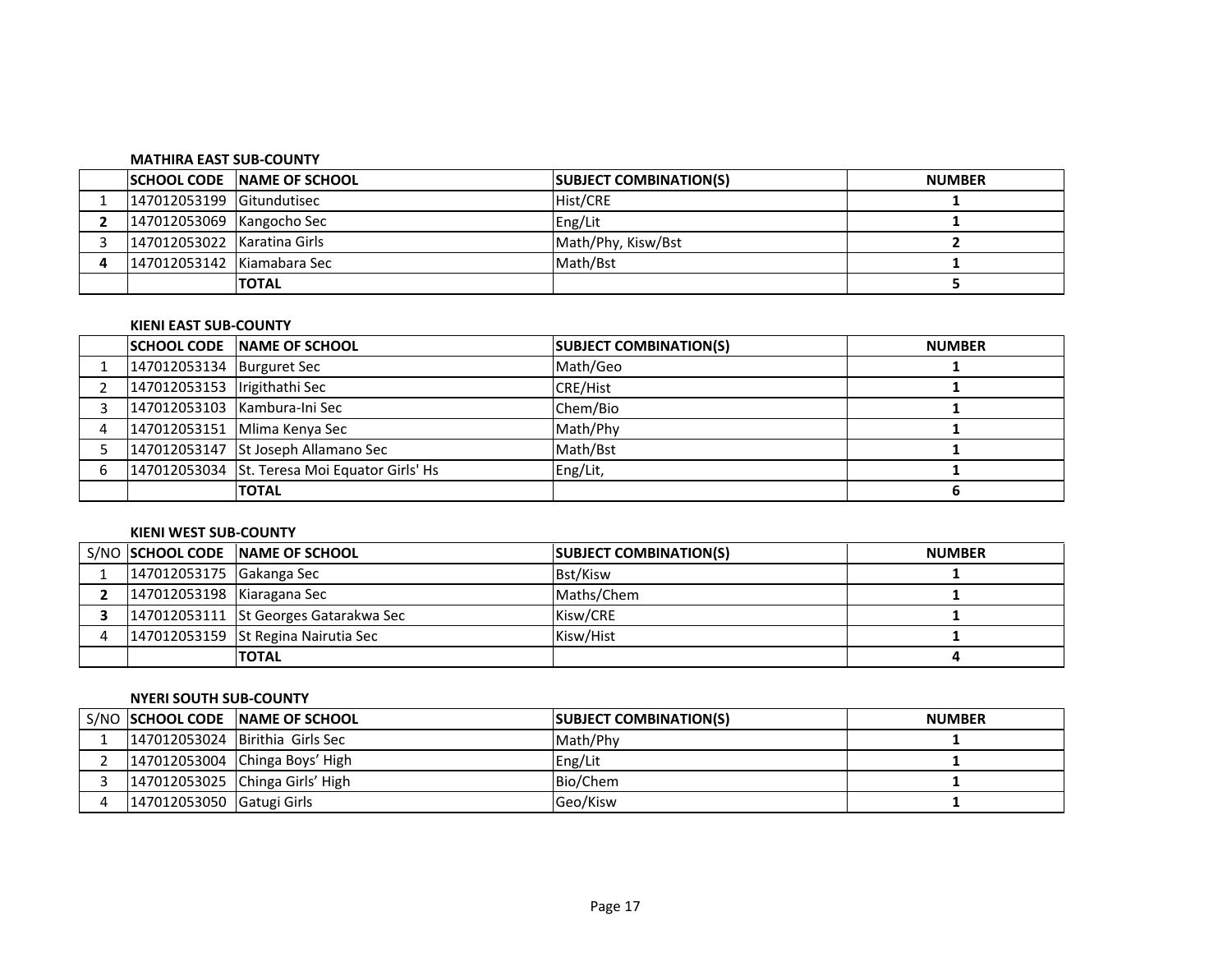|    | 147012053157 Gitundu Sec  |                                          | Agr/Bio             |    |
|----|---------------------------|------------------------------------------|---------------------|----|
| 6  | 147012053059 Kairuthi Sec |                                          | Agri/Bio            |    |
|    |                           | 147012053003 Karima Boys High            | Math/Chem, CRE/Hist |    |
| 8  |                           | 147012053019 Kenyatta High Mahiga        | Eng/Lit             |    |
| 9  |                           | 147012053162 Kiahagu Mixed Day           | Geo/Bst             |    |
| 10 | 147012053036 Mahiga Girls |                                          | Chem/Math           |    |
| 11 | 147012053028 Munyange Day |                                          | Comp/Math           |    |
| 12 | 147012053018 Othaya Boys  |                                          | Math/Bst, Hist/CRE  |    |
| 13 | 147012053040 Othaya Girls |                                          | Phy/Chem, Eng/Lit   |    |
| 14 |                           | 147012053149 St Mary's Karuthi           | Chem/Math           |    |
| 15 |                           | 147012053218 St.Gregory Karima Mixed Day | Kisw/Geo            |    |
|    |                           | <b>TOTAL</b>                             |                     | 18 |

# **COAST REGION**

# **LAMU COUNTY**

# **LAMU WEST SUB COUNTY**

|   |                           | S/NO SCHOOL CODE NAME OF SCHOOL               | <b>SUBJECT COMBINATION(S)</b> | <b>NUMBER</b> |
|---|---------------------------|-----------------------------------------------|-------------------------------|---------------|
|   |                           | 147013033023 Bomani Sec Sch                   | <b>Bst/Maths</b>              |               |
|   |                           | 147013033019 Kiongwe Sec Sch                  | Agri/Bio                      |               |
|   |                           | 147013033025 Manda Air Port Sec Sch           | Geo/Kisw                      |               |
|   |                           | 147013033006 Mokowe Mxed Day/Boarding Sec Sch | Bst/Geo                       |               |
|   |                           | 147013033027 Mpeketoni Girls Sec Sch          | Kisw/Geo                      |               |
| 6 |                           | 147013033011 Uziwa Mixed Day Sec Sch          | Agri/Bio                      |               |
|   | 147013033005 Witu Sec Sch |                                               | Geo/Kisw                      |               |
|   |                           | <b>TOTAL</b>                                  |                               |               |

# **LAMU EAST SUB COUNTY**

|  | S/NO SCHOOL CODE NAME OF SCHOOL              | <b>ISUBJECT COMBINATION(S)</b> | <b>NUMBER</b> |
|--|----------------------------------------------|--------------------------------|---------------|
|  | 147013033016   Kizingitini Mixed Day Sec Sch | Maths/Phy                      |               |
|  | 147013033021 Siyu Mixed Day Sec sch          | Bio/Chem                       |               |
|  | <b>TOTAL</b>                                 |                                |               |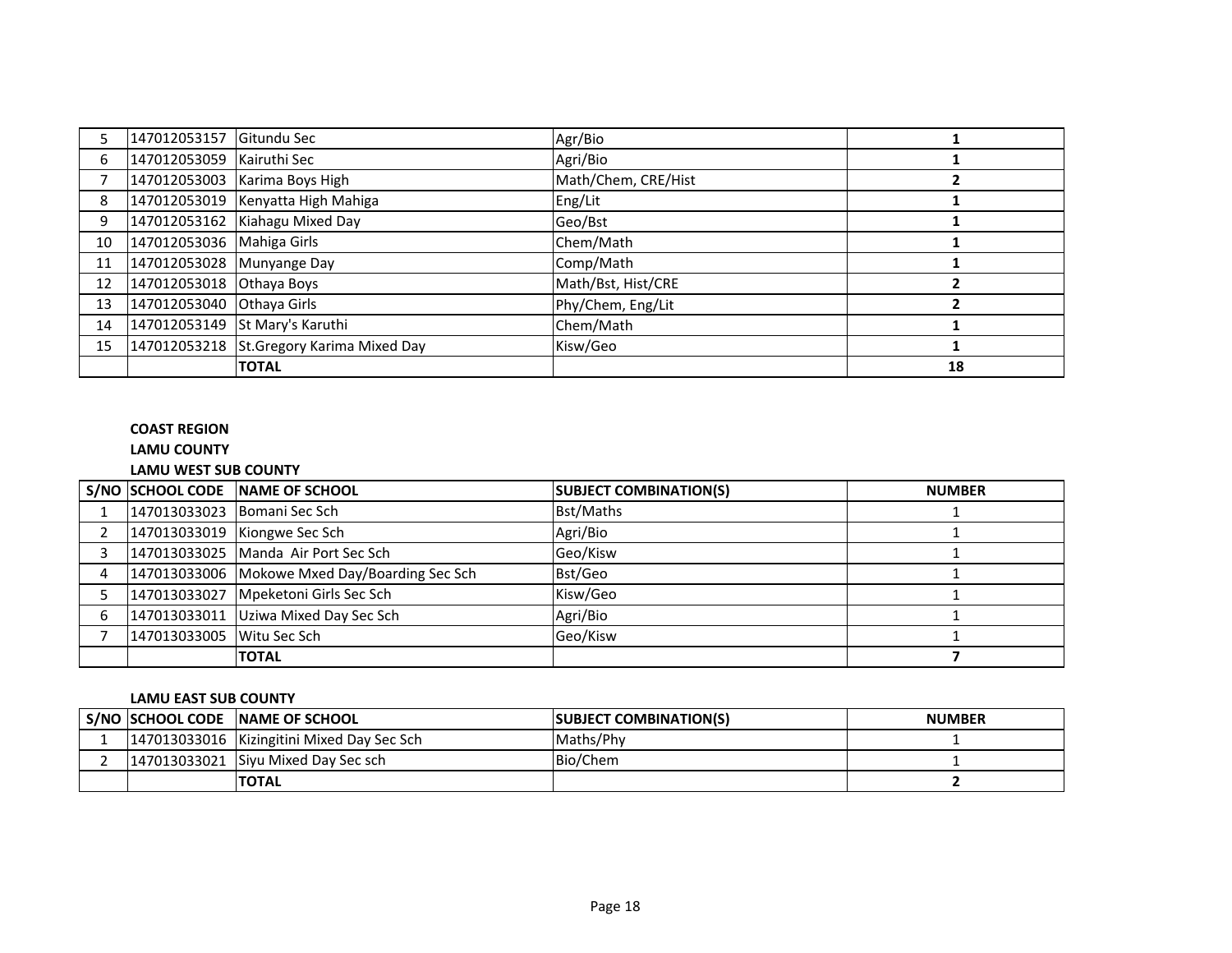#### **KWALE COUNTY**

#### **MSAMBWENI SUB COUNTY**

|  | S/NO SCHOOL CODE NAME OF SCHOOL       | <b>ISUBJECT COMBINATION(S)</b> | <b>NUMBER</b> |
|--|---------------------------------------|--------------------------------|---------------|
|  | 147013023164 Bongwe Mixed Day Sec Sch | Bst/Maths                      |               |
|  | 147013023171 Juhudi Mixed Day Sec Sch | Maths/Phy                      |               |
|  | <b>TOTAL</b>                          |                                |               |

#### **SAMBURU SUB COUNTY**

| S/NO SCHOOL CODE | <b>INAME OF SCHOOL</b>       | <b>ISUBJECT COMBINATION(S)</b> | <b>NUMBER</b> |
|------------------|------------------------------|--------------------------------|---------------|
| 147013023057     | 'l Mwabila Mixed Day Sec Sch | Agri/Bio                       |               |
| 147013023017     | Mwayumbo Mixed Day Sec Sch   | Eng/Lit                        |               |
|                  | <b>TOTAL</b>                 |                                |               |

### **LUNGALUNGA SUB COUNTY**

|  | S/NO SCHOOL CODE NAME OF SCHOOL                     | <b>SUBJECT COMBINATION(S)</b> | <b>NUMBER</b> |
|--|-----------------------------------------------------|-------------------------------|---------------|
|  |                                                     |                               |               |
|  | 147013023056 Menzamwenye Mixed Day/Boarding Sec Sch | Eng/Lit                       |               |
|  |                                                     |                               |               |
|  | 147013023053 Perani Mixed Day/Boarding Sec. Sch     | Bio/Chem                      |               |
|  | <b>TOTAL</b>                                        |                               |               |

# **MATUGA SUB COUNTY**

|  | S/NO SCHOOL CODE NAME OF SCHOOL                     | <b>SUBJECT COMBINATION(S)</b> | <b>NUMBER</b> |
|--|-----------------------------------------------------|-------------------------------|---------------|
|  | 147013022004 Kwale High For The Deaf                | Maths/Phy                     |               |
|  |                                                     |                               |               |
|  | 147013023037   Mangawani Mixed Day/Boarding Sec Sch | Chem/Phy                      |               |
|  |                                                     |                               |               |
|  | 147013023167 Mtsamviani Mixed Day Sec Sch           | Bst/Geo                       |               |
|  | <b>ITOTAL</b>                                       |                               |               |

#### **MOMBASA COUNTY**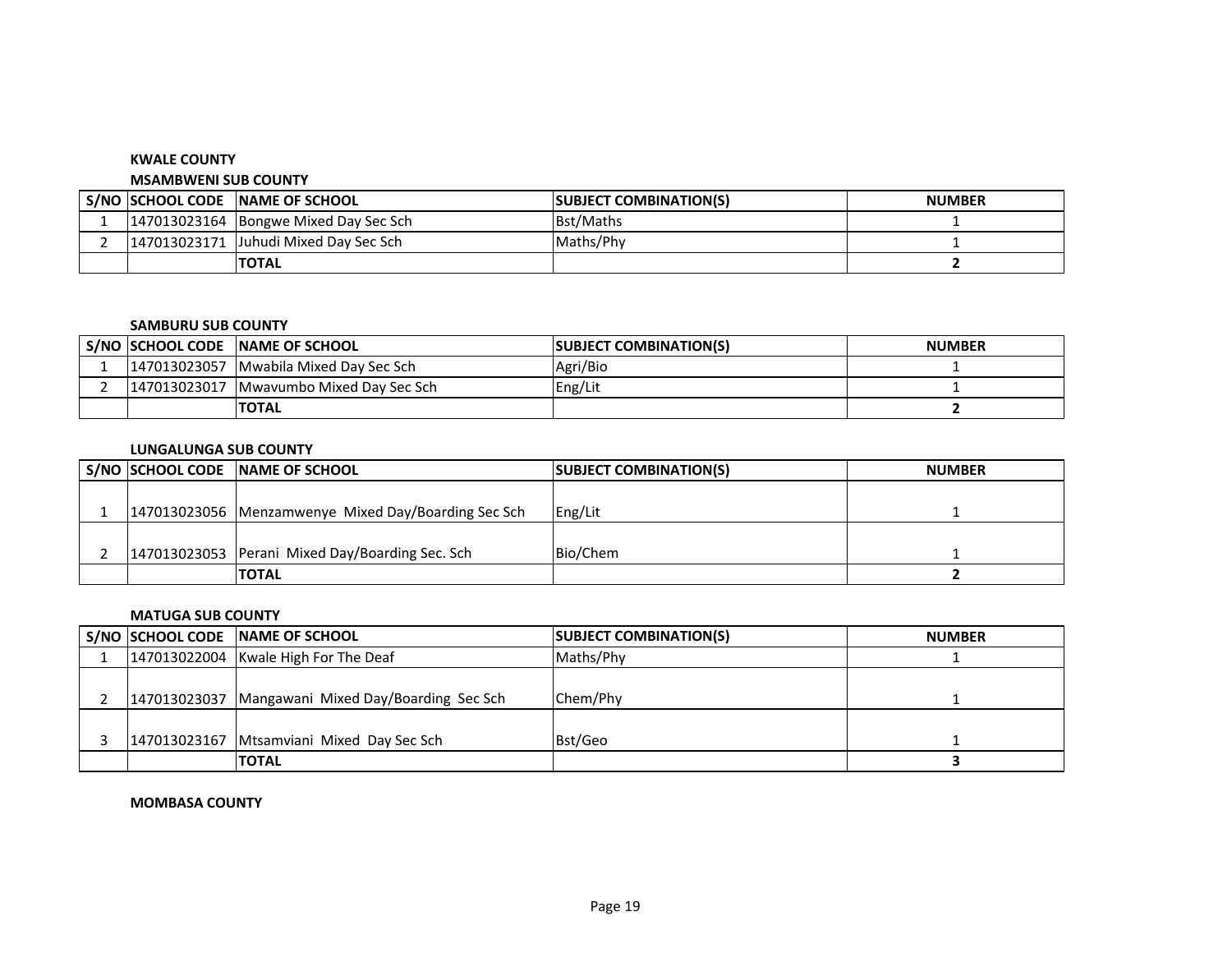### **MVITA SUB COUNTY**

|            | S/NO SCHOOL CODE NAME OF SCHOOL               | <b>SUBJECT COMBINATION(S)</b> | <b>NUMBER</b> |
|------------|-----------------------------------------------|-------------------------------|---------------|
| <b>NEW</b> | Kaachonjo Mixed Day Sec Sch                   | Comp/Bst                      |               |
|            | 147013043002 Sacred Heart Mixed Day Sec Sch   | Maths/Phy                     |               |
|            | 147013043019 Sharrif Nassir Girls Day Sec Sch | Chem/Maths                    |               |
|            | <b>TOTAL</b>                                  |                               |               |

#### **LIKONI SUBCOUNTY**

|  | S/NO SCHOOL CODE NAME OF SCHOOL              | <b>SUBJECT COMBINATION(S)</b> | <b>NUMBER</b> |
|--|----------------------------------------------|-------------------------------|---------------|
|  | 147013043033 Buruburu Boys Boarding Sec Sch  | Agri/Bio,                     |               |
|  | 147013043048 Mishi Mboko Girls Day Sec Sch   | Eng/Lit                       |               |
|  | 147013043030 Mrima Mixed Day Sec Sch         | Bio/Chem                      |               |
|  | 147013043029 Puma Mixed Day Sec Sch          | Chem/Maths                    |               |
|  | 147013042014 Salvation Army High Sch for V.I | <b>CRE/Hist</b>               |               |
|  | <b>TOTAL</b>                                 |                               |               |

## **CHANGAMWE SUBCOUNTY**

|  | S/NO SCHOOL CODE NAME OF SCHOOL          | <b>SUBJECT COMBINATION(S)</b> | <b>NUMBER</b> |
|--|------------------------------------------|-------------------------------|---------------|
|  | 147013043009 Changamwe Mixed Day Sec Sch | Geo/Hist                      |               |
|  | 147013043021 Kajembe Mixed Day Sec Sch   | Bio/Chem                      |               |
|  | 147013043035 Mwijabu Mixed Day Sec Sch   | Bio/Maths                     |               |
|  | <b>TOTAL</b>                             |                               |               |

#### **KISAUNI SUB COUNTY**

|  | S/NO SCHOOL CODE NAME OF SCHOOL              | <b>SUBJECT COMBINATION(S)</b> | <b>NUMBER</b> |
|--|----------------------------------------------|-------------------------------|---------------|
|  | 147013044023 Khadija Mixed Day Sec Sch       | Maths/Phy                     |               |
|  |                                              |                               |               |
|  | 147013043047 Kongowea Mixed Day Sec Sch      | Kisw/IRE                      |               |
|  |                                              |                               |               |
|  | 147013043037 Marimani Mixed Day Sec Sch      | Comp/                         |               |
|  |                                              |                               |               |
|  | 147013043045   Mohamed Ali Girls Day Sec Sch | Eng/Lit                       |               |
|  | 147013042000 Mombasa Sec Sch for P.H         | Comp/                         |               |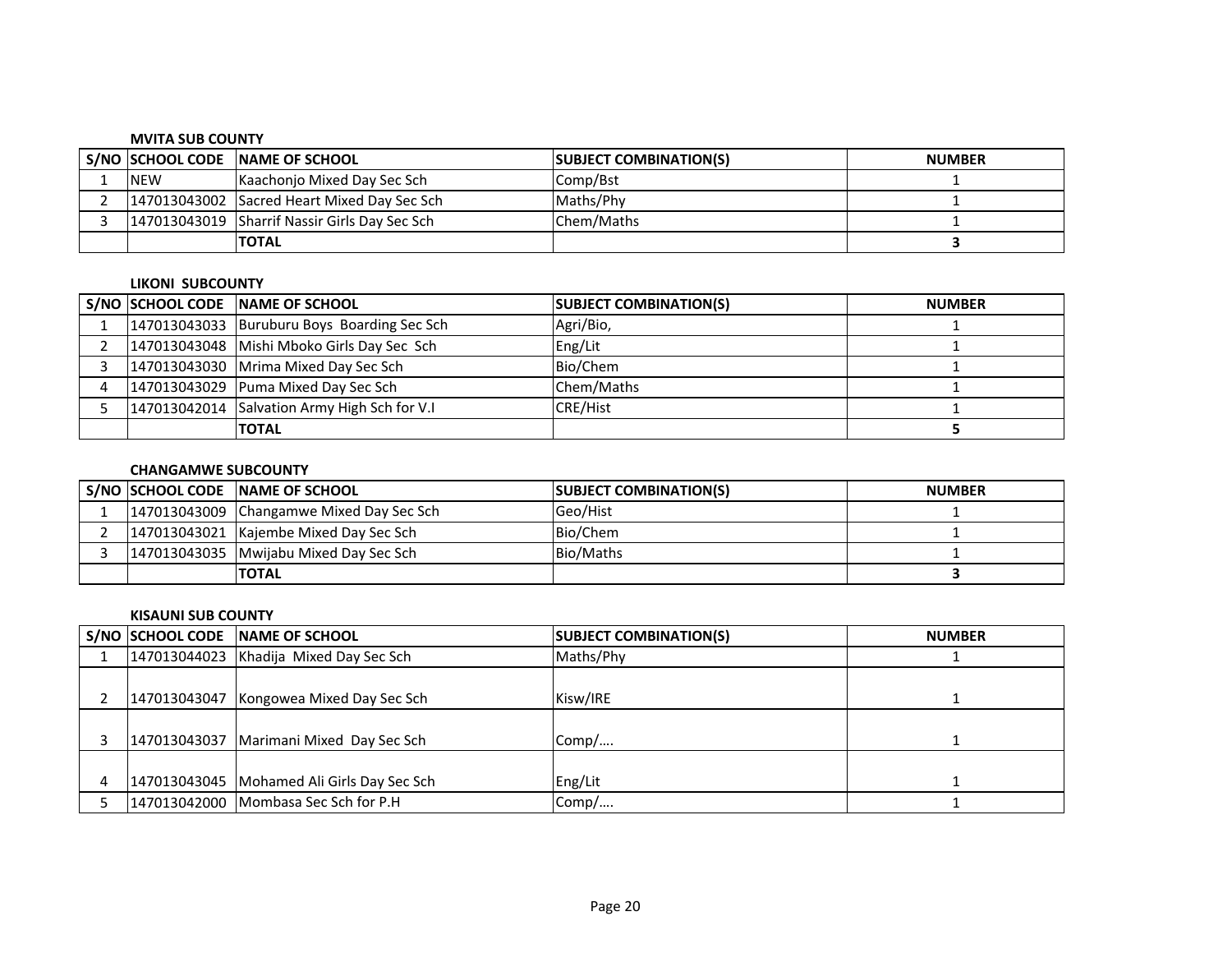|              |                        | <b>TOTAL</b>                    |                               | 5             |
|--------------|------------------------|---------------------------------|-------------------------------|---------------|
|              |                        |                                 |                               |               |
|              | <b>KILIFI COUNTY</b>   |                                 |                               |               |
|              | <b>GANZE SUBCOUNTY</b> |                                 |                               |               |
|              | S/NO SCHOOL CODE       | <b>NAME OF SCHOOL</b>           | <b>SUBJECT COMBINATION(S)</b> | <b>NUMBER</b> |
|              |                        |                                 |                               |               |
|              | 147013013003           | Magogoni Mixed Day Sec Sch      | Maths/Phy                     | 1             |
| $\mathbf{2}$ | 147013013099           | Midoina Mixed Day Sec Sch       | Chem/Phy                      | 1             |
|              |                        |                                 |                               |               |
| 3            | 147013013040           | Bale Mixed Day Boarding Sec Sch | CRE/Kisw                      | 1             |
|              |                        |                                 |                               |               |
| 4            | 147013013098           | Ndugumnani Mixed Day Sec Sch    | Bst/Geo                       | $\mathbf{1}$  |
|              |                        |                                 |                               |               |
| 5.           | 147013013045           | Petanguo Mixed Day Sec Sch      | Bst/Geo                       | $\mathbf{1}$  |
| 6            | <b>NEW</b>             | Rare Mixed Day Sec Sch          | Bst/Maths                     |               |
|              |                        |                                 |                               |               |
|              | 147013013066           | Shangweni Mixed Day Sec Sch     | Bst/Geo                       | $\mathbf{1}$  |
| 8            | 147013013088           | Sosoni Mixed Day Sec Sch        | Chem/Phy                      |               |
|              |                        | <b>TOTAL</b>                    |                               | 8             |

## **MALINDI SUBCOUNTY**

г

|   | S/NO SCHOOL CODE | <b>INAME OF SCHOOL</b>                               | <b>SUBJECT COMBINATION(S)</b> | <b>NUMBER</b> |
|---|------------------|------------------------------------------------------|-------------------------------|---------------|
|   |                  | 147013073030 Ganda Mixed Day Sec Sch                 | Agri/Bio                      |               |
|   |                  |                                                      |                               |               |
|   |                  | 147013073004   Kakuyuni Boys Day/Boarding Sec Sch    | Geo/Kisw                      |               |
|   |                  |                                                      |                               |               |
|   |                  | 147013073015   Kibokoni Mixed Day / Boarding Sec Sch | <b>CRE/Hist</b>               |               |
|   |                  |                                                      |                               |               |
| 4 |                  | 147013073018 Langobaya Mixed Day Sec Sch             | Eng/Lit                       |               |
|   |                  | 147013073041   Majivuni Mixed Day Sec Sch            | Hist/Kisw                     |               |
|   |                  |                                                      |                               |               |
| 6 |                  | 147013073019 Mbarakachembe Mixed Day Sec Sch         | Eng/Lit                       |               |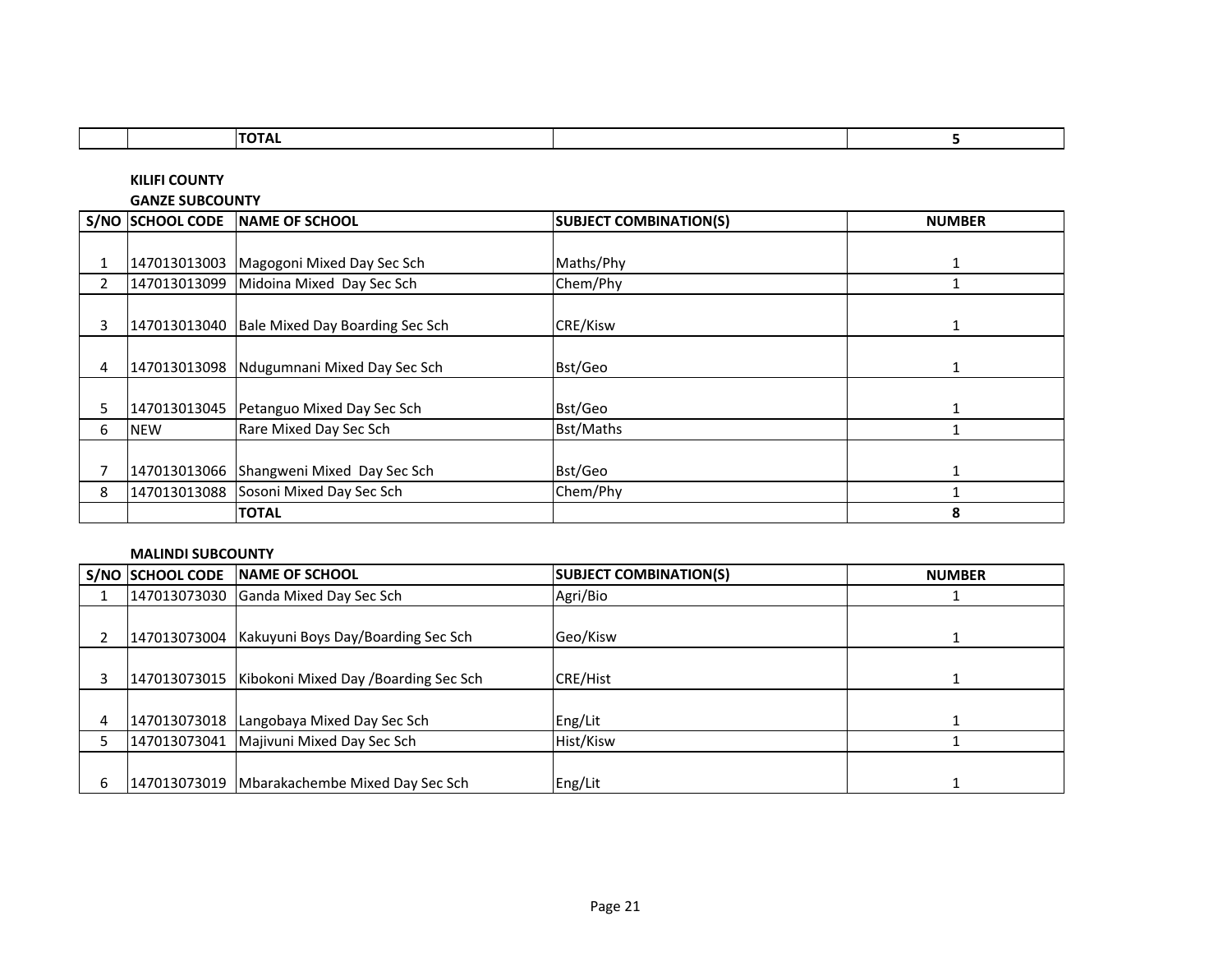|            | 147013073043 Mongotini Mixed Day Sec Sch | Eng/Lit    |  |
|------------|------------------------------------------|------------|--|
| <b>NEW</b> | Shomani Girls Boarding Sec Sch           | Chem/Maths |  |
|            | <b>TOTAL</b>                             |            |  |

### **KILIFI NORTH SUBCOUNTY**

|                | <b>S/NO SCHOOL CODE</b> | <b>INAME OF SCHOOL</b>                               | <b>SUBJECT COMBINATION(S)</b> | <b>NUMBER</b> |
|----------------|-------------------------|------------------------------------------------------|-------------------------------|---------------|
|                |                         |                                                      |                               |               |
|                | 147013013041            | Uyombo Girls Day/Boarding Sec Sch                    | Agri/Bio                      | 1             |
| $\overline{2}$ | 147013013156            | Bofa Mixed Day Sec Sch                               | Eng/Lit                       | 1             |
| 3              | <b>NEW</b>              | Kadzinuni Sec Sch                                    | Math/Phy                      | 1             |
|                |                         |                                                      |                               |               |
| 4              | 147013013022            | Katana Ngala Mixed Day Sec Sch                       | Eng/Lit                       | 1             |
|                |                         |                                                      |                               |               |
| 5              |                         | 147013013006   Kilifi Township Boys Boarding Sec Sch | Bst/comp                      | 1             |
|                |                         |                                                      |                               |               |
| 6              |                         | 147013013157 Kiwandani Mixed Day Sec Sch             | Eng/Lit                       | 1             |
|                | 147013013074            | Marafiki Mixed Day Sec Sch                           | IRE/Geo                       | 1             |
|                |                         |                                                      |                               |               |
| 8              | 147013013059            | Mdzongoloni Mixed Day Sec Sch                        | Bst/Geo                       | 1             |
|                |                         |                                                      |                               |               |
| 9              | 147013012010            | Pwani Vocational Mixed Day/Boarding Sec Sch          | Eng/Lit/KSL                   | 1             |
|                |                         |                                                      |                               |               |
| 10             | 147013013043            | St. Thomas Girls Boarding Sec Sch                    | Eng/Hist                      | 1             |
|                |                         | <b>TOTAL</b>                                         |                               | 10            |

## **KILIFI SOUTH SUBCOUNTY**

|  | S/NO SCHOOL CODE NAME OF SCHOOL              | <b>SUBJECT COMBINATION(S)</b> | <b>NUMBER</b> |
|--|----------------------------------------------|-------------------------------|---------------|
|  |                                              |                               |               |
|  | 147013013027 Bahari Girls Boarding Sec Sch   | Bio/Chem                      |               |
|  |                                              |                               |               |
|  | 147013013019 Dzitsoni Mixed Boarding Sec Sch | Chem/Bio                      |               |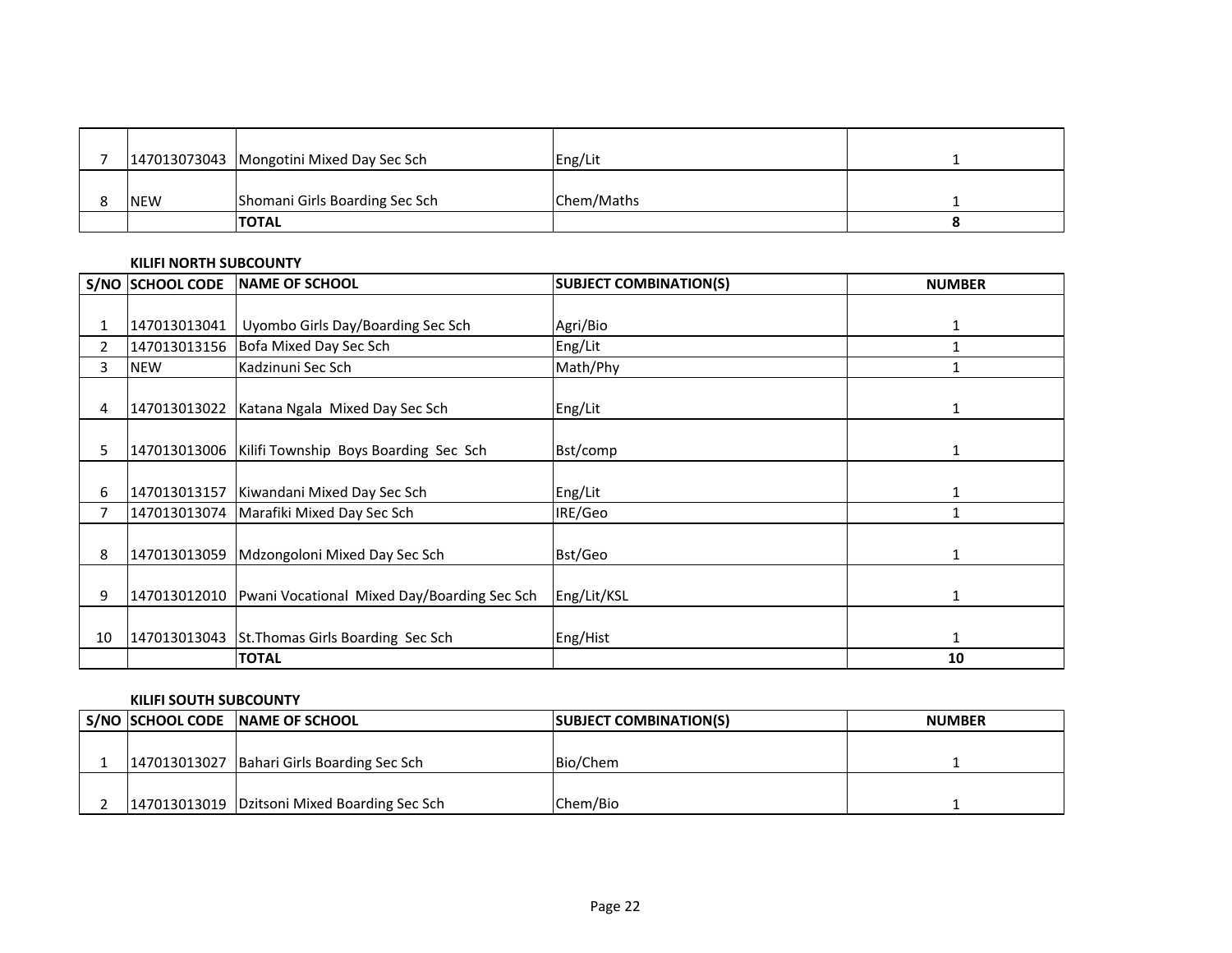|    |              | 147013013044 Junju Mixed Day Sec Sch       | Eng/Lit          |    |
|----|--------------|--------------------------------------------|------------------|----|
|    |              |                                            |                  |    |
| 4  | 147013013077 | Katikirieni Mixed Day Sec sch              | Agric/Bio        |    |
| 5. |              | 147013013094 Majajani Mixed Day Sec Sch    | Maths/Phy        |    |
| 6  | 147013013067 | Mbuyuni Mixed Day Sec Sch                  | Hist/Cre         |    |
|    | 147013013070 | Mtepeni Mixed Day Sec Sch                  | Bst/Geo          |    |
|    |              |                                            |                  |    |
| 8  | 147013013091 | Mtomondoni Mixed Day Sec Sch               | Geo/Hist         |    |
|    |              |                                            |                  |    |
| 9  |              | 147013013042 Paul Harris Mixed Day Sec Sch | Eng/Lit          |    |
|    |              |                                            |                  |    |
| 10 | 147013012011 | Sahajanand Special Mixed Boarding Sec Sch  | <b>CRE/Hist</b>  |    |
| 11 |              | 147013013030 Shariani Mixed Day Sec Sch    | Chem/Maths       |    |
|    |              |                                            |                  |    |
| 12 | 147013013018 | Takaungu Mixed Day Sec Sch                 | <b>Bst/Maths</b> | 1  |
|    |              | <b>TOTAL</b>                               |                  | 12 |

# **RABAI SUBCOUNTY**

|             | S/NO SCHOOL CODE NAME OF SCHOOL          | <b>SUBJECT COMBINATION(S)</b> | <b>NUMBER</b> |
|-------------|------------------------------------------|-------------------------------|---------------|
|             |                                          |                               |               |
| 14701301309 | <b>Bwagamoyo Mixed Day Sec Sch</b>       | Agri/Bio                      |               |
|             | 147013013096   Kawala Mixed Day Sec Sch  | Kisw/Hist                     |               |
|             | 147013013081   Mbarani Mixed Day Sec Sch | Maths/Phy                     |               |
|             | 147013013063 Jimba Mixed Day Sec Sch     | <b>Bst/Maths</b>              |               |
|             |                                          |                               |               |
|             | 147013013082 Mikomani Mixed Day Sec Sch  | Bst/Geo                       |               |
|             | <b>TOTAL</b>                             |                               |               |

# **KALOLENI SUBCOUNTY**

| <b>S/NO SCHOOL CODE</b> | <b>INAME OF SCHOOL</b>   | <b>COMBINATION(S)</b><br>ISUBJECT | <b>NUMBER</b> |
|-------------------------|--------------------------|-----------------------------------|---------------|
| 147013013075            | Kaloleni Girls Sec Sch   | Eng/Lit                           |               |
| 147013013083            | Kinani Mixed Day Sec Sch | Agri/Bio, Hist/CRE                |               |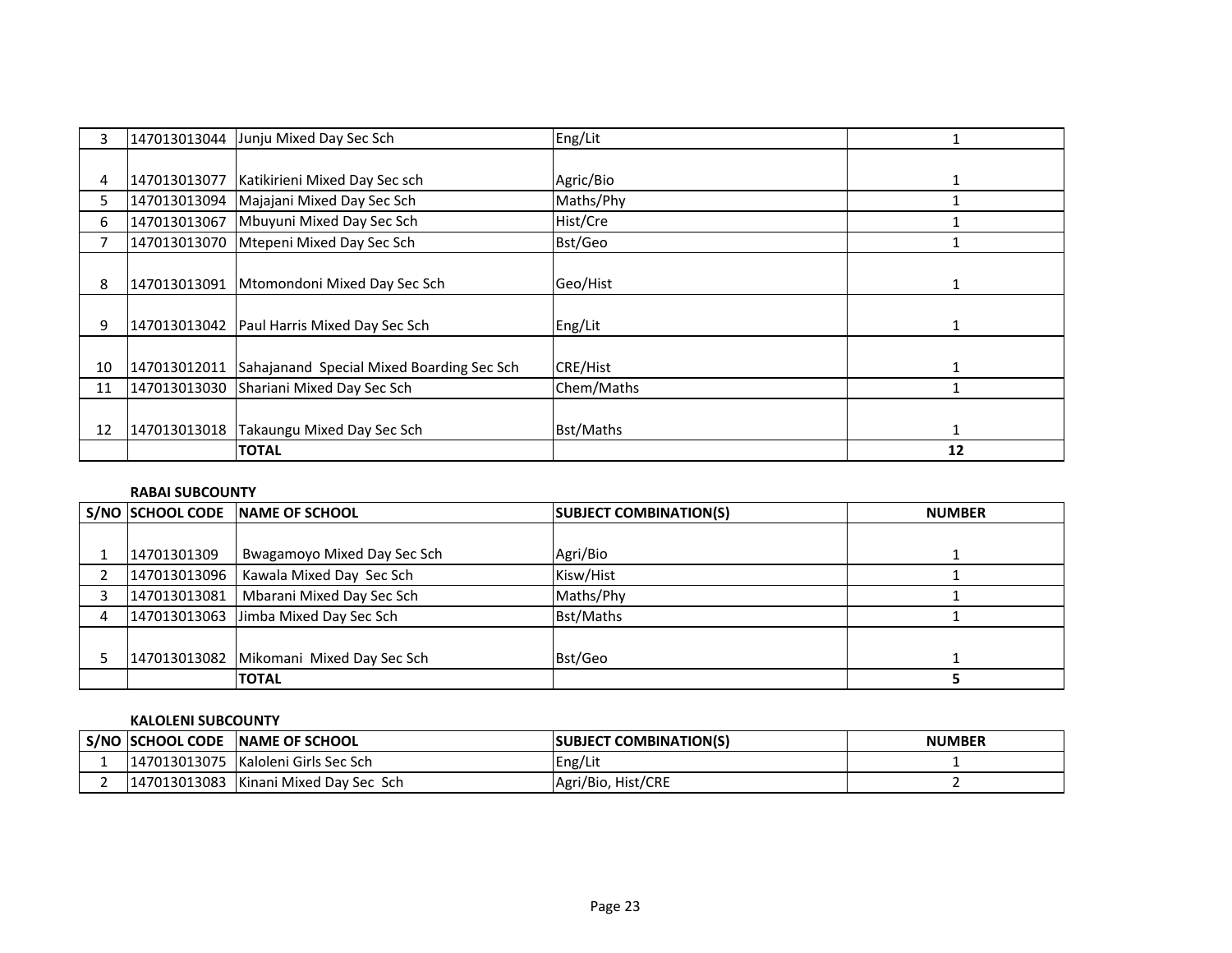|   | 147013013085   Kirumbi Girls Day/Boarding Sec sch | Eng/LIT    |  |
|---|---------------------------------------------------|------------|--|
| 4 | 147013013024 Kizurini Mixed Day Sec. Sch          | Chem/Maths |  |
|   |                                                   |            |  |
|   | 147013013014   Maandani Mixed Day Sec. Sch.       | Eng/Lit    |  |
|   |                                                   |            |  |
| 6 | 147013013079 Makomboani Mixed Day Sec Sch         | Geo/Kisw   |  |
|   | 147013013054 Tsagwa Mixed Day Sec Sch             | Bio/Chem   |  |
|   | <b>TOTAL</b>                                      |            |  |

# **MAGARINI SUBCOUNTY**

|                | S/NO SCHOOL CODE | <b>INAME OF SCHOOL</b>                | <b>SUBJECT COMBINATION(S)</b> | <b>NUMBER</b> |
|----------------|------------------|---------------------------------------|-------------------------------|---------------|
| 1              | 147013073011     | Adu Mixed Day Sec Sch                 | Bst/Maths                     |               |
| $\overline{2}$ | 147013073049     | Burangi Mixed Day Sec sch             | Geo/Kisw                      |               |
| 3              | 147013073025     | Garashi Mixed Day Sec                 | Agri/Bio                      |               |
|                |                  |                                       |                               |               |
| 4              | 147013073038     | Kaembeni Mixed Day Sec Sch            | <b>Bst/Maths</b>              |               |
| 5.             | 147013073050     | Kurawa Mixed Day Sec Sch              | CRE/Kisw                      |               |
|                |                  |                                       |                               |               |
| 6              | 147013073037     | Magarini Hill Mixed Day Sec Sch       | Eng/Lit                       |               |
|                |                  |                                       |                               |               |
|                | 147013073028     | Majenjeni Mixed Day Sec Sch           | Bst/Geo                       |               |
|                |                  |                                       |                               |               |
| 8              | 147013073007     | Marereni Mixed Day Sec Sch            | Comp/Math                     | 1             |
|                |                  |                                       |                               |               |
| 9              | 147013073034     | Mjanaheri Mixed Day Sec Sch           | Maths/Phy                     | 1             |
| 10             |                  | 147013073035 Waresa Mixed Day Sec Sch | Bst/Geo                       |               |
| 11             | 147013073036     | Watala Mixed Day Sec Sch              | Eng/Lit                       |               |
|                |                  | <b>TOTAL</b>                          |                               | 11            |

# **TAITA TAVETA COUNTY**

**TAITA SUB COUNTY**

|  | S/NC | CODE<br>CHOOL | <b>OF SCHOOL</b><br><b>INAME</b> | TION(S)<br>3INA<br>JMP | ----<br>NI |
|--|------|---------------|----------------------------------|------------------------|------------|
|--|------|---------------|----------------------------------|------------------------|------------|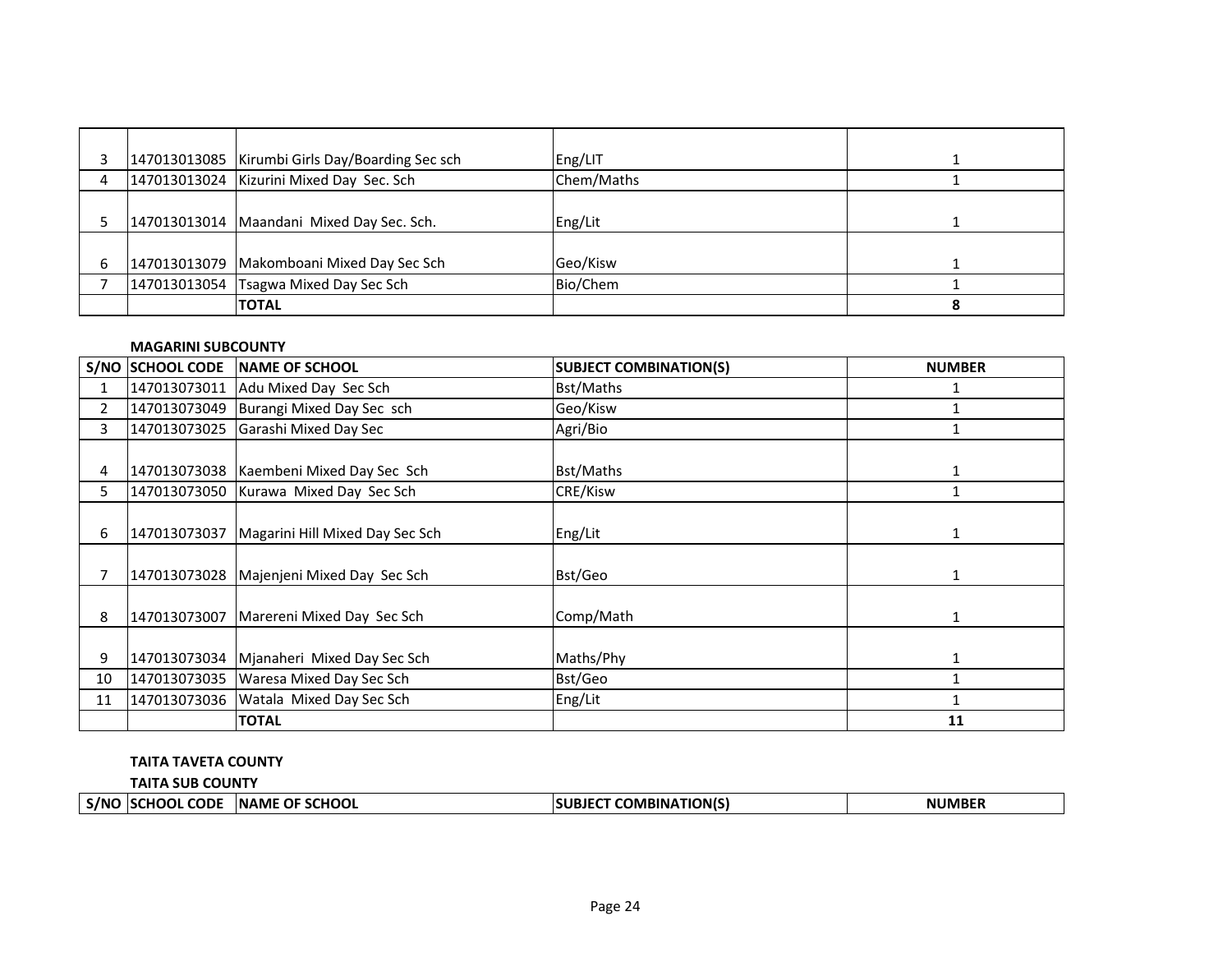|   | 147013053012 Mghalu Mixed Day/Boarding Sec Sch         | Hist/Kisw  |  |
|---|--------------------------------------------------------|------------|--|
|   | 147013053028 Shimbo Girls Boarding Sec Sch             | Chem/Maths |  |
| 3 | 147013053061 St. Agatha Ngoloki Girls Boarding Sec sch | CRE/Geo    |  |
| 4 | 147013053009 St. Johns Boys Day/Boarding Sec Sch       | Eng/Lit    |  |
|   | 147013053002 St. Marys High Boys Boarding Sec Sch      | Bio/Chem   |  |
|   | <b>TOTAL</b>                                           |            |  |

# **VOI SUB COUNTY**

|   | <b>S/NO SCHOOL CODE</b> | <b>NAME OF SCHOOL</b>                            | <b>SUBJECT COMBINATION(S)</b> | <b>NUMBER</b> |
|---|-------------------------|--------------------------------------------------|-------------------------------|---------------|
|   |                         | 147013054002 Sita Mixed Day Sec Sch              | Bst/Hist                      |               |
|   |                         | 147013053066 Mbololo Mixed Day Sec Sch           | <b>Bst/Maths</b>              |               |
|   |                         | 147013053068   Kasigau Girls Boarding Sec Sch    | Bst/Geo                       |               |
| 4 |                         | 147013053062 Allan Mjomba Mixed Boarding Sec Sch | Agri/Bio                      |               |
|   |                         | 147013053024   David kayanda Mixed Day Sec Sch   | Comp/Maths                    |               |
|   |                         | <b>TOTAL</b>                                     |                               |               |

### **MWATATE SUB COUNTY**

|                            | S/NO SCHOOL CODE NAME OF SCHOOL                   | <b>SUBJECT COMBINATION(S)</b> | <b>NUMBER</b> |
|----------------------------|---------------------------------------------------|-------------------------------|---------------|
|                            | 147013053030 Mwanyambo Mixed Day/Boarding Sec Sch | Eng/Lit                       |               |
|                            | 147013053003 Murray Girls Boarding Sec Sch        | Geo/Kisw                      |               |
|                            | 147013053056 Kombolio Mixed Day Sec Sch           | Kisw/Hist                     |               |
| 147013053014 Mwasere Girls |                                                   | Chem/Math                     |               |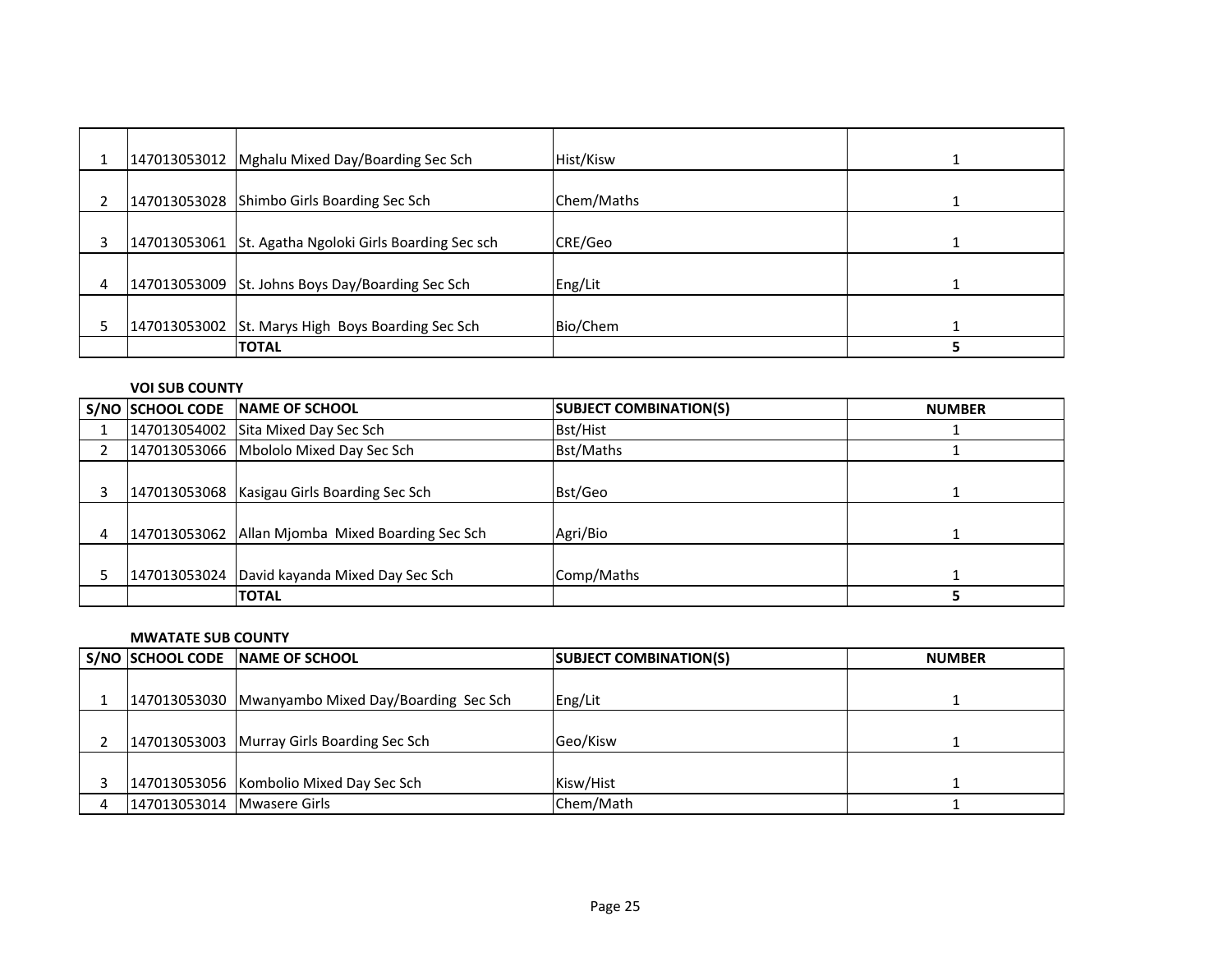|  | 147013053050 Mzwanenyi Mixed Sec Sch      | Geo/Kisw |  |
|--|-------------------------------------------|----------|--|
|  | 147013053071 Kituma Boys Boarding Sec Sch | Comp/Bst |  |
|  |                                           |          |  |
|  | <b>TOTAL</b>                              |          |  |

## **TAVETA SUB COUNTY**

|   | S/NO SCHOOL CODE NAME OF SCHOOL                | <b>SUBJECT COMBINATION(S)</b> | <b>NUMBER</b> |
|---|------------------------------------------------|-------------------------------|---------------|
|   | 147013053072 Ngutini Mixed Day Sec Sch         | Agri/Bio                      |               |
|   | 147013053042 Kitobo Mixed Day/Boarding Sec Sch | Bst/Maths                     |               |
|   | 147013053007 Eldoro Girls Boarding Sec Sch     | Eng/Lit                       |               |
| 4 | 147013053078   Mahandakini Mixed Day Sec Sch   | Hist/Kisw                     |               |
|   | 147013053058 Ngami Mixed Day Sec Sch           | CRE/Hist                      |               |
|   | <b>TOTAL</b>                                   |                               |               |

# **TANA RIVER COUNTY**

**TANA DELTA**

|  | S/NO SCHOOL CODE NAME OF SCHOOL                | <b>SUBJECT COMBINATION(S)</b> | <b>NUMBER</b> |
|--|------------------------------------------------|-------------------------------|---------------|
|  | 147013063017 Buyani Mixed Day Sec Sch          | Hist/Kisw                     |               |
|  |                                                |                               |               |
|  | 147013063006 Kipini Mixed Day/Baording Sec Sch | Hist/Kisw                     |               |
|  | 147013063020 Minhaj Mixed Day Sec Sch          | Bst/Geo                       |               |
|  | <b>TOTAL</b>                                   |                               |               |

# **TANA NORTH SUBCOUNTY**

|  | S/NO SCHOOL CODE NAME OF SCHOOL                | <b>SUBJECT COMBINATION(S)</b> | <b>NUMBER</b> |
|--|------------------------------------------------|-------------------------------|---------------|
|  |                                                |                               |               |
|  | 147013063007 Madogo Mixed Day/Boarding Sec Sch | Arabic/Kisw                   |               |
|  |                                                |                               |               |
|  | 147013063008 Hirimani Mixed Day/Boarding Sec   | Agri/Bio                      |               |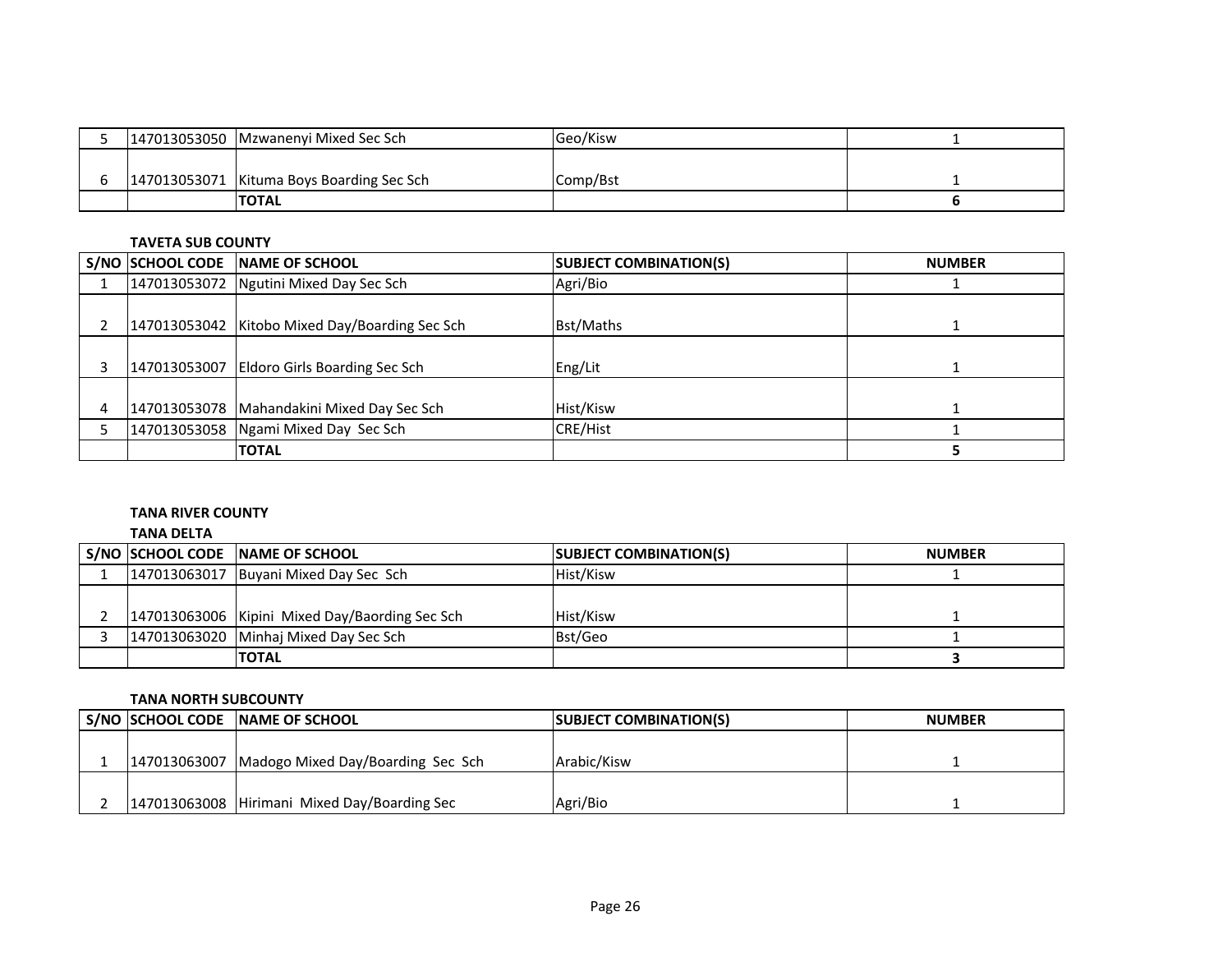| 13063029<br>$1470^{\circ}$ | Nanighi Mixed Day/Boarding Sec Sch | <b>IRE/Arabic</b> |  |
|----------------------------|------------------------------------|-------------------|--|
|                            | <b>TOTAL</b>                       |                   |  |

## **TANA RIVER SUB-COUNTY**

|  | S/NO SCHOOL CODE NAME OF SCHOOL               | <b>SUBJECT COMBINATION(S)</b> | <b>NUMBER</b> |
|--|-----------------------------------------------|-------------------------------|---------------|
|  |                                               |                               |               |
|  | 147013063011 Ndura Mixed Day/Boarding Sec Sch | lMaths/Phy                    |               |
|  | 147013063023 Majengo Mixed Day Sec Sch        | Eng/Lit                       |               |
|  | <b>TOTAL</b>                                  |                               |               |

# **EASTERN REGION**

# **EMBU COUNTY**

# **EMBU NORTH SUB COUNTY**

|    | S/NO SCHOOL CODE             | <b>INAME OF SCHOOL</b>        | <b>SUBJECT COMBINATION(S)</b> | <b>NUMBER</b> |
|----|------------------------------|-------------------------------|-------------------------------|---------------|
|    |                              |                               |                               |               |
|    | 147014013001                 | King David High Kamama Boys   | Maths/Phy, Bio/Maths          | 2             |
| 2  | 147014013007                 | <b>Nguviu Girls</b>           | French/                       |               |
| 3  |                              | 147014013014 Nguviu Boys Sec  | Comp/                         |               |
| 4  | 147014013015                 | <b>St Annes Girls Kiriari</b> | Maths/Phy                     |               |
| 5. | 147014013019                 | Kavutiri Boys                 | Agri/Bio                      |               |
| 6  | 147014013024 DEB Kavutiri    |                               | <b>CRE/Hist</b>               |               |
|    | 147014013030                 | Gituri Day Sec                | <b>Bst/Maths</b>              |               |
| 8  |                              | 147014013038 St John Kianjuki | Chem/Maths                    |               |
| 9  | 147014013040                 | St Martha Gatoori Sec         | Agri/Bio                      |               |
| 10 | 147014013041                 | Kirigi Sec Sch                | Agri/Bio                      |               |
| 11 | 147014013048                 | St Chryostom Muvandori        | Agri/Bio                      |               |
| 12 | 147014013049                 | All Saints Kigari Sec         | CRE/Kisw                      |               |
| 13 | 147014013060                 | St Alphonse Sec Sch           | Maths/Phy                     |               |
| 14 | 147014013068                 | Kamviu Day Sec                | Bio/Chem                      |               |
| 15 | 147014013075                 | S.A Manyatta Sec Sch          | Bst/Maths                     |               |
| 16 | 147014013080 Kiriari Day Sec |                               | Maths/Phy                     |               |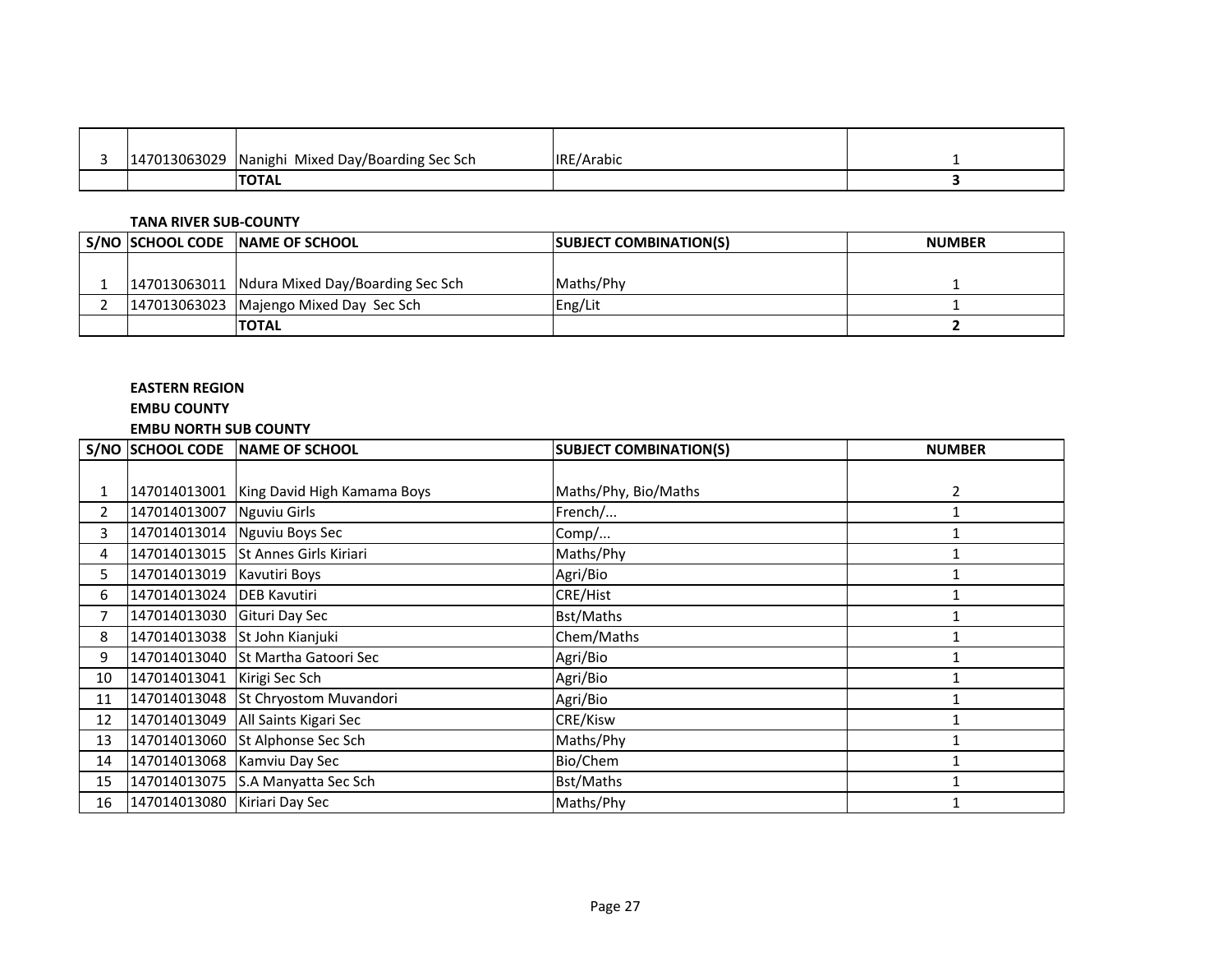|    | 7014013089<br>$1470^{\circ}$ | <b>St Benedicts Karau Sec</b> | Agri/Bio |    |
|----|------------------------------|-------------------------------|----------|----|
| ΨO | 7014013099<br>$1470^{\circ}$ | Divine Mercy Rugumu           | Bst/Geo  |    |
|    |                              | <b>TOTAL</b>                  |          | -- |

### **MBEERE SOUTH SUB COUNTY**

|                | <b>S/NO SCHOOL CODE</b>     | NAME OF SCHOOL                     | <b>SUBJECT COMBINATION(S)</b> | <b>NUMBER</b> |
|----------------|-----------------------------|------------------------------------|-------------------------------|---------------|
| 1              | 147014073007                | Mariari Girls                      | Geo/Maths                     |               |
| $\overline{2}$ | 147014073008 Mayori Sec Sch |                                    | Comp/                         |               |
| 3              | 147014073009                | Nyangwa Boys                       | Eng/Lit                       |               |
| 4              | 147014073017                | Karaba Boys Sec Sch                | Bio/Chem                      |               |
| 5.             | 147014073021                | Mbonzuki Sec Sch                   | <b>Bst/Geo</b>                |               |
| 6              | 147014073022                | Machanga Sec Sch                   | Maths/Phy                     |               |
| 7              | 147014073028                | Kirima Sec Sch                     | Bst/Geo                       |               |
| 8              |                             | 147014073044 Mutuobare Sec Sch     | Chem/Phy                      |               |
| 9              | 147014073045                | Wango Aic Sec Sch                  | <b>CRE/Hist</b>               |               |
| 10             | 147014073051                | Mashamba Sec Sch                   | <b>Bst/Maths</b>              |               |
| 11             |                             | 147014073055 Kitololoni Sec Sch    | Bio/Chem                      |               |
| 12             | 147014073068                | St. Joseph Iriamurai               | Eng/Lit                       |               |
| 13             | 147014073079                | St. Barnabas Gatirari              | Bio/Chem                      |               |
| 14             | 147014073085                | Mwanyani Sec Sch                   | Chem/Maths                    |               |
| 15             | 147014073087                | Maviani Sec Sch                    | CRE/Kisw                      |               |
| 16             |                             | 147014073186 Nyangwa Girls Sec Sch | Agri/Bio                      |               |
|                |                             | <b>TOTAL</b>                       |                               | 16            |

#### **EMBU WEST SUB COUNTY**

|   |                             | S/NO SCHOOL CODE NAME OF SCHOOL       | <b>ISUBJECT COMBINATION(S)</b> | <b>NUMBER</b> |
|---|-----------------------------|---------------------------------------|--------------------------------|---------------|
|   | 147014013008 Itabua Sec Sch |                                       | Bst/Geo                        |               |
|   |                             | 147014013020 St. Teresa Girls Sec Sch | Comp/                          |               |
|   |                             | 147014013023 St. Mary Kiagima Girls   | Bst/Geo                        |               |
|   | 147014013029 Kangaru Girls  |                                       | Bst/Geo                        |               |
|   |                             | 147014013037 Kithegi Day Sec Sch      | Geo/Kisw                       |               |
| 6 | 147014013054 St.Christopher |                                       | Chem/Maths                     |               |
|   |                             | 147014013056 St.Luke Karurina         | Maths/Phy                      |               |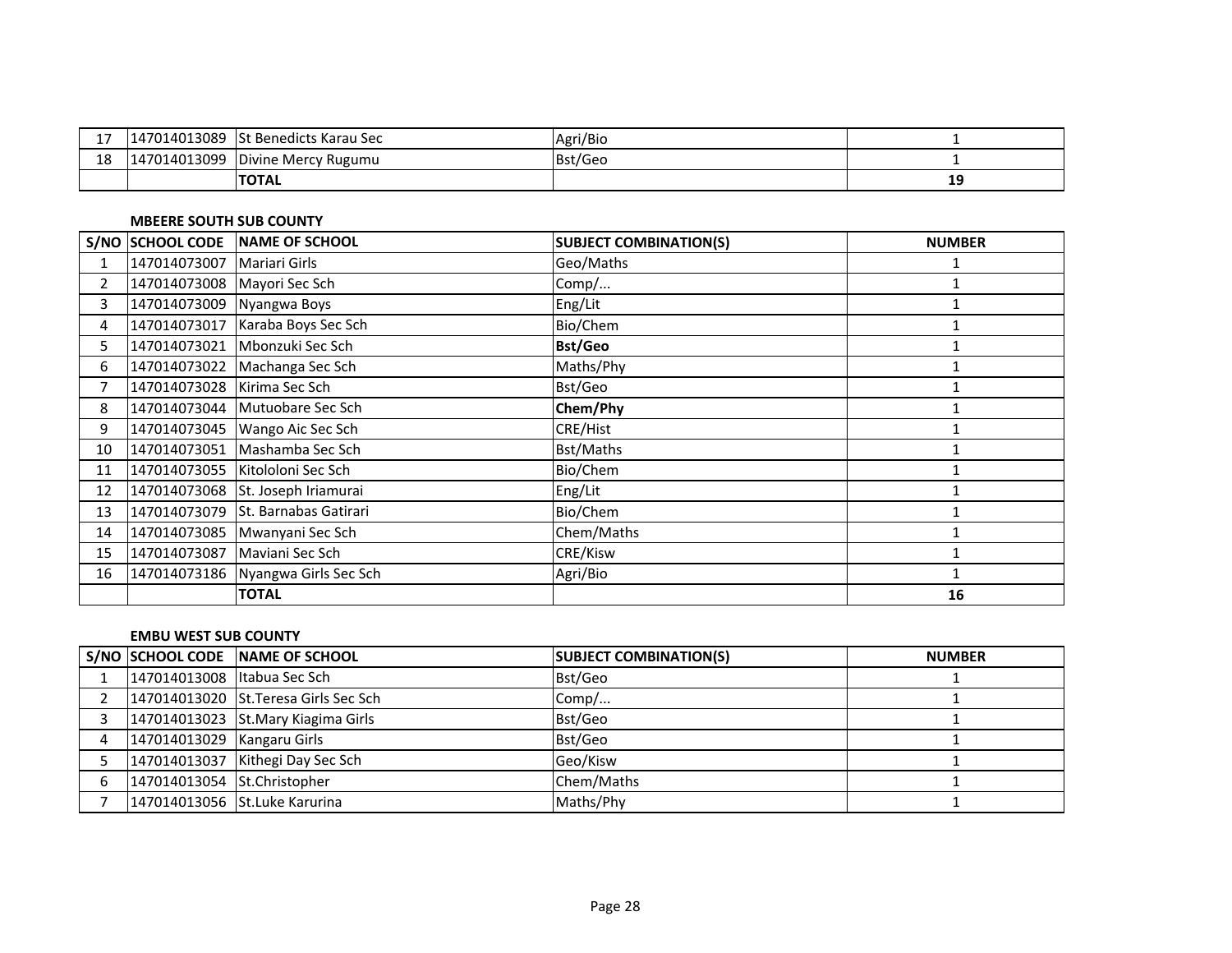| 147014013063      | <b>St.Benedicts Kithimu</b> | <b>CRE/Hist</b> |  |
|-------------------|-----------------------------|-----------------|--|
| 14013072<br>14701 | <b>Embu County Sec Sch</b>  | Maths/Phy       |  |
|                   | <b>ITOTAL</b>               |                 |  |

## **MBEERE NORTH SUBCOUNTY**

|                | S/NO SCHOOL CODE | NAME OF SCHOOL                          | <b>SUBJECT COMBINATION(S)</b> | <b>NUMBER</b> |
|----------------|------------------|-----------------------------------------|-------------------------------|---------------|
|                |                  | 147014072006 St. Magdalene For The Deaf | Maths/Phy                     |               |
| $\overline{2}$ | 147014073001     | Siakago Boys Sec Sch                    | Comp/                         |               |
| 3              | 147014073002     | Siakago Girls                           | Eng/Lit                       |               |
| 4              |                  | 147014073003 Gangara Sec Sch            | CRE/Kisw                      |               |
| 5.             |                  | 147014073004 Kiambere Complex           | <b>CRE/Hist</b>               |               |
| 6              |                  | 147014073012 Kigwambiti Sec Sch         | Maths/Phy                     |               |
|                |                  | 147014073014   Karangare Sec Sch        | Bst/Maths                     |               |
| 8              |                  | 147014073023 St. Andrews Riandu Sec     | Maths/Phy                     |               |
| 9              |                  | 147014073031 ACK Gitii Sec Sch          | Bio/Chem                      |               |
| 10             |                  | 147014073032 Kamarandi Sec Sch          | Maths/Phy                     |               |
| 11             |                  | 147014073033 St. Antony Siakago         | Eng/Lit                       |               |
| 12             |                  | 147014073035   Kamwaa Sec Sch           | Eng/Lit                       |               |
| 13             | 147014073067     | S.A Gikuyari Sec Sch                    | Agri/Bio                      |               |
|                |                  | <b>TOTAL</b>                            |                               | 13            |

### **EMBU EAST SUBCOUNTY**

|    |                              | S/NO SCHOOL CODE NAME OF SCHOOL   | <b>SUBJECT COMBINATION(S)</b> | <b>NUMBER</b> |
|----|------------------------------|-----------------------------------|-------------------------------|---------------|
|    |                              | 147014013002 Kyeni Girls Sec Sch  | Hist/Geo                      |               |
|    | 147014013006 S.A.Kyeni Girls |                                   | Eng/Lit                       |               |
|    |                              | 147014013009 Moi Mbiruri Sec Sch  | <b>Bst/Maths</b>              |               |
| 4  | 147014013010 Kanja Sec Sch   |                                   | Agri/Bio                      |               |
|    | 147014013013   Kegonge Boys  |                                   | Maths/Phy                     |               |
| 6  |                              | 147014013021 Kiaganari Sec Sch    | <b>Chem/Maths</b>             |               |
|    |                              | 147014013025 Thigingi Sec Sch     | Eng/Lit                       |               |
| 8  |                              | 147014013026 Gichiche Sec Sec Sch | Bio/Chem                      |               |
| 9  | 147014013039 Kinthithe       |                                   | CRE/Kisw                      |               |
| 10 |                              | 147014013042 Kiangungi Baptist    | Geo/Kisw                      |               |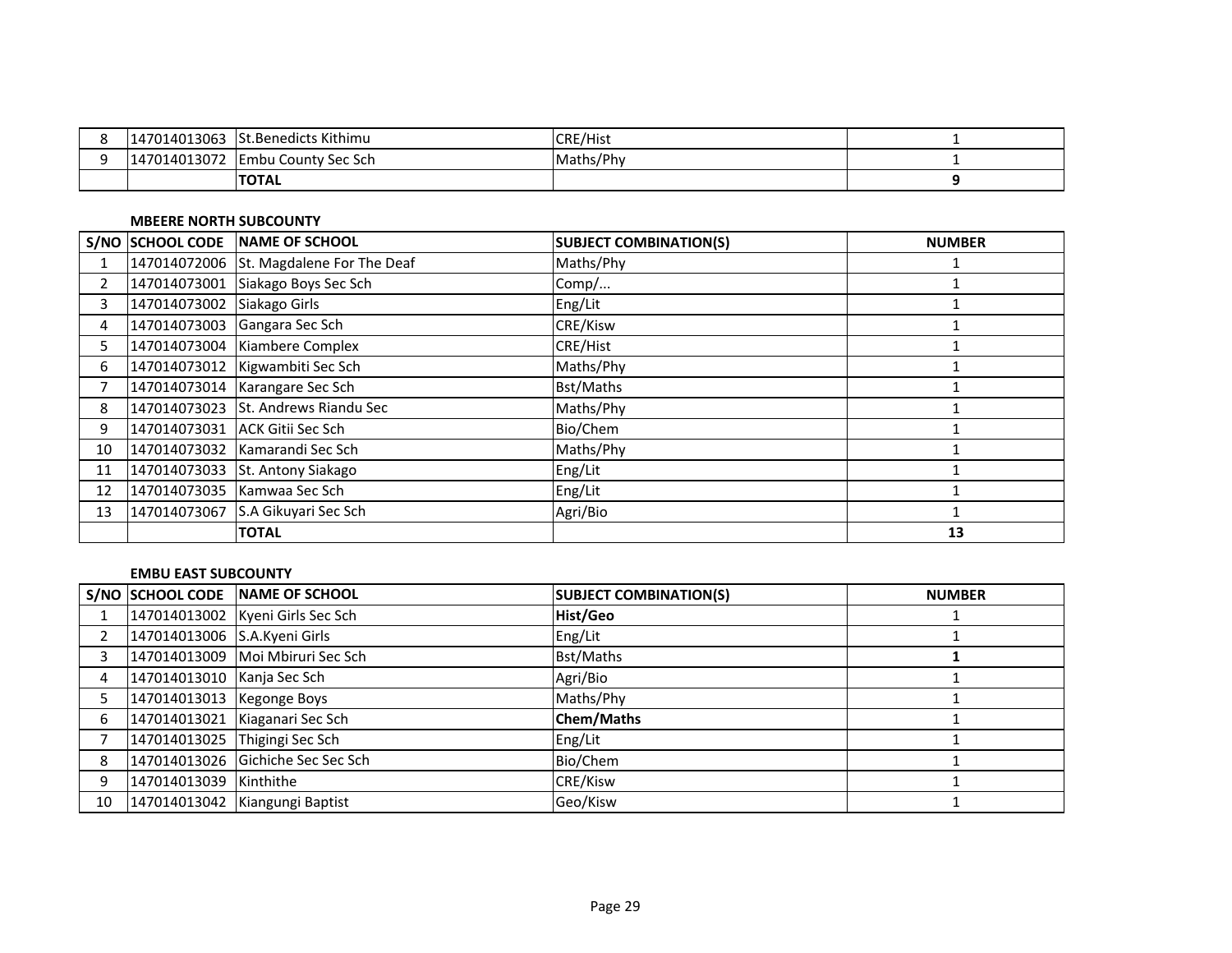| 11 | 147014013045 | Ciamanda Sec Sch                      | Hist/Kisw  |    |
|----|--------------|---------------------------------------|------------|----|
| 12 |              | 147014013050 St.Boniface Mugui        | Geo/Kisw   |    |
| 13 | 147014013053 | Mufu Sec Sch                          | Comp/      |    |
| 14 |              | 147014013055 Macumo Day Sec           | Eng/Lit    |    |
| 15 | 147014013057 | Kigaa Sec                             | CRE/Kisw   |    |
| 16 | 147014013059 | <b>Ugweri Sec</b>                     | CRE/Kisw   |    |
| 17 | 147014013065 | Nica Muganjuki                        | Bst/Maths  |    |
| 18 |              | 147014013066 Nica Rukuriri Sec Sch    | Agri/Bio   |    |
| 19 | 147014013070 | Kasafari Day Sec                      | Bst/Hist   |    |
|    |              |                                       |            |    |
| 20 | 147014013073 | St. Thomas Aquinas Nthagaiya          | Agri/Bio   |    |
| 21 |              | 147014013078 A.C.K St Stephen Kagaari | Chem/Maths |    |
|    |              | <b>TOTAL</b>                          |            | 21 |

# **ISIOLO COUNTY**

# **ISIOLO SUB COUNTY**

|   |                           | S/NO SCHOOL CODE NAME OF SCHOOL      | <b>SUBJECT COMBINATION(S)</b> | <b>NUMBER</b> |
|---|---------------------------|--------------------------------------|-------------------------------|---------------|
|   | 14701113032               | Kambi Garba Sec                      | Eng/Lit                       |               |
|   | 147014023013 Kipsing Sec  |                                      | <b>CRE/Kisw</b>               |               |
|   |                           | 147014023023 Labarishereki Mixed     | Maths/Phy                     |               |
| 4 |                           | 147014023022 Ngaremara Girls         | Agri/Bio                      |               |
| 6 |                           | 147014023007 St Paul's Kiwanjani Sec | Chem/Maths                    |               |
|   |                           | 147014023020 Uhuru Mixed Sec         | Hist/Kisw                     |               |
| 8 | 147014023011 Waso Sec Sch |                                      | Maths/Phy                     |               |
|   |                           | <b>TOTAL</b>                         |                               |               |

# **MERTI SUB COUNTY**

|  | S/NO SCHOOL CODE NAME OF SCHOOL | <b>ISUBJECT COMBINATION(S)</b> | <b>NUMBER</b> |
|--|---------------------------------|--------------------------------|---------------|
|  | 147014023005 Merti Muslim Girls | Hist/Kisw                      |               |
|  | 147014023026 Gafarsa Mixed Day  | Hist/Kisw                      |               |
|  | <b>TOTAL</b>                    |                                |               |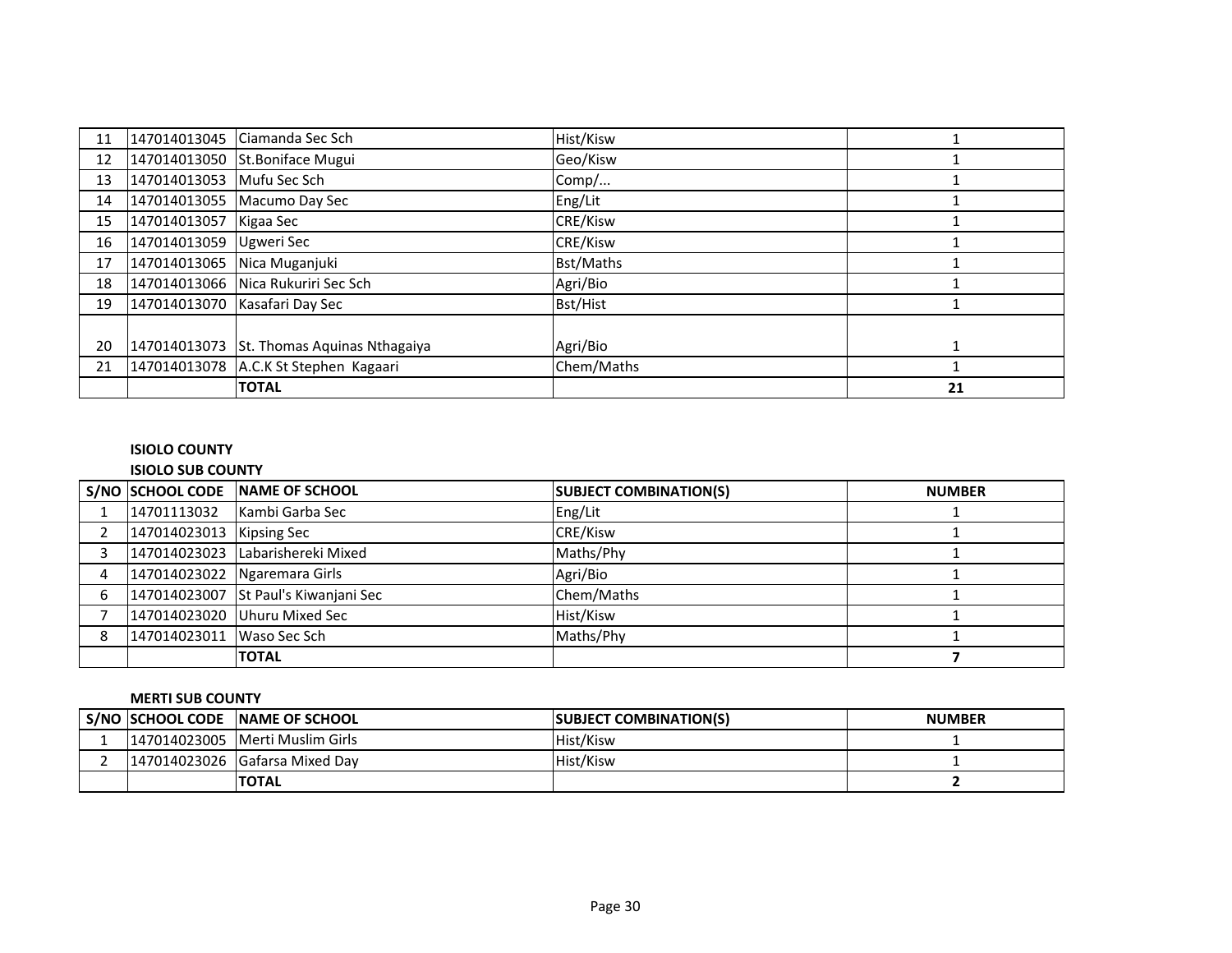#### **GARBATULA SUB COUNTY**

|                            | S/NO SCHOOL CODE NAME OF SCHOOL | <b>SUBJECT COMBINATION(S)</b> | <b>NUMBER</b> |
|----------------------------|---------------------------------|-------------------------------|---------------|
| 147014023006 Kinna Sec     |                                 | Chem/Maths                    |               |
| 147014023008 Sericho Sec   |                                 | Bio/Chem                      |               |
| [147014023014 Kulamawe Sec |                                 | Maths/Phy                     |               |
|                            | <b>TOTAL</b>                    |                               |               |

# **KITUI COUNTY**

# **KATULANI SUB COUNTY**

|   |                            | S/NO SCHOOL CODE NAME OF SCHOOL | <b>SUBJECT COMBINATION(S)</b> | <b>NUMBER</b> |
|---|----------------------------|---------------------------------|-------------------------------|---------------|
|   | 147014033146 Kathungi Sec  |                                 | CRE/Kisw                      |               |
|   | 147014033047 Kyambiti Sec  |                                 | <b>Bst/Maths</b>              |               |
|   | 147014033044 Kyangunga Sec |                                 | CRE/Hist                      |               |
| 4 | 147014033032 Maliku Girls  |                                 | Maths/Phy                     |               |
|   | 147014033073 Malungu Sec   |                                 | Chem/Maths                    |               |
| 6 | 147014033002 Mulango Girls |                                 | Bio/Chem                      |               |
|   | 147014033123 Yakalia Sec   |                                 | Bst/Geo                       |               |
| 8 | 147014033036 Yumbisye Sec  |                                 | <b>Bst/Maths</b>              |               |
|   |                            | <b>TOTAL</b>                    |                               | 8             |

### **KISASI SUB COUNTY**

|    |                            | S/NO SCHOOL CODE NAME OF SCHOOL        | <b>SUBJECT COMBINATION(S)</b> | <b>NUMBER</b> |
|----|----------------------------|----------------------------------------|-------------------------------|---------------|
|    |                            | 147014033344 Hon-Charles Nyamai Kasevi | CRE/Kisw                      |               |
|    | 147014033126 Kanzau Sec    |                                        | Hist/Kisw                     |               |
|    | 147014033183 Kilinyaa Sec  |                                        | <b>CRE/Hist</b>               |               |
| 4  | 147014033158 Kimuuni Sec   |                                        | Bst/Kisw                      |               |
|    | 147014033009 Kisasi Boys   |                                        | Bst/Maths                     |               |
| 6  |                            | 147014033094   Kitungati Sec Sch       | Chem/Maths                    |               |
|    |                            | 147014033215 Mbitini Complex           | Maths/Phy                     |               |
| 8  | 147014033028 Mbitini Girls |                                        | Agri/Bio                      |               |
| 9  | 147014033046 Mosa Sec Sch  |                                        | Agri/Bio                      |               |
| 10 | 147014033179 Nguuni Sec    |                                        | Eng/Lit                       |               |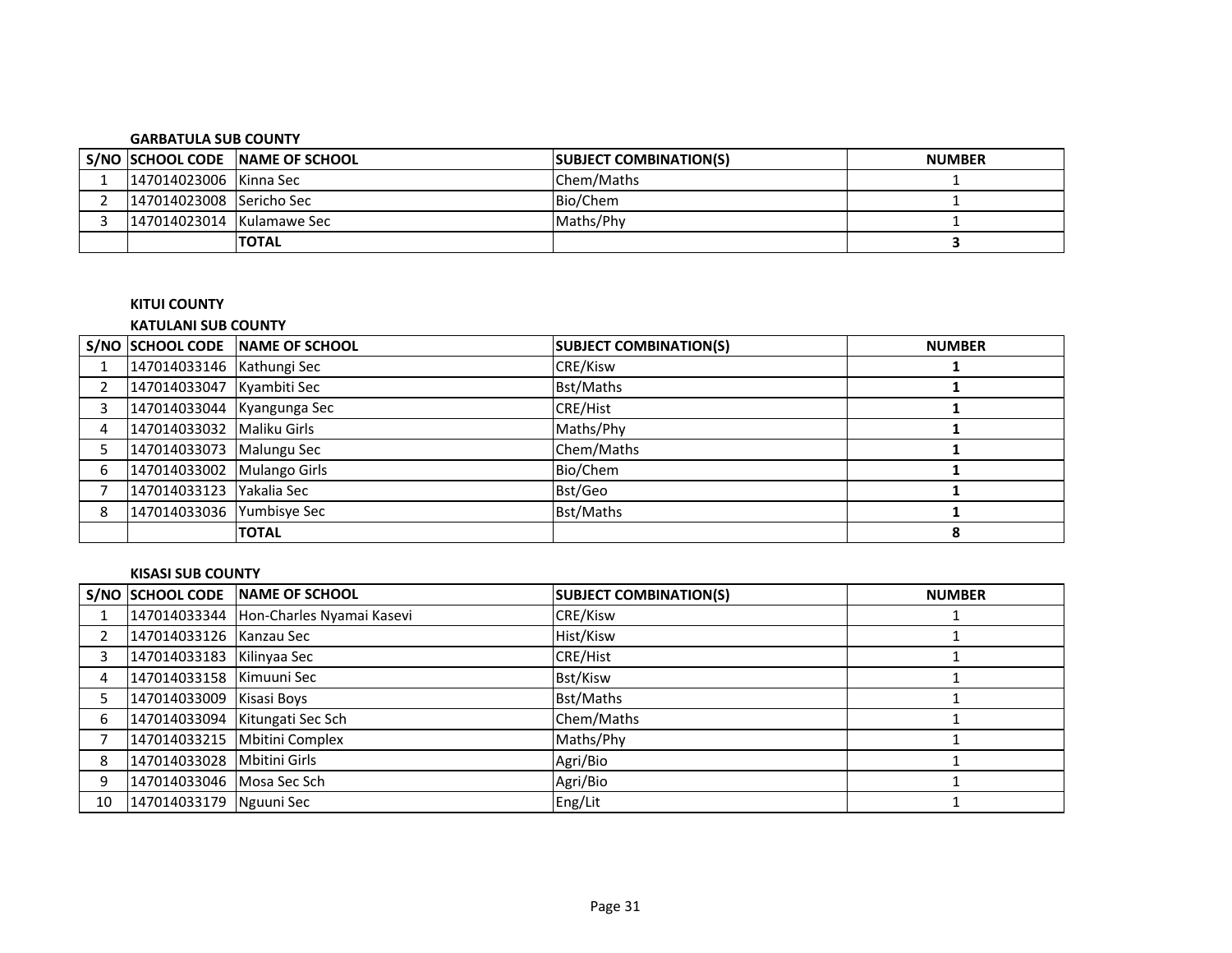| . .<br>. | .<br>ا 1⁄2<br>rujjzjz | - Ung'aatu Sec | .<br>.<br>Hist/Kisw |     |
|----------|-----------------------|----------------|---------------------|-----|
|          |                       | <b>TOTAL</b>   |                     | . . |

#### **MUTITU SUB COUNTY**

|             | S/NO SCHOOL CODE NAME OF SCHOOL       | <b>ISUBJECT COMBINATION(S)</b> | <b>NUMBER</b> |
|-------------|---------------------------------------|--------------------------------|---------------|
|             | 147014033026 IAIC Sombe Girls         | Bst/Geo                        |               |
|             | 147014033219 Zombe Mixed Day/Boarding | CRE/Geo                        |               |
| 14701153243 | Malatani Mixed                        | CRE/Kisw, Chem/Math            |               |
|             | <b>ITOTAL</b>                         |                                |               |

## **MUTITU NORTH SUB COUNTY**

|   |                        | S/NO SCHOOL CODE NAME OF SCHOOL      | <b>SUBJECT COMBINATION(S)</b> | <b>NUMBER</b> |
|---|------------------------|--------------------------------------|-------------------------------|---------------|
|   |                        | 147014033214 Itiko Mixed Sec Sch     | Hist/Kisw                     |               |
|   |                        | 147014033089 Kaliku Mixed Sec Sch    | <b>Bst/Maths</b>              |               |
|   |                        | 147014033080 Kwa Tundu Mixed         | Hist/Kisw                     |               |
| 4 |                        | 147014033212 Mikuyuni Sec Sch        | <b>CRE/Hist</b>               |               |
|   |                        | 147014033007 St. Joseph Mutito Boys  | Kisw/Hist                     |               |
| 6 |                        | 147014033049 St. Mary's Mutito Girls | Comp/                         |               |
|   | 147014033345 Uwu Mixed |                                      | Maths/Phy                     |               |
|   |                        | <b>TOTAL</b>                         |                               |               |

# **MWINGI CENTRAL SUB COUNTY**

|                |                          | S/NO SCHOOL CODE NAME OF SCHOOL | <b>SUBJECT COMBINATION(S)</b> | <b>NUMBER</b> |
|----------------|--------------------------|---------------------------------|-------------------------------|---------------|
|                |                          | 147014103040 ABC Kiswovo Sec    | Eng/Lit                       |               |
| $\overline{2}$ | 147014103017 Enziu Sec   |                                 | <b>Bst/Maths</b>              |               |
|                | 147014103031 Kaela Sec   |                                 | Eng/Lit                       |               |
| 4              |                          | 147014103089 Karunga Sec Sch    | <b>CRE/Hist</b>               |               |
|                | 147014103039 Kiio Sec    |                                 | Hist/Kisw                     |               |
| 6              |                          | 147014103051 Mutwangombe Sec    | Agri/Bio                      |               |
|                | 147014103139 Ndithi Sec  |                                 | Maths/Phy                     |               |
| 8              | 147014103072 PB-Tyaa Sec |                                 | Eng/Lit                       |               |
| 9              | 147014103044 Syungii Sec |                                 | <b>CRE/Hist</b>               |               |
| 10             | 147014103011 Waita Sec   |                                 | Eng/Lit                       |               |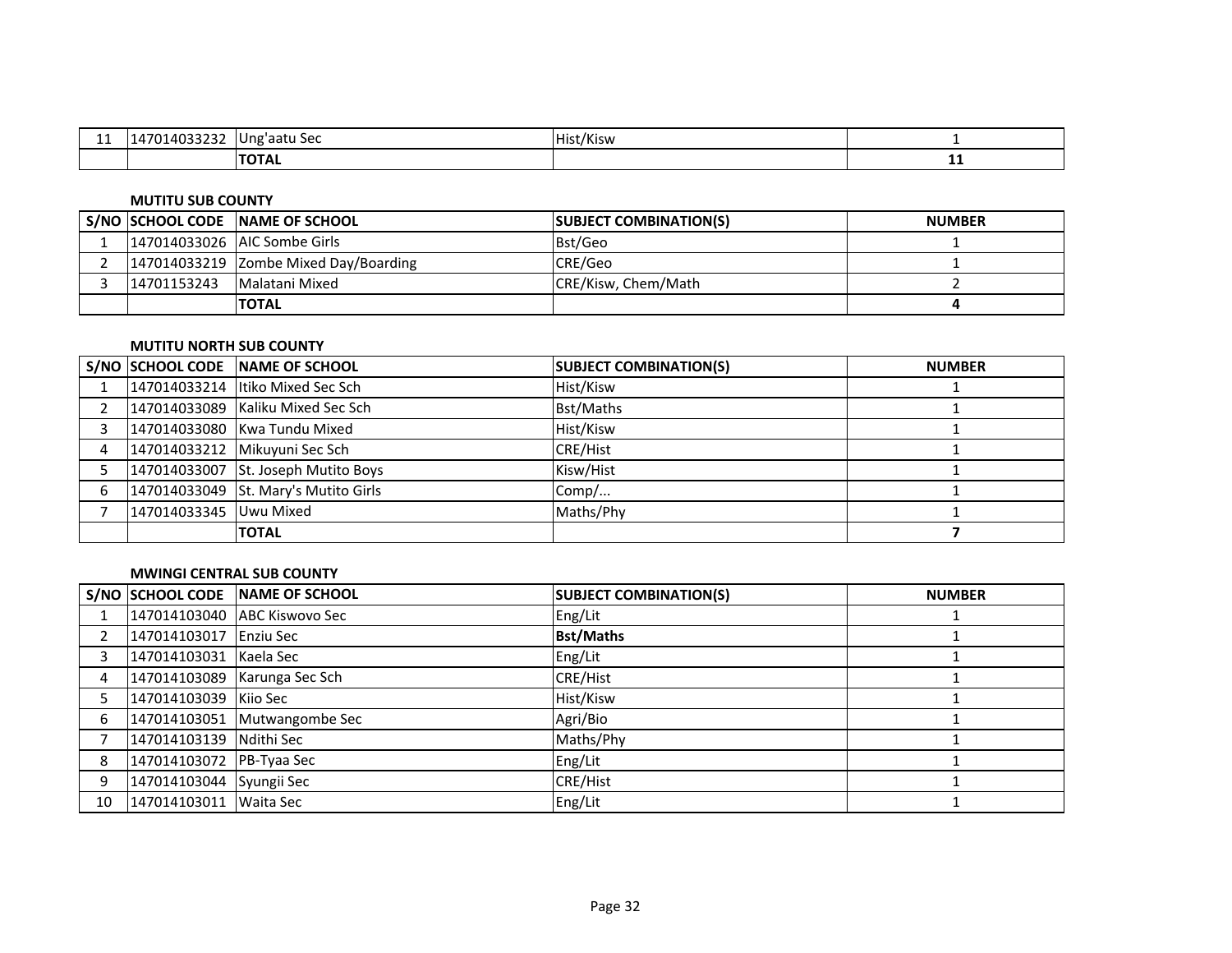|  |  | -14 |
|--|--|-----|
|  |  |     |

#### **MWINGI EAST SUB COUNTY**

|                           | S/NO SCHOOL CODE NAME OF SCHOOL | <b>SUBJECT COMBINATION(S)</b> | <b>NUMBER</b> |
|---------------------------|---------------------------------|-------------------------------|---------------|
| 147014103028 Mui Boys     |                                 | Hist/Kisw                     |               |
| 147014103055 Masavi Girls |                                 | <b>CRE/Kisw</b>               |               |
| 147014103112 Wamaiyu Sec  |                                 | Hist/Kisw                     |               |
| 147014103130   Ukasi Boys |                                 | Agri/Bio                      |               |
|                           | <b>ITOTAL</b>                   |                               |               |

## **MIGWANI SUB COUNTY**

|   |                           | S/NO SCHOOL CODE NAME OF SCHOOL    | <b>SUBJECT COMBINATION(S)</b> | <b>NUMBER</b> |
|---|---------------------------|------------------------------------|-------------------------------|---------------|
|   |                           | 147014103048 ABC Ilalambyu Sec     | Agri/Bio                      |               |
| 2 |                           | 147014103059 AIC Ithambwangao Sec  | <b>CRE/Kisw</b>               |               |
| 3 |                           | 147014103026 AIC Kyome Boys Sec    | Hist/Kisw                     |               |
| 4 |                           | 147014103013   AIC Kyome Girls Sec | CRE/Kisw                      |               |
|   | 147014103096 Kavaini Sec  |                                    | <b>Bst/Hist</b>               |               |
| 6 | 147014103074 Kikiini Sec  |                                    | Hist/Kisw                     |               |
|   | 147014103054 Kitulani Sec |                                    | Agri/Bio                      |               |
| 8 | 147014103065 Thokoa Sec   |                                    | Agri/Bio                      |               |
|   |                           | <b>TOTAL</b>                       |                               |               |

#### **KITUI WEST SUB COUNTY**

|   |                             | S/NO SCHOOL CODE NAME OF SCHOOL | <b>SUBJECT COMBINATION(S)</b> | <b>NUMBER</b> |
|---|-----------------------------|---------------------------------|-------------------------------|---------------|
|   |                             | 147014033030 Illako Mututa Sec  | Bst/Geo                       |               |
|   |                             | 147014033134 Kakumuti Mixed     | Bio/Chem                      |               |
|   | 147014033166 Kangii Mixed   |                                 | Hist/Kisw                     |               |
|   | 147014033041 Kasue Sec      |                                 | Chem/Maths                    |               |
|   | 147014033014 Katheka Boys   |                                 | Maths/Phy                     |               |
| 6 | 147014033057   Katutu Girls |                                 | Comp/                         |               |
|   |                             | 147014033133 Kiamani Mixed Day  | Bst/Geo                       |               |
| 8 | 147014033147 Kitamwiki Sec  |                                 | Maths/Phy                     |               |
| 9 | 147014033020 Kyondoni Girls |                                 | Hist/Kisw                     |               |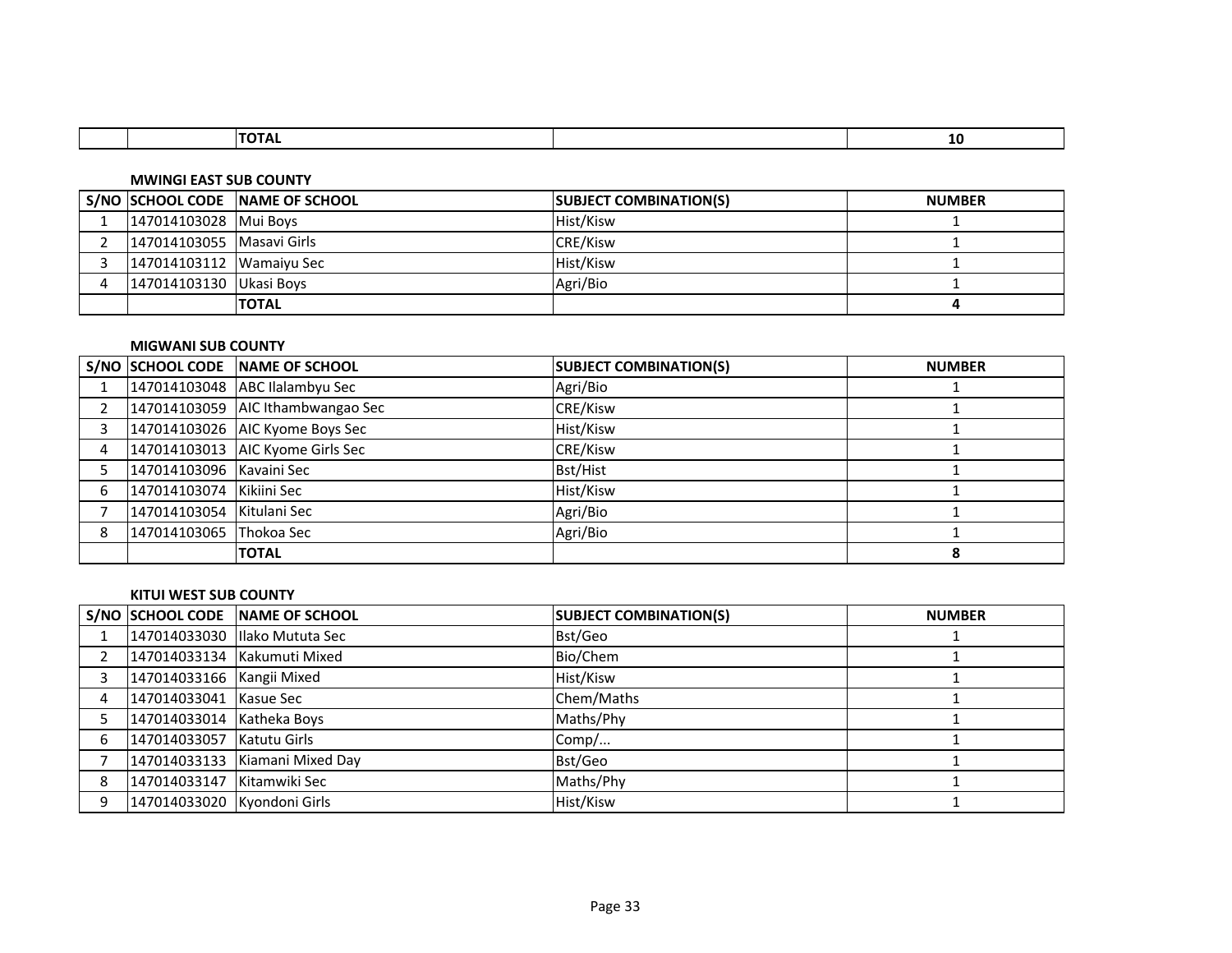| 10 |                          | 147014033191 Kyondoni Mixed       | Maths/Phy       |    |
|----|--------------------------|-----------------------------------|-----------------|----|
| 11 | 147014033037 Musengo Sec |                                   | Hist/Kisw       |    |
| 12 |                          | 147014033113 Mutanda Mixed        | Chem/Maths      |    |
| 13 |                          | 147014033590 Muthale Mixed Sec    | Agri/Bio        |    |
| 14 |                          | 147014033006 Mutonguni Boys       | Hist/Kisw       |    |
| 15 |                          | 147014033226 St Peters Ngengekani | <b>CRE/Kisw</b> |    |
|    |                          | <b>TOTAL</b>                      |                 | 15 |

## **MUTOMO SUB COUNTY**

|   |                           | S/NO SCHOOL CODE NAME OF SCHOOL | <b>SUBJECT COMBINATION(S)</b> | <b>NUMBER</b> |
|---|---------------------------|---------------------------------|-------------------------------|---------------|
|   |                           | 147014033218 Chief Makau Sec    | Eng/Lit                       |               |
|   | 147014033075 Enzou Sec    |                                 | Agri/Bio                      |               |
|   | 147014033141 Kaatene Sec  |                                 | <b>CRE/Kisw</b>               |               |
|   |                           | 147014033189 Muamba Sec Sch     | Chem/Maths                    |               |
|   |                           | 147014033059 Mutomo Mixed       | Agri/Bio                      |               |
| 6 | 147014033207 Nzunguni Sec |                                 | Bst/Maths                     |               |
|   |                           | <b>TOTAL</b>                    |                               |               |

# **IKUTHA SUB COUNTY**

|                          | S/NO SCHOOL CODE NAME OF SCHOOL | <b>SUBJECT COMBINATION(S)</b> | <b>NUMBER</b> |
|--------------------------|---------------------------------|-------------------------------|---------------|
| 147014033090 Kanziko Sec |                                 | Bio/Chem                      |               |
| 147014033096 Kyoani Sec  |                                 | Agri/Bio                      |               |
| 147014033127 Monguni Sec |                                 | <b>Maths/Phy</b>              |               |
|                          | <b>ITOTAL</b>                   |                               |               |

# **KITUI CENTRAL SUB COUNTY**

|                              | S/NO SCHOOL CODE NAME OF SCHOOL    | <b>SUBJECT COMBINATION(S)</b> | <b>NUMBER</b> |
|------------------------------|------------------------------------|-------------------------------|---------------|
| 147014033054 Ivaini Sec.Sch. |                                    | Bst/Geo                       |               |
|                              | 147014033111 Kaliakakya Sec Sch    | Maths/Phy                     |               |
|                              | 147014033039 Kwa Ngindu Sec        | Bst/Geo                       |               |
|                              | 147014033086 Mutukya Sec Sch       | Hist/Kisw                     |               |
| 147014033106 St Paul Kasyala |                                    | Bio/Chem                      |               |
|                              | 147014033022 St Ursula S S Tungutu | Comp/                         |               |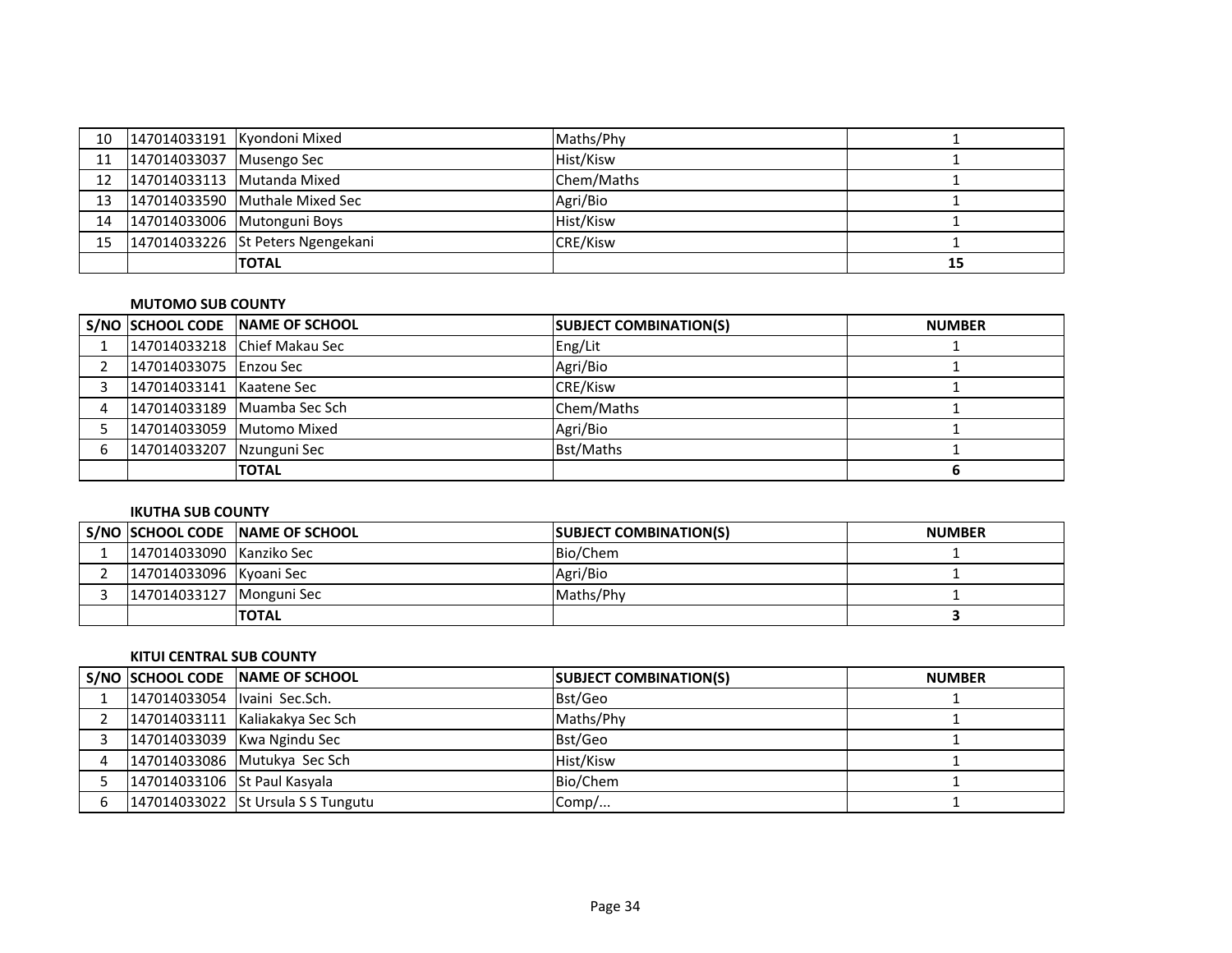|    |                           | 147014033003 St. Charles Lwanga                 | CRE/Geo          |    |
|----|---------------------------|-------------------------------------------------|------------------|----|
|    |                           |                                                 |                  |    |
|    |                           | 147014033008 St. Angela'S Mutune Girls. Sec Sch | Bio/Chem         |    |
|    |                           | 147014033043 St.Monica Girls Mulutu             | <b>Hist/Kisw</b> |    |
|    |                           |                                                 |                  |    |
| 10 |                           | 147014033011 St. Thomas Aquinas Kalawa Sec. Sch | Comp/            |    |
| 11 | 147014033018 Tiva Sec Sch |                                                 | Agri/Bio         |    |
|    |                           | <b>TOTAL</b>                                    |                  | 11 |

# **THAGICU SUB COUNTY**

| S/NC | CHOOL CODE              | <b>INAME OF SCHOOL</b>   | <b>COMBINATION(S)</b><br>ISUBJECT | <b>NUMBER</b> |
|------|-------------------------|--------------------------|-----------------------------------|---------------|
|      | 14103025<br>.471.<br>14 | <b>IGankanga Sec Sch</b> | CRE/Kisw                          |               |
|      |                         | <b>TOTAL</b>             |                                   |               |

# **MUMONI SUB COUNTY**

|                             | S/NO SCHOOL CODE NAME OF SCHOOL | <b>SUBJECT COMBINATION(S)</b> | <b>NUMBER</b> |
|-----------------------------|---------------------------------|-------------------------------|---------------|
| 14701153247                 | Masukanioni Sec Sch             | Hist/Kisw                     |               |
|                             | 147014103084 Ngungani Sec Sch   | Bst/Geo                       |               |
|                             | 147014103123 Mukekeni Sec Sch   | Agri/Bio                      |               |
| 147014103163 Ngaani Sec Sch |                                 | CRE/Hist                      |               |
|                             | <b>ITOTAL</b>                   |                               |               |

#### **NZAMBANI SUB COUNTY**

|   |                              | S/NO SCHOOL CODE NAME OF SCHOOL            | <b>SUBJECT COMBINATION(S)</b> | <b>NUMBER</b> |
|---|------------------------------|--------------------------------------------|-------------------------------|---------------|
|   |                              | 147014033164 AIC Kanzauwu Sec Sch          | Bio/Chem                      |               |
|   | 147014033027 Chuluni Sec Sch |                                            | Chem/Maths                    |               |
|   | 147014033053 Kilonzo Sec Sch |                                            | Bio/Chem                      |               |
| 4 | 14701153237                  | Kitho Sec Sch                              | Hist/Kisw                     |               |
|   | <b>NEW</b>                   | Kwa Amutei Sec Sch                         | Eng/Lit                       |               |
|   |                              |                                            |                               |               |
|   |                              | 147014033199 Major Muluvi Kangweni Sec Sch | Eng/Lit                       |               |
|   |                              | 147014033016 St. Peters Nzambani Boys      | Agri/Bio                      |               |
| 8 | 147014033110 Thua Sec Sch    |                                            | Comp/                         |               |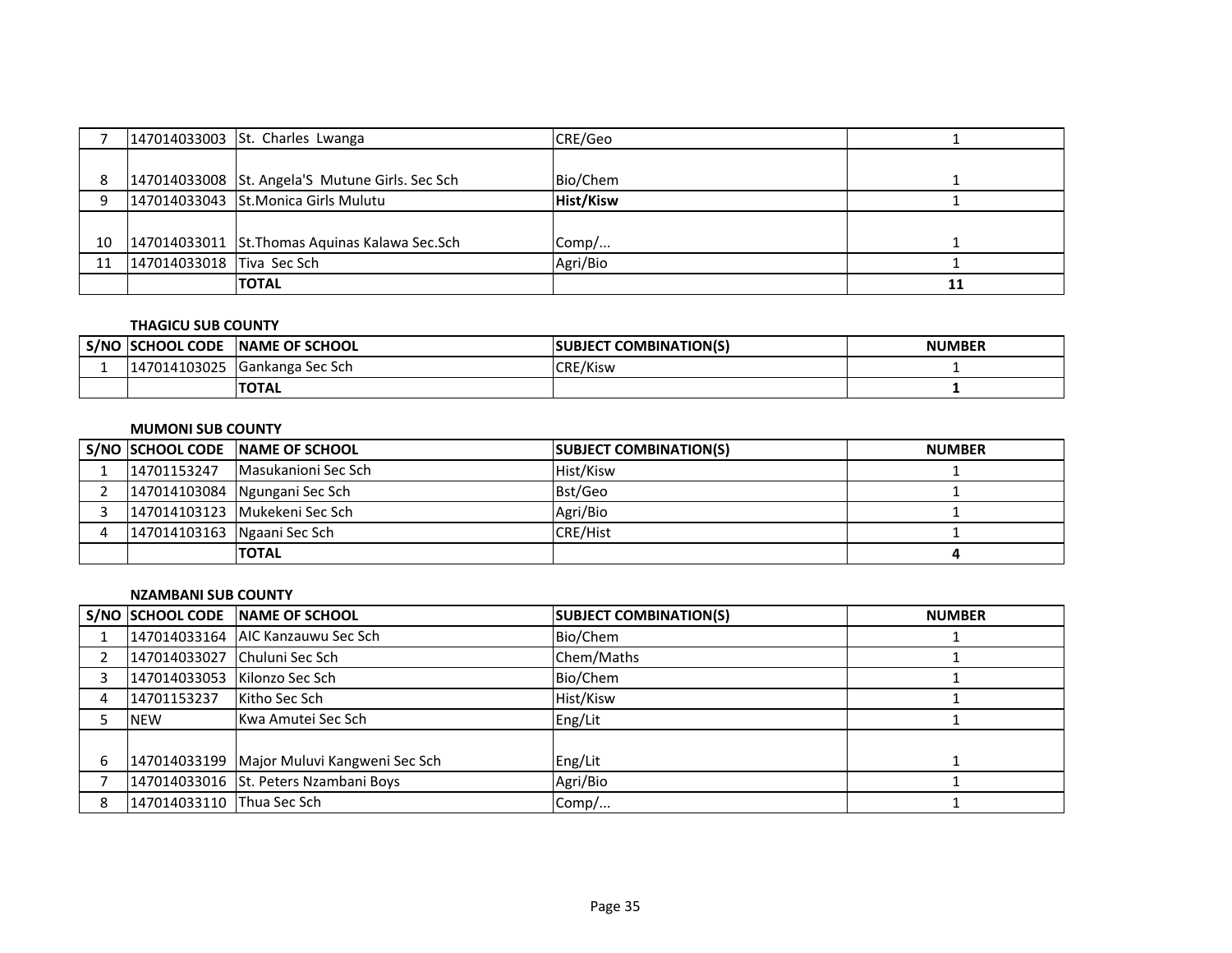|  | $\overline{\phantom{a}}$ |  |
|--|--------------------------|--|
|  |                          |  |

**LOWER YATTA SUB COUNTY**

|                |                             | S/NO SCHOOL CODE NAME OF SCHOOL                | <b>SUBJECT COMBINATION(S)</b> | <b>NUMBER</b> |
|----------------|-----------------------------|------------------------------------------------|-------------------------------|---------------|
|                | 147014033093                | Ilika Mixed                                    | Chem/Maths                    |               |
| $\overline{2}$ | 147014033138 Kanyangi Girls |                                                | Maths/Phy                     |               |
| 3              | 147014033120 Kiseuni Mixed  |                                                | Bst/Geo                       |               |
| 4              |                             | 147014033151 Masaani Mixed Sec                 | Hist/Kisw                     |               |
| 5              |                             | 147014033095 Nyanyaa Mixed                     | Bst/Maths                     |               |
| 6              |                             | 147014033181 Nzambia Mixed                     | Agri/Bio                      |               |
|                |                             |                                                |                               |               |
|                |                             | 147014033119 Sacred Heart Of Jesus-Kanyongonyo | Maths/Phy                     |               |
| 8              |                             | 147014033029 St. Bright Syomunyu Girls         | CRE/Kisw                      |               |
| 9              |                             | 147014033031 St. Lukes Yatta Boys              | CRE/Kisw                      |               |
| 10             |                             | 147014033174 St. Peters Kalulini Mixed         | Chem/Maths                    |               |
|                |                             | <b>ITOTAL</b>                                  |                               | 10            |

# **KYUSO SUB COUNTY**

|   |                             | S/NO SCHOOL CODE NAME OF SCHOOL | <b>SUBJECT COMBINATION(S)</b> | <b>NUMBER</b> |
|---|-----------------------------|---------------------------------|-------------------------------|---------------|
|   | 147014103006 Kimangao Girls |                                 | CRE/Hist                      |               |
|   |                             | 147014103004 Kyuso Sec School   | Chem/Maths                    |               |
|   | 147014103159 Mandala Mixed  |                                 | Bst/Geo                       |               |
| 4 | 147014103091 Mataka Mixed   |                                 | MATH/Bts                      |               |
|   | 147014103085 Matooni Mixed  |                                 | Maths/Phy                     |               |
|   |                             | 147014103134 Mitamisvi Mixed    | Bio/Chem                      |               |
|   | <b>NEW</b>                  | Tulanduli Mixed                 | CRE/Hist                      |               |
|   |                             | <b>TOTAL</b>                    |                               |               |

### **MATINYANI SUB COUNTY**

|  | S/NO SCHOOL CODE INAME OF SCHOOL     | <b>SUBJECT COMBINATION(S)</b> | <b>NUMBER</b> |
|--|--------------------------------------|-------------------------------|---------------|
|  | 147014033048   Kwa-Mutonga Sec       | Maths/Phy                     |               |
|  | 147014033121 Kyeni Mixed Day Sec Sch | <b>Bst/Maths</b>              |               |
|  | 147014033004   Matinyani Boys S.S.   | <b>CRE/Kisw</b>               |               |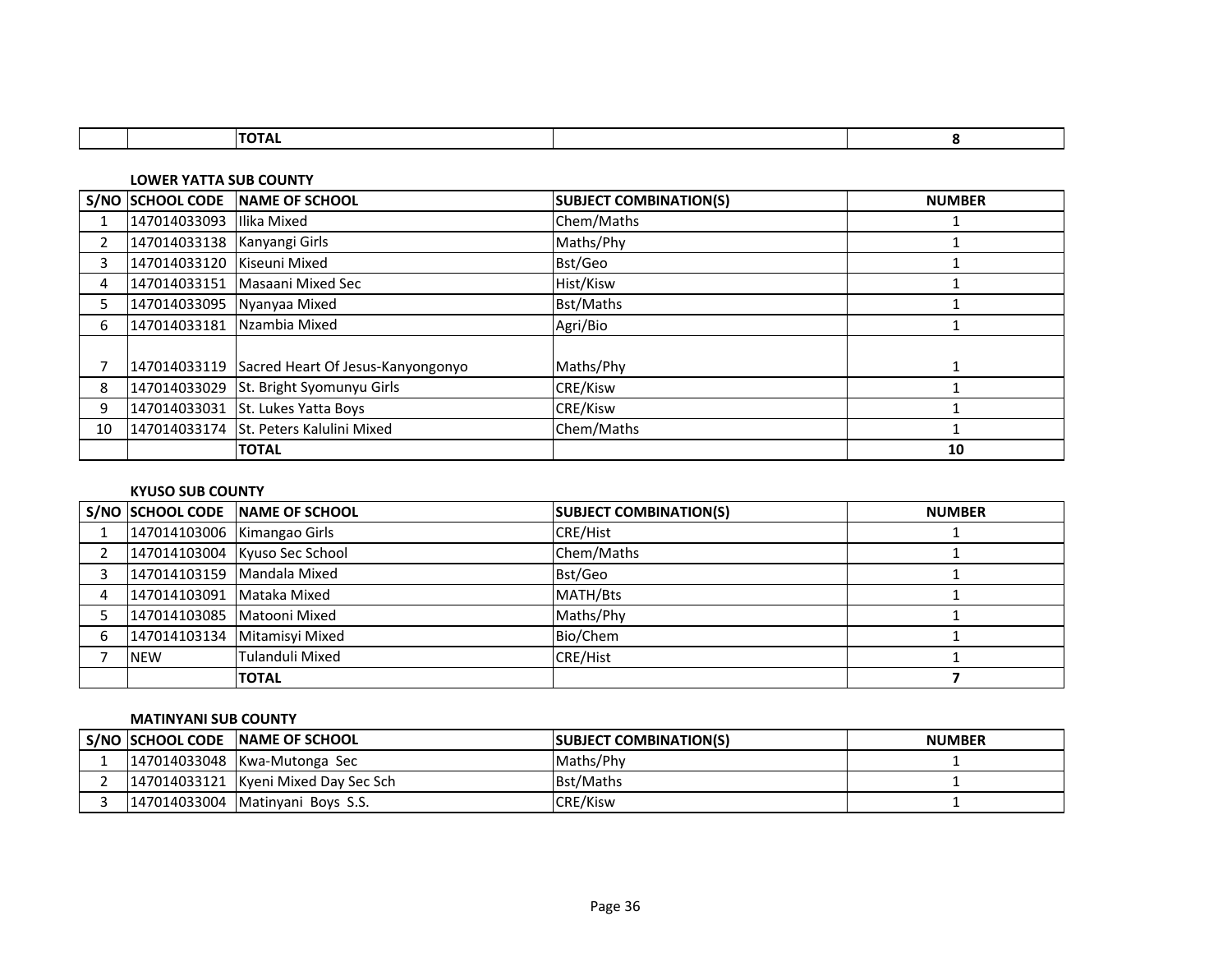| רו חככר<br>140°،<br>4033042 | TSt.John'S Kwa Mulungu | Agri/Bio |  |
|-----------------------------|------------------------|----------|--|
|                             | <b>TOTAL</b>           |          |  |

#### **TSEIKURU SUB COUNTY**

|                            | S/NO SCHOOL CODE NAME OF SCHOOL | <b>SUBJECT COMBINATION(S)</b> | <b>NUMBER</b> |
|----------------------------|---------------------------------|-------------------------------|---------------|
| 147014103115 Katumbi Mixed |                                 | Eng/Lit                       |               |
|                            | 147014103070 Mwangea Mixed Day  | Eng/Lit                       |               |
|                            | 147014103079 Ngalange Mixed     | <b>CRE/Hist</b>               |               |
| 147014103466 Nzanzeni Sec  |                                 | <b>Bst/Maths</b>              |               |
|                            | <b>TOTAL</b>                    |                               |               |

### **MACHAKOS COUNTY**

### **KALAMA SUB COUNTY**

|    |                             | S/NO SCHOOL CODE NAME OF SCHOOL | <b>SUBJECT COMBINATION(S)</b> | <b>NUMBER</b> |
|----|-----------------------------|---------------------------------|-------------------------------|---------------|
|    |                             | 147014053114 A.I.C Nyayo Girls  | Bst/Comp.                     |               |
|    | 147014053135 Kalama Sec.    |                                 | Maths/Phy                     |               |
| 3  | 147014053169 Kikumbo Sec.   |                                 | Hist/Kisw                     |               |
| 4  | 147014053225 Kimutwa Sec.   |                                 | Bio/Maths                     |               |
| 5. | 147014053246 Kinoi Sec Sch  |                                 | Bio/Chem                      |               |
| 6  | 147014053048 Kitonyini High |                                 | Eng/Lit                       |               |
|    | 147014053144 Kyandili Sec.  |                                 | Bio/Chem                      |               |
| 8  |                             | 147014053039 Kyangala Boys Sec  | Eng/Lit                       |               |
| 9  | 147014053137 Mbuani Sec     |                                 | Comp/                         |               |
| 10 | 147014053143 Miwani Sec     |                                 | Geo/Maths                     |               |
|    |                             | <b>TOTAL</b>                    |                               | 10            |

### **ATHI RIVER SUB COUNTY**

|                             | S/NO SCHOOL CODE NAME OF SCHOOL | <b>SUBJECT COMBINATION(S)</b> | <b>NUMBER</b> |
|-----------------------------|---------------------------------|-------------------------------|---------------|
| 147014053153 Kyumbi Sec Sch |                                 | Eng/Lit                       |               |
|                             | 147014053241 Mathatani Sec Sch  | Eng/Lit                       |               |
|                             | 147014053265 Kinanie Sec Sch    | <b>CRE/Hist</b>               |               |
|                             | <b>TOTAL</b>                    |                               |               |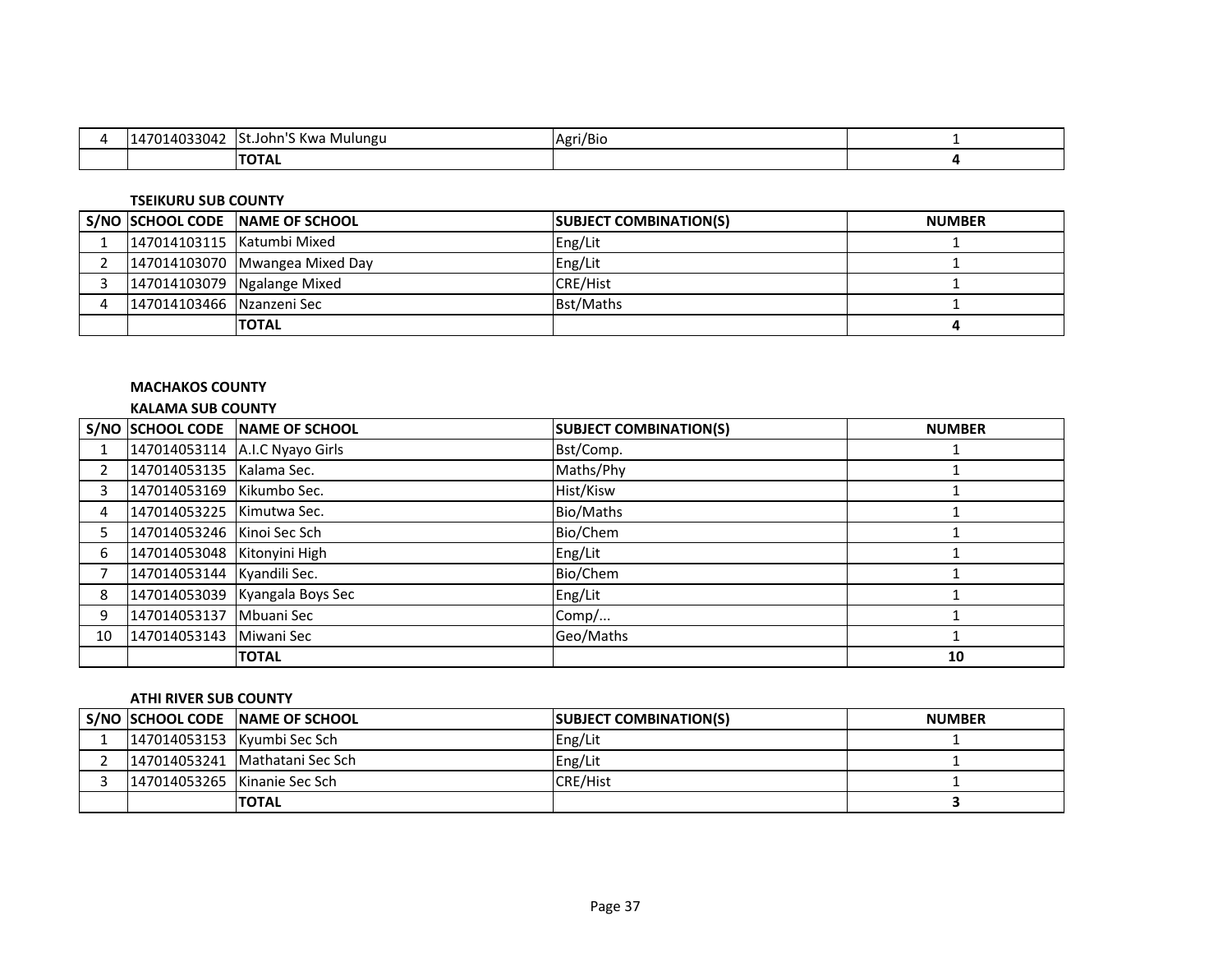|                | YATTA SUB COUNTY             |                                                |                               |               |  |
|----------------|------------------------------|------------------------------------------------|-------------------------------|---------------|--|
|                |                              | S/NO SCHOOL CODE NAME OF SCHOOL                | <b>SUBJECT COMBINATION(S)</b> | <b>NUMBER</b> |  |
| $\mathbf{1}$   | 147014053062                 | ABC Makivenzi Sec Sch                          | Chem/Maths                    | $\mathbf{1}$  |  |
|                |                              |                                                |                               |               |  |
| $\overline{2}$ |                              | 147014053340   Dr Charles Mulli-Inyanzaani Sec | CRE/Kisw, Eng/Lit, Chem/Math  | 3             |  |
| 3              | 147014053147 Fr. Makewa Sec  |                                                | CRE/Hist                      | 1             |  |
| 4              |                              | 147014053274 Goodhope Kilaatu Sec Sch          | Agri/Bio                      | 1             |  |
| 5              | 147014053338 Kaloleni Sec    |                                                | Hist/Kisw                     | 1             |  |
| 6              | 147014053146 Kalukuni Sec    |                                                | <b>CRE/Hist</b>               | 1             |  |
| $\overline{7}$ | 147014053266 Kaluluini Sec   |                                                | Chem/Maths                    | 1             |  |
| 8              | 147014053093 Kitheuni Sec    |                                                | Geo/Kisw                      | 1             |  |
| 9              | 147014053332 Kithito Sec     |                                                | Agri/Bio                      | 1             |  |
| 10             |                              | 147014053112 Kivingoni Sec Sch                 | Maths/Phy                     | 1             |  |
| 11             | 147014053326 Kwakulu Sec     |                                                | Agri/Bio                      | 1             |  |
| 12             | 147014053312 Kwamwatu Sec    |                                                | CRE/Kisw                      | 1             |  |
| 13             | 147014053070 Maiuni Sec Sch  |                                                | Eng/Lit                       | 1             |  |
| 14             |                              | 147014053313 Matuu Day Sec Sch                 | Maths/Phy                     | $\mathbf{1}$  |  |
| 15             | 147014053303                 | St Charles Uvouni Sec                          | Geo/Hist                      | 1             |  |
| 16             |                              | 147014053293 St Martin Mixed                   | Hist/Kisw                     | $\mathbf{1}$  |  |
| 17             | 147014053193 St Mary's Yatta |                                                | <b>Bst/Maths</b>              | $\mathbf{1}$  |  |
| 18             |                              | 147014053258 Ting'ang'a Sec Sch                | Maths/Phy                     | 1             |  |
| 19             | 147014053181                 | Yumbuni Sec                                    | Agri/Bio                      | 1             |  |
|                |                              | <b>TOTAL</b>                                   |                               | 21            |  |

## **MATUNGULU SUBCOUNTY**

|                               | S/NO SCHOOL CODE NAME OF SCHOOL  | <b>SUBJECT COMBINATION(S)</b> | <b>NUMBER</b> |
|-------------------------------|----------------------------------|-------------------------------|---------------|
|                               | 147014053087 AIC Katwanyaa Sec   | <b>CRE/Hist</b>               |               |
| 147014053366 Kayata Sec Sch   |                                  | Agri/Bio                      |               |
| 147014053119 Kiboko Sec       |                                  | Eng/Lit                       |               |
| 147014053007 Kinyui Boys      |                                  | Eng/Lit                       |               |
| 147014053034 Kinyui S.A Girls |                                  | <b>Hist/Kisw</b>              |               |
|                               | 147014053116 Kisukiioni Boys Sec | Bst/Maths                     |               |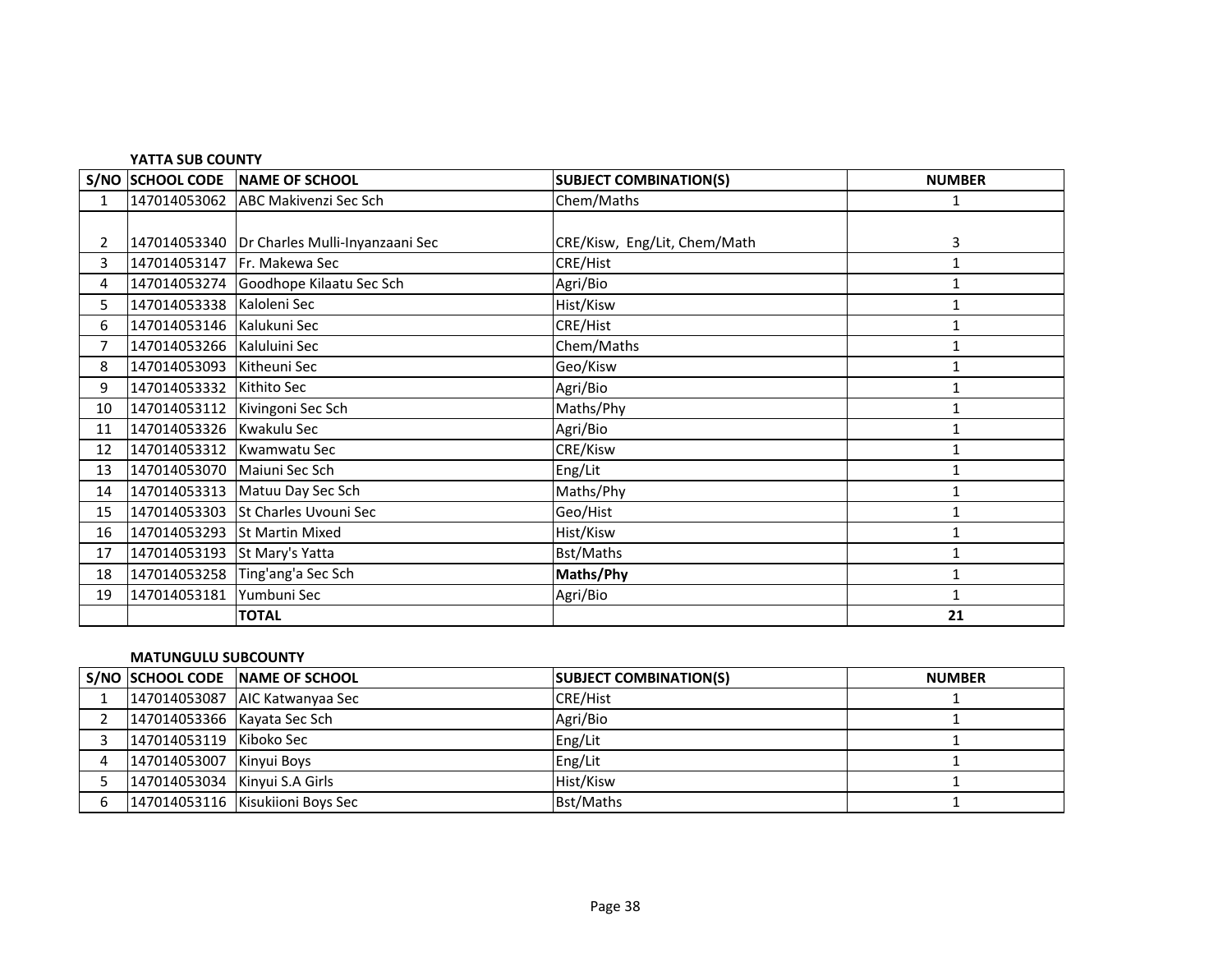|    |              | 147014053171 Nguluni S.A Sec              | Comp/            |    |
|----|--------------|-------------------------------------------|------------------|----|
| 8  | 147014053401 | Sengani Girls                             | <b>CRE/Hist</b>  |    |
| 9  |              | 147014053216 St. Benedict Kimanza Sec     | Eng/Lit          |    |
| 10 |              | 147014053372 St. Jude Kwamutu Sec         | Maths/Phy        |    |
| 11 |              | 147014053237 St. Martins Kithuiani Sec    | Maths/Phy        |    |
|    |              |                                           |                  |    |
| 12 |              | 147014053226 St.Francis Of Assis Kwatombe | <b>Hist/Kisw</b> |    |
| 13 |              | 147014053178 St.Martins Matuu Wendano     | <b>Bst/Hist</b>  |    |
| 14 | 147014053010 | Tala Boys Hich                            | <b>CRE/Hist</b>  |    |
| 15 | 147014053057 | Tala Girls High                           | Chem/Maths       |    |
|    |              | <b>TOTAL</b>                              |                  | 15 |

### **MACHAKOS SUBCOUNTY**

|    | S/NO SCHOOL CODE               | <b>NAME OF SCHOOL</b>             | <b>SUBJECT COMBINATION(S)</b> | <b>NUMBER</b> |
|----|--------------------------------|-----------------------------------|-------------------------------|---------------|
|    | 147014053075   ABC Iveti Hills |                                   | Agri/Bio                      |               |
| 2  | 147014053309                   | Iluvya Sec.                       | Agri/Bio                      |               |
| 3  |                                | 147014053220 Kamuthanga Sec       | Agri/Bio                      |               |
| 4  | 147014053245 Keaa ABC Sec.     |                                   | <b>CRE/Kisw</b>               |               |
| 5. | 147014053235 Kiteini Sec       |                                   | <b>Bst/Hist</b>               |               |
| 6  |                                | 147014053044   Kwanthanze Sec.    | Comp/                         |               |
|    |                                | 147014053249   Kyeni Baptist Sec  | <b>CRE/Kisw</b>               |               |
| 8  |                                | 147014053015   Machakos School    | Bio/Chem                      |               |
| 9  |                                | 147014053205   MKS Baptist Presb. | Bst/Geo                       |               |
| 10 |                                | 147014052016   MKS Sch For Deaf   | Agri/KSL                      |               |
| 11 | 147014053085 Muindi Mbingu     |                                   | CRE/Geo                       |               |
| 12 | 147014053200                   | Mumbuni Girls                     | Geo/Hist                      |               |
| 13 | 147014053260                   | Mungala Sec.                      | Chem/Maths                    |               |
| 14 | 147014053041                   | Muvuti Boys                       | Bst/Math, Geo/Math            |               |
|    |                                | <b>TOTAL</b>                      |                               | 15            |

#### **KANGUNDO SUBCOUNTY**

| S/NC | <b>ISCHOOL CODE</b> | <b>OF SCHOOL</b><br><b>INAME</b> | <b>COMBINATION(S)</b><br><b>SUBJEC</b> | <b>NUMBER</b> |
|------|---------------------|----------------------------------|----------------------------------------|---------------|
|      | 14053052<br>14<br>u | <b>AIC Kakuvuni Sec</b>          | <b>Bst/Maths</b>                       |               |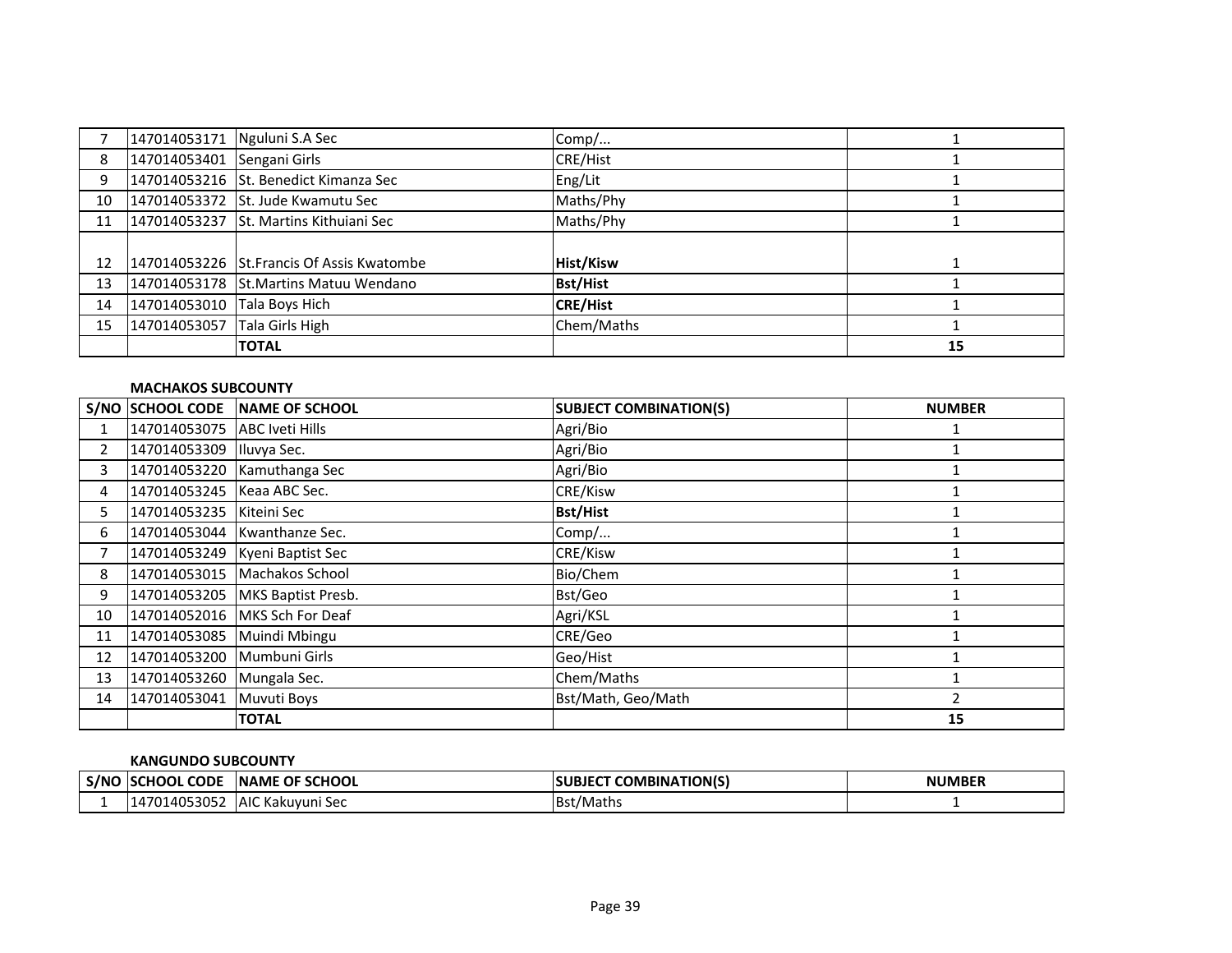|    | 147014053001 Kangundo High |                                        | Maths/Phy |    |
|----|----------------------------|----------------------------------------|-----------|----|
|    |                            | 147014053115 Kawauni Sec Sch           | Agri/Bio  |    |
| 4  |                            | 147014053045 Kawethei Sa Girls         | Eng/Lit   |    |
|    | 147014053051 Kyevaluki Sec |                                        | Maths/Phy |    |
| 6  |                            | 147014053170 Mbusyani Mixed            | Geo/Kisw  |    |
|    |                            | 147014053251 Miu ABC Kiamba Sec        | Bio/Chem  |    |
| 8  |                            | 147014053009 St. Francis Misyani Girls | Bst/Maths |    |
| 9  |                            | 147014053031 St. Mary's Mukunike Sec   | Geo/Maths |    |
| 10 |                            | 147014053236 St. Michael Unyuani Sec   | Eng/Lit   |    |
| 11 |                            | 147014053059 The SA Imilini Sec        | Bio/Chem  |    |
|    |                            | <b>TOTAL</b>                           |           | 11 |

### **MWALA SUBCOUNTY**

|              | <b>S/NO SCHOOL CODE</b>    | NAME OF SCHOOL                          | <b>SUBJECT COMBINATION(S)</b> | <b>NUMBER</b> |
|--------------|----------------------------|-----------------------------------------|-------------------------------|---------------|
|              |                            | 147014053089 AIC Kunikila Sec           | Eng/Lit                       |               |
| $\mathbf{2}$ | 147014053238 Kamwala Sec   |                                         | Maths/Phy                     |               |
| 3            | 147014053078 Katheka Sec   |                                         | CRE/Hist                      |               |
| 4            | 147014053261 Kawaa Sec     |                                         | Maths/Phy                     |               |
| 5.           | 147014053207 Kikaso Sec    |                                         | Geo/Maths                     |               |
| 6            | 147014053362 Kitile Sec    |                                         | Agri/Bio                      |               |
| 7            | 147014053077 Kiundwani Sec |                                         | Bio/Chem                      | 1             |
| 8            |                            | 147014053020 Kyethivo Girls Sec         | Bio/Geo                       |               |
| 9            | 147014053224   Makaalu Sec |                                         | Hist/Kisw                     |               |
| 10           | 147014053239 Matulani Sec  |                                         | Maths/Phy                     |               |
| 11           | 147014053098 Miseleni Sec  |                                         | Geo/Maths                     |               |
| 12           | 147014053206 Muthei Sec    |                                         | Bio/Chem                      |               |
| 13           |                            | 147014053101 Muusini S.A.Sec            | Eng/Lit                       |               |
| 14           | 147014053319 Mwaasua Sec   |                                         | Chem/Maths                    |               |
| 15           | 147014053012               | Mwala School                            | Bst/CRE                       | 1             |
| 16           |                            | 147014053066 St. Augustine Mbiuni Sec   | Bio/Chem                      |               |
| 17           |                            | 147014053121 St. John's High Sch Kangii | Agri/Bio                      |               |
| 18           |                            | 147014053133 St. Peter's Kwandoo Sec    | CRE/Kisw                      |               |
| 19           |                            | 147014053290 St. Stephen Musaalani Sec  | Maths/Phy                     |               |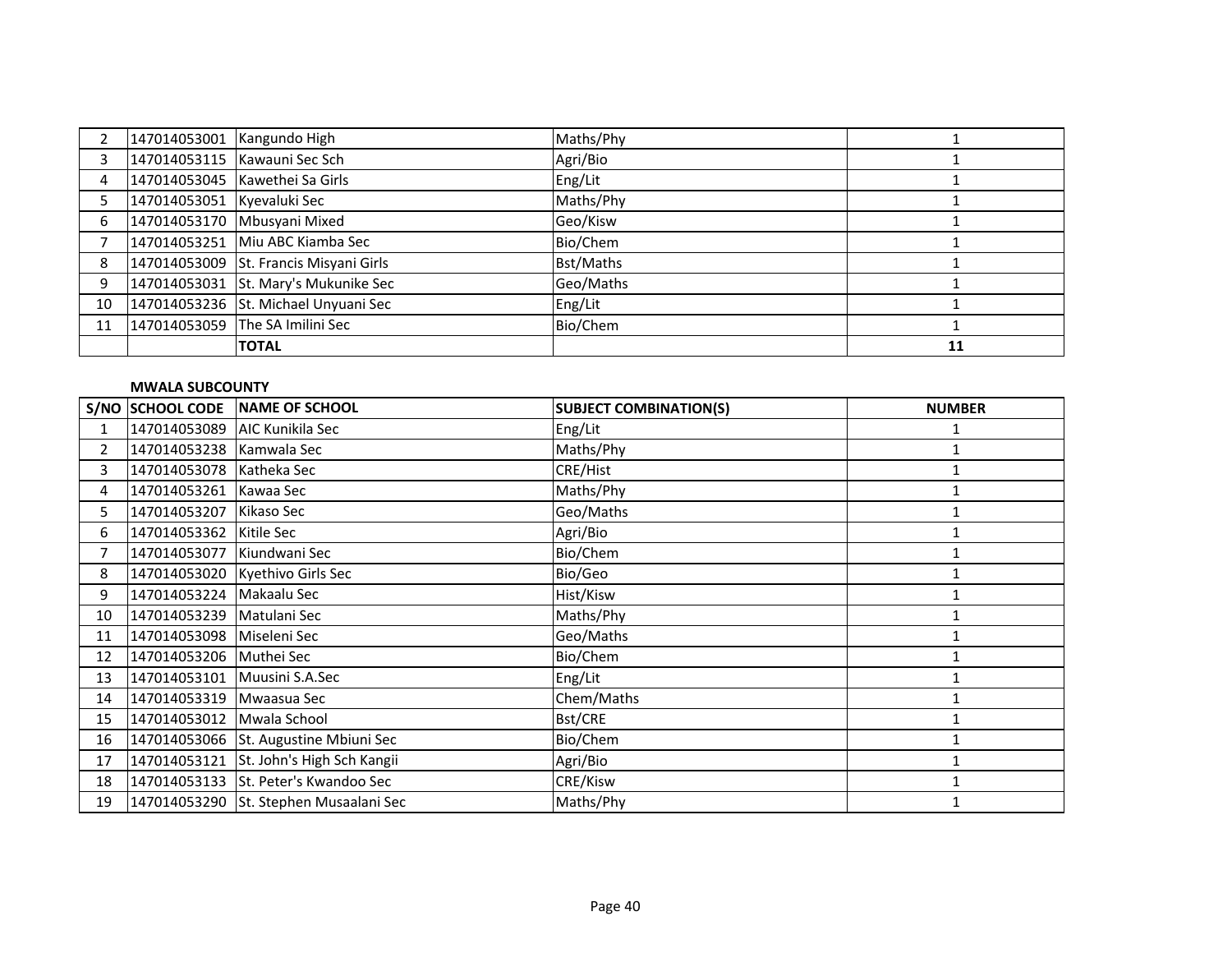| ാറ<br>ZU             | 7014053311<br>$1470^{\circ}$    | <b>St.Pius Sec Sch Kaitha</b> | Maths/Phy |        |
|----------------------|---------------------------------|-------------------------------|-----------|--------|
| $\sim$<br><u>_ _</u> | $.14053134$ '<br>$1470^{\circ}$ | St.Stephen Sec Sch Masii      | Agri/Bio  |        |
|                      |                                 | <b>TOTAL</b>                  |           | <br>-- |

### **KATHIANI SUBCOUNTY**

|                | S/NO SCHOOL CODE             | NAME OF SCHOOL                         | <b>SUBJECT COMBINATION(S)</b> | <b>NUMBER</b> |
|----------------|------------------------------|----------------------------------------|-------------------------------|---------------|
|                |                              | 147014053102 Kaani Lions Girls Sec Sch | Chem/Maths                    |               |
| $\overline{2}$ | 147014053202                 | Kaewa Sec Sch                          | Bio/Chem                      |               |
| 3              | 147014053196 Kaiani Sec Sch  |                                        | Bst/Geo                       |               |
| 4              | 147014053099                 | Kaliluni Girls Sec Sch                 | Agri/Chem                     |               |
| 5.             | 147014053028                 | Kathiani Boys                          | Hist/Kisw                     |               |
| 6              | 147014053306 Kauti Sec Sch   |                                        | Geo/Kisw                      |               |
|                | 147014053179                 | Kinyau Sec Sch                         | Maths/Phy                     |               |
| 8              | 147014053113                 | Kituvu Sec Sch                         | Chem/Maths                    |               |
| 9              | 147014053047                 | Mitaboni Girls                         | Comp/                         |               |
| 10             | 147014053056 Ngoleni Sec Sch |                                        | CRE/Kisw                      |               |
| 11             | 147014053276                 | Nthunguni Sec Sch                      | Agri/Bio                      |               |
| 12             | 147014053038                 | S.A Kitie Sec Sch                      | Home Science/                 |               |
| 13             |                              | 147014053315 St. Benedict Kituli       | Agri/Bio                      |               |
| 14             | 147014053199                 | St. Vincent Imilini                    | <b>CRE/Kisw</b>               |               |
|                |                              | <b>TOTAL</b>                           |                               | 14            |

### **MASINGA SUBCOUNTY**

|   |                             | S/NO SCHOOL CODE NAME OF SCHOOL  | <b>SUBJECT COMBINATION(S)</b> | <b>NUMBER</b> |
|---|-----------------------------|----------------------------------|-------------------------------|---------------|
|   | 147014053208 Eendei Sec Sch |                                  | Agri/Bio                      |               |
|   |                             | 147014053159 liani Kivaa Sec Sch | Geo/Kisw                      |               |
|   |                             | 147014053279 Isyukoni Mixed Sec  | Eng/Lit                       |               |
| 4 | 147014053240 Kakuku Sec Sch |                                  | Agri/Bio                      |               |
|   |                             | 147014053253 Kamunyu Sec Sch     | Bst/Geo                       |               |
| 6 |                             | 147014053285   Kangonde Sec Sch  | Bst/Geo                       |               |
|   | 147014053130 Kaseve Sec Sch |                                  | Maths/Phy                     |               |
| 8 |                             | 147014053286 Kituneni Sec Sch    | Maths/Phy                     |               |
| q | 147014053060 Kivaa Sec Sch  |                                  | Agri/Bio                      |               |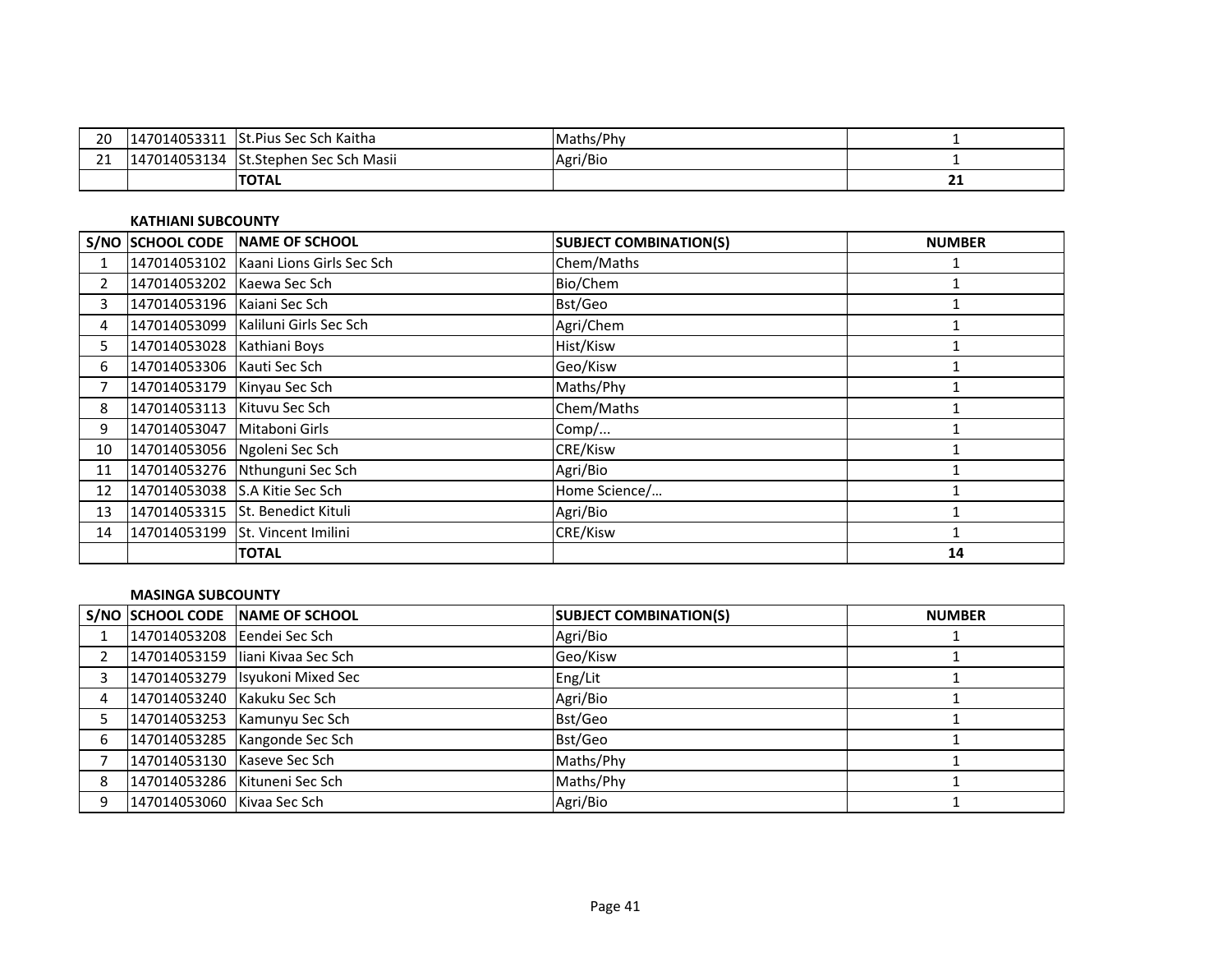|                                 | 10 147014053185 Kwawanzilu Sec Sch | Comp/     |    |
|---------------------------------|------------------------------------|-----------|----|
|                                 | 11 147014053255 Kyondoni Sec Sch   | Bst/Geo   |    |
|                                 | 12 147014053063 Mananja Sec Sch    | Bio/Chem  |    |
| 13 147014053024 Masinga Girls   |                                    | CRE/Geo   |    |
|                                 | 14 147014053228 Mukusu Sec Sch     | Maths/Phy |    |
|                                 | 15 147014053148 Musingini Sec Sch  | Eng/Lit   |    |
| 16 147014053158 Nzukini Sec Sch |                                    | Agri/Bio  |    |
|                                 | <b>TOTAL</b>                       |           | 16 |

### **MAKUENI COUNTY KATHONZWENI SUB COUNTY**

|                | S/NO SCHOOL CODE               | <b>NAME OF SCHOOL</b>                    | <b>SUBJECT COMBINATION(S)</b> | <b>NUMBER</b> |
|----------------|--------------------------------|------------------------------------------|-------------------------------|---------------|
| $\mathbf{1}$   | 147014043151                   | Kavingoni Sec                            | Eng/Lit                       |               |
| $\overline{2}$ | 147014043325                   | Kanthiitu Sec                            | Bst/Geo                       |               |
| 3              | 147014043124                   | Kanthuni Sec                             | Hist/Kisw                     |               |
| 4              | 147014043299                   | Katangini Mixed Day                      | <b>Bst/Maths</b>              |               |
| 5.             | 147014043200                   | Kathamboni Sec                           | Maths/Phy                     | 1             |
| 6              | 147014043286   Katithi Sec Sch |                                          | CRE/Kisw                      |               |
| 7              | 147014043054                   | <b>Kitise Sec</b>                        | CRE/Kisw                      |               |
| 8              | 147014043015                   | kitonguni                                | CRE/Hist                      |               |
| 9              | 147014043243                   | Kiuuku Sec                               | Agri/Bio                      |               |
| 10             |                                | 147014043320 Kwakavisi Mixed Sec Sch     | <b>CRE/Hist</b>               |               |
| 11             | 147014043379                   | Mavindini Girls                          | Hist/Kisw                     |               |
| 12             | 147014043293                   | Munathi Sec                              | Bst/Maths                     |               |
| 13             | 147014043069                   | <b>Muusini Sec</b>                       | Eng/Lit                       |               |
| 14             | 147014043315                   | St Joseph Kitumbai                       | Maths/Phy                     |               |
| 15             | 147014043157                   | St Josephs Ikaasu Sec                    | Bst/Maths                     | 1             |
| 16             | 147014043313                   | St Jude Girls Sec                        | CRE/Geo                       |               |
| 17             | 147014043053                   | <b>St Peters Clavers</b>                 | CRE/Kisw                      |               |
| 18             |                                | 147014043247 St Stephen Kanyonga Sec Sch | Maths/Phy                     | 1             |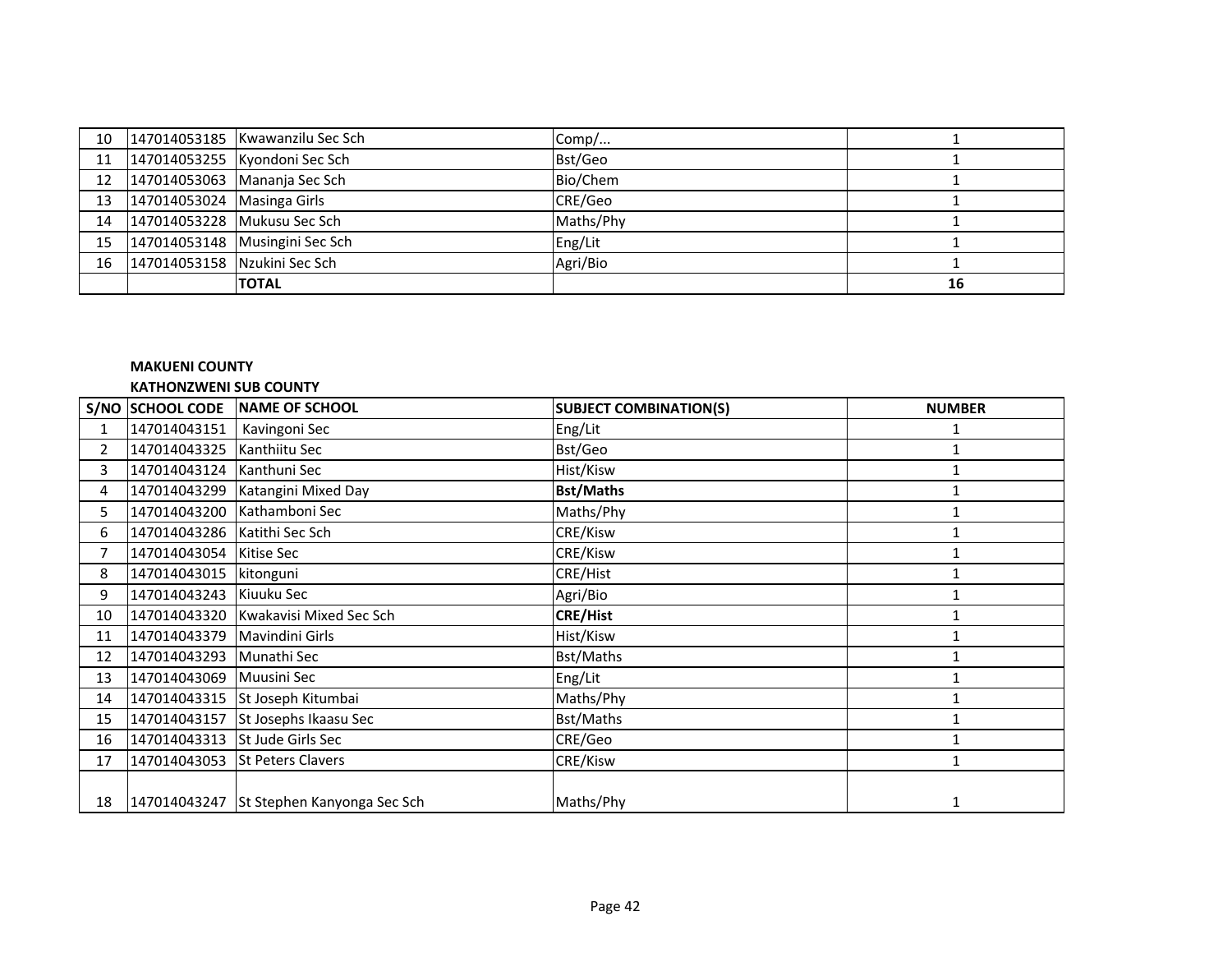| 1 C<br>. .<br>-- | )14043288<br>$147^\circ$                         | '–<br>Thavu Sec | <b>CRE/Kisw</b> |    |
|------------------|--------------------------------------------------|-----------------|-----------------|----|
| $\sim$<br>∠∪     | 14043148<br>$\overline{\phantom{a}}$<br>$\Delta$ | Yeemulwa Sec    | Agri/Bic        |    |
|                  |                                                  | <b>ITOTAL</b>   |                 | 20 |

# **KIBWEZI SUBCOUNTY**

|                |                              | S/NO SCHOOL CODE NAME OF SCHOOL      | <b>SUBJECT COMBINATION(S)</b> | <b>NUMBER</b> |
|----------------|------------------------------|--------------------------------------|-------------------------------|---------------|
| 1              | 147014043032                 | Darajani Sec                         | Bio/Chem                      | 1             |
| $\overline{2}$ |                              | 147014043016 Kalulini High Sch       | Comp/                         | 1             |
| 3              | 147014043234 Kalulu Sec      |                                      | Maths/Phy                     | $\mathbf{1}$  |
| 4              | 147014043276 Kamulalani Sec  |                                      | Bio/Maths                     | $\mathbf{1}$  |
| 5.             | 147014043255 Kasue Girls     |                                      | Geo/Maths                     | 1             |
| 6              | 147014043138 Kiaoni Sec      |                                      | CRE/Kisw                      | 1             |
| 7              | 14701173143                  | Kisayani Girls                       | Maths/Phy                     | $\mathbf{1}$  |
| 8              | 147014043105                 | Kithingiisyo Sec                     | Bst/Maths                     | 1             |
| 9              | 147014043179                 | Kivuthini Sec                        | Bio/Maths                     | 1             |
| 10             | 147014043336                 | Komboyoo Boys' Sec                   | CRE/Kisw                      | $\mathbf{1}$  |
| 11             |                              | 147014043158 Kyanginywa Sec          | CRE/Hist                      | 1             |
| 12             | 147014043253                 | Kyanguli Mixed Sec                   | Bio/Chem                      | 1             |
| 13             | 147014043287                 | Makutano Sec                         | CRE/Hist                      | 1             |
| 14             | 147014043133                 | Masaku Ndogo Sec                     | <b>Bio/Chem</b>               | $\mathbf{1}$  |
| 15             | 147014043322                 | Masongaleni Sec                      | Hist/Kisw                     | $\mathbf{1}$  |
| 16             | 147014043290                 | Mathulani Sec Sch                    | CRE/Hist                      | $\mathbf{1}$  |
| 17             | 147014043316 Miangeni Sec    |                                      | Bst/Geo                       | 1             |
| 18             | 147014043160                 | Misuuni Sec                          | CRE/Kisw                      | 1             |
| 19             | 147014043225                 | Molemuni Mixed                       | Chem/Maths                    | $\mathbf{1}$  |
| 20             | 147014043036 Muthingiini Sec |                                      | CRE/Geo                       | 1             |
| 21             | 147014043309                 | Mwitasyano Sec                       | Maths/Phy                     | 1             |
| 22             | 147014043351                 | Ngaikini Sec Sch                     | CRE/Kisw                      | $\mathbf{1}$  |
| 23             | <b>NEW</b>                   | Ngokolani Sec Sch                    | Eng/Lit                       | 1             |
| 24             | 147014043183                 | Ngwata Sec                           | Bio/Maths                     | 1             |
| 25             | 147014043302                 | Nyayo Sec                            | Bio/Geo                       | $\mathbf{1}$  |
| 26             | 147014043221                 | Nzoila Sec                           | CRE/Kisw                      | 1             |
| 27             |                              | 147014043278   Prof Kaloki Muthungue | Chem/Maths                    | 1             |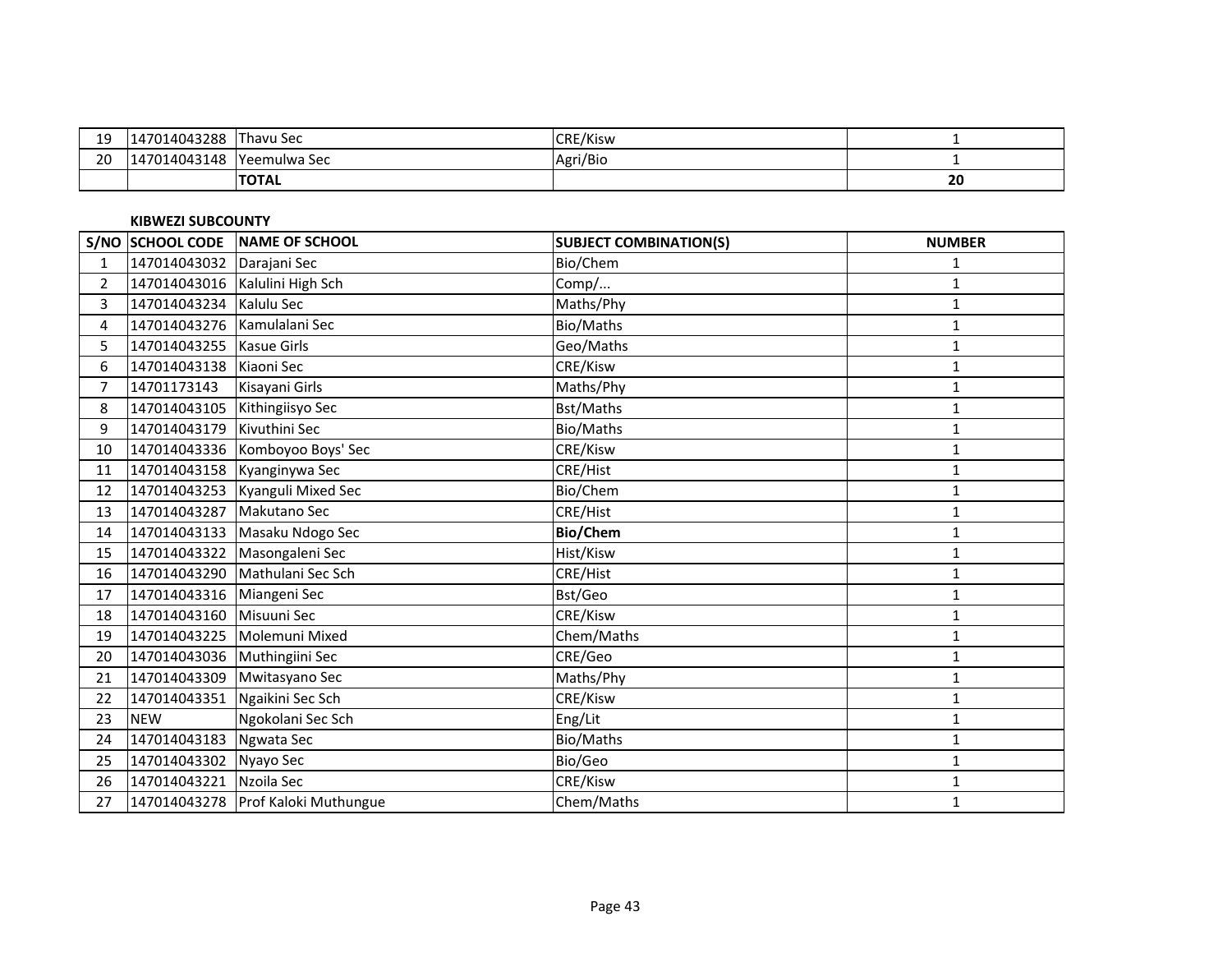| 28 | 147014043285 Silanga Sec   |                                      | Eng/Lit             |    |
|----|----------------------------|--------------------------------------|---------------------|----|
| 29 |                            | 147014043065 St Joseph Kibwezi Sch   | Chem/Math, CRE/Hist |    |
| 30 |                            | 147014043237 St Martins Kyumani      | Eng/Lit             |    |
| 31 |                            | 147014043118 St Marys Kinyambu       | Geo/Maths           |    |
| 32 |                            | 147014043360 St Simon's Mbuinzau Sec | <b>CRE/Hist</b>     |    |
| 33 |                            | 147014043305 Tsavo West Sec          | <b>CRE/Hist</b>     |    |
| 34 | 147014043291 Usalama Sec   |                                      | <b>CRE/Kisw</b>     |    |
| 35 | 147014043270 Utini Sec Sch |                                      | <b>CRE/Hist</b>     |    |
| 36 | 147014043190   Yikitaa Sec |                                      | Hist/Kisw           |    |
|    |                            | <b>TOTAL</b>                         |                     | 37 |

### **KILUNGU SUBCOUNTY**

|                | S/NO SCHOOL CODE             | NAME OF SCHOOL                        | <b>SUBJECT COMBINATION(S)</b> | <b>NUMBER</b> |
|----------------|------------------------------|---------------------------------------|-------------------------------|---------------|
|                |                              | 147014043381 A.I.C Mumbuni Sec.       | <b>Bst/Maths</b>              |               |
| $\overline{2}$ |                              | 147014043213 A.I.C Mwaani Sec         | Geo/Hist                      |               |
| 3              | 147014043137 A.I.C Nunguni   |                                       | Bst/Geo                       |               |
| 4              | 147014043052  Ikalyoni Sec   |                                       | Geo/Maths                     |               |
| 5.             | 147014043061 Inyokoni Sec    |                                       | CRE/Hist                      |               |
| 6              | 147014043087 Isovya Sec      |                                       | Eng/Lit                       |               |
| $\overline{7}$ | 147014043169   Katikomu Sec. |                                       | Eng/Lit                       |               |
| 8              | 147014043091 Katulye Sec.    |                                       | Maths/Phy                     |               |
| 9              |                              | 147014043220 Kavatanzou Sec.          | Hist/Kisw                     |               |
| 10             | 147014043008 Kilungu Boys    |                                       | Agri/Bio                      |               |
| 11             |                              | 147014043035 Kithangathini Sec.       | Maths/Phy                     |               |
| 12             |                              | 147014043327 Kyamuoso Central         | Bst/Geo                       |               |
| 13             | 147014043292 Kyang'a Sec.    |                                       | Agri/Bio                      |               |
| 14             |                              | 147014043090 St. Patrick'S Kyamatheka | CRE/Geo                       |               |
| 15             |                              | 147014043372 St.Monica'S Wautu Sec.   | Maths/Phy                     |               |
|                |                              | <b>TOTAL</b>                          |                               | 15            |

#### **MAKINDU SUBCOUNTY**

| . S/NC | <b>CODF</b><br><b>CHOOL</b> | <b>SCHOOL</b><br><b>INAME</b><br><b>OF</b> | <b>COMBINATION(S)</b><br>DJEL | <b>NUMBER</b> |
|--------|-----------------------------|--------------------------------------------|-------------------------------|---------------|
|        | <b>INEW</b>                 | .<br>lv.<br>i Sec Sch<br>'Kalii            | IBst<br>/Maths                |               |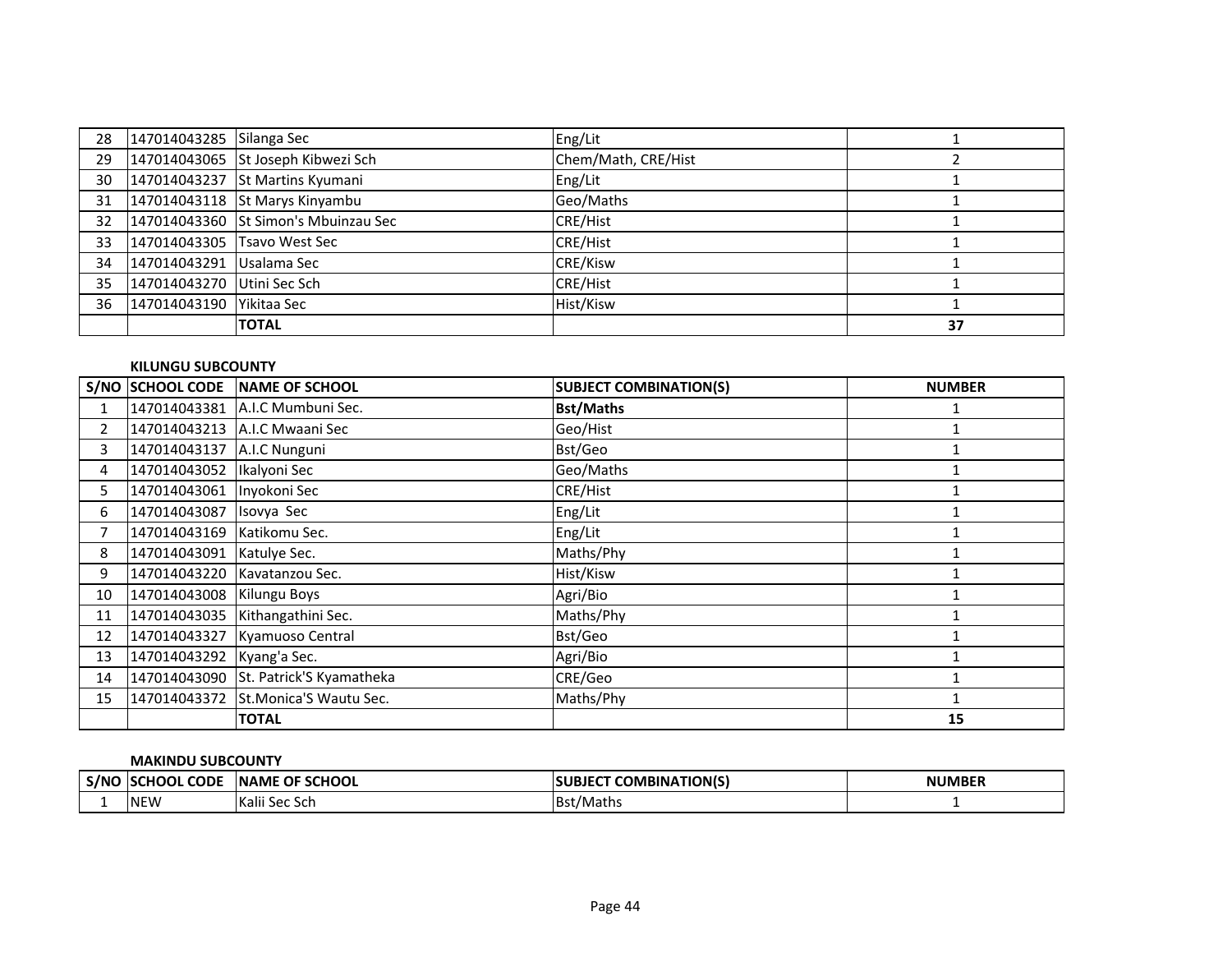| $\overline{2}$ | 14701173390  | Kanaani Sec.                            | CRE/Geo            | 1              |
|----------------|--------------|-----------------------------------------|--------------------|----------------|
| 3              |              | 147014043355 Katulani Sec Sch           | Hist/Kisw          |                |
| 4              | 147014043223 | Kaunguni Sec                            | Agri/Chem          |                |
| 5.             | <b>NEW</b>   | Kiambani Sec.                           | <b>Chem/Maths</b>  |                |
| 6              | 147014043034 | Makindu Sec                             | Eng/Lit            |                |
|                |              |                                         |                    |                |
|                |              | 147014043284 Masalani Makindu Secondary | Hist/Kisw          | 1              |
| 8              | 147014043140 | Moi Girls High                          | Bio/Chem, CRE/Hist | $\overline{2}$ |
| 9              |              | 147014043156 Mukameni Mixed             | CRE/Hist           |                |
| 10             | 14701173279  | Mutantheeu Sec.                         | Geo/Hist           |                |
| 11             | 14701173391  | Ndindi Kitavi Sec.                      | CRE/Kisw           |                |
| 12             | 147014043121 | Ngomano Sec                             | Bst/Geo            |                |
| 13             |              | 147014043084 Nguumo Boys Sec            | Eng/Lit            |                |
| 14             |              | 147014043324 Nguumo Girls Sec           | Bst/Geo            |                |
| 15             | 147014043271 | Nthia Sec                               | Agri/Bio           | $\mathbf{1}$   |
| 16             | 147014043369 | Salama Sec Sch                          | Chem/Maths         |                |
| 17             | 147014043130 | St Annes Kiboko Girls                   | Agri/Bio           |                |
| 18             | 147014043201 | Syumile A.I.C. Sec Sch                  | CRE/Kisw           |                |
| 19             | 147014043371 | Yimwaa Sec Sch                          | Bio/Chem           |                |
|                |              | <b>TOTAL</b>                            |                    | 20             |

#### **MAKUENI SUBCOUNTY**

|           |                              | S/NO SCHOOL CODE NAME OF SCHOOL  | <b>SUBJECT COMBINATION(S)</b> | <b>NUMBER</b> |
|-----------|------------------------------|----------------------------------|-------------------------------|---------------|
| $1 \quad$ |                              | 147014043005 Kaumoni Boys Sec    | Geo/Kisw                      |               |
| 2         | 14701173132                  | St. Peters Makongo               | Chem/Maths                    |               |
| 3         | 147014043010   Makueni Boys  |                                  | CRE/Kisw                      |               |
| 4         | 147014043025 Ukia Girls      |                                  | Agri/Bio                      |               |
|           | 147014043029 Nguluni         |                                  | Bst/Maths                     |               |
| 6         |                              | 147014043031 St. Lawrence Nziu   | Comp/                         |               |
|           | 147014043040 Kitonyoni Sec   |                                  | <b>CRE/Kisw</b>               |               |
| 8         | 147014043042 Kitandi Sec Sch |                                  | <b>CRE/Kisw</b>               |               |
| 9         | 147014043058 AIC Mukuyuni    |                                  | Eng/Lit                       |               |
| 10        |                              | 147014043077 St. Pauls Kyamuthei | Hist/Kisw                     |               |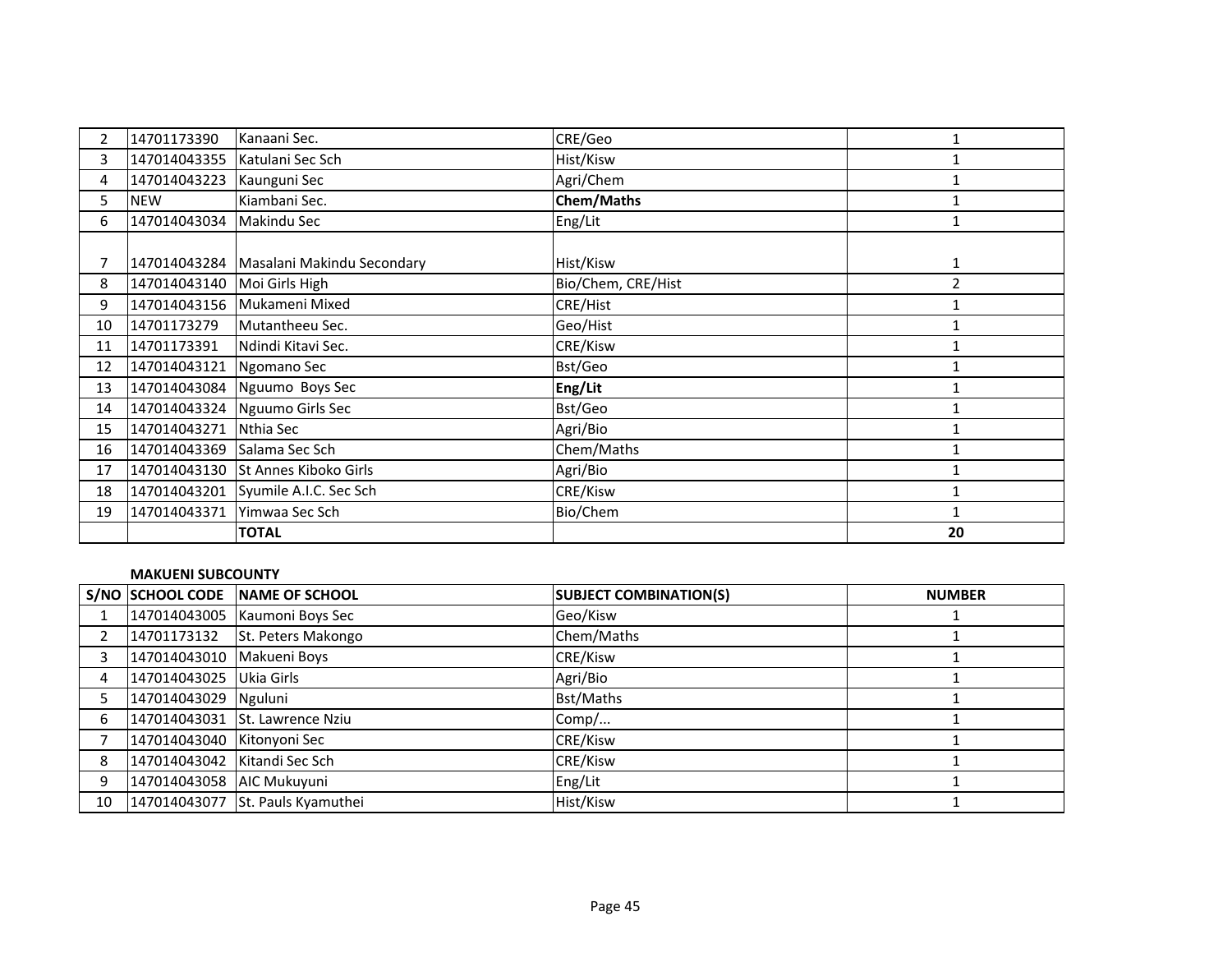| 11               |                             | 147014043083 Kasunguni Sec Sch | Geo/Hist        |    |
|------------------|-----------------------------|--------------------------------|-----------------|----|
| 12 <sup>12</sup> | 147014043108 Mwaani Boys    |                                | Eng/Lit         |    |
| 13               | 147014043110 Kyumu Sec      |                                | <b>CRE/Hist</b> |    |
| 14               | 147014043141 A.I.C Mutulani |                                | Eng/Lit         |    |
| 15               |                             | 147014043146 Kyuasini Sec Sch  | Comp/           |    |
| 16               | 147014043198 Mwea Sec Sch   |                                | Hist/Kisw       |    |
| 17               | 147014043208 Nthangu Mixed  |                                | Hist/Kisw       |    |
| 18               | 147014043272 Kimuumo Sec    |                                | Hist/Kisw       |    |
|                  |                             | <b>TOTAL</b>                   |                 | 18 |

### **MBOONI EAST SUBCOUNTY**

|    | <b>S/NO SCHOOL CODE</b>      | <b>INAME OF SCHOOL</b>              | <b>SUBJECT COMBINATION(S)</b> | <b>NUMBER</b> |
|----|------------------------------|-------------------------------------|-------------------------------|---------------|
|    |                              | 147014043348 Mbimbini Sec Sch       | Agri/Bio                      |               |
| 2  |                              | 147014043018   Kitondo Boys Sec     | Eng/Lit                       |               |
| 3  |                              | 147014043039   Kisau Girls Sec Sch  | CRE/Geo                       |               |
| 4  |                              | 147014043123 Mukimwani Sec Sch      | Chem/Maths                    |               |
| 5. |                              | 147014043128 Miangeni Sec Sch       | Bst/Geo                       |               |
| 6  |                              | 147014043129 Kiteta Gilrs Sec Sch   | Agri/Bio                      |               |
| 7  | 147014043184 Itulu Sec Sch   |                                     | Hist/Kisw                     |               |
| 8  |                              | 147014043194 Mbukoni Sec Sch        | <b>CRE/Hist</b>               |               |
| 9  |                              | 147014043205 Ndumbi Sec Sch         | Eng/Lit                       |               |
| 10 | 147014043209 Miau Sec Sec    |                                     | Eng/Lit                       |               |
| 11 |                              | 147014043260 St Barnabas Sec Sch    | <b>CRE/Hist</b>               |               |
| 12 | 147014043294 Mituvu Sec Sch  |                                     | Geo/Kisw                      |               |
| 13 |                              | 147014043337   AIC Ndithini Sec Sch | Bst/Maths                     |               |
| 14 | 147014043346 Usalala Sec Sch |                                     | CRE/Kisw                      |               |
|    |                              | <b>TOTAL</b>                        |                               | 14            |

#### **MBOONI WEST SUBCOUNTY**

|                            | S/NO SCHOOL CODE NAME OF SCHOOL | <b>SUBJECT COMBINATION(S)</b> | <b>NUMBER</b> |
|----------------------------|---------------------------------|-------------------------------|---------------|
| 147014043011 Mbooni Girls  |                                 | IChem/Maths                   |               |
|                            | [147014043022 Utangwa Mixed Sec | Hist/Kisw                     |               |
| 147014043044 Kiatineni Sec |                                 | Hist/Kisw                     |               |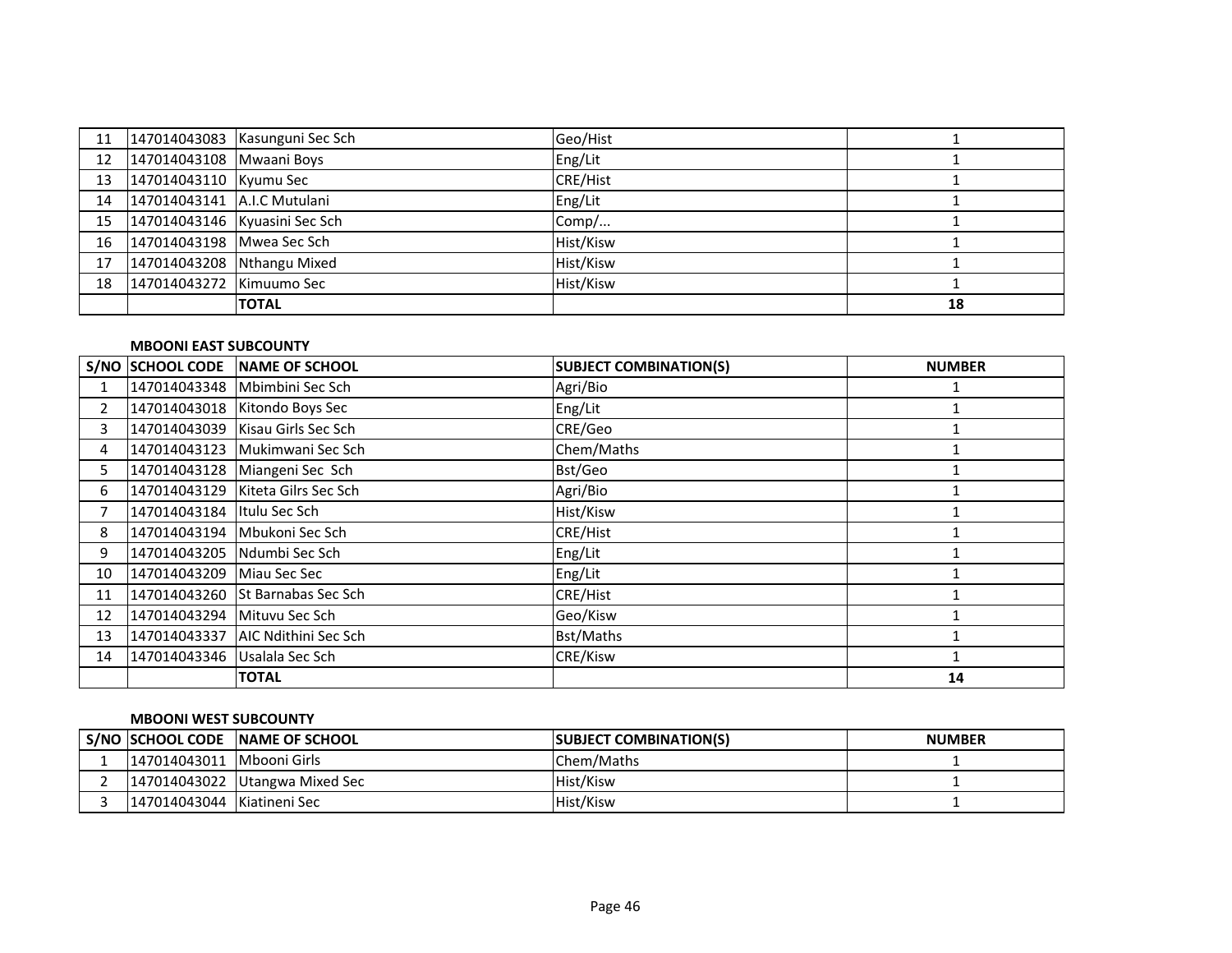| 4              | 147014043048                | Kikima Sec                        | Maths/Phy         | 1            |
|----------------|-----------------------------|-----------------------------------|-------------------|--------------|
| 5              | 147014043057 Mavindu Sec    |                                   | Chem/Maths        |              |
| 6              | 147014043063 Tututha Sec    |                                   | CRE/Kisw          | 1            |
| $\overline{7}$ | 147014043064                | Mukaatini Sec                     | Agri/Bio          | $\mathbf{1}$ |
| 8              | 147014043078 Kithungo Sec   |                                   | Chem/Maths        |              |
| 9              | 147014043153                | Kikiini Sec                       | Chem/Maths        | $\mathbf{1}$ |
| 10             |                             | 147014043173 Kyamithenge Sec      | Chem/Maths        | 1            |
| 11             | 147014043180 Kilyungi Sec   |                                   | Maths/Phy         | 1            |
| 12             | 147014043188 Malaa Sec      |                                   | Eng/Lit           |              |
| 13             |                             | 147014043191 Mbooni AIC Girls Sec | Chem/Maths        | 1            |
| 14             | 147014043192 Kusyongali Sec |                                   | <b>Chem/Maths</b> | 1            |
| 15             |                             | 147014043218 Mumani Sec Sch       | Maths/Phy         | 1            |
| 16             | 147014043236 Syathani Sec   |                                   | Maths/Phy         | 1            |
| 17             | 147014043248                | Imale School                      | Eng/Lit           | $\mathbf{1}$ |
| 18             | 147014043251 Wanzauni Sec   |                                   | Chem/Maths        | 1            |
| 19             |                             | 147014043256 Utangwa Girls Sec    | Chem/Maths        | 1            |
| 20             | 147014043267                | Syiluni Sec Sch                   | Agri/Bio          | 1            |
| 21             | 147014043268 Kyanguma Sec   |                                   | Eng/Lit           | 1            |
| 22             | 147014043277                | Itetani Girls                     | Chem/Maths        | 1            |
| 23             | 147014043329                | Kinyee Sec                        | Geo/Maths         | $\mathbf{1}$ |
| 24             | 147014043349                | <b>Uvuu Sec</b>                   | Eng/Lit           | 1            |
|                |                             | <b>TOTAL</b>                      |                   | 24           |

#### **MUKAA SUBCOUNTY**

|   |                           | S/NO SCHOOL CODE NAME OF SCHOOL | <b>SUBJECT COMBINATION(S)</b> | <b>NUMBER</b> |
|---|---------------------------|---------------------------------|-------------------------------|---------------|
|   |                           | 147014043070 Mulumini Sec Sch   | Bst/Geo                       |               |
|   |                           | 147014043182 Kwakiketi Sec Sch  | <b>CRE/Hist</b>               |               |
|   |                           | 147014043298 Kiongwani Girls    | <b>CRE/Kisw</b>               |               |
|   |                           | 147014043019 Maiani S.A Sec Sch | Agri/Bio                      |               |
|   |                           | 147014043043 Kiongwani Boys     | Eng/Lit                       |               |
|   |                           | 147014043120 Kitaingo Sec Sch   | Maths/Phy                     |               |
|   | 147014043122 Kiu Sec Sch  |                                 | <b>CRE/Hist</b>               |               |
| 8 | 147014043382 Muua Sec Sch |                                 | Bio/Agri                      |               |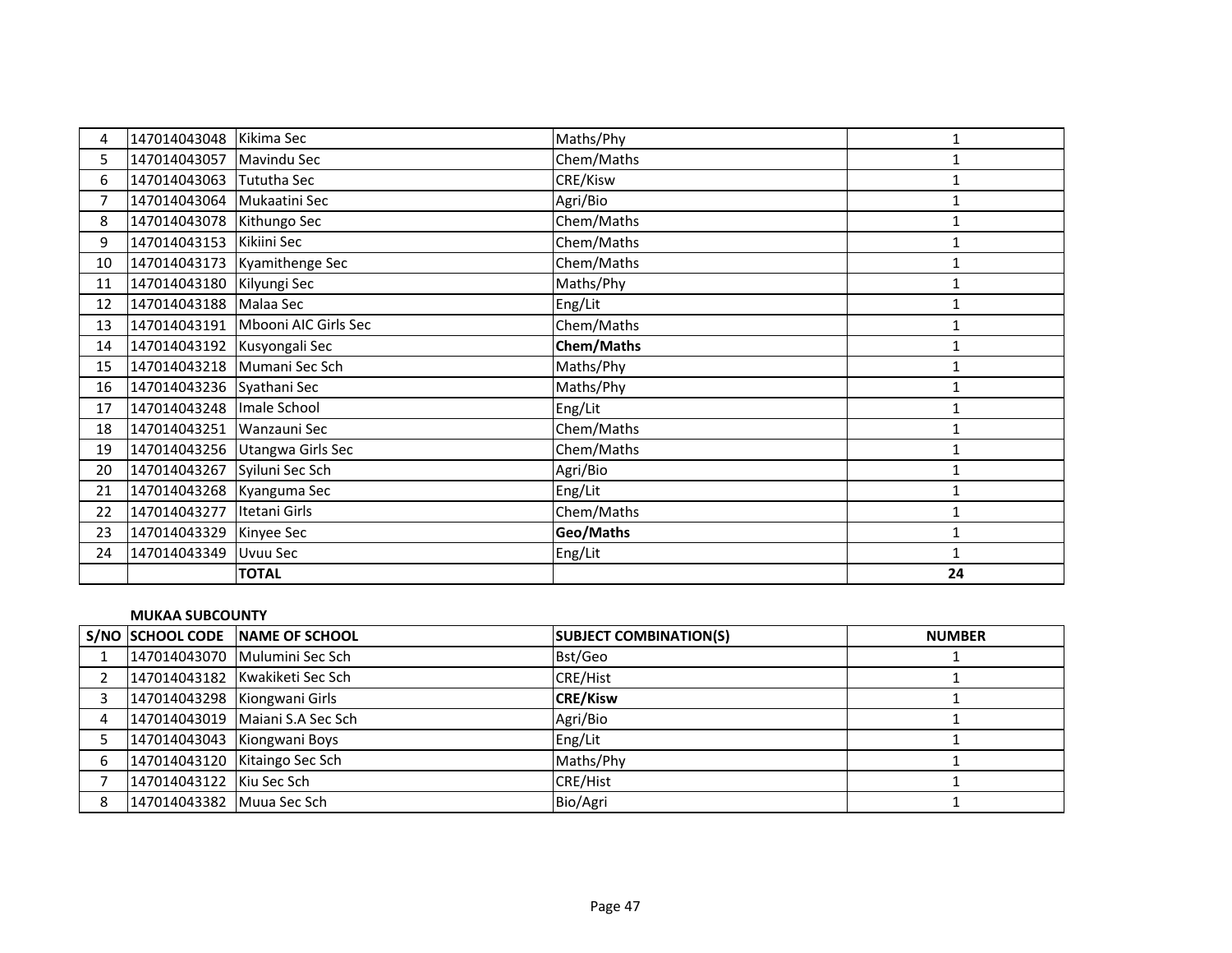| 0121<br>140<br>٬۱4۲<br>. . | TKamuthini Sec Sch | Geo/Kisw<br>$ -$ |  |
|----------------------------|--------------------|------------------|--|
|                            | $TT^T$<br>ΤΟΤΑΙ    |                  |  |

**NZAUI SUBCOUNTY**

|                | S/NO SCHOOL CODE            | NAME OF SCHOOL               | <b>SUBJECT COMBINATION(S)</b> | <b>NUMBER</b> |
|----------------|-----------------------------|------------------------------|-------------------------------|---------------|
| 1              | 14701173283                 | Masue Sec                    | <b>Bst/Maths</b>              |               |
| $\overline{2}$ | 147014043012 Mathiliku Boys |                              | Bio/Chem                      |               |
| 3              | 147014043014 Mulala Girls   |                              | Maths/Phy                     |               |
| 4              | 147014043021                | Kikumini Sec                 | Geo/Hist                      |               |
| 5.             |                             | 147014043062 Nduundune Sec   | Eng/Lit                       |               |
| 6              |                             | 147014043076 Muambwani Sec   | <b>Bst/Maths</b>              |               |
| 7              | 147014043088 Kalamba Sec    |                              | <b>Bst/Maths</b>              |               |
| 8              | 147014043099 Mweini Sec     |                              | Hist/Kisw                     |               |
| 9              | 147014043139 Kilili Sec     |                              | Geo/Kisw                      |               |
| 10             |                             | 147014043144 Ndwaani Sec Sch | Bst/Kisw                      |               |
| 11             | 147014043177                | Kiliku Sec                   | Eng/Lit                       |               |
| 12             | 147014043195   Vulueni Sec  |                              | Chem/Maths                    |               |
| 13             | 147014043212 Thithi Sec Sch |                              | <b>Bst/Maths</b>              |               |
|                |                             | <b>TOTAL</b>                 |                               | 13            |

### **MARSABIT COUNTY**

### **CHALBI SUB COUNTY**

| S/NO SCHOOL CODE         | <b>INAME OF SCHOOL</b> | <b>ISUBJECT COMBINATION(S)</b> | <b>NUMBER</b> |
|--------------------------|------------------------|--------------------------------|---------------|
| 147014063010 Chalbi Boys |                        | Bio/Chem                       |               |
| 147014063019             | Hon. Isacko Boys       | <b>Bio/Chem</b>                |               |
|                          | <b>ITOTAL</b>          |                                |               |

#### **MARSABIT SUB COUNTY**

|                            | S/NO SCHOOL CODE NAME OF SCHOOL | <b>ISUBJECT COMBINATION(S)</b> | <b>NUMBER</b> |
|----------------------------|---------------------------------|--------------------------------|---------------|
| 147014063001 Marsabit Boys |                                 | <b>CRE/Hist</b>                |               |
| 147014063013 Marsbit Mixed |                                 | Comp/                          |               |
| 147014063016 Dibayu High   |                                 | Bio/Chem                       |               |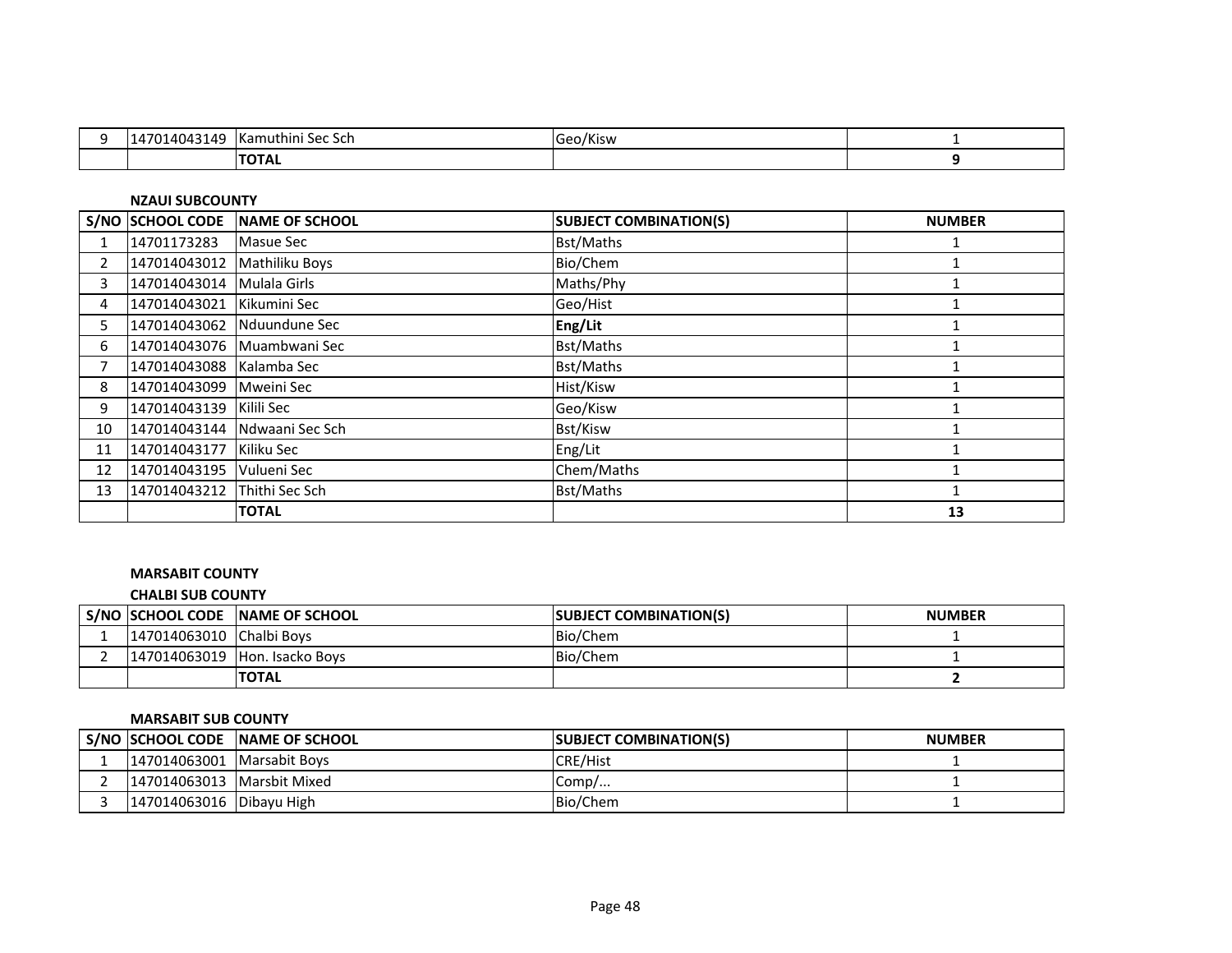| <u>. ur</u> |  |  |  |
|-------------|--|--|--|
|             |  |  |  |

#### **MOYALE SUB COUNTY**

|   |                           | S/NO SCHOOL CODE NAME OF SCHOOL     | <b>SUBJECT COMBINATION(S)</b> | <b>NUMBER</b> |
|---|---------------------------|-------------------------------------|-------------------------------|---------------|
|   |                           | 147014093001 Moyale Boys Sec        | Agri/Bio                      |               |
|   | 147014093002 Moyale Girls |                                     | Geo/Hist                      |               |
|   |                           | 147014093004 Manyatta Mixed         | <b>CRE/Hist</b>               |               |
| 4 |                           | 147014093006 Butiye Mixed Sec       | Chem/Maths                    |               |
|   | 147014093007 Sessi Mixed  |                                     | Maths/Phy                     |               |
| 6 |                           | 147014093012 Moyale Township Sec    | Chem/Maths                    |               |
|   |                           | 147014093014   Bori Juction Sec Sch | CRE/Geo                       |               |
|   |                           | <b>TOTAL</b>                        |                               |               |

### **LAISAMIS SUB COUNTY**

|                             | S/NO ISCHOOL CODE NAME OF SCHOOL | <b>ISUBJECT COMBINATION(S)</b> | <b>NUMBER</b> |
|-----------------------------|----------------------------------|--------------------------------|---------------|
| 147014063005 Loglogo Girls  |                                  | Maths/Phy                      |               |
| 147014063020 Ngurunit Mixed |                                  | <b>CRE/Hist</b>                |               |
|                             | <b>TOTAL</b>                     |                                |               |

### **LOIYANGALANI SUB COUNTY**

| S/NO | <b>ISCHOOL CODE</b> | <b>NAME OF SCHOOL</b> | <b>COMBINATION(S)</b><br><b>SUBJECT</b> | <b>NUMBER</b> |
|------|---------------------|-----------------------|-----------------------------------------|---------------|
|      | 147014063023        | <b>Kulal Girls</b>    | <b>CRE/Kisw</b><br>LNE.                 |               |
|      |                     | <b>TOTAL</b>          |                                         |               |

### **MERU COUNTY**

### **BUURI EAST SUB COUNTY**

|                               | S/NO SCHOOL CODE NAME OF SCHOOL        | <b>SUBJECT COMBINATION(S)</b> | <b>NUMBER</b> |
|-------------------------------|----------------------------------------|-------------------------------|---------------|
| 147014083117 Buuri High Sch   |                                        | Eng/Lit                       |               |
| 147014083036 Kibirichia Girls |                                        | Eng/Lit                       |               |
|                               | 147014083175   Mburugiti Mixed Sec Day | Agri/Bio                      |               |
|                               | 147014083135 Mitoone Mixed Day Sec Sch | Agri/Bio                      |               |
| 147014083125 Ncoroiboro Sec   |                                        | Eng/Lit                       |               |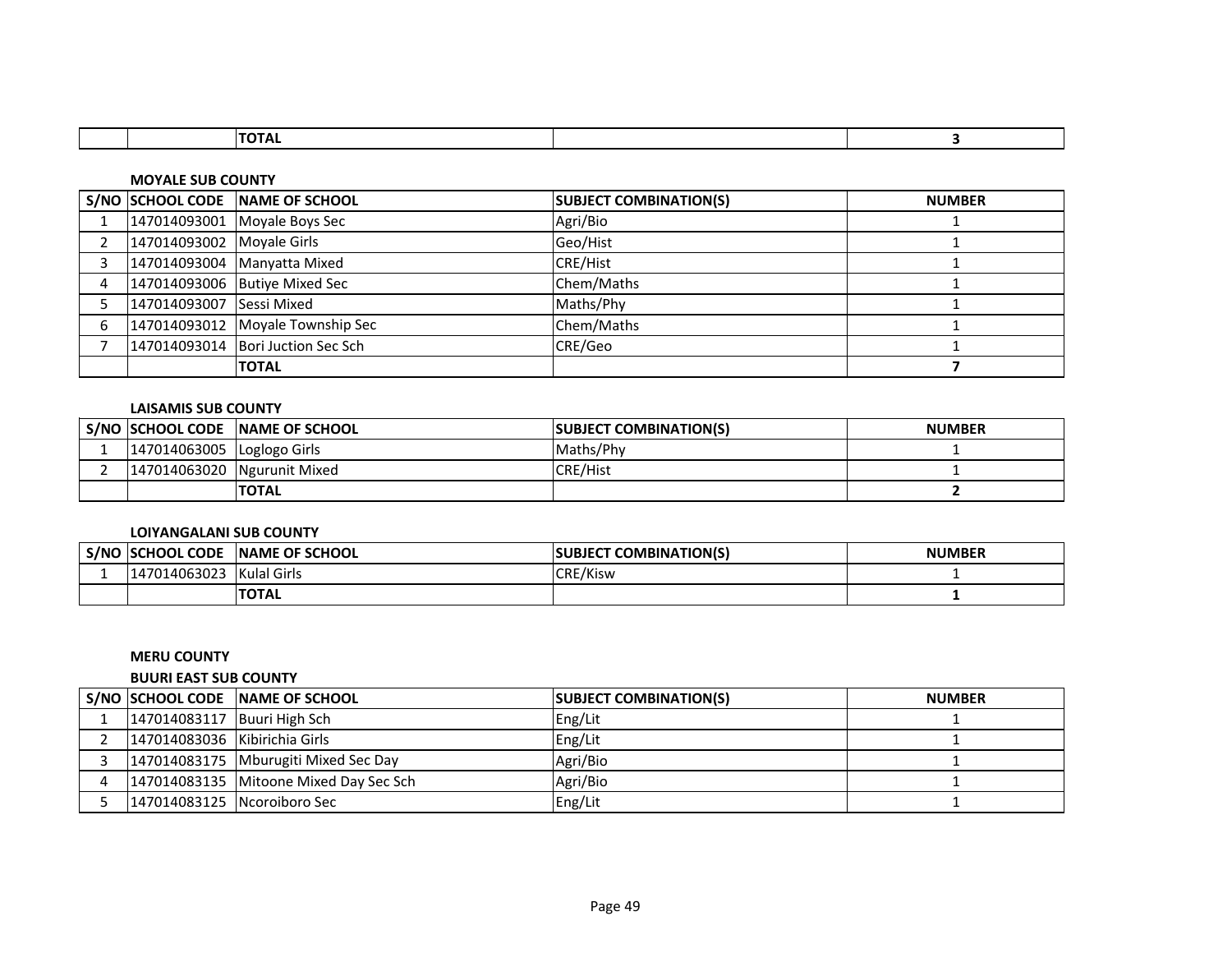| 147014083102 | Ntugi Mixed Day Sec Sch | CDE / Lic<br>° ⊶ ا ا∟ ،<br>IUNE/NISL |  |
|--------------|-------------------------|--------------------------------------|--|
| 147014083034 | Ruiri Girls             | Geo/Kisw                             |  |
|              | <b>ITOTAL</b>           |                                      |  |

### **BUURI WEST SUBCOUNTY**

|  | S/NO SCHOOL CODE NAME OF SCHOOL        | <b>SUBJECT COMBINATION(S)</b> | <b>NUMBER</b> |
|--|----------------------------------------|-------------------------------|---------------|
|  | 147014083159 Angaine Mixed Day Sec     | Hist/Kisw                     |               |
|  | 147014083165 Ontulili Mixed Day        | <b>CRE/Hist</b>               |               |
|  | 147014083181   Ntirimiti Mixed Sec Sch | Bst/Geo                       |               |
|  | <b>TOTAL</b>                           |                               |               |

### **IGEMBE CENTRAL SUBCOUNTY**

|              | <b>S/NO SCHOOL CODE</b>   | <b>NAME OF SCHOOL</b>                 | <b>SUBJECT COMBINATION(S)</b> | <b>NUMBER</b> |
|--------------|---------------------------|---------------------------------------|-------------------------------|---------------|
| 1            |                           | 147014113214   Akirang' Ondu Sec      | Bio/Chem                      |               |
| $\mathbf{2}$ |                           | 147014113153 Akuune Day Sec           | Geo/Maths                     |               |
| 3            | 147014113003              | Burieruri Sec Sch                     | Agri/Bio                      |               |
| 4            |                           | 147014113175   Kanaathu Mixed Day Sec | CRE/Kisw                      |               |
| 5.           | 147014113087              | Kangeta Day                           | CRE/Hist                      |               |
| 6            |                           | 147014113006   Kangeta Girls Sec. Sch | CRE/Kisw                      |               |
| 7            | 147014113188              | Kanjoo Mixed Day Sec Sch              | Eng/Lit                       |               |
| 8            | 147014113112              | Karama Antuamuo Seco Sch              | CRE/Hist                      |               |
| 9            |                           | 147014113152 Kathathene Sec Sch       | Chem/Maths                    |               |
| 10           |                           | 147014113066 Kaurine Mixed Day        | CRE/Kisw                      |               |
| 11           | 147014113103              | Kieiya                                | Eng/Lit                       |               |
| 12           | 147014113037              | Kilimamungu Mixed Sec Sch             | <b>CRE/Hist</b>               |               |
| 13           |                           | 147014113136 Kithare Day Sec Sch      | Bio/Chem                      |               |
| 14           | 147014113102              | Kkaaru                                | Eng/Lit                       |               |
|              |                           |                                       |                               |               |
| 15           | 147014113312              | Kongo Kamau Day Mixed Sec Sch         | Hist/Kisw                     | $\mathbf{1}$  |
| 16           | 147014113084              | Mathiandui Sec Sch                    | Geo/Maths                     |               |
| 17           | 147014113181              | Mathirine Sec Sch                     | Hist/Kisw                     |               |
| 18           | 147014113134 Mukululu Day |                                       | Eng/Lit                       |               |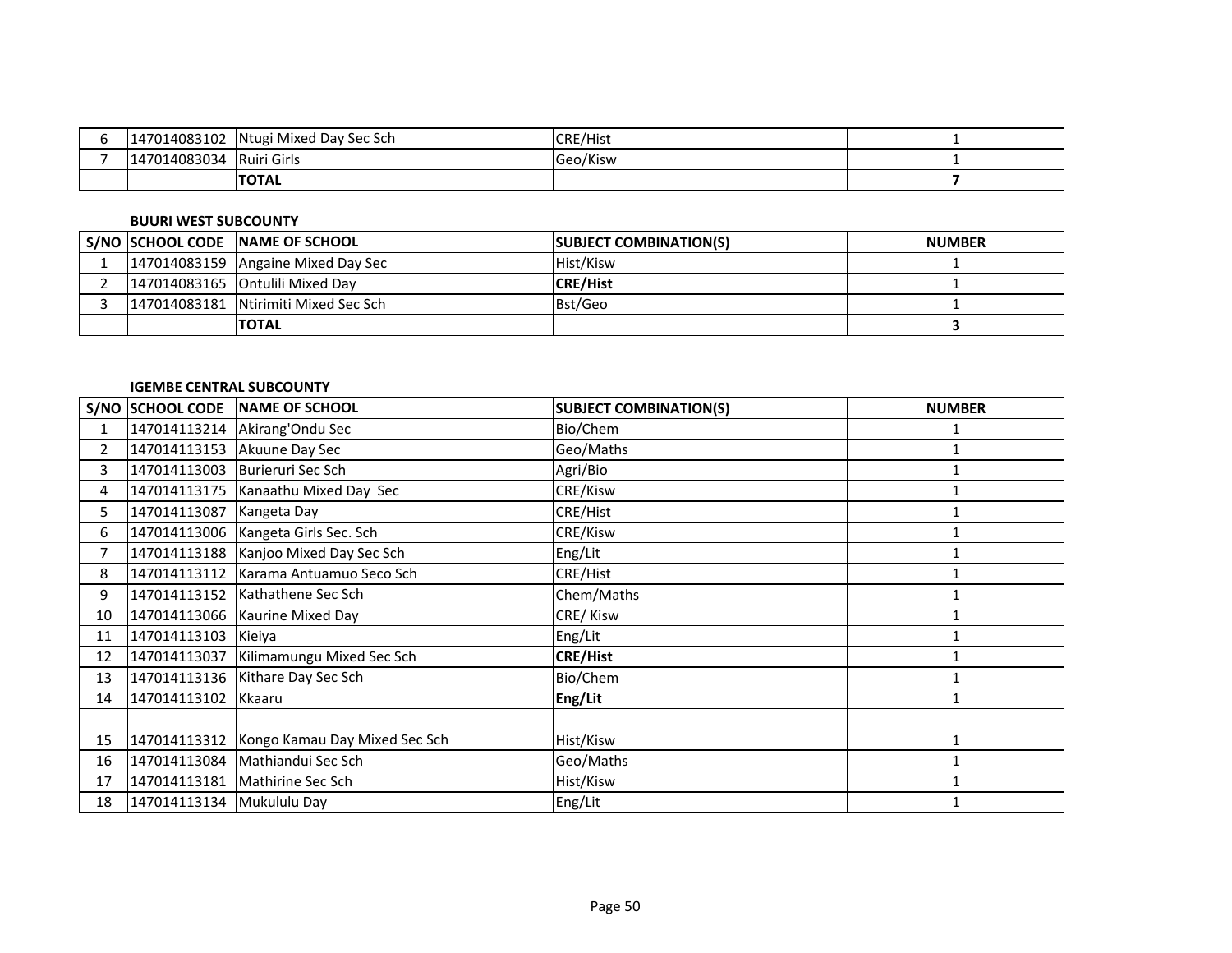| 19 |                             | 147014113177 Muringene Day Sec Sch      | Maths/Phy |    |
|----|-----------------------------|-----------------------------------------|-----------|----|
| 20 |                             | 147014113005 Njia Boys High Sch         | Bio/Maths |    |
| 21 |                             | 147014113069 Nkinyanga Sec Sch          | Agri/Bio  |    |
| 22 |                             | 147014113144 Nthambiro Mixed Day Sec    | Bio/Chem  |    |
| 23 | 147014113029 Ntuene Sec Sch |                                         | Comp/     |    |
| 24 | 147014113162 Ntuti Day      |                                         | Hist/Kisw |    |
| 25 |                             | 147014113120 St. James Sec Sch- Limbuku | Bio/Chem  |    |
| 26 | 147014113056 Thimbili Day   |                                         | Agri/Bio  |    |
| 27 | 147014113036 Thitha Sec Sch |                                         | Maths/Phy |    |
|    |                             | <b>TOTAL</b>                            |           | 27 |

### **IGEMBE NORTH SUB COUNTY**

|                | S/NO SCHOOL CODE             | <b>NAME OF SCHOOL</b>                        | <b>SUBJECT COMBINATION(S)</b> | <b>NUMBER</b>  |
|----------------|------------------------------|----------------------------------------------|-------------------------------|----------------|
|                |                              |                                              |                               |                |
| 1              |                              | 147014113147 Anjalu Mixed Day Secondary      | CRE/Hist                      | 1              |
| $\overline{2}$ |                              | 147014113017 Antuambui Boys                  | Comp/                         | 1              |
| 3              | 147014113054 K.K Baithai Sec |                                              | Geo/Maths                     |                |
| 4              | 147014113127                 | Karichu Day Sec Sch                          | Chem/Maths                    |                |
| 5              |                              | 147014113038 Kathanga Sec Sch                | Geo/Kisw                      |                |
| $\overline{7}$ |                              | 147014113055   Kithetu Mixed Day             | <b>Bst/Maths</b>              |                |
| 8              |                              | 147014113100 Linjoka Day Sec Sch             | Maths/Phy                     |                |
| 9              | 147014113123                 | Mburanjiru Mixed Day                         | CRE/Kisw                      |                |
| 10             | 147014113125                 | Miriki Mixed Sec                             | Bst/Geo                       |                |
| 11             |                              | 147014113007 Mutuati Sec Sch                 | CRE/Hist                      |                |
| 14             |                              | 147014113044 Mwerongundu Sec Sch.            | Eng/Lit, Geo/Math             | $\overline{2}$ |
| 15             |                              | 147014113043 Naathu Girls Sec                | Geo/Hist                      |                |
| 17             |                              | 147014113130 Nairuru Sec Sch                 | Maths/Phy                     |                |
| 19             | 147014113048 Ngukwine Sec    |                                              | <b>CRE/Hist</b>               |                |
| 20             |                              | 147014113035 Nkanda Sec Sch                  | Maths/Phy                     |                |
| 21             | 147014113026                 | Ntunene Girls                                | Bst/Maths                     |                |
|                |                              |                                              |                               |                |
| 22             |                              | 147014113107 St. Mary'S Ntanki Mixed Day Sec | Bio/Chem                      | 1              |
|                |                              | <b>TOTAL</b>                                 |                               | 18             |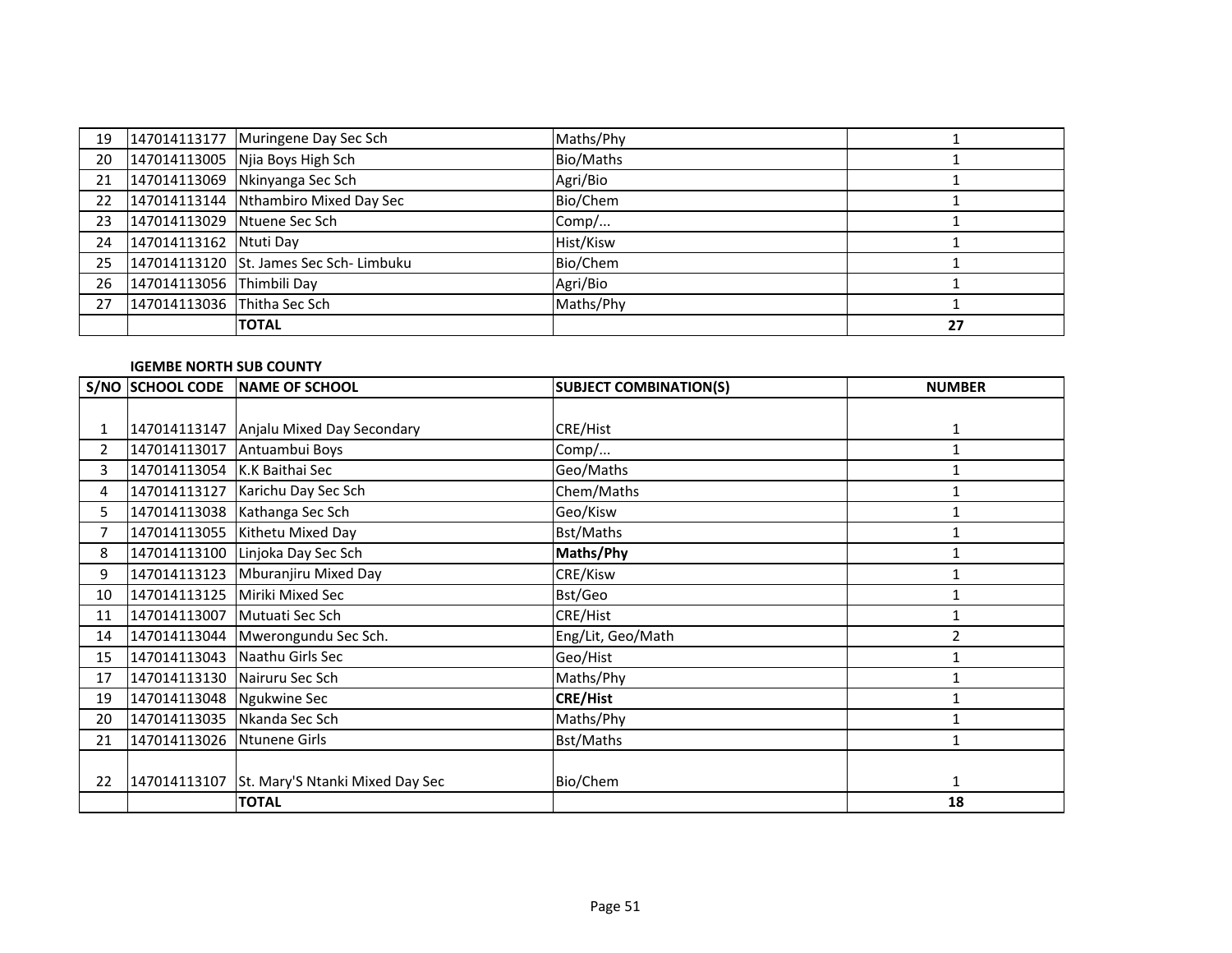#### **IGEMBE SOUTH SUB COUNTY**

|                |                            | S/NO SCHOOL CODE NAME OF SCHOOL       | <b>SUBJECT COMBINATION(S)</b> | <b>NUMBER</b> |
|----------------|----------------------------|---------------------------------------|-------------------------------|---------------|
|                | 147014113034 Auki Sec Sch  |                                       | Agri/Bio                      |               |
| $\overline{2}$ |                            | 147014113099 Gitura Mixed Day Sec Sch | Agri/Bio                      |               |
| 3              |                            | 147014113001   Igembe Boys Sec Sch    | Comp/                         |               |
| 4              |                            | 147014113143   Itumi Day Sec Sch      | Bst/Maths                     |               |
| 5              |                            | 147014113019 Kiegoi Day Sec Sch.      | Agri/Bio                      |               |
| 6              |                            | 147014113137 Kindani Mixed Sec Sch    | Agri/Bio                      |               |
|                |                            | 147014113081 Maua Girls Sec Sch       | Eng/Lit                       |               |
| 8              |                            | 147014113172 Maua Mixed Day Sec Sch   | CRE/Kisw                      |               |
| 9              |                            | 147014113027 St.Ritas Amwamba Girls   | Agri/Bio                      |               |
| 10             | 147014113142 Ugoti Day Sec |                                       | Bst/Maths                     |               |
|                |                            | <b>TOTAL</b>                          |                               | 10            |

#### **IMENTI NORTH SUB COUNTY**

|                |                              | S/NO SCHOOL CODE NAME OF SCHOOL          | <b>SUBJECT COMBINATION(S)</b> | <b>NUMBER</b> |
|----------------|------------------------------|------------------------------------------|-------------------------------|---------------|
|                |                              | 147014083172 Gachanka Mixed Day Sec      | Eng/Lit                       |               |
| $\overline{2}$ |                              | 147014083016 Gikumene Girls Sec Sch      | <b>CRE/Hist</b>               |               |
| 3              | 147014083014 Kaaga Girls     |                                          | Hist/Kisw                     |               |
| 4              |                              | 147014083018   Kaaga Boys Sec Sch        | Eng/Lit                       |               |
| 5.             |                              | 147014083143 Kinoru Day Mixed Sec Sch    | Maths/Phy                     |               |
| 6.             | 147014083092 Kirige Day Sec  |                                          | Bst/Maths                     |               |
| 7              | 147014083031 Kirige High Sch |                                          | Agri/Bio                      |               |
| 8              |                              | 147014083006 Mulathankari Girls High Sch | Eng/Lit                       |               |
| 9              |                              | 147014083040 Mulathankaru Day            | <b>Bst/Geo</b>                |               |
| 10             | 147014083038 Munithu Girls   |                                          | Eng/Lit                       |               |
| 11             |                              | 147014083136   Mwiteria Mixed Day Sec    | Chem/Maths                    |               |
| 12             | 147014083047                 | Nthimbiri Sec                            | CRE/Hist                      |               |
| 13             |                              | 147014083063 Rwanyange Day Sec           | Agri/Bio                      |               |
| 14             | 147014083035 Thuura Boys     |                                          | Geo/Maths                     |               |
| 15             |                              | 147014083164 Thuura Mixed Day            | Eng/Lit                       |               |
|                |                              | <b>TOTAL</b>                             |                               | 15            |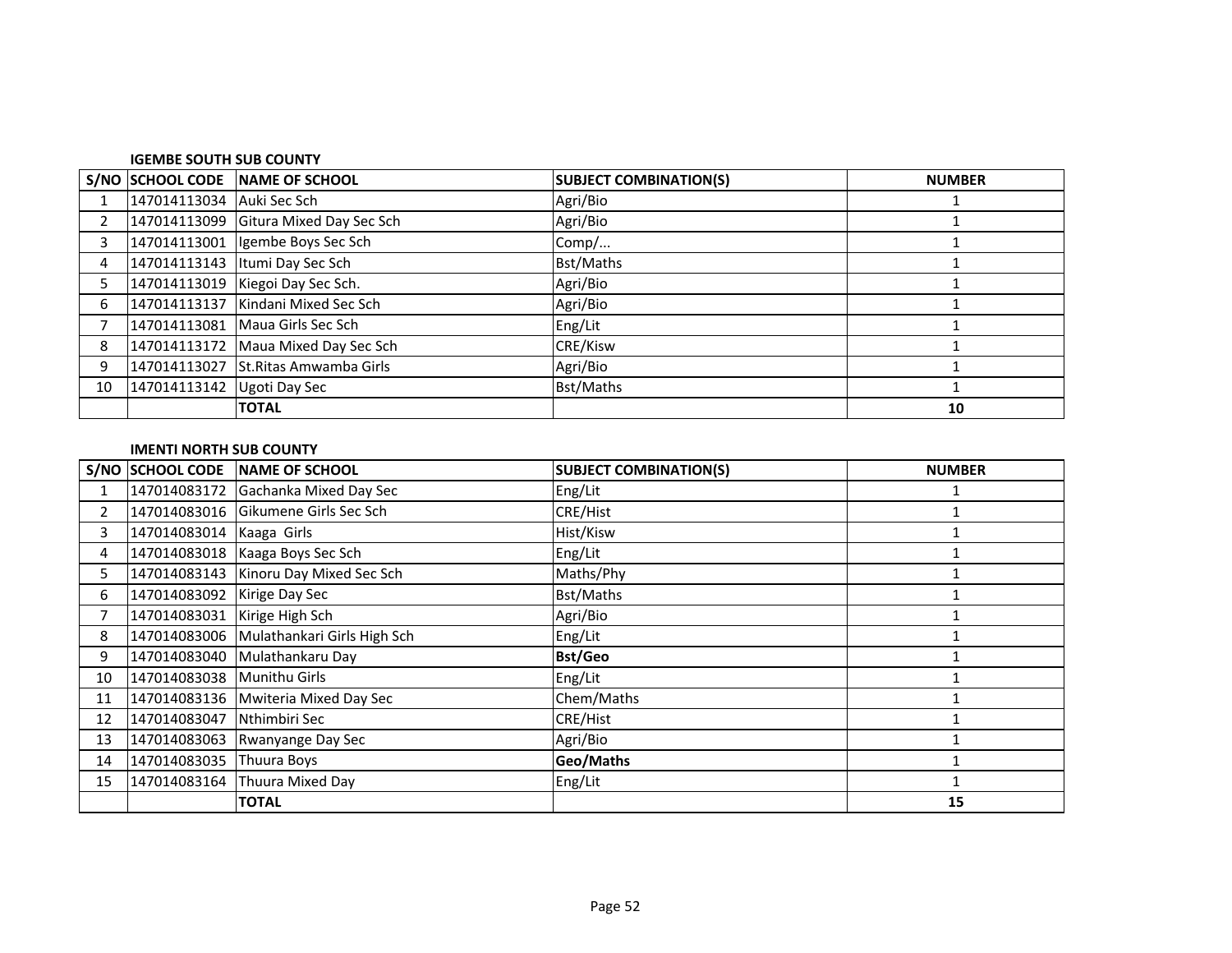#### **IMENTI SOUTH SUB COUNTY**

|                | S/NO SCHOOL CODE | <b>NAME OF SCHOOL</b>                | <b>SUBJECT COMBINATION(S)</b> | <b>NUMBER</b> |
|----------------|------------------|--------------------------------------|-------------------------------|---------------|
|                |                  |                                      |                               |               |
| 1              | 147014083120     | Blessed Joseph Gerald Day Sec Sch    | Maths/Phy                     | 1             |
| $\overline{2}$ | 147014083061     | Gakuuni Girls High                   | Agri/Bio                      | 1             |
| 3              | 147014083067     | Igandene Mixed Day Sec               | Bst/Maths                     | 1             |
| 4              | 147014083011     | Igandene Sec Sch                     | Maths/Phy                     | 1             |
| 5              | 147014083029     | Kathera Boys                         | Bst/Maths                     | 1             |
| 6              |                  | 147014083052   Kathera Girls Sec Sch | Bst/Geo                       | 1             |
| 7              | 147014083023     | Kithangari Girls                     | Bio/Chem                      | 1             |
| 8              | 147014083020     | Kithatu Girls Sec Sch                | Agri/Bio                      | 1             |
| 9              | 147014083088     | Kithunguri Day Sec                   | <b>CRE/Hist</b>               | 1             |
| 10             |                  | 147014083078 Machikine Girls Sec Sch | Eng/Lit                       | 1             |
| 11             | 147014083071     | Mikumbune Sec.                       | Geo/Hist                      | 1             |
| 12             | 147014083021     | Miruriiri Boys Sec Sch               | Eng/Lit                       | 1             |
| 13             |                  | 147014083116 Mutunguru Mixed Sec     | <b>CRE/Hist</b>               | 1             |
| 14             | 147014083012     | Nkuene Boys Sec School               | Maths/Phy                     | 1             |
| 15             | 147014083019     | Nkuene Girls High School             | Bio/Geo                       | 1             |
| 16             | 147014083073     | Ntharene                             | CRE/Geo                       | 1             |
| 17             |                  | 147014083126 Upper Mikumbune         | CRE/Geo                       | 1             |
| 18             | 147014083056     | Uruku Girls Sec                      | <b>Bst/Maths</b>              | 1             |
| 19             |                  | 147014083114 Yururu Day Sec Sch      | Maths/Phy                     | 1             |
| 20             | 147014083030     | <b>Yururu Girls</b>                  | Agri/Bio                      | 1             |
|                |                  | <b>TOTAL</b>                         |                               | 20            |

### **MERU CENTRAL SUB COUNTY**

|                        | S/NO SCHOOL CODE NAME OF SCHOOL        | <b>SUBJECT COMBINATION(S)</b> | <b>NUMBER</b> |
|------------------------|----------------------------------------|-------------------------------|---------------|
|                        | 147014083008 Abothuguchi Boys          | <b>Bst/Maths</b>              |               |
| 147014083054 Gaitu Sec |                                        | Geo/Maths                     |               |
|                        | 147014083025 Githongo Boys Sec         | Hist/Kisw                     |               |
|                        | 147014083058   Kaongo Girls Sec Sch    | Bio/Chem                      |               |
|                        | 147014083091 Kariene Mixed Day Sec Sch | Eng/Lit                       |               |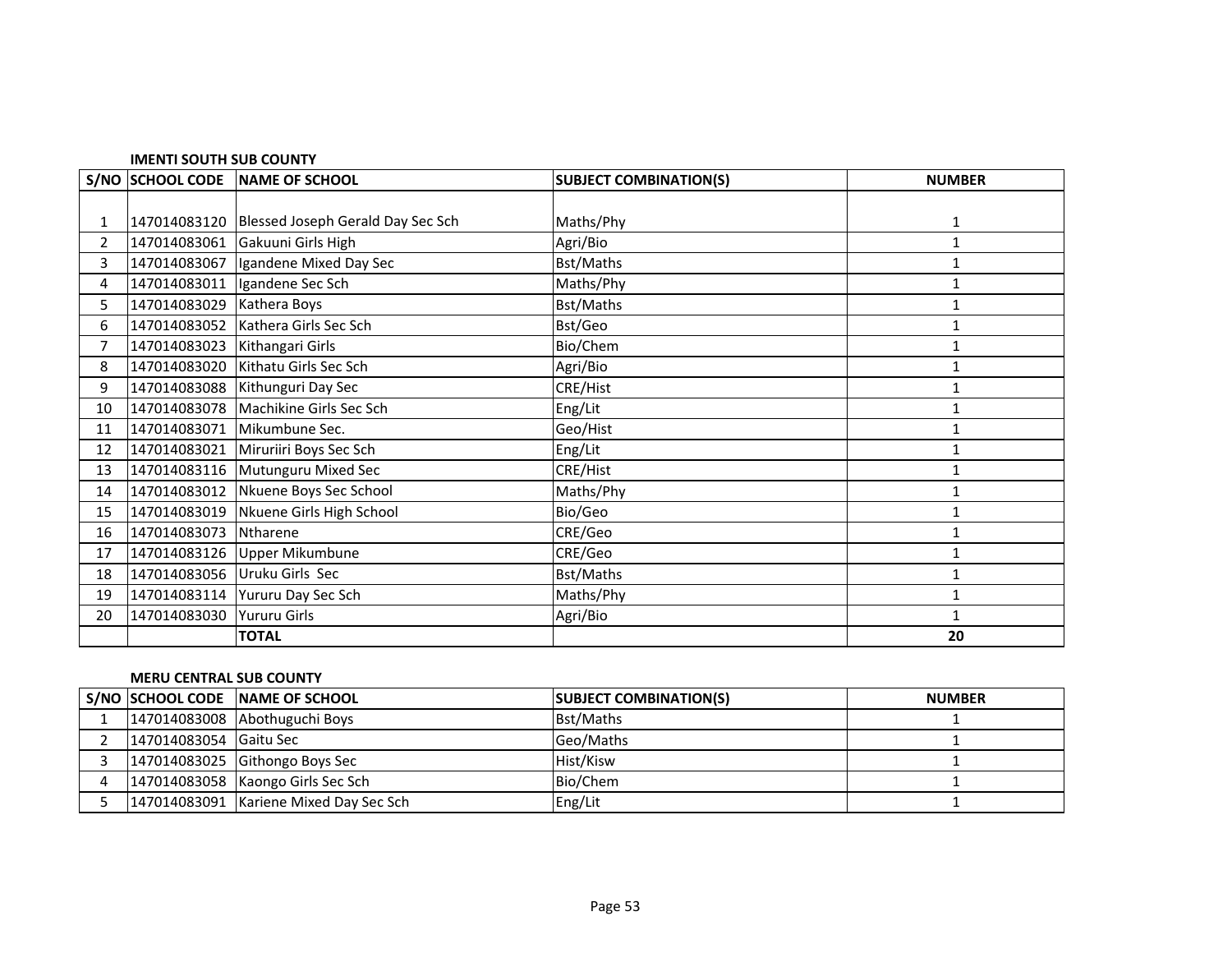| 6  | 147014083069              | Karugwa Girls                       | <b>Bst/Maths</b> |    |
|----|---------------------------|-------------------------------------|------------------|----|
|    |                           | 147014083024 Katheri Boys Sec Sch   | Comp/            |    |
| 8  | 147014083046   Keeru Boys |                                     | Eng/Lit          |    |
| 9  |                           | 147014083123   Kianthumbi Mixed Sec | <b>CRE/Kisw</b>  |    |
| 10 | 147014083048              | Kinjo Girls.                        | Geo/Kisw         |    |
| 11 | 147014083055              | Kirigara Girls                      | Agri/Bio         |    |
| 12 | 147014083013              | Kithirune Girls' Sec Sch            | Geo/Kisw         |    |
| 13 | 147014083101              | Kithirune Mixed Day                 | Bst/Maths        |    |
|    |                           |                                     |                  |    |
| 14 | 147014083090              | Mugambone Day Mixed Day Sch         | <b>CRE/Hist</b>  |    |
| 15 | 147014083119              | Muthangene Day Sec                  | Eng/Lit          |    |
| 16 | 147014083017              | Mwanganthia                         | Eng/Lit          |    |
| 17 | 147014083110              | Ntonyero Sec Sch                    | Eng/Lit          |    |
| 18 | 147014083050              | Ruiga Girls Sec                     | Agri/Bio         |    |
| 19 | 147014083002              | Ruiga Mixed Day Sec Sch             | CRE/Kisw         |    |
| 20 | 147014083005              | <b>Tabata Mixed Day</b>             | Hist/Kisw        |    |
|    |                           | <b>TOTAL</b>                        |                  | 20 |

### **TIGANIA CENTRAL SUB COUNTY**

|    | S/NO SCHOOL CODE          | NAME OF SCHOOL                          | <b>SUBJECT COMBINATION(S)</b> | <b>NUMBER</b> |
|----|---------------------------|-----------------------------------------|-------------------------------|---------------|
|    | 147014113088              | Amugaa Day                              | Bio/Chem                      |               |
|    |                           | 147014113064 Ankamia Day Sec Sch        | Eng/Lit                       |               |
| 3  |                           | 147014113159 DEB Kiguma Mixed Day Sec   | Geo/Hist                      |               |
| 4  | 147014113011              | Kaliene Sec Sch                         | Bio/Chem                      |               |
| 5. | 147014113171              | Kaluli Mixed Day Sec                    | Maths/Phy                     |               |
|    |                           |                                         |                               |               |
| 6  |                           | 147014113070 Kiguchwa Mixed Day Sec Sch | Bio/Chem                      |               |
|    | 147014113135 King'o Mixed |                                         | Maths/Phy                     |               |
|    |                           |                                         |                               |               |
| 8  | 147014113122              | MCK Kaathi Bukwang Day Mixed Sec        | Agri/Bio                      |               |
| 9  | 147014113004              | Mikinduri Girls' Girls                  | Bio/Chem                      |               |
| 10 | 147014113110              | Mukono Mixed Day                        | Agri/Bio                      |               |
| 11 | 147014113014 Rware Girls  |                                         | Maths/Phy                     |               |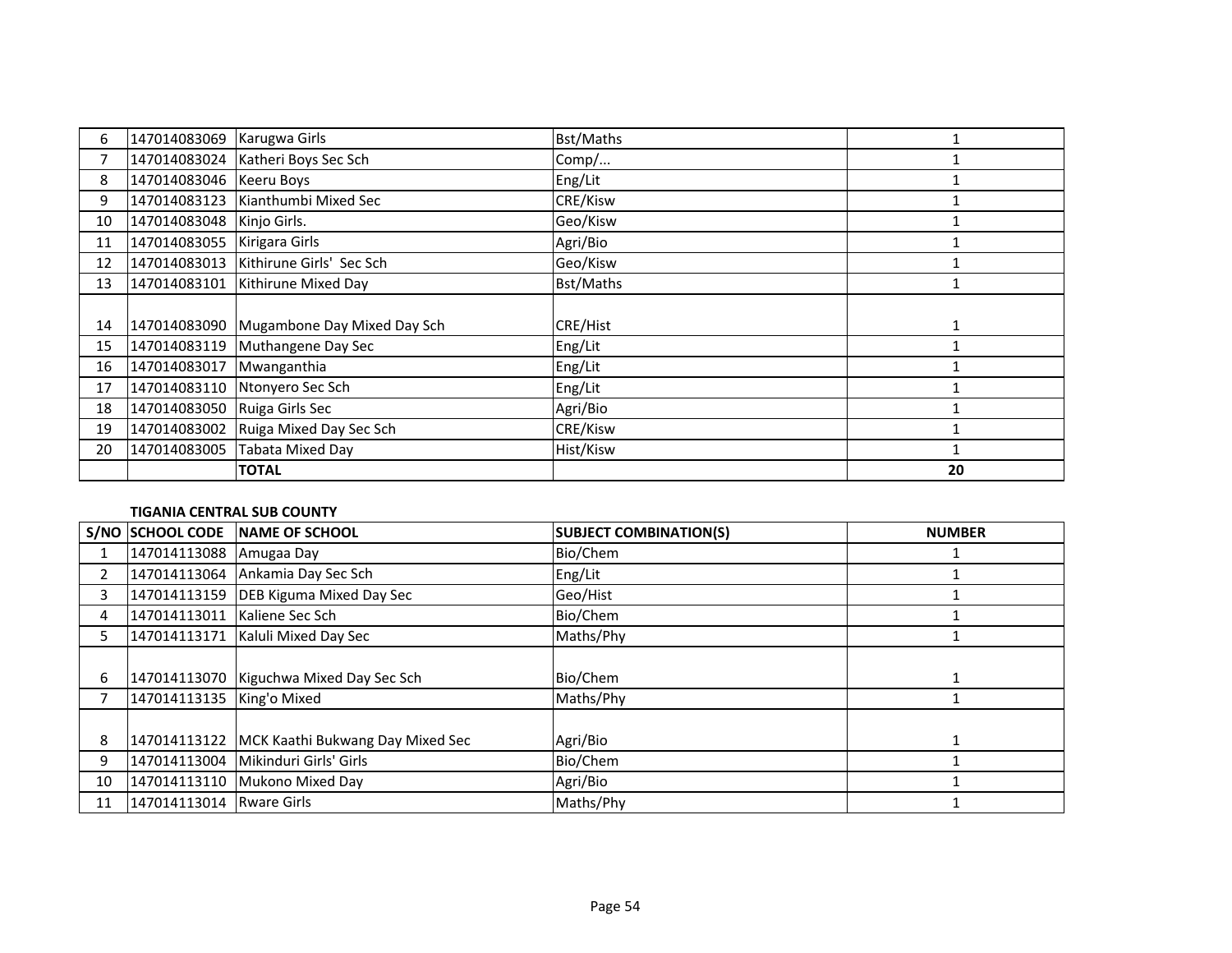|  |  | -- |
|--|--|----|
|  |  |    |

**TIGANIA EAST SUB COUNTY**

|   | S/NO SCHOOL CODE             | <b>INAME OF SCHOOL</b>                        | <b>SUBJECT COMBINATION(S)</b> | <b>NUMBER</b> |
|---|------------------------------|-----------------------------------------------|-------------------------------|---------------|
|   |                              |                                               |                               |               |
|   |                              | 147014113097 D.E.B Mbaranga Mixed Day Sec Sch | Agri/Bio                      |               |
|   |                              |                                               |                               |               |
|   |                              | 147014113068 EAPC Rumanthi Girls Sec Sch      | <b>CRE/Hist</b>               |               |
| 3 | 147014113108 Lailuba Sec Sch |                                               | Bio/Chem                      |               |
| 4 |                              | 147014113111   Marega Mixed Day               | Agri/Bio                      |               |
|   |                              |                                               |                               |               |
| 5 |                              | 147014113166 MCS Kirima Mixed Day Secondary   | Geo/Kisw                      |               |
| 6 |                              | 147014113052 Mucii Mukuru M D Sec             | <b>CRE/Hist</b>               |               |
|   |                              | 147014113096 Ntirutu Mixed Sec Sch            | <b>Bst/Geo</b>                |               |
| 8 |                              | 147014113119 Thuuria Mixed Day                | Maths/Phy                     |               |
|   |                              | <b>TOTAL</b>                                  |                               | 8             |

### **TIGANIA WEST SUB COUNTY**

|    | S/NO SCHOOL CODE          | NAME OF SCHOOL                             | <b>SUBJECT COMBINATION(S)</b> | <b>NUMBER</b> |
|----|---------------------------|--------------------------------------------|-------------------------------|---------------|
|    | 147014113047 Akithi Girls |                                            | Comp/                         |               |
|    |                           |                                            |                               |               |
| 2  |                           | 147014113148   K.K.Lumbi Mixed Day Sec Sch | Maths/Phy                     |               |
| 3  |                           | 147014113105   Kaamu Mixed Day Sec Sch     | <b>Bst/Maths</b>              |               |
| 4  |                           | 147014113093   Kaliati Day Sec Sch         | <b>CRE/Kisw</b>               |               |
| 5. |                           | 147014113151 Kamaroo Mixed Day Sec         | Agri/Bio                      |               |
| 6  |                           | 147014113012 Kanjalu Girls Sec Sch         | Agri/Bio                      |               |
|    |                           | 147014113141 Kibiru Mixed Day              | Eng/Lit                       |               |
| 8  | 147014113022              | Kibuline Sec                               | Comp/                         |               |
| 9  | 147014113010              | Kimachia Secsch                            | Eng/Lit                       |               |
| 10 | 147014113013              | Kitheo                                     | Hist/Kisw                     |               |
| 11 |                           | 147014113051 Kunene Mixed Day Secsch       | Eng/Lit                       |               |
| 12 |                           | 147014113132 Machegene Day                 | Eng/Lit                       |               |
| 13 |                           | 147014113131   Makandi Mixed Day Sec       | <b>Bst/Maths</b>              |               |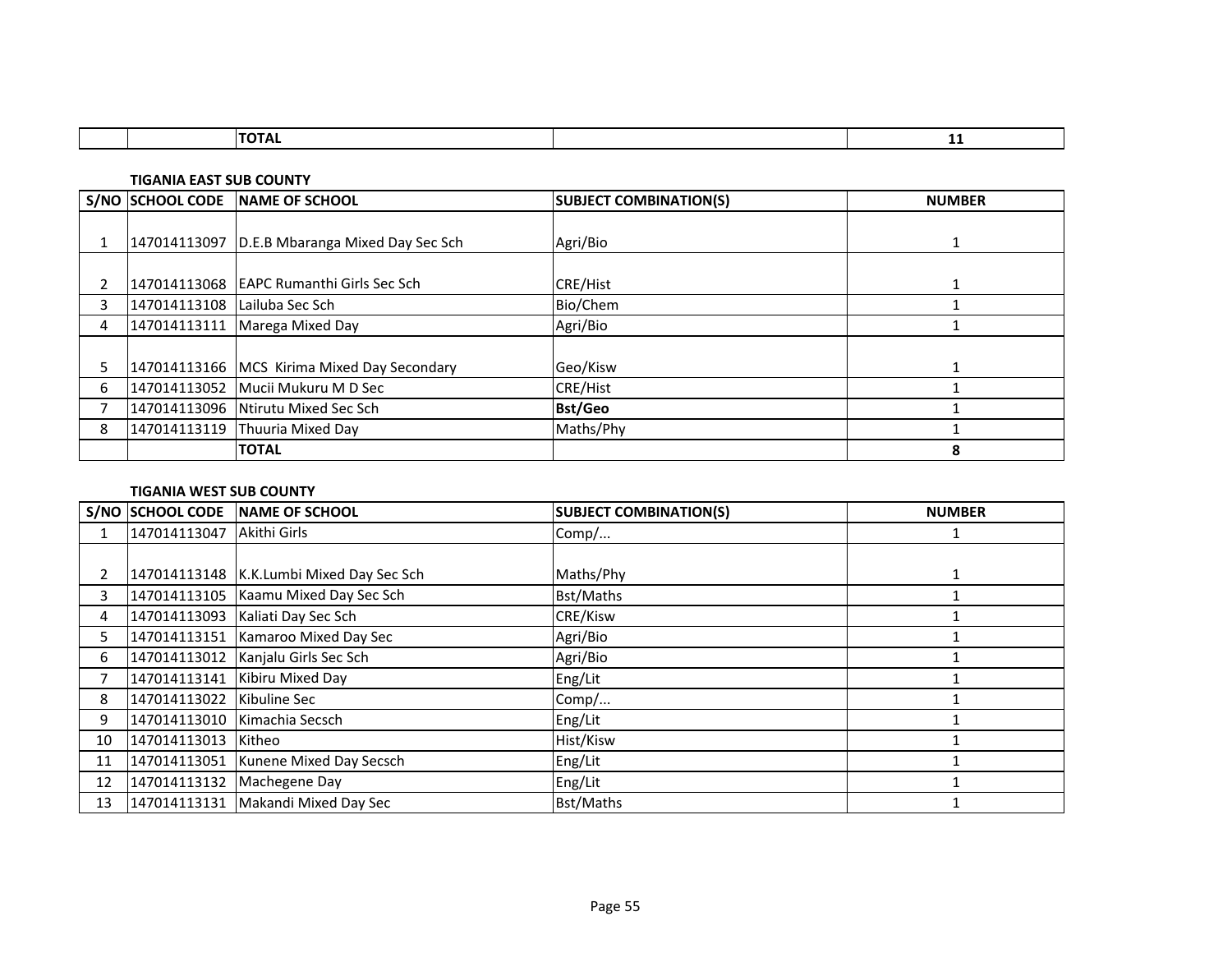| 14 | 147014113039 IMiathene Mixed Dav         | <b>IGeo/Hist</b> |    |
|----|------------------------------------------|------------------|----|
|    | 15   147014113009 St Luke'S Boys Sec Sch | Agri/Bio         |    |
| 16 | $147014113133$ Twale Day Sec School      | <b>CRE/Kisw</b>  |    |
|    | <b>TOTAL</b>                             |                  | 16 |

### **THARAKA NITHI COUNTY**

#### **THARAKA SOUTH SUB COUNTY**

|  | S/NO SCHOOL CODE NAME OF SCHOOL     | <b>SUBJECT COMBINATION(S)</b> | <b>NUMBER</b> |
|--|-------------------------------------|-------------------------------|---------------|
|  | 147014123008 Chiakariga Girls' Sec. | Agri/Bio                      |               |
|  | 147014123004 Gatunga Boys' Sec.     | Agri/Geo                      |               |
|  | 147014123018 Karocho Sec. School    | Geo/Hist                      |               |
|  | 147014123010 Matheri Boys' Sec.     | <b>CRE/Kisw</b>               |               |
|  | 147014123003 Tharaka Boys' Sec.     | Maths/Phy                     |               |
|  | 147014123042 Tonya mixed day        | Eng/Lit                       |               |
|  | <b>TOTAL</b>                        |                               |               |

### **THARAKA NORTH SUB COUNTY**

| S/NC | <b>ISCHOOL CODE</b> | <b>INAME OF SCHOOL</b> | <b>COMBINATION(S)</b><br><b>SUBJECT</b> | <b>NUMBER</b> |
|------|---------------------|------------------------|-----------------------------------------|---------------|
|      | 147014123040        | <b>Kabuabua Girls</b>  | <b>Bst/Maths</b>                        |               |
|      |                     | <b>TOTAL</b>           |                                         |               |

### **IGAMBANGOMBE SUB COUNTY**

|                              | S/NO SCHOOL CODE NAME OF SCHOOL  | <b>SUBJECT COMBINATION(S)</b> | <b>NUMBER</b> |
|------------------------------|----------------------------------|-------------------------------|---------------|
| 147014133066 A C K Kaanwa    |                                  | Hist/Kisw                     |               |
| 147014133084   Itugururu Sec |                                  | <b>CRE/Kisw</b>               |               |
| 147014133028 Kajuki Sec      |                                  | <b>Bst/Maths</b>              |               |
|                              | 147014133001 St Teresa Kanthanie | Chem/Maths                    |               |
|                              | <b>TOTAL</b>                     |                               |               |

#### **MAARA SUB COUNTY**

| ∟S/NO | <b>ISCHOOL CODE</b> | <b>INAME OF SCHOOL</b> | BJECT COMBINATION(S)<br><b>ISUBJECT</b> | <b>NUMBER</b> |
|-------|---------------------|------------------------|-----------------------------------------|---------------|
|       | 147014133004        | <b>Chogoria Boys</b>   | CRE/Hist, Bst/Math                      |               |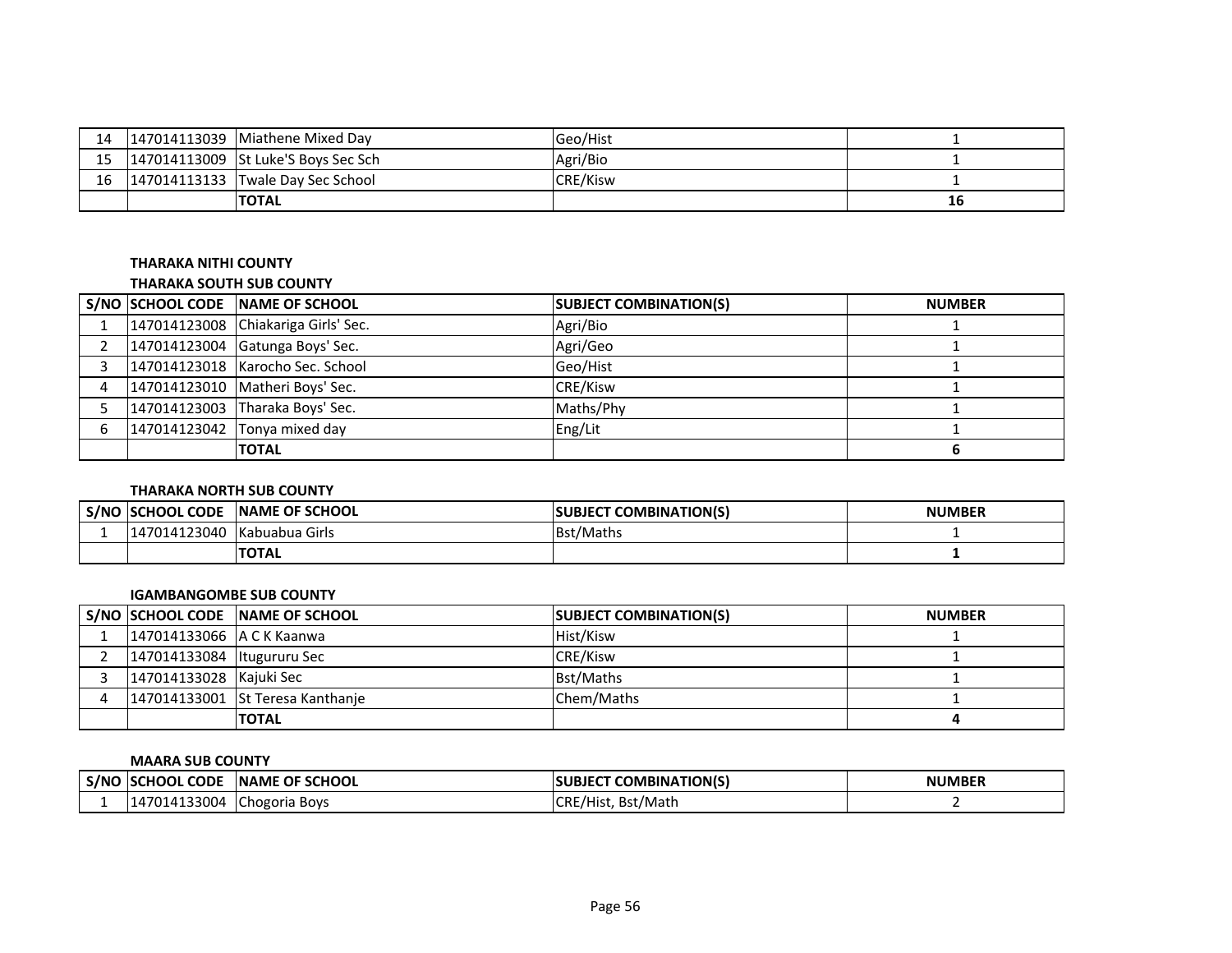| $\overline{2}$ | 147014133007               | Chogoria Girls' High               | <b>CRE/Hist</b>     |                |
|----------------|----------------------------|------------------------------------|---------------------|----------------|
| $\mathbf{3}$   |                            | 147014133012   Igwanjau Sec Sch    | Geo/Maths           |                |
| 4              | 147014133023   Iruma Girls |                                    | Agri/Bio, CRE/Hist  | $\overline{2}$ |
| 5              | 147014133074 Itara Mixed   |                                    | <b>Bst/Maths</b>    | $\mathbf{1}$   |
| 6              | 147014133077 Kabui Sec     |                                    | Chem/Maths          |                |
| 7              |                            | 147014133013 Kajiunduthi High Sch  | Bst/Math            |                |
| 8              |                            | 147014133065 Kianjagi Mixed Sec    | Agri/Bio            | 1              |
| 9              | 147014133063 Kieni Mixed   |                                    | Bio/Maths           | 1              |
| 10             | 147014133018 Kiini High    |                                    | Agri/Bio, CRE/Hist  | $\overline{2}$ |
| 11             | 147014133052 Kimuchia Sec  |                                    | Bio/Chem            | 1              |
| 12             |                            | 147014133016 Kiurani Boys High Sch | Bst/Geo, Eng/Lit    | $\overline{2}$ |
| 13             | 147014133056 Makuri Girls  |                                    | CRE/Geo, Hist/Kisw  | 2              |
| 14             | 147014133041 Mugona Girls  |                                    | Chem/Maths          | $\mathbf{1}$   |
| 15             | 147014133019 Muthambi Boys |                                    | Hist/Kisw           | $\mathbf{1}$   |
| 16             |                            | 147014133006 Muthambi Girls High   | CRE/Kisw, Bst/Geo   | $\overline{2}$ |
| 17             |                            | 147014133044 Ndumbini Sec Sch      | Geo/Kisw            | $\mathbf{1}$   |
| 18             | 147014133037               | Ngaita Girls'                      | Eng/Lit             | $\mathbf{1}$   |
| 19             | 147014133029               | Nturiri Boys                       | Hist/Kisw           | 1              |
| 20             |                            | 147014133027 Olom Girls Magundu    | Bio/Chem, Chem/Math | $\overline{2}$ |
| 21             | 147014133059               | St.Anne Girls'                     | Geo/Hist            | $\mathbf{1}$   |
| 22             | 147014133025               | Thigaa Sec                         | Eng/Lit             |                |
|                |                            | <b>TOTAL</b>                       |                     | 29             |

### **MERU SOUTH SUB COUNTY**

|   |                             | S/NO SCHOOL CODE NAME OF SCHOOL | <b>SUBJECT COMBINATION(S)</b> | <b>NUMBER</b> |
|---|-----------------------------|---------------------------------|-------------------------------|---------------|
|   | 147014133054 Chuka Boys     |                                 | German/                       |               |
|   | 147014133008 Chuka Girls    |                                 | Eng/Lit                       |               |
|   | 147014133046   Ibiriga Sec. |                                 | Hist/Kisw                     |               |
| 4 | 147014133038   Ikawa Sec    |                                 | Bst/Maths, Geo/Hist           |               |
|   | 147014133005   Ikuu Boys    |                                 | Eng/Lit                       |               |
| 6 | 147014133011 Ilkuu Girls    |                                 | Bst/Geo                       |               |
|   |                             | 147014133045 Kiamuriuki Mixed   | Agri/Bio, Bst/Geo             |               |
| 8 | 147014133053 Kiangondu Sec  |                                 | Hist/Kisw                     |               |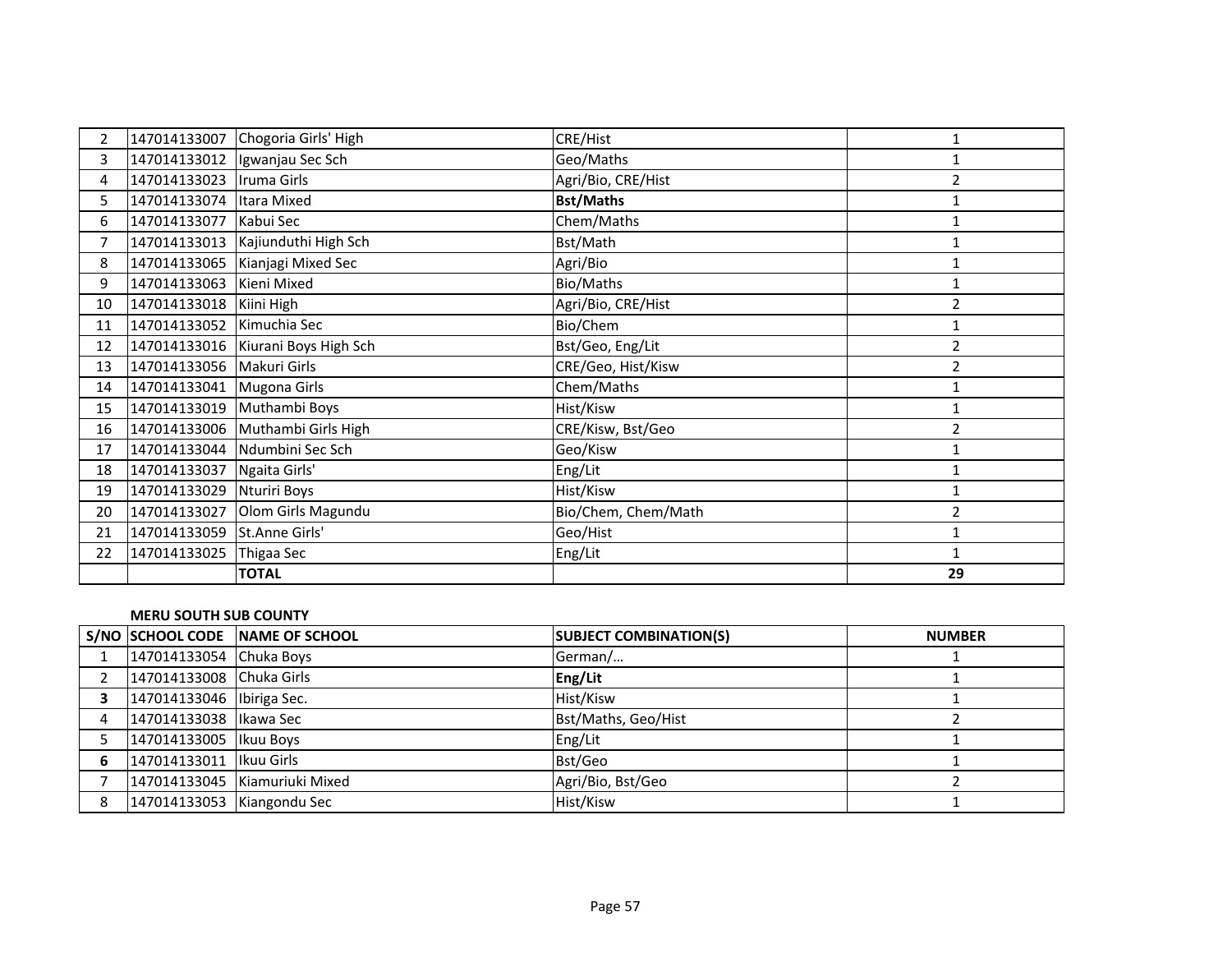| 9  | 147014133036 Kibumbu Day   |              | Bio/Chem        |    |
|----|----------------------------|--------------|-----------------|----|
| 10 | 147014133093 Kigogo Sec    |              | Eng/Lit         |    |
| 11 | 147014133060 Magumoni Day  |              | Eng/Lit         |    |
| 12 | 147014133010 Mukuuni Boys  |              | <b>CRE/Hist</b> |    |
| 13 | 147014133035 Mutaaruni Sec |              | Hist/Kisw       |    |
| 14 | 147014133014 Njuri Sec     |              | Agri/Bio        |    |
|    |                            | <b>TOTAL</b> |                 | 16 |

### **NAIROBI COUNTY**

#### **WESTLANDS SUB COUNTY**

|                |                          | S/NO SCHOOL CODE NAME OF SCHOOL           | <b>SUBJECT COMBINATION(S)</b> | <b>NUMBER</b> |
|----------------|--------------------------|-------------------------------------------|-------------------------------|---------------|
|                |                          | 147011013032 Hospital Hill Boys Sec Sch   | Maths/Phy                     |               |
| $\overline{2}$ |                          | 147011013078 Highridge Girls Sec Sch      | CRE/Geo                       |               |
| 3              | 147011013025 Nairobi Sch |                                           | Bio/Chem                      |               |
| 4              |                          | 147011013036 St Georges Girls Sec Sch     | Eng/Lit                       |               |
|                |                          |                                           |                               |               |
|                |                          | 147011013095 Kabete Vet Lab Mixed Sec Sch | Agri/Bio                      |               |
| 6              |                          | 147011013093 Loresho Mixed Day Sec Sch    | Chem/Maths                    |               |
|                |                          | 147011013030   Kangemi Sec Sch            | Maths/Phy                     |               |
| 8              |                          | 147011013060 Lavington Sec Sch            | <b>Bst/Maths</b>              |               |
| 9              |                          | 147011013092 Farasi lane Sec Sch          | Maths/Chem                    |               |
|                |                          | <b>TOTAL</b>                              |                               | 9             |

#### **LANGATA SUBCOUNTY**

|  | S/NO SCHOOL CODE NAME OF SCHOOL                 | <b>SUBJECT COMBINATION(S)</b> | <b>NUMBER</b> |
|--|-------------------------------------------------|-------------------------------|---------------|
|  |                                                 |                               |               |
|  | 147011013026 Langata High Boys Boarding Sec Sch | Kisw/CRE                      |               |
|  |                                                 |                               |               |
|  | 147011013075 Langata Barracks Mixed Sec Sch     | Bst/Maths                     |               |
|  |                                                 |                               |               |
|  | 147011013076   Karen C Girls Boarding Sec Sch   | Hist/Kisw                     |               |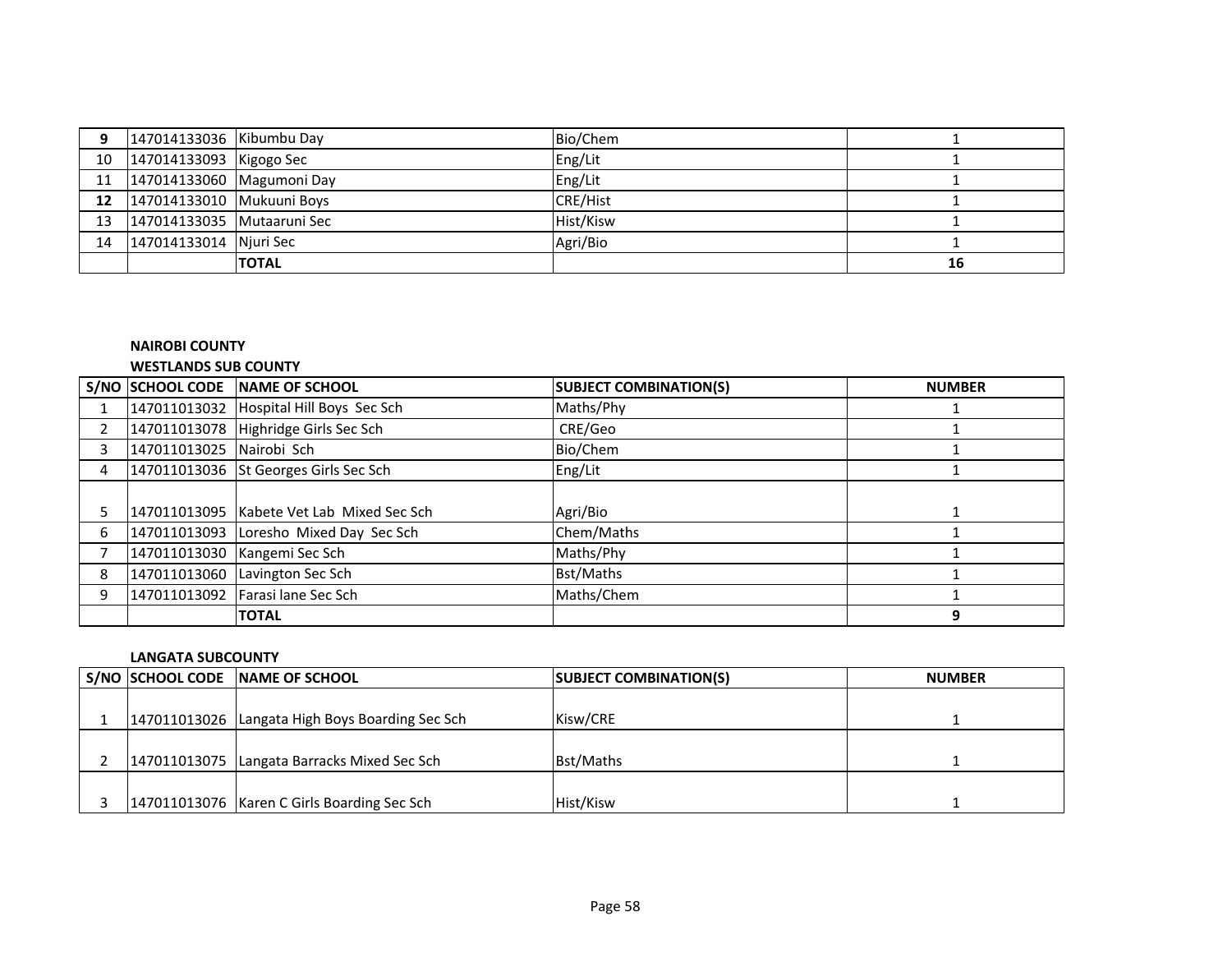**KIBRA SUB COUNTY**

|   | S/NO SCHOOL CODE NAME OF SCHOOL                 | <b>SUBJECT COMBINATION(S)</b> | <b>NUMBER</b> |
|---|-------------------------------------------------|-------------------------------|---------------|
|   |                                                 |                               |               |
|   | 147011013022 Upper Hill Boys Boarding Sec Sch   | Eng/Lit                       |               |
|   |                                                 |                               |               |
|   | 147011013080 Shadrack Kimalel Mixed Day Sec Sch | Hist/Kisw                     |               |
| 3 | 147011013051 Kibra Mixed Day Sec Sec            | Chem/Maths                    |               |
| 4 | 147011013008 Moi Girls Boarding Sec Sch         | <b>CRE/Hist</b>               |               |
|   | 147011013059 Olympic Sec Sch                    | Bio/Chem                      |               |
| 6 | 147011013072 Raila Educational Centre           | CRE/Kisw                      |               |
|   | <b>TOTAL</b>                                    |                               |               |

### **STAREHE SUB COUNTY**

|                | <b>S/NO SCHOOL CODE</b> | <b>INAME OF SCHOOL</b>                              | <b>SUBJECT COMBINATION(S)</b> | <b>NUMBER</b> |
|----------------|-------------------------|-----------------------------------------------------|-------------------------------|---------------|
|                |                         |                                                     |                               |               |
|                |                         | 147011013004 Jamhuri High Boys Day/Boarding Sec Sch | Maths/PHY                     |               |
| $\overline{2}$ | 147011013017            | Dr. Ribeiro Parklands Boys Boarding Sec Sch         | Geo/Hist                      |               |
| 3              |                         | 147011013062 Pumwani Girls Boarding Sec Sch         | Eng/Lit                       |               |
| 4              |                         | 147011013065 CGHU Mixed Day Sec Sch                 | Maths/Phy                     |               |
| 5              |                         | 147011013009 Ngara Girls Boarding Sec Sch           | Eng/LIT                       |               |
| 6              | 147011013011            | Pumwani Boys Boarding Sec Sch                       | Bst/Comp                      |               |
| 7              | 147011013003            | Pangani Girls Sec Sch                               | Agri/Bio                      |               |
|                |                         | <b>TOTAL</b>                                        |                               |               |

#### **MATHARE SUB COUNTY**

| . S/NC | <b>CODE</b><br><b>CHOOL</b><br>ISO | OF SCHOOL<br><b>INAME</b>                   | <b>COMBINATION(S)</b> | <b>NUMBER</b> |
|--------|------------------------------------|---------------------------------------------|-----------------------|---------------|
|        | 11013097؍<br>4701 ،                | <sup>,</sup> Sec Sch<br>THuruma Mixed Dav ! | Maths/Bio             |               |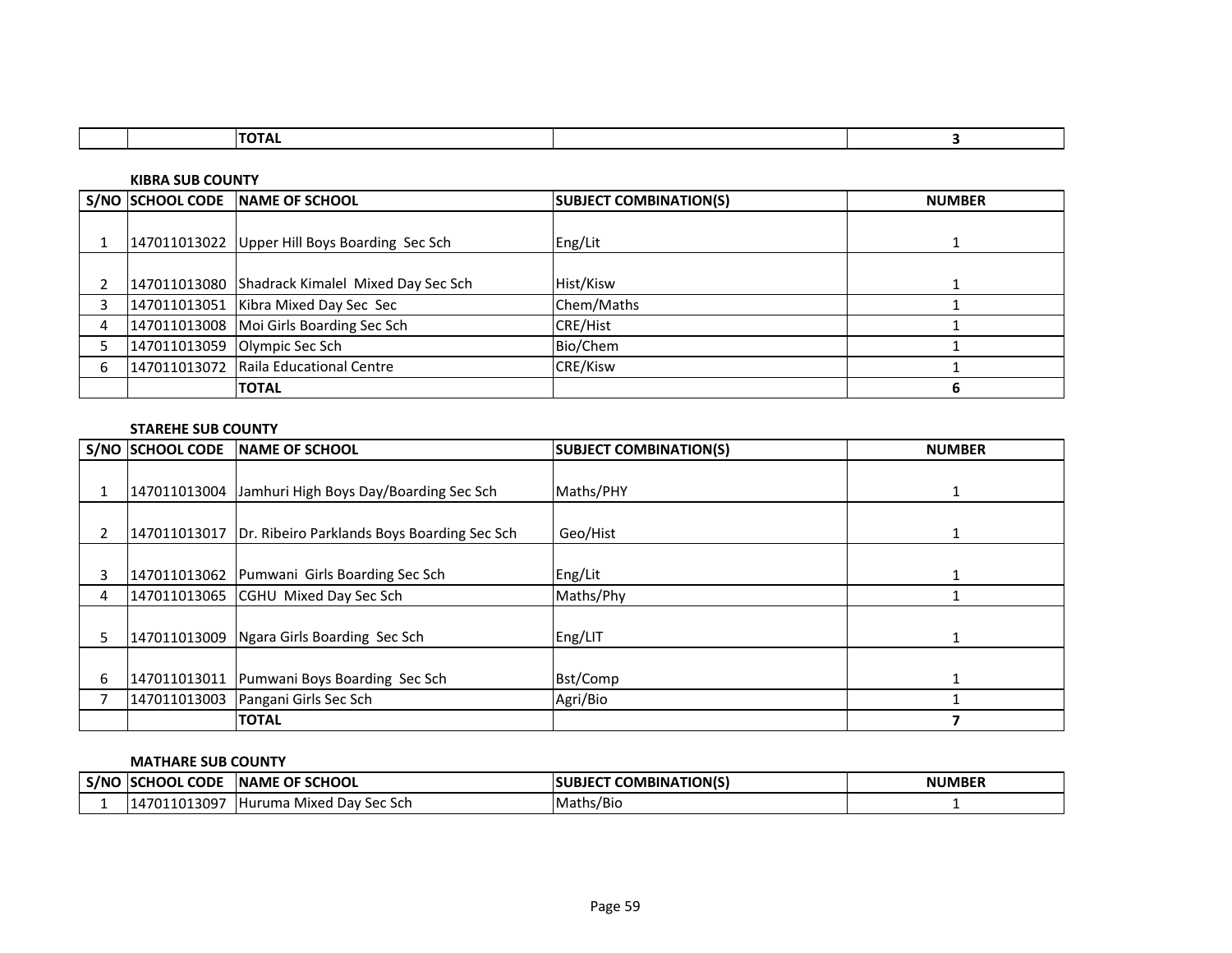|  | 147011013055 Ndururuno Sec Sch        | Maths/Phy  |  |
|--|---------------------------------------|------------|--|
|  | 147011013096 Mathari Mixed Sec Sch    | Bst/Geo    |  |
|  | 147011013019 St. Teresa Girls Sec Sch | Chem/Maths |  |
|  | <b>TOTAL</b>                          |            |  |

#### **DAGORETTI SUB COUNTY**

|                | <b>S/NO SCHOOL CODE</b> | <b>INAME OF SCHOOL</b>                                  | <b>SUBJECT COMBINATION(S)</b> | <b>NUMBER</b> |
|----------------|-------------------------|---------------------------------------------------------|-------------------------------|---------------|
|                |                         | 147011013002   Dagoretti High Boys Boarding/Day Sec Sch | Eng/Lit                       |               |
|                |                         |                                                         |                               |               |
| $\overline{2}$ |                         | 147011013056   Dagoretti Mixed Day Sec Sch              | Chem/Bio                      | 1             |
| 3              |                         | 147011013082 Beth Mugo Mixed Day Sec Sch                | <b>Bst/Maths</b>              |               |
| 4              |                         | 147011013033 Nembu Girls High Sch                       | CRE/Kisw                      |               |
| 5              | 147011013031            | Ruthimitu Mixed Day Sec Sch                             | <b>Bst/Hist</b>               |               |
|                | 147011013012            | <b>Precious Blood Riruta Girls Boarding Sec Sch.</b>    | Agri/Bio                      |               |
| 9              | 147011013023            | Lenana Sch                                              | <b>Bst/Maths</b>              |               |
|                |                         | <b>ITOTAL</b>                                           |                               |               |

#### **KAMUKUNJI SUB COUNTY**

| S/NO SCHOOL CODE            | <b>INAME OF SCHOOL</b>                              | <b>SUBJECT COMBINATION(S)</b> | <b>NUMBER</b> |
|-----------------------------|-----------------------------------------------------|-------------------------------|---------------|
|                             | 147011013046 Kamukunji Mixed Sec Sch                | Maths/Phy                     |               |
|                             |                                                     |                               |               |
|                             | 147011013063 OLM Shauri Moyo Girls Boarding Sec Sch | CRE/Geo                       |               |
| 147011013005 Eastleigh High |                                                     | Bio/Maths                     |               |
|                             |                                                     |                               |               |
|                             | 147011013044 Uhuru Boys Boarding Sec Sch            | Eng/Lit                       |               |
|                             |                                                     |                               |               |
|                             | 147011013045   Maina Wanjigi Mixed Day Sec Sch      | <b>CRE/Hist</b>               |               |
|                             | 147011013028 Moi Forces Academy                     | Chem/Maths                    |               |
|                             | 147011013018 St.Teresa Boys Sec Sch                 | Eng/Lit                       |               |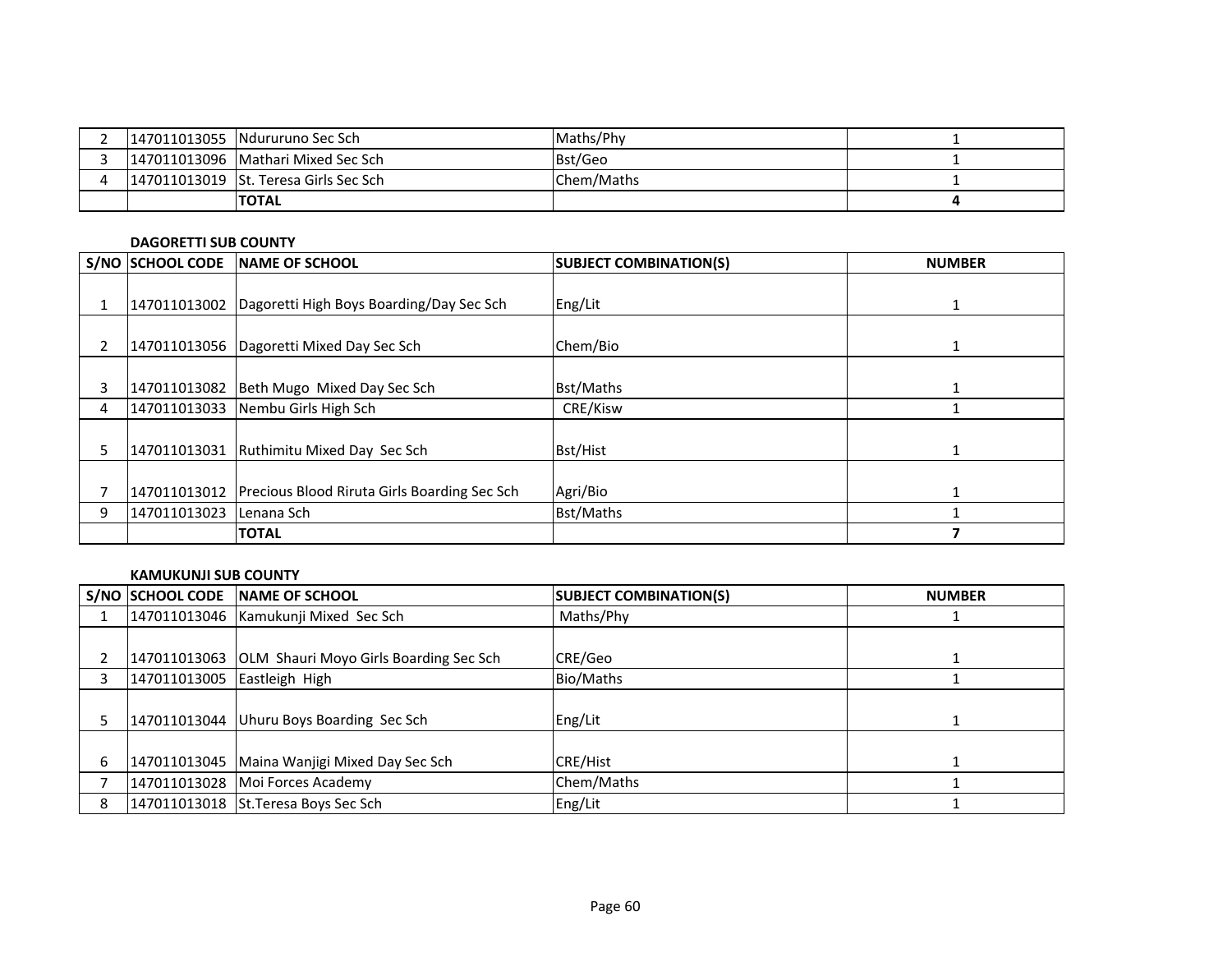|  | . |  |
|--|---|--|
|  |   |  |

**NJIRU SUB COUNTY**

|   | S/NO SCHOOL CODE NAME OF SCHOOL                   | <b>SUBJECT COMBINATION(S)</b> | <b>NUMBER</b> |
|---|---------------------------------------------------|-------------------------------|---------------|
|   | 147011013079 Ruai Girls Day Sec Sch               | Bst/Geo                       |               |
|   | 147011013068 Jehova Jireh Mixed Day Sec Sch       | Eng/Lit                       |               |
| 3 | 147011013066 Ushirika Sec Mixed Day Sec Sch       | Eng/Lit                       |               |
| 4 | 147011013048   Dr. Mwenje Sec Sch                 | Chem/Maths                    |               |
|   | 147011013050 Muhuri Muchiri Boys Boarding Sec Sch | Maths/Phy                     |               |
| 8 | 147011013014 Mihango Sec Sch                      | Chem/Maths                    |               |
| 9 | 147011013043 Nile Sec Special                     | Hsc/                          |               |
|   | <b>ITOTAL</b>                                     |                               |               |

#### **EMBAKASI SUB COUNTY**

|   | S/NO SCHOOL CODE | <b>INAME OF SCHOOL</b>                      | <b>SUBJECT COMBINATION(S)</b> | <b>NUMBER</b> |
|---|------------------|---------------------------------------------|-------------------------------|---------------|
|   |                  |                                             |                               |               |
|   | 147011013077     | Mwangaza Mixed Day Sec Sch                  | Comp/                         |               |
|   |                  |                                             |                               |               |
|   |                  | 147011013071 Kayole South Mixed Day Sec Sch | Eng/Lit                       |               |
|   |                  |                                             |                               |               |
|   |                  | 147011013047 The Komarock Mixed Day Sec Sch | Agri/Bio                      |               |
| 4 |                  | 147011013015 Utawala Mixed Day Sec          | <b>CRE/Hist</b>               |               |
|   |                  | 147011013067 Peter Kibukosya Sec Sch        | CRE/Geo                       |               |
| 6 |                  | 147011013069 Embakasi Garisson Sec Sch      | Chem/Maths                    |               |
|   |                  | <b>TOTAL</b>                                |                               | ь             |

#### **MAKADARA SUB COUNTY**

| <b>S/NO SCHOOL CODE</b> | <b>INAME OF SCHOOL</b>          | <b>ISUBJECT COMBINATION(S)</b> | <b>NUMBER</b> |
|-------------------------|---------------------------------|--------------------------------|---------------|
|                         |                                 |                                |               |
| 147011013001            | . Aquinas Boys Boarding Sec Sch | Bst/Comp                       |               |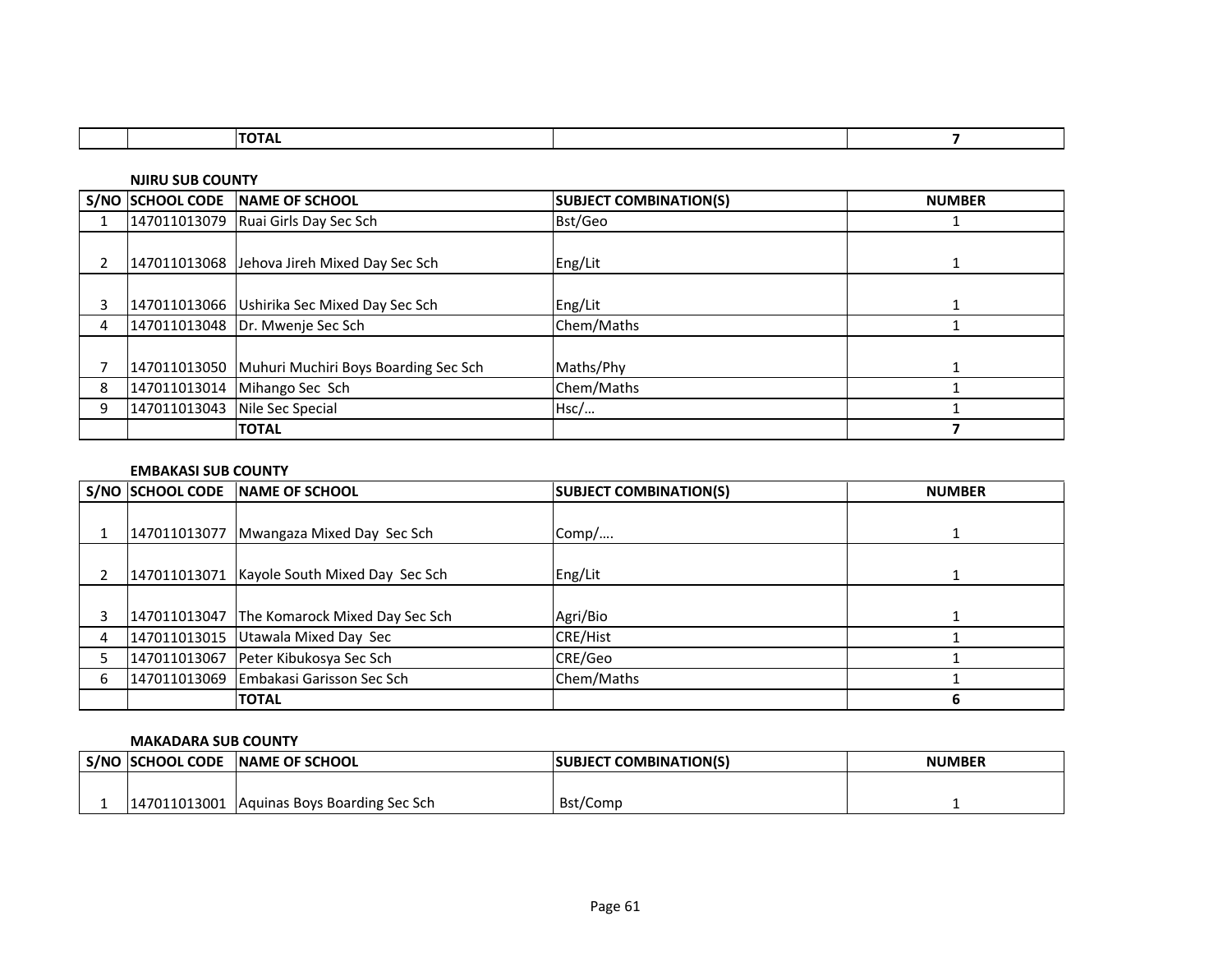|    |              | 147011013007 Huruma Girls Boarding Sec Sch    | Geo/Kisw        |   |
|----|--------------|-----------------------------------------------|-----------------|---|
| 3  | 147011013049 | Makongeni Mixed Day Sec Sch                   | <b>CRE/Kisw</b> |   |
| 4  |              | 147011013006 Highway Boys Boarding Sec.       | Eng/Lit         |   |
| 5. |              | 147011013073 St. Annes Girls Boarding Sec Sch | Comp/Maths      |   |
| 6  | 147011013087 | Star Of Hope Mixed Day Sec Sch                | Bio/Chem        |   |
|    |              |                                               | Geo/Hist        |   |
| 8  | 147011013037 | Buruburu Sec Sch                              | Eng/Lit         |   |
|    |              | <b>TOTAL</b>                                  |                 | 8 |

### **KASARANI SUB COUNTY**

|                |             | S/NO SCHOOL CODE NAME OF SCHOOL                   | <b>SUBJECT COMBINATION(S)</b> | <b>NUMBER</b> |
|----------------|-------------|---------------------------------------------------|-------------------------------|---------------|
|                |             |                                                   |                               |               |
|                |             | 147011013083 Garden Estate Mixed Day Sec Sch.     | Maths/Phy                     |               |
| $\overline{2}$ |             | 147011013052 Clay City Mixed Day Sec Sch          | Eng/Lit                       |               |
|                |             |                                                   |                               |               |
| 3              |             | 147011013074   Kariobangi North Girls Day Sec Sch | Bio/Chem                      |               |
| 4              |             | 147011013034 Ruaraka High School                  | Bio/Chem,                     |               |
|                |             |                                                   |                               |               |
| 5.             |             | 147011013029 Kamiti Mixed Day Sec School          | Eng/Lit                       |               |
| 6              |             | 147011013084 Mwiki Mixed Day Sec                  | Agri/Bio                      |               |
|                |             | 147011013090 Kiwanja Mixed Day Sec Sch            | Eng/Lit                       |               |
| 8              | 14071013064 | Baba Dogo SecSch                                  | Eng/Lit                       |               |
|                |             |                                                   |                               |               |
| 9              |             | 147011013085 Hon.Njoroge Mixed Day Sec School     | Eng/Lit                       |               |
|                |             | <b>TOTAL</b>                                      |                               | 9             |

### **NORTH EASTERN REGION**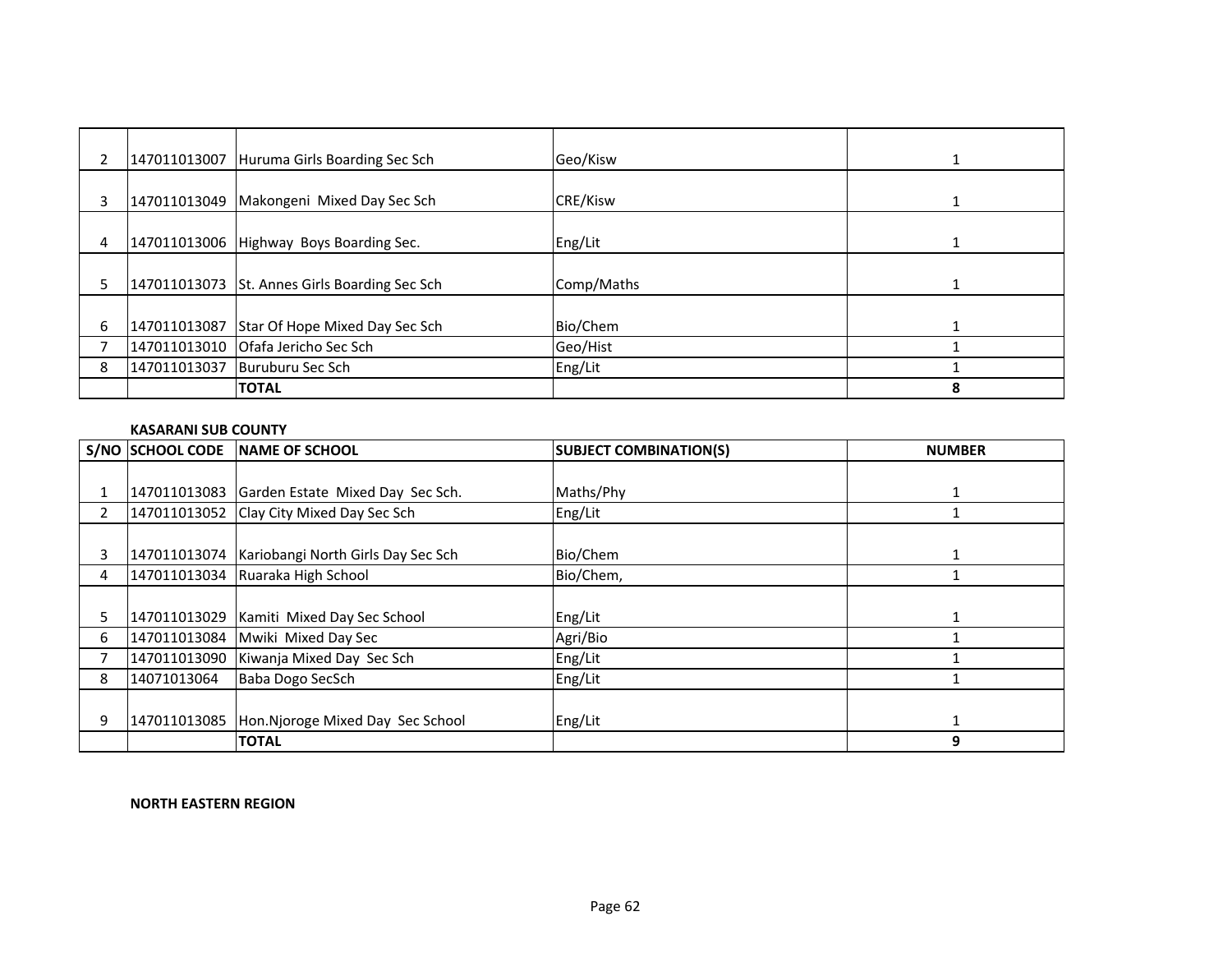### **WAJIR COUNTY**

#### **WAJIR SOUTH SUB COUNTY**

|                             | S/NO SCHOOL CODE NAME OF SCHOOL                 | <b>SUBJECT COMBINATION(S)</b> | <b>NUMBER</b> |
|-----------------------------|-------------------------------------------------|-------------------------------|---------------|
|                             |                                                 |                               |               |
|                             | 147015033021 Leheley Mixed Day/Boarding Sec Sch | Bst/Geo                       |               |
| 147015033044 Burder Sec Sch |                                                 | Arabic/IRE                    |               |
|                             | <b>ITOTAL</b>                                   |                               |               |

### **WAJIR WEST COUNTY**

|                | <b>S/NO SCHOOL CODE</b> | <b>INAME OF SCHOOL</b>               | <b>SUBJECT COMBINATION(S)</b> | <b>NUMBER</b> |
|----------------|-------------------------|--------------------------------------|-------------------------------|---------------|
|                |                         |                                      |                               |               |
|                | 147015033018            | Ademsajida Mixed Day Sec Sch         | Maths/Phy, Arabic/IRE         |               |
| $\overline{2}$ | 147015033030            | Wagalla Boys Sec Sch                 | Eng/Lit                       |               |
|                |                         |                                      |                               |               |
| 3              | 147015033011            | Hon. Khalif Girls Boarding Sec Sch   | Geo/Kisw, Arabic/IRE          | 2             |
|                |                         |                                      |                               |               |
| 4              | 147015033043            | Arbajahan Mixed Day/Boarding Sec Sch | Eng/Lit, Maths/Phy            | 2             |
|                | 147015033007            | Griftu Boys Sec Sch                  | <b>Bst/Maths</b>              |               |
| 6              | 147015033028            | Hadado Boys Sec Sch                  | Maths/PhY                     |               |
|                |                         |                                      |                               |               |
|                | 147015033035            | Lagbogol Mixed Boarding Sec Sch      | Hist/Kisw                     |               |
| 8              | 147015033047            | Garsekhoftu Sec Sch                  | IRE/                          |               |
|                |                         | <b>TOTAL</b>                         |                               | 11            |

#### **WAJIR NORTH SUB COUNTY**

|  | S/NO SCHOOL CODE NAME OF SCHOOL         | <b>SUBJECT COMBINATION(S)</b> | <b>NUMBER</b> |
|--|-----------------------------------------|-------------------------------|---------------|
|  |                                         |                               |               |
|  | 147015033004 Bute Boys Secondary School | Maths/Phy, Agri/Bio           |               |
|  | 147015033032 Bute Mixed Day Secondary   | Hist/Kisw,                    |               |
|  | 147015033016 Bute Girls Sec Sch         | Comp/Maths                    |               |
|  |                                         |                               |               |
|  | 147015033045 Danaba Mixed Day Secondary | Bio/Chem                      |               |
|  | <b>TOTAL</b>                            |                               |               |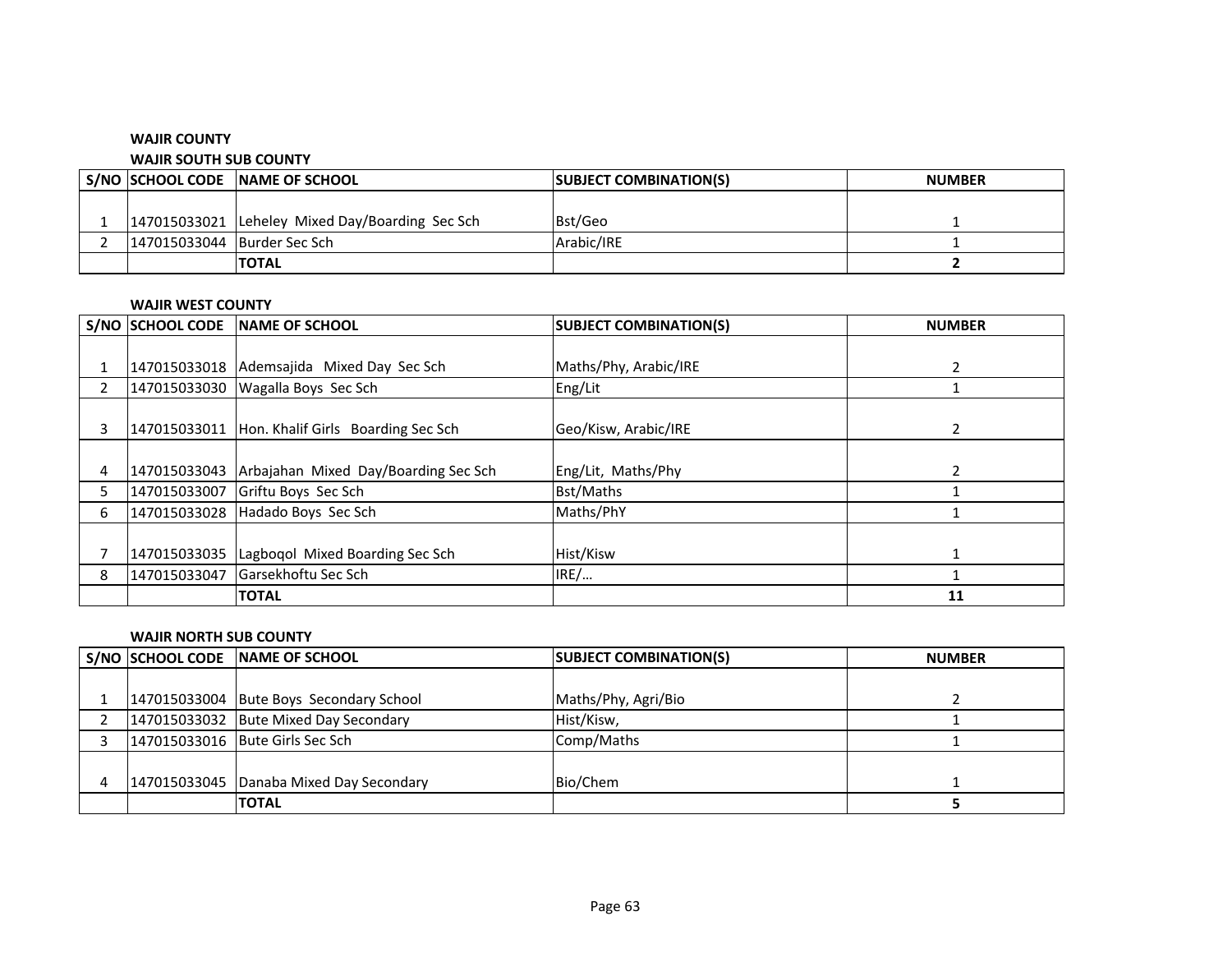#### **BUNA SUB COUNTY**

|  | S/NO SCHOOL CODE NAME OF SCHOOL                  | <b>SUBJECT COMBINATION(S)</b> | <b>NUMBER</b> |
|--|--------------------------------------------------|-------------------------------|---------------|
|  |                                                  |                               |               |
|  | 147015033013 Buna Boys Boarding Secondary School | Bio/Chem, IRE/Hist            |               |
|  |                                                  |                               |               |
|  | 147015033024 Korondille Boys Boarding Secondary  | Bst/Geo                       |               |
|  | 147015033025 Buna Girls Sec Sch                  | Arabic/IRE                    |               |
|  | <b>TOTAL</b>                                     |                               |               |

### **HABASWEIN SUB COUNTY**

|   | S/NO SCHOOL CODE | <b>INAME OF SCHOOL</b>                                | <b>SUBJECT COMBINATION(S)</b> | <b>NUMBER</b> |
|---|------------------|-------------------------------------------------------|-------------------------------|---------------|
| 1 |                  | 147015033005 Habaswein Boys Boarding Sec Sch          | Geo/Kisw, Eng/Lit             | 2             |
| 2 | 147015033017     | Abakore Mixed Day/Boarding Sec Sch                    | Arabic/IRE, Hist/Kisw         | 2             |
| 3 |                  | 147015033040 Senior Chief Ogle Girls Boarding Sec Sch | Eng/Lit, Hist/Kisw            | 2             |
| 4 |                  | 147015033037 Sabuli Mixed Day/Boarding Sec Sch        | Agri/Bio, Geo/Bst             | 2             |
| 5 |                  | 147015033014 Habaswein Mixed Day Sec Sch              | Hist/Kisw, Maths/Phy          | 2             |
| 6 |                  | 147015033048 Sheikh Omar Mixed Day Sec Sch            | Geo/IRE                       | 1             |
|   |                  | 147015033015 Biyamathow Mixed Day/Boarding Sec Sch    | Bio/Chem                      | 1             |
| 8 | 147015033020     | Insha' Allah Mixed Day Sec. Sch                       | <b>Bst/Maths</b>              | $\mathbf{1}$  |
|   |                  | <b>TOTAL</b>                                          |                               | 13            |

### **WAJIR EAST SUB COUNTY**

| S/NC | <b>CODE</b><br>`HOOL | <b>SCHOOL</b><br><b>OF</b><br><b>INAME</b> | <b>COMBINATION(S)</b> | <b>NUMBER</b> |
|------|----------------------|--------------------------------------------|-----------------------|---------------|
|      | 15033022             | ' Dav Sec Sch<br><b>IMakaror</b><br>Mixed  | Maths/Phy,<br>Eng/Lit |               |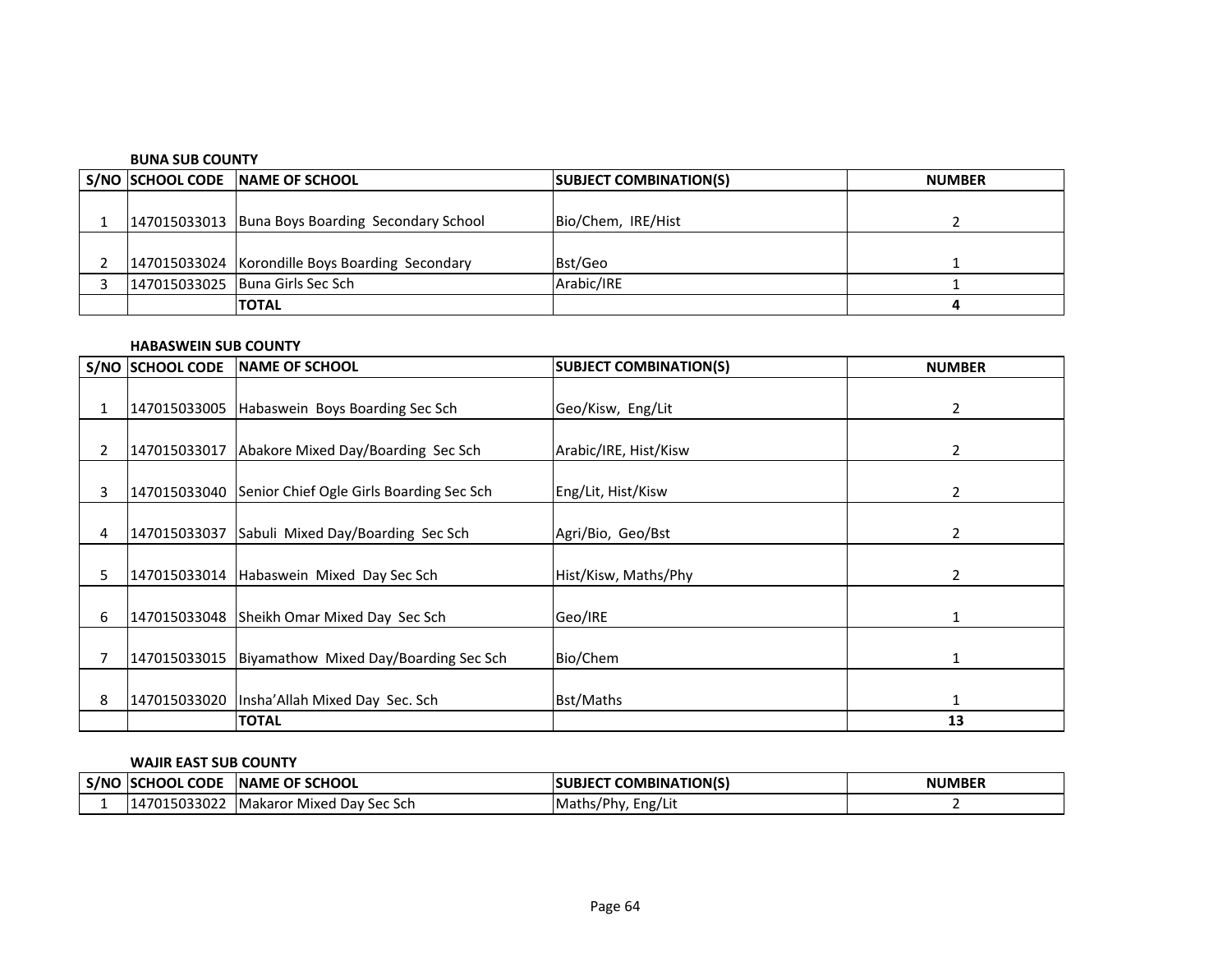| $\overline{2}$ |              | 147015033029 Shalletey Mixed Day Sec Sch   | Maths/Phy, Bst/Maths, Hist/Kisw | 3  |
|----------------|--------------|--------------------------------------------|---------------------------------|----|
| 3              |              | 147015033006 Furaha Mixed Sec Sch          | Bio/Chem, Geo/Kisw              |    |
| 4              | 147015033001 | <b>Wajir High School</b>                   | Chem/Phy, Comp/                 | 2  |
| 5.             | 147015033003 | <b>Wajir Girls Boarding Sec Sch</b>        | Chem/Maths, Eng/Lit             | 2  |
| 6              | 147015033009 | Waberi Mixed Day Sec Sch                   | Bst/Geo, Maths/Phy              | 2  |
| 7              | 147015033033 | Barwago Mixed Day Sec Sch                  | Hist/Kisw, Bst/Maths            | 2  |
|                |              |                                            |                                 |    |
| 8              |              | 147015033019 Ahmed Liban Mixed Day Sec Sch | Agri/Bio                        | 1  |
|                |              |                                            |                                 |    |
| 9              |              | 147015033042 Volunteer Day Girls Sec Sch   | Bst/Maths, IRE/Arabic, Bio/Chem | 3  |
| 10             |              | 147015033034 Jogbaru Girls Day Sec Sch     | Bst/Maths, Geo/Kisw             | 2  |
|                |              |                                            |                                 |    |
| 11             | 147015033023 | Wajir Bor Boys Boarding Sec Sch            | Bio/Maths                       | 1  |
| 12             |              | 147015032006 Wajir Deaf Sec Sch            | Eng/Lit/KSL                     |    |
| 13             |              | 147015033046   Riba Girls Sec Sch          | Bio/Chem, Bst/Maths             | 2  |
| 14             |              | 147015033008 Khorofa Harar Sec Sch         | Geo/Kisw                        | 1  |
|                |              | <b>TOTAL</b>                               |                                 | 26 |

### **ELDAS SUB COUNTY**

|                            | S/NO SCHOOL CODE NAME OF SCHOOL               | <b>SUBJECT COMBINATION(S)</b> | <b>NUMBER</b> |
|----------------------------|-----------------------------------------------|-------------------------------|---------------|
|                            |                                               |                               |               |
|                            | 147015033041 Elnur Mixed Day/Boarding Sec Sch | Eng/Lit, Math/bst             |               |
|                            |                                               |                               |               |
|                            | 147015033038 Tulatula Boys Boarding Sec Sch   | Hist/Kisw, Chem/Math          |               |
|                            | 147015033036 Eldas Girls Boarding Sec Sch     | Geo/Kisw, Bst/Maths           |               |
| 147015033012 Eldas Sec Sch |                                               | Bst/Geo                       |               |
|                            | <b>TOTAL</b>                                  |                               |               |

### **TARBAJ SUB COUNTY**

| ' S/NO  SCHOOL CODE | <b>INAME OF SCHOOL</b>      | <b>SUBJECT COMBINATION(S)</b> | <b>NUMBER</b> |
|---------------------|-----------------------------|-------------------------------|---------------|
|                     |                             |                               |               |
| 147015033027        | Mansa Boys Boarding Sec Sch | Eng/Lit, Agri/Bio             |               |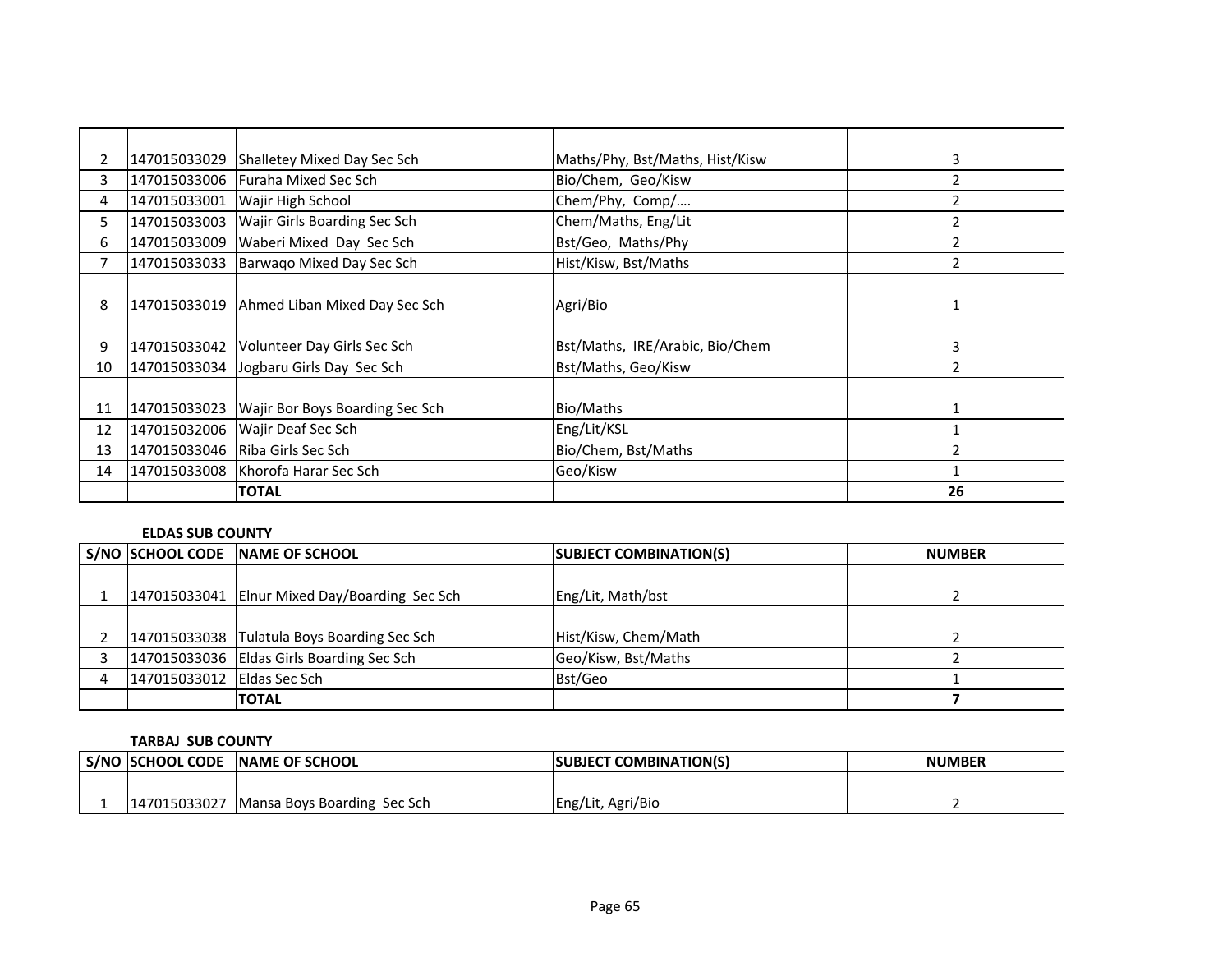|   | 147015033026 Tarbaj Boys Sec Sch               | Eng/Lit, Bst/Geo      |  |
|---|------------------------------------------------|-----------------------|--|
|   | 147015033010 Kutulo Mixed Day/Boarding Sec Sch | Arabic/IRE, Hist/Kisw |  |
| 4 | 147015033031 Sarman Boys Boarding Sec Sch      | Bst/Geo               |  |
|   | 147015033049 Ileys Mixed Day Sec Sch           | Arabic/IRE            |  |
|   |                                                |                       |  |
| 6 | 147015033050 Haragal Girls Boarding Sec Sch    | Bio/Chem              |  |
|   | <b>TOTAL</b>                                   |                       |  |

### **MANDERA COUNTY**

### **MANDERA EAST**

|                | IVIAIVUENA EAJI  |                                                   |                               |                |  |
|----------------|------------------|---------------------------------------------------|-------------------------------|----------------|--|
|                | S/NO SCHOOL CODE | NAME OF SCHOOL                                    | <b>SUBJECT COMBINATION(S)</b> | <b>NUMBER</b>  |  |
| 1              |                  | 147015023001 Mandera Boys Sec Sch                 | Bst/Geo, Kisw/Geo, Kisw/Hist  | 3              |  |
| $\overline{2}$ |                  | 147015023006   Moi Mandera Girls Sec. Sch.        | Geo/Maths, Hist/Kisw          | 2              |  |
| 3              | 147015023032     | Kamor Mixed Sec. Sch                              | Bst/Comp, Agri/Bio            | 2              |  |
| 4              | 147015023021     | Buruburu Day Boys Sec Sch                         | Hist/Kisw, Arabic/IRE         | $\overline{2}$ |  |
|                |                  |                                                   |                               |                |  |
| 5              | 147015023039     | Duse Boys Secondary School                        | Chem/Maths                    | 1              |  |
| 6              | 147015023011     | Arabia Boys Sec. Sch.                             | Geo/Kisw                      | $\mathbf{1}$   |  |
|                |                  |                                                   |                               |                |  |
| $\overline{7}$ | 147015023030     | Neboi Boys Boarding Sec Sch                       | Eng/Lit                       | $\mathbf{1}$   |  |
|                |                  |                                                   |                               |                |  |
| 8              |                  | 147015023025   Khadija Girls Day Secondary School | Maths/Phy                     | 1              |  |
| 9              |                  | 147015023042 Aresa Girls Boarding Sec             | Arabic/IRE                    | $\mathbf{1}$   |  |
| 10             | 147015023020     | Hareri Mixed Sec Sch                              | Arabic/IRE                    | $\mathbf{1}$   |  |
|                |                  |                                                   |                               |                |  |
| 11             | 147015023037     | Khalalio Girls Secondary School                   | Eng/Lit                       | 1              |  |
| 12             |                  | 147015023048 Buruburu Girls Sec Sch               | Agri/Bio                      |                |  |
| 13             | 147015023019     | Khalalio Boys Sec Sch                             | Bst/Geo                       |                |  |
| 14             |                  | 147015023007 Arabia Girls Sec Sch                 | Arabic/IRE                    |                |  |
| 15             |                  | 147015023047   Kamor Day Girls Secondary          | Eng/Lit                       |                |  |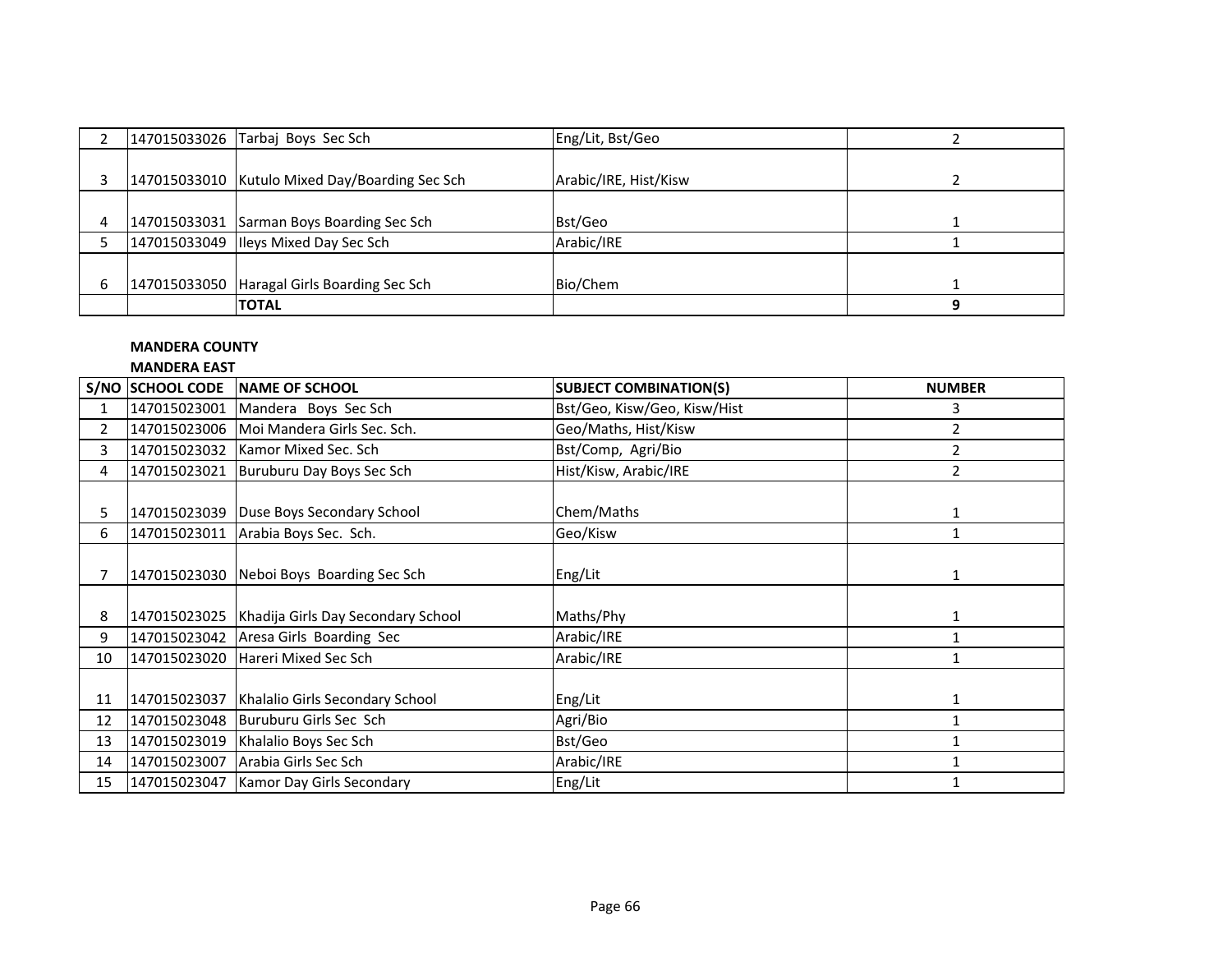|  | 16   147015023040   Mandera Dimtu Girls Day Sec Sch | Eng/Lit, Kisw/IRE |    |
|--|-----------------------------------------------------|-------------------|----|
|  | 147015023050 Shashasey Boys Sec Sch                 | Bst/Geo           |    |
|  | <b>TOTAL</b>                                        |                   | 23 |

#### **LAFEY SUBCOUNTY**

|  | S/NO SCHOOL CODE NAME OF SCHOOL         | <b>SUBJECT COMBINATION(S)</b> | <b>NUMBER</b> |
|--|-----------------------------------------|-------------------------------|---------------|
|  | 147015023009 Lafey Boys Sec Sch         | Eng/Lit                       |               |
|  | 147015023033 Gari Boys Boarding Sec Sch | Geo/Kisw                      |               |
|  | 147011093055 Lafey Girls Sec Sch        | Eng/Lit                       |               |
|  | <b>TOTAL</b>                            |                               |               |

### **MANDERA NORTH SUB COUNTY**

|   | S/NO SCHOOL CODE | NAME OF SCHOOL                                    | <b>SUBJECT COMBINATION(S)</b> | <b>NUMBER</b> |
|---|------------------|---------------------------------------------------|-------------------------------|---------------|
|   | 147015023002     | Sheikh Ali High School                            | Bst/Geo, Comp/Phy             |               |
|   | 147015023003     | Rhamu Day Sec Sch                                 | Arabic/IRE                    |               |
|   |                  | 147015023027 Rhamu Dimtu Boys Sec Sch             | Chem/Phy                      |               |
|   |                  | 147015023008 Rhamu Girls Sec School               | Hist/Kisw                     |               |
|   |                  |                                                   |                               |               |
|   |                  | 147015023038 Libin Nomadic Girls Boarding Sec Sch | Hst/Kisw                      |               |
| 6 |                  | 147015023018 Ashabito Boys Secondary              | Bst/Geo                       |               |
|   | 147015023022     | Ashabito Girls Sec Sch                            | IRE/Kisw                      |               |
|   | 147015023052     | Daua River Day Sec Sch                            | Kisw/Hist                     |               |
|   | 147015023045     | Olla Boys Sec Sch                                 | Geo/Kisw                      |               |
|   |                  | <b>TOTAL</b>                                      |                               | 10            |

### **MANDERA CENTRAL SUB COUNTY**

|  | S/NO SCHOOL CODE NAME OF SCHOOL              | <b>SUBJECT COMBINATION(S)</b> | <b>NUMBER</b> |
|--|----------------------------------------------|-------------------------------|---------------|
|  |                                              |                               |               |
|  | 147015023016   Darul Hikma Mixed Day Sec Sch | Maths/Chem, Eng/Lit           |               |
|  |                                              |                               |               |
|  | 147015023004 Elwak Boys Boarding Sec Sch     | Eng/Lit, Bio/Maths            |               |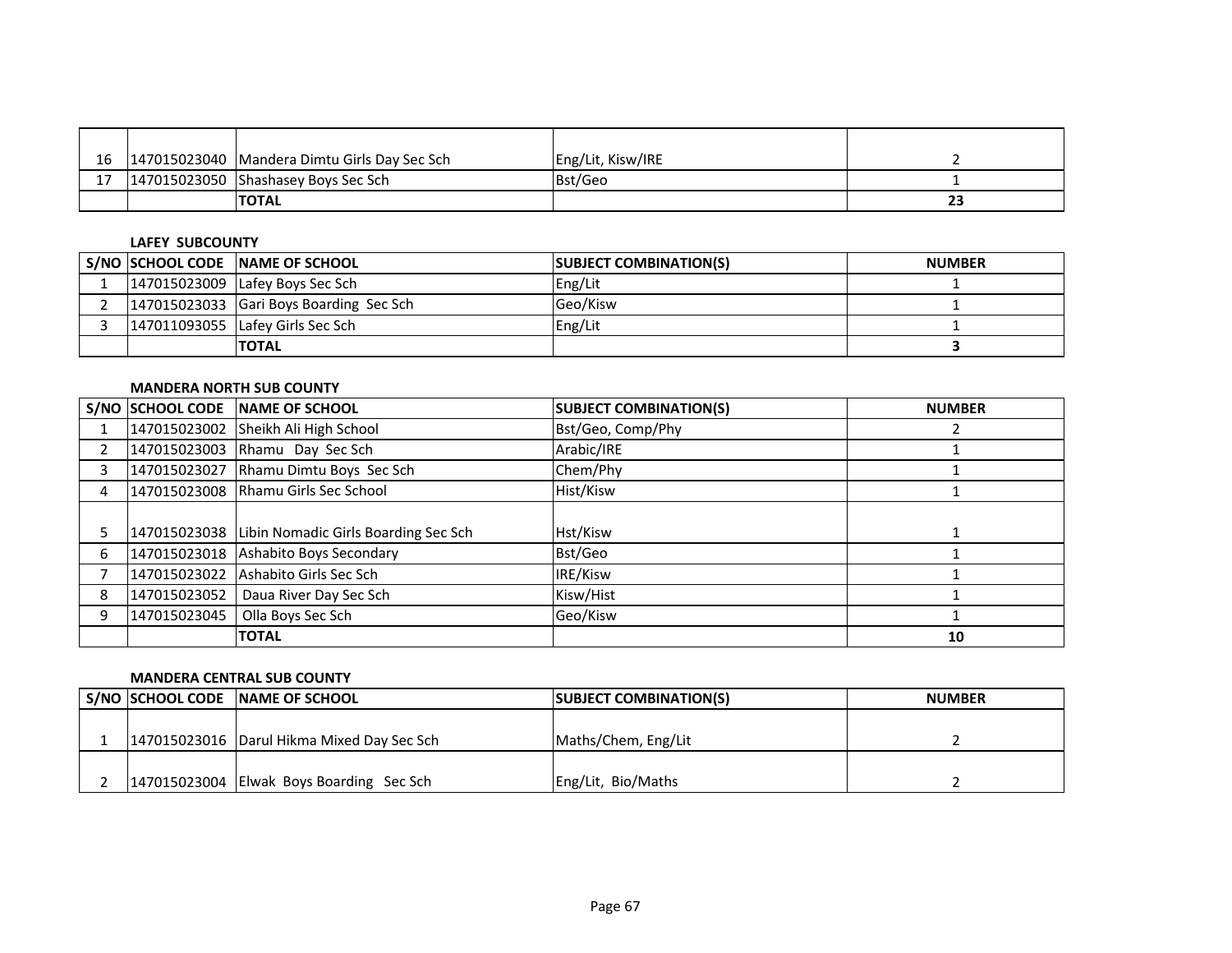| 3  |              | 147015023028 Borehole 11 Mixed Day Sec. Sch   | Bst/Maths  | 1  |
|----|--------------|-----------------------------------------------|------------|----|
|    |              |                                               |            |    |
| 4  | 147015023023 | Wargadud Boys Boarding Sec Sch                | Ejng/Lit   |    |
| 5. |              | 147015023024 Elwak Girls Sec Sch              | Arabic/IRE |    |
|    |              |                                               |            |    |
| 6  |              | 147015023026 Shimbir Fatuma Mixed Day Sec Sch | Bst/Maths  |    |
|    |              | 147015023046 Gololbia Girls Sec Sch           | Maths/Phy  |    |
| 8  | 147015023013 | <b>Chief M. Jari Sec Sch</b>                  | Bst/Geo    |    |
| 9  |              | 147015023041   Kutulo Girls Sec Sch           | Ejng/Lit   |    |
| 10 |              | 147015023054 Tawakal Mixed Day Sec Sch        | Ksw/Geo    |    |
|    |              |                                               |            |    |
| 11 | 147015023031 | <b>El-Hagarsu Mixed Day Secondary Sch</b>     | Eng/Lit    |    |
| 12 | 147015023051 | Fincharo Mixed Day Sec Sch                    | Bio/Chem   |    |
|    |              | <b>TOTAL</b>                                  |            | 14 |

### **BANISA SUB COUNTY**

|   | S/NO SCHOOL CODE | <b>INAME OF SCHOOL</b>                         | <b>SUBJECT COMBINATION(S)</b> | <b>NUMBER</b> |
|---|------------------|------------------------------------------------|-------------------------------|---------------|
|   |                  |                                                |                               |               |
|   |                  | 147015023015 Banisa Mixed Day Secondary School | Eng/Lit                       |               |
| 2 |                  | 147015023010 Wayam Secondary School            | Hist/IRE                      |               |
|   |                  |                                                |                               |               |
| 3 |                  | 147015023043 Banisa Girls Secondary School     | Geo/Kisw                      |               |
|   |                  |                                                |                               |               |
| 4 |                  | 147015023034   Malkamari Secondary School      | Chem/Maths                    |               |
|   |                  | 147015023044 Kiliweheri Boys Sec Sch           | Geo/Kisw                      |               |
| 6 |                  | 147011093056 Senior Chief Abdullahi Girls      | Chem/Maths                    |               |
|   |                  | 147011093053 Guba Mixed Sec Sch                | Bst/Maths                     |               |
|   |                  | <b>TOTAL</b>                                   |                               |               |

### **MANDERA WEST SUBCOUNTY**

| S/NC | <b>ISCHOOL CODE</b> | OF SCHOOL<br><b>INAME</b>      | <b>COMBINATION(S)</b><br><b>SUBJEC</b> | <b>NUMBER</b> |
|------|---------------------|--------------------------------|----------------------------------------|---------------|
|      | )15023012<br>.4701  | s Sec School ،<br>Takaba Girls | Agri/Bio                               |               |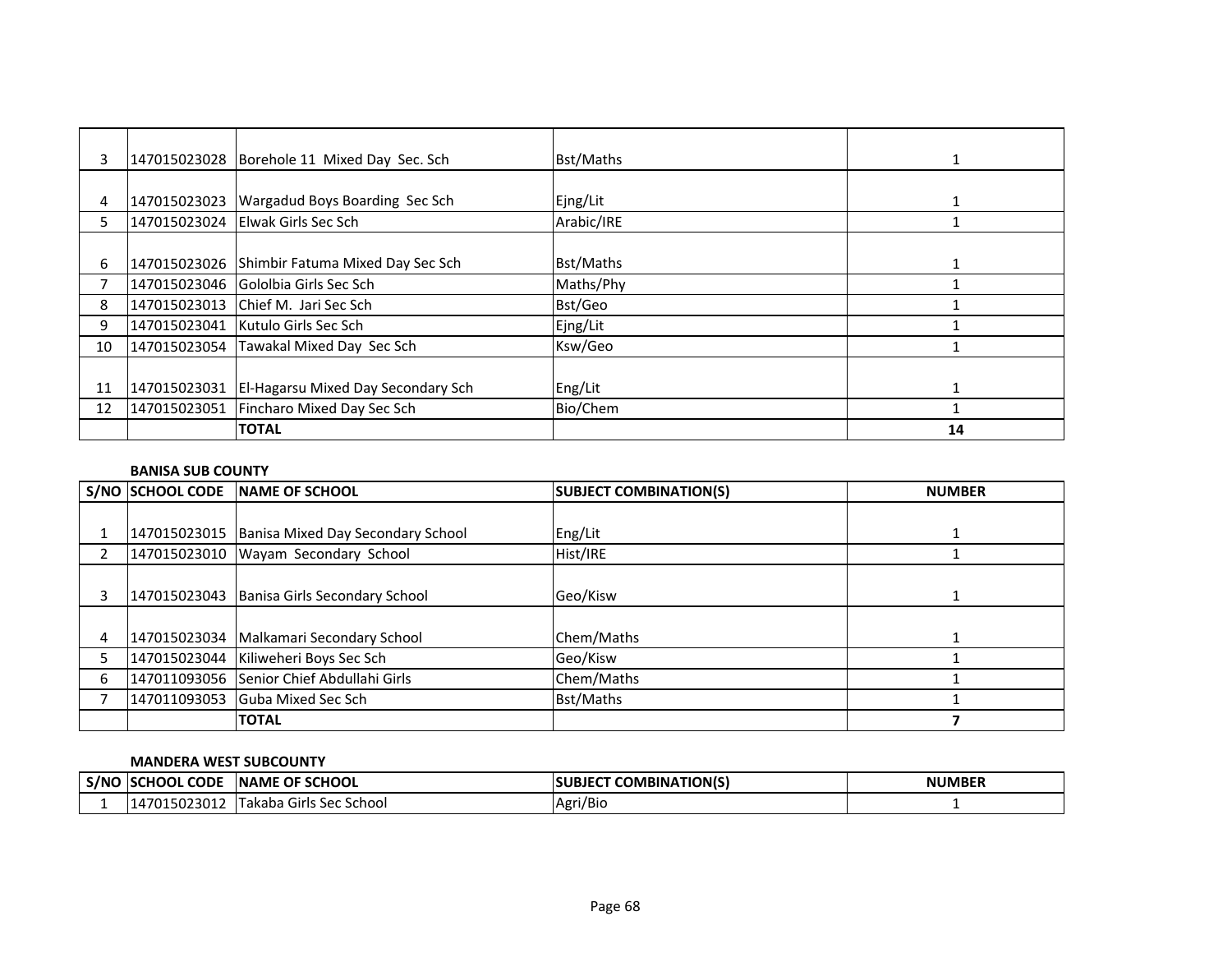|    | 147015023014 | Takaba Mixed Day Secondary School                       | Bst/Geo             |   |
|----|--------------|---------------------------------------------------------|---------------------|---|
| 3  |              | 147015023029 Dandu Secondary School                     | Agri/Bio            |   |
| 4  |              | 147015023005 Takaba Boys Sec Sch                        | Bst/Maths, Agri/Bio |   |
|    |              |                                                         |                     |   |
| 5. |              | 147015023036 Burduras Boys Secondary School             | Maths/Chem          |   |
|    |              |                                                         |                     |   |
| 6  |              | 147015023035 Darwed Mixed Secondary School              | Maths/Phy           |   |
|    |              |                                                         |                     |   |
|    |              | 147015023049 Gather Boarding Mixed Day/Boarding Sec Sch | Bio/Chem            |   |
|    |              |                                                         |                     |   |
| 8  |              | 147015023057 Haji Yussuf Girls Day Sec Sch              | Kisw/Hist           |   |
|    |              | <b>TOTAL</b>                                            |                     | 9 |

# **GARISSA COUNTY**

# **FAFI SUB-COUNTY**

|   |              | S/NO SCHOOL CODE NAME OF SCHOOL               | <b>SUBJECT COMBINATION(S)</b> | <b>NUMBER</b> |
|---|--------------|-----------------------------------------------|-------------------------------|---------------|
|   |              | 147015013016   Fafi Girls Boarding Sec Sch    | Maths/Phy, Eng/lit            |               |
|   |              | 147015013009 Galmagala Mixed Day Sec Sch      | Hist/Kisw                     |               |
|   |              | 147015013021 Alinjugur Mixed Boarding Sec Sch | Bio/Geo                       |               |
| 4 |              | 147015013008 Bura Boys Boarding Sec Sch       | Chem/Maths                    |               |
|   |              | 147015013023 Nanighi Boys Boarding Sec Sch    | Geo/Maths                     |               |
| 6 | 147015013027 | <b>Shill Sec Sch</b>                          | Bst/Geo                       |               |
|   |              | <b>TOTAL</b>                                  |                               |               |

### **HULUGHO SUB-COUNTY**

|  | I S/NO SCHOOL CODE NAME OF SCHOOL           | <b>SUBJECT COMBINATION(S)</b> | <b>NUMBER</b> |
|--|---------------------------------------------|-------------------------------|---------------|
|  |                                             |                               |               |
|  | 147015043004 Hulugho Girls Boarding Sec Sch | Agri/Bio, KISW/IRE            |               |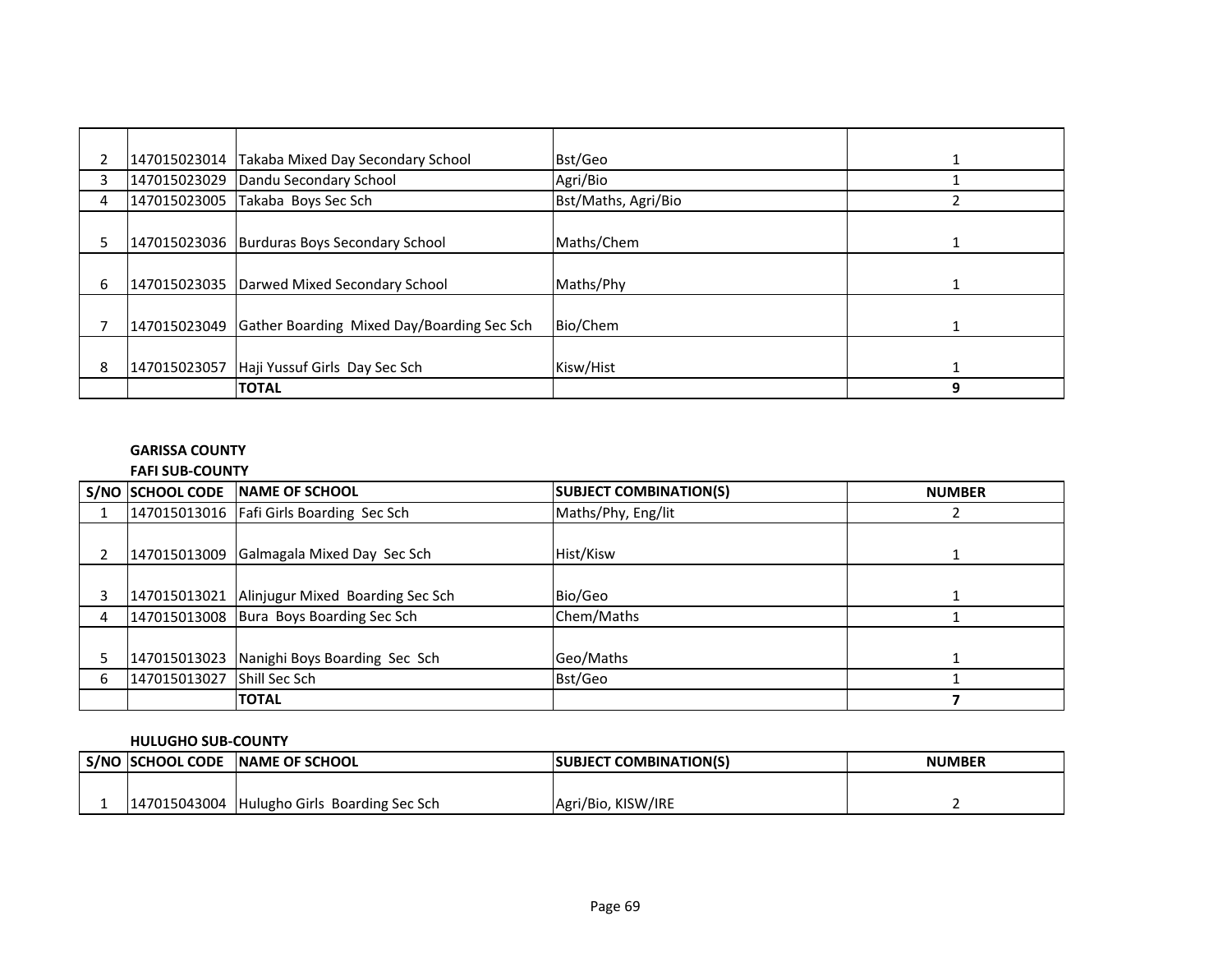| 147015043003 | Hulugho Boys Day/Boarding Sec Sch ز | Chem/Maths |  |
|--------------|-------------------------------------|------------|--|
|              | <b>ITOTAL</b>                       |            |  |

### **DADAAB SUB-COUNTY**

|  | S/NO SCHOOL CODE NAME OF SCHOOL             | <b>SUBJECT COMBINATION(S)</b> | <b>NUMBER</b> |
|--|---------------------------------------------|-------------------------------|---------------|
|  |                                             |                               |               |
|  | 147015013019   Dertu Girls Boarding Sec Sch | Eng/Lit, Arabic/IRE           |               |
|  | 147015013018 Kulan Boys Boarding Sec Sch    | Bst/Geo                       |               |
|  | 147015013025 Haji Idris Girls Sec Sch       | Bst/Maths                     |               |
|  | <b>TOTAL</b>                                |                               |               |

### **IJARA SUB-COUNTY**

|                             | S/NO SCHOOL CODE NAME OF SCHOOL                 | <b>SUBJECT COMBINATION(S)</b> | <b>NUMBER</b> |
|-----------------------------|-------------------------------------------------|-------------------------------|---------------|
|                             |                                                 |                               |               |
|                             | 147015043002 Yussuf Haji Girls Boarding Sec Sch | Hist/Kisw                     |               |
|                             | 147015043005 County Mixed Day Sec Sch           | Hist/Kisw                     |               |
| 147015043001 Shurie Sec Sch |                                                 | Hist/Kisw, Bio/Chem           |               |
|                             | <b>ITOTAL</b>                                   |                               |               |

#### **BALAMBALA SUB-COUNTY**

|  | S/NO SCHOOL CODE NAME OF SCHOOL            | <b>SUBJECT COMBINATION(S)</b>   | <b>NUMBER</b> |
|--|--------------------------------------------|---------------------------------|---------------|
|  |                                            |                                 |               |
|  | 147015013005 Sankuri Boys Boarding Sec Sch | Chem/Maths, Bst/Maths, Hist/Geo |               |
|  | 147015013006 Balambala Boarding Sec Sch    | Chem/Maths                      |               |
|  | 147015013030 Rahole Girls Day Sec Sch      | IRE/                            |               |
|  | 147015013026 Sankuri Girls Sec Sch         | Bst/Maths                       |               |
|  | <b>TOTAL</b>                               |                                 |               |

#### **GARISSA SUB-COUNTY**

| S/NO  SCHOOL CODE         | <b>INAME OF SCHOOL</b>         | <b>ISUBJECT COMBINATION(S)</b> | <b>NUMBER</b> |
|---------------------------|--------------------------------|--------------------------------|---------------|
| 147015013001 Garissa High |                                | <b>Bst/Maths, Arabic/IRE</b>   |               |
|                           | 147015013011 Boys Town Sec Sch | Geo/Maths, Bst/Geo,            |               |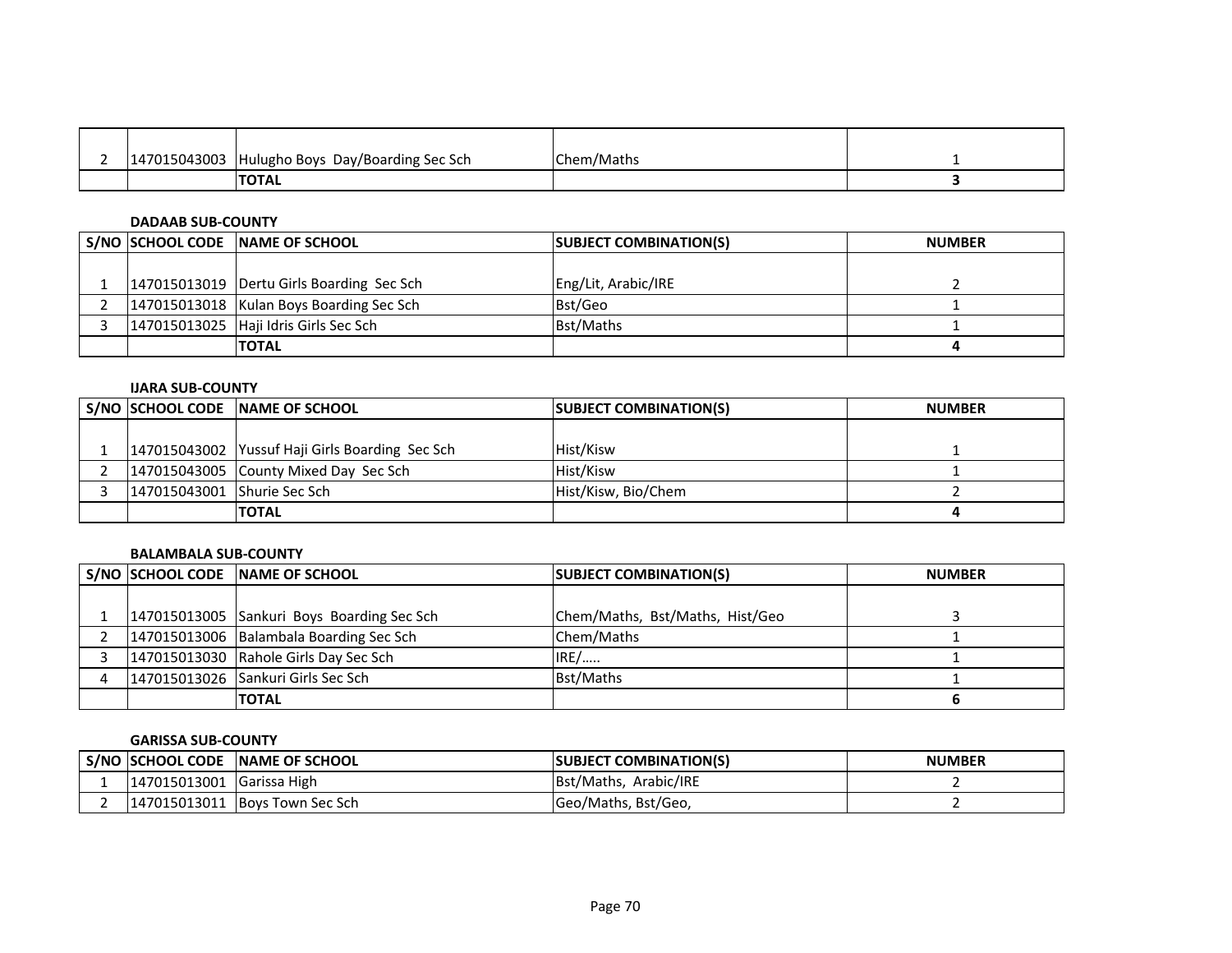|   |                          | 147015013002 Nep Girls Day/Boarding Sec Sch | Agri/Bio              |    |
|---|--------------------------|---------------------------------------------|-----------------------|----|
| 4 | 147015013003 County High |                                             | IRE/Arabic, Maths/Phy |    |
|   |                          | 147015013024 Yalthrib Girls Day Sec Sch     | Bio/Chem, Bst/Maths   |    |
| 6 |                          | 147015013010 Iftin Girls Day Sec Sch        | Hist/Kisw             |    |
|   |                          | 147015013012 Tetu Boys Sec Sch              | Chem/Maths            |    |
| 8 |                          | 147015013029 Tumaini Boys Sec Sch           | Eng/Lit               |    |
| q |                          | 147015013007 Umu Salam Girls Sec Sch        | Arabic/IRE            |    |
|   |                          | <b>TOTAL</b>                                |                       | 13 |

### **LAGDERA SUB COUNTY**

|                            | S/NO SCHOOL CODE NAME OF SCHOOL | <b>SUBJECT COMBINATION(S)</b> | <b>NUMBER</b> |
|----------------------------|---------------------------------|-------------------------------|---------------|
| 147015013017 Shantabag Sec |                                 | Maths/Phy, Eng/Lit            |               |
|                            | 147015013015 Benane Sec Sch     | Maths/Chem, Arabic/IRE        |               |
|                            | 147015013004 Modogashe Sec      | Eng/Lit, IRE/Arabic           |               |
|                            | 147015014006 Modogashe Girls    | Hist/Kisw, Bst/Maths          |               |
|                            | <b>ITOTAL</b>                   |                               |               |

#### **NYANZA REGION**

|      | <b>KISII COUNTY</b>         |                                   |                               |               |  |
|------|-----------------------------|-----------------------------------|-------------------------------|---------------|--|
|      | <b>GUCHA SUB COUNTY</b>     |                                   |                               |               |  |
| S/NO |                             | SCHOOL CODE NAME OF SCHOOL        | <b>SUBJECT COMBINATION(S)</b> | <b>NUMBER</b> |  |
|      | 1 147016013086 Buyonge Sec. |                                   | Bst/Math                      |               |  |
|      |                             | 2 147016013058 Gakero SDA Sec.    | Hist/CRE                      |               |  |
|      |                             | 3 147016013085 Machongo P.A.G Sec | Phy/Math                      |               |  |
|      | 4 147016013152 Maroba Mixed |                                   | Bio/Agric                     |               |  |
|      |                             | 5 147016013148 Nyagenke DEB Sec.  | Bst/Geo                       |               |  |
|      |                             | <b>TOTAL</b>                      |                               |               |  |

|      | <b>INYAMACHE SUB COUNTY</b> |                        |                                |               |
|------|-----------------------------|------------------------|--------------------------------|---------------|
| S/NO | <b>ISCHOOL CODE</b>         | <b>INAME OF SCHOOL</b> | <b>ISUBJECT COMBINATION(S)</b> | <b>NUMBER</b> |
|      | 1147016013027               | Borangi PAG Sec.       | <b>IBst/Math</b>               |               |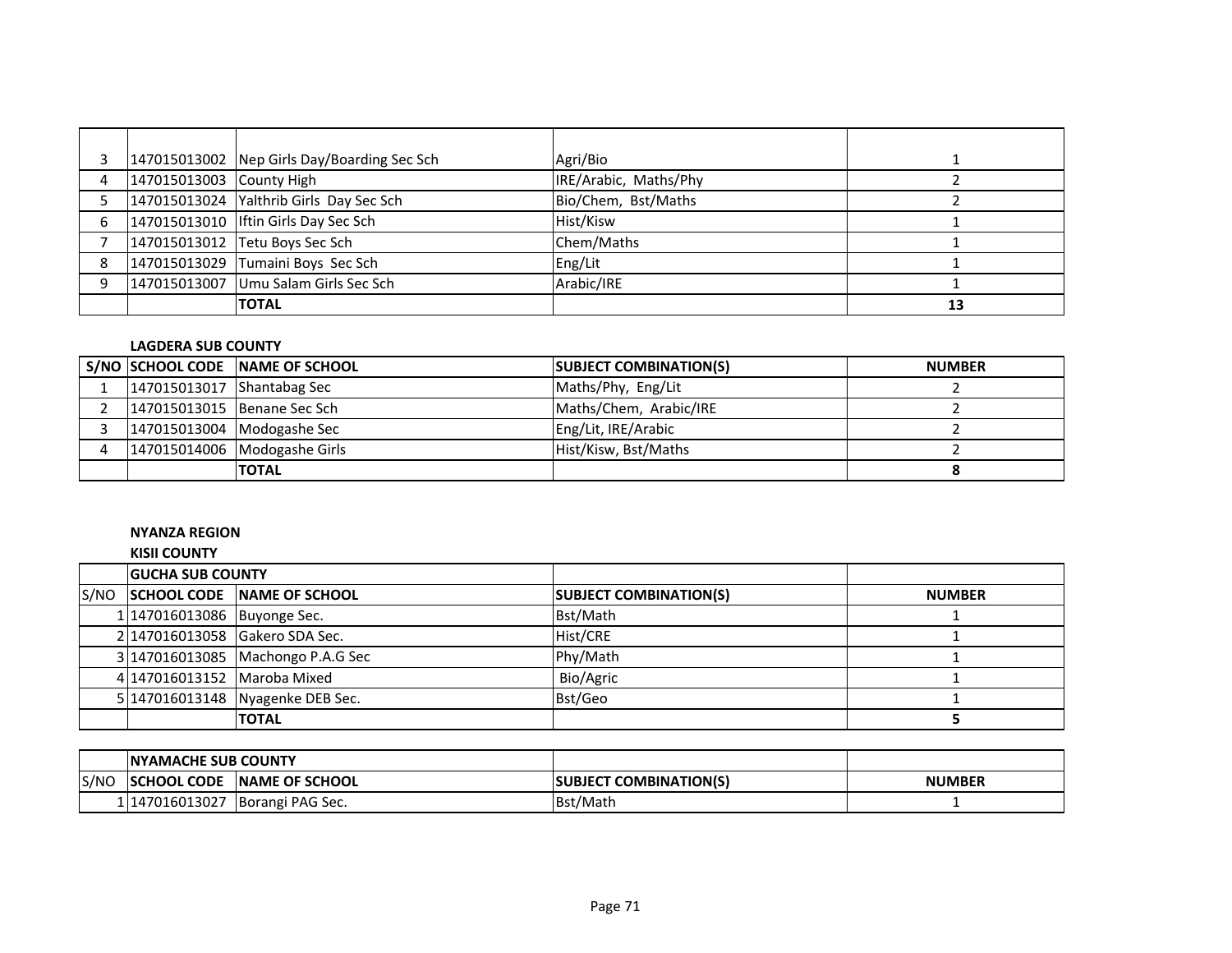|      | 2 147016013130 Ebigogo Sec. |                                          | Chem/Bio                      | $\mathbf{1}$  |
|------|-----------------------------|------------------------------------------|-------------------------------|---------------|
|      |                             | 3 147016013143 Enchoro PEFA Sec.         | Bio/Chem                      | 1             |
|      |                             | 4 147016013016 Gionseri SDA Girls        | Phy/Math                      | $\mathbf{1}$  |
|      | 5 147016013053              | Ikenye PAG Sec.                          | Kisw/CRE                      | $\mathbf{1}$  |
|      |                             | 6 147016013147   Isena Mission Girls     | Chem/Bio                      | 1             |
|      |                             | 7 147016013005   Kegochi PAG Sec.        | Bst/Math                      | 1             |
|      | 8 147016013124              | Mogonga PAG Sec.                         | Kisw/CRE                      | 1             |
|      | 9 147016013069 Mosora Sec.  |                                          | Bst/Math                      | 1             |
|      | 10 147016013112             | Nyabisase Sec.                           | Comp/                         | $\mathbf{1}$  |
|      |                             | 11 147016013040 Nyabite ACK Sec.         | Math/Chem                     | 1             |
|      | 12 147016013109             | Nyabite DOK Sec.                         | Geo/CRE                       | 1             |
|      | 13 147016013120             | Nyachogochogo AIC Sec.                   | Eng/Lit                       | 1             |
|      |                             | 14 147016013106 Nyamakorobo Sec.         | Chem/Bio                      | 1             |
|      | 15 147016013059             | Rigena (PAG) Sec.                        | Eng/Lit                       | 1             |
|      |                             | 16 147016013030 St. Charles Kabeo Sec.   | Phy/Chem                      | $\mathbf{1}$  |
|      |                             | 17 147016013136 St. Joseph's Sugubo Sec. | Math/Bst                      | 1             |
|      |                             | St. Paul's Nyacheki                      |                               |               |
|      | 18 147016013038 D.O.K Sec.  |                                          | Kisw/Hist                     | 1             |
|      | 19 147016013127             | St. Thomas Turwa Sec.                    | Hist/CRE                      | $\mathbf{1}$  |
|      | 20 147016013087             | Suguta DOK Girls Sec.                    | Bst/Geo                       | $\mathbf{1}$  |
|      |                             | <b>TOTAL</b>                             |                               | 20            |
|      |                             |                                          |                               |               |
|      | <b>KENYENYA SUB COUNTY</b>  |                                          |                               |               |
| S/NO | <b>SCHOOL CODE</b>          | <b>NAME OF SCHOOL</b>                    | <b>SUBJECT COMBINATION(S)</b> | <b>NUMBER</b> |
|      | 1147016013099               | Emesa AIC Sec.                           | Eng/Lit                       | 1             |
|      | 2 147016013140              | Gesabakwa SDA Sec.                       | Math/Bst                      | 1             |
|      | 3 NFW                       | Ibencho Sec.                             | Eng/Lit                       | 1             |

|                                | 2 147016013140 Gesabakwa SDA Sec.     | Math/Bst           |  |
|--------------------------------|---------------------------------------|--------------------|--|
| 3 NEW                          | Ibencho Sec.                          | Eng/Lit            |  |
|                                | 4 147016013034 Kenyenya Mixed         | Hist/CRE           |  |
|                                | 5 147016013057 Kerongorori Sec.       | Hist/Geo, Kisw/CRE |  |
| 6 147016013177 Magena Girls    |                                       | Eng/Lit            |  |
|                                | 7 147016013184 Magenge SDA Mixed Sec. | Bio/Chem           |  |
| 8 147016013013 Maiga F.P. Sec. |                                       | Kisw/CRE           |  |
|                                | 9 147016013076 Mesabakwa Sec.         | Hist/CRE           |  |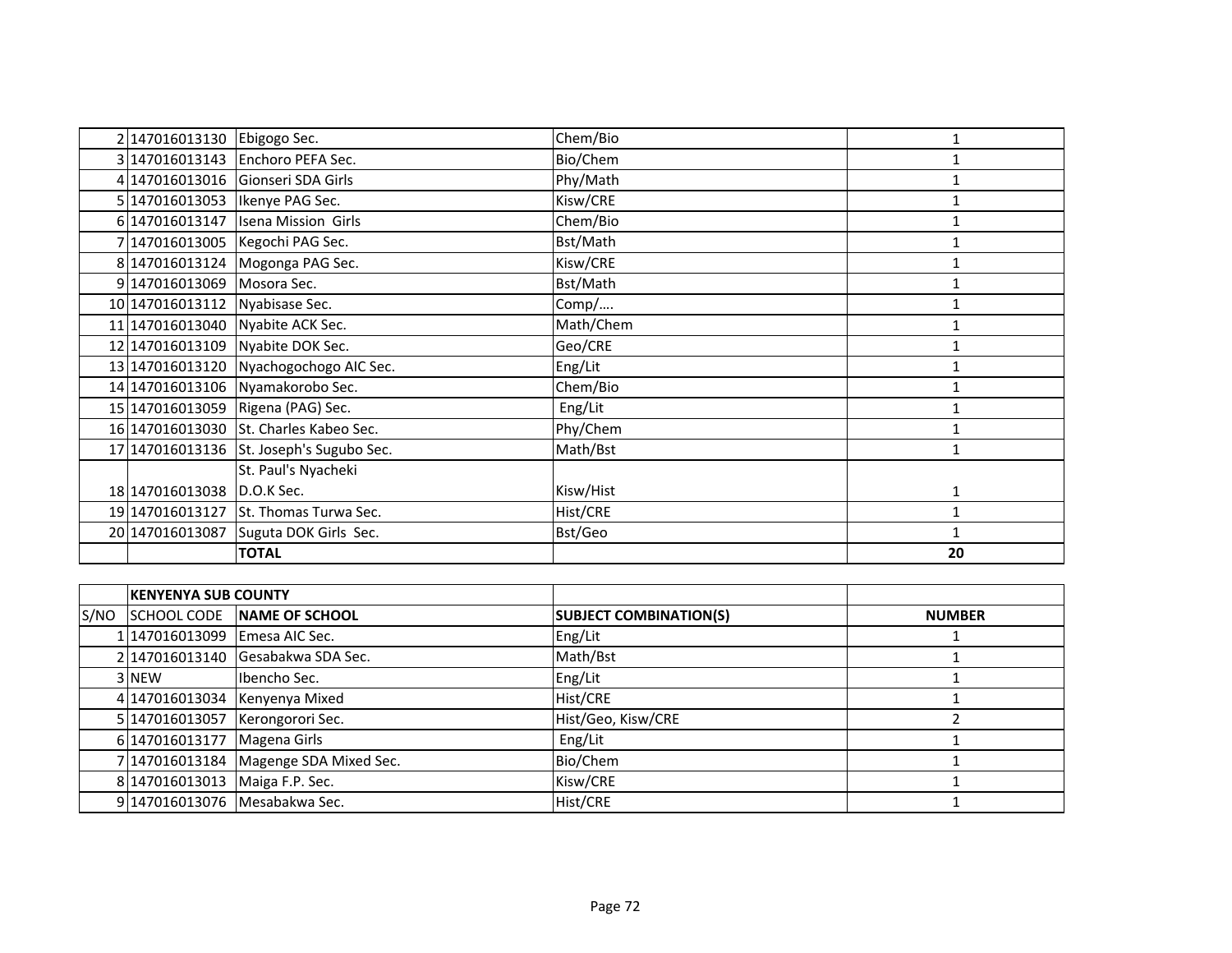|       |                                | 10 147016013145 Mobirona PAG Sec.              | Bio/Agric       | 1            |
|-------|--------------------------------|------------------------------------------------|-----------------|--------------|
|       |                                | 11 147016013183 Mochorwa Sec.                  | Bst/Math        |              |
|       |                                | 12 147016013065 Mokomoni SDA Sec.              | Phy/Chem        |              |
|       | 13 147016013029 Mokubo SDA     |                                                | Math/Chem       | 1            |
|       |                                | 14 147016013142 Mosensema Sec.                 | Math/Bst        | 1            |
|       |                                | 15 147016013160 Nyabinyinyi Sec.               | Kisw/CRE        | $\mathbf{1}$ |
|       |                                | 16 147016013022 Nyakoiba SDA Sec.              | Math/Chem       | $\mathbf{1}$ |
|       |                                | 17 147016013031 Nyakorere SDA Sec.             | Math/Chem       |              |
|       |                                | 18 147016013154 Nyangeti DEB Sec.              | Kisw/CRE        | $\mathbf{1}$ |
|       | 19 147016013107                | Omobera Girls                                  | Geo/Hist        | 1            |
|       | 20 147016013004                | Riokindo Boys                                  | Eng/Lit         | 1            |
|       | 21 147016013066 Riokindo Girls |                                                | Kisw/Geo        | $\mathbf{1}$ |
|       | 22 147016013092                | Sengera SDA                                    | Maths/Phy       | $\mathbf{1}$ |
|       |                                |                                                |                 |              |
|       |                                | 23 147016013171 St Augustine Magenche Sec.     | Geo/Bst         | 1            |
|       |                                | 24 147016013011 St Edward Nyabioto Sec.        | Bio/Chem        | $\mathbf{1}$ |
|       |                                | 25 147016013070 St. Johns Ichuni DOK Sec.      | Eng/Lit         | $\mathbf{1}$ |
|       | 26 147016013075                | <b>St. Peter's Keberesi</b>                    | Eng/Lit         | 1            |
|       |                                |                                                |                 |              |
|       |                                | 27 147016013048 St. Peters Nyamesocho DOK Sec. | <b>CRE/Hist</b> | 1            |
|       | 28 14701453248                 | Ritembu sec school                             | <b>CRE/Hist</b> | $\mathbf{1}$ |
| total |                                |                                                |                 |              |

| <b>SAMETA SUB COUNTY</b> |                                         |                               |               |
|--------------------------|-----------------------------------------|-------------------------------|---------------|
|                          | S/NO SCHOOL CODE NAME OF SCHOOL         | <b>SUBJECT COMBINATION(S)</b> | <b>NUMBER</b> |
|                          | 1 147016013047   Boitang'are Sec.       | Math/Bst, Kisw/Hist           |               |
|                          | 2 147016013133   Kenyerere DOK Mixed    | Kisw/CRE                      |               |
|                          | 3 147016013028 Nyagancha Mixed          | Bst/Math                      |               |
|                          | 4 147016013001 Sameta Boys High         | Math/Chem, Eng/Lit            |               |
|                          | St John's                               |                               |               |
|                          | 5 147016013002 Nyamagwa Boys            | Geo/Bst, Eng/Lit              |               |
|                          | 6 147016013025 St. Marys Nyamagwa Girls | Eng/Lit                       |               |
|                          | <b>TOTAL</b>                            |                               |               |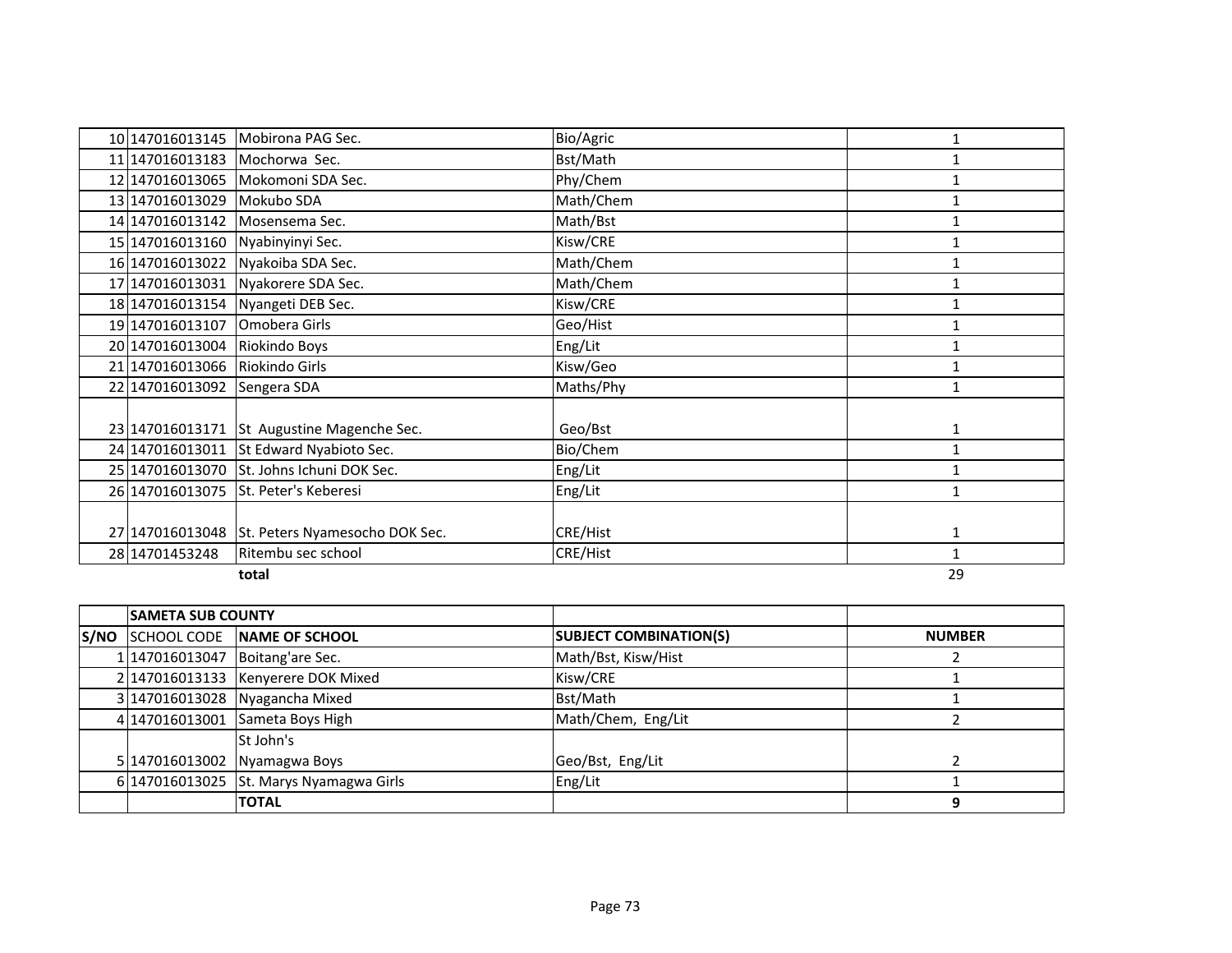|      | <b>ENTAGO SUB COUNTY</b>     |                                            |                               |               |
|------|------------------------------|--------------------------------------------|-------------------------------|---------------|
| S/NO |                              | SCHOOL CODE NAME OF SCHOOL                 | <b>SUBJECT COMBINATION(S)</b> | <b>NUMBER</b> |
|      | 1 147016013182 Moticho Girls |                                            | Hist/CRE                      |               |
|      | 2 147016013054 Ndonyo Mixed  |                                            | Kisw/CRE                      |               |
|      |                              | 3 147016013081 Nyabine DEB Sec.            | Eng/Lit                       |               |
|      |                              | 4 147016013167 Nyasasa SDA Mixed           | Geo/Bst                       |               |
|      |                              |                                            |                               |               |
|      |                              | 5 147016013125 St. Fabian Makara DOK Mixed | Bio/Agric                     |               |
|      |                              |                                            |                               |               |

|      | <b>GUCHA SOUTH SUB COUNTY</b> |                                           |                               |               |
|------|-------------------------------|-------------------------------------------|-------------------------------|---------------|
| S/NO |                               | <b>SCHOOL CODE NAME OF SCHOOL</b>         | <b>SUBJECT COMBINATION(S)</b> | <b>NUMBER</b> |
|      |                               | 1 147016073156 Gesore SDA Sec.            | Kisw/CRE                      |               |
|      |                               | 2 147016013175 Giasobera SDA Sec.         | Kisw/Hist                     |               |
|      | 3 147016013168 Nduru Girls    |                                           | Eng/Lit, Bst/Geo              |               |
|      |                               | 4 147016013141 Nyachenge ELCK Sec.        | Kisw/Geo                      |               |
|      |                               | 5 147016013009 Nyakembene SDA Sec.        | Phy/Math                      |               |
|      |                               | 6 147016013159 Nyango DOK Sec.            | Hist/Geo                      |               |
|      | 7 147016013093                | Omobiri Sec.                              | Eng/Lit                       |               |
|      | 8 147016013014 Riosiri Sec.   |                                           | Hist/Kisw                     |               |
|      |                               | 9 147016013104 St. Joseph, s Kiorori Sec. | Geo/Bst                       |               |
|      |                               | <b>TOTAL</b>                              |                               | 10            |

|      | <b>IKISII CENTRAL SUB COUNTY</b> |                                    |                               |               |
|------|----------------------------------|------------------------------------|-------------------------------|---------------|
| S/NO |                                  | SCHOOL CODE NAME OF SCHOOL         | <b>SUBJECT COMBINATION(S)</b> | <b>NUMBER</b> |
|      | 1 147016033064 Amariba Sec.      |                                    | Bst/Geo                       |               |
|      | 2 147016033118 BobarachoSec.     |                                    | <b>Bst/CRE</b>                |               |
|      |                                  | 3 147016033077 Keoke FriendsSec.   | Bio/Chem                      |               |
|      |                                  | 4 147016033131 Kiamabundu DOK Sec. | Geo/CRE                       |               |
|      |                                  | 5 147016033127 Nyakeyo COG Sec.    | Phy/Math                      |               |
|      |                                  | 6 147016033037 Nyamagwa SDA Sec.   | Bio/Agric                     |               |
|      | 7 147016033078 Nyanko Mixed      |                                    | Eng/Lit                       |               |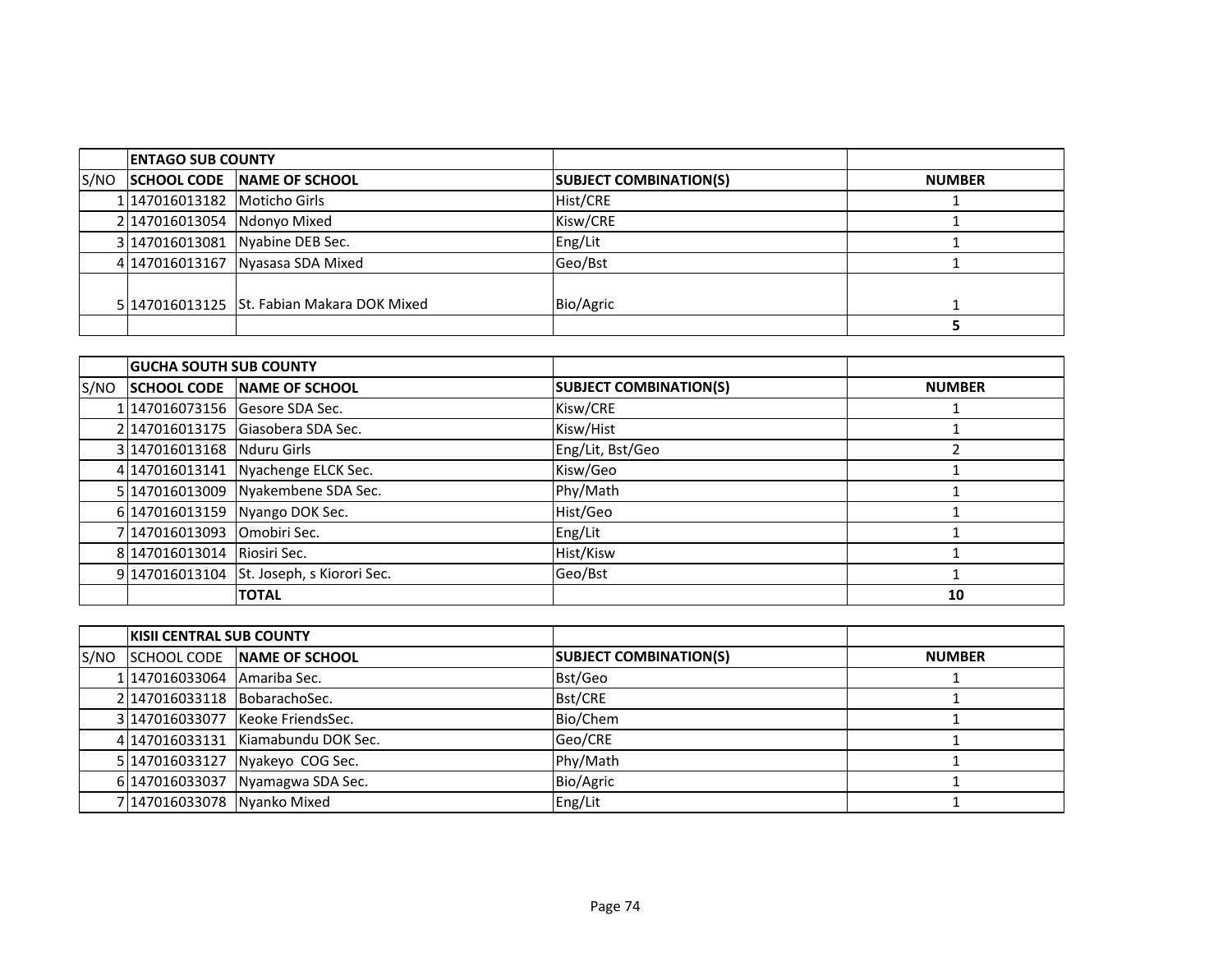|                    | 8 147016033134 Nyankororo SDA Sec. | Geo/Bst         |    |
|--------------------|------------------------------------|-----------------|----|
| 9 147016033091     | Nyansira SDA Sec.                  | <b>Hist/CRE</b> |    |
| 10 147016033168    | Nyataro COG Sec.                   | Agric/Bio       |    |
| 11 147016033101    | Nyaura Sec.                        | Bst/Geo         |    |
| 12 147016033157    | Riabamanyi Sec.                    | Phy/Math        |    |
| 13 147016033024    | Riondong'a Mixed                   | Eng/Lit         |    |
|                    |                                    |                 |    |
| 14 1470 160 330 79 | Senior C. Musa N. Kegati Sec.      | Comp/           |    |
|                    |                                    |                 |    |
| 15 147016033160    | St Alexander Nyamecheo Sec.        | Kisw/Hist       |    |
| 16 147016033087    | <b>St. Peters Kerera Sec.</b>      | Eng/Lit         |    |
|                    |                                    |                 |    |
| 17 147016033029    | St. Stephens Nyamware Sec.         | Math/Chem       |    |
| 18 147016033108    | Taracha SDA Sec.                   | Agric/Bio       |    |
|                    | <b>TOTAL</b>                       |                 | 18 |

|      | <b>KITUTU CENTRAL SUB COUNTY</b> |                                          |                               |               |
|------|----------------------------------|------------------------------------------|-------------------------------|---------------|
| S/NO |                                  | <b>ISCHOOL CODE INAME OF SCHOOL</b>      | <b>SUBJECT COMBINATION(S)</b> | <b>NUMBER</b> |
|      |                                  | 1 147016033103   Bogeka P.A.G Sec.       | Geo/Bst                       |               |
|      | 2 147016033155 Keore Sec.        |                                          | Bio/Chem                      |               |
|      | 3 147016033003 Nyabururu Girls   |                                          | Eng/Lit                       |               |
|      | 4 147016033106 Nyagisai Sec.     |                                          | Bst/Geo                       |               |
|      |                                  | Queen of Apostles                        |                               |               |
|      | 5 147016033148                   | Kanyimbo Sec.                            | Math/Bst                      |               |
|      | 6 147016033034                   | Raganga Sec.                             | Bio/Agric                     |               |
|      |                                  | 7 147016033136 Riotero S.D.A Sec.        | Maths/Phy                     |               |
|      |                                  | 8 147016033125 St. Catherine Iranda Sec. | Chem/Math                     |               |
|      |                                  | <b>ITOTAL</b>                            |                               | 8             |

|      | <b>IMARANI SUB COUNTY</b>  |                        |                               |               |
|------|----------------------------|------------------------|-------------------------------|---------------|
| ISNO | <b>ISCHOOL CODE</b>        | <b>INAME OF SCHOOL</b> | <b>SUBJECT COMBINATION(S)</b> | <b>NUMBER</b> |
|      | 1 147016033014 Eramba Sec. |                        | Bio/Agric                     |               |
|      | 2 147016033083 Gamba Mixed |                        | Math/Chem                     |               |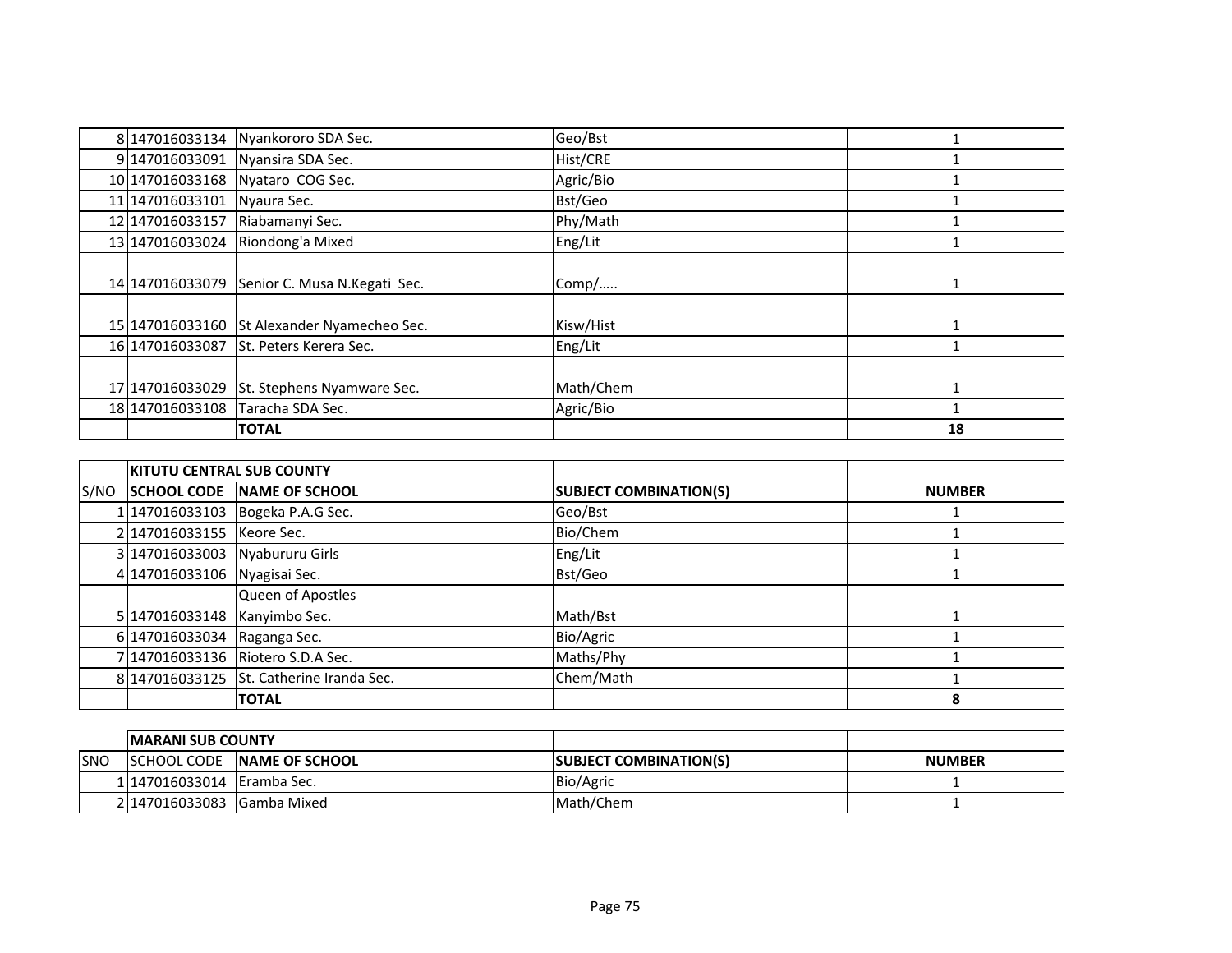| 3 147016033094                | Geturi Sec.                              | Kisw/Hist |    |
|-------------------------------|------------------------------------------|-----------|----|
|                               | 4 147016033140 Joram Asanyo Motonto Sec. | Hist/CRE  |    |
|                               | 5 147016033100 Kiareni ELCK Sec.         | CRE/Hist  |    |
| 6 147016033047                | Manyansi DOK Sec.                        | Geo/Bst   |    |
|                               | 7 147016033114 Nyabworoba SDA Sec.       | Bio/Agric |    |
|                               | 8 147016033048 Nyagesenda Sec.           | Bst/Math  |    |
| 9 147016033175 Nyagoto Sec.   |                                          | Hist/CRE  |    |
|                               | 10 147016033128 Nyakeyo COG Sec.         | Eng/Lit   |    |
| 11 147016033097 Nyakoora Sec. |                                          | Bio/Agric |    |
|                               | 12 147016033156 Nyangonyi ELCK Sec.      | Geo/Bst   |    |
| 13 147016033035 Nyasore Sec.  |                                          | Chem/Bio  |    |
| 14 147016033090               | Rioma Sec.                               | Bio/Agric |    |
| 15 NEW                        | St Mary's Ngenyi                         | Bst/Math  |    |
| 16 147016033033               | St. Johns Metembe Sec.                   | Hist/CRE  |    |
| 17 147016033159               | St. Peters Mesaria Sec.                  | Agric/Bio |    |
| 18 147016033099               | Tambacha COG Sec.                        | Chem/Bio  |    |
|                               | <b>TOTAL</b>                             |           | 18 |

|      | <b>KISII SOUTH SUB COUNTY</b> |                                 |                               |               |
|------|-------------------------------|---------------------------------|-------------------------------|---------------|
| S/NO | <b>SCHOOL CODE</b>            | <b>NAME OF SCHOOL</b>           | <b>SUBJECT COMBINATION(S)</b> | <b>NUMBER</b> |
|      |                               | Bishop.M.                       |                               |               |
|      |                               | 1 147016033074 Nyamokenye Sec.  | <b>CRE/Hist</b>               |               |
|      | 2147016033173                 | <b>Bitare SDA Mixed</b>         | Bio/Geo                       |               |
|      | 3 147016033153                | Bogitaa ELCK Mixed              | Bio/Chem                      |               |
|      |                               | <b>Bonyaoro SDA</b>             |                               |               |
|      | 4 147016033167                | Mixed                           | Chem/Math                     |               |
|      |                               | 5 147016033095 Botoro ELCK Sec. | Kisw/CRE                      |               |
|      | 6 147016033102                | Ekerore DEB Sec.                | Kisw/CRE                      |               |
|      | 7 147016033084   Iruma Sec.   |                                 | Bio/Agric                     |               |
|      | 8 147016033122                | Itibo ELCK Boys                 | <b>CRE/Kisw</b>               |               |
|      | 9147016033120                 | Kiabusura DOK Sec.              | Hist/CRE                      |               |
|      | 10 147016033031               | <b>Matongo Mixed</b>            | Eng/Lit                       |               |
|      | 11 147016033138 Mosando Sec.  |                                 | Chem/Bio                      |               |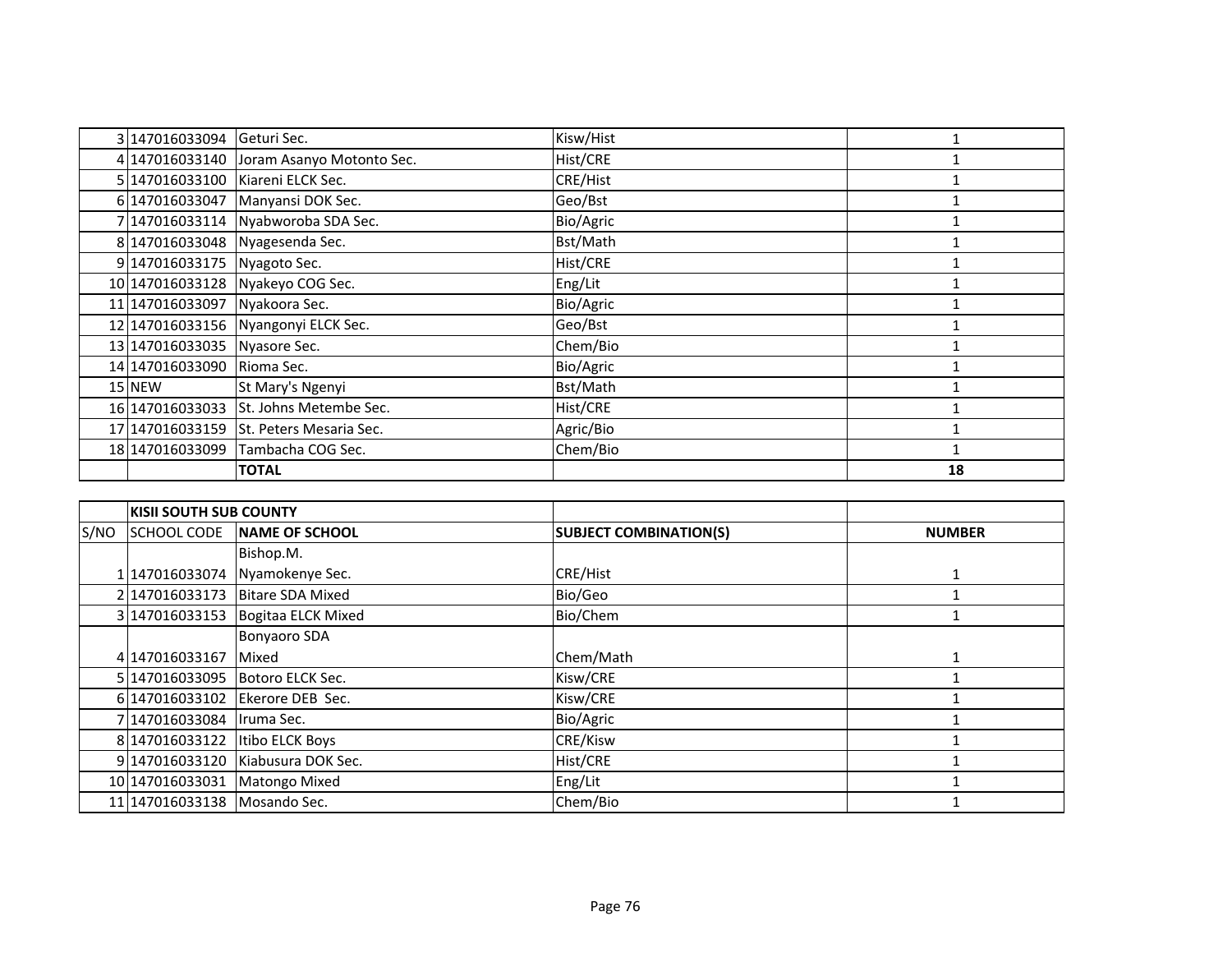|      |                                | 12 147016033059 Nyamerako Ekerubo Mixed     | CRE/Hist                      | $\mathbf{1}$   |
|------|--------------------------------|---------------------------------------------|-------------------------------|----------------|
|      |                                | 13 147016033174 Nyatoima Suguta DEB Sec.    | Math/Phy                      | 1              |
|      |                                | 14 147016033166 Riamotinga Mixed Sec.       | <b>CRE/Hist</b>               | 1              |
|      |                                | 15 147016033165 Rianyabaro COG Sec.         | Geo/Bst                       | $\mathbf{1}$   |
|      |                                | 16 147016033089 St Andrews Mogumo Sec.      | CRE/Hist                      | $\mathbf{1}$   |
|      |                                | 17 147016033045 St Lawrence Nyabieyo Sec.   | Bio/Chem                      | 1              |
|      | 18 147016033017                | St. Pauls Igonga Sec.                       | Geo/CRE                       | 1              |
|      |                                | 19 147016033050 St. Theresa Bogiakumu Sec.  | Hist/CRE                      | $\mathbf{1}$   |
|      |                                | 20 147016033025 St. Peters Suneka Sec.      | Math/Chem                     | $\mathbf{1}$   |
|      |                                | 21 147016033170 Sugunana DEB Sec.           | Kisw/Geo                      | $\mathbf{1}$   |
|      |                                | <b>TOTAL</b>                                |                               | 21             |
|      |                                |                                             |                               |                |
|      | <b>MASABA SOUTH SUB COUNTY</b> |                                             |                               |                |
| S/NO | <b>SCHOOL CODE</b>             | NAME OF SCHOOL                              | <b>SUBJECT COMBINATION(S)</b> | <b>NUMBER</b>  |
|      |                                | 1 147016033053 Bogeche DOK Sec.             | Kisw/Hist                     | 1              |
|      | 2 147016033042 Bongonta Sec.   |                                             | Math/Chem                     | $\mathbf{1}$   |
|      | 3 147016033043 Gesabakwa Sec.  |                                             | Eng/Lit                       | 1              |
|      |                                | 4 147016033057 Hema - Chitago Sec.          | Geo/Bst, Eng/Lit, chem/math   | 3              |
|      | 5 147016033022 Ibacho Sec.     |                                             | Eng/Lit, Bst/Math,comp/       | 3              |
|      | 6 147016033107                 | ikorongo sda mixed                          | Math/chem                     | $\mathbf{1}$   |
|      | 147016033021                   | Masimba Sec.                                | Eng/Lit, Agric/Bio            | $\overline{2}$ |
|      | 8 147016033071                 | Mesabisabi Sec.                             | Agric/Bio, Geo/CRE            | $\overline{2}$ |
|      |                                | 9 147016033082 Metembe SDA Sec.             | Math/Chem                     | $\mathbf{1}$   |
|      | 10 147016033058 Mobamba Sec.   |                                             | Hist/CRE                      | 1              |
|      | 11 147016033073                | Mogweko Sec.                                | Bio/Chem                      | 1              |
|      | 12 147016033012                | Moi Gesusu Boys                             | Comp/,                        | 1              |
|      |                                |                                             |                               |                |
|      |                                | 13 147016033068 Musa Nyandusi- Gesicho Sec. | Kisw/Hist                     | 1              |
|      | 14 NEW                         | Nyakoora Sec                                | Math/Phy                      | $\mathbf{1}$   |
|      |                                | 15 147016033075 Nyamagesa COG Sec.          | Bio/Agric                     | $\mathbf{1}$   |
|      |                                | 16 147016033096 Nyamagesa DEB Sec.          | Bst/Geo                       | $\mathbf{1}$   |
|      |                                | 17 147016033026 Nyanturago Sec.             | Math/Bst, Eng/lit             | $\overline{2}$ |
|      |                                | 18 147016033137 Riabigutu PAG Sec.          | Bst/Hist,chem/maths           | $\overline{2}$ |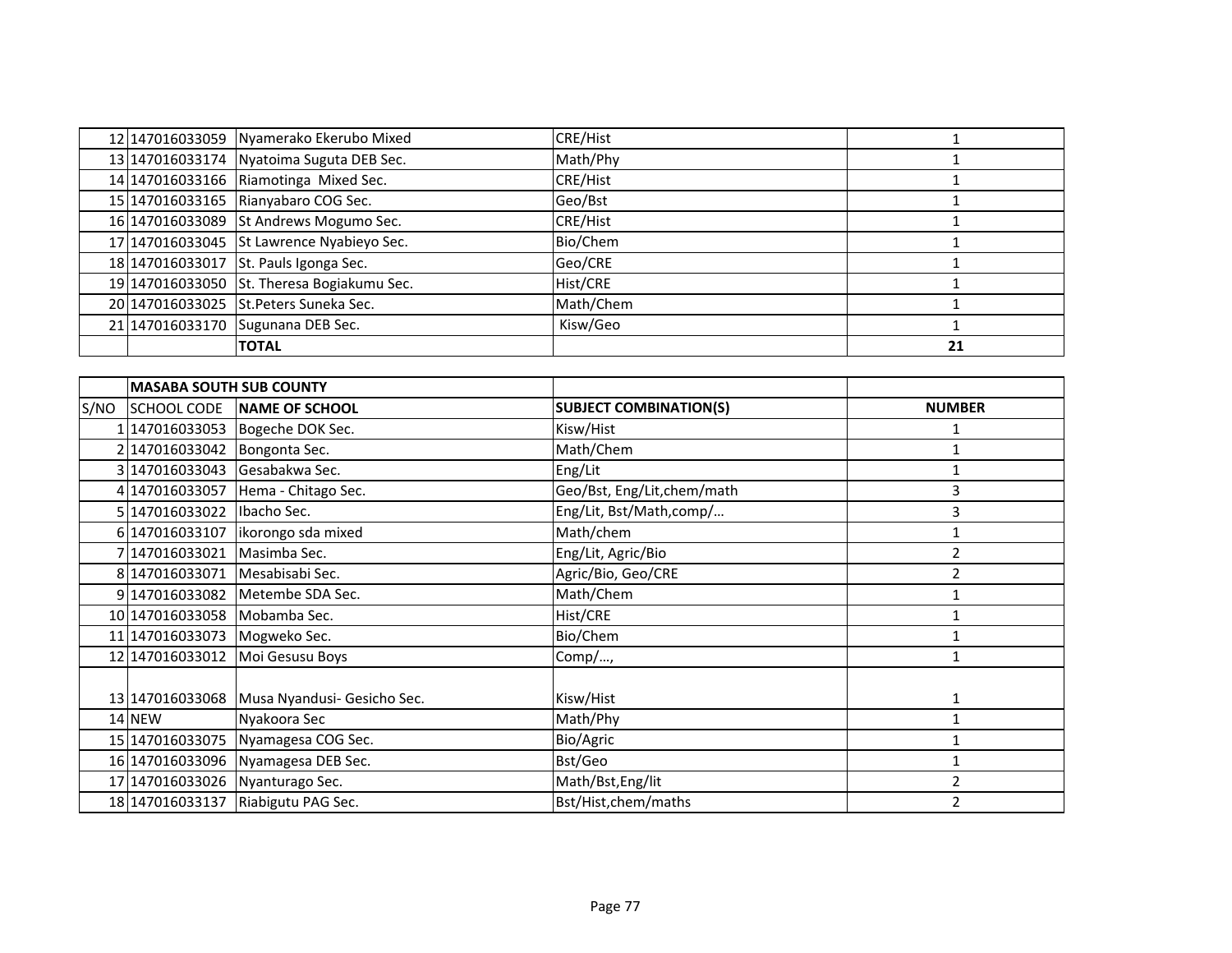| 19 147016033036 Riuri Mixed    |                                         | Bio/Chem               |    |
|--------------------------------|-----------------------------------------|------------------------|----|
|                                | St. Charles Lwanga -                    |                        |    |
| 20 147016033015   Ichuni Girls |                                         | Eng/Lit, Bst/Geo,comp/ |    |
|                                | 21 147016033119 St Cecilia Ramasha Sec. | Hist/CRE               |    |
|                                | 22 147016033142 St. James Ichuni Sec.   | Agric/Bio              |    |
|                                | 23 147016033027 St. Marks Mokorogoinwa  | Agric/Bio, Hist/CRE    |    |
|                                | 24 147016033039 St. Peters Chironge     | Kisw/Geo               |    |
|                                | 25 147016033161 Suguta COG Sec.         | Bio/Agric              |    |
|                                | <b>TOTAL</b>                            |                        | 36 |

## **HOMABAY COUNTY**

|                       | <b>RACHUONYO SOUTH SUB COUNTY</b> |                                      |                               |               |
|-----------------------|-----------------------------------|--------------------------------------|-------------------------------|---------------|
|                       |                                   | S/NO SCHOOL CODE NAME OF SCHOOL      | <b>SUBJECT COMBINATION(S)</b> | <b>NUMBER</b> |
| 1                     |                                   | 147016023068 Agoro Sare Boys         | Kisw/Hist                     |               |
| $\mathbf{2}^{\prime}$ | 147016083203 Aolo Girls           |                                      | Hist/CRE                      | $\mathbf{1}$  |
| 3                     |                                   | 147016083012 Dol (Kodera) Mixed      | Hist/CRE                      |               |
| 4                     | 147016083061 Kalanding Sec.       |                                      | Bio/Agric                     | 1             |
| 5                     | 147016083069 Kosele Sec.          |                                      | Kisw/Geo                      |               |
| 6                     |                                   | 147016083011 Kwoyo Oyugis Sec.       | Maths/Chem                    | 1             |
| 7                     | 147016083167 Mithui Sec.          |                                      | Maths/Bst                     |               |
| 8                     | 147016083033 Mititi Sec.          |                                      | Math/Chem                     | 1             |
| 9                     | 147016083209 Nyabola Mixed        |                                      | Chem/Math                     | 1             |
| 10                    |                                   | 147016083056 Nyagowa Lutheran Mixed  | Chem/Bio                      |               |
| 11                    | 147016083168 Nyahera Girls        |                                      | Hist/CRE                      |               |
| 12                    | 147016083037                      | Nyalenda Mixed                       | Bst/Geo                       | $\mathbf{1}$  |
| 13                    |                                   | 147016083210 Nyambare Mixed          | Math/Phy                      |               |
| 14                    |                                   | 147016083003 Nyangiela Mixed         | Eng/Lit                       |               |
| 15                    |                                   | 147016083035 Nyatindo Mixed          | Eng/Lit                       | $\mathbf{1}$  |
| 16                    |                                   | 147016083199 Ombek Lutheran Sec.     | Bio/Agric                     |               |
| 17                    | 147016083049 Saye Mixed           |                                      | Geo/Hist                      | 1             |
| 18                    |                                   | 147016083181 St Teresa Nyalgosi Sec. | Math/Chem                     | 1             |
| 19                    |                                   | 147016083190 St. Annes Ojwando Sec.  | Math/Bst                      |               |
| 20                    | 147016083034 Wire Mixed           |                                      | Chem/Bio                      | $\mathbf{1}$  |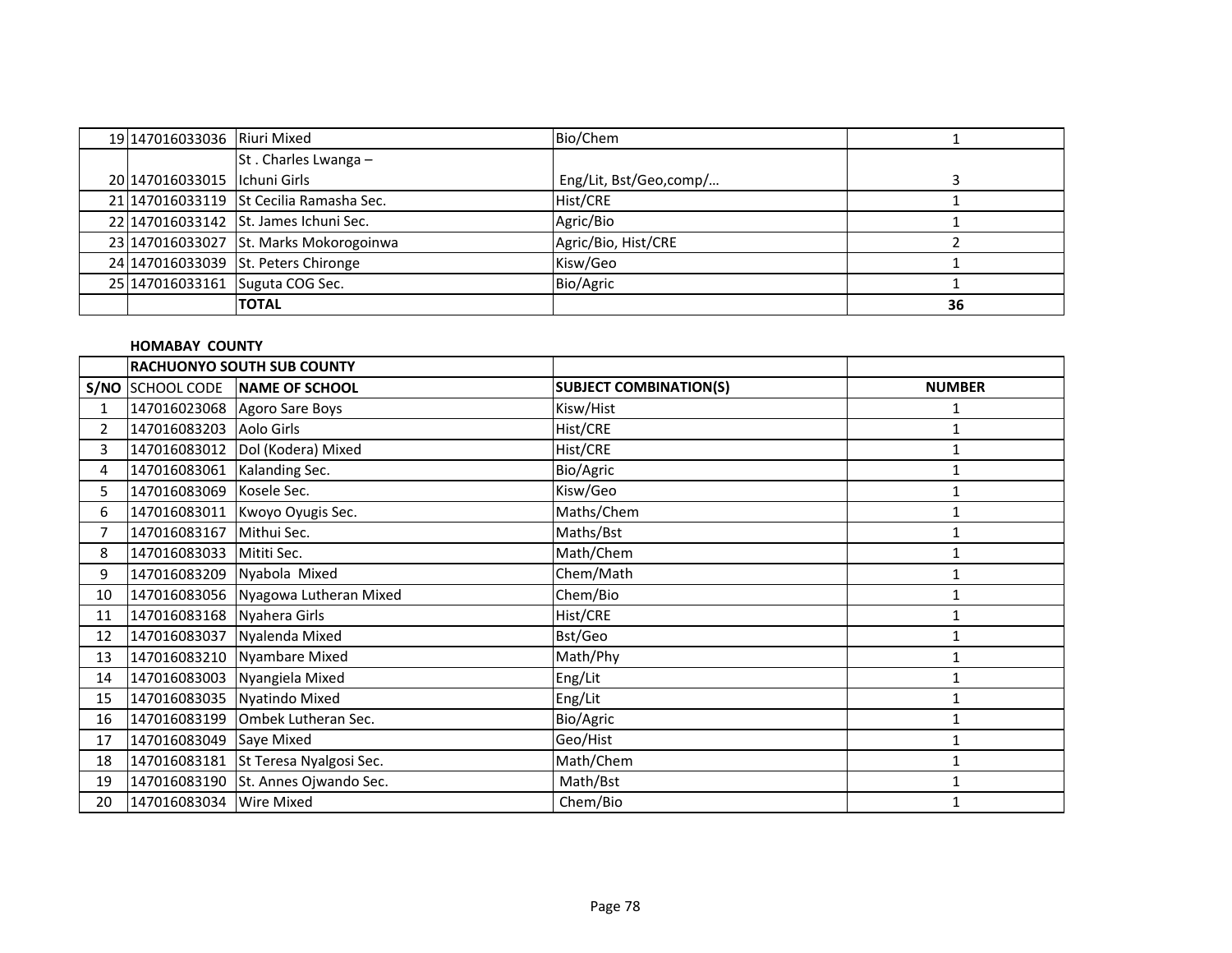| <b>.</b><br><u>_ _</u> | 0.217<br>101<br>```<br>הנוח ו<br>. . | $V - I$<br>ı Kotieno Mixed<br>did | Bio/<br>Aoric |    |
|------------------------|--------------------------------------|-----------------------------------|---------------|----|
|                        |                                      | יהוטי                             |               | -- |

|                | <b>RACHUONYO EAST SUB COUNTY</b> |                                   |                               |                |
|----------------|----------------------------------|-----------------------------------|-------------------------------|----------------|
| S/NO           | <b>SCHOOL CODE</b>               | NAME OF SCHOOL                    | <b>SUBJECT COMBINATION(S)</b> | <b>NUMBER</b>  |
| 1              | 147016083041                     | Adega Mixed                       | Agric/Bio                     | 1              |
| $\overline{2}$ | 147016083182                     | Angino Mixed                      | Eng/Lit, Chem/Bio             | $\overline{2}$ |
| 3              | 147016083028                     | <b>Atemo Mixed</b>                | Bst/Geo                       | $\mathbf{1}$   |
| 4              | 147016083020                     | Bishop Linus Okok Girls           | Chem/Math                     | $\mathbf{1}$   |
| 5.             | 147016083201                     | Dislaus Nyawango Mixed            | Eng/Lit                       | 1              |
| 6              | 147016083054                     | Dudi Girls                        | Hsc/Bio                       | $\mathbf{1}$   |
| 7              | 147016083057                     | E.L.C.K. Nyamwaga Sec.            | Chem/Bio                      | $\mathbf{1}$   |
| 8              | 147016083060                     | <b>Gangre Mixed</b>               | Agric/Bio                     | $\mathbf{1}$   |
| 9              | 147016083067                     | <b>God Ber Mixed</b>              | Math/Phy                      | $\mathbf{1}$   |
| 10             |                                  | 147016083048 Got Rateng Sec.      | Geo/CRE                       | $\mathbf{1}$   |
| 11             | 147016083216 Harambee Sec.       |                                   | Geo/Bst                       | 1              |
| 12             | 147016083071                     | Kadie Sec.                        | Eng/Lit                       | 1              |
| 13             | 147016083052 Kalando Mixed       |                                   | CRE/Geo                       | $\mathbf{1}$   |
| 14             | 147016083192                     | Kilusi Mixed                      | Math/Chem                     | 1              |
| 15             | 147016083053                     | Kojwach Boys                      | Math/Phy                      | 1              |
| 16             |                                  | 147016083166 Kokwanyo Mixed       | Kisw/CRE                      | $\mathbf{1}$   |
| 17             | 147016083163                     | Kolweny Kingsway Sec.             | Hist/CRE                      | 1              |
| 18             | 147016083021                     | Kotienditi Sec.                   | Math/Chem                     | $\mathbf{1}$   |
| 19             | 147016083031                     | Kowidi Mixed                      | Math/Phy                      | 1              |
| 20             |                                  | 147016083186 Lwanda Lutheran Sec. | Hist/CRE                      | $\mathbf{1}$   |
| 21             | 147016083036                     | Nyasore Mixed                     | Bst/Math                      | $\mathbf{1}$   |
| 22             | 147016083002                     | Ober Boys                         | Kisw/Geo, Eng/Lit             | $\overline{c}$ |
| 23             | 147016083073                     | <b>Ongoro Mixed</b>               | Bio/Agric                     | 1              |
| 24             | 147016083047                     | <b>Otondo Mixed</b>               | Geo/Bst                       | 1              |
| 25             | 147016083046 Otel Mixed          |                                   | Chem/Bio                      | 1              |
| 26             | 147016083025 Othoro Mixed        |                                   | Kisw/CRE                      | 1              |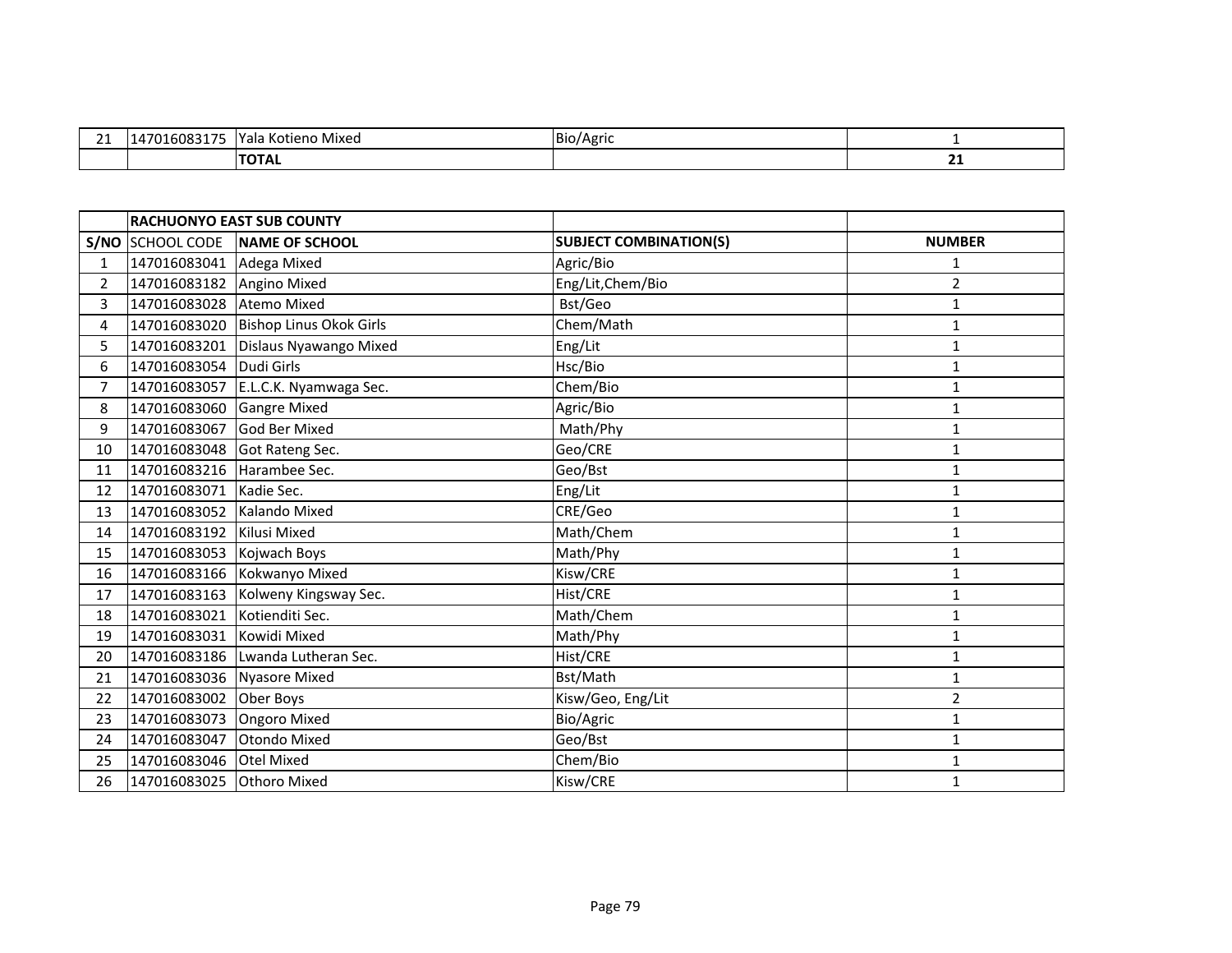| 27 |                          | 147016083008 Our Lady of Mercy - Ringa Boys                              | Geo/Hist            |    |
|----|--------------------------|--------------------------------------------------------------------------|---------------------|----|
|    |                          |                                                                          |                     |    |
| 28 |                          | 147016083195   Paddy Ahenda Oriang' Miixed-St Paul Oriang Sec. Chem/Math |                     |    |
| 29 | 147016083207             | Ponge Lutheran Sec.                                                      | Hist/CRE, Agric/Bio |    |
| 30 | 147016083055 Ringa Girls |                                                                          | Kisw/Hist           |    |
| 31 |                          | 147016083050 Siany Lutheran Mixed                                        | Math/Chem           |    |
| 32 |                          | 147016083027 St Linus Umai Sec.                                          | Math/Phy            |    |
| 33 |                          | 147016083196 St Thomas Omiro Mixed                                       | Bio/Agric           |    |
| 34 |                          | 147016083191 St. Philip's Nyabondo Sec.                                  | Hist/CRE            |    |
| 35 | 147016083007             | Wang'apala Sec.                                                          | Hist/CRE            |    |
|    |                          | <b>TOTAL</b>                                                             |                     | 38 |

|              | <b>RACHUONYO NORTH SUB COUNTY</b> |                                    |                               |               |
|--------------|-----------------------------------|------------------------------------|-------------------------------|---------------|
|              | S/NO SCHOOL CODE                  | NAME OF SCHOOL                     | <b>SUBJECT COMBINATION(S)</b> | <b>NUMBER</b> |
| $\mathbf{1}$ | 147016083208 Adiedo Sec.          |                                    | Bst/Geo                       |               |
| $\mathbf{2}$ | 147016083197                      | Akwakra Sec.                       | Agric/Bio                     |               |
| 3            | 147016083215                      | Alaru Central Mixed                | Hist/CRE                      |               |
| 4            |                                   | 147016083075   Dr. Adhu Awiti Sec. | Agric/Bio                     |               |
| 5            | 147016083006 Gendia Sec.          |                                    | Kisw/Hist                     |               |
| 6            | 147016083183                      | George Agola Owuor Sec.            | Geo/CRE                       |               |
| 7            | 147016083016 Gogo Mixed           |                                    | Math/Phy                      |               |
| 8            | 147016083001                      | Kajiei Mixed                       | Eng/Lit                       |               |
| 9            | 147016083194 Kamolo Mixed         |                                    | Bio/Agric                     |               |
| 10           | 147016083165 Kamser Mixed         |                                    | Bst/Geo                       |               |
| 11           | 147016083204 Kamwala Sec.         |                                    | Geo/Bst                       |               |
| 12           | 147016083030                      | Kandiege Mixed                     | Bio/Chem                      |               |
| 13           | 147016083188 Karabondi Girls      |                                    | Kisw/CRE                      |               |
| 14           |                                   | 147016083180 Karabondi Bidii Mixed | Bst/Geo                       |               |
| 15           | 147016083013                      | Kendu Muslim Sec.                  | Math/Chem                     |               |
| 16           | 147016083023                      | Kobala Mixed                       | Agric/Bio                     |               |
| 17           | 147016083212 Koredo Mixed         |                                    | Hist/CRE                      |               |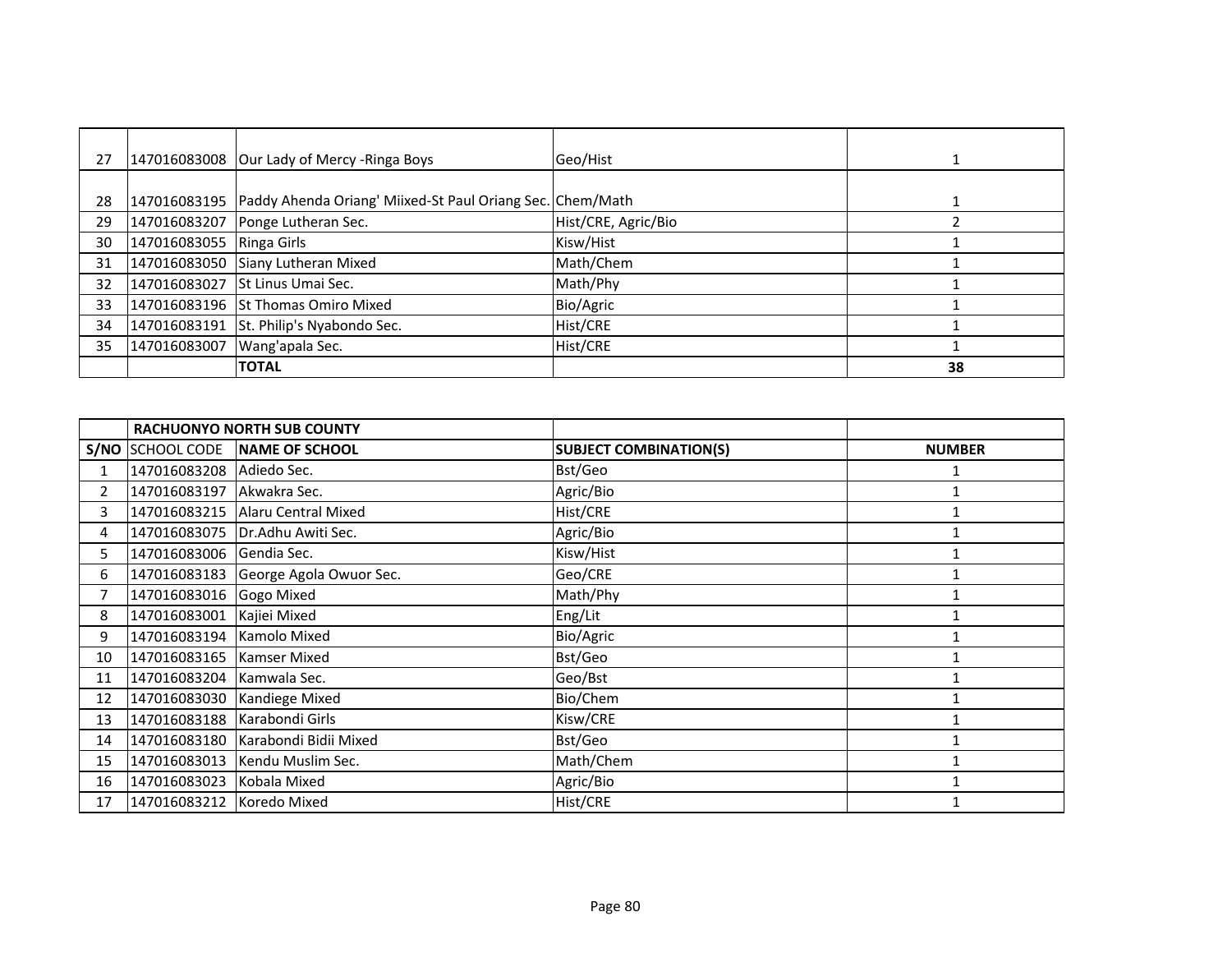| 18 | 147016083062             | Kotonje Mixed           | Bst/Geo    | $\mathbf{1}$ |
|----|--------------------------|-------------------------|------------|--------------|
| 19 | 147016083051 Kowuor Sec. |                         | Maths/Chem | 1            |
| 20 | 147016083213             | Masogo Mixed            | Chem/Bio   | 1            |
| 21 | 147016083179             | Mawego Girls            | Kisw/Hist  | 1            |
| 22 | 147016083202             | Miyuga Mixed            | Agric/Bio  | $\mathbf{1}$ |
| 23 | 147016083004             | <b>Ngeta Mixed</b>      | Eng/Lit    | $\mathbf{1}$ |
| 24 | 147016083198             | Ojijo Oteko Sec.        | Kisw/Hist  | $\mathbf{1}$ |
| 25 | 147016083014             | Omboga Mixed            | Eng/Lit    | $\mathbf{1}$ |
| 26 | 14701433203              | Omindi Sec.             | Kisw/CRE   |              |
| 27 | 147016083159             | Oriwo Boys              | Math/Bst   | 1            |
| 28 | 147016083009             | <b>Otok Mixed</b>       | Math/Phy   | 1            |
| 29 | 147016083072             | Oyombe Mixed            | Kisw/Hist  | $\mathbf{1}$ |
| 30 | 147016083218 Simbi Mixed |                         | Hist/CRE   | 1            |
| 31 | 147016083162             | St Joseph Kobuya Sec.   | Geo/Bst    | 1            |
| 32 | 147016083064             | St Mary's Nyakango Sec. | Geo/Bst    | $\mathbf{1}$ |
| 33 | 147016083038             | St. Benards Otaro Mixed | Kisw/CRE   | 1            |
|    |                          | St. Francis Nyaganjo    |            |              |
| 34 | 147016083171             | Girls                   | Hist/CRE   | 1            |
|    |                          | St. Innocent Jonyo      |            |              |
| 35 | 147016083169             | Mixed                   | Kisw/Geo   | $\mathbf{1}$ |
| 36 | 147016083177             | St. Martin Oluti Mixed  | Agric/Bio  | $\mathbf{1}$ |
| 37 | 147016083070             | <b>Wagwe Mixed</b>      | Agric/Bio  | $\mathbf{1}$ |
|    |                          | <b>TOTAL</b>            |            | 37           |

| <b>HOMA BAY SUB COUNTY</b> |                                        |                               |               |
|----------------------------|----------------------------------------|-------------------------------|---------------|
|                            | S/NO SCHOOL CODE NAME OF SCHOOL        | <b>SUBJECT COMBINATION(S)</b> | <b>NUMBER</b> |
|                            | 147016023115 Bishop Ochiel Otaro Mixed | Kisw/Hist                     |               |
|                            | 147016023023 Bishop Okulu Magare Girls | Hist/CRE                      |               |
|                            | 147016023104 Dr. Mbai Mixed            | <b>CRE/Hist</b>               |               |
|                            | 147016023012 Gogo Katuma Sec.          | Bio/Agric                     |               |
| 147016023003 Homa Bay High |                                        | Eng/Lit                       |               |
| 147016023041 Lala Sec.     |                                        | Eng/Lit                       |               |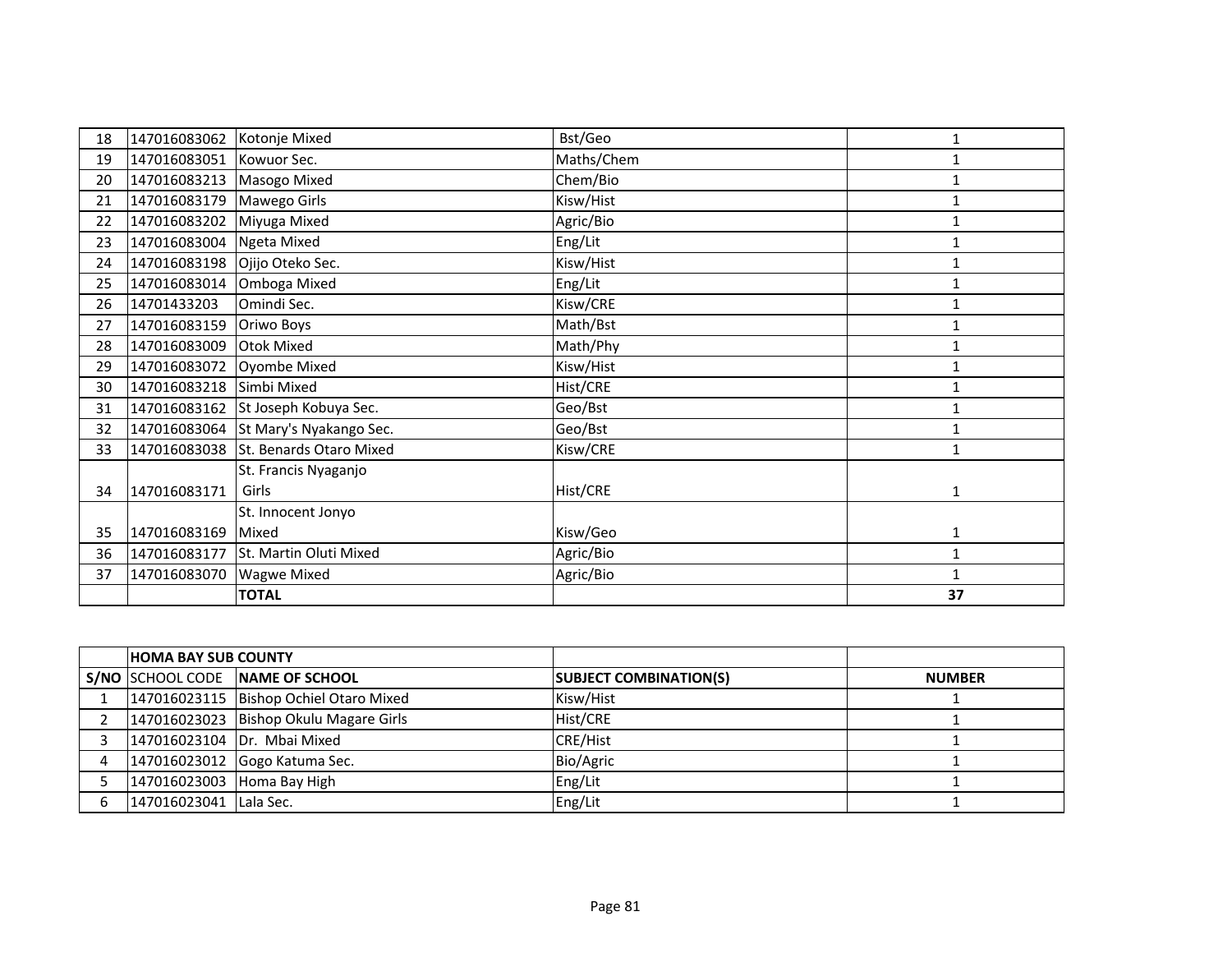|    | 147016023034                | Langoromo Mixed                     | Geo/Hist  |    |
|----|-----------------------------|-------------------------------------|-----------|----|
| 8  | 147016023092                | Maguti Sec.                         | Kisw/CRE  |    |
| 9  | 147016023019                | Nyagidha Mixed Sec.                 | Eng/Lit   |    |
| 10 | 147016023066 Nyalkinyi Sec. |                                     | Maths/Bio |    |
| 11 | 147016023001                | Ogande Girls                        | Maths/Bst |    |
| 12 | 147016023074 Ogande Mixed   |                                     | Bio/Agric |    |
| 13 | 14701433024                 | Pap Ndege Mixed                     | Kisw/CRE  |    |
| 14 | 147016023090                | Ruga Mixed                          | Kisw/CRE  |    |
| 15 | 147016023099                | Sero Mixed                          | Kisw/CRE  |    |
|    |                             | St Ambrose Got Rabour               |           |    |
| 16 | 147016023089                | Mixed                               | Eng/Lit   | 1  |
| 17 |                             | 147016023075 St Dominic Wiga Sec.   | Chem/Math |    |
| 18 |                             | 147016023076 St Marys Marindi Girls | Chem/Bio  |    |
| 19 | 147016023127                | St Theresa Nyauu Girls              | Bst/Math  |    |
| 20 | 147016023048                | Wiobiero Sec.                       | Hist/CRE  |    |
|    |                             | <b>TOTAL</b>                        |           | 20 |

|                | <b>RANGWE SUB COUNTY</b>  |                                |                               |               |
|----------------|---------------------------|--------------------------------|-------------------------------|---------------|
|                | S/NO SCHOOL CODE          | NAME OF SCHOOL                 | <b>SUBJECT COMBINATION(S)</b> | <b>NUMBER</b> |
|                | 147016023045 Achego Mixed |                                | Kisw/Hist                     |               |
| $\overline{2}$ | 147016023013              | Asumbi Girls                   | Comp/Math                     |               |
| 3              | 147016023102              | <b>Bondo Mixed</b>             | Math/Phy                      |               |
| 4              |                           | 147016023103 God Kado Mixed    | Math/Bst                      |               |
|                | 147016023097              | <b>God Marera Sec.</b>         | Bio/Agric                     |               |
| 6              | 147016023025              | <b>Gul-Kagembe Mixed</b>       | Geo/CRE                       |               |
|                |                           | 147016023044 Kuoyo Kochia Boys | <b>CRE/Hist</b>               |               |
| 8              | 147016023067              | Ludhe Dongo Sec.               | Geo/CRE                       |               |
| 9              | 147016023098              | Lwaho Mixed                    | Eng/Lit                       |               |
| 10             | 147016023117              | Marienga Mixed                 | Bst/Math                      |               |
| 11             | 147016023108              | Nyakwadha Mixed                | Hist/CRE                      |               |
| 12             | 147016023113              | Nyandema Mixed                 | Bio/Agric                     |               |
| 13             | 147016023051 Nyawita Sec. |                                | Agric/Bio                     |               |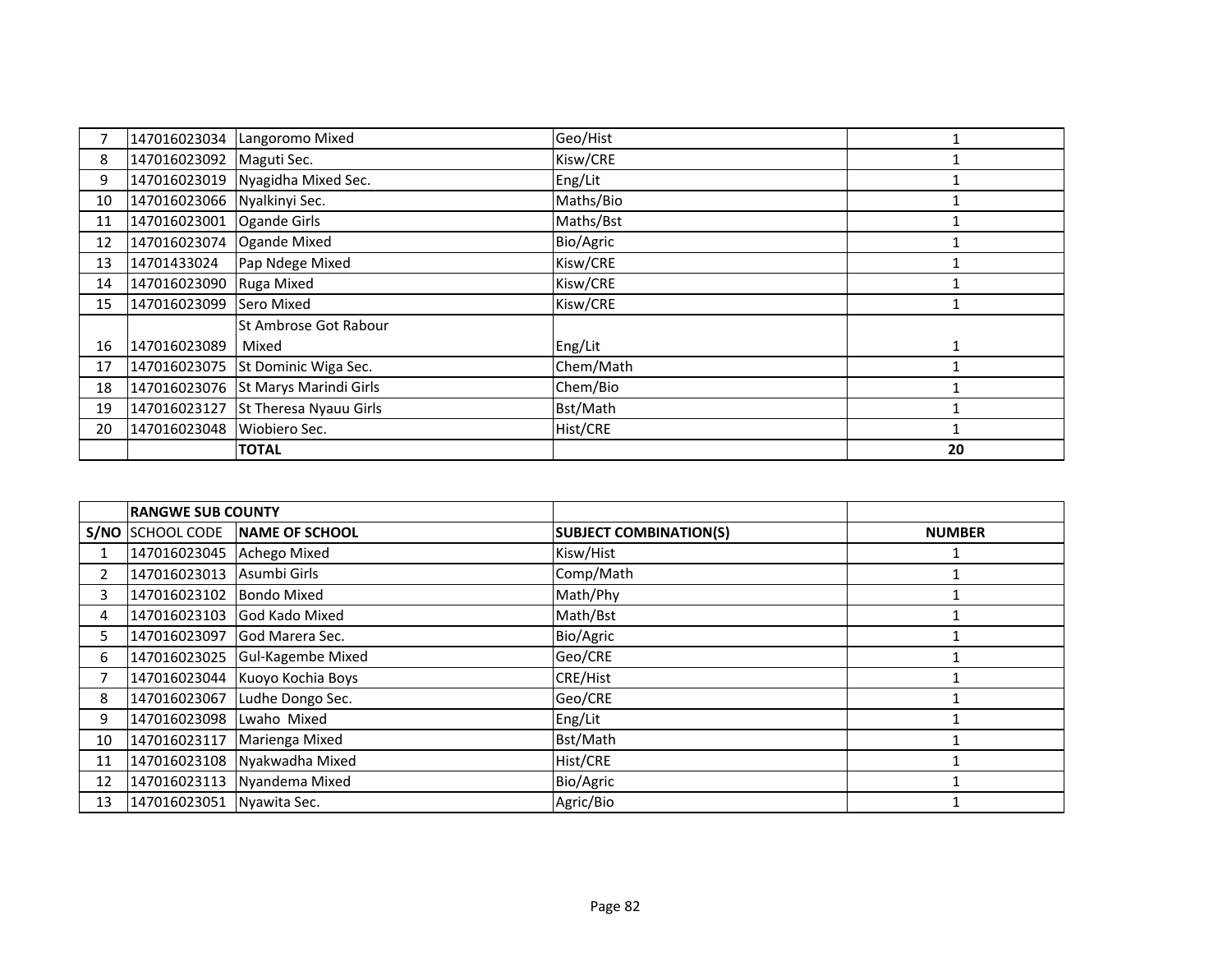| 14 | 147016023069 | Odienya Sec.               | Kisw/CRE   |              |
|----|--------------|----------------------------|------------|--------------|
| 15 | 147016023020 | Olare Mixed                | Geo/Hist   |              |
| 16 | 147016023109 | Oluso Mixed                | Geo/Hist   |              |
| 17 | 147016023112 | Onyege Mixed               | Phy/Math   |              |
| 18 | 147016023110 | Opinde Mixed               | Bio/Chem   |              |
| 19 | 147016023009 | Orero Boys                 | Phy/Math   |              |
| 20 | 147016023119 | Rangwe Girls               | Eng/Lit    |              |
| 21 | 147016023053 | St Elizabeth Koyoo Mixed   | Agric/Bio  |              |
| 22 | 147016023049 | St Mary's Kachar Girls     | Eng/Lit    |              |
|    |              | St Paul Aoch-Muga          |            |              |
| 23 | 147016023004 | Mixed                      | Eng/Lit    | 1            |
|    |              | St. Dominic Rabango        |            |              |
| 24 | 147016023071 | Mixed                      | CRE/Hist   | 1            |
| 25 | 147016023072 | St. Francis Andingo Sec.   | Hist/CRE   | 1            |
|    |              |                            |            |              |
| 26 | 147016023085 | St. Mathews God Bondo Sec. | Chem/Maths | 1            |
|    |              | St.Josephine Bakhita       |            |              |
| 27 | 147016023105 | Nyalienga                  | Eng/Lit    | $\mathbf{1}$ |
|    |              | <b>TOTAL</b>               |            | 27           |

|                | <b>INDHIWA SUB COUNTY</b>    |                                      |                               |               |
|----------------|------------------------------|--------------------------------------|-------------------------------|---------------|
|                |                              | S/NO SCHOOL CODE NAME OF SCHOOL      | <b>SUBJECT COMBINATION(S)</b> | <b>NUMBER</b> |
|                | 147016023122 Abura Mixed     |                                      | Chem/Bio                      |               |
|                |                              | 147016023121 Alara Mixed Sec.        | Geo/Math                      |               |
| 3              |                              | 147016023014 Apuoche Mixed           | Kisw/Hist                     |               |
| $\overline{4}$ | 147016023123 Bongu Girls     |                                      | Math/Bst                      |               |
| 5.             | 147016023093 Gina Sec.       |                                      | Eng/Lit                       |               |
| 6              | 147016023058 Got Kojowi Sec. |                                      | Geo/Bst                       |               |
|                |                              | 147016023100 Got Rachar Ojode Sec.   | Bio/Agric                     |               |
| 8              | 147016023038 Jabagre Sec.    |                                      | Agric/Bio                     |               |
| 9              |                              | 147016023011 Joshua Ojede Ndere Sec. | Hist/CRE                      |               |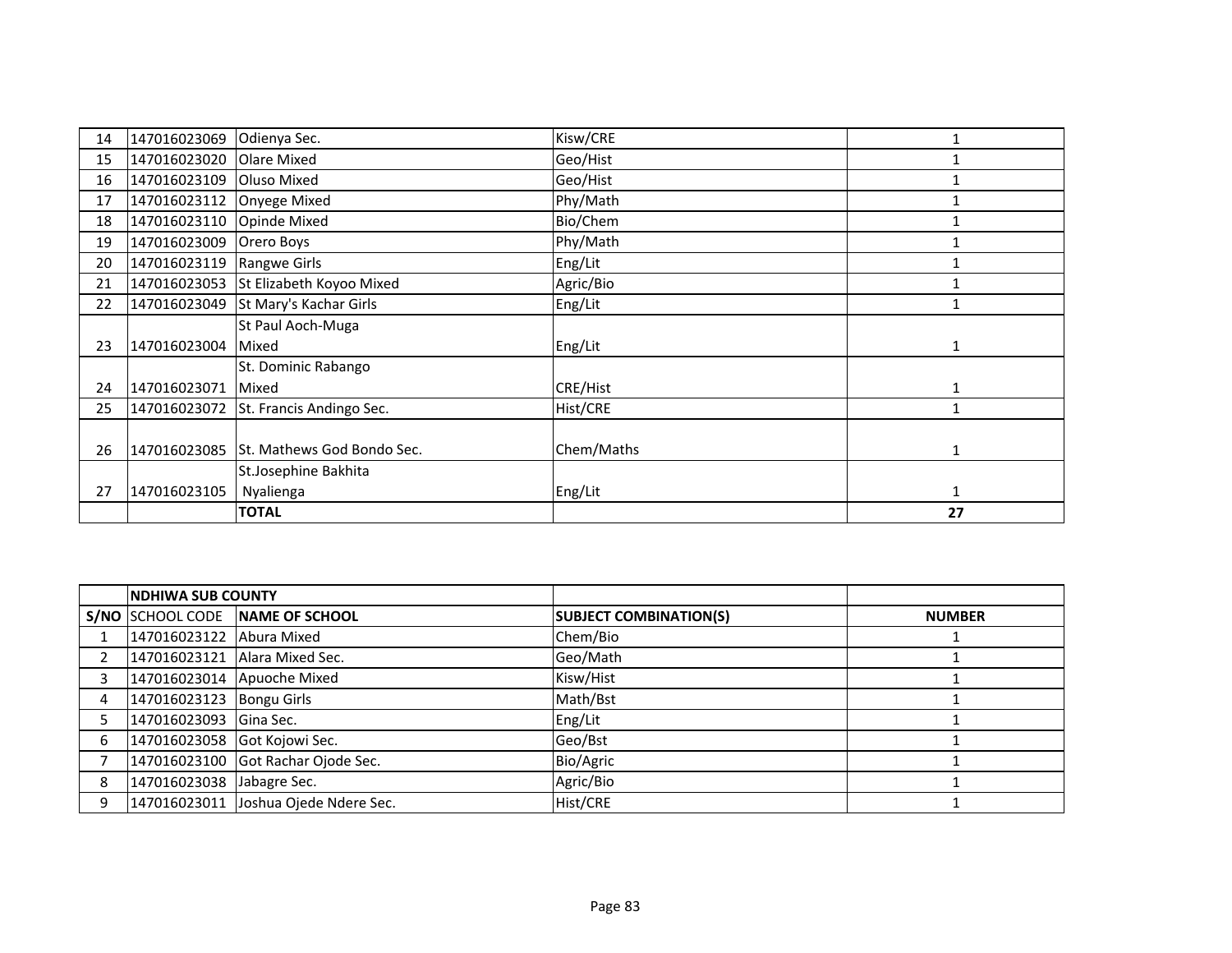| 10 | 147016023124   Kaguria Sec. |                                            | Geo/CRE   | 1            |
|----|-----------------------------|--------------------------------------------|-----------|--------------|
| 11 | 147016023088                | Kome Mixed                                 | Bst/Math  | 1            |
| 12 |                             | 147016023057 Lwanda Kawuor Sec.            | Phy/Math  | $\mathbf{1}$ |
| 13 | 147016023007                | <b>Magina Girls</b>                        | Hist/CRE  | $\mathbf{1}$ |
| 14 | 147016023006                | Mirogi Girls                               | Kisw/Hist | $\mathbf{1}$ |
| 15 | 147016023010                | Ndisi Sec.                                 | Hist/CRE  | 1            |
| 16 | 147016023032                | Nyamanga Mixed                             | Bio/Chem  | 1            |
| 17 | 147016023017                | Obera Boys                                 | Math/Bst  | $\mathbf{1}$ |
|    |                             |                                            |           |              |
| 18 |                             | 147016023087 Ojode Unga (Unga Kojode) Sec. | Bst/Geo   | 1            |
| 19 | 147016023052                | Okok Mixed                                 | Geo/Hist  | $\mathbf{1}$ |
| 20 | 147016023077                | Okota Mixed                                | Math/Bst  | $\mathbf{1}$ |
| 21 | 147016023050                | <b>Ondati Girls</b>                        | Bio/Agric | 1            |
| 22 | 147016023120                | Ongako Mixed                               | Bio/Agric | $\mathbf{1}$ |
| 23 | 147016023046                | <b>Osure Mixed</b>                         | Hist/Geo  | $\mathbf{1}$ |
| 24 | 147016023008                | <b>Otange Mixed</b>                        | Phy/Math  | 1            |
| 25 | 147016023054                | Rapedhi Sec.                               | Math/Chem | $\mathbf{1}$ |
| 26 | 147016023033 Ratang'a Girls |                                            | Bio/Agric | $\mathbf{1}$ |
| 27 |                             | 147016023002 St Augustine-Mirogi Boys      | Kisw/Hist | 1            |
| 28 | 147016023125                | St Felix Nyarath Sec.                      | Bst/Geo   | $\mathbf{1}$ |
|    |                             | St Lucy Odhiambo                           |           |              |
| 29 | 147016023015                | Rambo Girls                                | Bio/Chem  | 1            |
| 30 | 147016023005                | St Nicasius Maranyona Sec.                 | Maths/Bst | $\mathbf{1}$ |
| 31 | 147016023070                | St Philip Wayaga Sec.                      | Chem/Math | $\mathbf{1}$ |
| 32 |                             | 147016023042 St. Marys Wachara Sec.        | Bio/Geo   | 1            |
| 33 | 147016023037                | St. Peters Rarage Sec.                     | Chem/Bio  | $\mathbf{1}$ |
| 34 | 147016023118                | Wayara Mixed                               | Math/Chem | 1            |
|    |                             | <b>TOTAL</b>                               |           | 34           |

|      | <b>ISUBA SUB-COUNTY</b> |                        |                                |               |
|------|-------------------------|------------------------|--------------------------------|---------------|
| S/NC | <b>ISCHOOL CODE</b>     | <b>INAME OF SCHOOL</b> | <b>ISUBJECT COMBINATION(S)</b> | <b>NUMBER</b> |
|      | 147016103005            | <b>Moi Girls Sindo</b> | Hist/Kisw                      |               |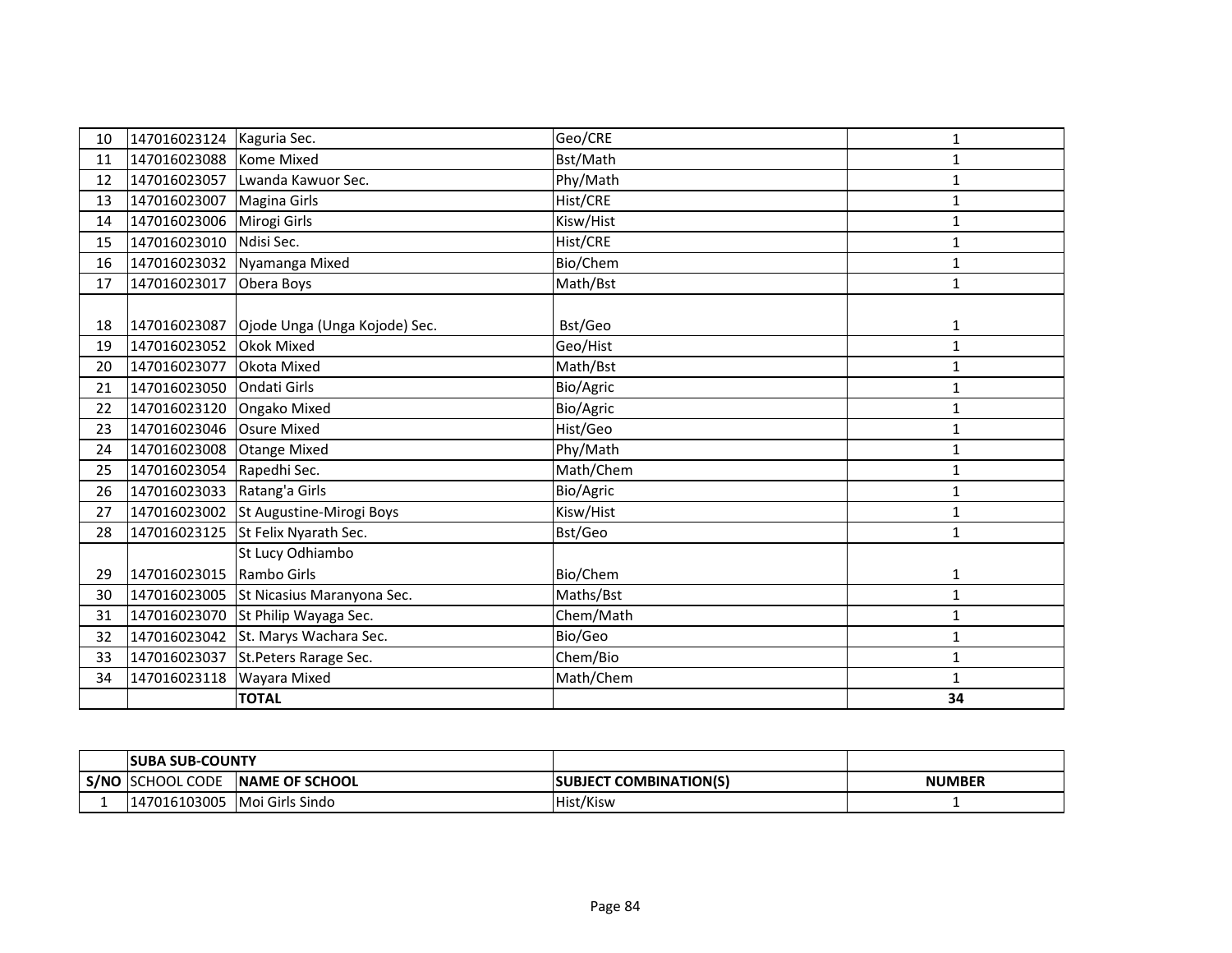| 2  | 147016103032              | Nyadenda Mixed                      | Bst/Geo   |              |
|----|---------------------------|-------------------------------------|-----------|--------------|
| 3  |                           | 147016103021 Nyagwethe Sec.         | Eng/Lit   | $\mathbf{1}$ |
| 4  |                           | 147016103020 Nyatambe Mixed         | Agric/Bio | 1            |
| 5. | 147016103030 Obanga Mixed |                                     | Math/Bst  | $\mathbf{1}$ |
| 6  | 147016103028 Onywera Boys |                                     | Bio/Agric |              |
|    |                           | St.Gabriels Gwassi                  |           |              |
|    | 147016103014 Girls        |                                     | Chem/Math | $\mathbf{1}$ |
| 8  | 147016103006 Tonga Boys   |                                     | Bio/Chem  | 1            |
| 9  |                           | 147016103015 St Charles Wiga Mixed  | CRE/Hist  | 1            |
| 10 | 147016103047              | Kikubi Girls                        | Bio/Chem  |              |
| 11 | 147016103052 Kiembe Mixed |                                     | Bst/Geo   | $\mathbf{1}$ |
| 12 |                           | 147016103049 Nyakiya Mixed(sindo)   | Geo/Bst   |              |
| 13 | 147016103045 Kisegi Mixed |                                     | Kisw/CRE  | 1            |
| 14 |                           | 147016103058 Mark Matunga Kiwa Sec. | Hist/Geo  | 1            |
| 15 |                           | 147016103025 Kamasengre Sec.        | Kisw/CRE  |              |
| 16 | 147016103063              | St. Joseph Olando Sec.              | Kisw/Hist | 1            |
| 17 | 147016103065              | Ragwe Mixed                         | Eng/Lit   | $\mathbf{1}$ |
| 18 | 147016103050              | Kianyumba Sec.                      | Bio/Chem  | $\mathbf{1}$ |
| 19 | 147016103060 Seka Sec.    |                                     | Eng/Lit,  | 1            |
| 20 | 14701433334               | Rowo Sec.                           | Hist/CRE  | $\mathbf{1}$ |
| 21 | 147016103068              | John Mbadi Koyombe Sec.             | Kisw/CRE  | $\mathbf{1}$ |
|    |                           | <b>TOTAL</b>                        |           | 21           |

|   | <b>IMBITA SUB COUNTY</b>  |                                                   |                               |               |
|---|---------------------------|---------------------------------------------------|-------------------------------|---------------|
|   |                           | S/NO SCHOOL CODE NAME OF SCHOOL                   | <b>SUBJECT COMBINATION(S)</b> | <b>NUMBER</b> |
|   |                           |                                                   |                               |               |
|   |                           | 147016103004   Kakiimba Sec. (In Mfangano Island) | Kisw/Geo                      |               |
|   | 147016103003              | Lambwe Sec.                                       | Eng/Lit                       |               |
|   |                           | 147016103001 Mbita Boys High                      | Eng/Lit                       |               |
| 4 | 147016103023 Ngodhe Mixed |                                                   | Math/Bst                      |               |
|   |                           | 147016103011 Nyamasare Girls                      | Eng/Lit                       |               |
| 6 | 147016103029 Sena Sec.    |                                                   | Geo/Hist                      |               |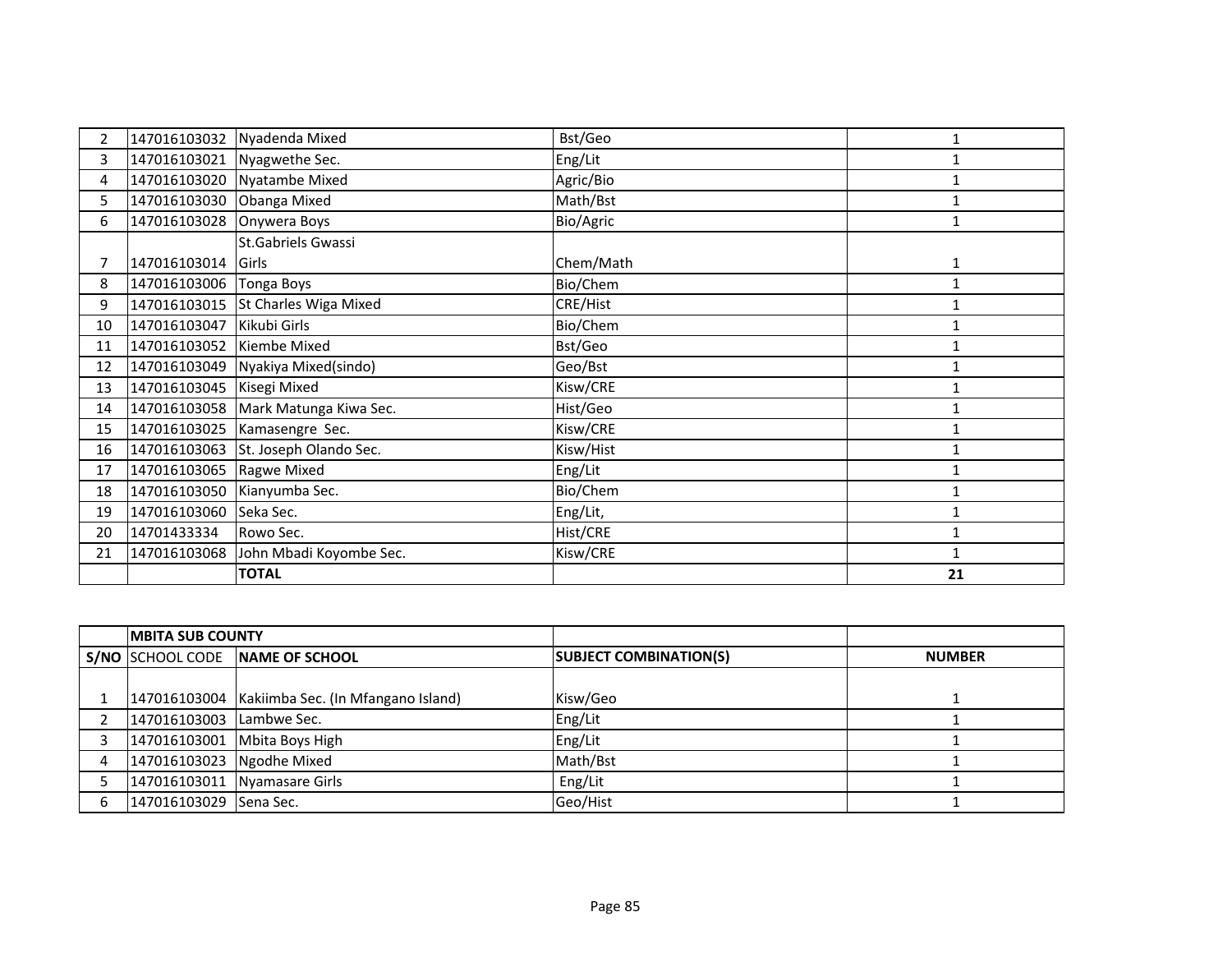|    | 147016103035                | Usao Mixed                               | Agric/Bio |    |
|----|-----------------------------|------------------------------------------|-----------|----|
| 8  | 147016103008                | Waondo Sec.                              | Bio/Geo   |    |
| 9  | 147016103013                | <b>Waware Mixed</b>                      | Bio/Chem  |    |
| 10 | 147016103031                | Nyakweri Mixed                           | Bst/Math  |    |
|    |                             |                                          |           |    |
| 11 |                             | 147016103040 Otieno Kajwang Nyamaji Sec. | Bio/Agric | 1  |
| 12 | 147016103056   Kamato Mixed |                                          | Kisw/CRE  |    |
|    |                             | Ambassodor Pamela                        |           |    |
| 13 | 147016103041                | Mboya Girls                              | Eng/Lit   | 1  |
| 14 | 147016103038 Kayanja Mixed  |                                          | Maths/Bst |    |
| 15 | 147016103010                | St Philip Ndhuru Sec.                    | Chem/Math |    |
| 16 |                             | 147016103054 Nyandeng'a Mixed            | Eng/Lit   |    |
| 17 | 147016103042                | Wasamo Girls                             | Geo/Hist  |    |
|    |                             |                                          |           |    |
| 18 | 147016103057                | Senator Otieno Kajwang Gera Sec.         | Maths/Phy |    |
| 19 |                             | 147016103066 St. Michael's Nyasumbi Sec. | Bio/Chem  |    |
|    |                             | <b>TOTAL</b>                             |           | 19 |

### **MIGORI COUNTY**

|                | <b>SUNA WEST SUB COUNTY</b> |                                   |                               |               |
|----------------|-----------------------------|-----------------------------------|-------------------------------|---------------|
|                |                             | S/NO SCHOOL CODE NAME OF SCHOOL   | <b>SUBJECT COMBINATION(S)</b> | <b>NUMBER</b> |
|                |                             | 147016063077 Bishop Okinda Sec.   | Bio/Agric, Geog/Bst           |               |
| $\overline{2}$ |                             | 147016063103 Bondo Nyironge Sec.  | Geo/Bst                       |               |
| 3              | 147016063113 Kitabaye Sec.  |                                   | <b>CRE/Hist</b>               |               |
| 4              | 147016063089   Masara Sec.  |                                   | Math/Bst, Kisw/Hist           |               |
| 5.             | 147016063121   Malera Mixed |                                   | Kisw/Geo, Bio/Chem            |               |
| 6              | 147016063051 Moi Suba Girls |                                   | Phy/Chem, Hist/CRE            |               |
|                | 147016063085 Oruba Mixed    |                                   | Geo/Bst                       |               |
| 8              | 147016063050 Sagero Mixed   |                                   | Chem/Bio, Bst/Geo             |               |
| 9              |                             | 147016063021 St. Peters Abwao Sec | Geo/Hist                      |               |
| 10             | 147016063059 Machicha Sec.  |                                   | Kisw/Geo                      |               |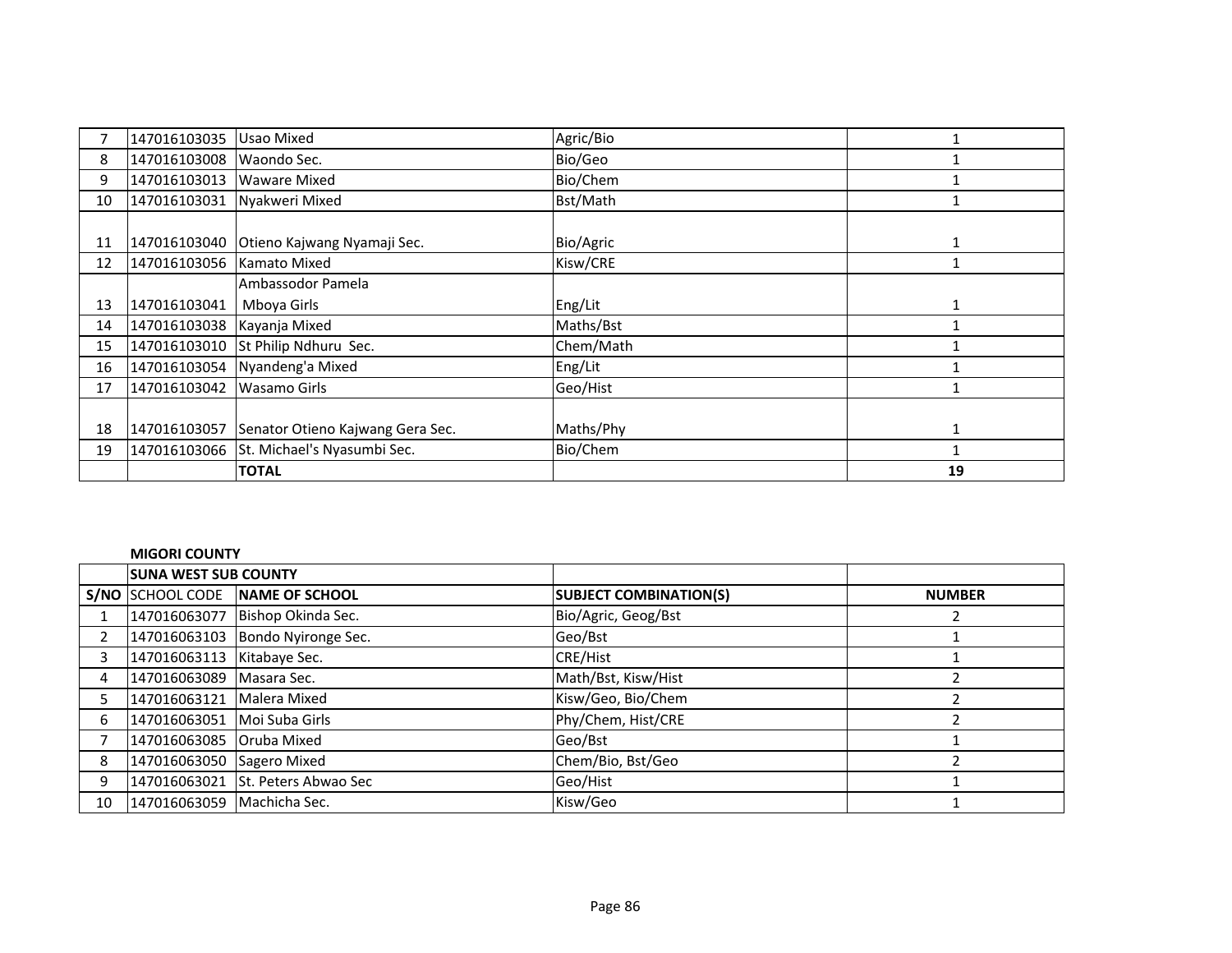| 11 | 147016063163 Nyasoko Sec. |                                             | Kisw/Hist          |    |
|----|---------------------------|---------------------------------------------|--------------------|----|
| 12 |                           | 147016063166 Nyamome Mixed                  | Bio/Agric          |    |
| 13 |                           | 147016063203 Lwala Giribe Mixed             | Hist/CRE           |    |
|    |                           |                                             |                    |    |
| 14 |                           | 147016063048   Migori Township Complex Sec. | Hist/CRE, Phy/Math |    |
| 15 |                           | 147016063199 St Celestino Nyangubo Sec.     | Eng/Lit, Agric/Bio |    |
|    |                           |                                             |                    |    |
| 16 | 14701443275               | Tom Mboya Ragana Complex Girls              | Kisw/CRE           |    |
| 17 | 14701443274               | St Francis Wiga Girls                       | Bio/Agric          |    |
|    |                           | <b>TOTAL</b>                                |                    | 24 |

|    | <b>SUNA EAST SUB COUNTY</b> |                                      |                               |                |
|----|-----------------------------|--------------------------------------|-------------------------------|----------------|
|    |                             | S/NO SCHOOL CODE NAME OF SCHOOL      | <b>SUBJECT COMBINATION(S)</b> | <b>NUMBER</b>  |
| 1  | 147016063035 Anjego Sec.    |                                      | Kisw/CRE                      |                |
| 2  | 147016063120                | <b>God Ngoche Girls</b>              | Hist/CRE                      |                |
| 3  | 147016063007                | Kadika Girls                         | Chem/Bio                      |                |
| 4  | 147016063011                | Kwa Sec.                             | Agric/Bio                     |                |
| 5. |                             | 147016063094 Magina F.A.M Mixed      | Eng/Lit                       |                |
| 6  | 147016063003                | <b>Migori Boys</b>                   | Bio/Chem, Kisw/Geo, Eng/Lit   | 3              |
| 7  | 147016063134                | Mapera Sec                           | Phy/Math                      |                |
| 8  |                             | 147016063076 Ngege Got Kachacha Sec. | Kisw/CRE, Phy/Maths           | $\overline{2}$ |
| 9  | 147016063004                | Nyabisawa Girls                      | Bst/Math                      |                |
| 10 | <b>NEW</b>                  | Nyikendo Girls                       | Bst/Math                      |                |
| 11 | 147016063056                | Nyango Sec.                          | Chem/Math, Kisw/CRE           | $\overline{2}$ |
| 12 | 147016063074 Onyalo Mixed   |                                      | Agric/Bio, Eng/Lit            | $\overline{2}$ |
| 13 | 147016063037                | <b>Osingo Mixed</b>                  | Bio/Chem, Kisw/Geo            | $\overline{2}$ |
| 14 | 147016063087                | St.Michael Nyarongi Mixed            | Eng/Lit                       |                |
| 15 | 147016063133                | Kikoma Sec.                          | Bio/Agric                     |                |
| 16 | 147016063061                | Rayudhi Sec.                         | CRE/Hist                      |                |
| 17 | 147016063159                | Ting'na Mixed                        | Bio/Agric                     |                |
| 18 |                             | 147016063099 St. Juliane Ugari Sec.  | Hist/Geo                      |                |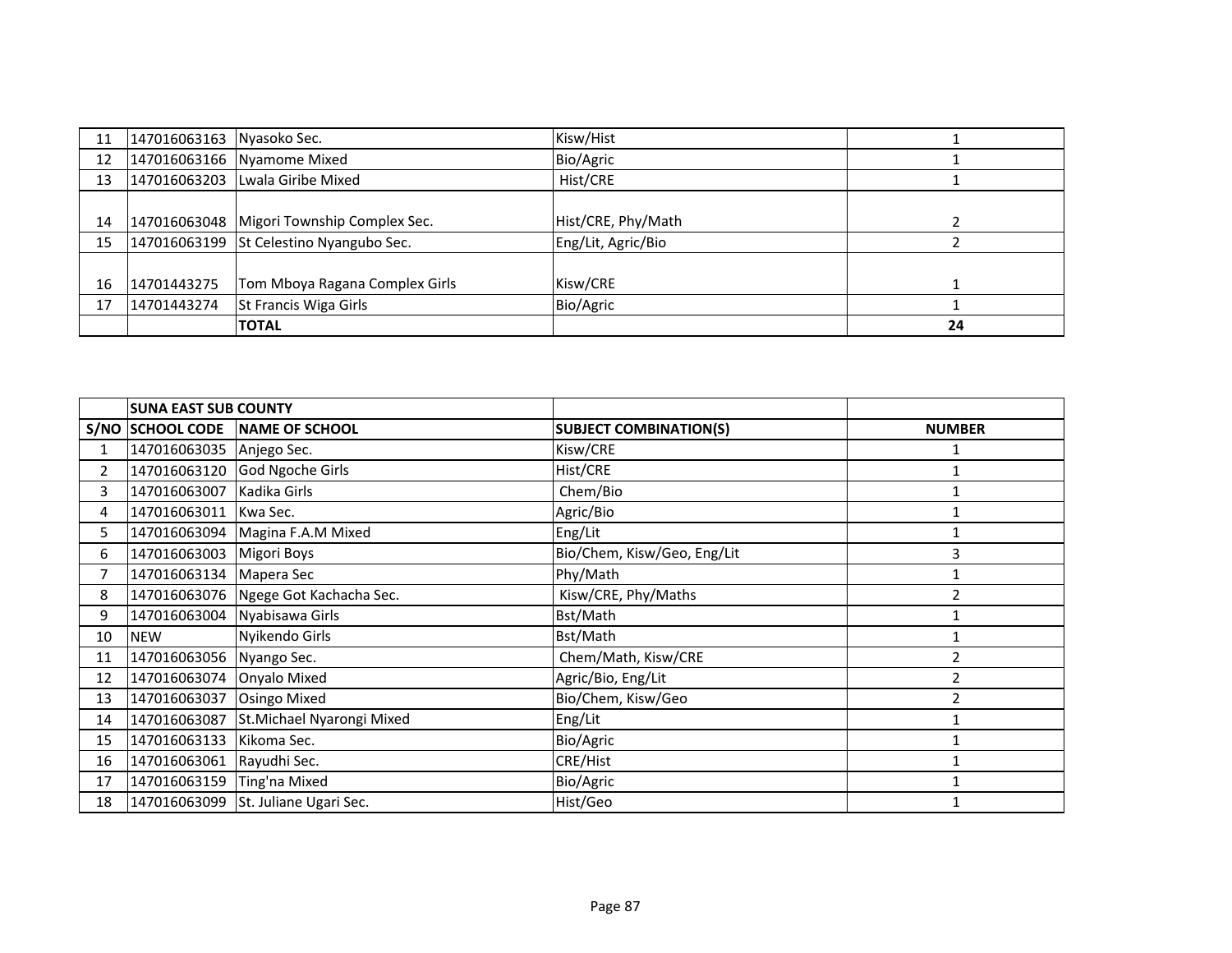| 19 | 147016063171   Korwa Mixed     |                                            | Bio/Agric, Kisw/CRE |    |
|----|--------------------------------|--------------------------------------------|---------------------|----|
|    |                                | 20   147016063108   Nyikendo Mixed         | Kisw/CRE            |    |
|    |                                | 21   147016063148   Nyamongo Sec.          | Hist/CRE, Geo/Bst   |    |
|    | 22 147016063132 Radienya Girls |                                            | Kisw/Hist           |    |
| 23 |                                | $147016063213$ St Georges Kilimanjaro Sec. | Eng/Lit             |    |
|    |                                | <b>TOTAL</b>                               |                     | 31 |

|                | <b>NYATIKE SUB COUNTY</b>  |                                        |                               |                |
|----------------|----------------------------|----------------------------------------|-------------------------------|----------------|
|                | S/NO SCHOOL CODE           | NAME OF SCHOOL                         | <b>SUBJECT COMBINATION(S)</b> | <b>NUMBER</b>  |
| $\mathbf{1}$   | 147016063009               | St Paul's Ageng'a Boys                 | Geo/Bst, Kisw/CRE             | 2              |
| $\overline{2}$ | 147016063111 Amoyo Sec.    |                                        | Hist/CRE                      | 1              |
| $\overline{3}$ | 147016063105 Aneko Mixed   |                                        | Agric/Bio                     | $\mathbf{1}$   |
| 4              |                            | 147016063097 B.L.Tezza Complex Sec.    | Math/Chem                     | 1              |
| 5              | 147016063024               | <b>Bande Girls</b>                     | Eng/Lit, Bst/Math             | $\overline{2}$ |
| 6              |                            | 147016063086 Kanga Onditi Sec.         | Eng/Lit                       | 1              |
| $\overline{7}$ | 147016063096 Kimai Mixed   |                                        | Bio/Agric                     | 1              |
| 8              |                            | 147016063026 Lwanda Magwar Sec.        | Eng/Lit                       | 1              |
| 9              | 147016063029               | Moi Nyatike                            | Maths/Phy                     | $\mathbf{1}$   |
| 10             |                            | 147016063053 Nyangere Mixed            | Math/Chem                     | $\mathbf{1}$   |
| 11             |                            | 147016063018 St. Michael Nyandema Sec. | Geo/Math                      | $\mathbf{1}$   |
| 12             | 147016063080               | Okenge Mixed                           | Bio/Chem                      | 1              |
| 13             | 147016063073               | Olasi Sec.                             | Bio/Agric                     | $\mathbf{1}$   |
| 14             | 147016063072 St Gema Girls |                                        | Kisw/CRE                      | 1              |
| 15             |                            | 147016063054 St. Josephs Gunga Mixed   | Math/Phy                      | $\mathbf{1}$   |
| 16             | 147016063083               | St. Joseph Modi Sec.                   | Hist/CRE                      | $\mathbf{1}$   |
| 17             | 147016063090               | Ungoe Sec.                             | Eng/Lit                       | 1              |
| 18             | 147016063122               | Sidika Sec.                            | Bio/Agric                     | $\mathbf{1}$   |
| 19             | 147016063116 Sota SDA Sec. |                                        | Geo/Bst                       | $\mathbf{1}$   |
| 20             |                            | 147016063068 St. Mary's Winjo Sec.     | Chem/Bio                      | $\mathbf{1}$   |
| 21             | 147016063150 Mariba Mixed  |                                        | Hist/CRE                      | $\mathbf{1}$   |
| 22             | 147016063058 Kibuon Sec.   |                                        | Bio/Agric, Hist/CRE           | $\overline{2}$ |
| 23             |                            | 147016063127 St Sabianus Owich Sec.    | Hist/CRE                      | $\mathbf{1}$   |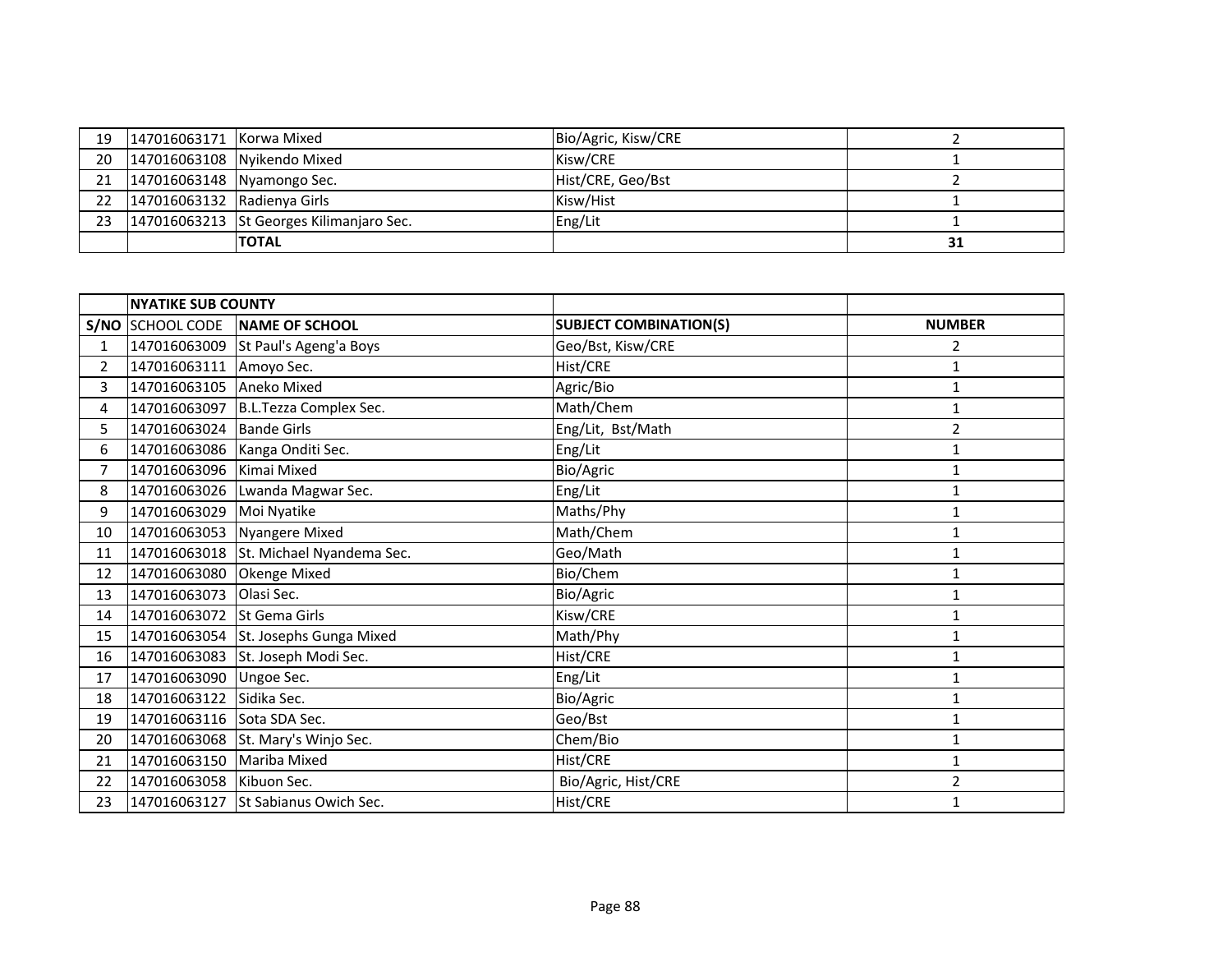| 24 | 147016063139 | St Agnes Okuodo Sec.                 | Eng/Lit   |    |
|----|--------------|--------------------------------------|-----------|----|
| 25 | 147016063157 | Akala Sec.                           | Hist/CRE  |    |
| 26 | 147016063177 | Ndiwa Girls                          | Math/Bst  |    |
| 27 | 147016063130 | Senye Mixed                          | Chem/Math |    |
| 28 | 147016063168 | Kopala Sec.                          | Eng/Lit   |    |
| 29 | 147016063170 | Okayo Mixed                          | Bio/Maths |    |
| 30 | 147016063175 | Got Kachola Mixed                    | Kisw/CRE  |    |
| 31 |              | 147016063176 Paulo Odendo Sec.       | Kisw/CRE  |    |
| 32 | 147016063189 | Othoch-Rakuom Sec.                   | Kisw/Geo  |    |
| 33 | 147016063167 | Chamachichi SDA                      | Math/Chem |    |
| 34 | 147016063193 | Radienya High                        | Agric/Bio |    |
| 35 |              | 147016063198 St. Jacobs Kolanya Sec. | Geo/CRE   |    |
| 36 | 147016063205 | St. Gabriels' God Kwach Sec.         | Geo/Bst   |    |
| 37 | 147016063207 | God Keyo Sec.                        | Eng/Lit   |    |
| 38 | 147016063211 | Rabuor - Karungu Sec.                | Hist/Geo  |    |
| 39 | 147016063210 | St Thomas Diruma Sec.                | Bio/Agric |    |
| 40 | 147016063137 | Kea Mixed                            | Agric/Bio |    |
| 41 | 147016063191 | Miriwi Sec.                          | Eng/Lit   |    |
|    |              | <b>TOTAL</b>                         |           | 44 |

|    | <b>RONGO SUB COUNTY</b>    |                                  |                               |               |
|----|----------------------------|----------------------------------|-------------------------------|---------------|
|    |                            | S/NO SCHOOL CODE NAME OF SCHOOL  | <b>SUBJECT COMBINATION(S)</b> | <b>NUMBER</b> |
|    | 147016063040 Kameji Sec.   |                                  | Hist/CRE                      |               |
|    | 147016063017 Kanga High    |                                  | Math/Chem                     |               |
| 3  | 147016063033 Kangeso Boys  |                                  | Eng/Lit, Phy/Maths            |               |
| 4  |                            | 147016063014 Koderobara Sec.     | Math/Chem, Hist/Geo,          |               |
|    |                            | 147016062007   Kuja Special Sec. | Eng/Lit/KSL                   |               |
| 6  |                            | 147016063070 Nyamuga Mixed       | Kisw/CRE                      |               |
|    | 147016063046 Nyarach Mixed |                                  | Bst/Geo                       |               |
| 8  |                            | 147016063115 Omware Mixed Day    | Bio/Agric                     |               |
| 9  |                            | 147016063031 Oyugi Ogango Girls  | Math/Phy, Hist/CRE, Bst/Geo   |               |
| 10 | 147016063032 Sigiria Mixed |                                  | Maths/Bio, Kisw/Hist          |               |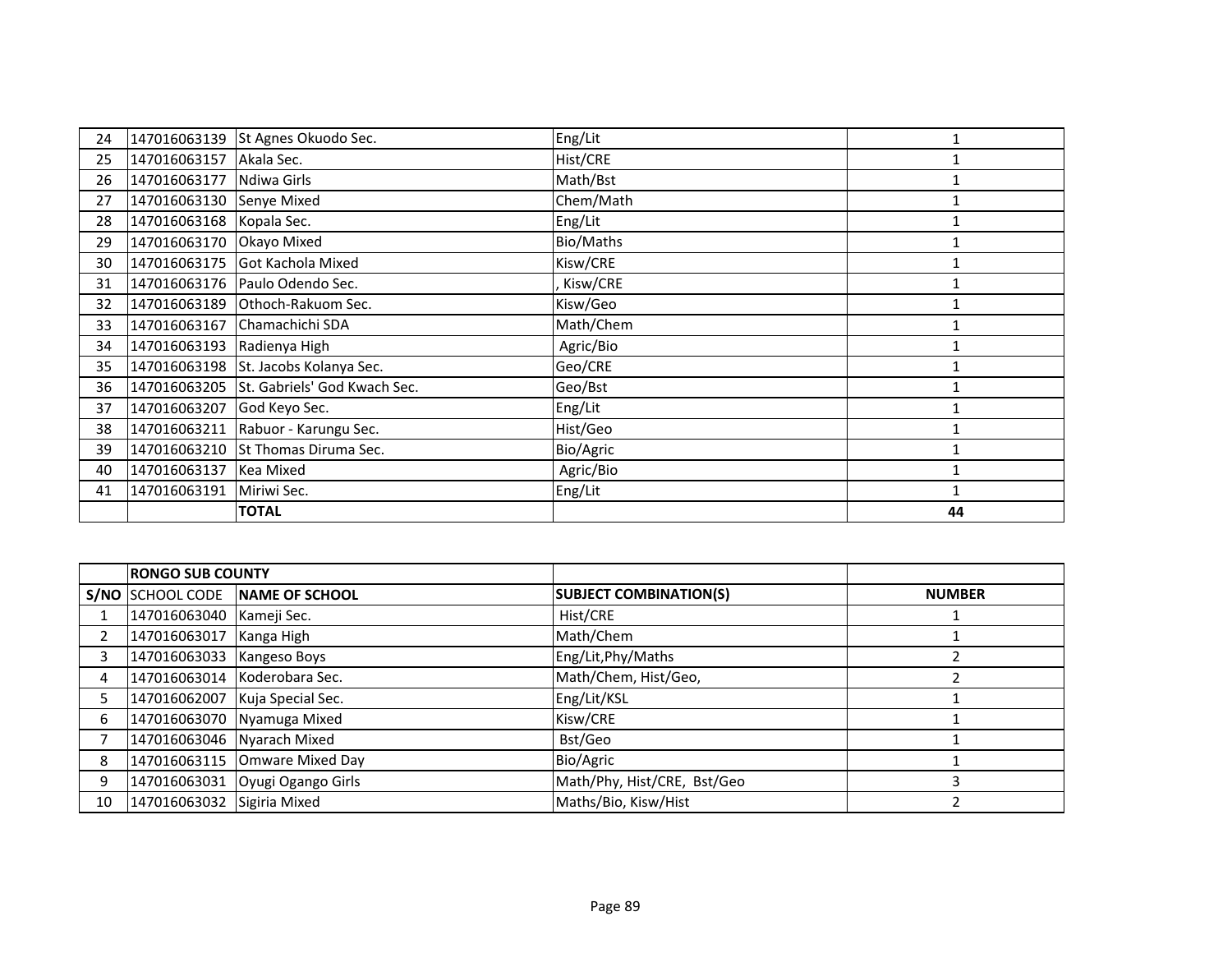| 11 |                             | 147016063107 Lango Arek Sec.           | Kisw/Geo            |    |
|----|-----------------------------|----------------------------------------|---------------------|----|
| 12 | 147016063016 Minyenya Sec.  |                                        | Eng/Lit             |    |
| 13 |                             | 147016063160 St Jonathan Sec.          | Agric/Bio           |    |
| 14 |                             | 147016063057 Kamagambo Day             | Hist/CRE            |    |
| 15 |                             | 147016063135 St Josephs Tuk Jowi Girls | Agric/Bio, CRE/Hist |    |
| 16 | 147016063194 Kanga Mixed    |                                        | <b>CRE/Hist</b>     |    |
| 17 |                             | 147016063106 St Peters Wanga Sec.      | Math/Chem           |    |
| 18 | 147016063214 Kosodo Sec.    |                                        | Agric/Bio           |    |
| 19 | 147016063216 Kanyimach Sec. |                                        | Kisw/Hist,          |    |
| 20 |                             | 147016063215 St Albert Miyare Sec.     | Kisw/CRE            |    |
| 21 | 147016063217 Ngodhe Sec.    |                                        | Eng/Lit             |    |
|    |                             | <b>TOTAL</b>                           |                     | 27 |

|              | <b>AWENDO SUB COUNTY</b>  |                                        |                               |               |
|--------------|---------------------------|----------------------------------------|-------------------------------|---------------|
|              |                           | <b>NAME OF</b>                         |                               |               |
|              | S/NO SCHOOL CODE          | <b>SCHOOL</b>                          | <b>SUBJECT COMBINATION(S)</b> | <b>NUMBER</b> |
| $\mathbf{1}$ | 147016063002              | Pe - Hill Sec.                         | Bio/Chem, Geo/Bst             | 2             |
|              |                           | <b>Bishop Odera</b>                    |                               |               |
| 2            | 147016063088              | Agongo Mixed                           | Eng/Lit                       |               |
| 3            | 147016063041              | Kanyasrega Nyokal Sec.                 | Geo/Bst                       |               |
| 4            | 147016063078              | St Johns Komolorume Sec.               | Hist/CRE                      |               |
| 5.           | 147016063013              | Manyatta SDA Boys                      | Kisw/Hist, Bst/Math           |               |
| 6            | 147016063069              | Yago Mixed                             | Agri/Bio                      |               |
| 7            | 147016063010              | St. Mary's Gorrety Dede Sec.           | Bio/Chem, CRE/Hist            |               |
| 8            | 147016063075              | Kwoyo Kodalo Mixed                     | Kisw/Geo                      |               |
| 9            |                           | 147016063131 Rabuor Kogelo Mixed       | Math/Bst                      |               |
| 10           | 147016063109              | St. Pauline Malunga Sec.               | Agric/Bio                     |               |
| 11           | 147016063117              | Awendo Sec.                            | Kisw/CRE, Math/Phy            | 2             |
| 12           |                           | 147016063114 St. Marks Tom Mboya Mixed | CRE/Hist, Bst/Geo             |               |
| 13           |                           | 147016063062 St Gabriel Siruti Sec.    | Math/Phy                      |               |
| 14           |                           | 147016063146 Michele Obama Girls       | Kisw/Hist                     |               |
| 15           | 147016063143 Angaga mixed |                                        | Eng/Lit                       |               |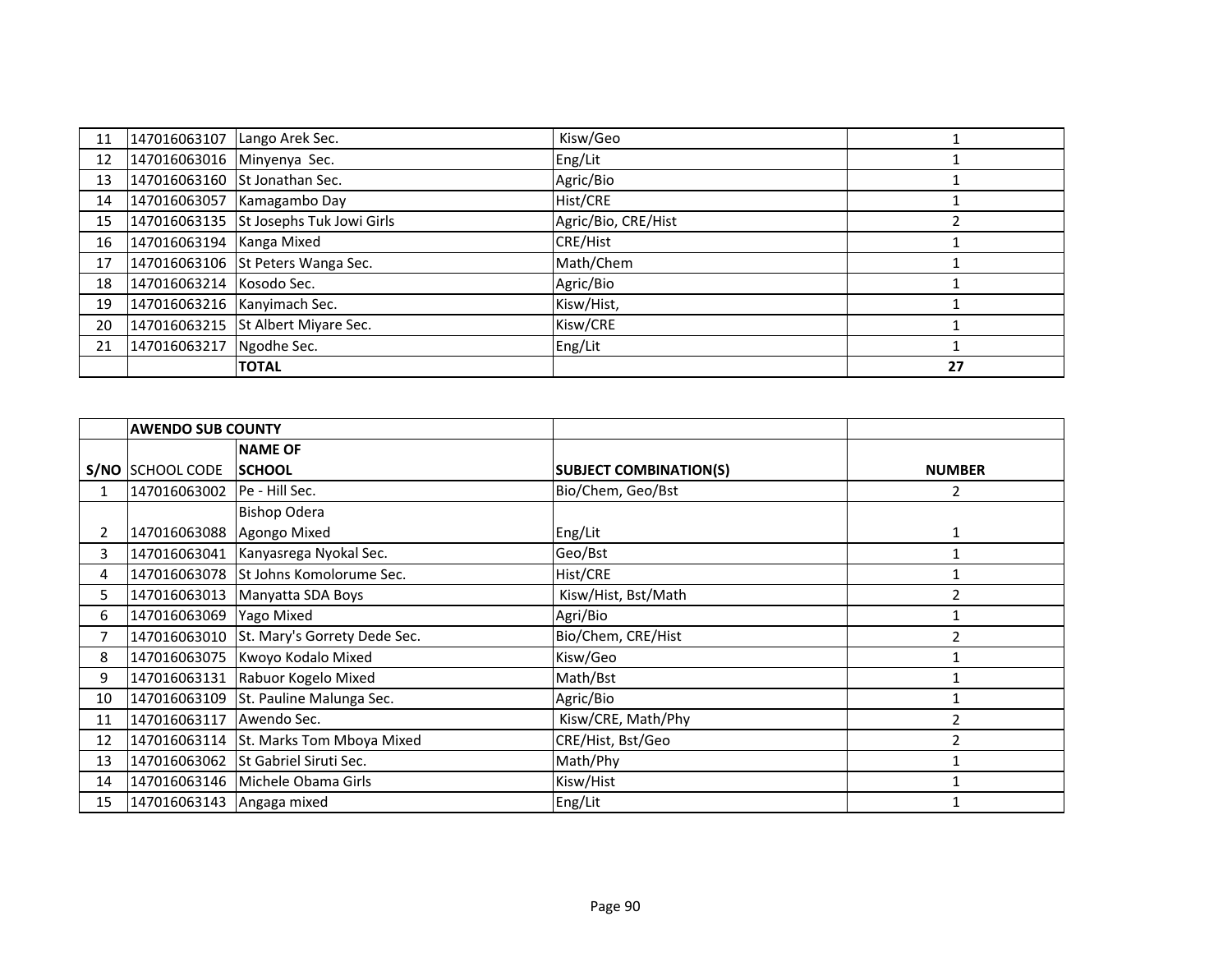| 16 | 147016063065 Kwe Mixed       |                                         | Math/Bst  |    |
|----|------------------------------|-----------------------------------------|-----------|----|
| 17 |                              | 147016063154 Raruowa Kadera Sec.        | Bst/Geo   |    |
|    |                              | St Mourice Nyarombo                     |           |    |
| 18 | 147016063155 Mixed           |                                         | Bio/Maths |    |
| 19 |                              | 147016063158 St Nicholas Koyier Sec.    | Bio/Agric |    |
| 20 | 147016063162 Sony Sugar Sec. |                                         | Kisw/CRE  |    |
| 21 | 147016063184 Rinya Mixed     |                                         | Bio/Chem  |    |
| 22 |                              | 147016063200 St Mary Angogo Sec.        | Bst/Geo   |    |
| 23 |                              | 147016063201 St.Joseph's Bongu          | Phy/Math  |    |
| 24 |                              | 147016063119 St Francis Ng'ong'a Mixed  | Math/Chem |    |
| 25 |                              | 147016063196 Pheres Oluoch Kanindo Sec. | Hist/CRE  |    |
| 26 |                              | 147016063093 St.Timons Rabondo Mixed    | Kisw/Hist |    |
| 27 |                              | 147016063022 Owiro Akoko Girls          | Math/Geo  |    |
| 28 | 147016063049                 | Kogelo Sec.                             | Bio/Chem  |    |
|    |                              | <b>TOTAL</b>                            |           | 33 |

|    | <b>URIRI SUB COUNTY</b>   |                                          |                               |               |
|----|---------------------------|------------------------------------------|-------------------------------|---------------|
|    |                           | <b>NAME OF</b>                           |                               |               |
|    | S/NO SCHOOL CODE          | <b>SCHOOL</b>                            | <b>SUBJECT COMBINATION(S)</b> | <b>NUMBER</b> |
|    | 147016063028              | Arambe Sec.                              | Bio/Agric                     |               |
| 2  | 147016063012              | Bware Sec.                               | Hist/CRE                      |               |
| 3  | 147016063039              | Lwala Mixed                              | Mat/Chem                      |               |
| 4  | 147016063038              | Oruba Girls                              | Geo/Bst                       |               |
| 5. | 147016063118              | Oyani Sec.                               | Eng/Lit                       |               |
|    |                           |                                          |                               |               |
| 6  |                           | 147016063044 St Michael Piny Owacho Sec. | Kisw/CRE                      |               |
|    | 147016063091              | St Augustine Anding'o Sec.               | Eng/Lit                       |               |
| 8  | 147016063100              | St Linus Koyieko Sec.                    | Chem//Bio                     |               |
| 9  | 147016063001              | St. Josephs Rapogi Sec.                  | Math/Bst, Bio/Agric           |               |
| 10 | 147016063020              | Thim Jope Sec.                           | Eng/Lit                       |               |
| 11 |                           | 147016063112 God Sibuoche Sec.           | Math/Phy                      |               |
| 12 | 147016063142 Masoge Mixed |                                          | Chem/Math, Eng/Lit            | 2             |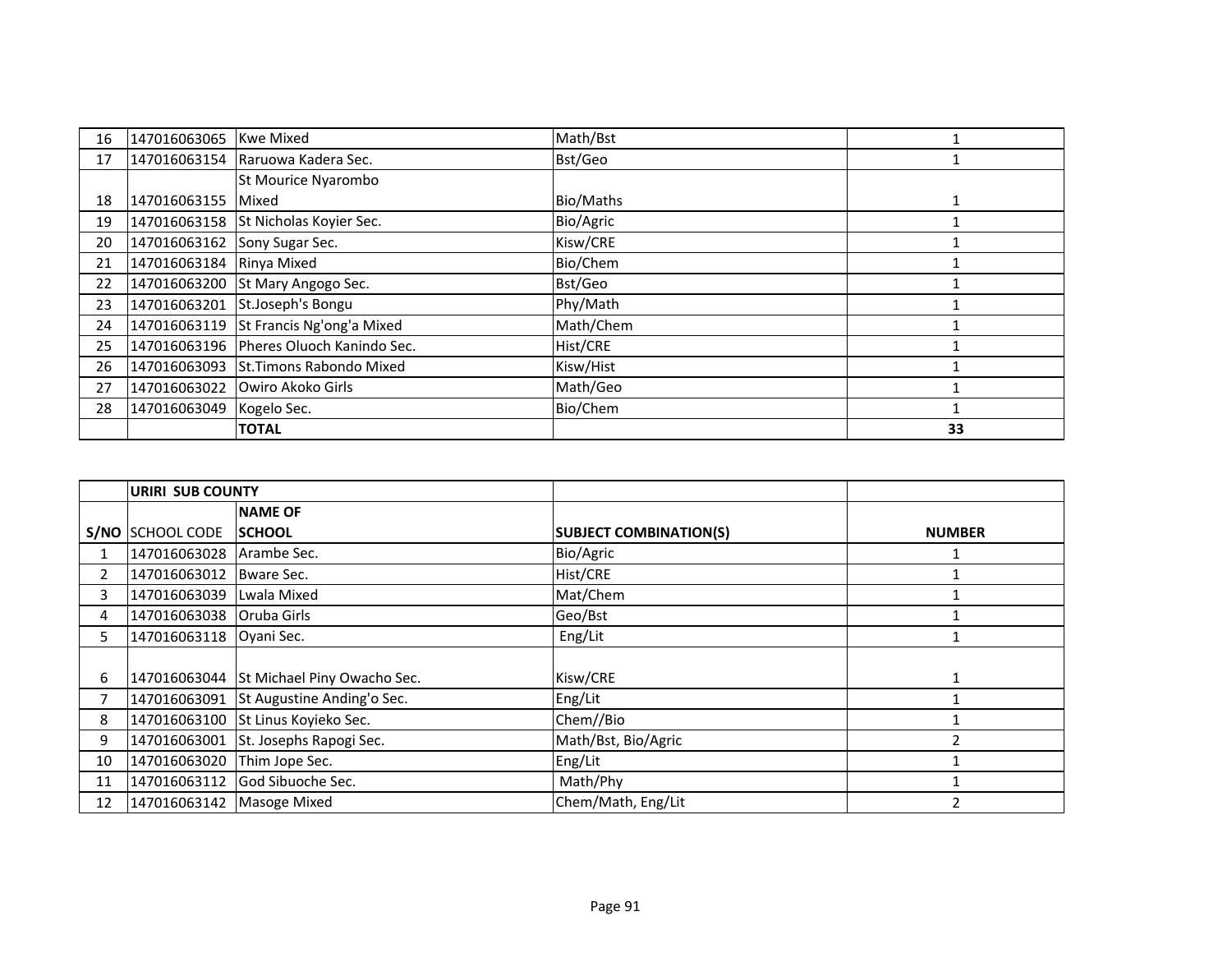| 13 | 147016063169 | St. Aloyce Nyamasare Sec.     | Bio/Agric                   |    |
|----|--------------|-------------------------------|-----------------------------|----|
| 14 | 147016063172 | Luoro Mixed                   | Math/Bst, Bio/Chem, Eng/Lit |    |
| 15 | 147016063173 | Rapogi Girls Sec.             | Math/Phy, Hist/CRE          |    |
|    |              |                               |                             |    |
| 16 | 147016063182 | Bishop Makario Kisugunua Sec. | Hist/CRE                    |    |
| 17 | 147016063181 | St. Pauls Omboo               | Bio/Agric                   |    |
| 18 | 147016063180 | Siro Girls Sec.               | Maths/Phy                   |    |
| 19 | 147016063187 | Konduru Mixed                 | Chem/Bio                    |    |
| 20 | 147016063141 | St. Zablon Ondome Mixed       | Geo/Hist                    |    |
| 21 |              | 147016063060 Kamsaki S A Sec. | Phy/Chem                    |    |
| 22 | 147016063178 | Manyonge Sec.                 | Math/Phy                    |    |
| 23 | 147016063183 | Kolwal Sec.                   | Chem/Bio                    |    |
| 24 | 147016063140 | Bishop Okinda Achuth Sec.     | Maths/Bst                   |    |
| 25 | 14701443278  | Gogo Mixed                    | Kisw/CRE                    |    |
|    |              | <b>TOTAL</b>                  |                             | 30 |

|                | <b>KURIA WEST SUB COUNTY</b> |                                         |                               |               |
|----------------|------------------------------|-----------------------------------------|-------------------------------|---------------|
|                |                              | <b>NAME OF</b>                          |                               |               |
|                | S/NO SCHOOL CODE             | <b>SCHOOL</b>                           | <b>SUBJECT COMBINATION(S)</b> | <b>NUMBER</b> |
|                |                              |                                         |                               |               |
|                |                              | 147016053017 Chacha Moronge Sorore Sec. | Hist/CRE                      | 1             |
| $\overline{2}$ |                              | 147016053016 Gokeharaka Sec.            | Bst/Math                      |               |
| 3              | 147016053009                 | Ikerege Sec.                            | Bio/Agric, Phy/Math           |               |
| 4              |                              | 147016053026 Kehancha Mixed             | Chem/Bio, Bst/Math            |               |
| 5.             | 147016053023                 | Nyamaharaga Sec.                        | Hist/Geo, Kisw/CRE            | 2             |
|                |                              |                                         |                               |               |
| 6              | 147016053029                 | St. Peters Nyamotambe Sec.              | Hist/Geo                      |               |
|                | 147016053001                 | Taranganya Boys High                    | Geo/CRE, Bio/Agric            |               |
| 8              | 147016053027                 | Ngisiru Sec.                            | CRE/Geo                       |               |
| 9              | 147016053130                 | Taranganya Girls                        | Bio/Agric                     |               |
| 10             | 147016053042                 | Nyabokarange Mixed                      | Bst/Math                      |               |
|                |                              | <b>TOTAL</b>                            |                               | 14            |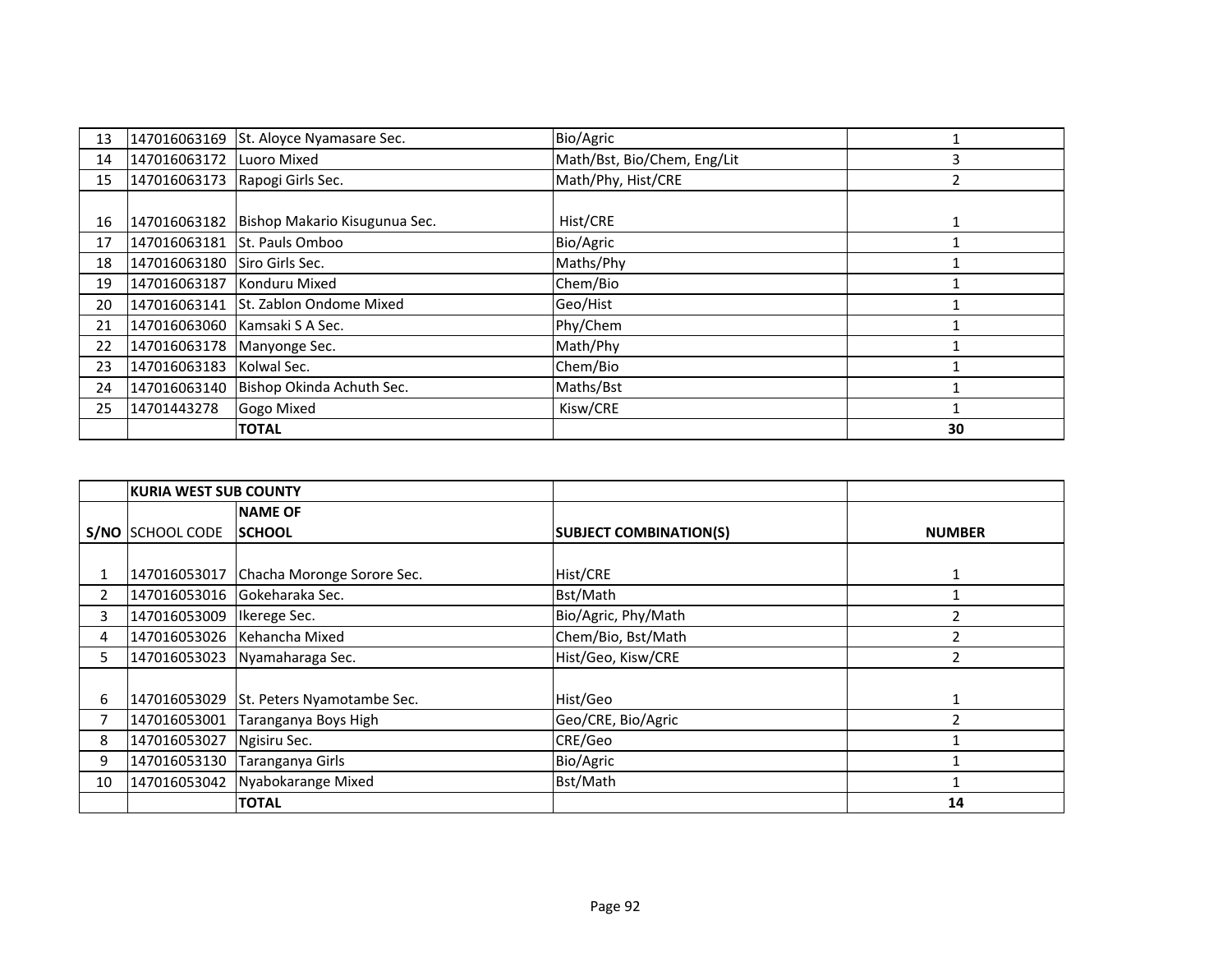|                | <b>MABERA SUB COUNTY</b>   |                                               |                               |                |
|----------------|----------------------------|-----------------------------------------------|-------------------------------|----------------|
|                |                            | <b>NAME OF</b>                                |                               |                |
|                | S/NO SCHOOL CODE           | <b>SCHOOL</b>                                 | <b>SUBJECT COMBINATION(S)</b> | <b>NUMBER</b>  |
| 1              |                            | 147016053030 Dr. Machage Maheto Mixed         | Chem/Maths                    | 1              |
| $\overline{2}$ | 147016053002 Isibania Boys |                                               | Bio/Agric                     | $\mathbf{1}$   |
| 3              | 147016053005               | Kubweye Sec                                   | Comp/, Math/Chem              | $\overline{2}$ |
| 4              |                            | 147016053028 Kugisingisi Mixed                | Kisw/Hist                     | 1              |
| 5              |                            | 147016053006 Moi Nyabohanse Sec.              | Kisw/CRE                      | 1              |
| 6              | 147016053012 Nyankore Sec. |                                               | Kisw/CRE Math/Phy             | $\overline{2}$ |
| $\overline{7}$ | 147016053010               | St. Mary's Mabera Grls                        | Phy/Math, CRE/Kisw            | $\overline{2}$ |
|                |                            | St. Augustine Motemorabu                      |                               |                |
| 8              | 147016053014               | Mixed                                         | Agric/Bio                     | 1              |
|                |                            |                                               |                               |                |
| 9              |                            | 147016053032 St. Angela Merici Isibania Girls | French/, Hist/CRE             | 2              |
| 10             | 147016053038 Kombe Sec.    |                                               | Math/Phy                      | 1              |
| 11             |                            | 147016053039 Nyangoge Mixed                   | Kisw/CRE, Eng/Lit             | $\overline{2}$ |
|                |                            | St. Thomas Aquinas                            |                               |                |
| 12             | 147016053031               | Komosoko Sec.                                 | Hist/Kisw                     | 1              |
|                |                            |                                               |                               |                |
| 13             |                            | 147016053131 St. Mathias Nyamosense Sec.      | Geo/CRE                       | $\mathbf{1}$   |
| 14             |                            | 147016053046   Mathias Nyanchabo Girls        | Eng/Lit                       | 1              |
|                |                            | <b>TOTAL</b>                                  |                               | 19             |

| <b>IKURIA EAST SUB COUNTY</b> |                                        |                               |               |
|-------------------------------|----------------------------------------|-------------------------------|---------------|
|                               | <b>INAME OF</b>                        |                               |               |
| S/NO SCHOOL CODE SCHOOL       |                                        | <b>SUBJECT COMBINATION(S)</b> | <b>NUMBER</b> |
| 147016053011 Komotobo Sec.    |                                        | Kisw/CRE, Bst/Geo             |               |
| 147016053033 Kugitumo Sec.    |                                        | Hist/CRE                      |               |
| 147016053003 Nyaroha Girls    |                                        | CRE/Geo                       |               |
|                               | 147016053024 St.Agnes Getongoroma Sec. | Chem/Bio                      |               |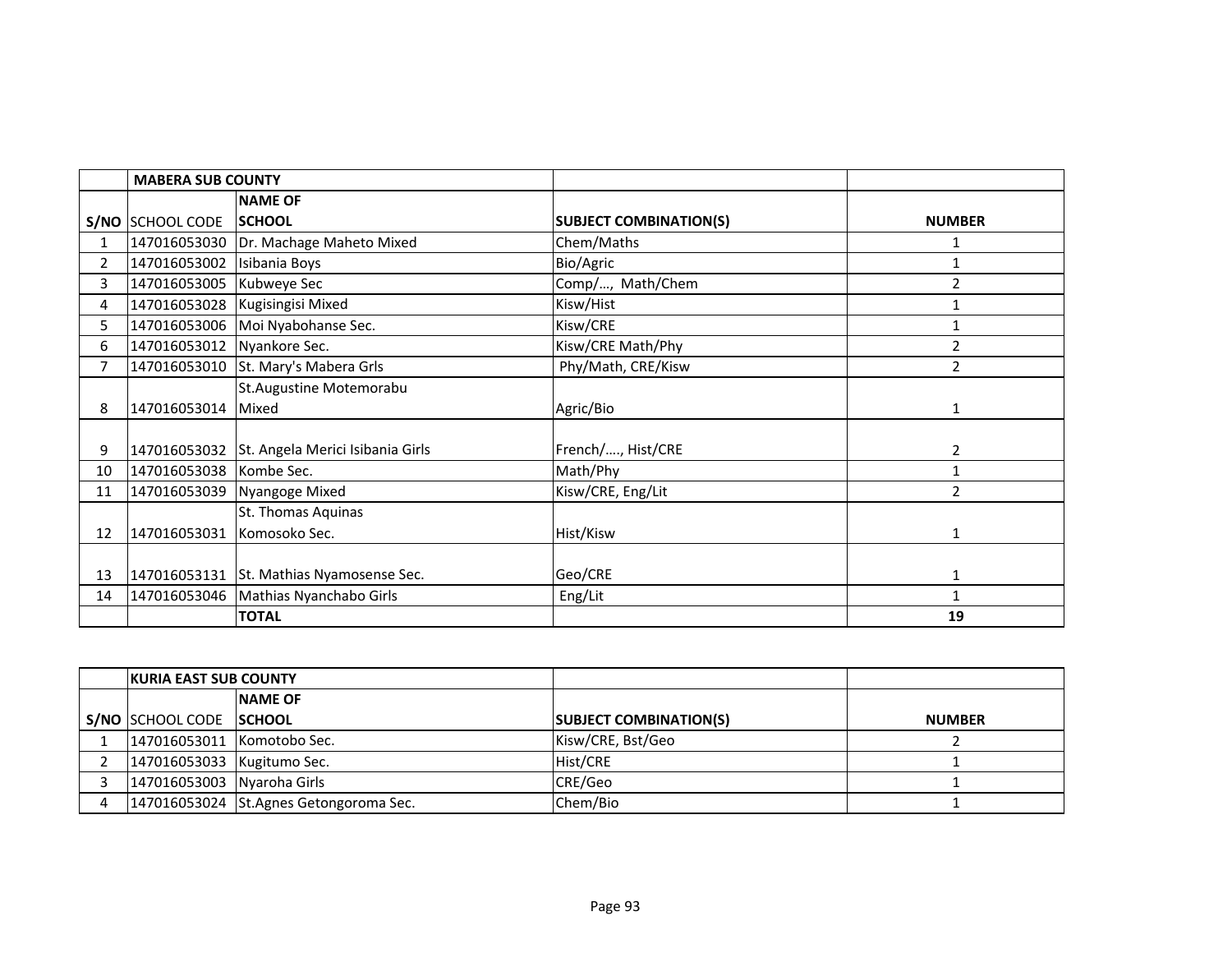| 147016053034 | Sakuri Girls | Geo/Hist                 |  |
|--------------|--------------|--------------------------|--|
| 147016053035 | Kionyo Mixed | , Math/Phy<br>Kisw/Hist, |  |
|              | <b>TOTAL</b> |                          |  |

|   | <b>INTIMARU SUB COUNTY</b> |                                           |                               |               |
|---|----------------------------|-------------------------------------------|-------------------------------|---------------|
|   |                            | <b>NAME OF</b>                            |                               |               |
|   | S/NO SCHOOL CODE SCHOOL    |                                           | <b>SUBJECT COMBINATION(S)</b> | <b>NUMBER</b> |
|   | 147016053020 Gwitembe Sec. |                                           | Maths/Phy                     |               |
|   |                            | 147016053025 Kwibancha Girls              | Kisw/CRE                      |               |
| 3 |                            | 147016053021 Wangirabo Sec.               | Kisw/CRE                      |               |
| 4 |                            | 147016053126 St Francis Assis Siabai Sec. | Kisw/Hist                     |               |
|   | 147016053132 Kwiho Mixed   |                                           | Geo/Bst                       |               |
| 6 | 147016053041 Taragai Mixed |                                           | Hist/CRE                      |               |
|   |                            | <b>TOTAL</b>                              |                               |               |

### **KISUMU COUNTY**

|                | <b>KISUMU EAST SUB COUNTY</b> |                                      |                               |               |
|----------------|-------------------------------|--------------------------------------|-------------------------------|---------------|
|                |                               | <b>NAME OF</b>                       |                               |               |
|                | S/NO SCHOOL CODE              | <b>ISCHOOL</b>                       | <b>SUBJECT COMBINATION(S)</b> | <b>NUMBER</b> |
|                |                               | 147016043015   Dr. Aloo Gumbi Sec.   | Math/Phy                      |               |
| $\overline{2}$ |                               | 147016043192 Got Nyabondo Sec.       | Geo/Kisw                      |               |
| 3              |                               | 147016043201 Gp Owiti Ohiga Mixed    | Chem/Math                     |               |
| 4              | 147016043051 Kibos Mixed      |                                      | Bio/Agric                     |               |
| 5.             |                               | 147016043176 Nyalunya Mixed          | Phy/Math                      |               |
| 6              |                               | 147016043050 Nyamasaria Sec.         | Bst/Geo                       |               |
|                | 147016043037 Okok Mixed       |                                      | Bio/Chem, Kisw/Geo            |               |
| 8              | 147016043073 Orongo Sec.      |                                      | CRE/Geo                       |               |
| 9              |                               | 147016043211 Renja Mixed Sec.        | Kisw/CRE                      |               |
| 10             |                               | 147016043081 St Dominic Bukna Sec.   | Chem/Bio                      |               |
| 11             |                               | 147016043175 St. Alberts Angira Sec. | Agric/Bio                     |               |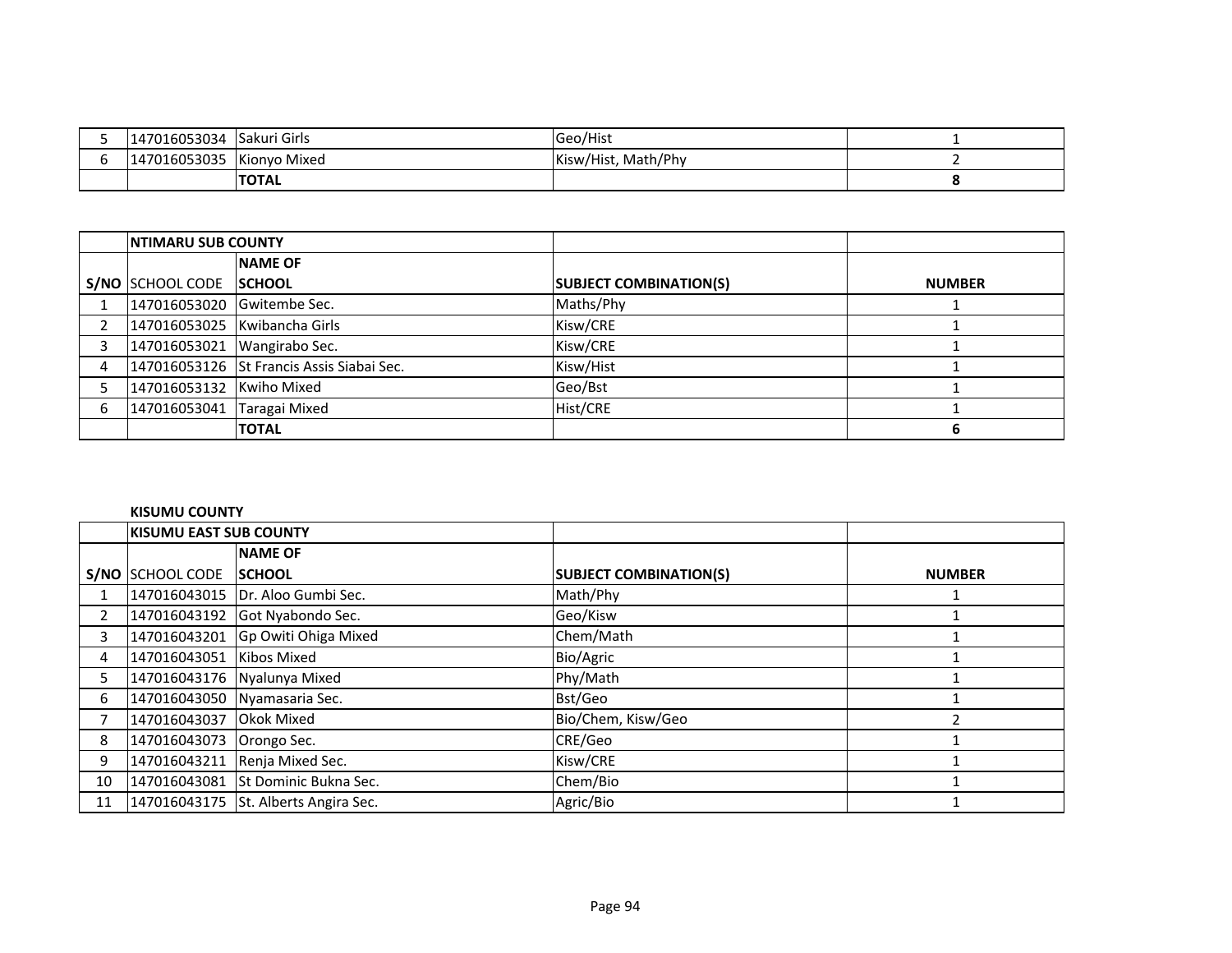|  | . | -- |
|--|---|----|
|  |   |    |

|    | IKISUMU CENTRAL SUB COUNTY |                                              |                               |               |
|----|----------------------------|----------------------------------------------|-------------------------------|---------------|
|    |                            | <b>NAME OF</b>                               |                               |               |
|    | S/NO SCHOOL CODE           | <b>ISCHOOL</b>                               | <b>SUBJECT COMBINATION(S)</b> | <b>NUMBER</b> |
|    |                            |                                              |                               |               |
|    |                            | 147016043185 Bishop Abiero Shauri Moyo Sec.  | Hist/CRE                      |               |
| 2  |                            | 147016043210   Ken Obura Sec.                | Agric/Bio, CRE/Geo            |               |
| 3  | 147016043001               | Kisumu Boys                                  | Bio/Chem                      |               |
| 4  | 147016043020 Lions Sec.    |                                              | Chem/Bio, Bst/Math            |               |
| 5. |                            | 147016043068 St Peter Nanga Sec.             | Hist/CRE                      |               |
|    |                            |                                              |                               |               |
| 6  |                            | 147016043174 St. Ignatius Loyola Magadi Sec. | Agric/Bio, Bst/Geo            |               |
|    |                            | 147016043046 St. Theresas Girls- Kibuye      | Eng/Lit                       |               |
| 8  | 147016043022               | Xaverian Sec.                                | Bst/Geo, Math/Phy             |               |
|    |                            | <b>TOTAL</b>                                 |                               | 12            |

|                | <b>KISUMU WEST SUB COUNTY</b> |                                |                               |               |
|----------------|-------------------------------|--------------------------------|-------------------------------|---------------|
|                |                               | <b>NAME OF</b>                 |                               |               |
|                | <b>S/NO SCHOOL CODE</b>       | <b>ISCHOOL</b>                 | <b>SUBJECT COMBINATION(S)</b> | <b>NUMBER</b> |
|                |                               |                                |                               |               |
|                | 147016043203                  | A.I.C Olago Aluoch Alara Girls | Chem/Bio                      |               |
| $\overline{2}$ | 147016043074                  | Bar Korumba Sec.               | Kisw/CRE                      |               |
|                |                               | <b>Bishop Okoth Girls</b>      |                               |               |
|                | 147016043021 Ojolla           |                                | Bio/Agric, Math/Bst           | 2             |
| 4              | 147016043044   Dago Thim Sec. |                                | Hist/CRE                      |               |
| 5.             |                               | 147016043198 Gombe Kokulo Sec. | Bio/Agric                     |               |
| 6              | 147016043070                  | Kanyamedha Sec.                | Math/Bst, Bio/Agric           |               |
|                | 147016043177                  | Kawino Mixed                   | Kisw/Hist                     |               |
| 8              | 147016043047                  | Kuoyo Mixed                    | Hist/CRE, Eng/Lit             |               |
| 9              | 147016043076   Maliera Mixed  |                                | Bio/Agric                     |               |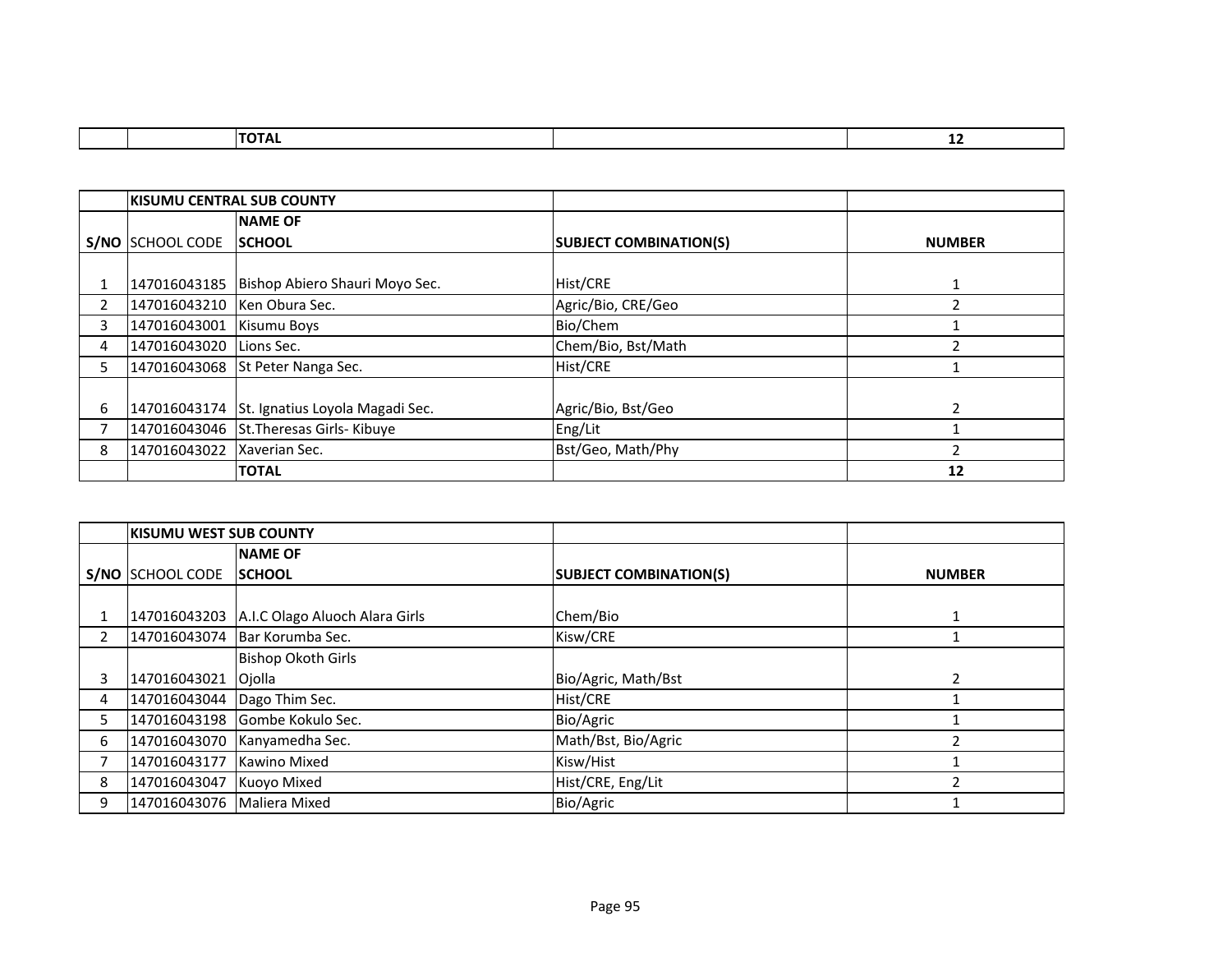| 10 | 147016043033 Obede Sec.    |                                          | Chem/Bio          |    |
|----|----------------------------|------------------------------------------|-------------------|----|
| 11 | 147016043013 Ogada Sec.    |                                          | Kisw/Hist         |    |
| 12 | 147016043205 Ogal Sec.     |                                          | Bst/Math          |    |
| 13 | 147016043045 Ongalo Sec.   |                                          | Geo/CRE           |    |
| 14 | 147016043012 Sinyolo Girls |                                          | Hsc/Bio, Bst/Math |    |
| 15 |                            | 147016043060 St Gabriel Bar Andigo Sec.  | Math/Phy          |    |
|    |                            |                                          |                   |    |
| 16 |                            | 147016043055 St. Mary Gorety Oluowa Sec. | Hist/Geo          |    |
| 17 |                            | 147016043082 Sunga Mixed Sec.            | Math/Phy          |    |
| 18 | 147016043025 Tiengre Sec.  |                                          | Math/Phy          |    |
|    |                            | <b>TOTAL</b>                             |                   | 22 |

|                | <b>SEME SUB COUNTY</b>    |                                        |                               |                |
|----------------|---------------------------|----------------------------------------|-------------------------------|----------------|
|                |                           | <b>NAME OF</b>                         |                               |                |
|                | S/NO SCHOOL CODE          | <b>SCHOOL</b>                          | <b>SUBJECT COMBINATION(S)</b> | <b>NUMBER</b>  |
| 1              |                           | 147016043024 Aduong' Monge Sec.        | Chem/Bio                      |                |
| $\overline{2}$ | 147016043028 Alwala Sec.  |                                        | Kisw/Geo, Eng/Lit             | $\overline{2}$ |
| 3              | 147016043008              | Asol Sec.                              | Phy/Math                      | $\mathbf{1}$   |
|                |                           | Bishop Abiero Oruga                    |                               |                |
| 4              | 147016043181              | Mixed                                  | Geo/Hist                      | $\mathbf{1}$   |
|                |                           | <b>Bishop Okoth</b>                    |                               |                |
| 5.             | 147016043030              | Miranga Sec.                           | Chem/Math                     | $\mathbf{1}$   |
| 6              |                           | 147016043080 Engineer Owiti Abol Girls | CRE/Hist                      |                |
| 7              | 147016043183              | Kit Mikayi Sec.                        | CRE/Hist                      |                |
| 8              |                           | 147016043204 Manywanda Mixed           | Math/Bst                      |                |
| 9              | 147016043065 Mayieka Sec. |                                        | Math/Phy                      |                |
| 10             | 147016043057              | Nduru Kadero Girls                     | Math/Phy                      |                |
| 11             | 147016043004              | Ngere Boys                             | Chem/Math, Kisw/CRE           | 2              |
| 12             | 147016043208              | <b>Nyatigo Mixed</b>                   | Bio/Chem, Eng/Lit             | 2              |
| 13             |                           | 147016043190 Nyawanga Mixed Sec        | CRE/Hist                      |                |
| 14             |                           | 147016043048 St Barnabas Girls         | Kisw/CRE, Maths/Chem          | $\overline{2}$ |
| 15             |                           | 147016043018 St Pauls Barkorwa Sec.    | Geo/Bst                       |                |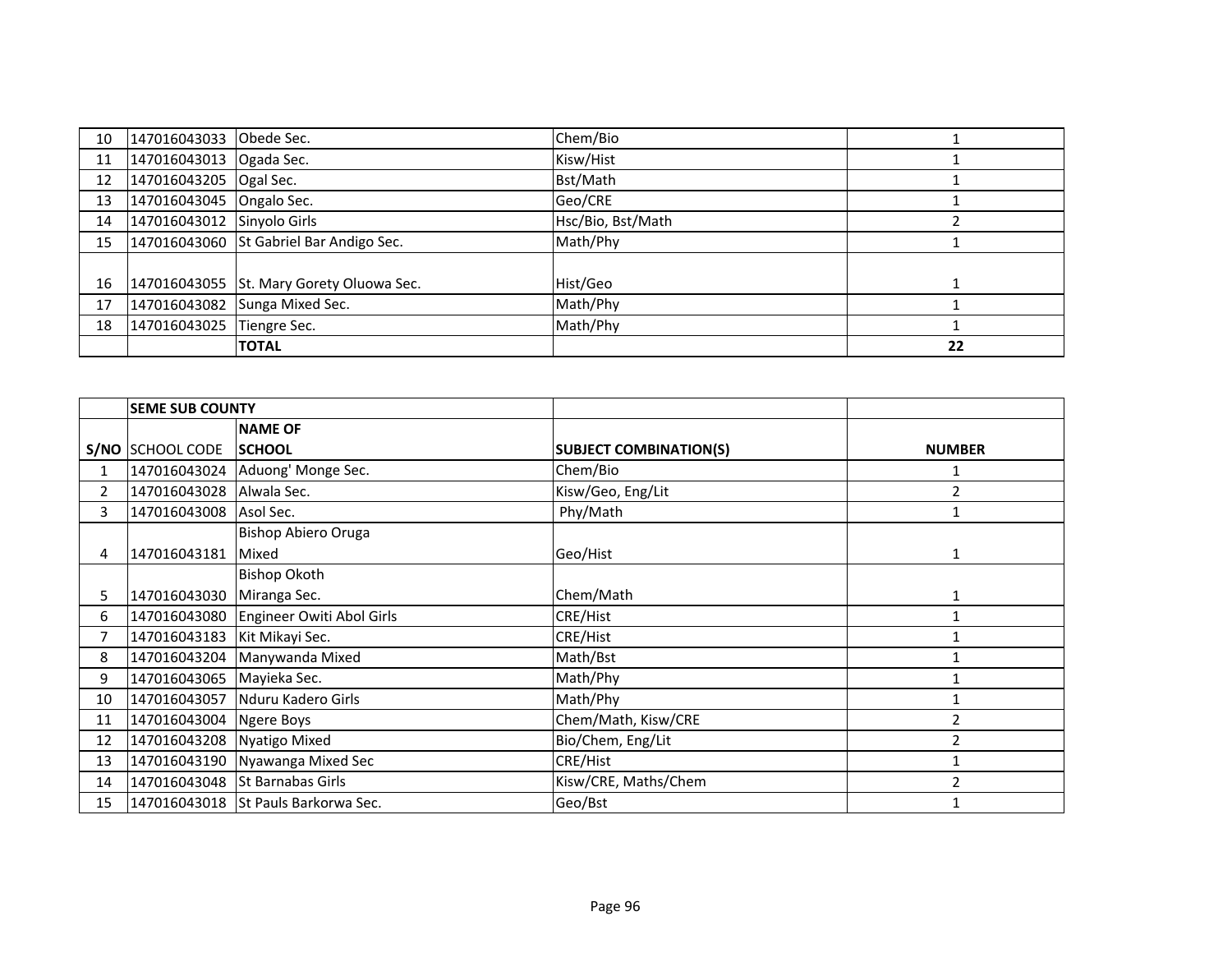|                | <b>NYANDO SUB COUNTY</b>   |                                   |                               |               |
|----------------|----------------------------|-----------------------------------|-------------------------------|---------------|
|                |                            | <b>NAME OF</b>                    |                               |               |
|                | S/NO SCHOOL CODE           | <b>SCHOOL</b>                     | <b>SUBJECT COMBINATION(S)</b> | <b>NUMBER</b> |
| $\mathbf{1}$   | 147016123002 Ahero Girls   |                                   | Kisw/CRE                      | 1             |
| $\overline{2}$ | 147016043039               | Alendu Sec.                       | Agric/Bio                     | $\mathbf{1}$  |
| 3              | 147016123097               | Apondo Mixed                      | Kisw/CRE                      | $\mathbf{1}$  |
| 4              | 147016043043 Arombo Mixed  |                                   | Kisw/CRE                      | $\mathbf{1}$  |
| 5              | 147016123004               | Awasi Boys                        | Bio/Chem                      | $\mathbf{1}$  |
| 6              | 147016043202               | Kandaria Mixed                    | Bio/Agric                     | $\mathbf{1}$  |
| $\overline{7}$ |                            | 147016043178 Kanyagwal Sec.       | Agric/Bio                     | $\mathbf{1}$  |
| 8              |                            | 147016123103 Kanyang'oro Sec.     | Chem/Bio                      | 1             |
| 9              | 147016123048               | Katolo Sec.                       | Geo/CRE                       | $\mathbf{1}$  |
| 10             | 147016043069               | Kobura Girls                      | Eng/Lit                       | $\mathbf{1}$  |
| 11             | 147016043079 Kolal Mixed   |                                   | Math/Chem                     | $\mathbf{1}$  |
| 12             | 147016123037               | Kowuor Sec.                       | Hist/CRE                      | $\mathbf{1}$  |
| 13             | 147016043019               | Masogo Mixed                      | Bio/Agric                     | $\mathbf{1}$  |
| 14             | 147016043173               | Nyakakana Mixed                   | Math/Phy                      | $\mathbf{1}$  |
| 15             | 147016043196 Odienya Mixed |                                   | Agric/Bio                     | $\mathbf{1}$  |
| 16             | 147016123074               | Okanja Mixed                      | Kisw/CRE                      | $\mathbf{1}$  |
| 17             | 147016043187               | Ongeche Sec.                      | Eng/Lit                       | $\mathbf{1}$  |
| 18             |                            | 147016123113 Onjiko Kobon'go Sec. | Math/Chem                     | $\mathbf{1}$  |
| 19             | 147016123072               | Pala Mixed                        | Hist/CRE                      | $\mathbf{1}$  |
| 20             | 147016043200               | Ranjira Mixed                     | Hist/CRE                      | $\mathbf{1}$  |
| 21             | 147016043197               | Reru AIC Mixed                    | Bio/Agric                     | $\mathbf{1}$  |
|                |                            | St Michael                        |                               |               |
| 22             | 147016123082               | Wanganga Mixed                    | Agric/Bio                     | $\mathbf{1}$  |
| 23             | 147016123093               | St. Alex Ayucha Sec.              | Eng/Lit                       | $\mathbf{1}$  |
|                |                            | St. Camulus                       |                               |               |
| 24             | 147016123069               | Ogwedhi Mixed                     | Hist/CRE                      | 1             |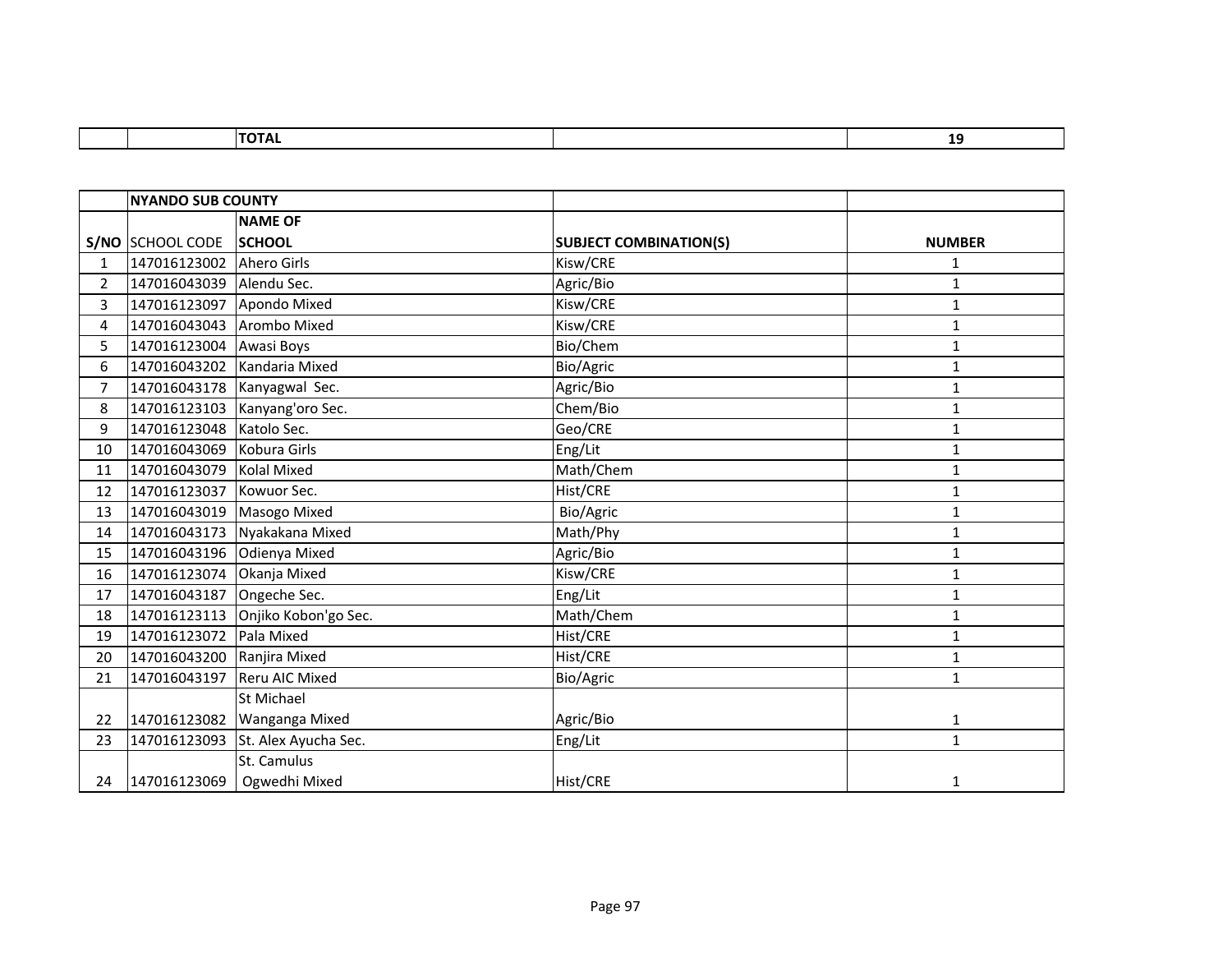|    |                                | 25   147016043207   St. Charles Lwanga Nyamkebe Sec. | Eng/Lit   |    |
|----|--------------------------------|------------------------------------------------------|-----------|----|
|    |                                | 26 147016123112 St. Teresas Wawidhi Girls            | Math/Bst  |    |
|    | 27 147016043031 Lela Mixed Sec |                                                      | Eng/Lit   |    |
| 28 | 147016123091 Karanda Mixed     |                                                      | Bio/Agric |    |
|    |                                | <b>TOTAL</b>                                         |           | 28 |

|      | <b>MUHORONI SUB COUNTY</b> |                                      |                               |               |
|------|----------------------------|--------------------------------------|-------------------------------|---------------|
|      |                            | <b>NAME OF</b>                       |                               |               |
| S/NO | <b>SCHOOL CODE</b>         | <b>SCHOOL</b>                        | <b>SUBJECT COMBINATION(S)</b> | <b>NUMBER</b> |
| 1    | 147016123043               | Achego Girls                         | Bio/Agric                     |               |
|      |                            |                                      |                               |               |
| 2    | 147016123100               | Arch Bishop Okoth Ochoria Sec.       | Kisw/CRE                      |               |
| 3    | 147016123085               | God Abuoro Sec.                      | Agric/Bio                     |               |
| 4    | 147016043009               | Miwani Boys                          | Hist/Geo                      |               |
| 5.   | 147016123062               | Oginga Odinga (Tamu) Sec.            | Math/Phy                      |               |
| 6    | 147016123098               | Padre Pio Masogo Girls               | Kisw/Hist                     |               |
|      | 147016123030               | Songhor                              | Bst/Math                      |               |
| 8    | 147016123067               | <b>St Andrews Masara Mixed</b>       | Kisw/Geo                      |               |
|      |                            | St. Augustine                        |                               |               |
| 9    | 147016123001               | Kandege Sec.                         | <b>CRE/Hist</b>               | 1             |
| 10   | 147016123065               | St. Boniface Magare Sec.             | Math/Phy                      |               |
| 11   |                            | 147016123066 St. Patricks Oduwo Sec. | Kisw/Hist                     |               |
| 12   | 147016123114               | Sugar Research Sec.                  | Math/Phy                      |               |
|      |                            | <b>TOTAL</b>                         |                               | 12            |

# **NYAKACH SUB COUNTY**

|                          | <b>INAME OF</b>                  |                               |               |
|--------------------------|----------------------------------|-------------------------------|---------------|
| S/NO SCHOOL CODE SCHOOL  |                                  | <b>SUBJECT COMBINATION(S)</b> | <b>NUMBER</b> |
| 147016123007   Agai Sec. |                                  | Hist/CRE                      |               |
|                          | 147016123008 Andingo Opanga Sec. | <b>Geo/Hist</b>               |               |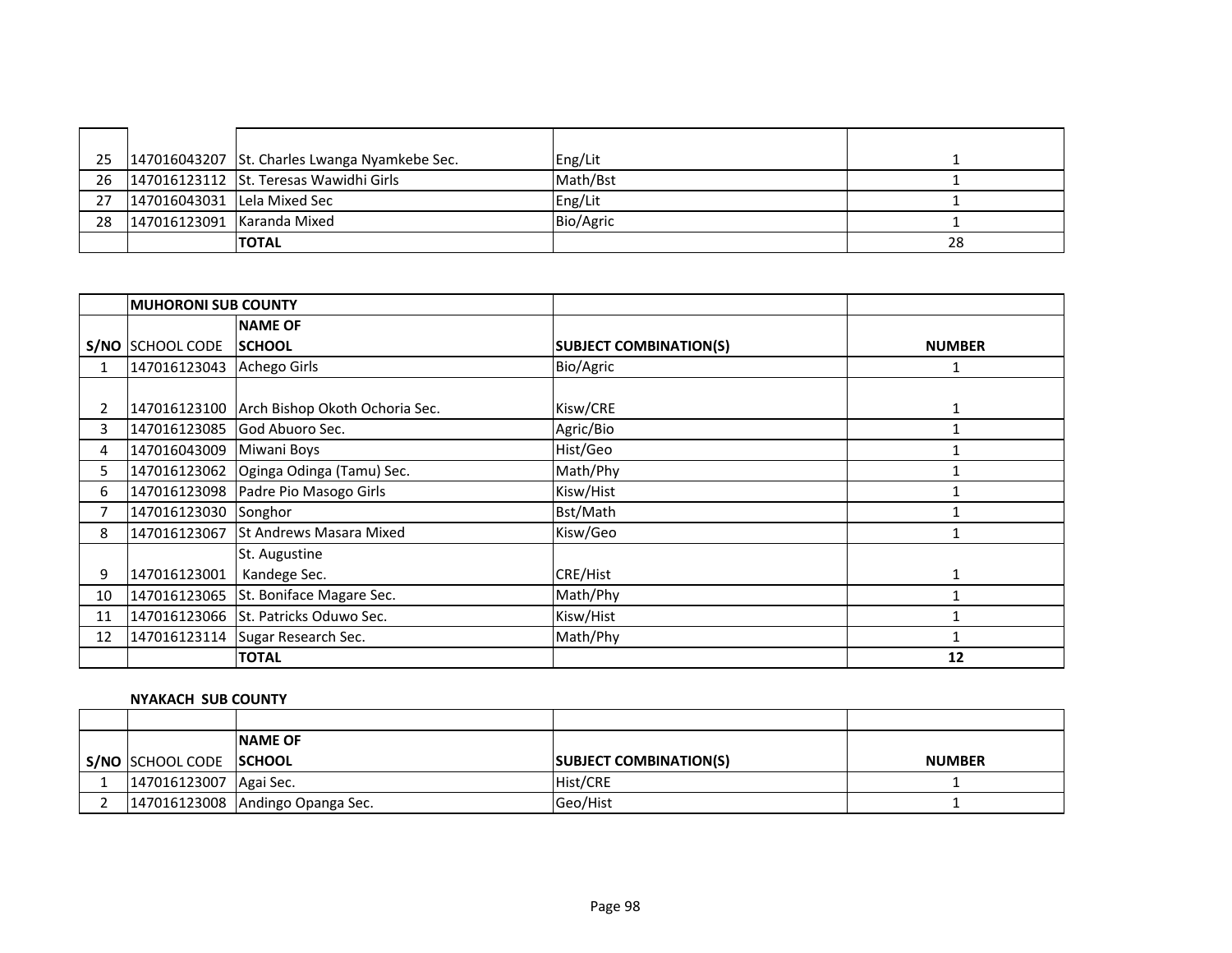| 3              |                           | 147016123071   Bishop N.K. Ngala Sec.  | Chem/Bio   | 1            |
|----------------|---------------------------|----------------------------------------|------------|--------------|
| 4              | 147016123049              | Bishop Okumu Sec.                      | Eng/Lit    | 1            |
| 5              | 147016123064              | <b>Bodi Mixed</b>                      | Agric/Bio  | $\mathbf{1}$ |
| 6              | 147016123034              | Cherwa Sec.                            | ENG/LIT    | $\mathbf{1}$ |
| $\overline{7}$ | 147016123042              | Dirubi Sec.                            | Bio/Agric  | $\mathbf{1}$ |
| 8              | 147016123095              | Kabondo Boys                           | Math/Bst   | $\mathbf 1$  |
| 9              | 147016123005              | Lisana Sec.                            | Bio/Agric  | $\mathbf{1}$ |
| 10             | 147016123016              | Mbugra Sec.                            | Kisw/Geo   | $\mathbf{1}$ |
| 11             | 147016123027              | Moro Sec.                              | Bst/Geo    | $\mathbf{1}$ |
| 12             | 147016123015              | Naki Sec.                              | Kisw/Hist  | $\mathbf{1}$ |
| 13             | 147016123046              | Nyabondo Boys                          | Geo/Bst    | $\mathbf{1}$ |
| 14             | 147016123081 Nyadina Sec. |                                        | Bio/Chem   | $\mathbf 1$  |
| 15             | 147016123010              | Nyakach Girls                          | Maths/Chem | $\mathbf{1}$ |
| 16             | 147016123017              | Nyangonga Sec.                         | Bst/Geo    | $\mathbf{1}$ |
| 17             | 147016123025              | Olembo Boys                            | Hist/CRE   | $\mathbf{1}$ |
|                |                           | Our Lady of                            |            |              |
| 18             | 147016123080              | Lourdes Bolo Sec.                      | Bst/Math   | $\mathbf 1$  |
| 19             | 147016123109              | Pawtenge Sec.                          | Bst/Geo    | $\mathbf 1$  |
| 20             | 147016123038              | Rakwaro Mixed                          | CRE/Geo    | $\mathbf{1}$ |
| 21             | 147016123076              | Sango Buru                             | Kisw/CRE   | $\mathbf{1}$ |
| 22             | 147016123035              | Sigoti complex Girls                   | Phy/Math   | $\mathbf{1}$ |
|                |                           | St Cornelius Ramula                    |            |              |
| 23             | 147016123083 Odowa Sec.   |                                        | Geo/Math   | $\mathbf{1}$ |
| 24             |                           | 147016123006 St Paul Abwao Sec.        | CRE/Hist   | $\mathbf{1}$ |
| 25             | 147016123059              | St. Alloys Gem                         | Bio/Chem   | $\mathbf{1}$ |
| 26             |                           | 147016123012 St. Anthonys Kajimbo      | Agric/Bio  | $\mathbf{1}$ |
| 27             | 147016123107              | St. Lawrence Kogola Girls              | Bio/Chem   | $\mathbf{1}$ |
|                |                           | St. Marys                              |            |              |
| 28             |                           | 147016123055 Nyamarimba Girls          | CRE/Hist   | $\mathbf{1}$ |
| 29             |                           | 147016123090 St. Patricks Obange Mixed | Bio/Chem   | $\mathbf{1}$ |
| 30             | 147016123019              | Thurdibuoro Sec.                       | Math/Chem  | $\mathbf{1}$ |
| 31             | 147016123023 Thurgem Sec. |                                        | Math/Phy   | $\mathbf{1}$ |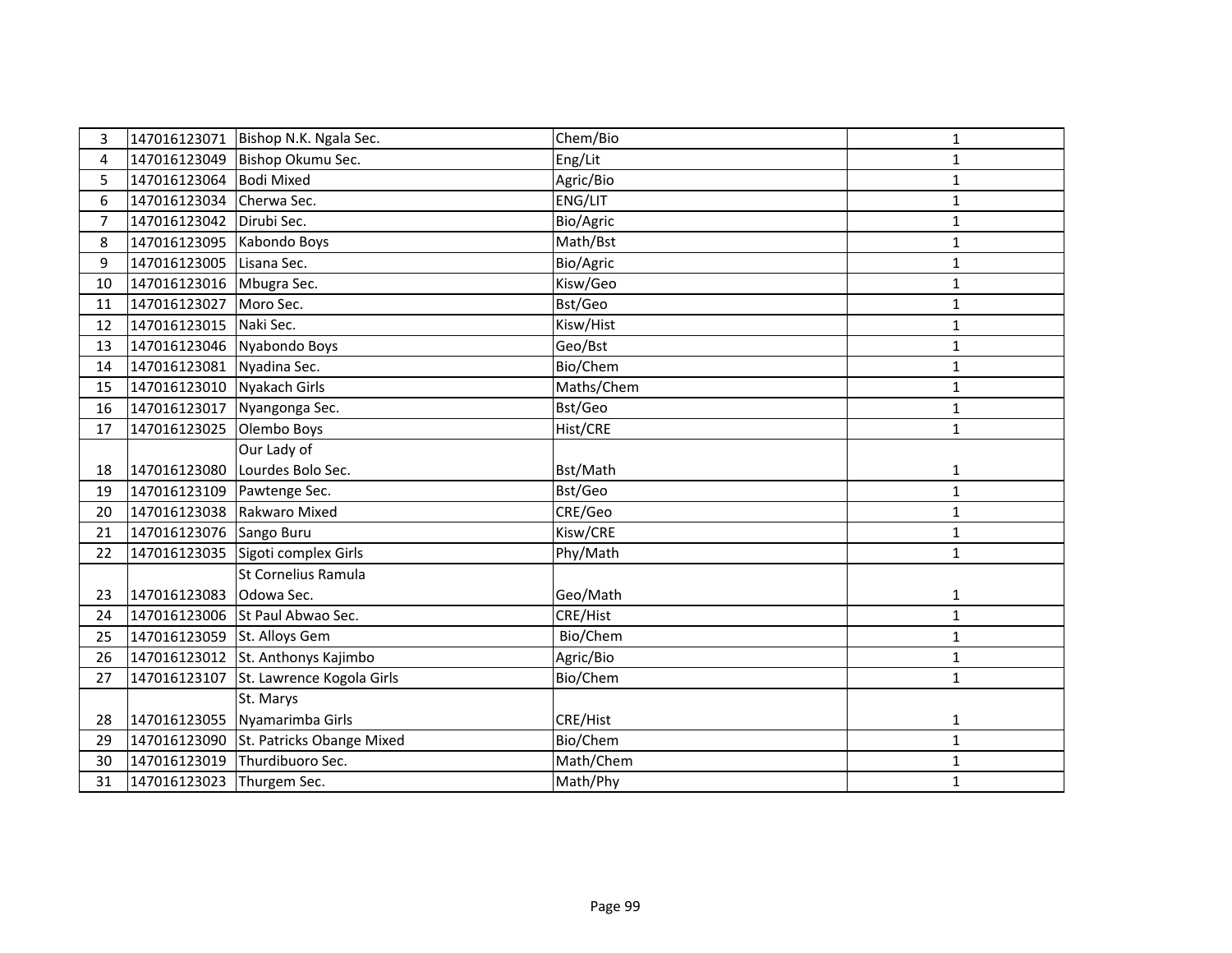|              |              | <b>William Booth</b> |           |               |
|--------------|--------------|----------------------|-----------|---------------|
| $\sim$<br>ےر | 147016123084 | Barkawarinda Sec.    | Bio/Agric |               |
|              |              | <b>ITOTAL</b>        |           | $\sim$<br>- - |

# **SIAYA COUNTY**

|    | <b>BONDO SUB COUNTY</b>       |                                          |                               |                |
|----|-------------------------------|------------------------------------------|-------------------------------|----------------|
|    |                               | <b>NAME OF</b>                           |                               |                |
|    | S/NO SCHOOL CODE              | <b>ISCHOOL</b>                           | <b>SUBJECT COMBINATION(S)</b> | <b>NUMBER</b>  |
| 1  | 147016113079                  | Agwara Sec.                              | Agri/Bio                      | 1              |
| 3  |                               | 147016113044   Bar Chando Girls          | Geo/CRE                       | $\mathbf{1}$   |
| 4  |                               | 147016113006 Barkowino Mixed             | Hist/CRE, Bst/Math            | $\overline{2}$ |
| 5  |                               | 147016113078   Bondo Township Sec.       | CRE/Hist                      | 1              |
| 9  | 147016113043 Got Agulu Sec.   |                                          | Bst/Math, Kisw/CRE            | $\overline{2}$ |
|    |                               | Jaramogi Oginga                          |                               |                |
| 10 | 147016113067                  | Odinga Sec.                              | Kisw/Hist                     | 1              |
| 11 | 147016113085                  | Joakim Owang Mageta Sec.                 | Agric/Bio                     | 1              |
| 12 | 147016113061                  | Jusa Mixed                               | Math/Bst                      | $\mathbf{1}$   |
| 14 | 147016113090                  | Kanyibok Mixed                           | Kisw/CRE                      | 1              |
| 18 | 147016113007                  | Majiwa Boys                              | Bio/Agric                     | 1              |
| 20 | 147016113081                  | Mbeka Girls                              | Kisw/Hist                     | 1              |
| 21 | 147016113055                  | Ndira Sec.                               | Bio/Agric                     | $\mathbf{1}$   |
| 22 | 147016113097                  | Nyabenge Sec.                            | Bio/Chem                      | 1              |
| 23 | 147016113062                  | Nyaguda Mixed                            | CRE/Hist                      | $\mathbf{1}$   |
| 24 | 147016113001                  | Nyamira Girls                            | Agric/Bio, Geo/CRE            | $\overline{2}$ |
| 26 | 147016113091                  | Nyawita Sec.                             | Kisw/Hist                     | $\mathbf{1}$   |
| 28 | 147016113095                  | Serawongo Mixed                          | Eng/Lit                       | 1              |
|    |                               |                                          |                               |                |
| 29 |                               | 147016113021 St Augustine Nyamonye Girls | Chem/Phy, Comp/, Kisw/Geo     | 3              |
| 33 |                               | 147016113082 St. Mary's Maranyona        | Phy/Chem                      | $\mathbf{1}$   |
| 34 | 147016113048 St. Pauls Mitiro |                                          | Geo/Bst                       | 1              |
| 35 | 147016113089                  | Ulowa Girls                              | Math/Chem                     | $\mathbf{1}$   |
| 36 |                               | 147016113026 Usenge Boys High            | Bio/Geo, Hist/CRE             | $\overline{2}$ |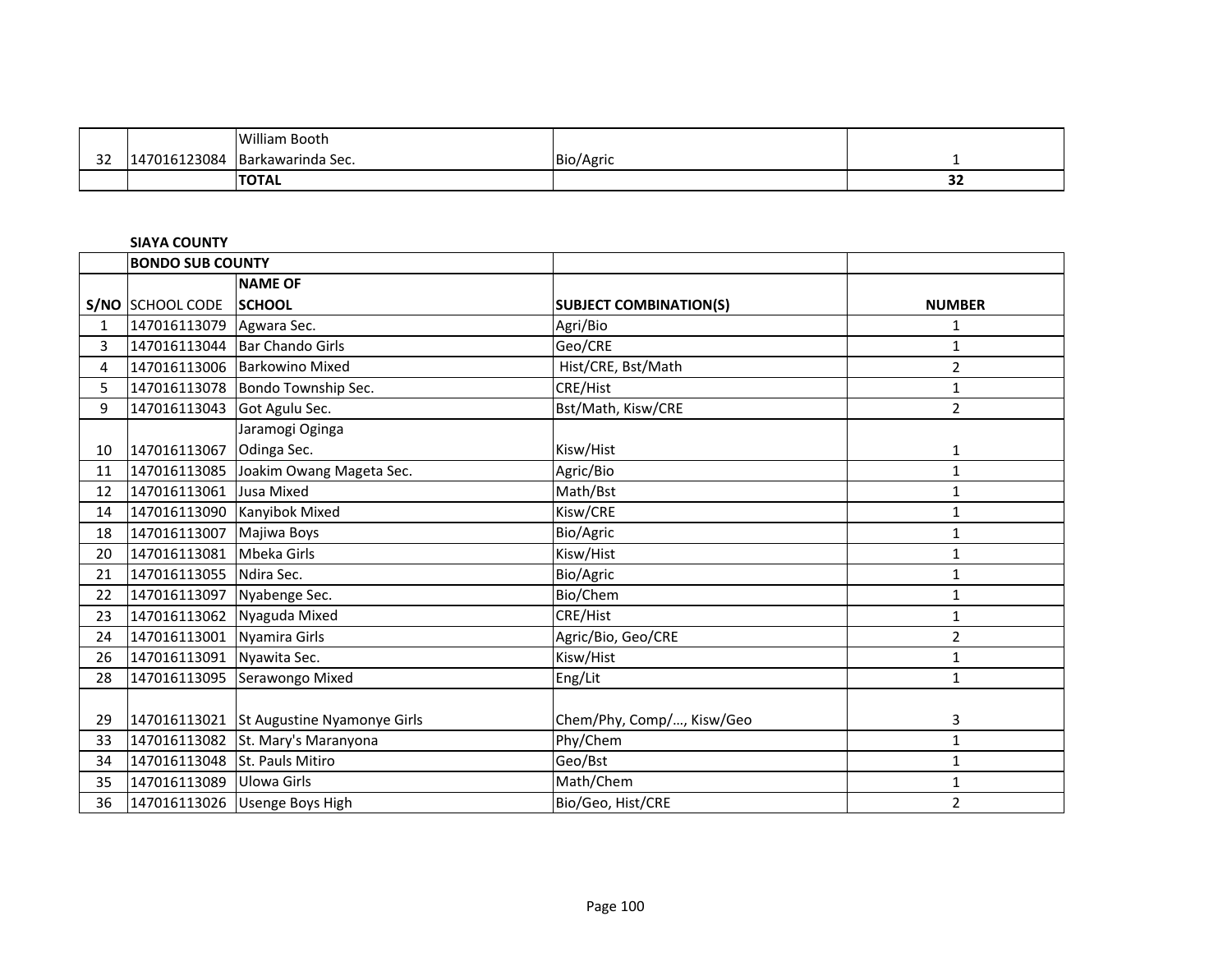| $\sim$<br>. پ | 7016113099                  | <b>Usire Mixed</b> | Bio/Chem            |    |
|---------------|-----------------------------|--------------------|---------------------|----|
| 38            | )16113008<br>$\overline{1}$ | Wambasa Girls      | $\cdots$<br>Eng/Lit |    |
|               |                             | <b>TOTAL</b>       |                     | 30 |

|              | <b>RARIEDA SUB COUNTY</b> |                                        |                               |                |
|--------------|---------------------------|----------------------------------------|-------------------------------|----------------|
|              |                           | <b>NAME OF</b>                         |                               |                |
|              | S/NO SCHOOL CODE          | <b>SCHOOL</b>                          | <b>SUBJECT COMBINATION(S)</b> | <b>NUMBER</b>  |
| $\mathbf{1}$ | 147016113034              | <b>Agok Mixed</b>                      | <b>CRE/Hist</b>               | $\mathbf{1}$   |
|              |                           |                                        |                               |                |
| $\mathbf{2}$ | 147016113004 Chianda Boys |                                        | Hist/CRE, Bio/Chem, Math/Phy  | 3              |
| 3            | 147016113003              | D.O. Makasembo Sec.                    | Kisw/Hist                     | $\mathbf{1}$   |
| 5.           | 147016113054              | Kitambo Mixed                          | Kisw/Hist                     | $\mathbf{1}$   |
| 8            | 147016113016 Majango Sec. |                                        | Eng/Lit, Agr/Bio              | $\overline{2}$ |
| 11           | 147016113066 Migowa Mixed |                                        | CRE/Hist                      | $\mathbf{1}$   |
| 13           | 147016113051              | Naya Mixed                             | Eng/Lit                       | $\mathbf{1}$   |
| 17           | 147016113005              | Nyakongo Girls                         | Geo/Hist                      | 1              |
| 18           | 147016113053              | <b>Nyamasore Mixed</b>                 | Math/Chem                     | $\mathbf{1}$   |
| 21           | 147016113073              | Rachar Sec.                            | Hist/CRE                      | $\mathbf{1}$   |
| 23           | 147016113024 Ramba Boys   |                                        | Bio/Geo                       | 1              |
| 24           | 147016113103              | Rambugu Mixed Sec.                     | Eng/Lit                       | 1              |
| 32           | 147016113104              | <b>St Mark Ndwara Mixed</b>            | Geo/Bst                       | $\mathbf{1}$   |
|              |                           |                                        |                               |                |
| 34           | 147016093002              | St Mary's Lwak Girls                   | Geo/Hist, Bio/Chem, Kisw/CRE  | 3              |
| 37           |                           | 147016113063 St. Johns Oboch Mixed     | Agric/Bio                     | $\mathbf{1}$   |
| 38           |                           | 147016113035 St. Mathews Kandaria Sec. | Hist/CRE                      | 1              |
| 39           | 147016113068              | St. Mathews Saradidi Sec.              | Bst/Math                      | 1              |
| 40           |                           | 147016113071 St. Phillips Wera         | Bst/Geo                       | 1              |
| 41           | 147016113017              | St. Sylvester Madiany Girls            | Eng/Lit                       | 1              |
| 42           | 147016113101              | St.Nicholas Boi                        | Bio/Agric                     | $\mathbf{1}$   |
| 43           | 147016113080              | Tanga Sec.                             | Geo/Bst                       | 1              |
|              |                           | <b>TOTAL</b>                           |                               | 26             |
|              |                           |                                        |                               |                |

| JUNTY<br>517<br>--- |  |  |
|---------------------|--|--|
|                     |  |  |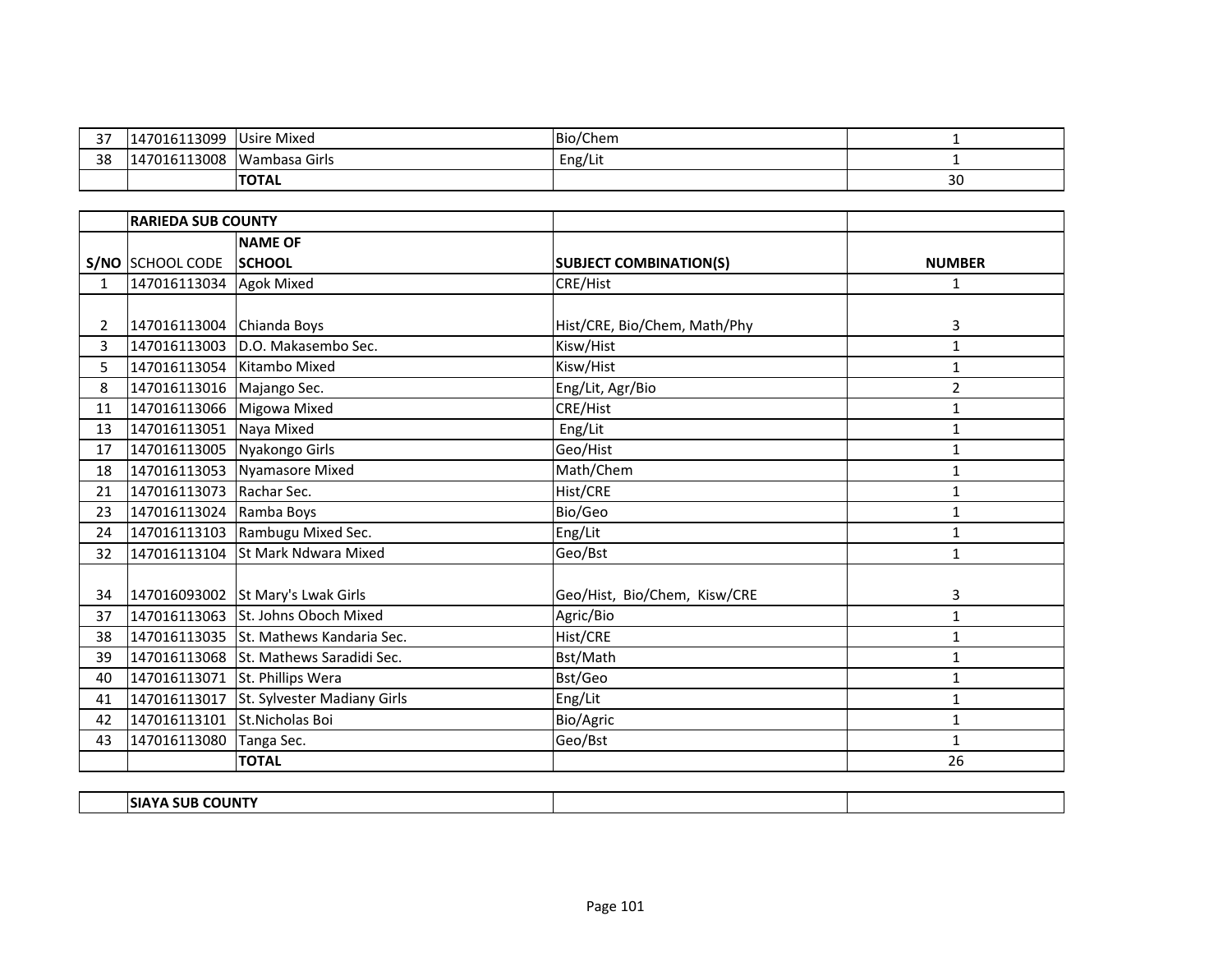|              |                           | <b>NAME OF</b>                    |                                |                |
|--------------|---------------------------|-----------------------------------|--------------------------------|----------------|
|              | S/NO SCHOOL CODE          | <b>SCHOOL</b>                     | <b>SUBJECT COMBINATION(S)</b>  | <b>NUMBER</b>  |
| $\mathbf{1}$ | 147016093040              | Agoro Oyombe Sec.                 | Geo/Hist                       | $\mathbf{1}$   |
|              |                           |                                   |                                |                |
| 4            | 147016093017              | Barding Boys Sec.                 | Math/Chem, Geo/Hist, Phy/Maths | 3              |
| 5            | 147016093018              | Bishop Okoth Girls Mbaga          | Comp/,                         | $\mathbf{1}$   |
| 6            | 147016093029              | Boro Sec.                         | Geo/Kisw                       | $\mathbf{1}$   |
| 9            | 147016093039              | Hawinga Girls                     | Eng/Lit                        | $\mathbf{1}$   |
| 10           | 147016093051              | Holly Cross Sec.                  | Math/Phy                       | 1              |
| 11           | 147016093015              | Hono Sec.                         | Bst/Geo                        | $\mathbf{1}$   |
| 12           | 147016093098              | Kabura Mixed                      | Kisw/Hist                      | $\mathbf{1}$   |
| 14           | 147016093141              | <b>Karapul Mixed</b>              | <b>Bst/Maths</b>               | $\mathbf{1}$   |
| 16           | 147016093126 Mahero Mixed |                                   | Bio/Agric                      | 1              |
| 19           | 147016093112              | Matera Sec.                       | Phy/Math                       | $\mathbf{1}$   |
| 20           | 147016093053              | Mbaga Mixed                       | Bst/Math                       | 1              |
| 22           | 147016093008              | Mwer Sec.                         | Bio/Chem                       | $\mathbf{1}$   |
| 24           | 147016093006              | Ng'iya Girls                      | Chem/Phy, Hsc/                 | 2              |
| 25           | 147016093101              | Ngiya Mixed                       | Eng/Lit                        | $\mathbf{1}$   |
| 27           | 147016093151              | Nyasita Mixed                     | Bio/Agric                      | $\mathbf{1}$   |
| 29           | 147016093147              | Ojwando Mixed                     | Hist/Geo                       | $\mathbf{1}$   |
| 30           | 147016093094              | Rambo Sec.                        | Geo/Bst                        | $\mathbf{1}$   |
| 31           |                           | 147016093064 Senator Obama Kogelo | Eng/Lit, Chem/Bio              | $\overline{2}$ |
| 32           | 147016093158              | Siaya Central Sec.                | Kisw/CRE                       | $\mathbf{1}$   |
| 34           | 147016093127              | <b>Sidok Mixed</b>                | Kisw/Geo                       | 1              |
| 35           | 147016093076              | Sirinde Mixed                     | Kisw/Hist                      | 1              |
| 37           | 147016093159              | St Williams Gendro Sec.           | Kisw/CRE                       | 1              |
| 38           | 147016093095              | St. Patrick's Segere Sec.         | Maths/Chem                     | $\mathbf 1$    |
| 39           | 147016093149              | St. Peter's Upanda                | Agric/Bio                      | 1              |
| 40           | 147016093056              | St. Stephens Usingo Sec.          | Math/Bst                       | 1              |
| 41           | 147016093150              | St.Christopher Pal Pal Sec.       | Chem/Math                      | 1              |
| 42           | 147016093075              | Ulafu Sec.                        | Bst/Math                       | 1              |
| 44           | 147016093131              | <b>Usula Mixed</b>                | Chem/Bio                       | 1              |
|              |                           | <b>TOTAL</b>                      |                                | 33             |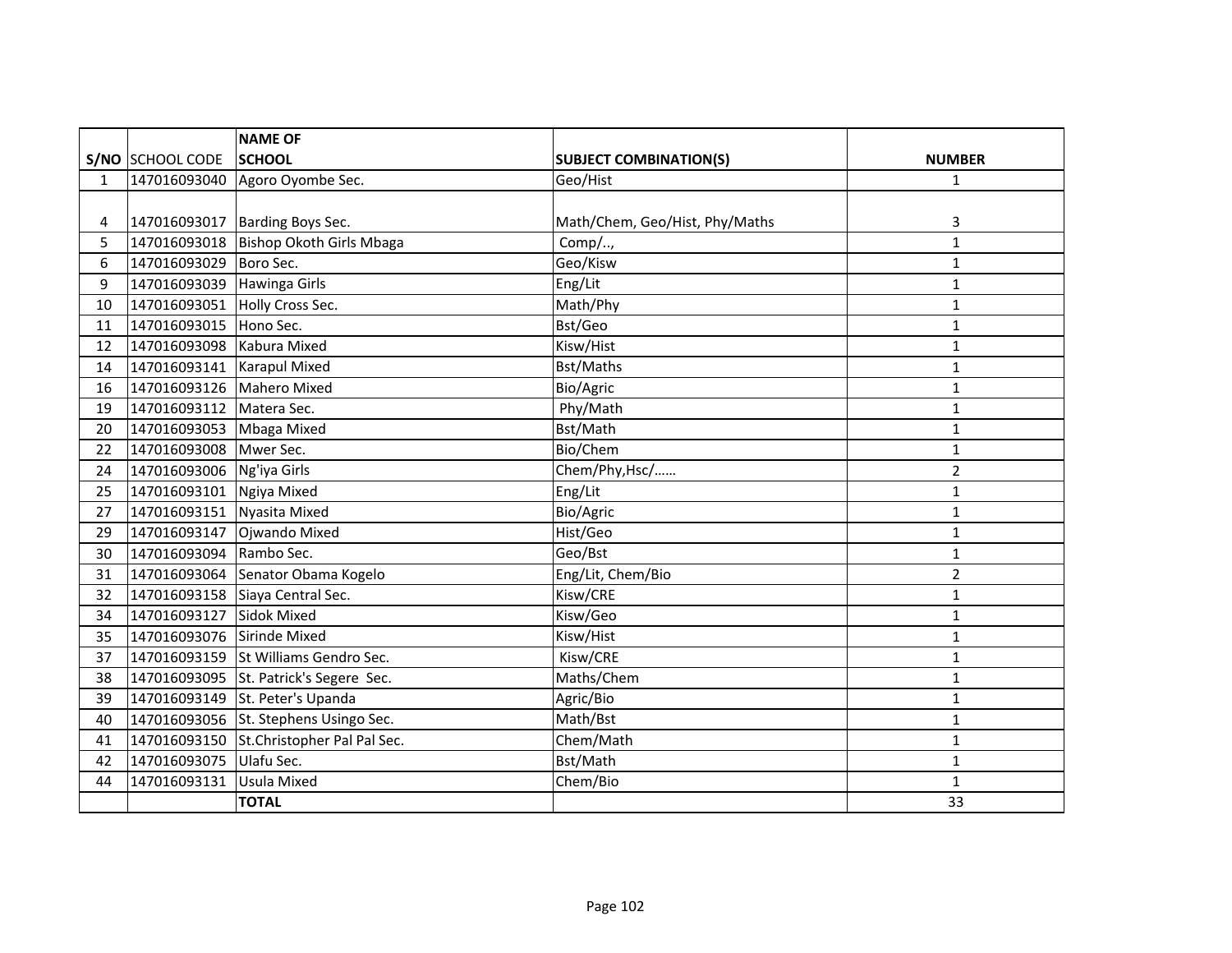|                | <b>UGENYA SUB COUNTY</b>  |                                         |                               |                |
|----------------|---------------------------|-----------------------------------------|-------------------------------|----------------|
|                |                           | <b>NAME OF</b>                          |                               |                |
|                | S/NO SCHOOL CODE          | <b>SCHOOL</b>                           | <b>SUBJECT COMBINATION(S)</b> | <b>NUMBER</b>  |
| $\mathbf{1}$   | 147016093067 Anyiko Sec.  |                                         | Math/Bst                      | 1              |
| $\overline{2}$ | 147016093019              | Got Nanga Sec.                          | Eng/Lit                       |                |
| 4              | 147016093050              | Inungo Mixed                            | Bio/Agric, Bst/Geo            | $\overline{2}$ |
| 5.             | 147016093020              | Jera Mixed                              | Math/Chem                     | $\mathbf{1}$   |
| $\overline{7}$ | 147016093137              | <b>Kogere Mixed</b>                     | Kisw/CRE                      | $\mathbf{1}$   |
| 8              | 147016093100              | Luanda Kathieno Sec.                    | Kisw/CRE                      |                |
| 9              | 147016093084 Miyare Sec.  |                                         | Hist/Geo                      | $\mathbf{1}$   |
| 11             | 147016093096 Ramunde Sec. |                                         | Eng/Lit                       | 1              |
| 14             |                           | 147016093115 Sifuyo (St. Patricks) Sec. | Hist/CRE                      | $\mathbf{1}$   |
| 15             |                           | 147016093144 Sigweng' Karuoth Mixed     | Math/Phy                      |                |
| 16             | 147016093057              | <b>Sihay Mixed</b>                      | Phy/Math                      | 1              |
| 19             |                           | 147016093135 St Edwards Masamra Sec.    | Hist/CRE                      |                |
| 22             | 147016093072              | <b>St. Charles Humwend</b>              | Geo/Bst, Kisw/CRE, Maths/Chem | 3              |
|                |                           |                                         |                               |                |
| 25             |                           | 147016093069 St. Stephen Siginga Sec.   | Kisw/CRE, Agr/Bio, Math/Chem  | 3              |
| 26             | 147016093048 Udira Sec.   |                                         | Kisw/CRE                      | $\mathbf{1}$   |
| 28             | 147016093010              | Ukwala Boys High                        | Bst/Geo                       | $\mathbf{1}$   |
|                |                           | <b>TOTAL</b>                            |                               | 21             |

|    | <b>IUGUNJA SUB COUNTY</b>  |                                         |                               |               |
|----|----------------------------|-----------------------------------------|-------------------------------|---------------|
|    |                            | <b>NAME OF</b>                          |                               |               |
|    | S/NO SCHOOL CODE SCHOOL    |                                         | <b>SUBJECT COMBINATION(S)</b> | <b>NUMBER</b> |
|    | 147016093001 Ambira Boys   |                                         | Kisw/CRE                      |               |
|    |                            | 147016093113 Holy Trinity Mayingo Mixed | <b>CRE/Hist</b>               |               |
| 4  | 147016093139 Konjira Sec.  |                                         | Math/Bst                      |               |
|    | 147016093007 Madungu Sec.  |                                         | Agric/Bio                     |               |
|    | 147016093054 Mudhiero Sec. |                                         | Phy/Math                      |               |
| 14 |                            | 147016093116 St Augustine's Ogenda Sec. | Bio/Chem                      |               |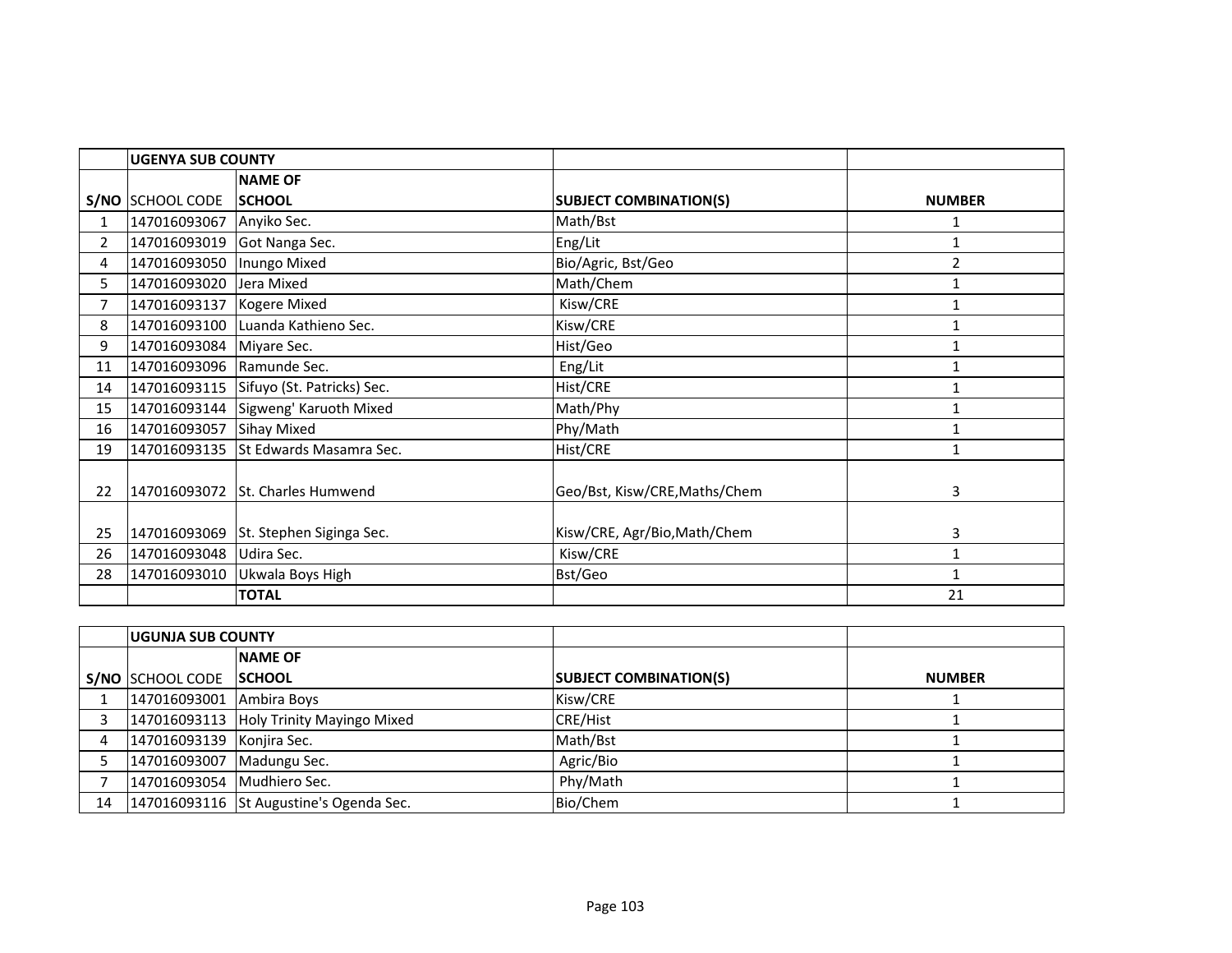|    |                               | 15   147016093004 St Francis Rangala Girls   | Bio/Geo, Geo/Bst, Eng/Lit |    |
|----|-------------------------------|----------------------------------------------|---------------------------|----|
| 16 |                               | 147016093118 St Peters Bar Atheing Sec.      | Hist/CRE                  |    |
|    |                               | 17   147016093148   St Peters Ukalama Sec.   | Geo/Bst                   |    |
|    |                               | 18   147016093140   St. Alloice Mbosie Mixed | Chem/Phy                  |    |
|    |                               | 19   147016093104   St. Antony Uluthe Mixed  | Phy/Math                  |    |
|    |                               | 21   147016093055   St. Peters Rambula Sec.  | Maths/Phy, Bst/Math       |    |
|    | 22 147016093059 Tingare Mixed |                                              | CRE/Hist, Bio/Agric       |    |
|    | 23 147016093134 Ulwani Sec.   |                                              | Kisw/CRE                  |    |
|    |                               | <b>TOTAL</b>                                 |                           | 18 |

|              | <b>GEM YALA SUB COUNTY</b> |                                   |                                    |                |
|--------------|----------------------------|-----------------------------------|------------------------------------|----------------|
|              |                            | <b>NAME OF</b>                    |                                    |                |
|              | S/NO SCHOOL CODE           | <b>SCHOOL</b>                     | <b>SUBJECT COMBINATION(S)</b>      | <b>NUMBER</b>  |
| $\mathbf{1}$ | 147016093009               | <b>Aluor Girls</b>                | Eng/Lit                            | 1              |
|              |                            |                                   |                                    |                |
| $\mathbf{2}$ | 147016093025               | Argwings Kodhek                   | Bio/Agric, Geo/CRE, Math/Phy       | 3              |
| 3            | 147016093097               | B.A.Ohanga Sec.                   | Geo/Bst                            | 1              |
| 5.           | 147016093124               | <b>Dhene Mixed</b>                | Bst/Geo                            | 1              |
| 6            | 147016093091               | Gongo Warom Sec.                  | Agric/Bio, Kisw/CRE                | 2              |
| 7            | 147016093031               | Kaudha Mixed                      | Bio/Agric                          | $\mathbf{1}$   |
| 12           | 147016093086 Mutumbu Girls |                                   | Phy/Math                           | $\mathbf{1}$   |
| 15           | 147016093068               | Nyamninia Sec.                    | Phy/Math, Eng/Lit, Hist/CRE        | 3              |
| 16           | 147016093154 Nyasidhi Sec. |                                   | Bio/Agric                          | 1              |
| 17           | 147016093032               | Nyawara Girls                     | Bst/Math, Eng/Lit, Hist/Geo        | 3              |
| 18           | 147016093052               | Ojola Sec.                        | CRE/Geo                            | $\mathbf{1}$   |
| 19           | 147016093045               | Sagam Mixed                       | Eng/Lit                            | $\mathbf{1}$   |
| 20           | 147016093005               | Sawagongo Boys                    | French/, Bio/Agric                 | $\overline{2}$ |
|              |                            |                                   |                                    |                |
| 23           | 147016093003               | St. Marys Yala Boys               | Bst/Geo, Comp/, Kisw/CRE, Math/Bio | 4              |
| 25           |                            | 147016093120 St. Pauls Jina Mixed | Chem/Bio                           | $\mathbf{1}$   |
| 26           | 147016093081               | St. Stephen's Aluor Sec.          | Math/Phy                           | $\mathbf{1}$   |
| 27           | 147016093046 Ulumbi Sec.   |                                   | Bio/Agric                          | 1              |
| 28           | 147016093027               | Uranga Sec.                       | Bst/Math, CRE/Hist                 | $\overline{2}$ |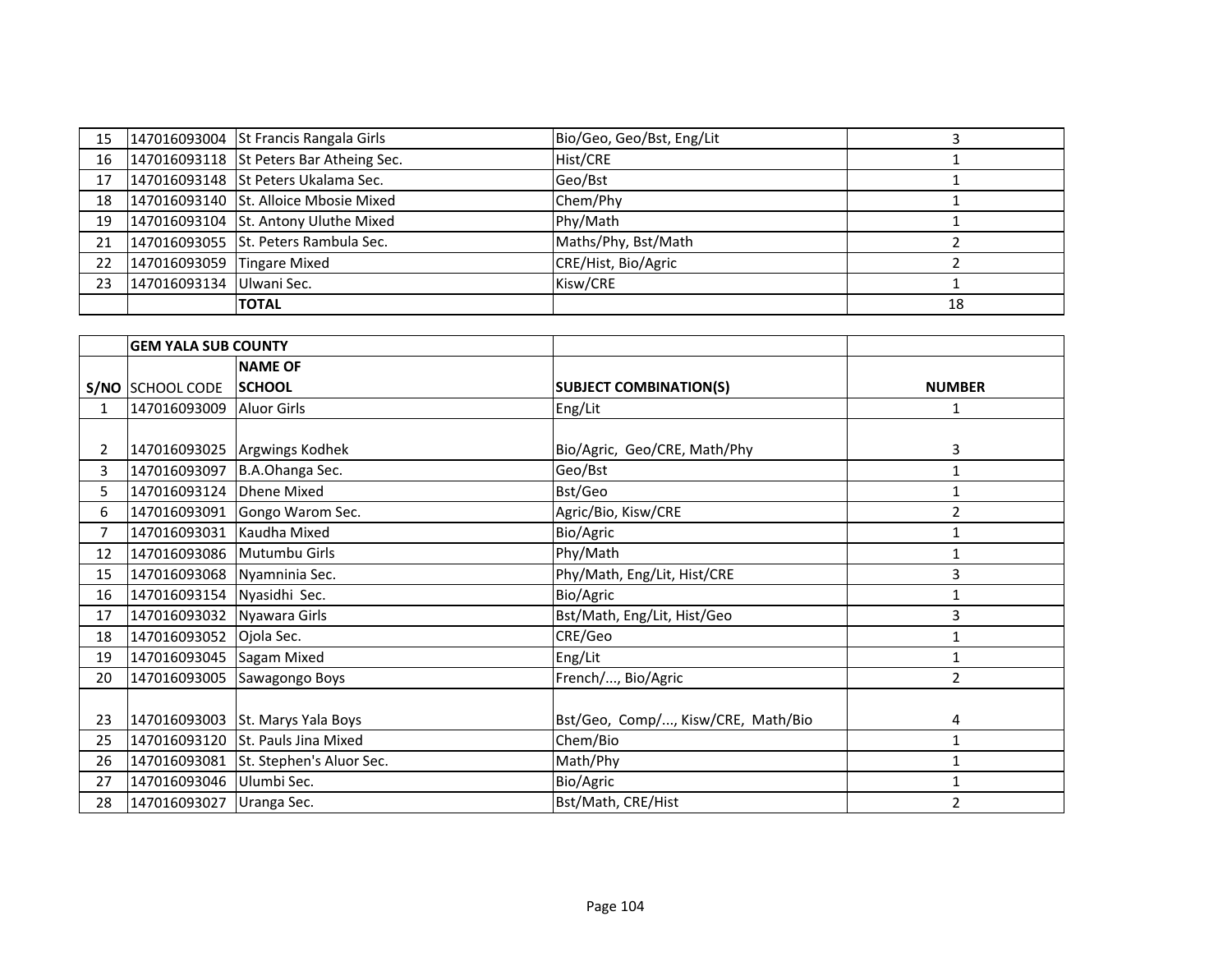| າດ<br>-- | oogaa.<br>ı 4<br>10093121 | $\cdots$<br>Vへしへ<br>Township Sec.<br>1 dia | Bio/<br>Math/Bst<br>''Agric. |         |
|----------|---------------------------|--------------------------------------------|------------------------------|---------|
|          |                           | ,,,,                                       |                              | --<br>◡ |

|    | <b>GEM WAGAI SUB COUNTY</b> |                                   |                               |               |
|----|-----------------------------|-----------------------------------|-------------------------------|---------------|
|    |                             | <b>NAME OF</b>                    |                               |               |
|    | S/NO SCHOOL CODE            | <b>SCHOOL</b>                     | <b>SUBJECT COMBINATION(S)</b> | <b>NUMBER</b> |
|    | 147016093070 Dienya Mixed   |                                   | <b>CRE/Hist</b>               |               |
| 3  | 147016093111 Ndegwe Sec.    |                                   | Geo/Hist                      |               |
| 4  | 147016093041 Nyagondo Sec.  |                                   | Hist/CRE, Eng/Lit             |               |
| 5. |                             | 147016093066 Nyangulu Mixed       | Math/Bst                      |               |
|    |                             | 147016093153 Onding Mixed Sec.    | CRE/Hist                      |               |
| 8  | 147016093123 Ramula Mixed   |                                   | Kisw//Geo                     |               |
| 9  | 147016093042 Sirembe Mixed  |                                   | Bio/Math, Chem/Bio            |               |
| 10 |                             | 147016093157 St.Peters Wagai Sec. | Hist/CRE, Eng/Lit             |               |
| 11 | 147016093122                | <b>Wagwer Mixed</b>               | Geo/Bst                       |               |
|    |                             | <b>TOTAL</b>                      |                               | 12            |

### **NYAMIRA COUNTY**

|                | <b>NYAMIRA NORTH SUB COUNTY</b> |                                  |                               |               |
|----------------|---------------------------------|----------------------------------|-------------------------------|---------------|
|                |                                 | <b>NAME OF</b>                   |                               |               |
|                | S/NO SCHOOL CODE                | <b>SCHOOL</b>                    | <b>SUBJECT COMBINATION(S)</b> | <b>NUMBER</b> |
|                |                                 | 147016073093 Enkinda SDA Sec.    | Hist/Geo                      |               |
| $\overline{2}$ | 147016073197 Esanige Mixed      |                                  | Geog/Bst,                     |               |
| 3              | 147016073185 Egetonto Sec.      |                                  | Kisw/Geo                      |               |
| 4              | 147016073063 Gisage Sec.        |                                  | Agric/Bio                     |               |
| 5.             | 147016073136   Kea SDA Mixed    |                                  | Hist/CRE                      |               |
| 6              |                                 | 147016073118   Kenyoro ELCK Sec. | Math/Chem                     |               |
|                |                                 | 147016073005 Kiabonyoru Boys     | Geo/Bst                       |               |
| 8              |                                 | 147016073174 Maagonga SDA Sec.   | Maths/phy                     |               |
| 9              | 147016073178   Mageri Sec.      |                                  | Bst/Math                      |               |
| 10             | 147016073168 Mogongo Girls      |                                  | Bio/Agric                     |               |
| 11             | 147016073002 Matongo Boys       |                                  | Eng/Lit                       |               |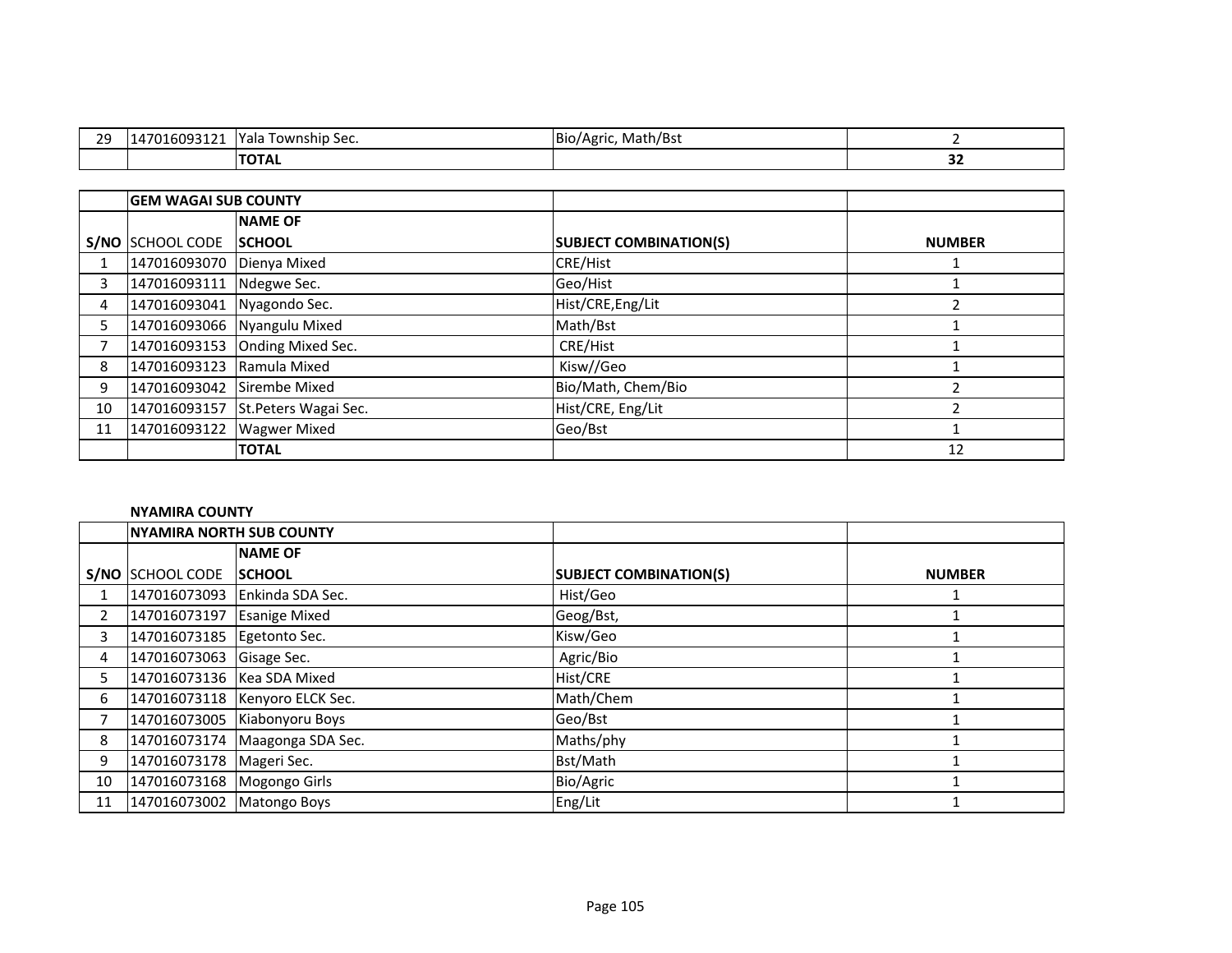| 12 | 147016073137                 | Matongo Lutheran Sec.                  | Kisw/Hist |    |
|----|------------------------------|----------------------------------------|-----------|----|
| 13 |                              | 147016073148 Mochenwa FPFK Sec.        | Math/Geo  |    |
| 14 | 147016073014                 | Ntana Sec.                             | Math/Chem |    |
| 15 | 147016073048 Nyagokiani Sec. |                                        | Phy/Math  |    |
| 16 | 147016073147                 | Nyambiri Mixed Tech                    | CRE/Hist  |    |
| 17 | 147016073152                 | Nyamwanchania Sec.                     | CRE/Hist  |    |
| 18 |                              | 147016073055 Nyangoge SDA Mixed        | Math/Bst  |    |
| 19 |                              | 147016073054 Riomego SDA Mixed         | Chem/Bio  |    |
| 20 |                              | 147016073056 St .Pauls Omonayo Sec.    | Bst/Hist  |    |
| 21 |                              | 147016073150 St. Johns Nyakwerema Sec. | Chem/Math |    |
| 22 |                              | 147016073065 St. Peters Nyaisa Sec.    | Phy/Math  |    |
| 23 | 147016073191                 | St Joseph Nyanchoka                    | Eng/Lit   |    |
| 24 | 147016073194                 | Mote Oguto P.A.G. Mixed                | Math/Phy  |    |
| 25 |                              | 147016073181 Nsicha DEB Mixed          | Kisw/Hist |    |
| 26 |                              | 147016073195 Gitwebe DEB Mixed         | Kisw/Geo  |    |
|    |                              | <b>TOTAL</b>                           |           | 26 |

|                | <b>NYAMIRA SOUTH SUB COUNTY</b> |                                     |                               |               |
|----------------|---------------------------------|-------------------------------------|-------------------------------|---------------|
|                |                                 | <b>NAME OF</b>                      |                               |               |
|                | S/NO SCHOOL CODE                | <b>SCHOOL</b>                       | <b>SUBJECT COMBINATION(S)</b> | <b>NUMBER</b> |
|                |                                 | 147016073190 St. Teresa's Bugo Sec. | Math/Bst                      |               |
| $\overline{2}$ | 147016073167                    | Bondeka ELCK Girls                  | Phy/Chem                      |               |
| 3              | 147016073094                    | Bomorito Sec.                       | Hist/CRE                      |               |
| 4              | 147016073051                    | Bosiango Sec.                       | Bio/Agric                     |               |
| 5.             |                                 | 147016073138 Ekenyoro Tech Sec.     | Kisw/CRE                      |               |
| 6              | 147016073047                    | Embonga Sec.                        | Chem/Bio                      |               |
|                | 147016073083                    | Gianchore PAG                       | Eng/Lit                       |               |
| 8              |                                 | 147016073108 Gucha SDA Mixed        | Bio/Chem                      |               |
| 9              | 147016073091                    | Kianungu PAG Sec.                   | Hist/CRE                      |               |
| 10             | 147016073084                    | Masosa Mixed                        | Bst/Geo                       |               |
| 11             | 147016073021                    | Motagara SDA Girls                  | Bio/Agric                     |               |
| 12             | 147016073143 Nami Sec.          |                                     | Phy/Math                      |               |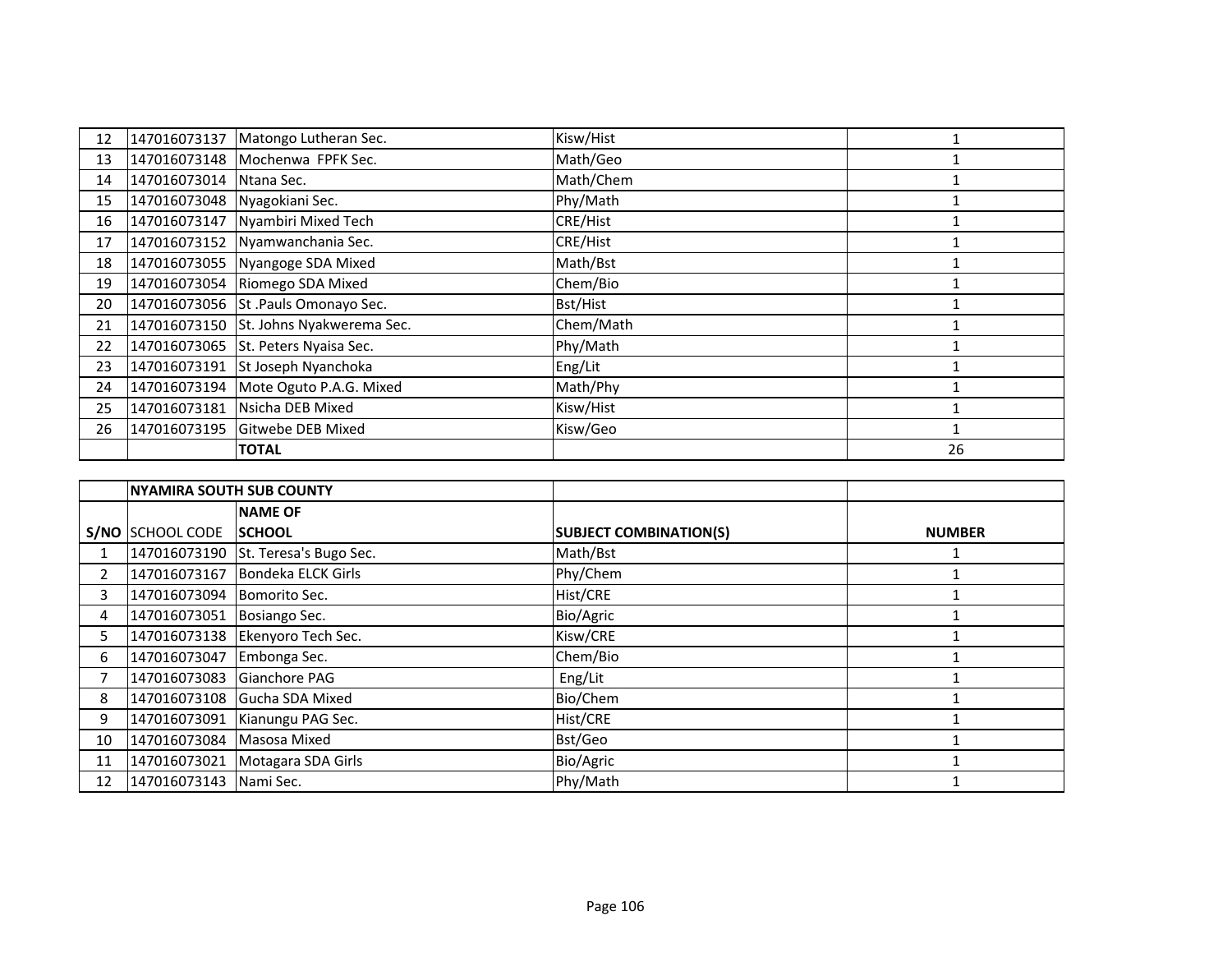| 13 | 147016073179 | St. Tiberius Nyamotentemi Sec.  | Geo/Bst  |    |
|----|--------------|---------------------------------|----------|----|
| 14 |              | 147016073110 Nyachururu Sec.    | Kisw/CRE |    |
| 15 | 147016073044 | Nyamaiya Sec.                   | Math/Bio |    |
| 16 | 147016073030 | <b>Omosasa DOK Sec.</b>         | Bio/Chem |    |
|    |              |                                 |          |    |
| 17 | 147016073006 | Our Lady Of MercyRangenyo Girls | Math/Bst |    |
| 18 | 147016073075 | Senator Kebaso Sec.             | Bst/Math |    |
|    |              | St Charles Lwanga               |          |    |
| 19 | 147016073146 | Nyansabakwa Sec.                | Bio/Chem |    |
| 20 | 147016073088 | St. Joseph's Etono              | Math/Phy |    |
| 21 | 147016073105 | St. Josephs Kemasare Sec.       | Math/Bst |    |
| 22 | 147016073131 | St. Philips Rateti Sec.         | Kisw/CRE |    |
|    |              | <b>TOTAL</b>                    |          | 22 |

|                | <b>BORABU SUB COUNTY</b>    |                                       |                               |               |
|----------------|-----------------------------|---------------------------------------|-------------------------------|---------------|
|                |                             | <b>NAME OF</b>                        |                               |               |
|                | S/NO SCHOOL CODE            | <b>SCHOOL</b>                         | <b>SUBJECT COMBINATION(S)</b> | <b>NUMBER</b> |
|                |                             |                                       | Kisw/Geo                      |               |
|                | 147016073123                | <b>AIC Getai Girls</b>                |                               | 1             |
| $\overline{2}$ | 147016073171   Keginga Sec. |                                       | Math/Phy                      |               |
| 3              | 147016073013                | Menyenya Sec.                         | Hist/CRE                      |               |
| 4              | 147016073153                | Mogusii Mixed                         | Kisw/Hist                     |               |
|                |                             |                                       | Kisw/Hist                     |               |
| 5.             | 147016073007                | <b>Nyansiongo Boys</b>                |                               |               |
| 6              |                             | 147016073115 St James Nyaronde Sec.   | Bst/Math                      |               |
| 7              |                             | 147016073059 St. Mathias Mulumba Sec. | Kisw/CRE                      |               |
| 8              |                             | 147016073100 St. Patricks Kahawa Sec. | Geo/Kisw                      |               |
| 9              | 147016073157                | Tindereti DEB Sec.                    | Kisw/Hist                     |               |
| 10             | 147016073198 Magura Sec.    |                                       | Geo/Bst                       | 1             |
|                |                             | <b>TOTAL</b>                          |                               | 10            |

| SUB<br>IM.<br><b>COUNTY</b><br>. N6<br>. .<br>$\cdots$ |  |
|--------------------------------------------------------|--|
|                                                        |  |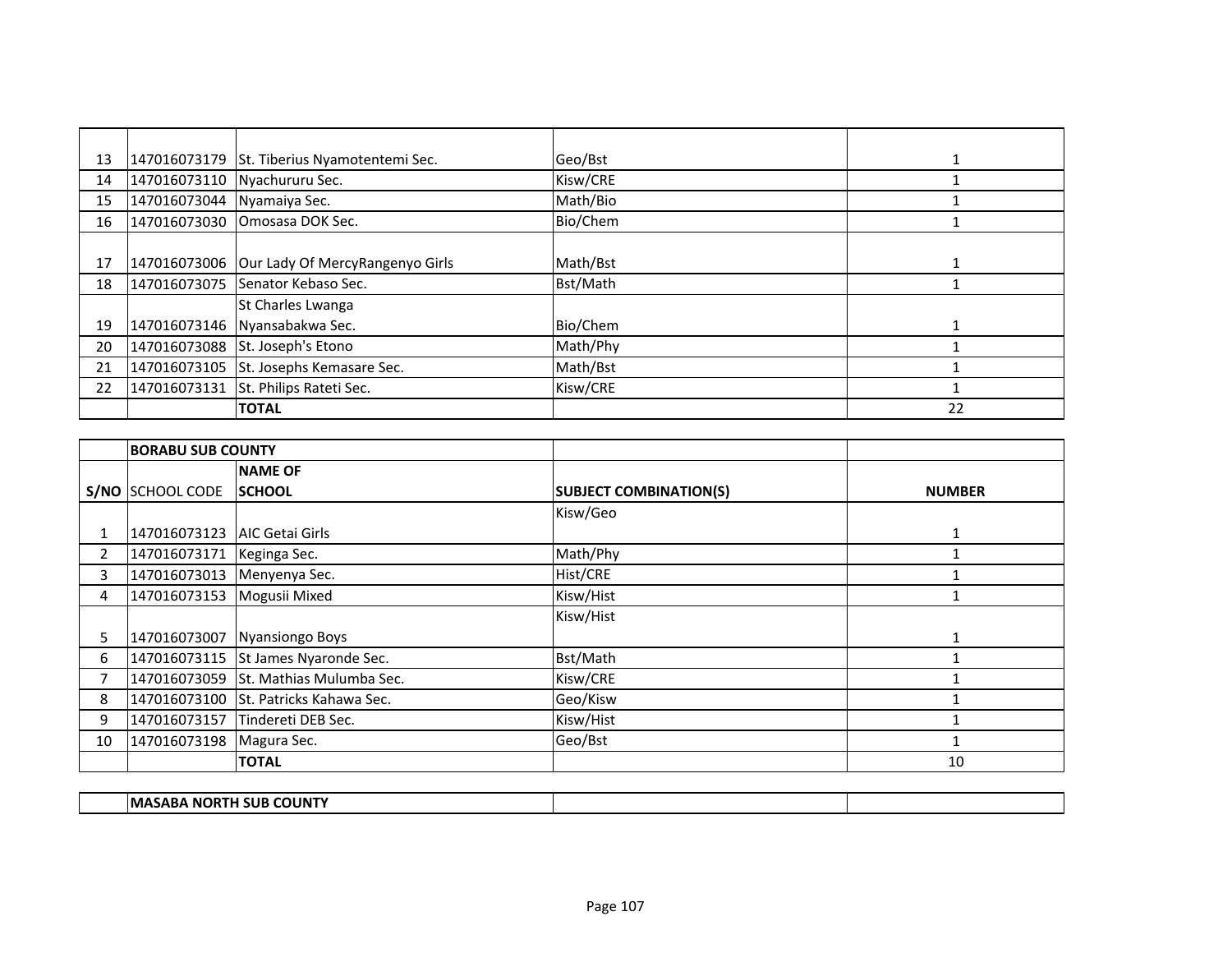|                |                            | <b>NAME OF</b>                            |                               |               |
|----------------|----------------------------|-------------------------------------------|-------------------------------|---------------|
|                | S/NO SCHOOL CODE           | <b>ISCHOOL</b>                            | <b>SUBJECT COMBINATION(S)</b> | <b>NUMBER</b> |
| 1              | 147016073119               | Karantini SDA Sec.                        | Agric/Bio                     |               |
| $\overline{2}$ | 147016073067               | Kebirichi Sec.                            | Kisw/Hist                     |               |
| 3              |                            | 147016073151   Machururiati Sec.          | Phy/Math                      |               |
| 4              | 147016073031               | Riamoni Sec.                              | Bst/Math                      |               |
| 5.             | 147016073032 Riyabe Sec.   |                                           | Hist/Geo                      |               |
| 6              | 147016073041 Riakworo Sec. |                                           | CRE/Hist                      |               |
| 7              | 147016073097               | Riooga Sec.                               | Bst/Geo                       |               |
| 8              | 147016073129               | Riomanga DEB Sec.                         | Chem/Math                     |               |
| 9              | 147016073078 Sungututa     |                                           | Geo/Kisw                      |               |
|                |                            |                                           |                               |               |
| 10             |                            | 147016073046 St. Anatole Nyanchonori Sec. | <b>CRE/Hist</b>               |               |
| 11             |                            | 147016073029 St. Danes Eronge Sec.        | Geo/Bst                       |               |
| 12             |                            | 147016073077 St.Francis Nyatieko Sec.     | Geo/CRE                       |               |
| 13             |                            | 147016073166 St Lukes Nyansumi Sec.       | Bio/Chem                      |               |
|                |                            | <b>TOTAL</b>                              |                               | 13            |

|                | <b>MANGA SUB COUNTY</b>    |                                     |                               |               |
|----------------|----------------------------|-------------------------------------|-------------------------------|---------------|
|                |                            | <b>NAME OF</b>                      |                               |               |
|                | S/NO SCHOOL CODE           | <b>SCHOOL</b>                       | <b>SUBJECT COMBINATION(S)</b> | <b>NUMBER</b> |
|                |                            | 147016073043 Bogwendo Sec.          | Agric/Bio                     |               |
| $\overline{2}$ | 147016073066 Geke Sec.     |                                     | Hist/CRE                      |               |
| 3              |                            | 147016073028   Ikonge SDA Sec.      | Agric/Bio                     |               |
| 4              | 147016073068 Kiabiraa Sec. |                                     | Kisw/CRE                      |               |
| 5.             |                            | 147016073177 Manga Girls Model      | Bio/Agric                     |               |
| 6              | 147016073085 Mokomoni Sec. |                                     | <b>CRE/Hist</b>               |               |
|                |                            | 147016073069 Mokwerero Sec.         | Agric/Bio                     |               |
| 8              | 147016073033               | Morako                              | Chem/Math                     |               |
| 9              | 147016073036 Nyaikuro SDA  |                                     | CRE/Hist                      |               |
| 10             |                            | 147016073159 Nyaisa Manga Sec.      | Bst/Geo                       |               |
| 11             |                            | 147016073071 St Joseph Nyaguku Sec. | Math/Phy                      |               |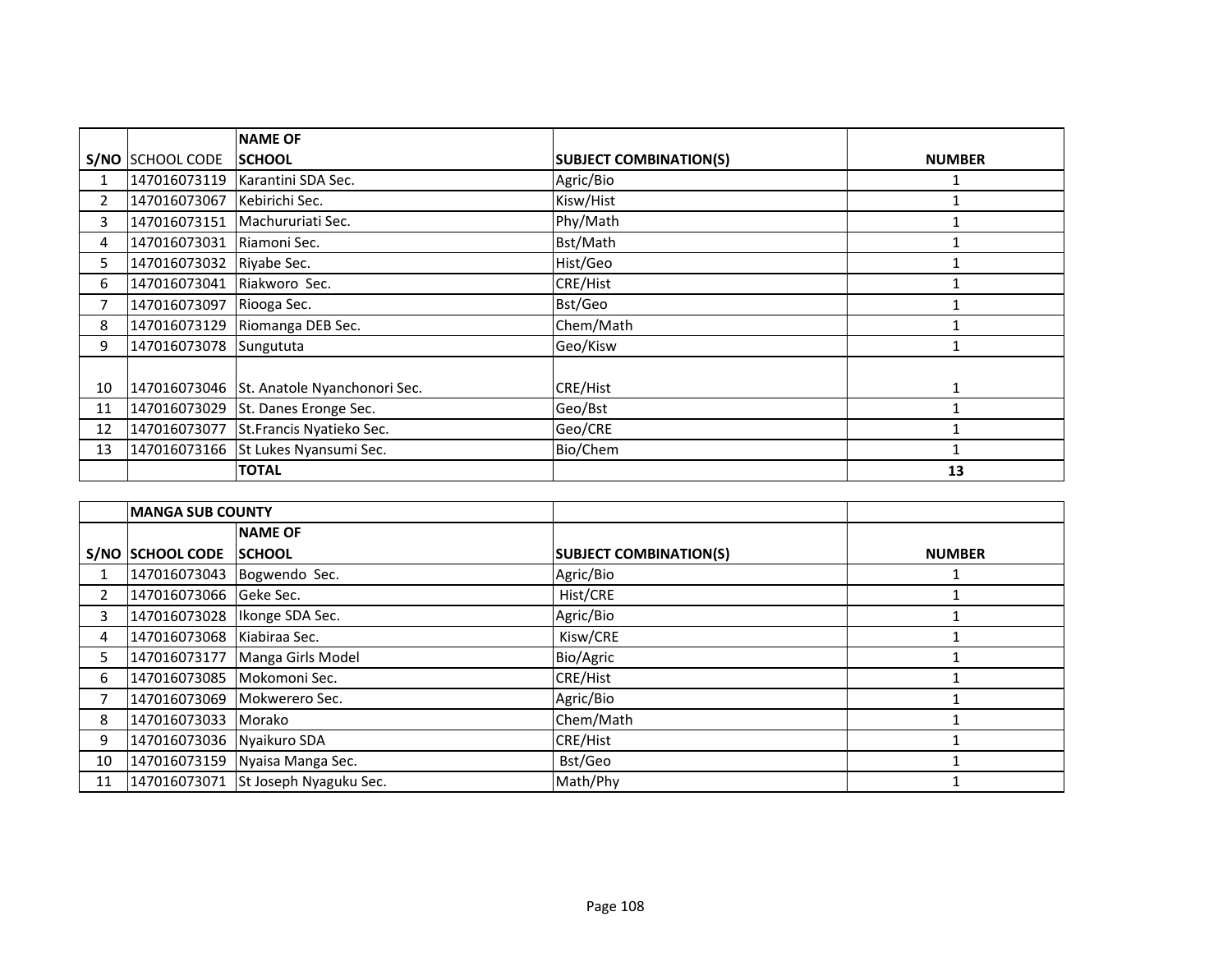| 12 |                          | 147016073096 St. Pauls Manga-Orotuba Sec. | <b>CRE/Hist</b> |    |
|----|--------------------------|-------------------------------------------|-----------------|----|
|    |                          | St. Thomas Gekano                         |                 |    |
| 13 | 147016073135 Mixed       |                                           | Math/Phy        |    |
|    |                          | <b>St. Pauls Gekano</b>                   |                 |    |
| 14 | 147016073140 Boys        |                                           | Bio/Chem        |    |
| 15 |                          | 147016073027 St Marys Ekerubo             | Bio/Chem        |    |
| 16 |                          | 147016073132 St. Andrews Nyabigege Sec.   | Agric/Bio       |    |
| 17 |                          | 147016073192 Kenyerere P.A.G Mixed        | Bst/Math        |    |
| 18 | 147016073009 Tombe Girls |                                           | Bst/Geo         |    |
|    |                          | <b>TOTAL</b>                              |                 | 18 |

#### **RIFT VALLEY REGION**

# **BARINGO COUNTY**

# **BARINGO CENTRAL SUB-COUNTY**

|                | S/NO SCHOOL CODE | <b>INAME OF SCHOOL</b>                                    | <b>SUBJECT COMBINATION(S)</b> | <b>NUMBER</b> |
|----------------|------------------|-----------------------------------------------------------|-------------------------------|---------------|
| 1              |                  | 147017013112 Chesongo Mixed Day Secondary School          | Agric/Bio                     |               |
| $\overline{2}$ | 147017013079     | Kabarnet Hurth Mixed Secondary School                     | Bst/Math                      |               |
| 3              |                  | 147017013054   Kapsergong Mixed Day Secondary School      | Phy/Math                      |               |
| 4              |                  | 147017013096   Kapsogo Schwenk Mixed Day Secondary School | Bio/Agric                     |               |
| 5              | 147017013043     | Kaptimbor Mixed Day Secondary School                      | Eng/Lit                       |               |
| 6              | 147017013049     | <b>Kaptiriony Mixed Secondary School</b>                  | Hist/Bst                      |               |
|                |                  | 147017013111   Kaptorokwo Mixed Day Secondary School      | Bio/Agr                       |               |
| 8              |                  | 147017013090 Kesetan Day Secondary School                 | Geo/Bst                       |               |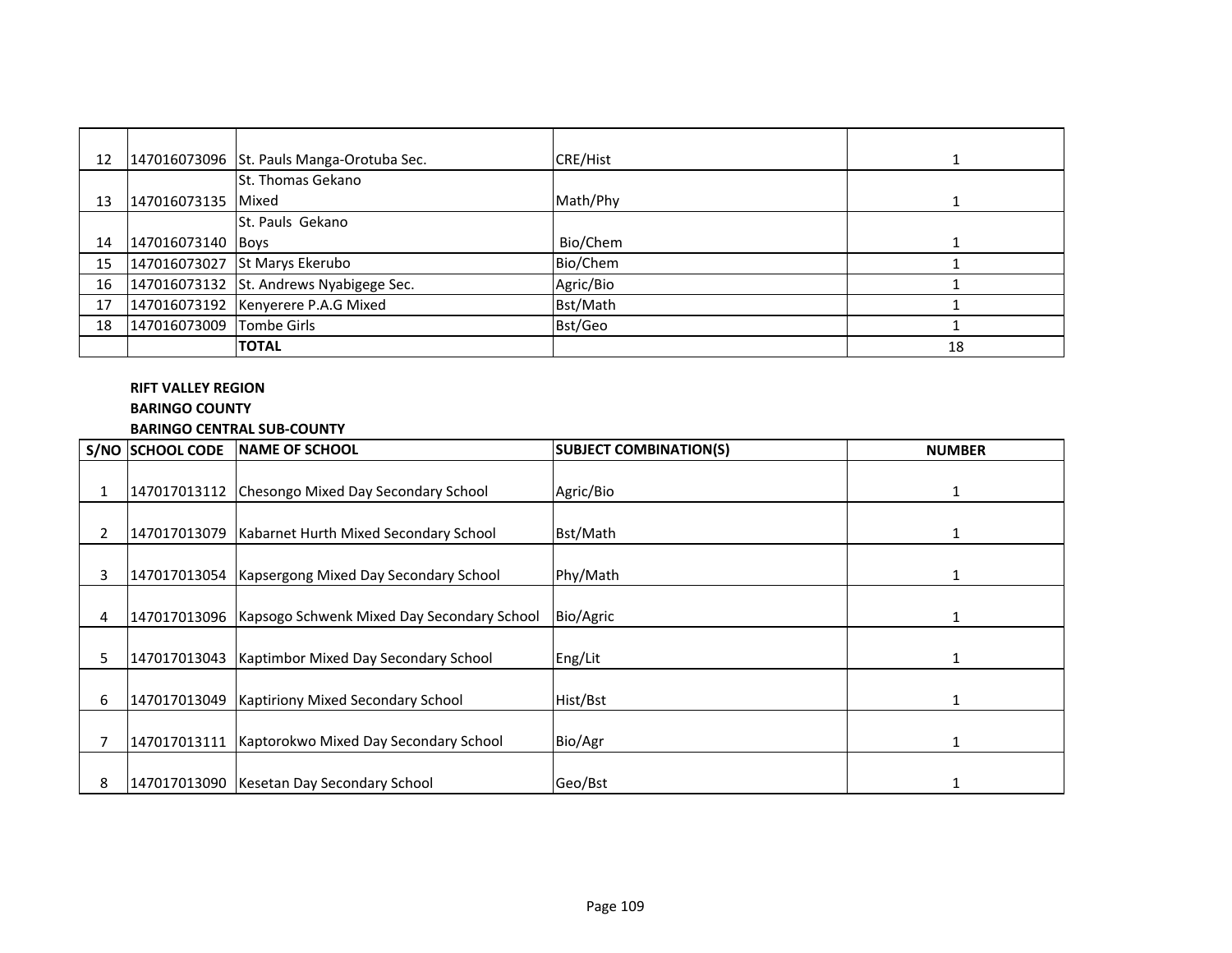| 9  | 147017013047 | Kiboino Mixed Secondary School                        | Math/Geo  | 1  |
|----|--------------|-------------------------------------------------------|-----------|----|
|    |              |                                                       |           |    |
| 10 |              | 147017013082   Kisok Mixed Secondary School           | Bio/Agric |    |
| 11 | 147017013101 | Ngolong Secondary School                              | Bst/Math  |    |
| 12 | 147017013023 | Oinobmoi Boys Secondary School                        | Hist/CRE  |    |
| 13 |              | 147017013100 Riwo Mixed Day Secondary School          | Eng/Lit   | 1  |
| 14 |              | 147017013046 Sangarau Girls Secondary School          | Kisw/Hist | 1  |
| 15 |              | 147017013078 Seretunin Mixed Day Secondary School     | Kisw/CRE  | 1  |
| 16 |              | 147017013094 St. Mary's Tenges Mixed Secondary School | Geo/Bst   | 1  |
| 17 | 147017013007 | Talai Boys Secondary School                           | Hist/CRE  | 1  |
| 18 | 147017013035 | Timboiywo Mixed Secondary School                      | Kisw/CRE  | 1  |
| 19 | 147017013124 | Tuluongoi Mixed Secondary School                      | Geo/Math  | 1  |
|    |              | <b>TOTAL</b>                                          |           | 19 |

#### **BARINGO NORTH SUB-COUNTY**

| S/NO SCHOOL CODE | <b>INAME OF SCHOOL</b>                          | <b>SUBJECT COMBINATION(S)</b> | <b>NUMBER</b> |
|------------------|-------------------------------------------------|-------------------------------|---------------|
|                  |                                                 |                               |               |
|                  | 147017013021 Aiyebo Boys Secondary School       | Math/Chem                     |               |
|                  |                                                 |                               |               |
|                  | 147017013006 Bartolimo Boys Secondary School    | Math/Chem                     |               |
|                  |                                                 |                               |               |
|                  | 147017013095 Bossei Mixed Secondary School      | Eng/Lit                       |               |
|                  |                                                 |                               |               |
|                  | 147017013019   Kapchepkor Boys Secondary School | Math/Phy                      |               |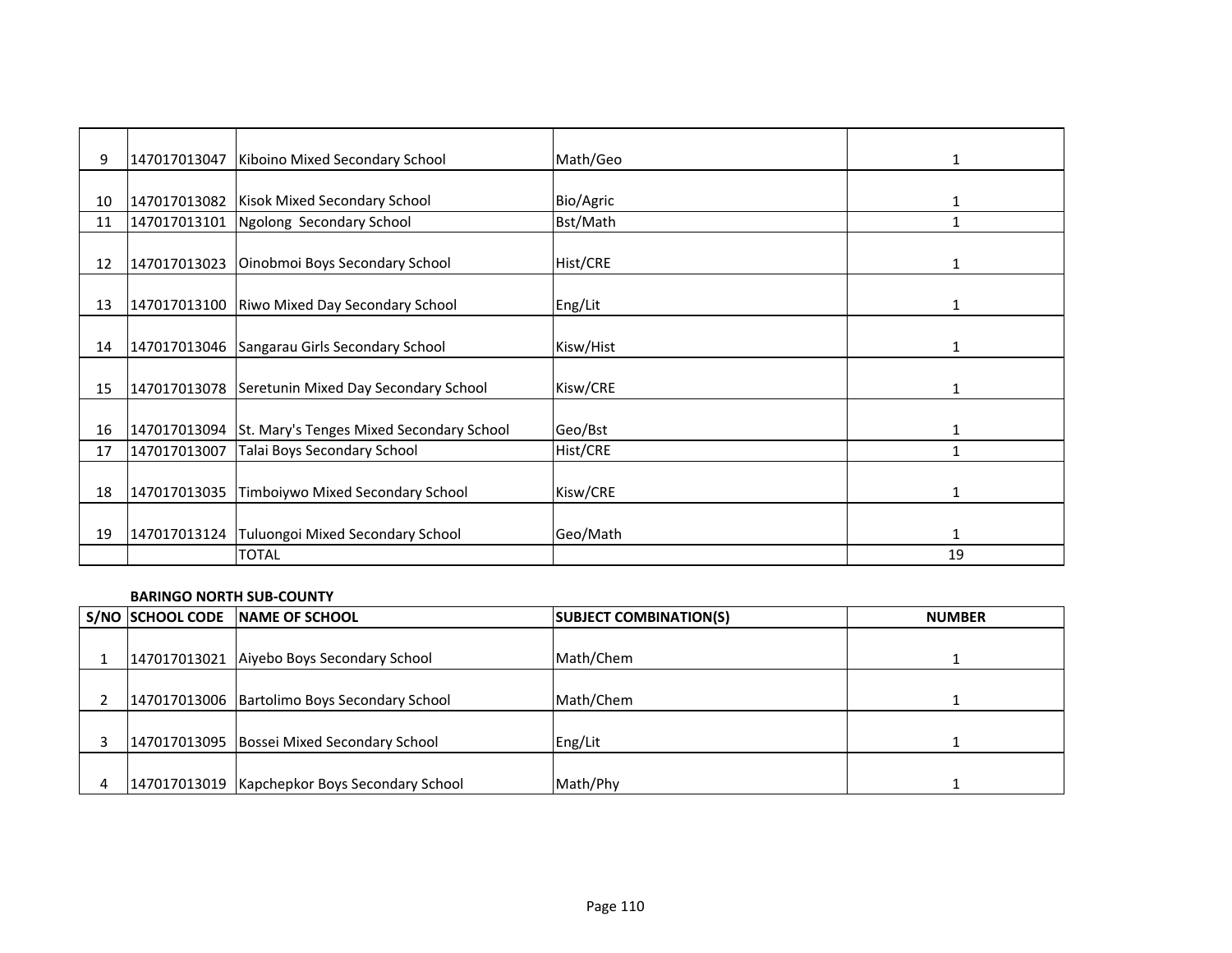| 5  |              | 147017013080   Kapkirwok Mixed Secondary School     | Eng/Lit  | 1            |
|----|--------------|-----------------------------------------------------|----------|--------------|
|    |              |                                                     |          |              |
| 6  | 147017013012 | Kapluk Mixed Secondary School                       | Bst/Geo  | $\mathbf{1}$ |
| 7  | 147017013013 | Kasisit Girls Secondary School                      | Bio/Chem | 1            |
| 8  |              | 147017013018   Keturwo Mixed Secondary School       | Eng/Lit  | 1            |
| 9  | 147017013097 | Kilingot Mixed Secondary School                     | Geo/Math | 1            |
| 10 |              | 147017013088   Kimugul Mixed Day Secondary School   | Phy/Math | 1            |
| 11 |              | 147017013098 Moigutwo Mixed Day Secondary School    | Phy/Math | $\mathbf{1}$ |
| 12 |              | 147017013008 Ossen Girls Secondary School           | Math/Phy | $\mathbf{1}$ |
| 13 |              | 147017013034 Tiriondonin Mixed Day Secondary School | Eng/Lit  | 1            |
|    |              | <b>TOTAL</b>                                        |          | 13           |

#### **KOIBATEK SUB-COUNTY**

|   | S/NO SCHOOL CODE | <b>INAME OF SCHOOL</b>                       | <b>SUBJECT COMBINATION(S)</b> | <b>NUMBER</b> |
|---|------------------|----------------------------------------------|-------------------------------|---------------|
|   |                  |                                              |                               |               |
|   | 147017063020     | Arama Mixed Secondary School                 | CRE/Hist,                     |               |
|   |                  |                                              |                               |               |
|   | 147017063027     | Bakhita Mixed Secondary School               | Math/Phy                      |               |
|   |                  |                                              |                               |               |
|   |                  | 147017063028 Benonin Mixed Secondary School  | Phy/Math                      |               |
|   |                  |                                              |                               |               |
| 4 | 147017063002     | Eldama Ravine Girls Secondary School         | Phy/Math                      |               |
|   | 147017063003     | Kabimoi Boys High School                     | Hist/CRE                      |               |
|   |                  |                                              |                               |               |
| 6 |                  | 147017063022 Kamelilo Mixed Secondary School | Bio/Chem                      |               |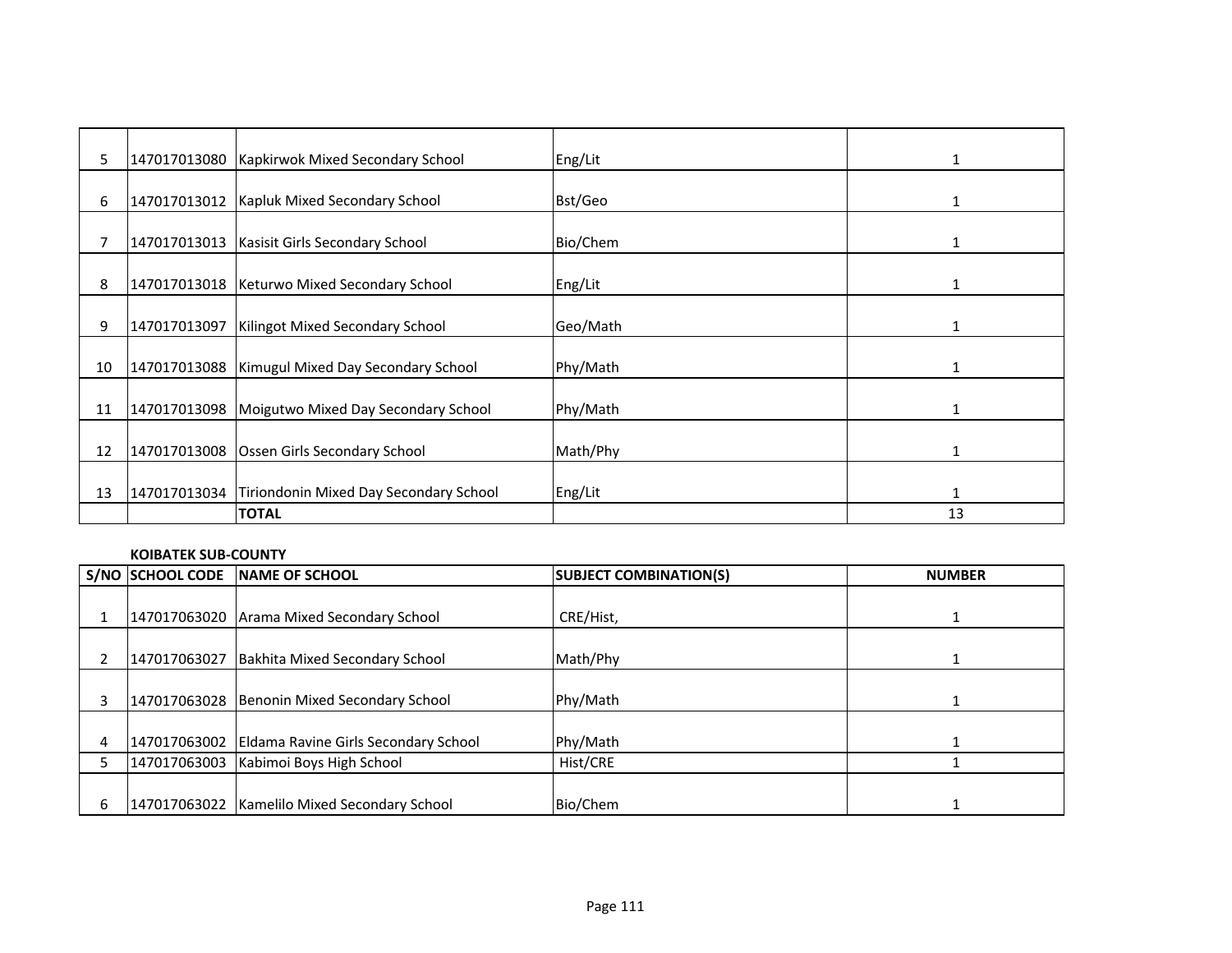| 7  | 147017063067 | Kamura Mixed Secondary School               | Hist/CRE  | 1            |
|----|--------------|---------------------------------------------|-----------|--------------|
| 8  | 147017063057 | Kapcholoi Mixed Secondary School            | Phy/Math  | $\mathbf{1}$ |
| 9  | 147017063024 | Kiplombe Mixed Secondary School             | Eng/Lit   | 1            |
| 10 | 147017063065 | Kiptuno Mixed Secondary School              | Agric/Bio | 1            |
| 11 | 147017063045 | Lebolos Mixed Secondary School              | Geo/Hist  | 1            |
| 12 | 147017063071 | Lelgel Mixed Secondary School               | Kisw/CRE  | $\mathbf{1}$ |
| 13 | 147017063006 | Maji Mazuri Girls Secondary School          | Eng/Lit   | $\mathbf{1}$ |
|    |              |                                             |           |              |
| 14 | 147017063021 | Maji Mazuri Boys Secondary School           | Phy/Chem  | 1            |
| 15 | 147017063038 | Moi Highland Mixed Day Secondary School     | Bst/Math  | 1            |
| 16 | 147017063015 | Mumberes Girls Secondary School             | Eng/Lit   | 1            |
| 17 | 147017063008 | Poror Boys Secondary School                 | Bio/Chem  | 1            |
| 18 | 147017063007 | Sabatia Mixed Secondary School              | Chem/Bio  | 1            |
| 19 | 147017063048 | Sagat Mixed Day Secondary School            | CRE/Hist  | 1            |
| 20 | 147017063013 | Saos Boys Secondary School                  | Math/Phy  | $\mathbf{1}$ |
|    |              |                                             |           |              |
| 21 | 147017063014 | Sigoro Mixed Secondary School               | Bio/Agric | 1            |
| 22 | 147017063063 | Simotwet Mixed Secondary School             | Bio/Agric | 1            |
| 23 |              | 147017063058 Sinonin Mixed Secondary School | Math/Bst  | 1            |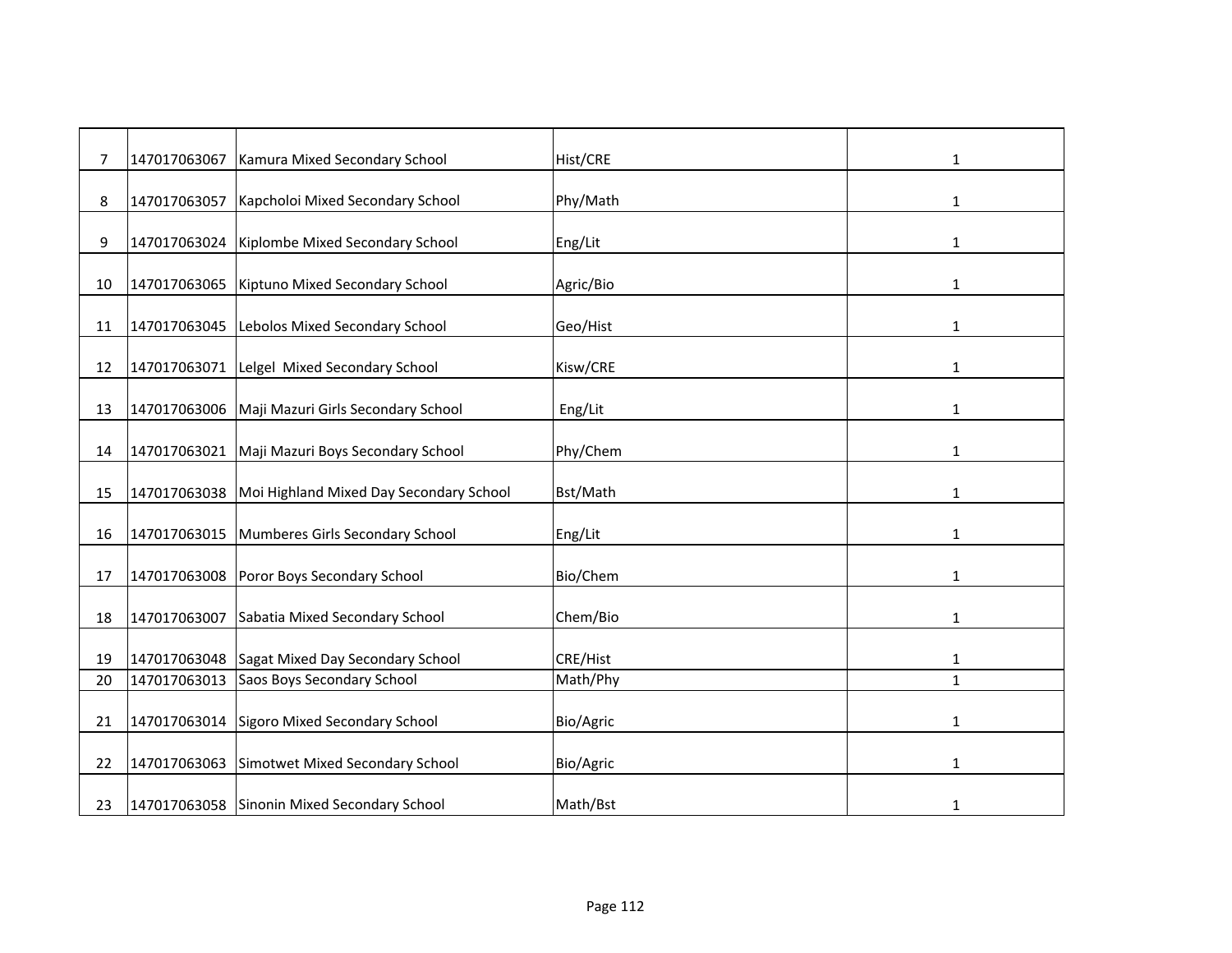| 24 |              | 147017063009 Solian Girls Secondary School            | Eng/Lit   | 1            |
|----|--------------|-------------------------------------------------------|-----------|--------------|
|    |              |                                                       |           |              |
| 25 |              | 147017063060 Solian Mixed Secondary School            | Hist/CRE  | 1            |
| 26 | 147017063049 | St. Mary's Boito High School                          | Agric/Bio | $\mathbf{1}$ |
|    |              | 147017063069 St. Patrick's Mixed Day Secondary School | Math/Phy  |              |
| 27 |              |                                                       |           | 1            |
| 28 |              | 147017063016 Timboroa Boys Secondary School           | Math/Phy  | 1            |
|    |              |                                                       |           |              |
| 29 |              | 147017063041 Tinet Mixed Secondary School             | Eng/Lit   | 1            |
|    |              |                                                       |           |              |
| 30 |              | 147017063010 Toniok Girls Secondary School            | Phy/Chem  | 1            |
|    |              |                                                       |           |              |
| 31 | 147017063019 | Torongo Girls Secondary School                        | Kisw/Hist | 1            |
|    |              |                                                       |           |              |
| 32 | 147017063053 | Tugumoi Koibatek Secondary School                     | Bst/Math, | $\mathbf{1}$ |
|    |              |                                                       |           |              |
| 33 |              | 147017063032 Uhuru Kabiyet Mixed Secondary School     | Geo/Bst   | $\mathbf{1}$ |
|    |              |                                                       |           |              |
| 34 |              | 147017063064   Uzalendo Mixed Secondary School        | Comp/ $,$ |              |
|    |              | <b>TOTAL</b>                                          |           | 34           |

# **MARIGAT SUB-COUNTY**

|  | S/NO SCHOOL CODE NAME OF SCHOOL                  | <b>SUBJECT COMBINATION(S)</b> | <b>NUMBER</b> |
|--|--------------------------------------------------|-------------------------------|---------------|
|  | 147017013083   Kimalel Mixed Secondary School    | CRE/Geo                       |               |
|  |                                                  |                               |               |
|  | 147017013119   Kimoriot Mixed Secondary School   | <b>CRE/Kisw</b>               |               |
|  | 147017013102 Koriema Mixed Secondary School      | Bio/Agric                     |               |
|  | 147017013029 Lake Bogoria Girls Secondary School | Math/Chem,                    |               |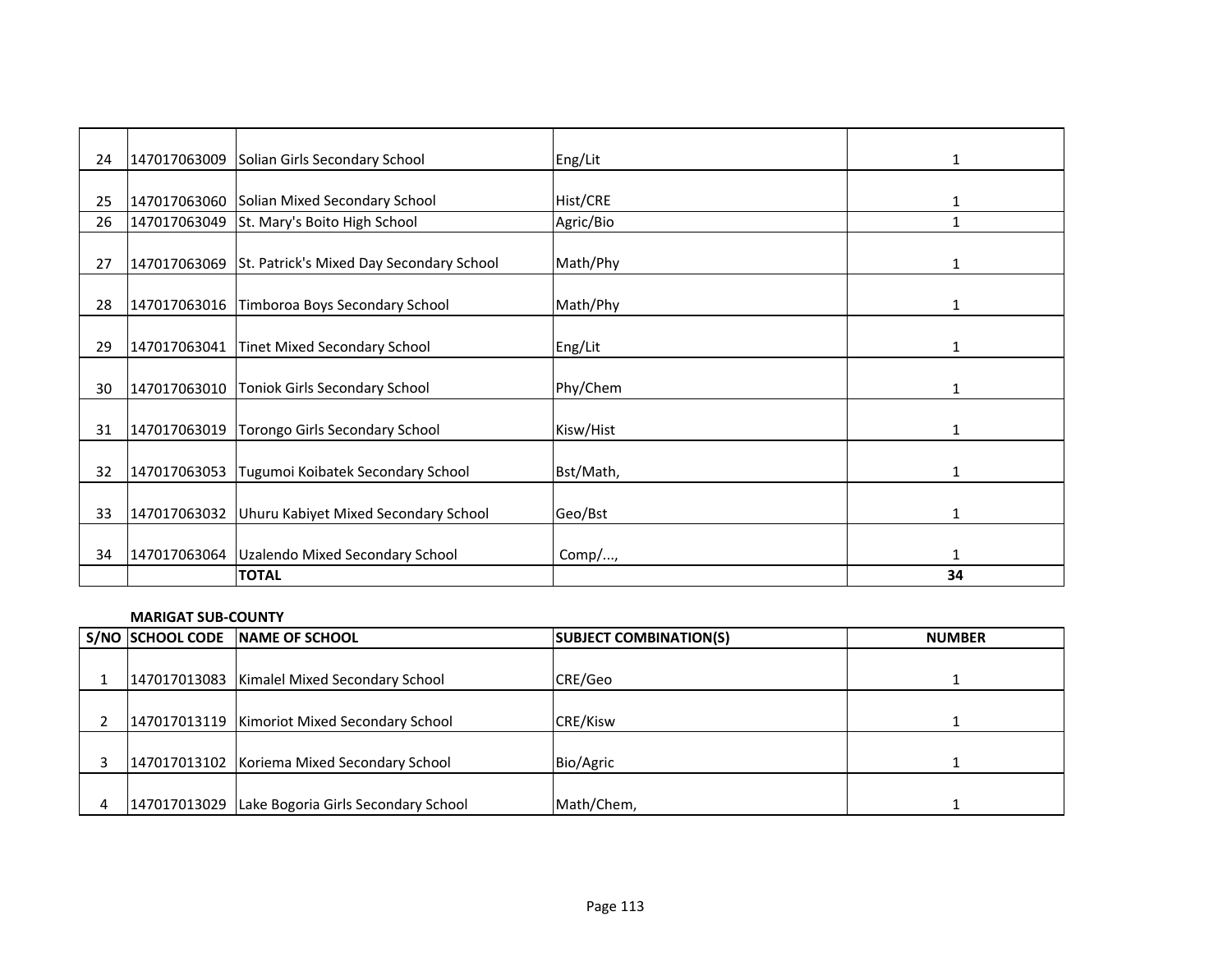| 5  |              | 147017013118   Lowland High School - Baringo    | Phy/Chem  | 1            |
|----|--------------|-------------------------------------------------|-----------|--------------|
|    |              |                                                 |           |              |
| 6  | 147017013107 | Marigat Integrated Mixed Secondary School       | Geo/Hist  |              |
|    |              |                                                 |           |              |
| 7  |              | 147017013123   Meisori Mixed Secondary School   | Math/Phy  | $\mathbf{1}$ |
|    |              |                                                 |           |              |
| 8  |              | 147017013120 Ng'enyilel Mixed Secondary School  | Math/Phy  | 1            |
|    |              |                                                 |           |              |
| 9  |              | 147017013057 Ngolbelon Mixed Secondary School   | Bio/Agric |              |
|    |              |                                                 |           |              |
| 10 |              | 147017013050 Nyimbei Mixed Secondary School     | Phy/Chem  | 1            |
|    |              |                                                 |           |              |
| 11 | 147017013099 | Patkawanin Mixed Secondary School               | Phy/Chem  | 1            |
|    |              |                                                 |           |              |
| 12 | 147017013037 | Perkerra Mixed Day Secondary School             | Kisw/Hist | 1            |
|    |              |                                                 |           |              |
|    |              |                                                 |           |              |
| 13 |              | 147017013055 Sokotei Mixed Day Secondary School | Math/Bst  | 1            |
| 14 | 147017013051 | Ngarie Sec                                      | Math/Bst  |              |
|    |              | <b>TOTAL</b>                                    |           | 14           |

#### **MOGOTIO SUB-COUNTY**

| S/NO SCHOOL CODE | NAME OF SCHOOL                                       | <b>SUBJECT COMBINATION(S)</b> | <b>NUMBER</b> |
|------------------|------------------------------------------------------|-------------------------------|---------------|
|                  |                                                      |                               |               |
|                  | 147017063018 A.I.C. Maji Moto Mixed Secondary School | Math/Chem                     |               |
|                  |                                                      |                               |               |
|                  | 147017063026 Cheberen Mixed Secondary School         | Bio/Agric                     |               |
|                  |                                                      |                               |               |
|                  | 147017063050 Kaplelwo Mixed Secondary School         | Kisw/CRE                      |               |
|                  |                                                      |                               |               |
|                  | 147017063044   Kimngorom Girls Secondary School      | Eng/Lit                       |               |
|                  |                                                      |                               |               |
|                  | 147017063033   Kimose Mixed Secondary School         | Eng/Lit                       |               |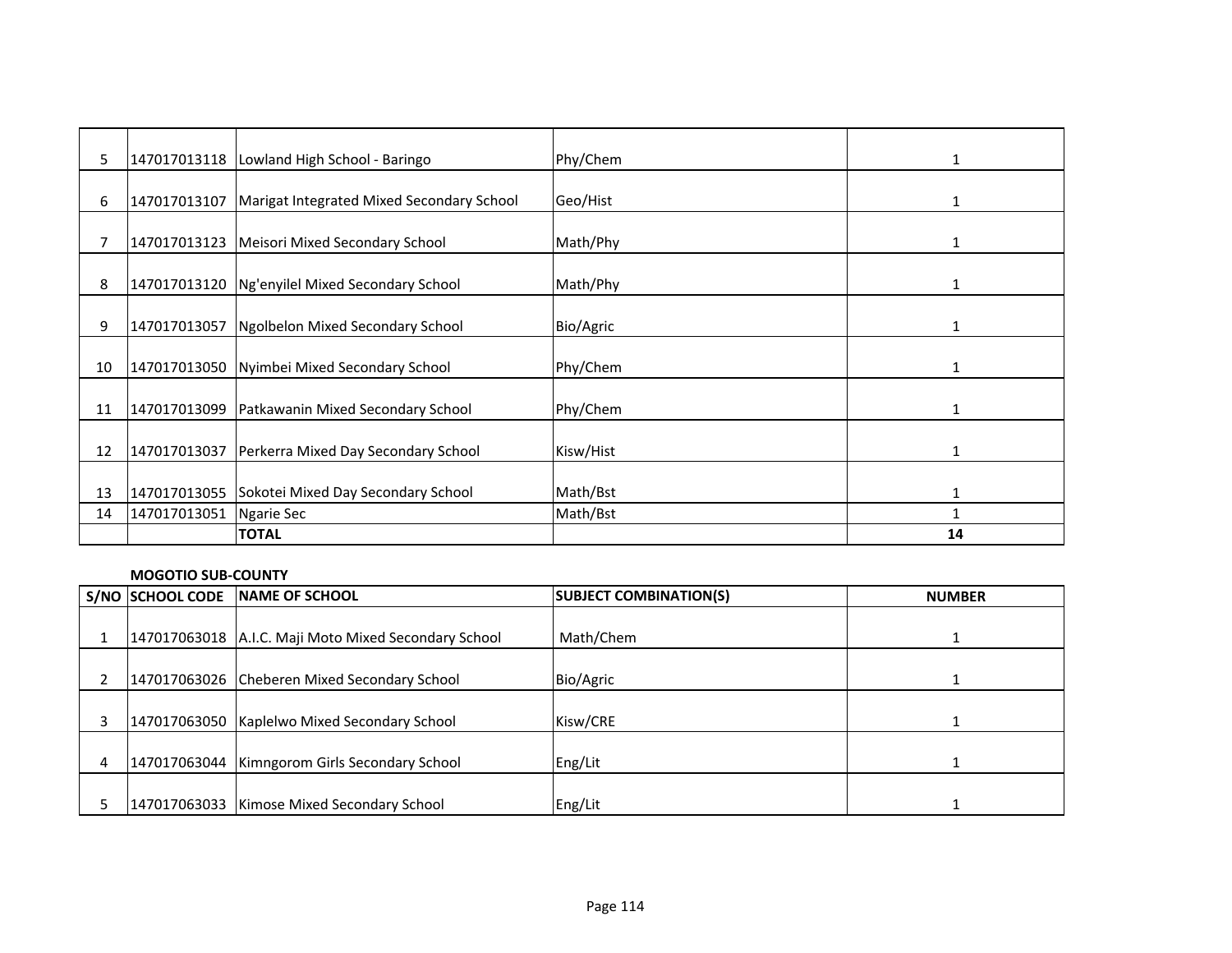| 6  |              | 147017063054   Kipsogon Mixed Secondary School | Eng/Lit  | $\mathbf{1}$ |
|----|--------------|------------------------------------------------|----------|--------------|
|    |              |                                                |          |              |
| 7  |              | 147017063005   Kisanana Boys Secondary School  | Geo/CRE  | $\mathbf{1}$ |
| 8  |              | 147017063046 Lombogishu Mixed Secondary School | Eng/Lit  |              |
| 9  |              | 147017063070 Mogotio Township Secondary school | Geo/Hist | 1            |
| 10 |              | 147017063034 Mugurin Mixed Secondary School    | Math/Phy | 1            |
| 11 |              | 147017063052 Olkokwe Mixed Secondary School    | Phy/Chem |              |
| 12 | 147017063017 | Rosoga Mixed Secondary School                  | Eng/Lit  | $\mathbf{1}$ |
| 13 |              | 147017063036 Sinende Mixed Secondary School    | Hist/CRE | $\mathbf{1}$ |
| 14 |              | 147017063055 Sore Mixed Secondary School       | Bio/Chem | $\mathbf{1}$ |
|    |              | <b>TOTAL</b>                                   |          | 14           |

#### **POKOT EAST SUB-COUNTY**

|                            | S/NO SCHOOL CODE NAME OF SCHOOL                  | <b>SUBJECT COMBINATION(S)</b> | <b>NUMBER</b> |
|----------------------------|--------------------------------------------------|-------------------------------|---------------|
|                            |                                                  |                               |               |
|                            | 147017013081 A.I.C. Churo Girls Secondary School | Geo/Bst                       |               |
|                            | Chemolingot                                      |                               |               |
| 147017013022   High School |                                                  | Phy/Math                      |               |
|                            |                                                  |                               |               |
|                            | 147017013113 Nginyang Girls Secondary School     | Eng/Lit                       |               |
|                            |                                                  |                               |               |
|                            | 147017013109 Ngoron Mixed Secondary School       | Bio/Agric                     |               |
|                            | <b>TOTAL</b>                                     |                               |               |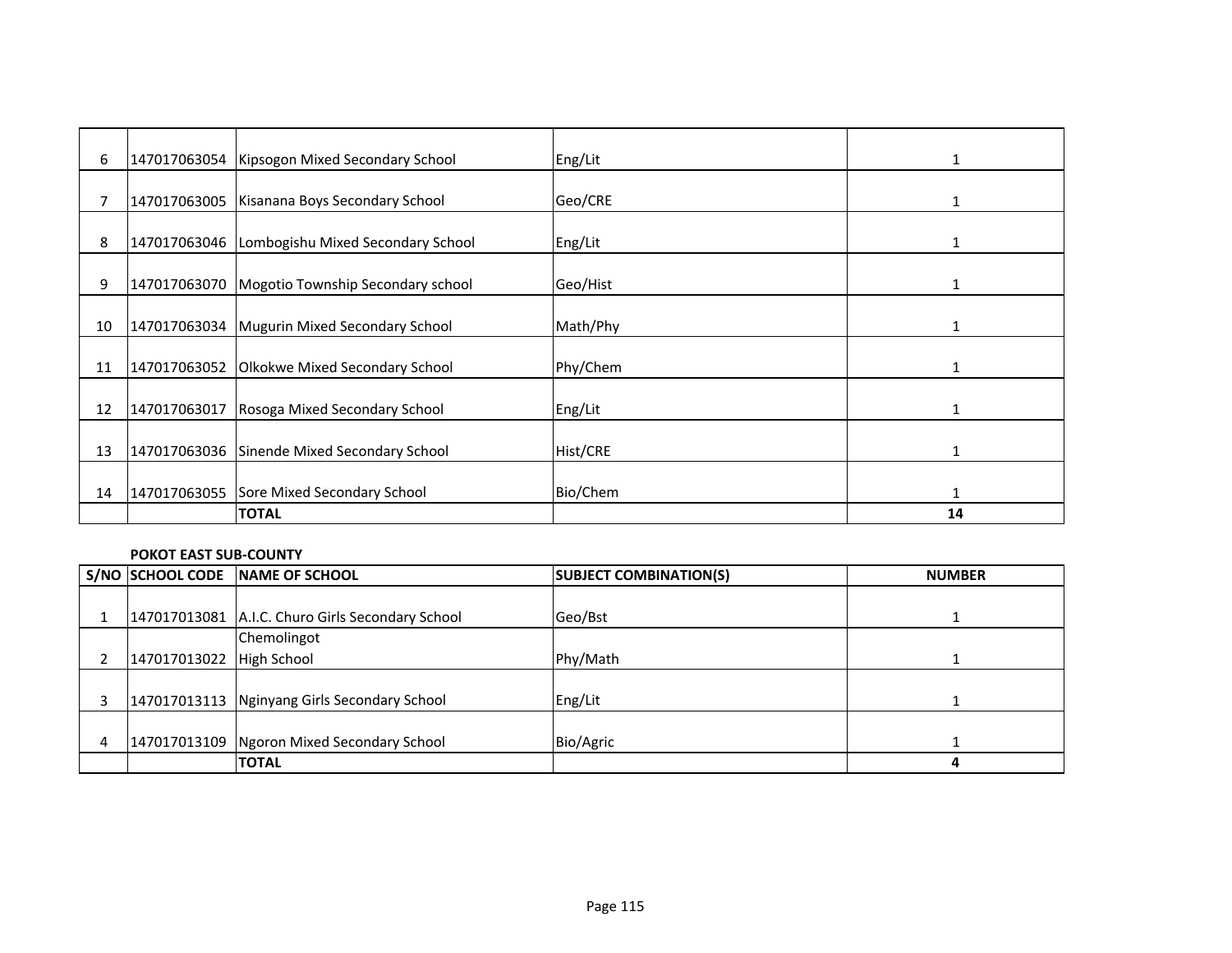#### **BOMET COUNTY**

**BOMET CENTRAL SUB-COUNTY**

|              | S/NO SCHOOL CODE | NAME OF SCHOOL                                     | <b>SUBJECT COMBINATION(S)</b> | <b>NUMBER</b>  |
|--------------|------------------|----------------------------------------------------|-------------------------------|----------------|
| $\mathbf{1}$ | 147017023051     | Aisaik Secondary School                            | Eng/Lit                       | $\mathbf{1}$   |
|              |                  |                                                    |                               |                |
| 2            |                  | 147017023246   Bishop Korir Segutiet Girls Sec Sch | Phy/Chem                      | 1              |
| 3            |                  | 147017023126 Changina Secondary School             | Phy/Math                      | $\mathbf{1}$   |
|              |                  |                                                    |                               |                |
| 4            |                  | 147017023069 Chebonei Girls Secondary School       | Comp/                         | $\mathbf{1}$   |
|              |                  |                                                    |                               |                |
| 5.           |                  | 147017023185 Chepngaina Secondary School           | Eng/Lit, Kisw/Geo             | $\overline{2}$ |
| 6            | 147017023021     | Chesoen Boys High School                           | Kisw/CRE                      | $\mathbf{1}$   |
|              |                  |                                                    |                               |                |
| 7            |                  | 147017023216   Kabungut Mixed Secondary School     | Phy/Chem                      | $\mathbf{1}$   |
|              |                  |                                                    |                               |                |
| 8            | 147017023037     | Kanusin Boys Secondary School                      | Kisw/Hist                     | $\mathbf{1}$   |
|              |                  |                                                    |                               |                |
| 9            |                  | 147017023174   Kanusin Girls Secondary School      | Bio/Chem                      | 1              |
| 10           | 147017023208     | Kapsangaru High School                             | Math/Bst                      | $\mathbf{1}$   |
| 11           | 147017023044     | Kimargis Secondary School                          | CRE/Hist                      | $\mathbf{1}$   |
| 12           | 147017023066     | Kiplelji Secondary School                          | Che/Mat                       | $\mathbf{1}$   |
|              |                  |                                                    |                               |                |
| 13           |                  | 147017023024 Kiplokyi Girls Secondary School       | Geo/Kis                       | $\mathbf{1}$   |
|              |                  |                                                    |                               |                |
| 14           |                  | 147017023098 Kiplokyi Mixed Secondary School       | Hist/Geo                      | $\mathbf{1}$   |
| 15           | <b>NEW</b>       | Kitaima Secondary School                           | Bio/Chem, Phy/Math            | $\overline{2}$ |
| 16           | 147017023074     | Kitoben Secondary School                           | Geo/Bst                       | $\mathbf{1}$   |
|              |                  |                                                    |                               |                |
| 17           | 147017023080     | Kwenik Ab Ilet Secondary School                    | Eng/Lit                       | $\mathbf{1}$   |
| 18           | <b>NEW</b>       | Laldaet Secondary School                           | Math/Bio                      | $\mathbf{1}$   |
| 19           | 147017023071     | Maaset Secondary School                            | Chem/Bio                      | $\mathbf{1}$   |
| 20           | 14701363284      | Manyatta Secondary School                          | Phy/Chem                      | $\mathbf{1}$   |
| 21           | 147017023055     | Motigo Secondary School                            | Agric/Bio                     | $\mathbf{1}$   |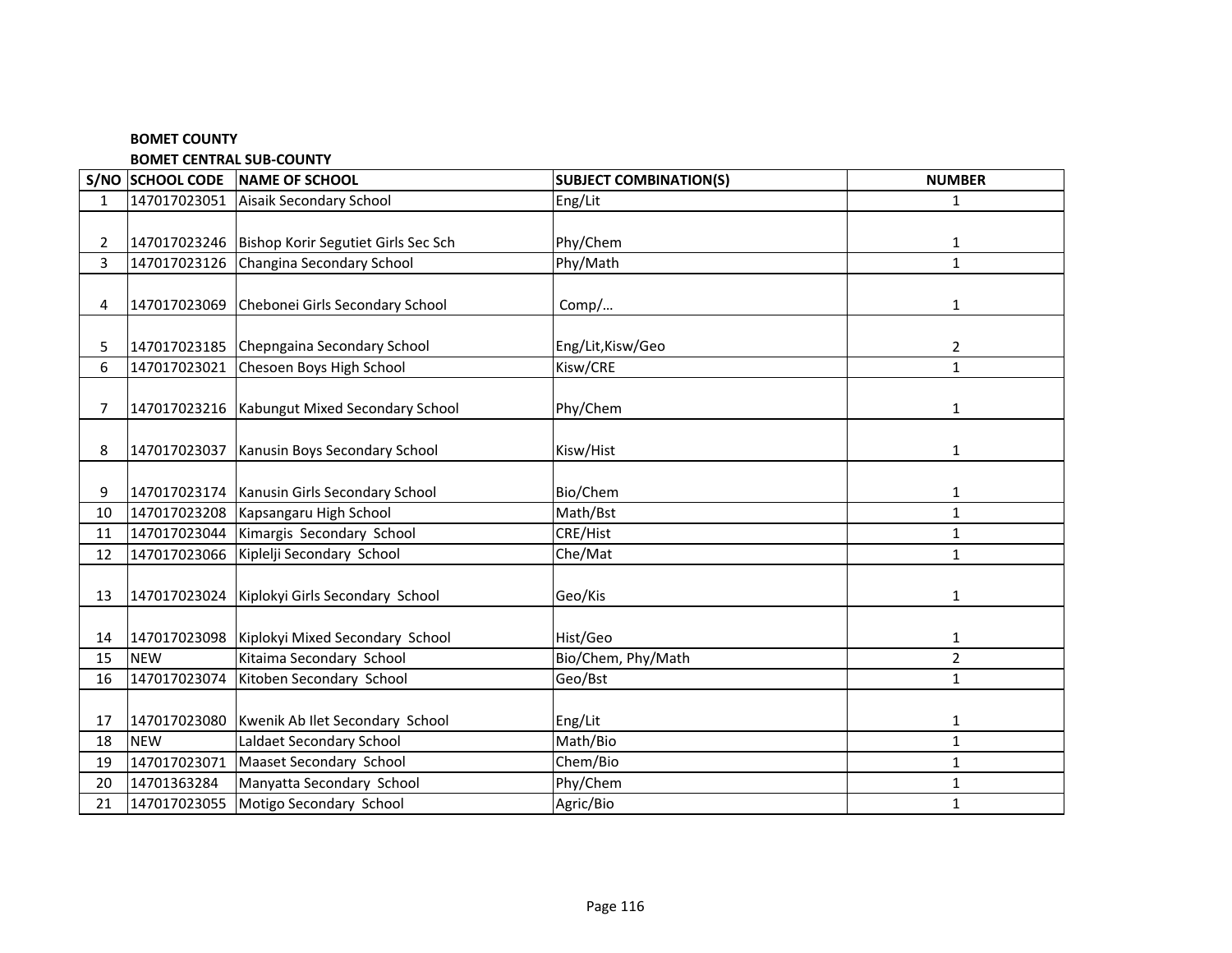| 22 | 147017023027 | Mugango Boys Secondary School                     | Hist/CRE  | $\mathbf{1}$ |
|----|--------------|---------------------------------------------------|-----------|--------------|
|    |              |                                                   |           |              |
| 23 |              | 147017023111   Mugango Girls Secondary School     | Bst/Math  | 1            |
| 24 |              | 147017023061 Muiywek Secondary School             | Maths/Geo | $\mathbf{1}$ |
|    |              |                                                   |           |              |
| 25 | 147017023009 | Ndaraweta Girls Secondary School                  | Bio/Chem  | $\mathbf{1}$ |
|    |              |                                                   |           |              |
| 26 |              | 147017023132 Ndaraweta Mixed Day Secondary School | Bio/Chem  | 1            |
|    |              |                                                   |           |              |
| 27 | 147017023090 | Nyongores Secondary School                        | Eng/Lit   | 1            |
|    |              |                                                   |           |              |
| 28 |              | 147017023166 Sachangwan Secondary School          | Phy/Chem  | 1            |
| 29 | 14701363283  | Salaik Secondary School                           | Eng/Lit   | $\mathbf{1}$ |
|    |              |                                                   |           |              |
| 30 |              | 147017023082 Singorwet Secondary School           | Geo/Bst   | $\mathbf{1}$ |
| 31 | 147017023065 | Solyot Secondary School                           | Kisw/CRE  | 1            |
| 32 | 147017023002 | Tenwek High School                                | Geo/Math  | 1            |
| 33 | <b>NEW</b>   | Tirgaga Secondary School                          | Bio/Chem  | 1            |
| 34 | 147017023004 | Kabungut Boys Sec                                 | Kisw//CRE | $\mathbf{1}$ |
| 35 |              | 147017023144   Balek 'B' Secondary                | Chem/Math | $\mathbf{1}$ |
| 36 | 147017023045 | Kabusare Secondary                                | Phy/Chem  |              |
|    |              | <b>TOTAL</b>                                      |           | 38           |

#### **BOMET EAST SUB-COUNTY**

|  | S/NO SCHOOL CODE NAME OF SCHOOL               | <b>SUBJECT COMBINATION(S)</b> | <b>NUMBER</b> |
|--|-----------------------------------------------|-------------------------------|---------------|
|  | 147017023075 Bukacha Secondary School         | Bio/Math                      |               |
|  | 147017023171 Bukunye Secondary School         | Hist/CRE                      |               |
|  | 147017023093 Cheboin Secondary School         | Kisw/CRE, Eng/Lit             |               |
|  |                                               |                               |               |
|  | 147017023245 Chelemei Girls' Secondary School | Bst/Maths                     |               |
|  |                                               |                               |               |
|  | 147017023033 Chemaner Secondary School        | Geo/Bst                       |               |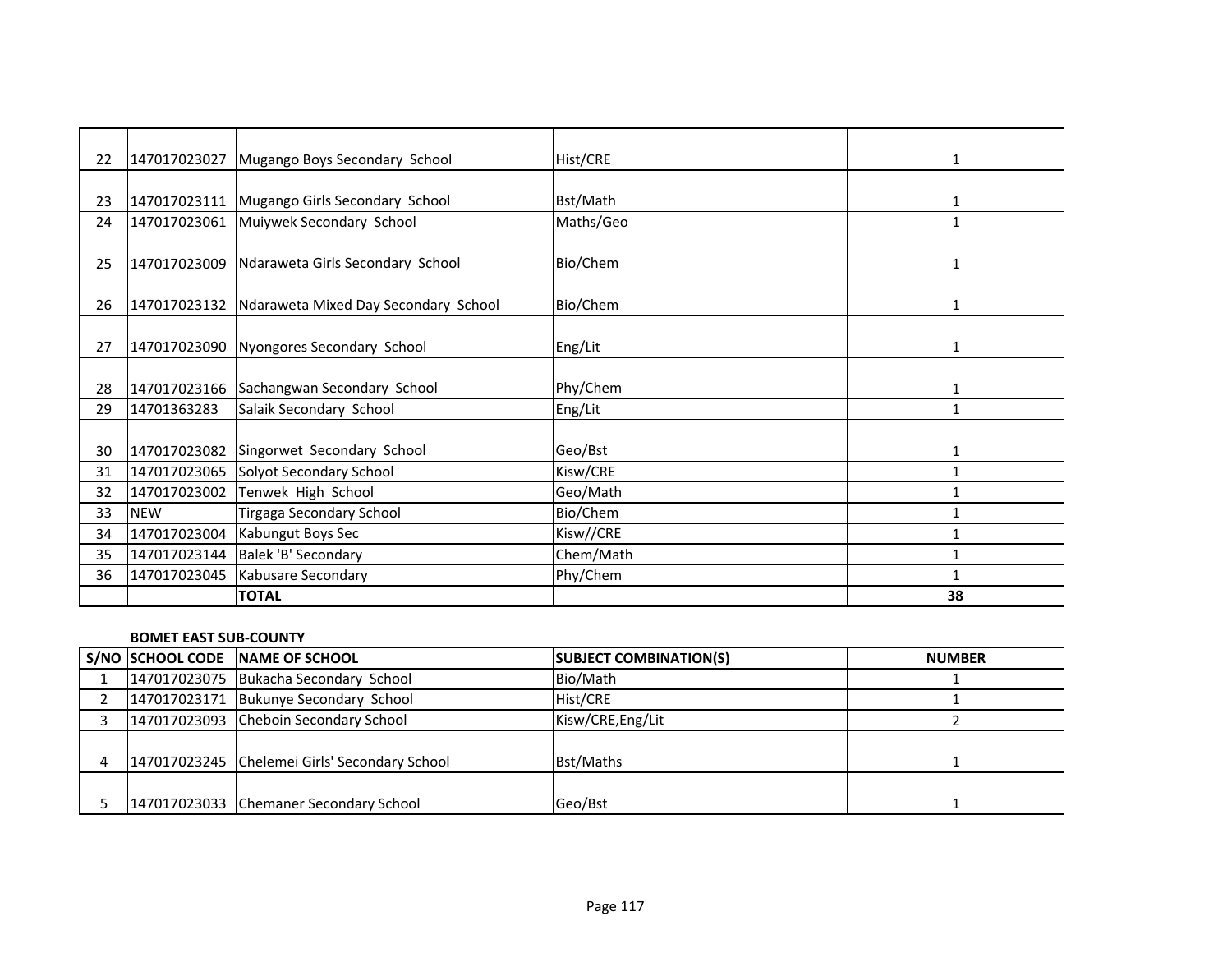| 6  | 147017023068 | <b>Chepkitwal Secondary School</b>                   | Maths/Chem | 1            |
|----|--------------|------------------------------------------------------|------------|--------------|
| 7  | 147017023100 | <b>Emitiot Secondary School</b>                      | Kisw/CRE   | $\mathbf{1}$ |
| 8  | 147017023103 | Kakimirai Secondary School                           | Agric/Bio  | $\mathbf{1}$ |
|    |              |                                                      |            |              |
| 9  |              | 147017023192 Kalyet Mixed Day Secondary              | Bio/Chem   | 1            |
| 10 | 147017023017 | Kaporuso Secondary School                            | Math/Bst   | $\mathbf{1}$ |
|    |              |                                                      |            |              |
| 11 | 147017023048 | Kapsimbiri Secondary School                          | Math/Phy   | 1            |
| 12 | 147017023238 | Kembu Secondary School                               | Agric/Bio  | $\mathbf{1}$ |
|    |              |                                                      |            |              |
| 13 | 14701363286  | Kipkurion Secondary School                           | Bio/Agric  | 1            |
|    |              |                                                      |            |              |
| 14 | 147017023063 | Kiplabotwa Secondary School                          | Geo/Kisw   | 1            |
| 15 | 147017023058 | Kiptobit Secondary School                            | Maths/Bst  | $\mathbf{1}$ |
| 16 | 147017023138 | Kiptulwa Secondary School                            | Eng/Lit    | $\mathbf{1}$ |
|    |              |                                                      |            |              |
| 17 | 147017023040 | Kiromwok Secondary School                            | Kisw/Hist  | 1            |
|    |              |                                                      |            |              |
| 18 | 147017023056 | Koibeiyon Secondary School                           | Phy/Math   | 1            |
| 19 | 147017023193 | Koita Secondary School                               | Agric/Bio  | $\mathbf{1}$ |
|    |              |                                                      |            |              |
| 20 | 147017023020 | Kong'otik Girls Secondary School                     | Geo/CRE    | 1            |
| 21 | 147017023206 | Korara Secondary School                              | Math/Phy   | $\mathbf{1}$ |
| 22 | 147017023167 | Lekimbo Secondary School                             | Chem/Math  | $\mathbf{1}$ |
| 23 | 147017023156 | Lelkatet Secondary School                            | Kis/Geo    | $\mathbf{1}$ |
| 24 | 147017023006 | Longisa High School                                  | German/    | $\mathbf{1}$ |
|    |              |                                                      |            |              |
| 25 | 147017023147 | Longisa Mixed Day Secondary School                   | Kisw/CRE   | $\mathbf{1}$ |
|    |              |                                                      |            |              |
| 26 | 147017023067 | Mengit Mixed Day & Boarding Secondary School Eng/Lit |            | 1            |
| 27 | 147017023197 | Mogitui Secondary School                             | Phy/Math   | 1            |
| 28 | 147017023052 | Mogoma Secondary School                              | Chem/Bio   | 1            |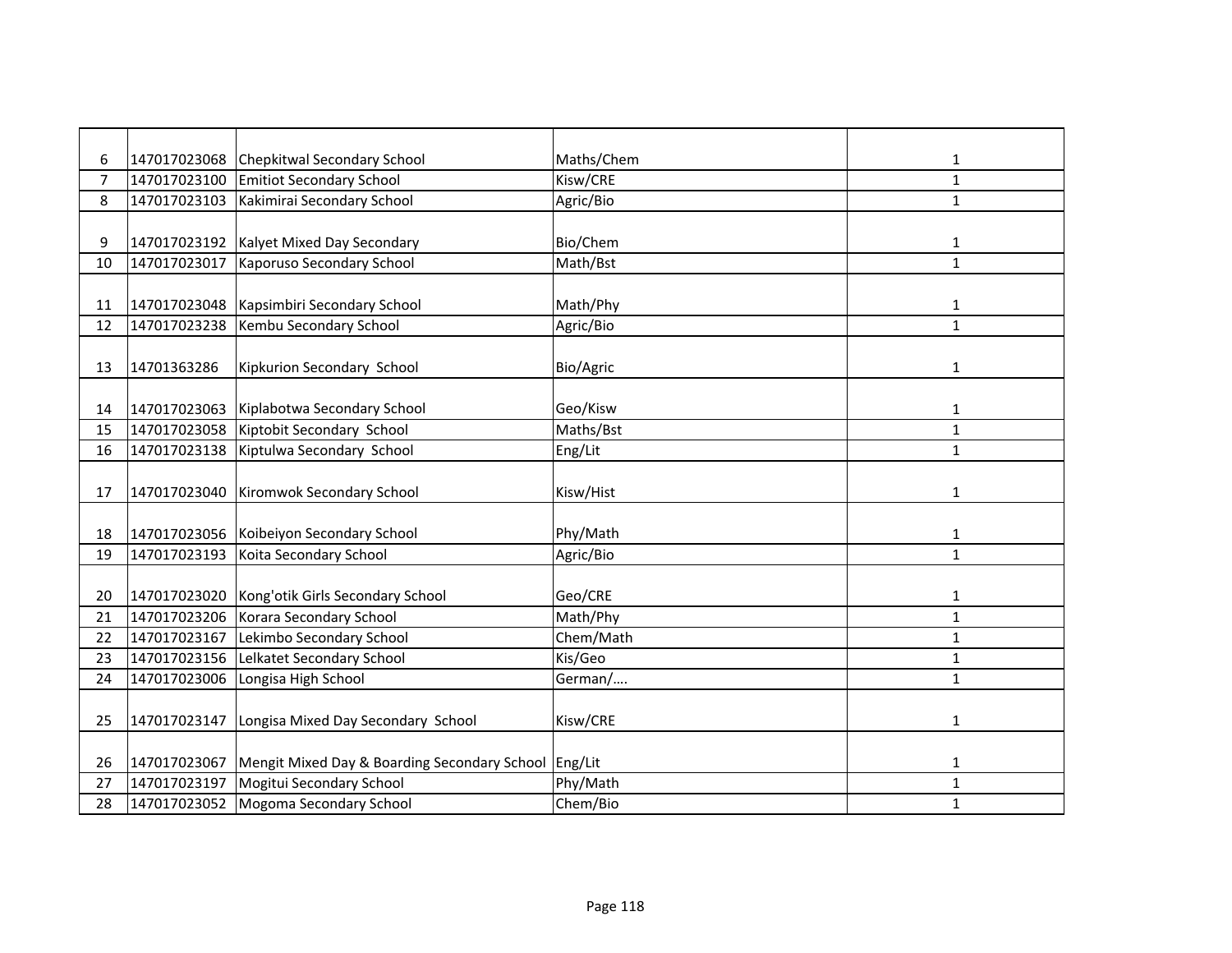| 29 |              | 147017023018 Mulot Boys Secondary School                  | Geo/Bst   | 1            |
|----|--------------|-----------------------------------------------------------|-----------|--------------|
|    |              |                                                           |           |              |
| 30 | 14701363281  | Mulot Girls Secondary School                              | Bst/Geo   |              |
| 31 | 147017023180 | Ndubai Secondary School                                   | Geog/Bst  | 1            |
|    |              |                                                           |           |              |
| 32 | 147017023189 | Norera Mixed Day Secondary School                         | Geo/Hist  | 1            |
| 33 | 147017023072 | Olbobo Secondary School                                   | Eng/Lit   |              |
| 34 | 147017023187 | Saoset Secondary School                                   | Hist/CRE  |              |
| 35 | 147017023134 | Sigowet Secondary School                                  | Kisw/Hist |              |
| 36 | 147017023064 | <b>Siwot Secondary School</b>                             | Eng/Lit   |              |
|    |              |                                                           |           |              |
| 37 | 147017023083 | St. Benedict's Kapkimolwo Sec. School                     | Eng/Lit   | 1            |
|    |              |                                                           |           |              |
| 38 |              | 147017023076 St. Catherine Girls Secondary School - Tegat | Eng/Lit   | $\mathbf{1}$ |
|    |              |                                                           |           |              |
| 39 |              | 147017023182 Toronik Mixed Day Secondary School           | Math/Bst  |              |
| 40 | 147017023173 | Tumoiyot Secondary School                                 | Eng/Lit   |              |
|    |              | <b>TOTAL</b>                                              |           | 41           |

## **CHEPALUNGU SUB-COUNTY**

|   | S/NO SCHOOL CODE NAME OF SCHOOL                | <b>SUBJECT COMBINATION(S)</b> | <b>NUMBER</b> |
|---|------------------------------------------------|-------------------------------|---------------|
|   |                                                |                               |               |
|   | 147017023104 Chebanyiny Mixed Secondary School | Geo/Hist                      |               |
|   | 147017023154 Chebaraa Secondary School         | Hist/CRE                      |               |
|   |                                                |                               |               |
|   | 147017023227 Chebelion Mixed Secondary School  | Kisw/Hist                     |               |
| 4 | 147017023211 Cheboyo Secondary School          | Phy/Math                      |               |
|   |                                                |                               |               |
|   | 147017023014 Chebunyo Boys Secondary School    | CRE/Geo                       |               |
|   |                                                |                               |               |
|   | 147017023201 Chebunyo Girls Secondary School   | Eng/Lit                       |               |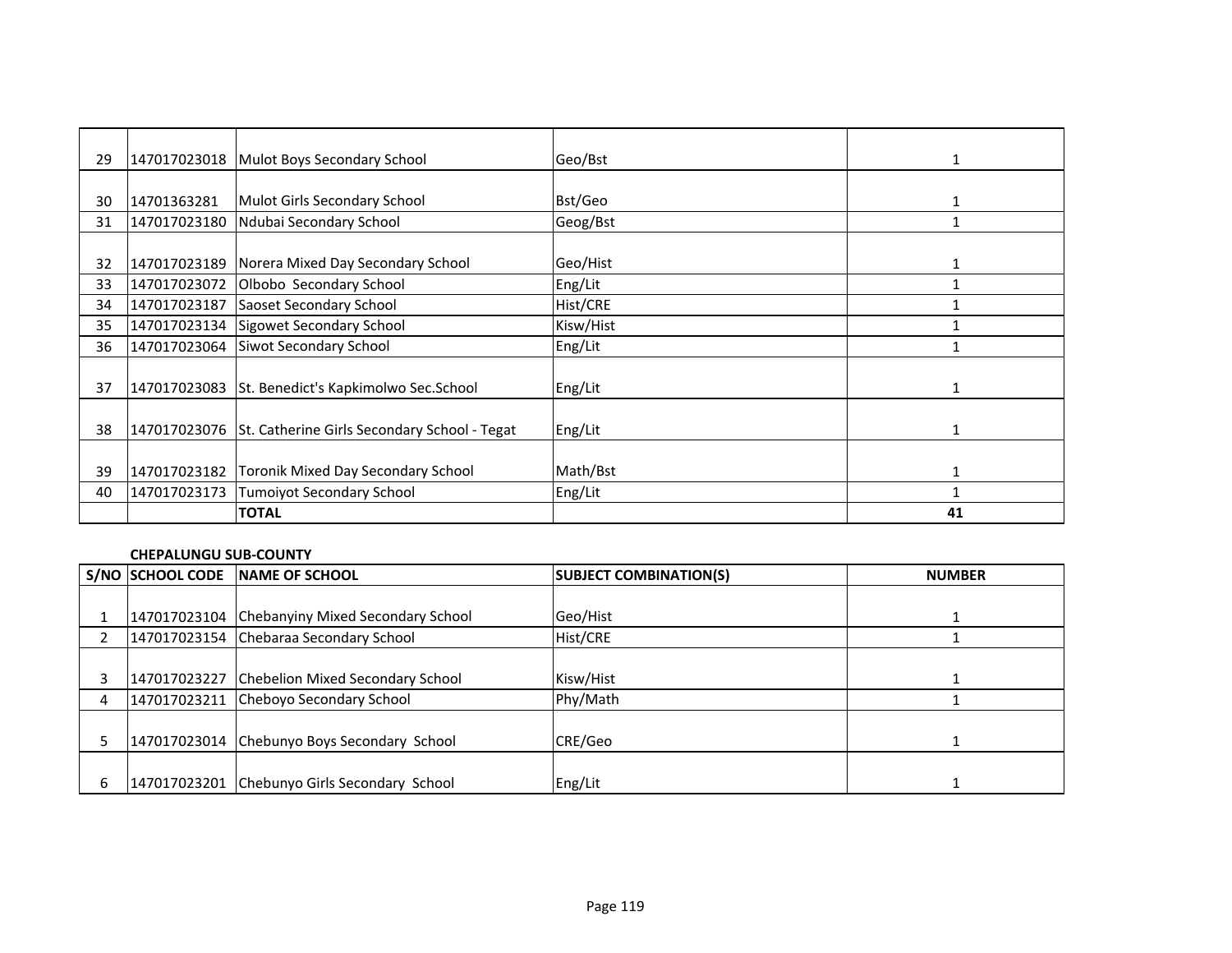| 7  | 147017023131 | Chelelach Mixed Secondary School        | Kisw/Geo   | 1            |
|----|--------------|-----------------------------------------|------------|--------------|
| 8  | 147017023130 | Chemaetany Secondary School             | Agric/Chem | 1            |
| 9  | 147017023105 | Chepalungu Boys Secondary School        | Bio/Chem,  | 1            |
| 10 | 147017023038 | Chepkosa Secondary School               | Bio/Chem   | 1            |
| 11 | 147017023115 | Chepnyaliliet Secondary School          | Kisw/Hist, | 1            |
| 12 | 147017023081 | Goitabsilibwet Secondary School         | Kisw/CRE   | 1            |
| 13 | 147017023046 | Itembe Secondary Sch                    | Chem/Math  | $\mathbf{1}$ |
| 14 |              | 147017023224 Kabisimba Secondary School | Bst/Geo    | $\mathbf{1}$ |
| 15 | 147017023160 | Kabolwo Mixed Day Secondary School      | Chem/Phy   | 1            |
| 16 | 147017023007 | Kamaget Secondary School                | Math/Bst   | $\mathbf{1}$ |
| 17 | 147017023194 | Kamogiboi Secondary School              | Kisw/Geo   | 1            |
| 18 | 147017023155 | Kamongil Mixed Day Secondary School     | Bio/Chem   | $\mathbf{1}$ |
| 19 | 147017023241 | Kapchelel Secondary School              | Bio/Chem   | $\mathbf{1}$ |
| 20 | 147017023039 | Kapkesosio Secondary School             | Chem/Phy   | 1            |
| 21 | 147017023088 | Kapkulumben Secondary School            | Eng/Lit    | $\mathbf{1}$ |
| 22 | 147017023029 | Kapoleseroi Secondary School            | Agric/Bio  | $\mathbf{1}$ |
| 23 | 147017023184 | Kapsabul Secondary School               | Hist/CRE   | $\mathbf{1}$ |
| 24 | 147017023222 | Kapsinedet Central Secondary School     | Math/Phy   | 1            |
| 25 |              | 147017023146   Kataret Secondary School | Kisw/CRE   | $\mathbf{1}$ |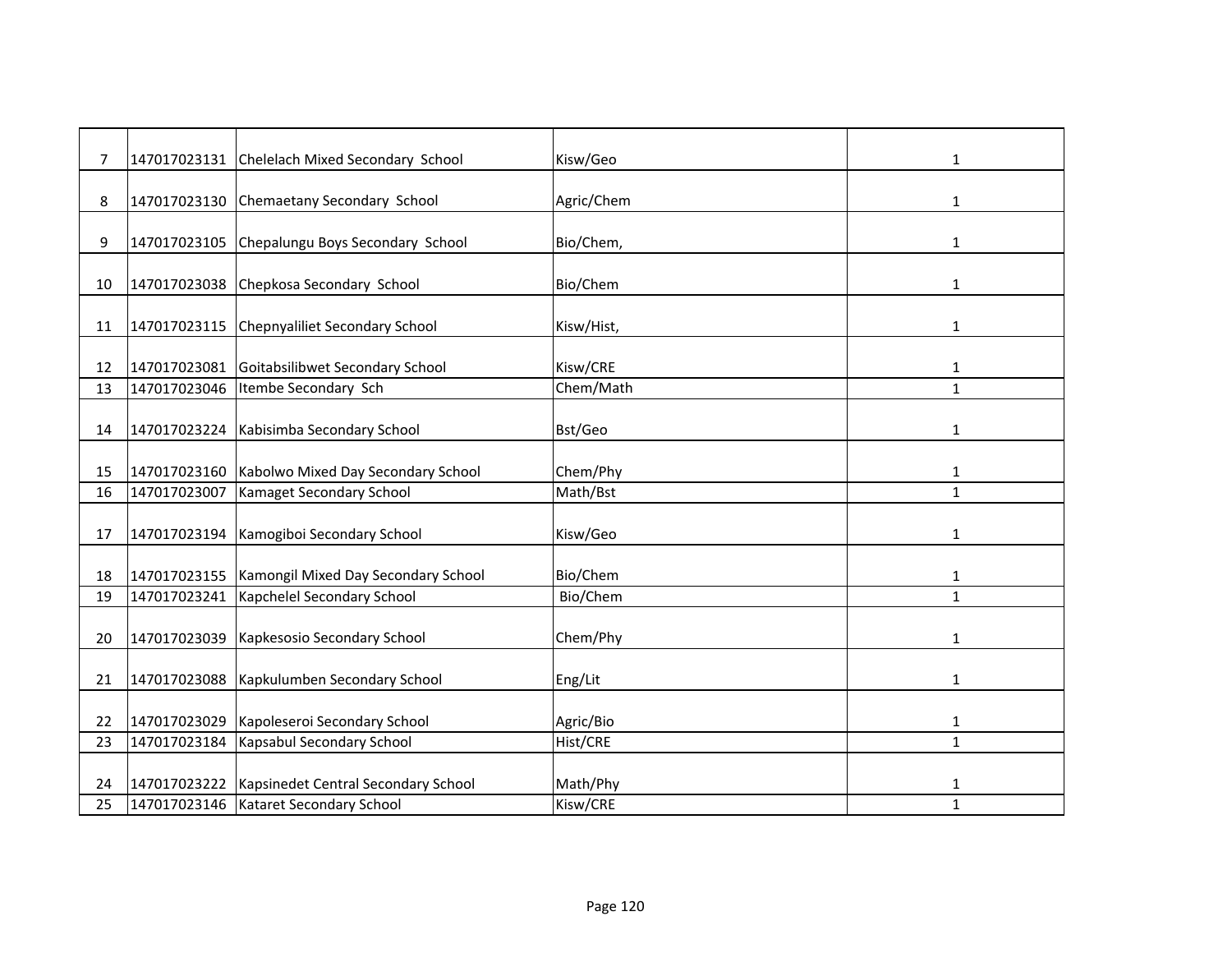| 26 | 147017023163 | Kerundut Secondary School                          | Bio/Chem   | $\mathbf{1}$ |
|----|--------------|----------------------------------------------------|------------|--------------|
| 27 | 147017023242 | Kiboson Secondary School                           | Bst/Geo    | $\mathbf{1}$ |
|    |              |                                                    |            |              |
| 28 | 147017023234 | Kimatisio Day Secondary School                     | Kisw/Hist  | $\mathbf{1}$ |
|    |              |                                                    |            |              |
| 29 |              | 147017023135   Kipkuror Day Secondary School       | Agric/Bio  | $\mathbf{1}$ |
| 30 | 147017023235 | Kipricheit High School                             | Math/Bst   | $\mathbf{1}$ |
|    |              |                                                    |            |              |
| 31 |              | 147017023091   Kiproroget Day Secondary School     | Phy/Chem   | 1            |
|    |              |                                                    |            |              |
| 32 |              | 147017023025   Kipsuter Boys Secondary School      | Bio/Agric  | 1            |
|    |              |                                                    |            |              |
| 33 |              | 147017023148   Kipsuter Mixed Day Secondary School | Agric/Chem | 1            |
|    |              |                                                    |            |              |
| 34 |              | 147017023092 Kiriba Mixed Day Secondary School     | Mat/Geo    | 1            |
| 35 | 147017023112 | Koimiret Secondary School                          | Bio/Agric  | $\mathbf{1}$ |
|    |              |                                                    |            |              |
| 36 | 147017023030 | Kyongong Boys Secondary School                     | Bio/Chem   | 1            |
|    |              |                                                    |            |              |
| 37 | <b>NEW</b>   | Kyogong Girls Secondary School                     | Eng/Lit    | $\mathbf{1}$ |
| 38 | 147017023089 | Lelaitich Secondary School                         | Maths/Chem | $\mathbf{1}$ |
| 39 | 147017023073 | Lugumek Secondary School                           | Eng/Lit    | $\mathbf{1}$ |
|    |              |                                                    |            |              |
| 40 | 147017023031 | Makimeny Girls Secondary School                    | Eng/Lit    | $\mathbf{1}$ |
| 41 | 147017023034 | Mengwet Secondary School                           | Eng/Lit    | $\mathbf{1}$ |
| 42 | 147017023229 | Mukenyi Secondary School                           | Eng/Lit    | $\mathbf{1}$ |
|    |              |                                                    |            |              |
| 43 | 147017023119 | Ndamichonik Secondary School                       | Eng/Lit    | $\mathbf{1}$ |
| 44 | 147017023162 | Nogirwet Secondary School                          | Eng/Lit    | $\mathbf{1}$ |
|    |              |                                                    |            |              |
| 45 | 14701363282  | Nyakichiwa Secondary School                        | Eng/Lit    | 1            |
|    |              |                                                    |            |              |
| 46 |              | 147017023109 Olbutyo Girls Secondary School        | H/Sc/,     | 1            |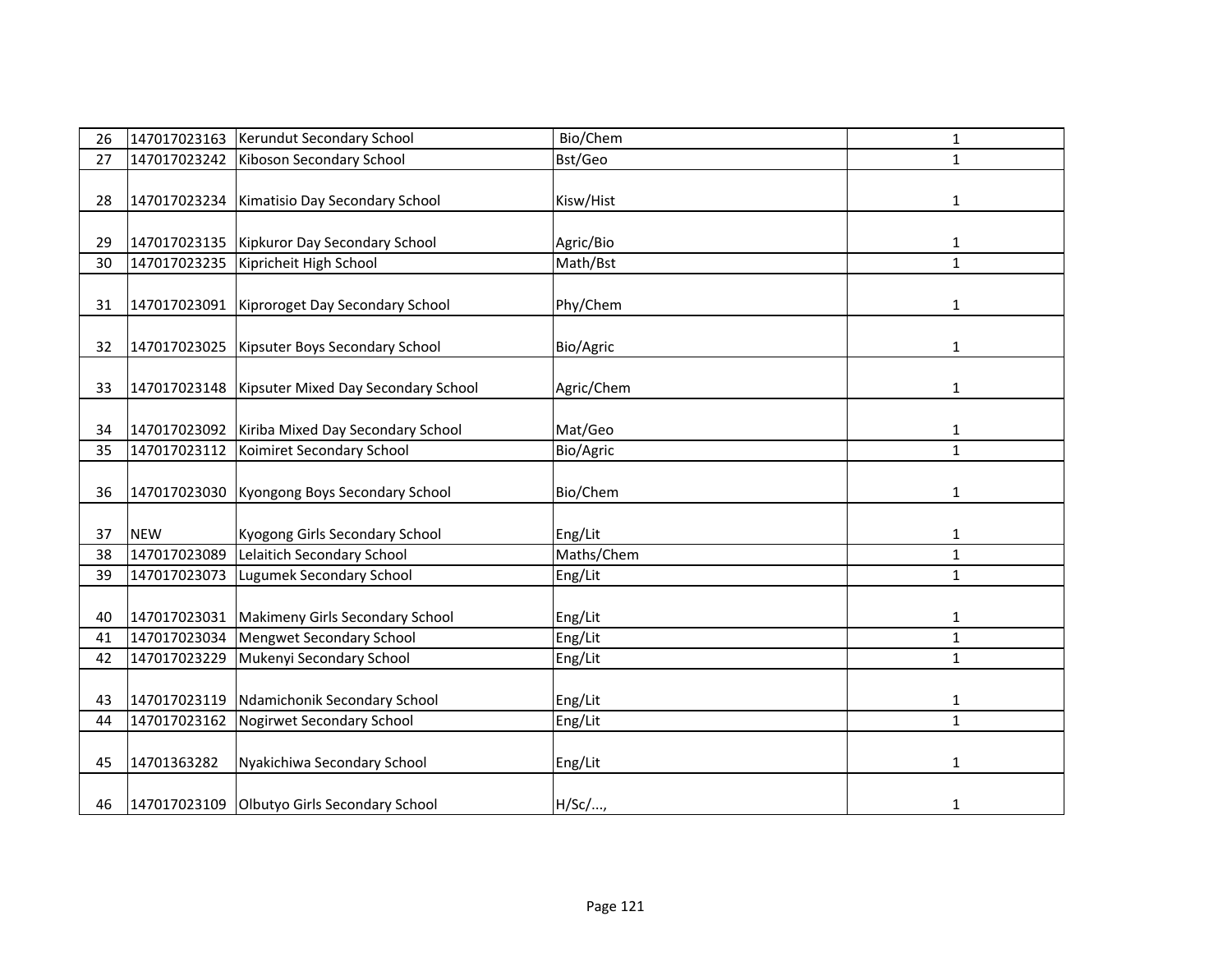| 47 | 147017023005 | Olesoi Secondary School               | Math/Chem |    |
|----|--------------|---------------------------------------|-----------|----|
| 48 |              | 147017023114 Oreivet Secondary School | Phy/Math  |    |
| 49 | 147017023118 | Roborwo Secondary School              | Phy/Chem  |    |
|    |              |                                       |           |    |
| 50 | 147017023210 | Samoei Ngwonet Girls Secondary School | Kisw/Geo  |    |
| 51 | 147017023003 | Sigor High School                     | Math/Chem |    |
|    |              |                                       |           |    |
| 52 | 147017023152 | St. Thomas Reberwet Secondary School  | Kisw/CRE  |    |
|    |              |                                       |           |    |
| 53 | 147017023053 | Sugumerga Secondary School            | Bio/Agric |    |
|    |              |                                       |           |    |
| 54 | 147017023133 | Tebeswet Mixed Day Secondary School   | Chem/Bio  |    |
| 55 | 147017023203 | <b>Tilangok Secondary School</b>      | Eng/Lit   |    |
| 56 | 147017023078 | Tumoi Secondary School                | Chem/Phy  |    |
|    |              | <b>TOTAL</b>                          |           | 56 |

## **KONOIN SUB-COUNTY**

|   | S/NO SCHOOL CODE | <b>NAME OF SCHOOL</b>                    | <b>SUBJECT COMBINATION(S)</b> | <b>NUMBER</b> |
|---|------------------|------------------------------------------|-------------------------------|---------------|
|   |                  |                                          |                               |               |
|   | 147017183037     | Boito Boys Secondary School              | Math/Phy                      |               |
|   |                  | 147017023244 Boito Day Secondary School  | Kisw/CRE                      |               |
| 3 |                  | 147017183102 Bosto Secondary School      | Hist/Kisw                     |               |
|   |                  |                                          |                               |               |
| 4 | 147017023200     | Chebang'ang Secondary School             | Chem/Math                     |               |
| 5 | 147017183061     | Chemalal Secondary School                | Math/Bio                      |               |
|   |                  |                                          |                               |               |
| 6 | 147017023219     | Chemasingi Secondary School              | Bio/Agric                     |               |
|   |                  | 147017023230 Chemelet Secondary School   | Kisw/CRE                      |               |
|   |                  |                                          |                               |               |
| 8 | 147017183081     | Chepchabas Secondary School              | Chem/Bio                      |               |
|   |                  |                                          |                               |               |
| 9 |                  | 147017023228 Chepkochun Secondary School | Math/Phy                      |               |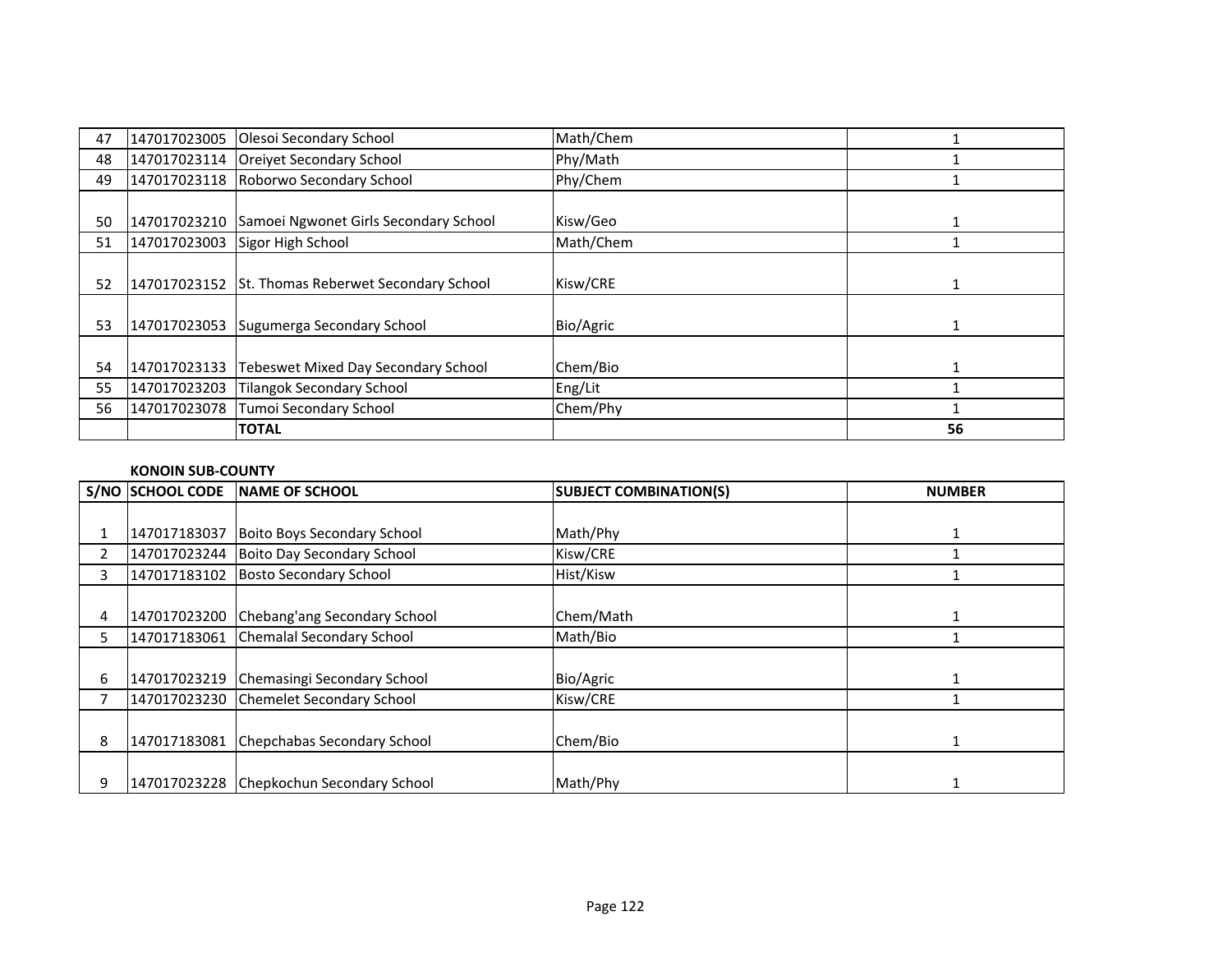| 10 | 147017183073 | Cheptabach Mixed Day Secondary School    | Kis/His         | 1            |
|----|--------------|------------------------------------------|-----------------|--------------|
| 11 | 147017183058 | Cheptalal Girls Secondary School         | Agri/Bio,       | 1            |
| 12 | 147017023196 | Cheptingting Day Secondary School        | Math/Bst        | 1            |
| 13 | 147017183029 | <b>Embomos Secondary School</b>          | Math/Bst        | $\mathbf{1}$ |
| 14 | 147017183079 | Kabiangek Mixed Day Secondary School     | Hist/Kisw       | 1            |
| 15 | 14701363285  | Kapchepkole Secondary School             | Kisw/CRE        | $\mathbf{1}$ |
| 16 | 147017183087 | Kapkilaibei Secondary School             | Bio/Agric       | $\mathbf{1}$ |
| 17 | 147017023198 | Kaproret Day Secondary School            | Kisw/Hist       | $\mathbf{1}$ |
| 18 | 147017183089 | Kapset Secondary School                  | Bst/Geo         | $\mathbf{1}$ |
| 19 | 147017183045 | Kaptebengwet Boys Secondary School       | Agri/Bio        | 1            |
| 20 | 147017183075 | Kaptembwo Secondary School               | Math/Phy        | $\mathbf{1}$ |
| 21 | 147017023179 | Kebumbur Secondary School                | CRE/Kisw        | 1            |
| 22 | 147017023239 | Kenyagoro Secondary School               | Math/Chem       | 1            |
| 23 | 147017183039 | Kimulot Boys Secondary School            | Bio/Agri        | $\mathbf{1}$ |
| 24 | 147017183043 | Kipkorir Salat Boys Secondary School     | Hist/CRE        | $\mathbf{1}$ |
| 25 | 147017183101 | Kipraisi Secondary School                | Kisw/CRE        | $\mathbf{1}$ |
| 26 | 147017023191 | Kitala Mixed Day Secondary School        | <b>Hist/CRE</b> | 1            |
| 27 |              | 147017183044 Koiwa Boys Secondary School | Math/Bio        | $\mathbf{1}$ |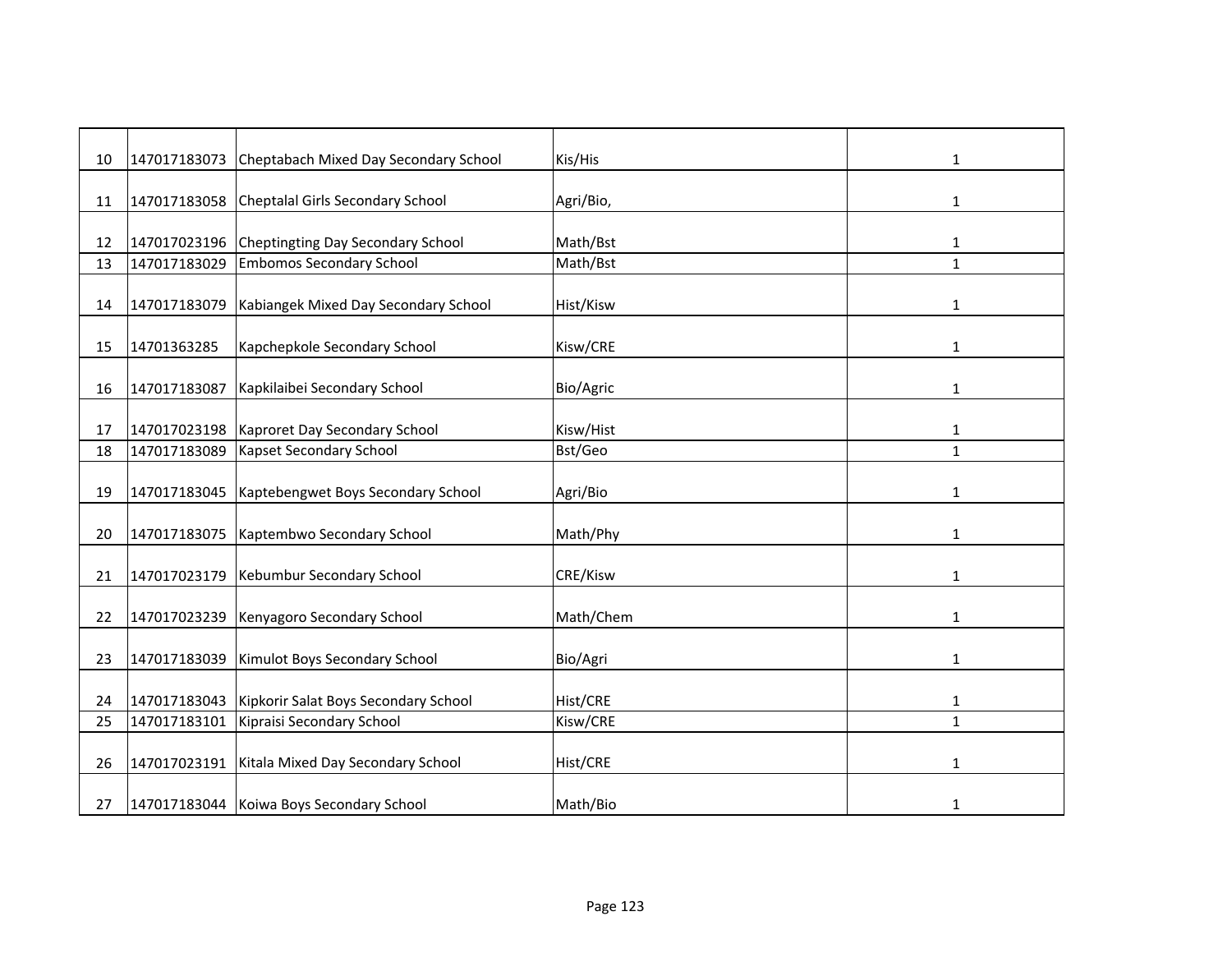| 28 |              | 147017183072 Koiwa Central Mixed Secondary School          | Eng/Lit   | 1            |
|----|--------------|------------------------------------------------------------|-----------|--------------|
|    |              |                                                            |           |              |
| 29 |              | 147017023207 Koroitik Mixed Day Secondary School           | Geo/CRE   | 1            |
| 30 | 147017053058 | Marinying Secondary School                                 | Agric/Bio | $\mathbf{1}$ |
|    |              |                                                            |           |              |
| 31 | 147017023213 | Meswondo Secondary School                                  | Eng/Lit   | $\mathbf{1}$ |
| 32 | 147017183100 | Michira Secondary School                                   | Bio/Chem  | $\mathbf{1}$ |
| 33 | 147017183060 | Mogonjet Secondary School                                  | Math/Bst  | $\mathbf{1}$ |
| 34 | 147017023199 | Mugenyi Secondary School                                   | Phy/Chem  | 1            |
| 35 | 147017183053 | <b>Ngererit Secondary School</b>                           | Agric/Bio | $\mathbf{1}$ |
|    |              |                                                            |           |              |
| 36 |              | 147017183048 Ruseya Girls Secondary School                 | Eng/Lit   | 1            |
|    |              |                                                            |           |              |
| 37 |              | 147017183040 Saseta Girls Secondary School                 | Eng/Lit   | 1            |
| 38 | 147017023170 | Seanin Secondary School                                    | Bio/Agric | $\mathbf{1}$ |
| 39 | 147017023057 | Simoti Secondary School                                    | Eng/Lit   | 1            |
| 40 | 147017023172 | Sinendoik Secondary School                                 | Phy/Math  | $\mathbf{1}$ |
|    |              |                                                            |           |              |
| 41 |              | 147017023176 Siomo Mixed Day Secondary School              | Geo/Bst   | $\mathbf{1}$ |
| 42 | 147017183099 | Sotit Girls Secondary School                               | CRE/Geo   | $\mathbf{1}$ |
| 43 | 147017183035 | Sotit Secondary School                                     | Math/Chem | $\mathbf{1}$ |
|    |              |                                                            |           |              |
| 44 |              | 147017183076 St. Brigids Girls Secondary School - Chemelet | Agric/Bio | 1            |
|    |              |                                                            |           |              |
| 45 |              | 147017023165 Taboino Mixed Secondary School                | Hist/CRE  | 1            |
| 46 | 147017183030 | <b>Terek Secondary School</b>                              | Hist/CRE  | $\mathbf{1}$ |
| 47 | 147017023204 | Tuiyobei Secondary School                                  | Kisw/CRE  | $\mathbf{1}$ |
|    |              | <b>TOTAL</b>                                               |           | 47           |

# **SOTIK SUB-COUNTY**

| - 5/N | $\sim$ $-$<br><b>CODF</b><br>лн | <b>INAME</b><br>$\sim$ $\sim$<br>ΩF<br><b>HUUL</b> | TION(S)<br>1BINA | $- - - -$ |
|-------|---------------------------------|----------------------------------------------------|------------------|-----------|
|       |                                 |                                                    |                  |           |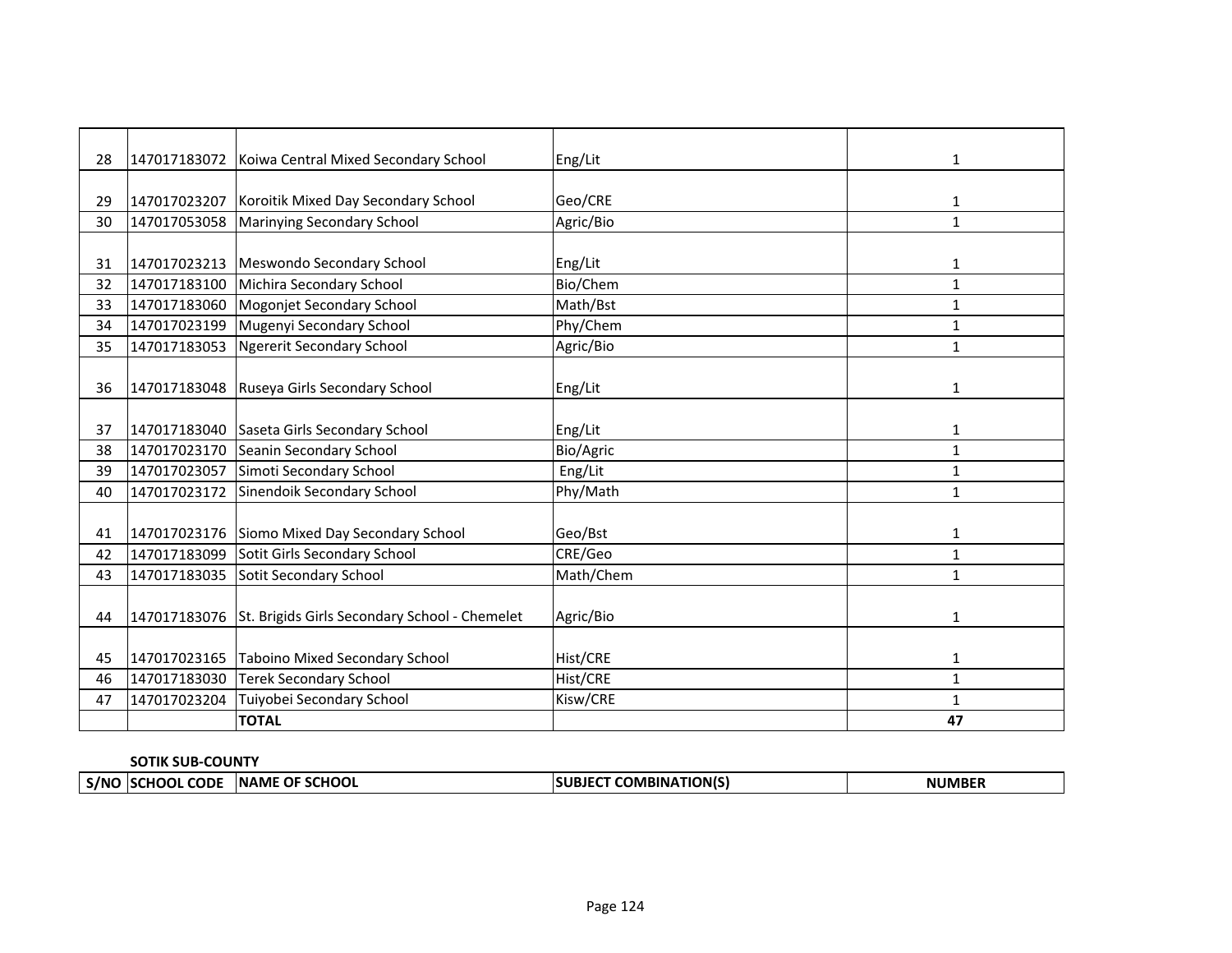| 1              | 147017023097 | Akshar Mixed Day Secondary School        | Kisw/Hist | 1            |
|----------------|--------------|------------------------------------------|-----------|--------------|
| $\overline{2}$ | 147017023026 | Chebilat Boys Secondary School           | Comp/,    | $\mathbf{1}$ |
|                |              |                                          |           |              |
| 3              | 147017023221 | Chebilat Mixed Day Secondary School      | Mat/Bst   | 1            |
| 4              | 147017023129 | Chebirbelek Secondary School             | Eng/Lit   | $\mathbf{1}$ |
| 5              | 147017023212 | Chebole Secondary School                 | Bst/Geo   | $\mathbf{1}$ |
| 6              | 147017023123 | Chebongi Secondary School                | Hist/Geo  | $\mathbf{1}$ |
| 7              | 147017023205 | Chepkebit Mixed Secondary School         | Math/Phy  | $\mathbf{1}$ |
| 8              | 147017183015 | Chepkosiom Secondary School              | Kisw/CRE  | 1            |
| 9              | 147017023214 | Cheptangulgei Mixed Day Secondary School | CRE/Geo   | 1            |
| 10             | 147017023122 | Chesilyot Girls Secondary School         | Hist/CRE  | 1            |
| 11             | 147017023188 | Gelegele Girls Secondary School          | Bio/Chem  | 1            |
| 12             | 147017023101 | Kagasik Girls Secondary School           | Chem/Phy  | $\mathbf{1}$ |
| 13             | 14701363248  | Kamenes Secondary School                 | Eng/Lit   | $\mathbf{1}$ |
| 14             | 147017023178 | Kameswon Secondary School                | Hist/Geo  | 1            |
| 15             | 147017023054 | Kamirai Secondary School                 | Bst/Math  | $\mathbf{1}$ |
| 16             | 147017023059 | Kamungei Boys Secondary School           | Chem/Math | 1            |
| 17             | 147017023084 | Kamureito High School                    | CRE/Hist  | $\mathbf{1}$ |
|                |              |                                          |           |              |
| 18             | 147017023225 | Kapchemibei Secondary School             | Chem/Math | 1            |
| 19             | 147017023136 | Kapcholyo High School                    | H/SC/     | $\mathbf{1}$ |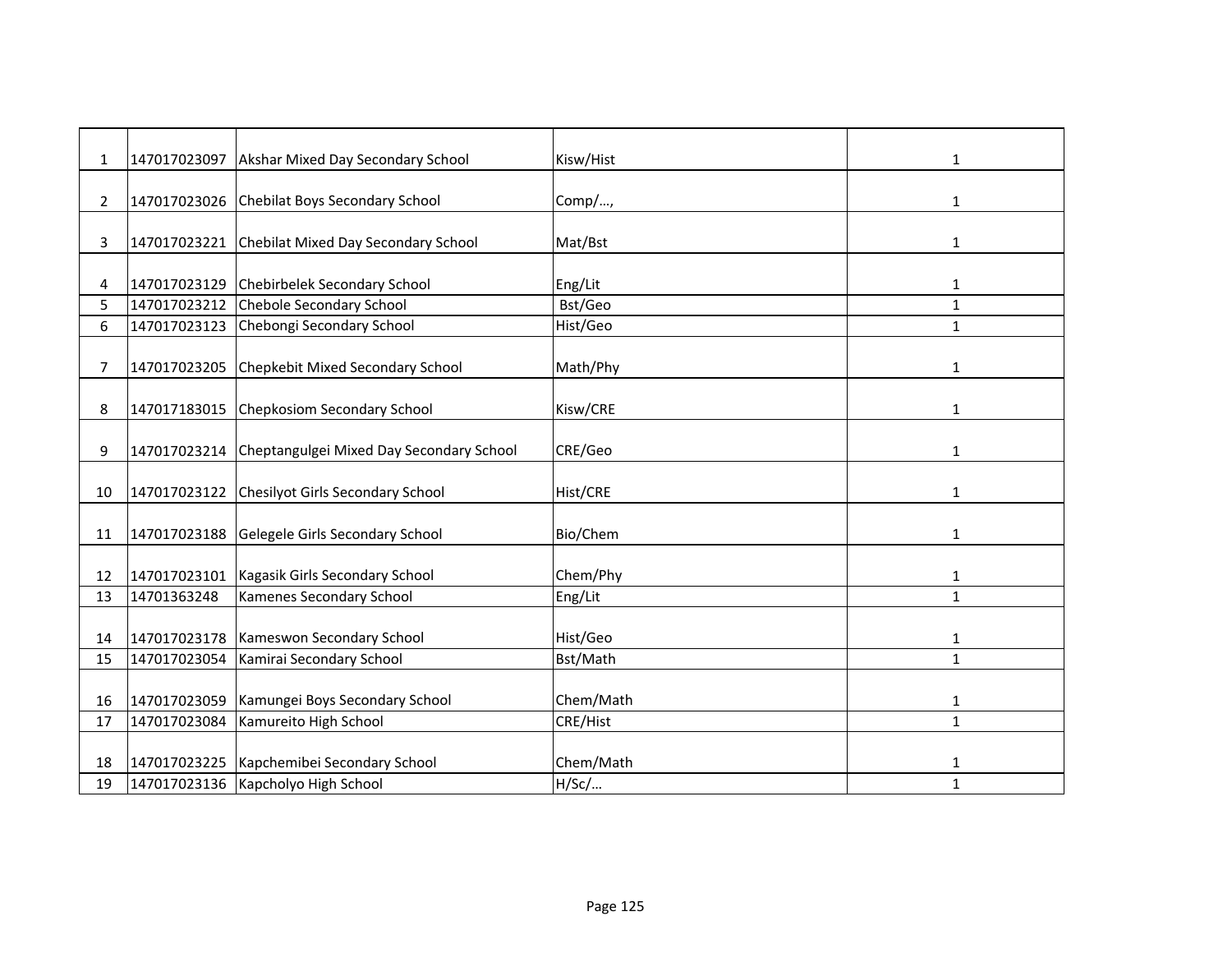| 20 |              | 147017023041   Kapchumbe Secondary School           | Math/Chem         | 1            |
|----|--------------|-----------------------------------------------------|-------------------|--------------|
| 21 | 147017023139 | Kapkoitim Secondary School                          | Kisw/CRE          | 1            |
|    |              |                                                     |                   |              |
| 22 | 147017023060 | <b>Kapkuress Secondary School</b>                   | Math/Bst          | 1            |
| 23 |              | 147017023169   Kapletundo Secondary School          | Hist/CRE          | 1            |
| 24 |              | 147017023161 Kaplong Boys Secondary School          | Drawing & Design/ | 1            |
|    |              |                                                     |                   |              |
| 25 | 147017023128 | Kaplong Girls Secondary School                      | Eng/Lit,          | $\mathbf{1}$ |
| 26 | 147017023047 | Kaptulwa Secondary School                           | Kisw/Hist         | $\mathbf{1}$ |
| 27 |              | 147017023168 Keronjo Mixed Day Secondary School     | Math/Bst          | $\mathbf{1}$ |
| 28 | 147017023121 | Kimolwet Boys Secondary School                      | Eng/Lit           | 1            |
| 29 | 147017023226 | Kinyelwet Secondary School                          | Bio/Agric         | 1            |
| 30 |              | 147017023116   Kipngosos Mixed Day Secondary School | Math/Phy          | $\mathbf{1}$ |
| 31 | 147017023099 | Kipsimbol Secondary School                          | Math/Phy          | $\mathbf{1}$ |
| 32 | 147017023079 | Kipsingei Secondary School                          | Eng/Lit           | $\mathbf{1}$ |
| 33 | 147017023008 | Kipsonoi Secondary School                           | Eng/Lit           | 1            |
| 34 | 147017023232 | Leldai Secondary School                             | Math/Phy          | $\mathbf{1}$ |
|    |              | Lorna Laboso Memorial Girls Secondary School -      |                   |              |
| 35 | 147017023110 | <b>Ngariet</b>                                      | Kisw/CRE          | 1            |
| 36 | 147017023102 | Mosonik Secondary School                            | Kisw/Hist         | $\mathbf{1}$ |
| 37 | 147017023095 | Motiret Mixed Day Secondary School                  | Bio/Agri          | 1            |
| 38 |              | 147017023236 Ndanai Boys Secondary School           | Bio/Agric         | 1            |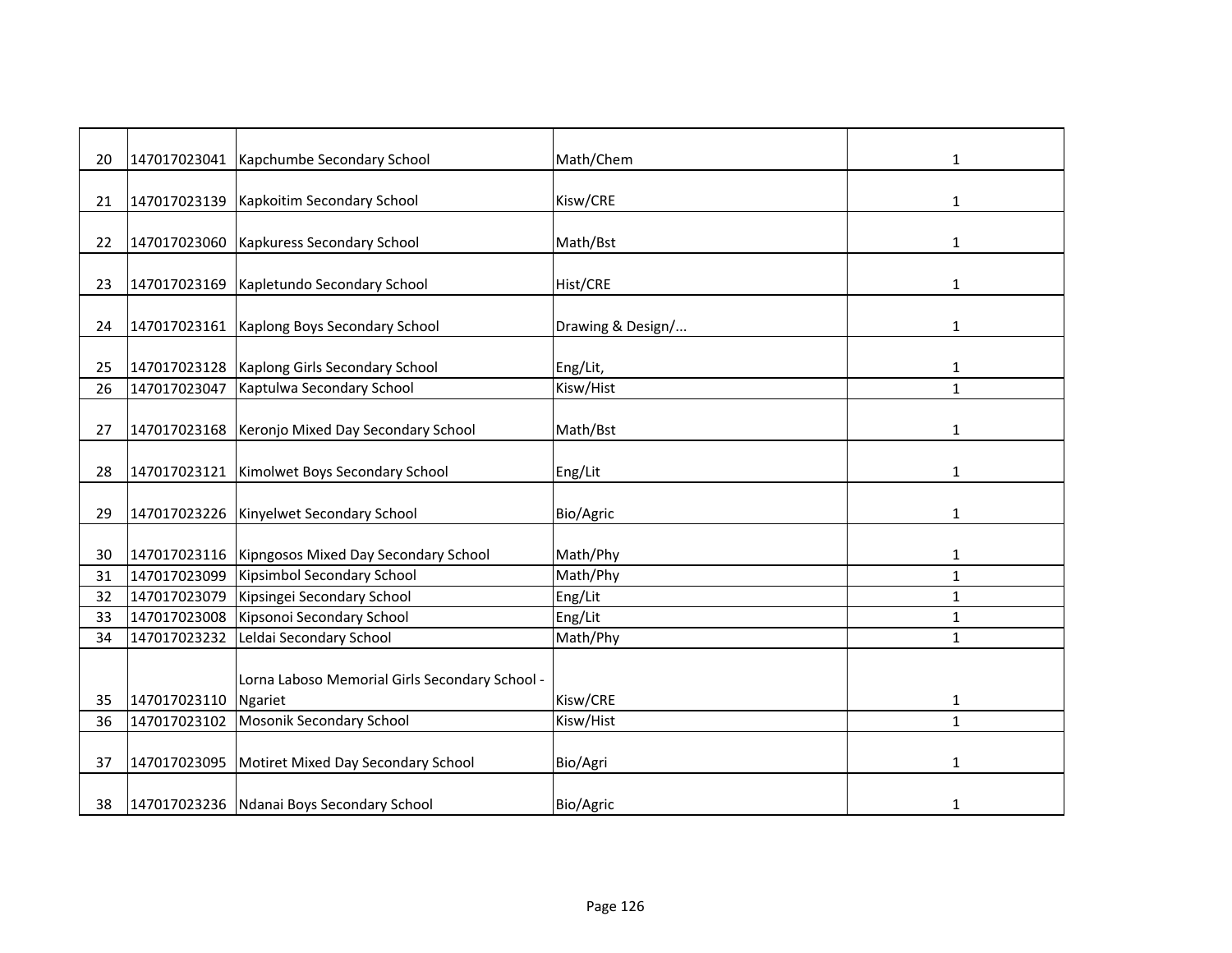| 39 |              | 147017023022 Ndanai Girls Secondary School         | Math/Phy  |    |
|----|--------------|----------------------------------------------------|-----------|----|
|    |              |                                                    |           |    |
| 40 |              | 147017183008 Ngariet Boys Secondary School         | Hist/CRE  |    |
|    |              |                                                    |           |    |
| 41 | 147017023107 | <b>Rotik Mixed Secondary School</b>                | Bio/Agric |    |
| 42 | 147017023077 | Sigorian Secondary School                          | Agric/Bio |    |
| 43 |              | 147017023150 Siroin Secondary School               | Bio/Agric |    |
| 44 |              | 147017023164 Sironet Secondary School              | Geo/CRE   |    |
|    |              |                                                    |           |    |
| 45 | 147017023137 | Sosur Mixed Secondary School                       | Bio/Chem  |    |
|    |              |                                                    |           |    |
| 46 |              | 147017023140 St. Josephs Mabwaita Secondary School | Chem/Bio  |    |
|    |              |                                                    |           |    |
| 47 |              | 147017022005 St. Kizito For H.I. Secondary School  | Math/Phy  | 1  |
| 48 | 147017023177 | Togomin Secondary School.                          | Comp/,    |    |
|    |              | <b>TOTAL</b>                                       |           | 48 |

# **ELGEYO MARAKWET COUNTY**

# **KEIYO NORTH SUB-COUNTY**

|   | S/NO SCHOOL CODE | <b>NAME OF SCHOOL</b>               | <b>SUBJECT COMBINATION(S)</b> | <b>NUMBER</b> |
|---|------------------|-------------------------------------|-------------------------------|---------------|
|   | 147017033023     | Anin Secondary Secondary School     | Geo/Kisw,                     |               |
|   | 147017033045     | <b>Bugar Mixed Secondary School</b> | Bio/Agri                      |               |
|   | 147017033033     | <b>Chebonet Secondary School</b>    | Hist/Kisw                     |               |
| 4 | 147017033027     | <b>Chegilet Secondary School</b>    | Bio/Chem                      |               |
|   | 147017033042     | Kapchelal Mixed Secondary School    | Math/Geo                      |               |
| 6 | 147017033034     | Kaptum Mixed Secondary School       | Eng/Lit                       |               |
|   | 147017033036     | Kessup Day Mixed Secondary School   | Geo/Bst                       |               |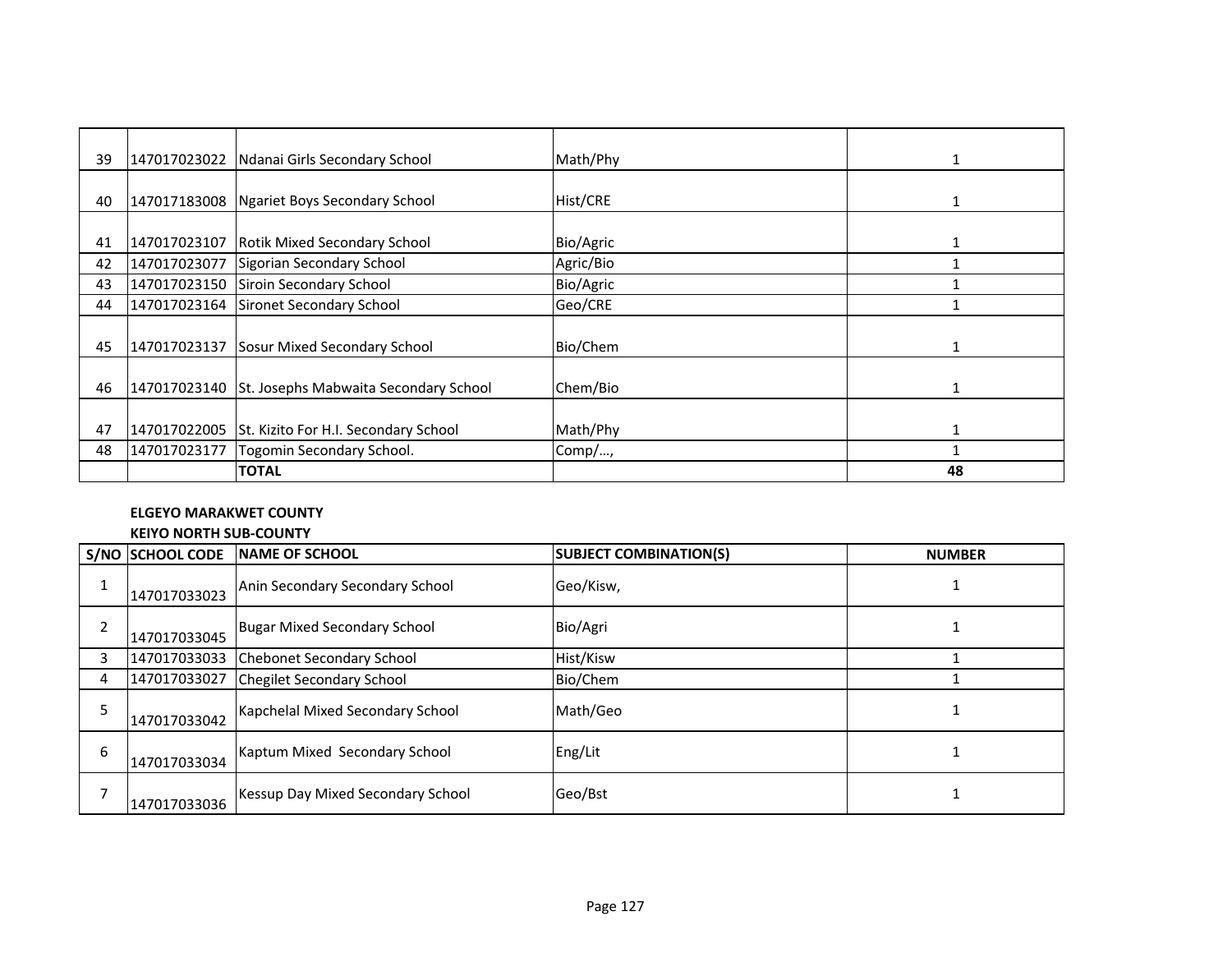| 8  | 147017033017 | Kimuron Boys Secondary School                  | ENG/LIT    |    |
|----|--------------|------------------------------------------------|------------|----|
| 9  | 147017033004 | Sing'ore Girls Secondary School                | Bst/Geo    |    |
| 10 | 147017033001 | St. Patricks Iten Secondary School             | Eng/Lit,   |    |
| 11 | 147017033020 | St. Pauls Kapkessum Mixed Secondary School     | Agric/Bio  |    |
| 12 | 147017033059 | St. Pauls Muno Secondary School                | Bio/Chem   |    |
| 13 | 147017033060 | St. Peter's Kibargoiyet Mixed Secondary School | Math/Geo   |    |
| 14 | 147017033035 | St. Thomas Kabulwo Mixed Secondary School      | Math/Chem, |    |
| 15 | 147017033002 | Tambach Boys Secondary School                  | Comp/,     |    |
|    |              | <b>TOTAL</b>                                   |            | 15 |

## **KEIYO SOUTH SUB-COUNTY**

|    | <b>S/NO SCHOOL CODE</b> | <b>INAME OF SCHOOL</b>                               | <b>SUBJECT COMBINATION(S)</b> | <b>NUMBER</b> |
|----|-------------------------|------------------------------------------------------|-------------------------------|---------------|
|    | 147017033014            | <b>Biwot Secondary School</b>                        | Math/Phy                      |               |
| 2  | 147017033041            | Biwott Mixed Secondary School                        | Kisw/CRE                      |               |
| 3  | 147017033129            | Changach Barak Mixed Secondary School                | Math/Bst                      |               |
| 4  | 147017033133            | Chepsamo Mixed Secondary School                      | Kisw/Hist                     |               |
| 5. | 147017033055            | Daniel Adventist Day Secondary School                | Math/Bst,                     |               |
| 6  | 147017033049            | Kapchebelel Mixed Secondary School                   | Eng/Lit                       |               |
|    | 147017033015            | Our Lady of Glory Kaptagat Girls Secondary<br>School | Geo/CRE, Kisw/Hist,           |               |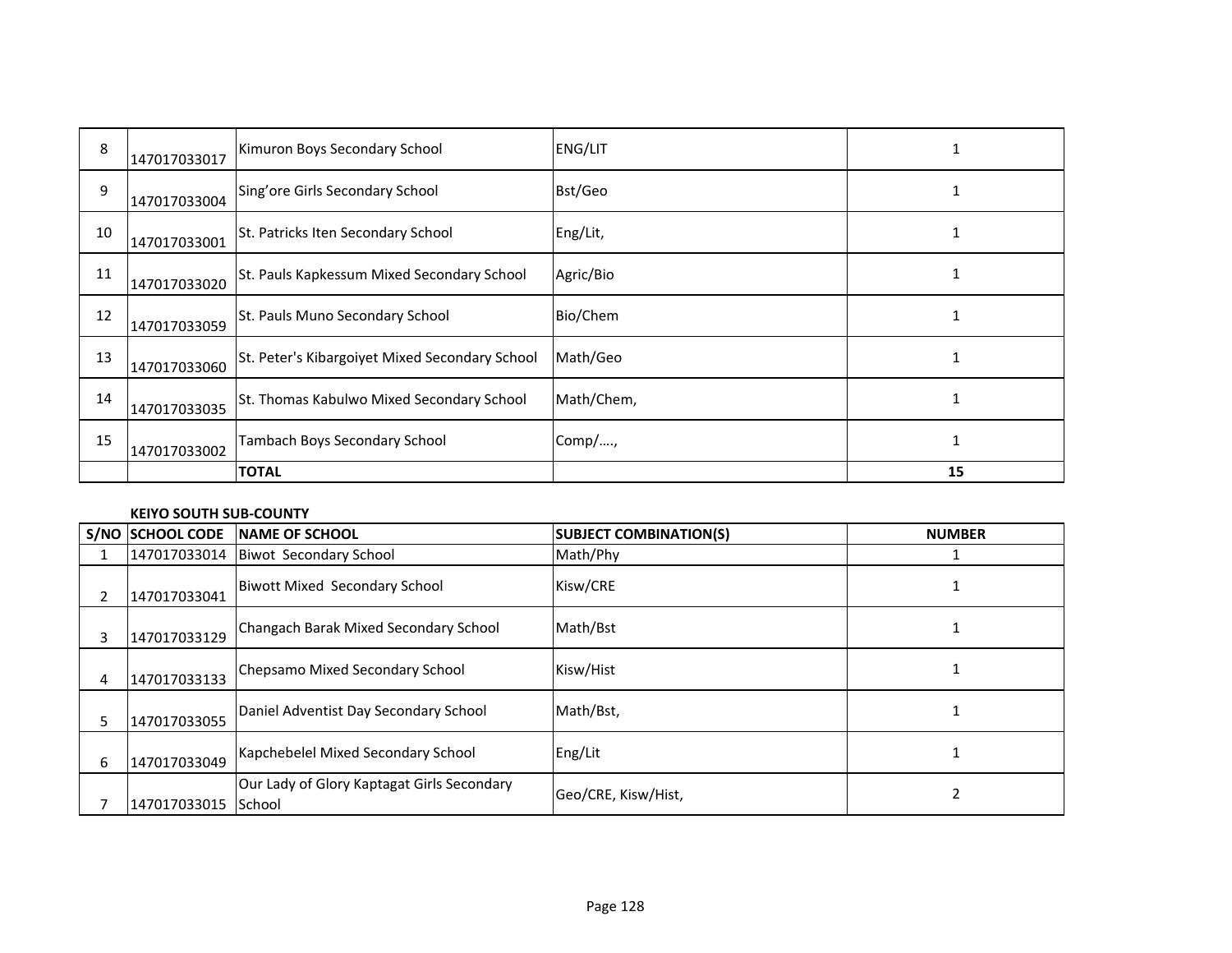| 8  | 147017033044 | Kaptilol Secondary School                 | Bst/Geo    | 1            |
|----|--------------|-------------------------------------------|------------|--------------|
| 9  | 147017033009 | Kipsaos Boys Secondary School             | Math/Phy,  | 1            |
| 10 | 147017033028 | <b>Kiptulos Secondary School</b>          | Eng/Lit    | $\mathbf{1}$ |
| 11 | 147017033056 | Kipyator - Simit Secondary School         | Bst/Geo    | 1            |
| 12 | 147017033046 | Kombatich Secondary School                | CRE/Geo    | 1            |
| 13 | 147017033007 | Lelboinet Secondary School                | Math/Bst   | $\mathbf{1}$ |
| 14 | 147017033013 | Metkei Secondary School                   | Math/Geo,  | $\mathbf{1}$ |
| 15 | 147017033131 | Muskut Mixed Day Secondary School         | Kisw/Geo   | $\mathbf{1}$ |
| 16 | 147017033052 | Rokocho Secondary School                  | Bio/Chem   | $\mathbf{1}$ |
| 17 | 147017033012 | Simotwo Secondary School                  | His/CRE,   | 1            |
| 18 | 147017033024 | Soy Secondary School                      | Kisw/CRE   | $\mathbf{1}$ |
| 19 | 147017033008 | St. Agatha Mokwo Secondary School         | H/SC/      | 1            |
| 20 | 147017033025 | St. Augustine Emsea Secondary School      | Eng/Lit    | $\mathbf{1}$ |
| 21 | 147017033047 | St. Thomas Kapchorwa Secondary School     | Comp/,     | $\mathbf{1}$ |
| 22 | 147017033134 | Teber St. Benedict Mixed Secondary School | Kisw/Hist  | $\mathbf{1}$ |
| 23 | 147017033037 | Tugumoi Secondary School                  | Bio/Agric, | $\mathbf{1}$ |
| 24 | 147017033058 | <b>Turesia Mixed Secondary School</b>     | Kisw/Hist  | $\mathbf{1}$ |
|    |              | <b>TOTAL</b>                              |            | 25           |

# **MARAKWET EAST SUB-COUNTY**

| S/NO SCHOOL CODE | <b>INAME OF SCHOOL</b>                | <b>ISUBJECT COMBINATION(S)</b> | <b>NUMBER</b> |
|------------------|---------------------------------------|--------------------------------|---------------|
| 147017083009     | <b>Chesewew Boys Secondary School</b> | <b>IGeo/Bst</b>                |               |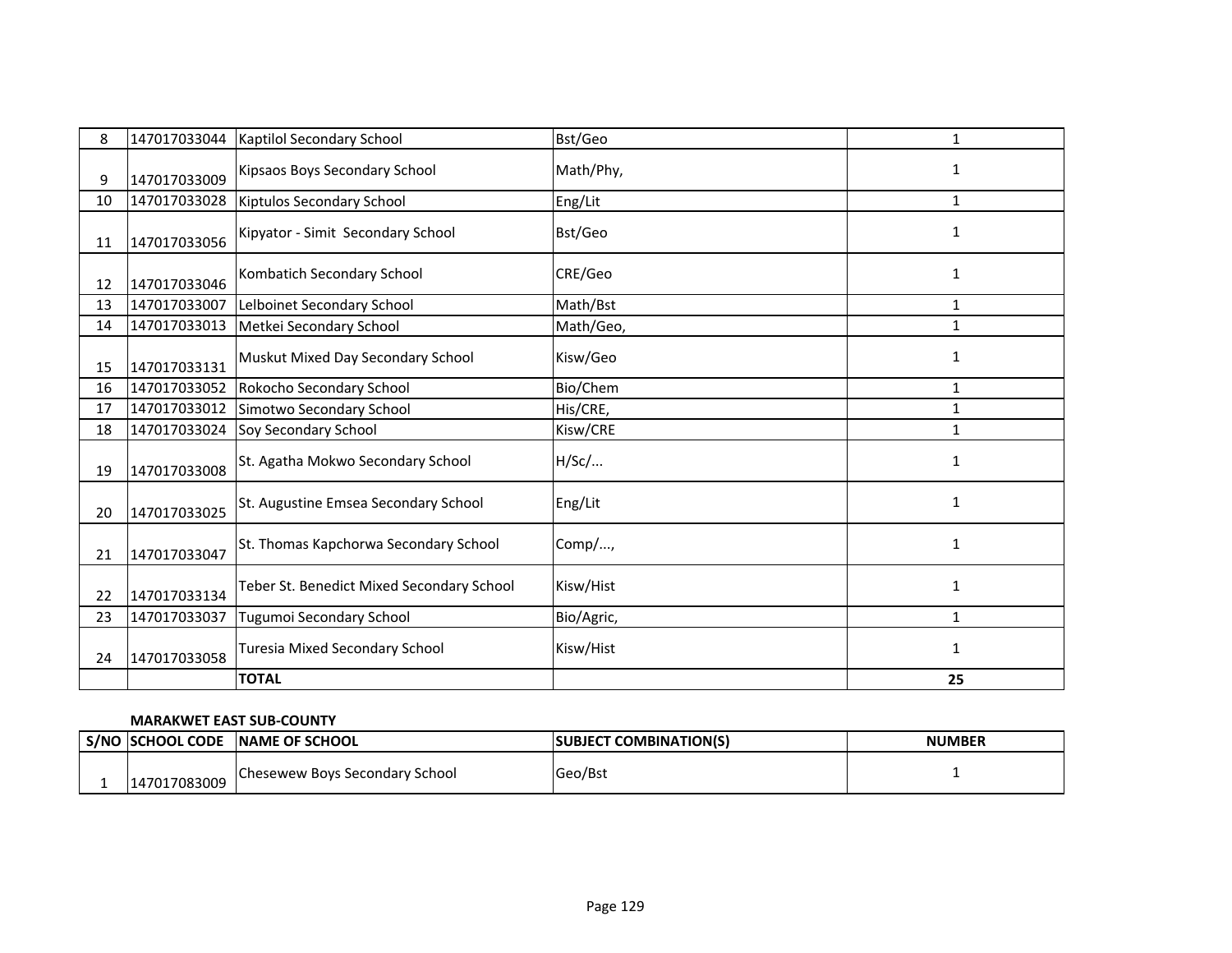| $\overline{2}$ | 147017083051 | Ismael Chelanga Mixed Secondary School | Hist/Geo            |    |
|----------------|--------------|----------------------------------------|---------------------|----|
| 3              | 147017083049 | Kamasia Mixed Secondary School         | Eng/Lit,            |    |
| 4              | 147017083036 | Kipkaner Mixed Secondary School        | Kisw/CRE            |    |
| 5.             | 147017083048 | Lukuget Mixed Secondary School         | Eng/Lit             |    |
| 6              | 147017083042 | Sambirir Boys Secondary School         | Kisw/Geo            |    |
| 7              | 147017083021 | St. Michael's Embobut Secondary School | Hist/Geo            |    |
| 8              | 147017083012 | St. Pauls Kapkondot Secondary School   | Geo/Bst             |    |
| 9              | 147017083043 | Tot Mixed Day Secondary School         | Bio/Agric, Geo/Bst, | 2  |
|                |              | <b>TOTAL</b>                           |                     | 10 |

## **MARAKWET WEST SUB-COUNTY**

|   | S/NO SCHOOL CODE | NAME OF SCHOOL                       | <b>SUBJECT COMBINATION(S)</b> | <b>NUMBER</b> |
|---|------------------|--------------------------------------|-------------------------------|---------------|
|   | 147017083054     | A.I.C. Chebai Mixed Secondary School | <b>Hist/CRE</b>               |               |
| 2 | 147017083027     | <b>Barsumbat Secondary School</b>    | Phy/Chem                      |               |
| 3 | 147017083005     | Chebai Secondary School              | Math/Geo                      |               |
| 4 | 147017083001     | Chebara Girls Secondary School       | Eng/Lit                       |               |
| 5 | 147017083034     | Chebara Boys Secondary School        | Math/Chem,                    |               |
| 6 | 147017083002     | Chebiemit Boys Secondary School      | Comp/                         |               |
|   | 147017083040     | Jemunada Mixed Secondary School      | Math/Bst                      |               |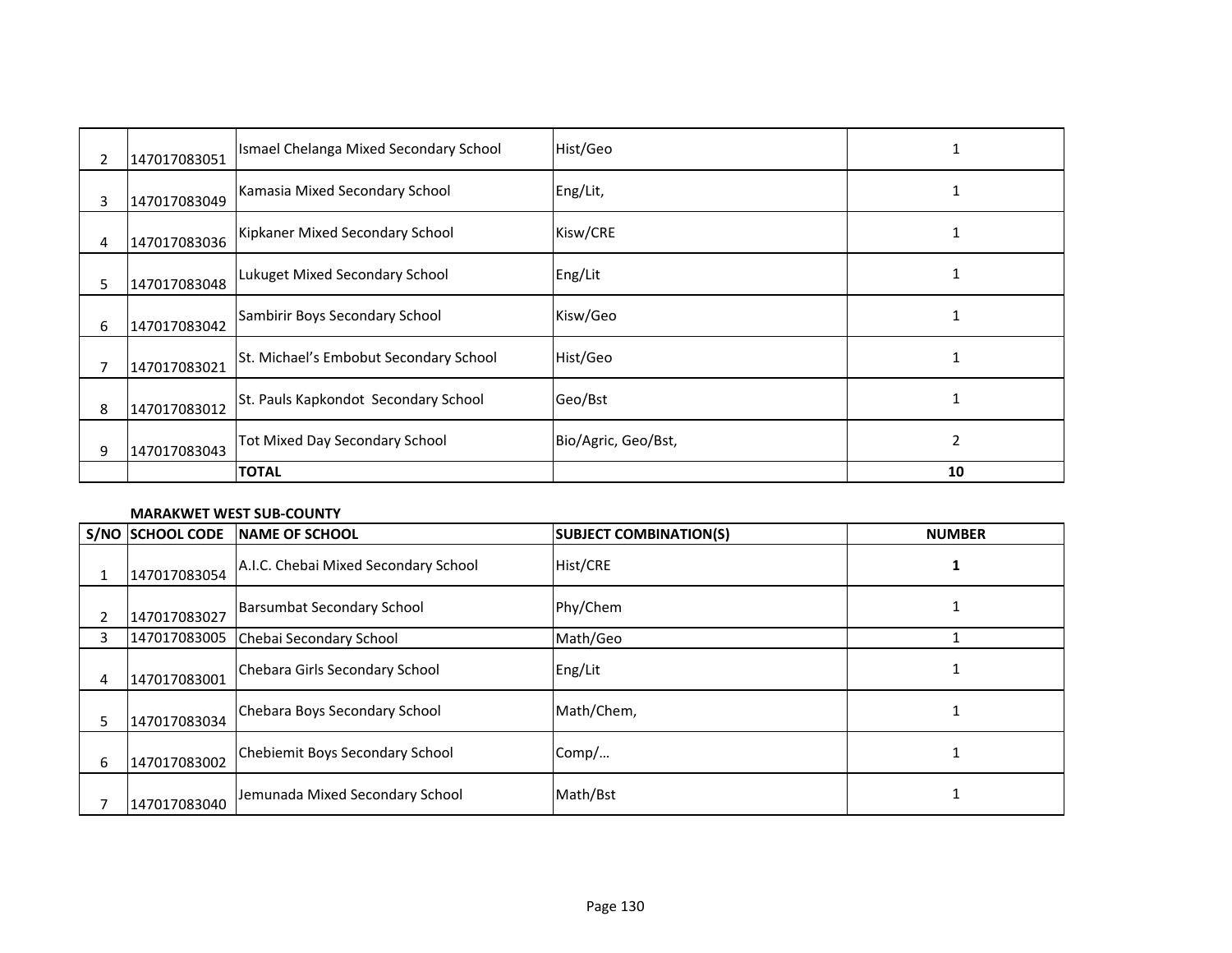| 8  | 147017083047 | Kaberewo Mixed Secondary School                    | Kisw/Hist  | 1            |
|----|--------------|----------------------------------------------------|------------|--------------|
| 9  | 147017083024 | Kapterit Secondary School                          | Bio/Agric  | $\mathbf{1}$ |
| 10 | 147017083056 | Kasubwa Mixed Secondary School                     | Eng/Lit    | $\mathbf{1}$ |
| 11 | 147017083057 | Kipkundul Mixed Secondary School                   | Eng/Lit    | 1            |
| 12 | 147017083033 | Koisungur Boys Secondary School                    | Eng/Lit    | 1            |
| 13 | 147017083037 | Koitilial Mixed Secondary School                   | Agric/Bio  | $\mathbf{1}$ |
| 14 | 147017083008 | Moi Kapsowar Girls Secondary School                | Bio/Chem   | 1            |
| 15 | 147017083007 | Santa Maria Girls - Cheptulon Secondary School     | Math/Phy   | $\mathbf{1}$ |
| 16 | <b>NEW</b>   | St. Francis Korongoi Mixed Day Secondary<br>School | Eng/Lit    | $\mathbf{1}$ |
| 17 | 147017083044 | St. Mark's Mixed Day Secondary School - Litei      | Kisw/Hist, | 1            |
| 18 | 147017083050 | St. Monica Sinon Mixed Secondary School            | Eng/Lit    | $\mathbf{1}$ |
| 19 | 147017083046 | St. Peter Kapkata Mixed Secondary School           | Eng/Lit    | $\mathbf{1}$ |
| 20 | 147017083003 | St. Peter's Marakwet Boys Secondary School         | Kisw/CRE,  | $\mathbf{1}$ |
| 21 | 147017083052 | St. Stephen Koitugum Mixed Secondary School        | Geo/CRE    | $\mathbf{1}$ |
| 22 | 147017083032 | Yemit Girls Secondary School                       | Bio/Chem   | $\mathbf{1}$ |
| 23 | 147017083020 | Yemit Boys Secondary School                        | Phy/Maths  | $\mathbf{1}$ |
|    |              | <b>TOTAL</b>                                       |            | 23           |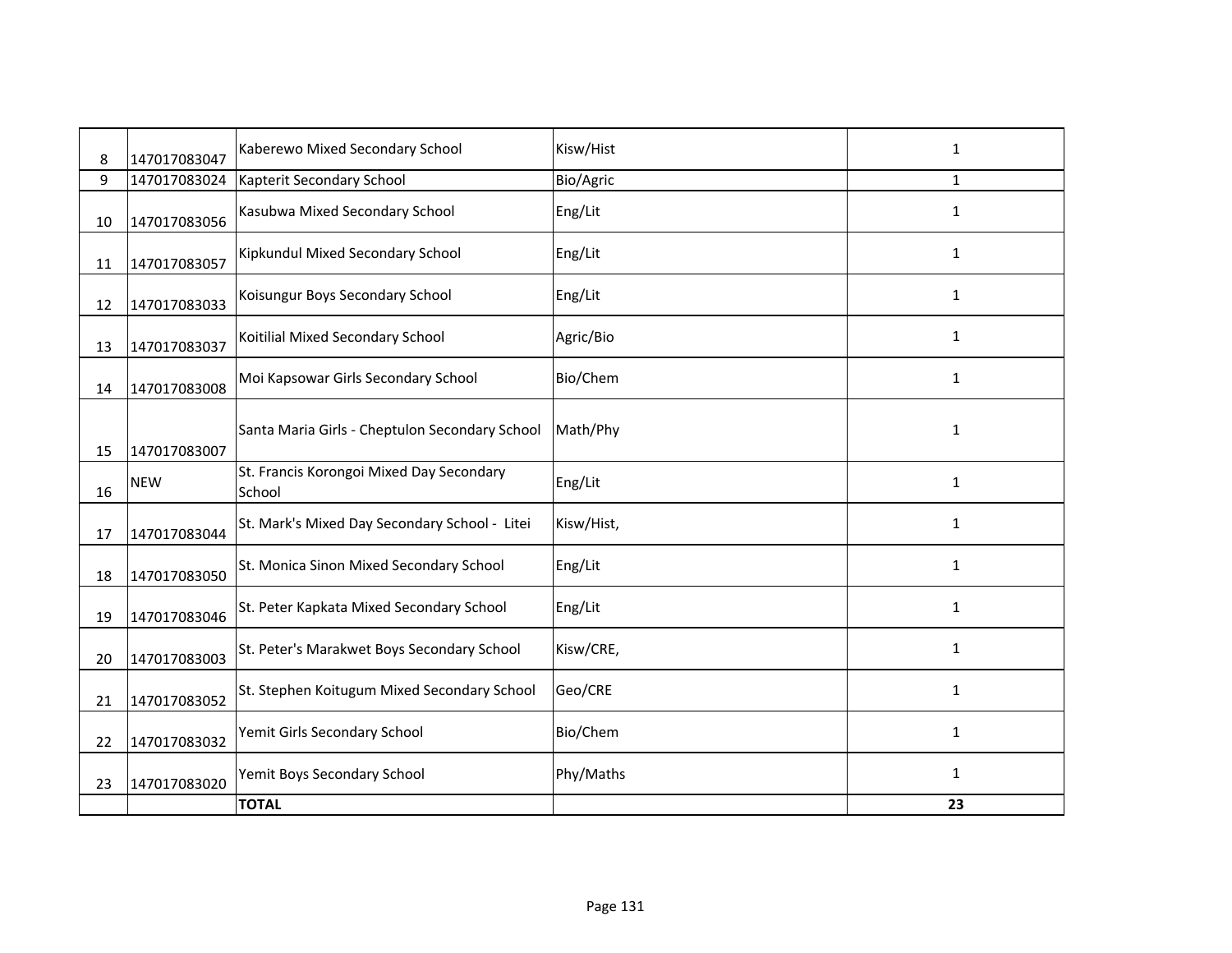#### **KAJIADO COUNTY**

#### **ISINYA SUB-COUNTY**

|  | S/NO SCHOOL CODE NAME OF SCHOOL                  | <b>SUBJECT COMBINATION(S)</b> | <b>NUMBER</b> |
|--|--------------------------------------------------|-------------------------------|---------------|
|  |                                                  |                               |               |
|  | 147017043058   Oloosirkon Mixed Secondary School | Math/Bst                      |               |
|  |                                                  |                               |               |
|  | 147017043049   Olturoto Mixed Secondary School   | Eng/Lit                       |               |
|  | <b>ITOTAL</b>                                    |                               |               |

#### **KAJIADO CENTRAL SUB-COUNTY**

|    | S/NO SCHOOL CODE | <b>INAME OF SCHOOL</b>                                     | <b>SUBJECT COMBINATION(S)</b> | <b>NUMBER</b> |
|----|------------------|------------------------------------------------------------|-------------------------------|---------------|
|    | 147017043063     | Ilmarba Secondary School                                   | Geo/Bst                       |               |
| 2  | 147017043059     | Kajiado Township Mixed Secondary School                    | Bst/Math                      |               |
| 3  | 147017043021     | Kiluani New Life Secondary School                          | Comp/,                        |               |
| 4  |                  | 147017043046   Meto Mixed Secondary School                 | Kisw/CRE                      |               |
| 5. |                  | 147017043035 Namanga Mixed Secondary School                | Kisw/Hist                     |               |
| 6  |                  | 147017043173 P.C.E.A. Grace Girls Letoire Secondary School | Agric/Bio                     |               |
|    |                  |                                                            |                               |               |
|    | 147017043057     | Senior Chief Rissa Oloosuyian Secondary School Bst/Geo     |                               |               |
|    |                  | <b>TOTAL</b>                                               |                               | 7             |

## **KAJIADO NORTH SUB-COUNTY**

|  | l S/NO ISCHOOL CODE INAME OF SCHOOL               | <b>SUBJECT COMBINATION(S)</b> | <b>NUMBER</b> |
|--|---------------------------------------------------|-------------------------------|---------------|
|  |                                                   |                               |               |
|  | 147017043008 Enoomatasiani Girls Secondary School | <b>Geo/Bst</b>                |               |
|  | 147017043012 Nakeel Boys High School              | Chem/Math                     |               |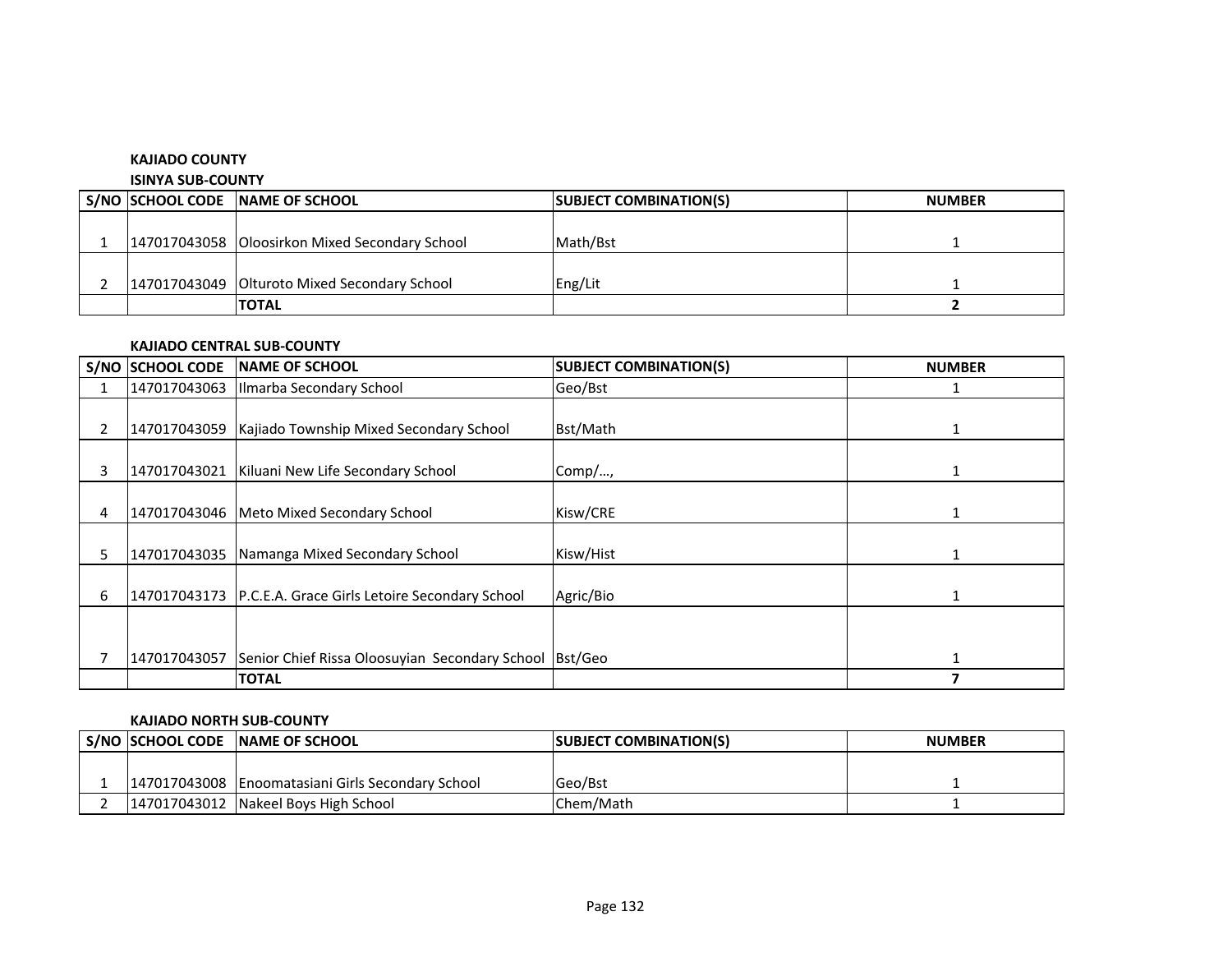| ---<br>-- |  |
|-----------|--|

**KAJIADO WEST SUB-COUNTY**

|                |              | S/NO SCHOOL CODE NAME OF SCHOOL                  | <b>SUBJECT COMBINATION(S)</b> | <b>NUMBER</b> |
|----------------|--------------|--------------------------------------------------|-------------------------------|---------------|
| 1              |              | 147017043025  Iloodariak Secondary School        | Hist/CRE                      | 1             |
|                |              |                                                  |                               |               |
| $\overline{2}$ | 147017043004 | Iloodokilani Secondary School                    | Agric/Bio                     | 1             |
|                |              |                                                  |                               |               |
| 3              | 147017043061 | Naning'oi Girls Secondary School                 | CRE/Kisw                      | $\mathbf{1}$  |
|                |              |                                                  |                               |               |
| 4              |              | 147017043164 Oloibor-Soit Girls Secondary School | Phy/Bio                       | 1             |
|                |              |                                                  |                               |               |
| 5              | <b>NEW</b>   | Oloibortoto Secondary School                     | Math/Chem                     |               |
| 6              | <b>NEW</b>   | Oloika Secondary School                          | Eng/Lit                       |               |
|                |              |                                                  |                               |               |
|                | 147017043042 | Oloyiankalani Mixed Day Secondary School         | Chem/Math                     | 1             |
|                |              |                                                  |                               |               |
| 8              |              | 147017043183 Olteyani Mixed Day Secondary School | Math/Bst                      |               |
|                |              |                                                  |                               |               |
|                |              | Patterson Memorial Secondary School-             |                               |               |
| 9              | 147017043039 | <b>Olkiramatian</b>                              | Eng/Lit                       | $\mathbf{1}$  |
|                |              | <b>TOTAL</b>                                     |                               | 9             |

# **LOITOKITOK SUB-COUNTY**

|             | S/NO SCHOOL CODE NAME OF SCHOOL               | <b>SUBJECT COMBINATION(S)</b> | <b>NUMBER</b> |
|-------------|-----------------------------------------------|-------------------------------|---------------|
|             |                                               |                               |               |
| 14701343062 | Amboseli Lewis Secondary School               | Phy/Chem                      |               |
|             | 147017043003 Enkii Boys Secondary School      | Chem/Math                     |               |
|             |                                               |                               |               |
|             | 147017043014   Illasit Mixed Secondary School | Phy/Math                      |               |
|             |                                               |                               |               |
| 14701343064 | Iltilal Mixed Secondary School                | Math/Phy                      |               |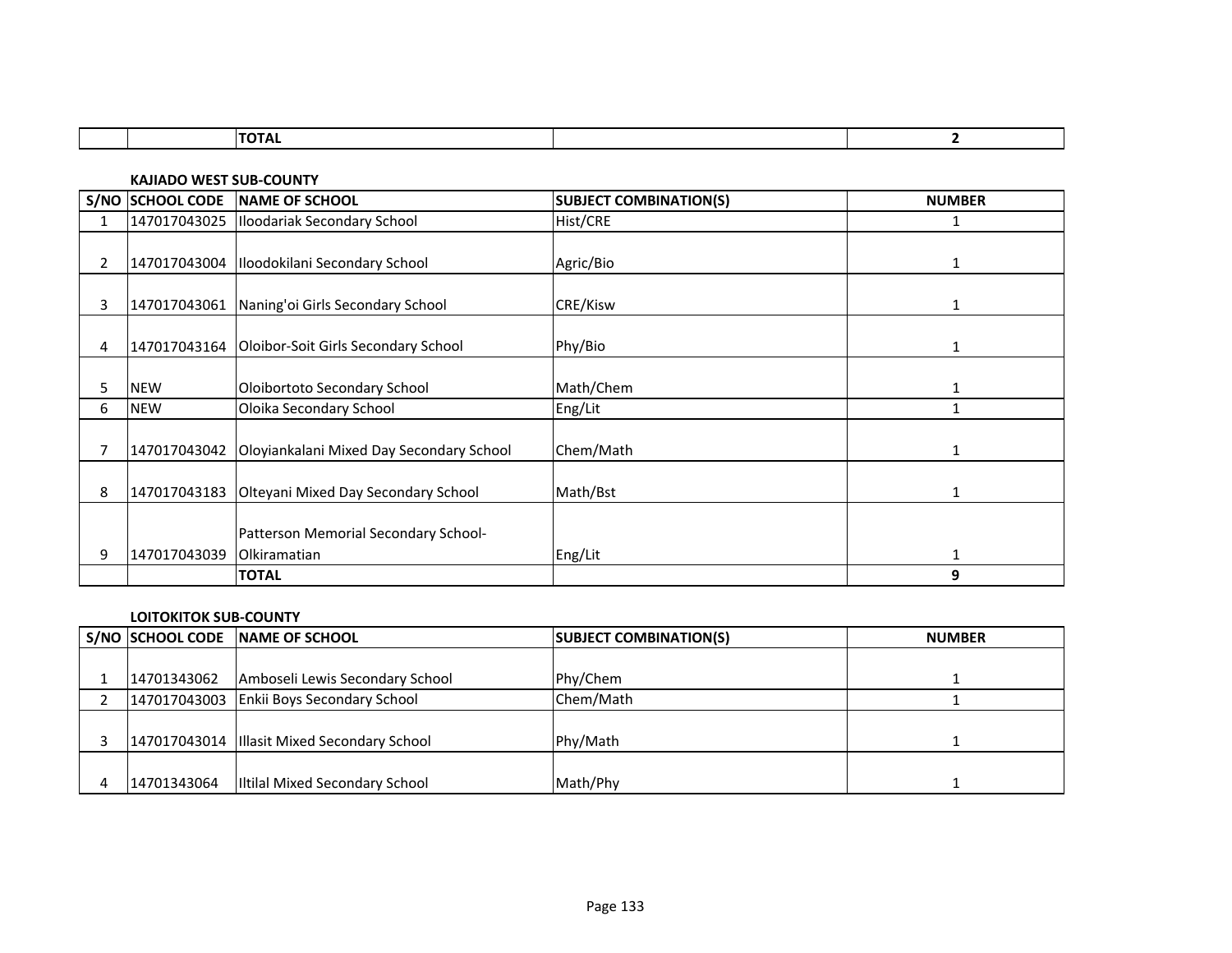| 5  | <b>NEW</b>   | Imbaruetin Community Complex Sec Sch              | Kisw/Geo        | 1            |
|----|--------------|---------------------------------------------------|-----------------|--------------|
|    |              |                                                   |                 |              |
| 6  |              | 147017043174   Kimana Mixed Secondary School      | Kisw/CRE        |              |
|    |              |                                                   |                 |              |
|    | 147017043051 | Kuku Mixed Secondary School                       | <b>Hist/CRE</b> |              |
|    |              |                                                   |                 |              |
| 8  |              | 147017043050 Namelok Mixed Secondary School       | Kisw/CRE        |              |
|    |              |                                                   |                 |              |
| 9  |              | 147017043179 Oloirien Mixed Day & Boarding School | Bst/Math        |              |
|    |              |                                                   |                 |              |
| 10 | 147017043007 | Oloitokitok Boys Secondary School                 | Bio/Agric       | 1            |
|    |              |                                                   |                 |              |
| 11 | 147017043175 | Ormapitet Manhae Secondary School                 | Phy/Math        | $\mathbf{1}$ |
|    |              |                                                   |                 |              |
| 12 | 147017043047 | Rombo Girls Secondary School                      | Math/Chem       |              |
| 13 | 147017043027 | Olchorro mixed day                                | Bst/Maths       |              |
|    |              | <b>TOTAL</b>                                      |                 | 13           |

## **MASHUURU SUB-COUNTY**

|  | S/NO SCHOOL CODE NAME OF SCHOOL                   | <b>SUBJECT COMBINATION(S)</b> | <b>NUMBER</b> |
|--|---------------------------------------------------|-------------------------------|---------------|
|  |                                                   |                               |               |
|  | 147017043022 Elerai M.C.K. Girls Secondary School | Bio/Chem                      |               |
|  |                                                   |                               |               |
|  | 147017043167 Entaretoi Mixed Secondary School     | Agric/Bio                     |               |
|  | <b>TOTAL</b>                                      |                               |               |

# **KERICHO COUNTY**

**BELGUT SUB-COUNTY**

| S/NO | <b>ISCHOOL CODE</b> | <b>INAME OF SCHOOL</b>         | <b>SUBJECT COMBINATION(S)</b> | NUMBER |
|------|---------------------|--------------------------------|-------------------------------|--------|
|      |                     |                                |                               |        |
|      | 147017053048        | Kaborok Girls Secondary School | Math/Chem,                    |        |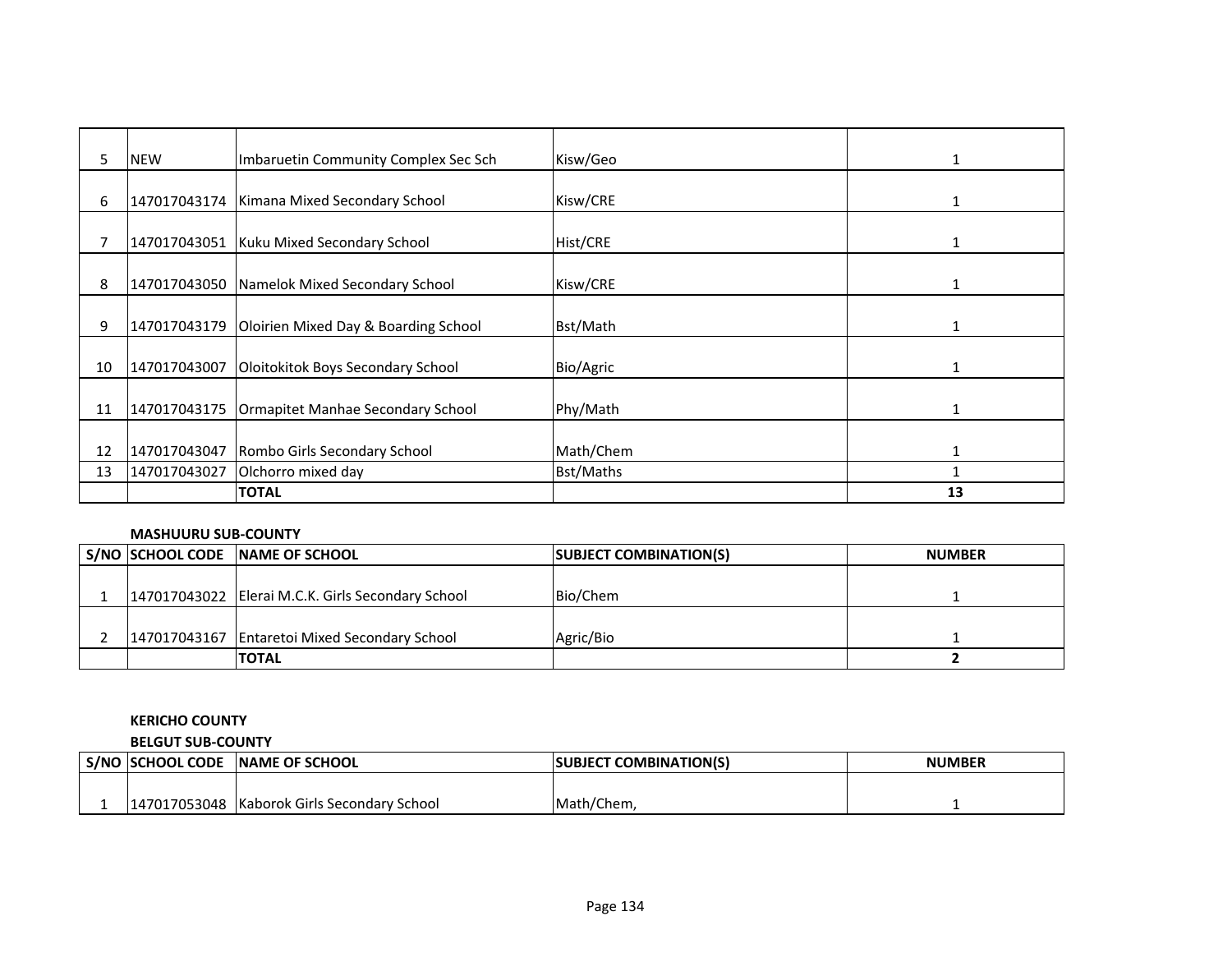| $\overline{2}$ | <b>NEW</b>   | Ainapkoi Mixed Secondary School            | Hist/CRE           | 1              |
|----------------|--------------|--------------------------------------------|--------------------|----------------|
|                |              |                                            |                    |                |
| 3              | 147017053329 | Belgut Starehe Girls Secondary School      | Math/Phy           | 1              |
|                |              |                                            |                    |                |
| 4              | 147017053319 | Chebirirbei Mixed Secondary School         | Bio/Chem           | 1              |
|                |              |                                            |                    |                |
| 5              | 147017053020 | Chemamul Boys Secondary School             | Kisw/CRE           | 1              |
|                |              |                                            |                    |                |
| 6              | 147017053325 | <b>Chemamul Mixed Secondary School</b>     | Kisw/CRE           | 1              |
|                |              |                                            |                    |                |
| 7              | 147017053041 | Chepkoton Girls Secondary School           | Bio/Agric, Geo/Bst | $\overline{2}$ |
|                |              |                                            |                    |                |
| 8              | 147017053001 | Cheptenye Boys Secondary School            | Chem/Phy           | $\mathbf{1}$   |
|                |              |                                            |                    |                |
| 9              | 147017053126 | Cheptororiet Mixed Secondary School        | Eng/Lit            | 1              |
| 10             | 147017053083 | Cheribo Mixed Secondary School             |                    |                |
|                |              |                                            | Eng/Lit            | 1              |
| 11             | <b>NEW</b>   | Cheronget Mixed Secondary School           | Eng/Lit            | 1              |
|                |              |                                            |                    |                |
| 12             | 147017053037 | Getumbe Mixed Secondary School             | Chem/Bio           | 1              |
|                |              |                                            |                    |                |
| 13             | 147017053047 | Kabianga Girls Secondary School            | Chem/Bio           | 1              |
| 14             | 147017053002 | Kabianga High School                       | Eng/Lit, Bio/Agric | $\overline{2}$ |
|                |              |                                            |                    |                |
| 15             | <b>NEW</b>   | Kapchebet Girls Secondary School           | Eng/Lit            | 1              |
|                |              |                                            |                    |                |
| 16             | 147017053330 | Kapkitony Mixed Day Secondary School       | Chem/Bio           | 1              |
|                |              |                                            |                    |                |
| 17             | 147017053125 | Kaplutiet Mixed Secondary School           | Bio/Chem           | 1              |
|                |              |                                            |                    |                |
| 18             |              | 147017053034 Kapmaso Boys Secondary School | Math/Phy           | 1              |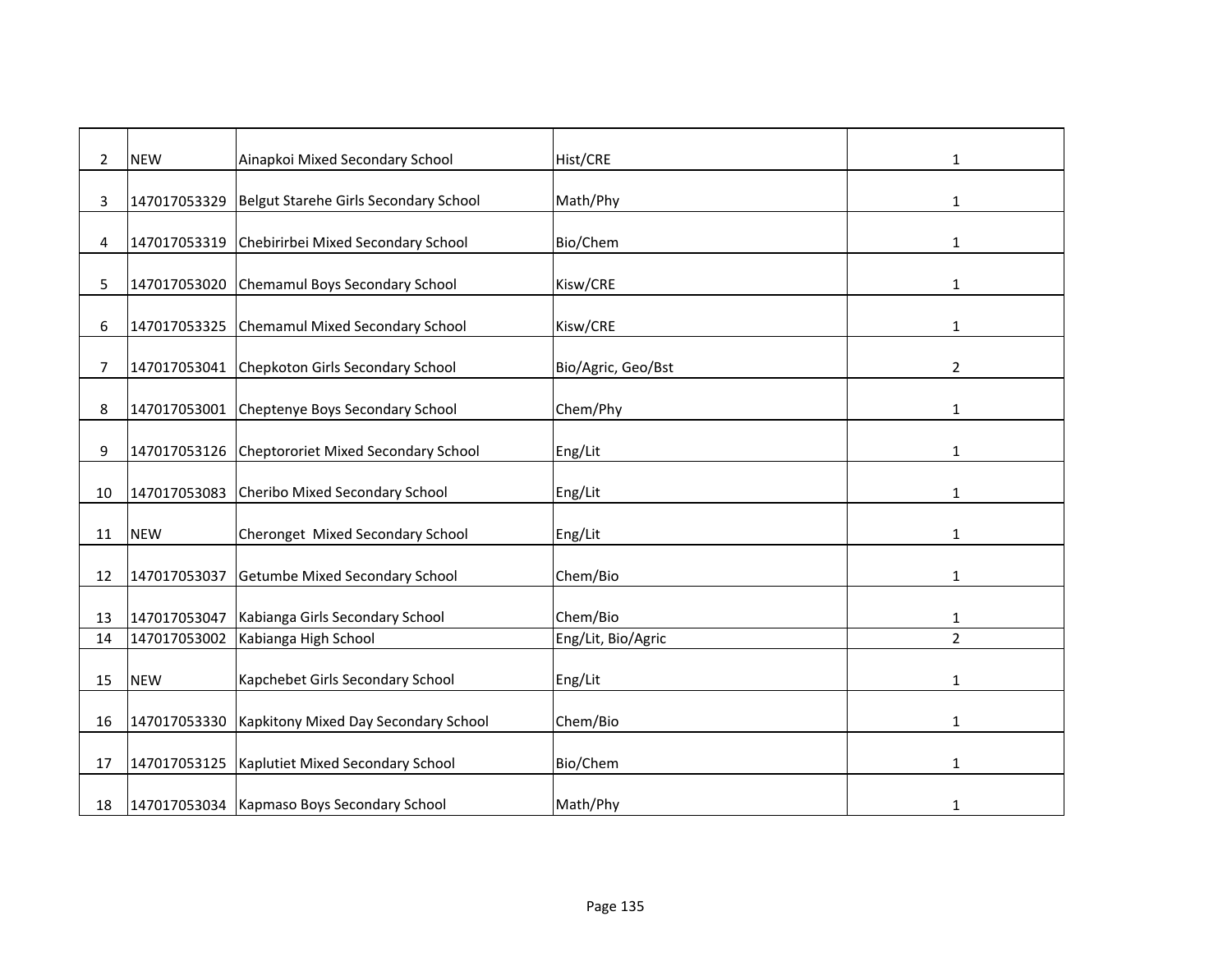| 19 |              | 147017053316   Kaptebeswet Girls Secondary School | Phy/Chem  | 1  |
|----|--------------|---------------------------------------------------|-----------|----|
| 20 | 147017053088 | Keben Mixed Secondary School                      | Chem/Bio  |    |
| 21 | 147017053131 | Kibingei Girls Secondary School                   | Chem/Phy  |    |
| 22 | 147017053057 | Koiwalelach Girls Secondary School                | Math/Bio  |    |
| 23 | 147017053072 | Nyabangi Mixed Secondary School                   | Eng/Lit   |    |
| 24 |              | 147017053084 Seretut Mixed Secondary School       | Eng/Lit   |    |
| 25 | 147017053007 | Sosiot Girls Secondary School                     | Kisw/Hist |    |
|    |              | <b>TOTAL</b>                                      |           | 27 |

# **BURETI SUB-COUNTY**

|    | S/NO SCHOOL CODE | <b>NAME OF SCHOOL</b>                             | <b>SUBJECT COMBINATION(S)</b> | <b>NUMBER</b> |
|----|------------------|---------------------------------------------------|-------------------------------|---------------|
|    |                  |                                                   |                               |               |
|    | 147017183063     | Cheborge Girls Secondary School                   | Eng/Lit,                      |               |
| 2  |                  | 147017183010 Chebwagan Boys Secondary School      | Math/Phy, Math/Chem,          | 2             |
|    |                  |                                                   |                               |               |
| 3  | 147017183023     | Kapkisiara Girls Secondary School                 | Kisw/CRE, Hist/CRE,           | 2             |
|    |                  |                                                   |                               |               |
| 4  | 147017183001     | Tengecha Boys Secondary School                    | Bst/Geo, Maths/Phy            | 2             |
|    |                  |                                                   |                               |               |
| 5. |                  | 147017183054 A.I.C. Litein Girls Secondary School | Bio/Agric                     |               |
|    |                  |                                                   |                               |               |
| 6  |                  | 147017053310 Buttik Mixed Secondary School        | Bst/Geo                       |               |
|    |                  |                                                   |                               |               |
|    |                  | 147017183086 Chebitet Mixed Secondary School      | Math/Chem                     |               |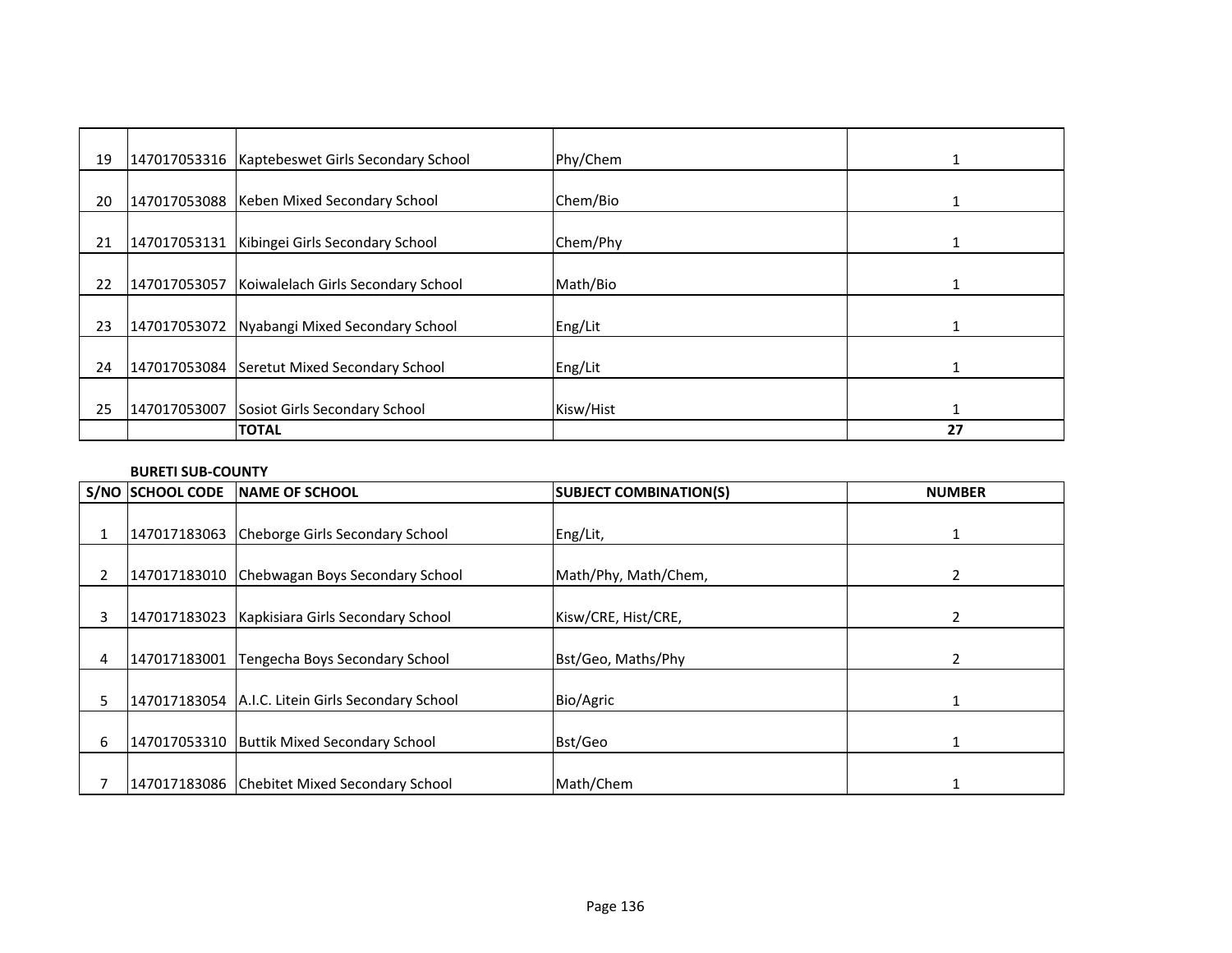| 8  | 147017183013 | Cheborge Boys Secondary School               | Hist/CRE, Kisw/CRE  | 2              |
|----|--------------|----------------------------------------------|---------------------|----------------|
| 9  | 147017183028 | Chelilis Girls Secondary School              | Eng / Lit, Bio/Chem | 2              |
|    |              |                                              |                     |                |
| 10 | 147017183059 | Chemoiben Mixed Secondary School             | Geo/Kisw            | 1              |
| 11 | 147017053134 | Chepkulgong Mixed Secondary School           | Phy/Math            | $\mathbf{1}$   |
| 12 | 147017183009 | Cheptendeniet Mixed Secondary School         | CRE/Kisw            | 1              |
|    |              |                                              |                     |                |
| 13 | 147017183003 | <b>Getarwet Girls Secondary School</b>       | Hist/CRE, Eng/Lit   | $\overline{2}$ |
|    |              |                                              |                     |                |
| 14 | 147017053331 | Getarwet Mixed Day Secondary School          | Eng/Lit             | 1              |
| 15 | 147017183005 | Kabartegan Boys Secondary School             | Eng/Lit, Kisw/Geo   | 2              |
| 16 | 147017183083 | Kabitungu Mixed Secondary School             | Chem/Bio            | 1              |
|    |              |                                              |                     |                |
| 17 | 147017053142 | Kaborus Mixed Secondary School               | Eng/Lit             | 1              |
|    |              |                                              |                     |                |
| 18 | 147017183093 | Kabusienduk Mixed Secondary School           | Geo/Bst             | 1              |
| 19 | 147017183094 | Kamanamsim Mixed Secondary School            | Kisw/Hist           | $\mathbf{1}$   |
|    |              |                                              |                     |                |
| 20 | 147017183080 | Kaminjeiwa Mixed Secondary School            | <b>Hist/CRE</b>     | 1              |
| 21 | 147017183068 | Kaminjeiwet Mixed Secondary School           | Bst/Geo             | 1              |
| 22 | 147017183071 | Kapchelach Mixed Secondary School            | Kisw/Geo            | $\mathbf{1}$   |
|    |              |                                              |                     |                |
| 23 |              | 147017183055 Kapkarin Mixed Secondary School | Kisw/CRE            | 1              |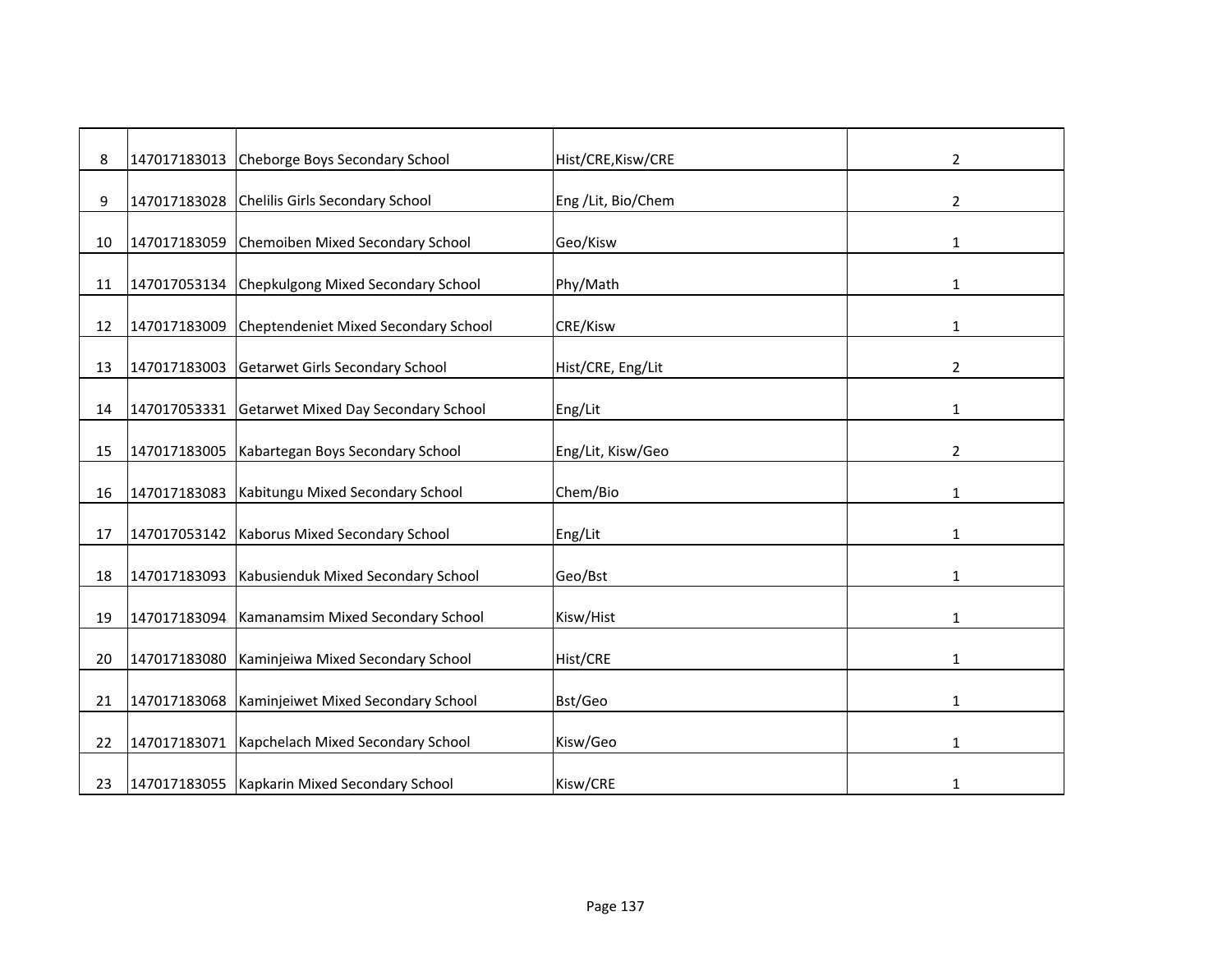| 24 | 147017183050 | Kapkatet Mixed Day Secondary School        | Math/Phy            | 1              |
|----|--------------|--------------------------------------------|---------------------|----------------|
|    |              |                                            |                     |                |
| 25 | 147017183049 | Kapsinendet Mixed Secondary School         | Eng/Lit             | 1              |
| 26 | 147017183078 | Kapsogeruk Mixed Secondary School          | Chem/Bio            | 1              |
|    |              |                                            |                     |                |
| 27 | 147017183004 | Kapsogut Boys Secondary School             | Agric/Bio           | 1              |
|    |              |                                            |                     |                |
| 28 | 147017053056 | Kibolgong Mixed Secondary School           | Geo/Hist            | $\mathbf{1}$   |
| 29 | 147017183097 | Kiptewit Girls Secondary School            | Hist/Kisw, Bio/Chem | $\overline{2}$ |
|    |              |                                            |                     |                |
| 30 | 147017183098 | Kiptobon Mixed Secondary School            | Hist/CRE            | 1              |
|    |              |                                            |                     |                |
| 31 | 147017053337 | Kiptororgo Mixed Secondary School          | Kisw/Hist           | 1              |
| 32 | 147017183014 | Korongoi Girls Secondary School            | Chem/Bio, Kisw/Hist | 2              |
|    |              |                                            |                     |                |
| 33 | 147017183062 | Kusumek Mixed Secondary School             | Phy/Chem            | 1              |
|    |              |                                            |                     |                |
| 34 | 147017053146 | Lalagin Mixed Secondary School             | Kisw/Hist           | 1              |
| 35 | 147017053130 | Lelach Girls Secondary School              | Hist/CRE            | $\mathbf{1}$   |
| 36 | 147017053149 | Litein Day Secondary School                | Math/Chem           | $\mathbf{1}$   |
| 37 | 147017183025 | Litein High School                         | Chem/Phy            | $\mathbf{1}$   |
|    |              |                                            |                     |                |
| 38 | 147017183051 | Mabasi Mixed Secondary School              | Geo/Kisw            | $\mathbf{1}$   |
| 39 | 147017183024 | Masubeti Girls Secondary School            | Geo/CRE             | 1              |
|    |              |                                            |                     |                |
| 40 |              | 147017183021 Mombwo Mixed Secondary School | Bst/Geo             | 1              |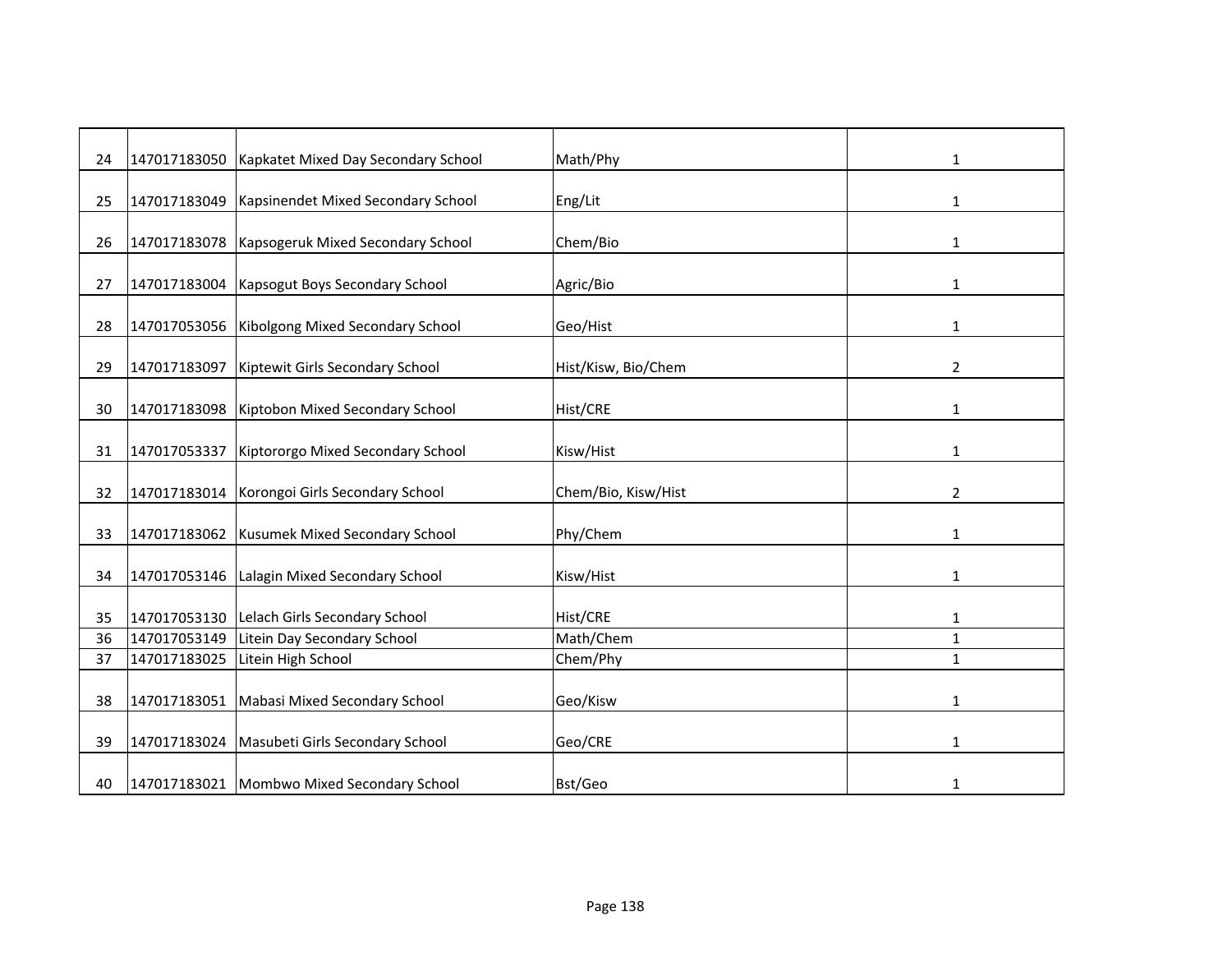| 41 |              | 147017053332 Nelson Mandela Mixed Secondary School  | Phy/Chem  | 1            |
|----|--------------|-----------------------------------------------------|-----------|--------------|
|    |              |                                                     |           |              |
| 42 |              | 147017183057 Ngesumin Girls Secondary School        | Kisw/Hist | 1            |
| 43 | 147017053313 | Ngoina Mixed Secondary School                       | Hist/Geo  | 1            |
| 44 |              | 147017183091 Ngororga Mixed Secondary School        | Math/Phy  | 1            |
| 45 |              | 147017183074 Reresik Mixed Secondary School         | Math/Chem | 1            |
| 46 |              | 147017183020 Roret Boys Secondary School            | Bst/Geo   | 1            |
| 47 |              | 147017183088 Siongi Mixed Secondary School          | Bst/Maths | 1            |
| 48 | 147017183027 | Sosit Girls Secondary School                        | Bio/Chem  | 1            |
| 49 |              | 147017052012 St. Paul's Charera Special High School | Phy/Math  | 1            |
| 50 |              | 147017183056 Tebesonik Mixed Secondary School       | Phy/Math  | 1            |
| 51 |              | 147017183016 Tengecha Girls Secondary School        | Math/Geo  | $\mathbf{1}$ |
| 52 | 147017183011 | Tiriitab Moita Mixed Secondary School               | Math/Chem | 1            |
|    |              | <b>TOTAL</b>                                        |           | 61           |

#### **KERICHO SUB-COUNTY**

|            | S/NO SCHOOL CODE NAME OF SCHOOL                    | <b>SUBJECT COMBINATION(S)</b> | <b>NUMBER</b> |
|------------|----------------------------------------------------|-------------------------------|---------------|
|            |                                                    |                               |               |
|            | 147017053031 A.I.C. Telanet Girls Secondary School | Kisw/Geo                      |               |
|            |                                                    |                               |               |
|            | 147017053009 Ainamoi Boys Secondary School         | Geo/Bst                       |               |
| <b>NEW</b> | Ainapsosiot Mixed                                  | Kisw/Hist                     |               |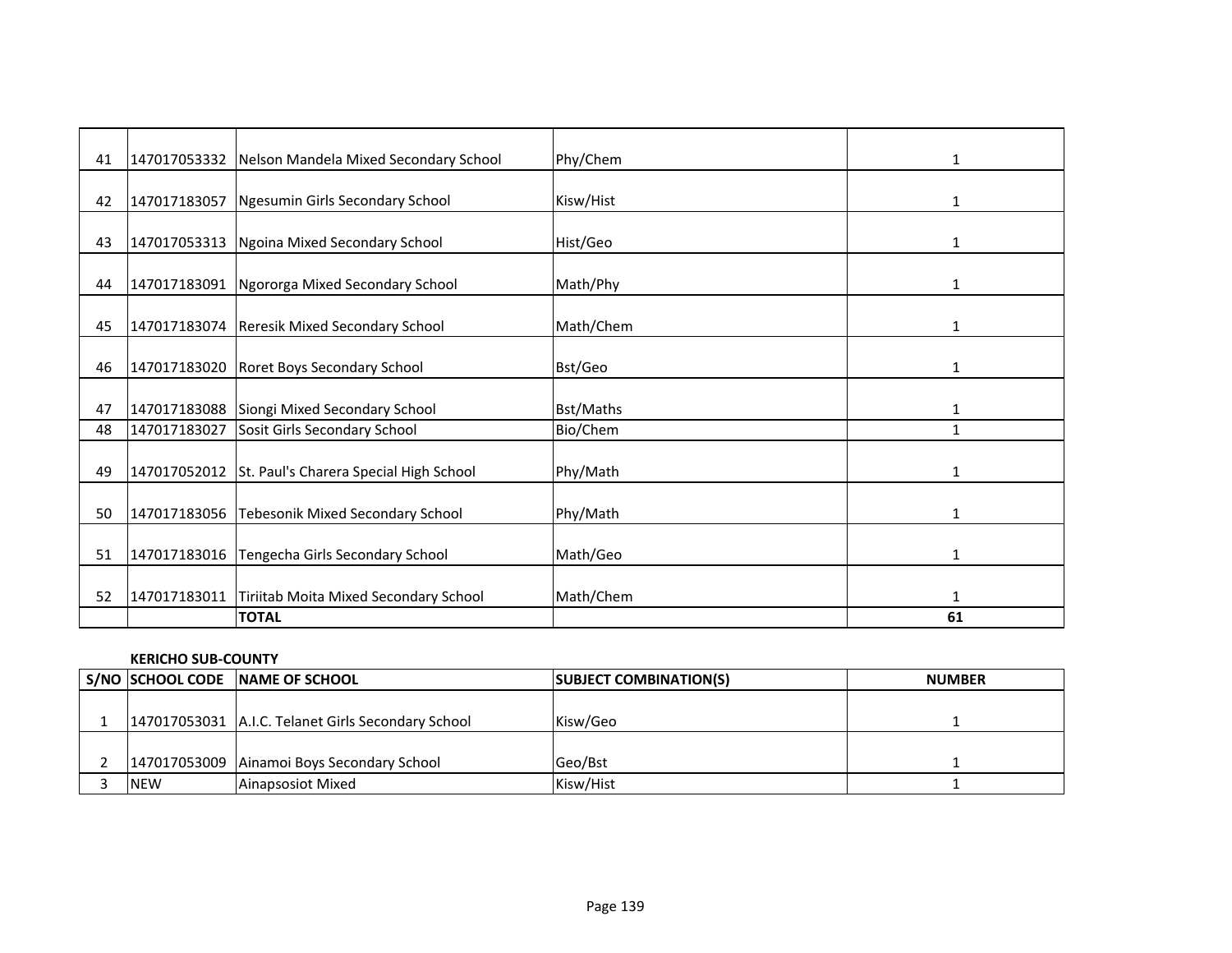| 4  | 147017053214 | Brooke Mixed Day Secondary School          | CRE/Geo           | 1              |
|----|--------------|--------------------------------------------|-------------------|----------------|
| 5. | 147017053075 | <b>Buchenge Mixed Secondary School</b>     | Geo/Bst,          | 1              |
| 6  | 147017053015 | Chepkoiyo Mixed Secondary School           | Hist/Kisw         | 1              |
| 7  | 147017053070 | Chepngobob Mixed Secondary School          | Phy/Chem          | 1              |
|    | 147017053004 | Kaboloin Mixed Secondary School            | Math/Bst          |                |
| 8  |              |                                            |                   | 1              |
| 9  | 147017053022 | Kapsoit Mixed Secondary School             | Geo/Bst, Math/Bst | $\overline{2}$ |
| 10 | 147017053038 | Kaptebeswet Mixed Secondary School         | Kisw/Hist         | 1              |
| 11 | 147017053064 | Kenegut Day Secondary School               | Bst/Geo           | $\mathbf{1}$   |
| 12 | 147017053032 | Kenegut Girls Secondary School             | Phy/Chem          | $\mathbf{1}$   |
| 13 | 147017053005 | Kericho Day Secondary School               | Geo/Bst           | 1              |
| 14 | 147017053013 | Kericho Tea Secondary School               | Math/Phy          | 1              |
| 15 | 147017053095 | Ketitui Mixed Secondary School             | Eng/Lit           | $\mathbf{1}$   |
| 16 | 147017053017 | Kipchimchim Boys Secondary School          | Phy/Chem          | 1              |
|    |              |                                            |                   |                |
| 17 | 147017053115 | Manyoror Mixed Secondary School            | Phy/Chem          | 1              |
| 18 | 147017053133 | Maso Mixed Secondary School                | Math/Phy          | 1              |
| 19 |              | 147017053098 Matobo Mixed Secondary School | Bio/Agric         | 1              |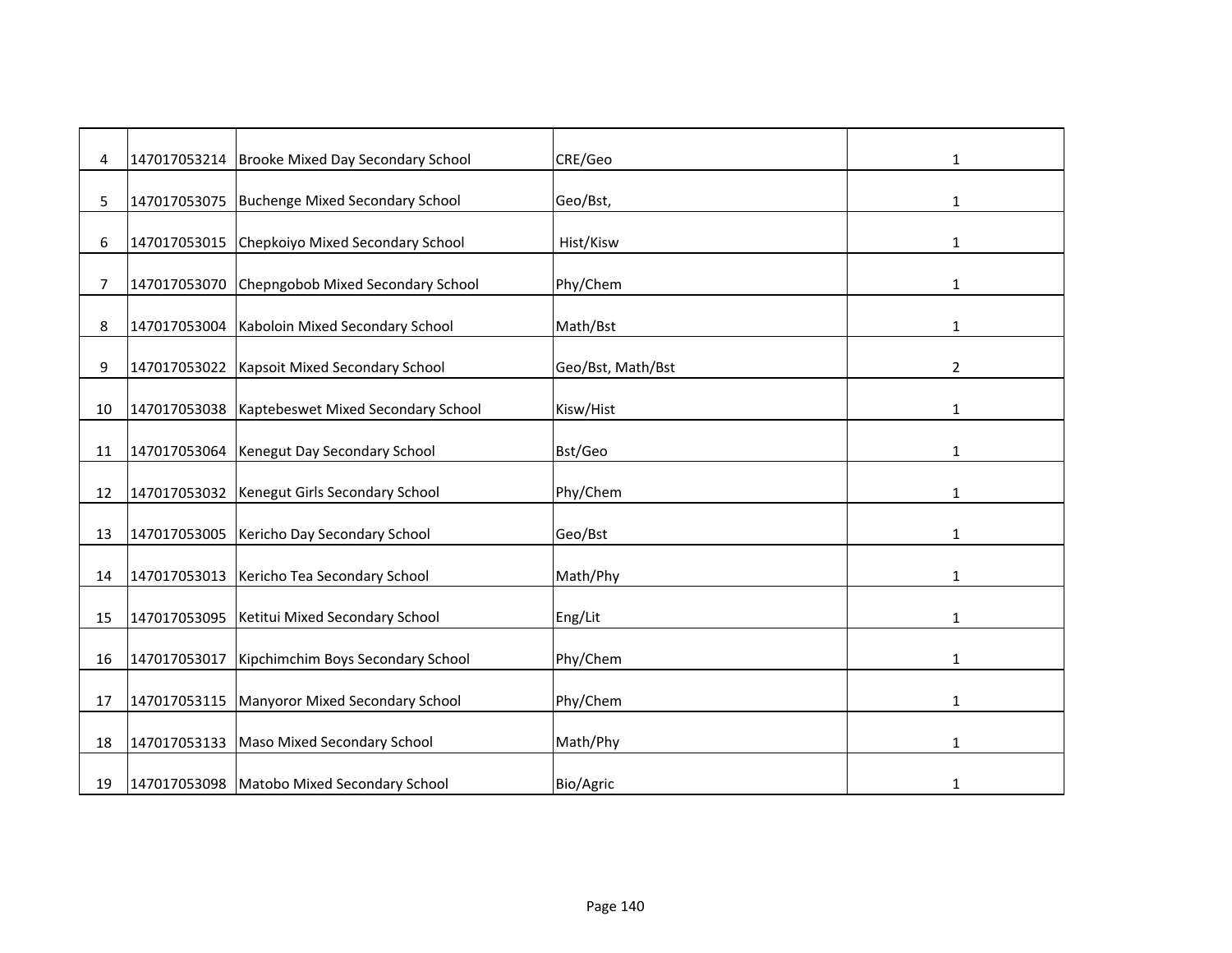| 20 | 147017053023 Moi Sitotwet Mixed Secondary School | Chem/Phy |    |
|----|--------------------------------------------------|----------|----|
| 21 | 147017053054 Moi Tea Girls Secondary School      | Bst/Geo  |    |
| 22 | 147017053021 Poiywek Mixed Secondary School      | Eng/Lit  |    |
| 23 | 147017053335 Sumeiyon Mixed Secondary School     | CRE/Geo  |    |
| 24 | 147017053099 Toror Girls Secondary School        | Bst/Math |    |
|    | <b>TOTAL</b>                                     |          | 25 |

#### **KIPKELION SUB-COUNTY**

|                | <b>S/NO SCHOOL CODE</b> | <b>INAME OF SCHOOL</b>                            | <b>SUBJECT COMBINATION(S)</b> | <b>NUMBER</b> |
|----------------|-------------------------|---------------------------------------------------|-------------------------------|---------------|
|                |                         |                                                   |                               |               |
| 1              | 147017053055            | Barsiele Mixed Secondary School                   | Bio/Agric                     | 1             |
|                |                         |                                                   |                               |               |
| $\overline{2}$ | 147017053117            | Chemogoch Mixed Secondary School                  | Phy/Math                      | 1             |
| 3              | 147017053027            | Chepkechei Boys Secondary School                  | Kisw/Geo                      | 1             |
| 4              |                         | 147017053116 Cherara Mixed Secondary School       | Agric/Bio                     |               |
| 5              |                         | 147017053046 Chilchila Mixed Secondary School     | Comp/                         |               |
| 6              |                         | 147017053118   Kalyet Mixed Secondary School      | Phy/Math                      |               |
|                |                         | 147017053108   Kamarus Mixed Day Secondary School | Hist/CRE                      | 1             |
| 8              | 147017053327            | Kapias Mixed Secondary School                     | CRE/Kisw                      |               |
| 9              |                         | 147017053141   Kaplelit Mixed Secondary School    | Geo/Bst                       |               |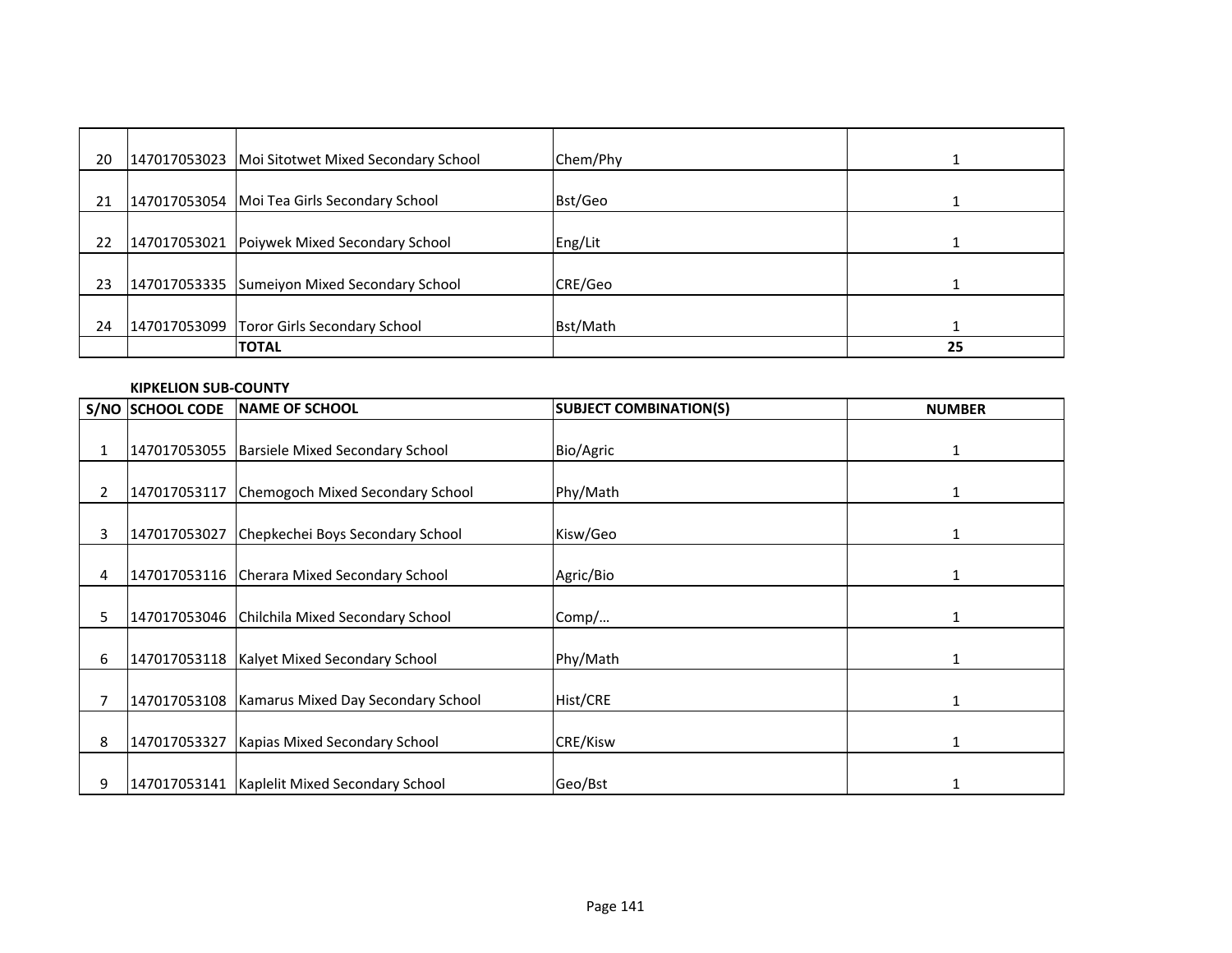| 10 |              | 147017053081 Kasheen Mixed Secondary School      | Kisw/CRE          | 1              |
|----|--------------|--------------------------------------------------|-------------------|----------------|
| 11 |              | 147017053318   Kimologit Mixed Secondary School  | Geo/CRE           | 1              |
|    |              |                                                  |                   |                |
| 12 |              | 147017053104   Kipchorian Mixed Secondary School | CRE/Geo           | 1              |
| 13 |              | 147017053106   Kipkelion Girls Secondary School  | Bio/Agric         | 1              |
| 14 |              | 147017053105   Kipsegi Mixed Secondary School    | Agric/Bio         | 1              |
| 15 | 14701353159  | Kiptenden Mixed Secondary School                 | Math/Phy          | 1              |
| 16 |              | 147017053061 Kipteris Girls Secondary School     | Bio/Agric         | $\mathbf{1}$   |
| 17 |              | 147017053039 Kokwet Mixed Secondary School       | Eng/Lit           | 1              |
| 18 |              | 147017053078 Lesirwo Mixed Secondary School      | Kisw/Hist         | 1              |
| 19 |              | 147017053122 Magire Mixed Secondary School       | Kisw/CRE          | 1              |
| 20 | 147017053213 | Samolel Mixed Secondary School                   | Bio/Agric         | 1              |
| 21 | 147017053129 | Sereng Mixed Secondary School                    | Phy/Chem          | 1              |
| 22 | <b>NEW</b>   | Simotwet Mixed Secondary School                  | Eng/Lit, Math/Phy | 2              |
| 23 | <b>NEW</b>   | Siwot Mixed Day Secondary School                 | Eng/Lit, Kisw/CRE | $\overline{2}$ |
| 24 |              | 147017053132 Sugutek Mixed Secondary School      | Bio/Agric         | 1              |
|    |              | <b>TOTAL</b>                                     |                   | 26             |

**LONDIANI SUB-COUNTY**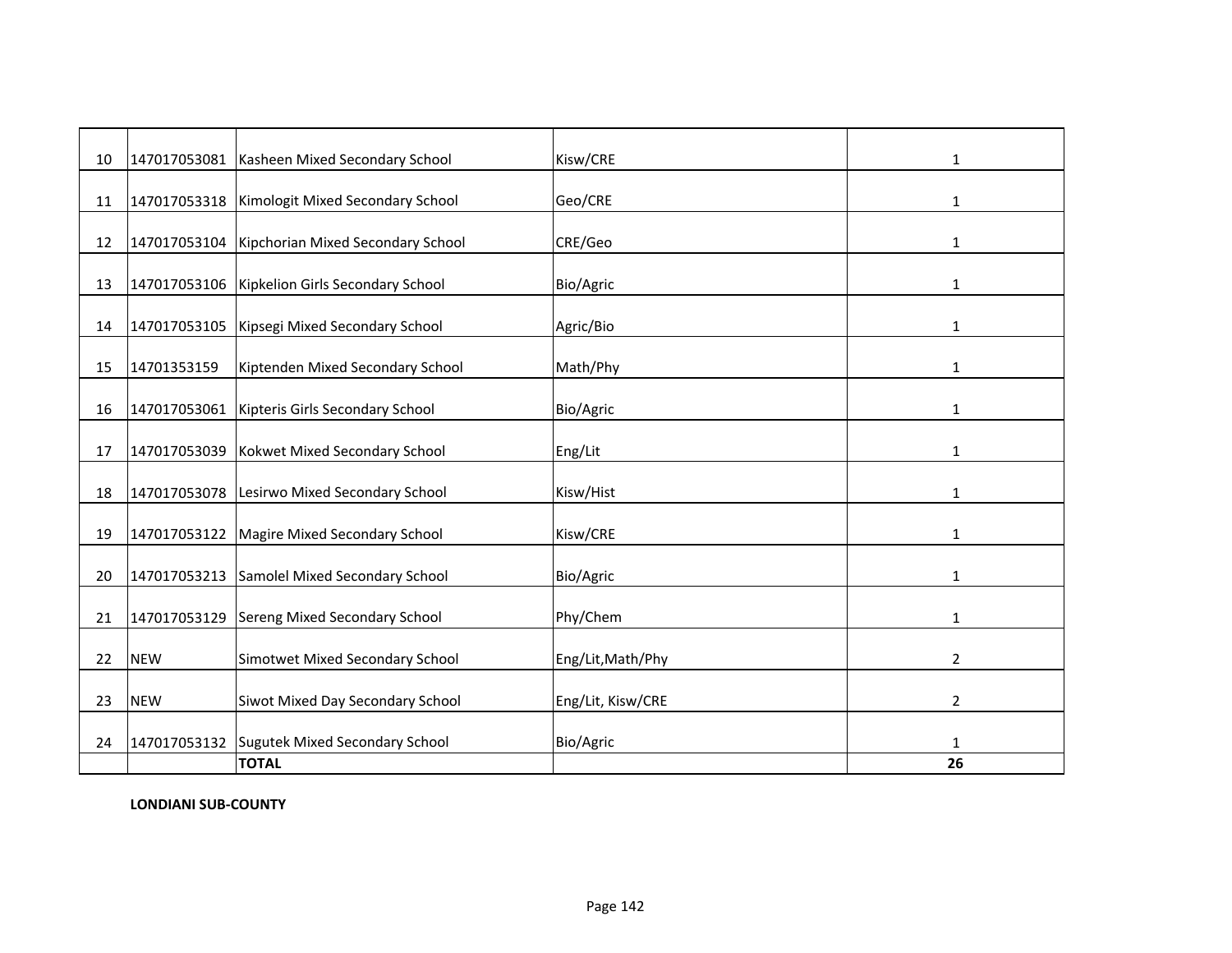| S/NO           | <b>SCHOOL CODE</b> | <b>NAME OF SCHOOL</b>                    | <b>SUBJECT COMBINATION(S)</b> | <b>NUMBER</b> |
|----------------|--------------------|------------------------------------------|-------------------------------|---------------|
| $\mathbf{1}$   | 147017053063       | Baraka Mixed Secondary School            | Bst/Geo                       | $\mathbf{1}$  |
| $\overline{2}$ | 147017053089       | <b>Barotion Mixed Secondary School</b>   | Eng/Lit                       | 1             |
| 3              | 147017053052       | Chagaik Mixed Secondary School           | Phy/Chem                      | 1             |
| 4              | 147017053077       | Chebewor Mixed Secondary School          | Chem/Phy                      | 1             |
| 5              | 147017053314       | Chepcholiet Mixed Secondary School       | Math/Bst                      | $\mathbf{1}$  |
| 6              | 147017053067       | Chepseon Complex Mixed Secondary School  | Maths/Geo                     | $\mathbf{1}$  |
| $\overline{7}$ | 147017053035       | Chepseon Girls Secondary School          | Hist/CRE                      | 1             |
| 8              | 14701353157        | Chepseon Mixed Day Secondary School      | Eng/Lit                       | 1             |
| 9              | 147017053030       | Chepsir Boys Secondary School            | CRE/Hist                      | 1             |
| 10             | 147017053096       | <b>Chesinende Girls Secondary School</b> | Eng/Lit, Math/Phy             | 2             |
| 11             | 147017053323       | Jubilee Mixed Secondary School           | Geo/CRE                       | 1             |
| 12             | 147017053071       | Kapcheplanga Mixed Secondary School      | Bio/Agric                     | 1             |
| 13             | 147017053060       | Kapkondor Mixed Secondary School         | Math/Chem                     | 1             |
| 14             | 14701353155        | Kapseger Mixed Secondary School          | Eng/Lit                       | 1             |
| 15             | 147017053124       | Kapsenda Mixed Secondary School          | Geo/Bst                       | 1             |
| 16             | <b>NEW</b>         | Kaptich Mixed Secondary School           | Agric/Bio, Bst/Math           | 2             |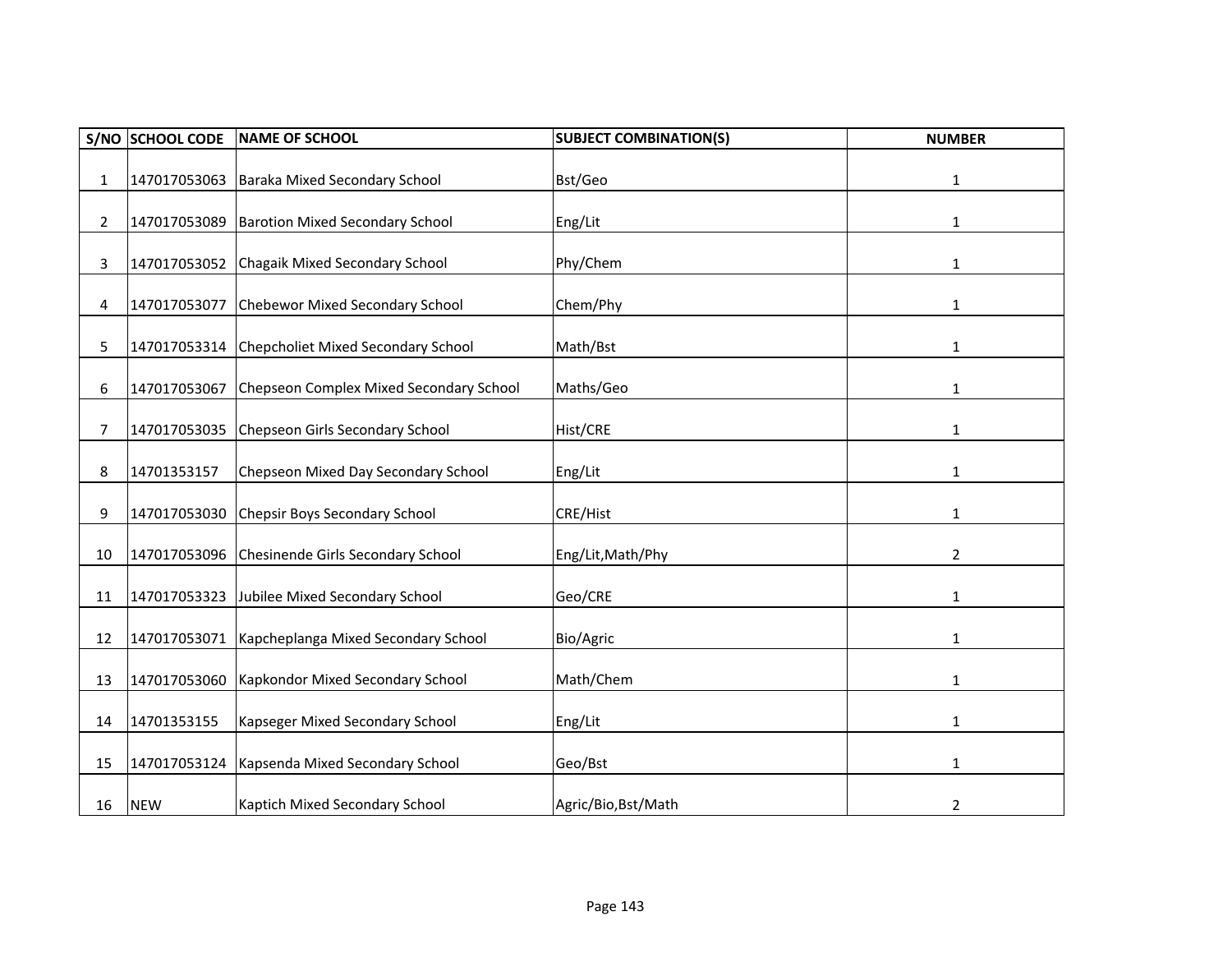| 17 | 147017053092 | Kedowa Girls Secondary School              | Geo/Bst            | 1            |
|----|--------------|--------------------------------------------|--------------------|--------------|
| 18 | 147017053114 | Kedowa Mixed Secondary School              | Chem/Bio           | 1            |
|    |              |                                            |                    |              |
| 19 | 147017053101 | Kedowa Special Mixed Secondary School      | Hist/Geo/Ksl       | 1            |
| 20 | 147017053145 | Kiletien Secondary School                  | Kisw/Hist          | $\mathbf{1}$ |
| 21 | 147017053019 | Kimasian Boys Secondary School             | Math/Chem          | 1            |
| 22 | 147017053315 | Kimugul Mixed Secondary School             | Kisw/CRE           | 1            |
| 23 | 147017053091 | Kipsirichet Mixed Secondary School         | Phy/Math           | 1            |
| 24 | 14701353156  | Kisabo Mixed Secondary School              | Math/Bst, Phy/Chem | 2            |
| 25 | 14701353162  | Leberer Secondary School                   | Chem/Bio           | $\mathbf{1}$ |
| 26 | 147017053033 | Londiani Boys Secondary School             | Math/Bst           | 1            |
| 27 | 147017053103 | Londiani Township Mixed Secondary School   | Bio/Agric          | 1            |
| 28 | 147017053080 | Masaita Mixed Secondary School             | Kisw/Geo           | 1            |
| 29 | 147017053065 | Momoniat Mixed Secondary School            | Chem/Phy           | 1            |
| 30 | 147017053121 | Sacred Hill Girls Secondary School         | Phy/Math           | 1            |
| 31 | 147017053119 | Saramek Mixed Secondary School             | Bst/Math           | $\mathbf{1}$ |
| 32 | 147017053333 | Setek Hill Mixed Secondary School          | Bio/Chem           | $\mathbf{1}$ |
| 33 |              | 147017053120 Sitian Mixed Secondary School | Eng/Lit            | 1            |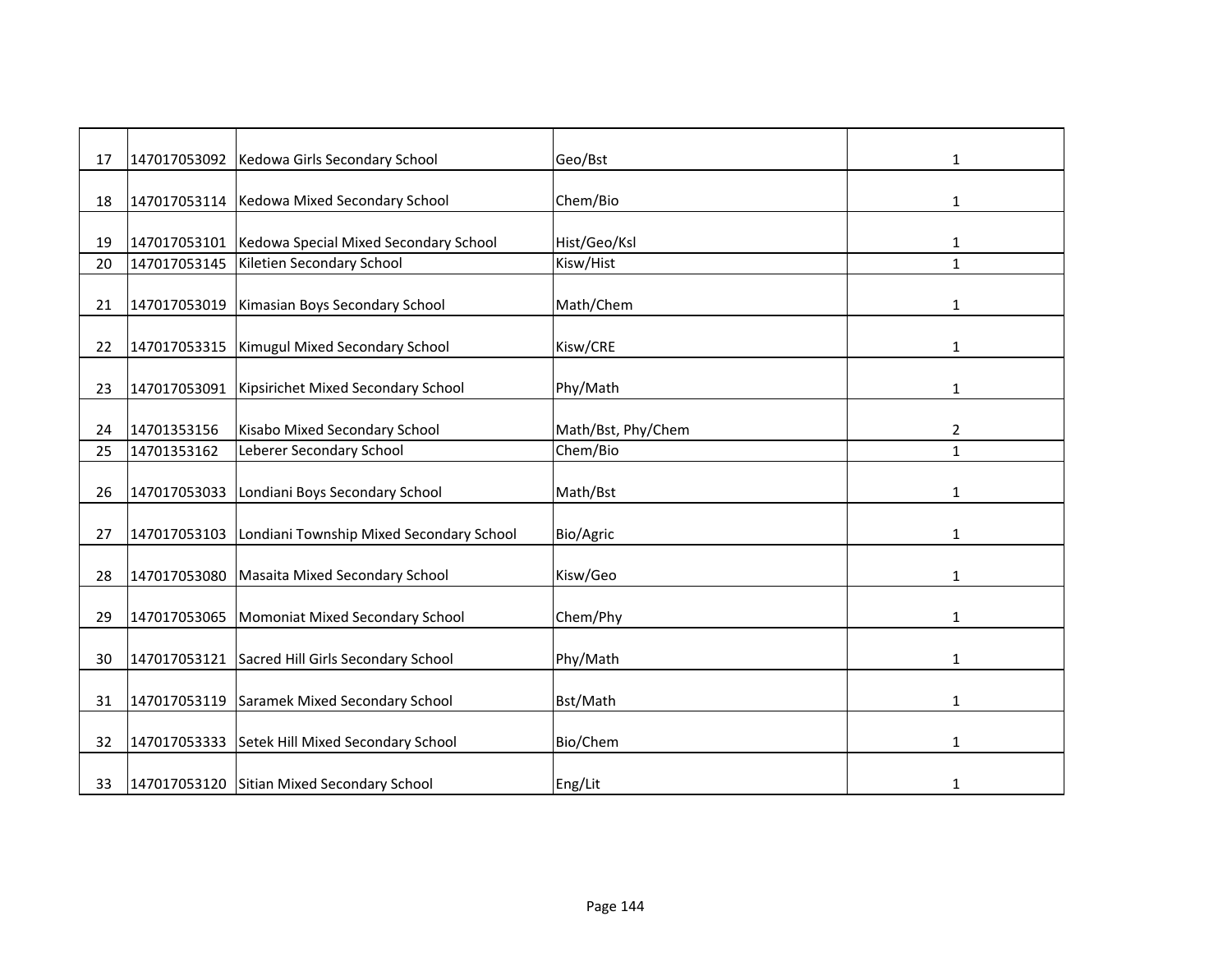| 34 | 147017053082 Tendeno Mixed Secondary School         | Maths/Bio |    |
|----|-----------------------------------------------------|-----------|----|
| 35 | 147017053148   Testai Day Mixed Secondary School    | Bio/Agric |    |
| 36 | 147017053079 Tugunon Mixed Secondary School         | Eng/Lit   |    |
| 37 | 147017053012 Tulwap Kipsigis Mixed Secondary School | Math/Phy  |    |
| 38 | 147017053102 United Soy Mixed Secondary School      | Math/Phy  |    |
|    | <b>TOTAL</b>                                        |           | 41 |

### **SOIN/SIGOWET SUB-COUNTY**

|                | <b>S/NO SCHOOL CODE</b> | <b>INAME OF SCHOOL</b>                             | <b>SUBJECT COMBINATION(S)</b> | <b>NUMBER</b> |
|----------------|-------------------------|----------------------------------------------------|-------------------------------|---------------|
|                |                         |                                                    |                               |               |
| 1              |                         | 147017053074 A.I.C. Kakibei Girls Secondary School | Chem/Phy                      | 1             |
| $\overline{2}$ | 147017053109            | Cheptuiyet Girls Secondary School                  | Eng/Lit                       | 1             |
|                |                         |                                                    |                               |               |
| 3              |                         | 147017053137 Cheramor Mixed Secondary School       | Hist/CRE                      |               |
| 4              | 147017053113            | Kabokyek Mixed Secondary School                    | Bio/Agric                     | 1             |
| 5              |                         | 147017053136   Kapchebwai Mixed Secondary School   | Kisw/Hist                     |               |
| 6              |                         | 147017053066 Kaplelartet Mixed Secondary School    | Geo/CRE                       |               |
|                |                         | 147017053144   Kapsorok Mixed Secondary School     | Hist/Kisw                     | $\mathbf{1}$  |
| 8              |                         | 147017053059 Kebeneti Mixed Secondary School       | Geo/CRE                       |               |
| 9              |                         | 147017053334   Kileges Mixed Secondary School      | Phy/Chem                      |               |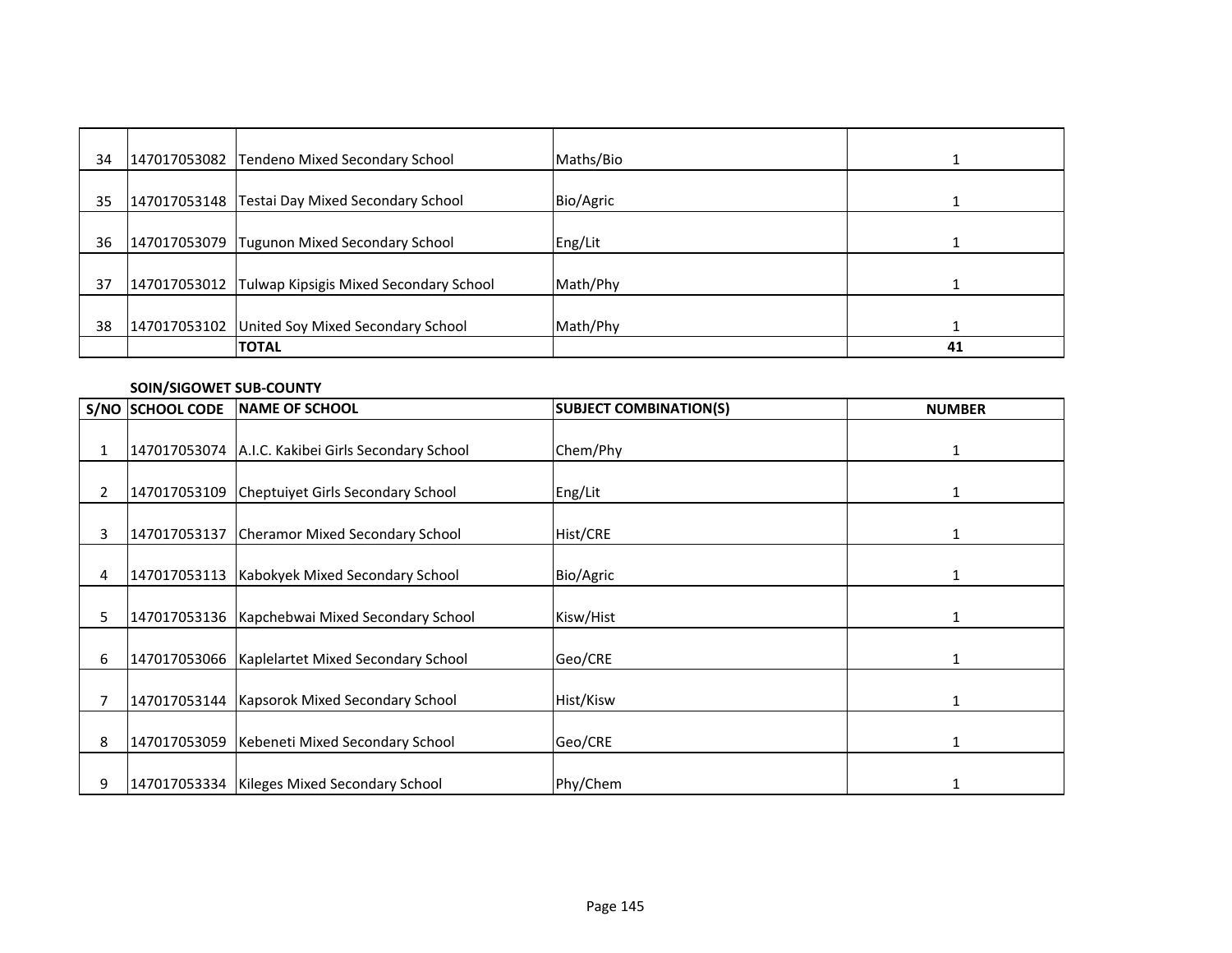| 10 | 147017053085   Kipsamoi Mixed Secondary School       | Agric./Bio | $\mathbf{1}$ |
|----|------------------------------------------------------|------------|--------------|
|    |                                                      |            |              |
| 11 | 147017053050 Kipsitet Day Mixed Secondary School     | Geo/Hist   | 1            |
|    |                                                      |            |              |
| 12 | 147017053036 Kiptere Boys Secondary School           | Eng/Lit    | 1            |
| 13 | 147017053016   Moi Kipsitet Girls Secondary School   | Hsc/       | $\mathbf{1}$ |
|    |                                                      |            |              |
| 14 | 147017053127 Motero Mixed Secondary School           | CRE/Geo    | $\mathbf{1}$ |
|    |                                                      |            |              |
| 15 | 147017053086 Ng'eny Koiborot Secondary School        | Eng/lit    | 1            |
|    |                                                      |            |              |
| 16 | 147017053135 Nyaberi Mixed Secondary School          | Bst/Math   | 1            |
| 17 | 147017053049 Soliat Boys Secondary School            | Kisw/CRE   | 1            |
|    |                                                      |            |              |
| 18 | 147017053014 Sondu Mixed Secondary School            | Eng/Lit    | 1            |
|    |                                                      |            |              |
| 19 | 147017053024 St. Thomas Mindililwet Secondary School | Agric/Geo  | 1            |
|    |                                                      |            |              |
| 20 | 147017053147 Sumeek Mixed Secondary School           | Eng/Lit    | 1            |
|    | <b>TOTAL</b>                                         |            | 20           |

## **LAIKIPIA COUNTY**

#### **LAIKIPIA CENTRAL SUB-COUNTY**

|  | S/NO SCHOOL CODE NAME OF SCHOOL                 | <b>SUBJECT COMBINATION(S)</b> | <b>NUMBER</b> |
|--|-------------------------------------------------|-------------------------------|---------------|
|  |                                                 |                               |               |
|  | 147017073184 Kariguini Day Secondary School     | Bst/Math                      |               |
|  |                                                 |                               |               |
|  | 147017073193 Lechugu Mixed Day Secondary School | Phy/Chem                      |               |
|  | 147017073176 Mwituria Secondary School          | Eng/Lit                       |               |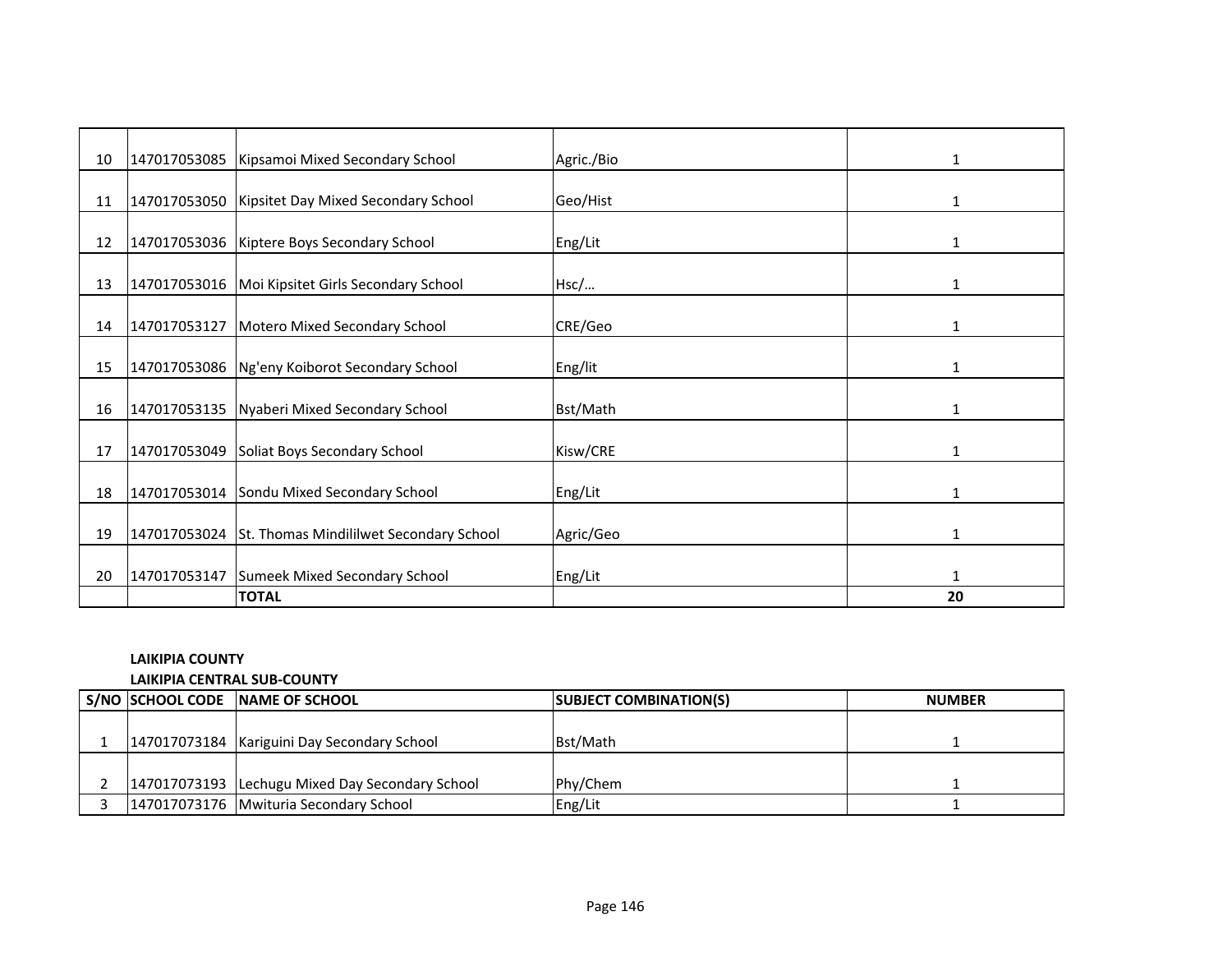|  | 147017073075 Withare Secondary School       | Math/Phy   |  |
|--|---------------------------------------------|------------|--|
|  | 147017073183   Waguthiru Sec School         | Imaths/phy |  |
|  |                                             |            |  |
|  | 147017073025   Wiyumiririe Secondary School | Eng/Lit    |  |
|  | <b>ITOTAL</b>                               |            |  |

#### **LAIKIPIA EAST SUB-COUNTY**

|  | S/NO SCHOOL CODE NAME OF SCHOOL                        | <b>SUBJECT COMBINATION(S)</b> | <b>NUMBER</b> |
|--|--------------------------------------------------------|-------------------------------|---------------|
|  | 147017073030 Bingwa Secondary School                   | Kisw/CRE                      |               |
|  |                                                        |                               |               |
|  | 147017073080 Kalalu Girls Secondary School             | Geo/Hist                      |               |
|  |                                                        |                               |               |
|  | 147017073072 Nkando Mixed Secondary School             | Geo/Bst                       |               |
|  |                                                        |                               |               |
|  | 147017073054 St. Jude Girls Nturumuka Secondary School | Geo/Bst                       |               |
|  | <b>TOTAL</b>                                           |                               |               |

### **LAIKIPIA NORTH SUB-COUNTY**

|  | S/NO SCHOOL CODE NAME OF SCHOOL                 | <b>SUBJECT COMBINATION(S)</b> | <b>NUMBER</b> |
|--|-------------------------------------------------|-------------------------------|---------------|
|  |                                                 |                               |               |
|  | 147017073073 Kimanjo Mixed Secondary School     | Agric/Bio                     |               |
|  |                                                 |                               |               |
|  | 147017073037 St. Francis Girls Secondary School | Bio/Agric                     |               |
|  | <b>TOTAL</b>                                    |                               |               |

### **LAIKIPIA WEST SUB-COUNTY**

|  | S/NO SCHOOL CODE NAME OF SCHOOL                | <b>SUBJECT COMBINATION(S)</b> | <b>NUMBER</b> |
|--|------------------------------------------------|-------------------------------|---------------|
|  |                                                |                               |               |
|  | 147017073033 Lariak Day Secondary School       | Eng/Lit                       |               |
|  |                                                |                               |               |
|  | 147017073066 Majani Mixed Day Secondary School | Kisw/CRE                      |               |
|  |                                                |                               |               |
|  | 147017073045 Ndurumo Day Secondary School      | Math/Phy                      |               |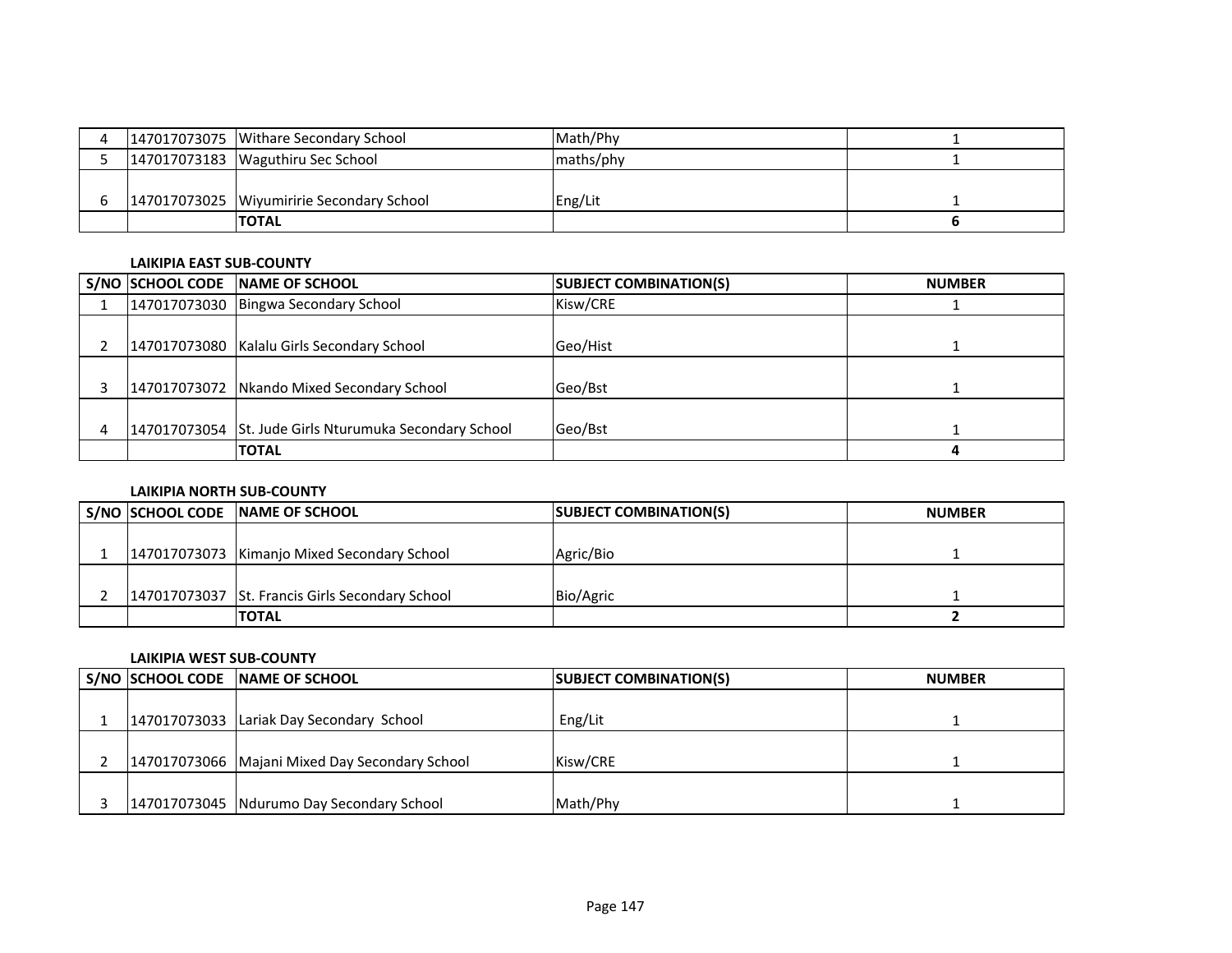| 7017073015<br>1470 | Sipili Secondary School | Math/Chem |  |
|--------------------|-------------------------|-----------|--|
| 147017073093       | Survey Secondary School | Kisw/Hist |  |
|                    | <b>TOTAL</b>            |           |  |

### **NYAHURURU SUB-COUNTY**

|                | S/NO SCHOOL CODE | NAME OF SCHOOL                                             | <b>SUBJECT COMBINATION(S)</b> | <b>NUMBER</b> |
|----------------|------------------|------------------------------------------------------------|-------------------------------|---------------|
|                |                  |                                                            |                               |               |
|                |                  |                                                            |                               |               |
| 1              |                  | 147017073051 Bishop Louis Piaro Ngarenaro Secondary School | Phy/Math                      | $\mathbf{1}$  |
| $\overline{2}$ |                  | 147017073026   Igwamiti Secondary School                   | Math/Phy                      |               |
|                |                  |                                                            |                               |               |
| 3              |                  | 147017073185   Kiwanja Mixed Day Secondary School          | Eng/Lit                       |               |
|                |                  |                                                            |                               |               |
| 4              |                  | 147017073172   Kundarilla Mixed Day Secondary School       | Kisw/Geo                      | 1             |
|                |                  |                                                            |                               |               |
| 5              |                  | 147017073004 Njonjo Girls Secondary School                 | Bst/Maths                     |               |
| 6              | 147017073024     | Umoja Day Secondary                                        | Eng/Lit                       |               |
|                |                  |                                                            |                               |               |
|                | 147017073009     | Ol Ng'arua Secondary School                                | Math/Phy                      |               |
| 8              |                  | 147017073041 Tandare Secondary School                      | Bio/Chem                      |               |
| 9              | 147017073029     | Thiru Secondary School                                     | Comp/                         |               |
|                |                  |                                                            |                               |               |
| 10             | 14701313095      | Uaso Narok Secondary School                                | Math/Phy                      |               |
|                |                  | <b>TOTAL</b>                                               |                               | 10            |

# **NAKURU COUNTY**

**GILGIL SUB-COUNTY**

|  | S/NO SCHOOL CODE NAME OF SCHOOL             | <b>SUBJECT COMBINATION(S)</b> | <b>NUMBER</b> |
|--|---------------------------------------------|-------------------------------|---------------|
|  |                                             |                               |               |
|  | 147017093196 Coulson Girls Secondary School | Kisw/CRE                      |               |
|  |                                             |                               |               |
|  | 147017093150 Eburru Mixed Secondary School  | Kisw/Geo                      |               |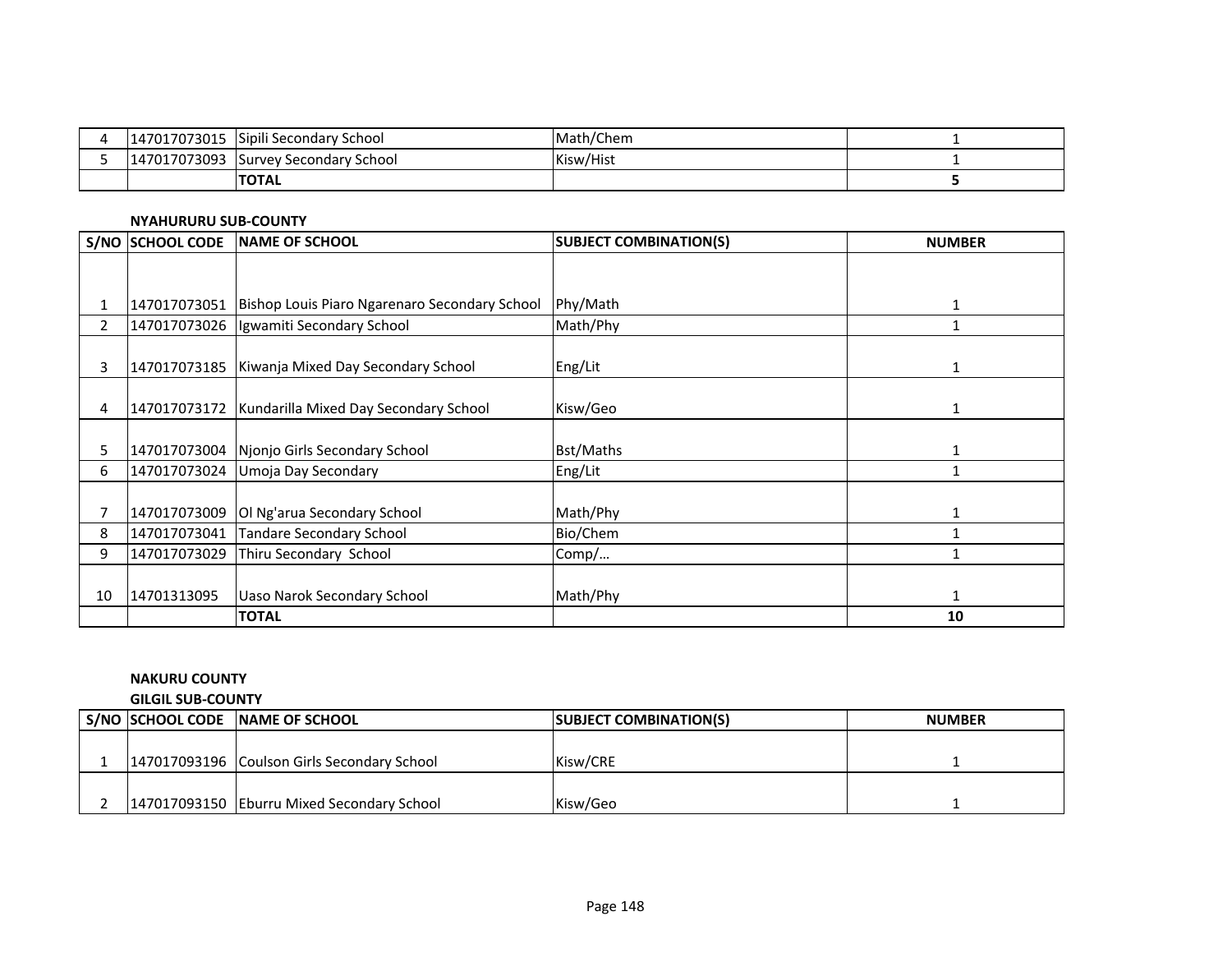| 3  | 147017093303 | Echariria Mixed Day Secondary School              | Bst/Math           | 1              |
|----|--------------|---------------------------------------------------|--------------------|----------------|
| 4  | 147017093173 | Gilgil Garrisson Mixed Day Secondary School       | Phy/Chem           | 1              |
| 5. | 147017093220 | Gilgil Girls Secondary School                     | Agric/Bio,         | $\mathbf{1}$   |
| 6  | 147017093160 | Gitare Mixed Day Secondary School                 | Bio/Agric          | 1              |
| 7  | 147017093080 | Kahuho Mixed Secondary School                     | Bio/Agric          | 1              |
| 8  | <b>NEW</b>   | Kariandusi Mixed Day Secondary School             | Kisw/CRE           | 1              |
| 9  |              | 147017093066 Karunga Mixed Day Secondary School   | Kisw/Geo           | $\mathbf{1}$   |
|    |              |                                                   |                    |                |
| 10 | 147017093167 | Kekopey Ranch Mixed Day Secondary School          | Bio/Chem           | 1              |
| 11 | 147017093010 | Koelel High School                                | Kisw/CRE, Math/Phy | $\overline{2}$ |
| 12 | 147017093182 | Kongasis Mixed Day Secondary School               | Bst/Math           | $\mathbf{1}$   |
| 13 | 147017093108 | Lake Elementaita Mixed Day Secondary School       | Math/Phy           | 1              |
| 14 | <b>NEW</b>   | Morop Mixed Secondary School                      | Math/Chem          | 1              |
| 15 |              | 147017093045 Mugaa Mixed Day Secondary School     | Math/Chem          | 1              |
| 16 | 147017093248 | Ngeteti Mixed Day Secondary School                | Math/Phy           | 1              |
|    |              |                                                   |                    |                |
| 17 | 147017093299 | Oljorai Mixed Day Secondary School                | Eng/Lit            | $\mathbf{1}$   |
| 18 | 147017093078 | Utumishi Boys Academy                             | Drawing & Design/  | $\mathbf{1}$   |
|    |              |                                                   |                    |                |
| 19 |              | 147017093288 Woodard Langalanga Mixed Day Sec Sch | Phy/Math           | 1              |
|    |              | <b>TOTAL</b>                                      |                    | 20             |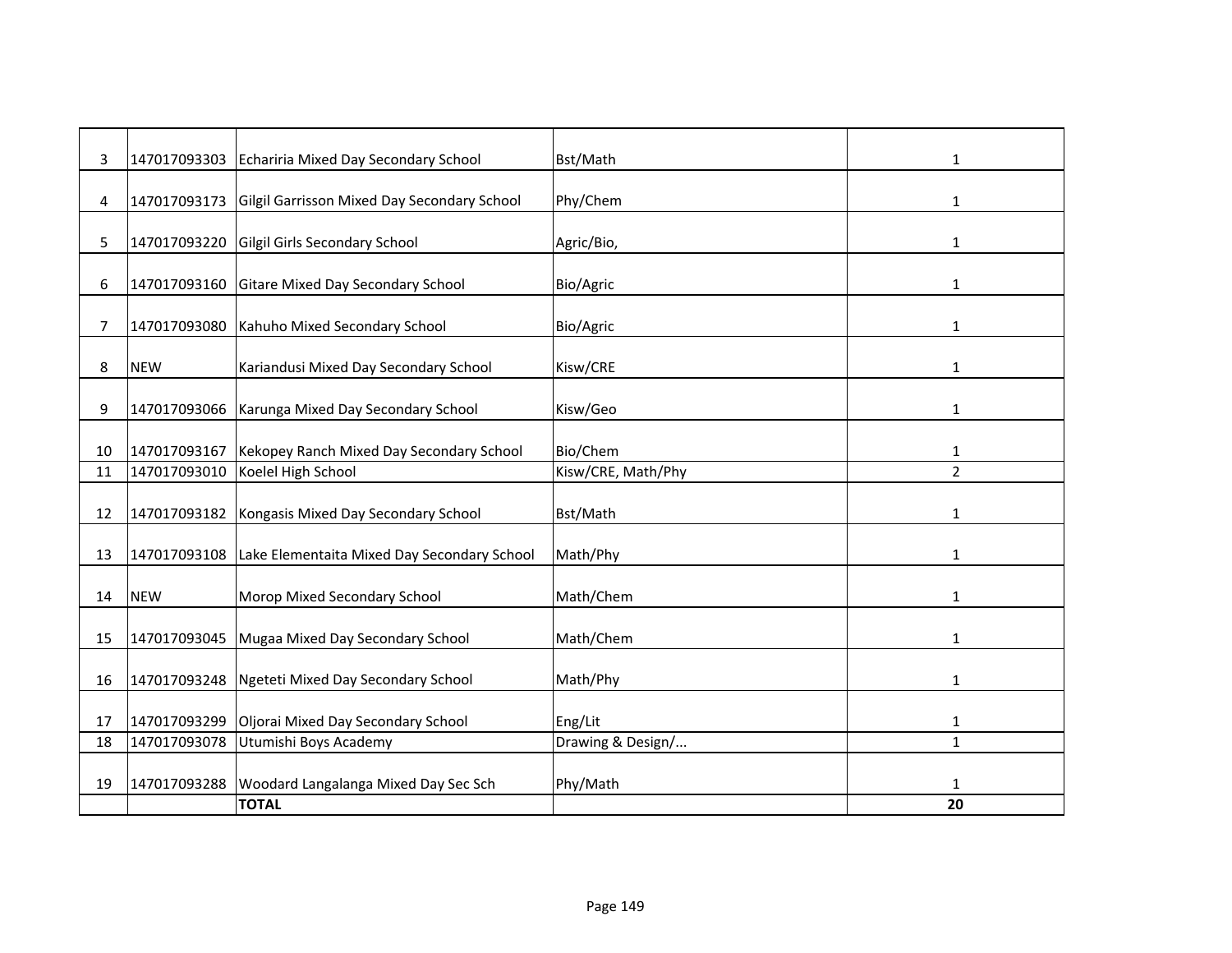| <b>KURESOI NORTH SUB-COUNTY</b> |  |
|---------------------------------|--|
|---------------------------------|--|

|                | S/NO SCHOOL CODE | <b>NAME OF SCHOOL</b>                                    | <b>SUBJECT COMBINATION(S)</b> | <b>NUMBER</b> |
|----------------|------------------|----------------------------------------------------------|-------------------------------|---------------|
| 1              | <b>NEW</b>       | <b>Baringo Secondary School</b>                          | Math/Chem                     | $\mathbf{1}$  |
| $\overline{2}$ | <b>NEW</b>       | <b>Boron Secondary School</b>                            | Bio/Chem, Kisw/Hist           | 2             |
| 3              |                  | 147017093348 Chesirikwo Mixed Day Secondary School       | Kisw/Hist                     | 1             |
| 4              |                  | 147017093205 Haraka Mixed Day Secondary School           | Bio/Chem                      | 1             |
| 5              |                  | 147017093339 Kamara Mixed Day Secondary School           | Math/Phy                      | 1             |
| 6              |                  | 147017093360   Kaplelach Mixed Day Secondary School      | Chem/Phy                      | 1             |
| $\overline{7}$ | <b>NEW</b>       | Kaptich Kongoi Secondary                                 | Phy/Math                      | $\mathbf{1}$  |
| 8              |                  | 147017093218   Karirikania Mixed Day Secondary School    | Phy/Math                      | 1             |
| 9              |                  | 147017093376   Kipkewa Mixed Day Secondary School        | Kisw/Hist                     | $\mathbf{1}$  |
| 10             |                  | 147017093100 Kipsinendet Mixed Day Secondary School      | Eng/Lit                       | $\mathbf{1}$  |
| 11             |                  | 147017093179 Kiptororo Mixed Secondary School            | Eng/Lit, Chem/Bio             | 2             |
| 12             |                  | 147017093203 Korabariet Mixed Day Secondary School       | Math/Bst                      | $\mathbf{1}$  |
| 13             | <b>NEW</b>       | Kures Secondary School                                   | Agric/Bio                     | $\mathbf{1}$  |
| 14             |                  | 147017093048   Mau Summit Mixed Secondary School         | Hist/CRE                      | 2             |
| 15             | 147017093094     | Sachangwan Ndoinet Mixed Day Secondary<br>School         | Phy/Chem                      | 1             |
| 16             | 147017093259     | Tarakwa Secondary School                                 | Math/Bst                      | $\mathbf{1}$  |
| 17             |                  | 147017093342 Temoyetta D.E.B. Mixed Day Secondary School | Math/Bst                      | $\mathbf{1}$  |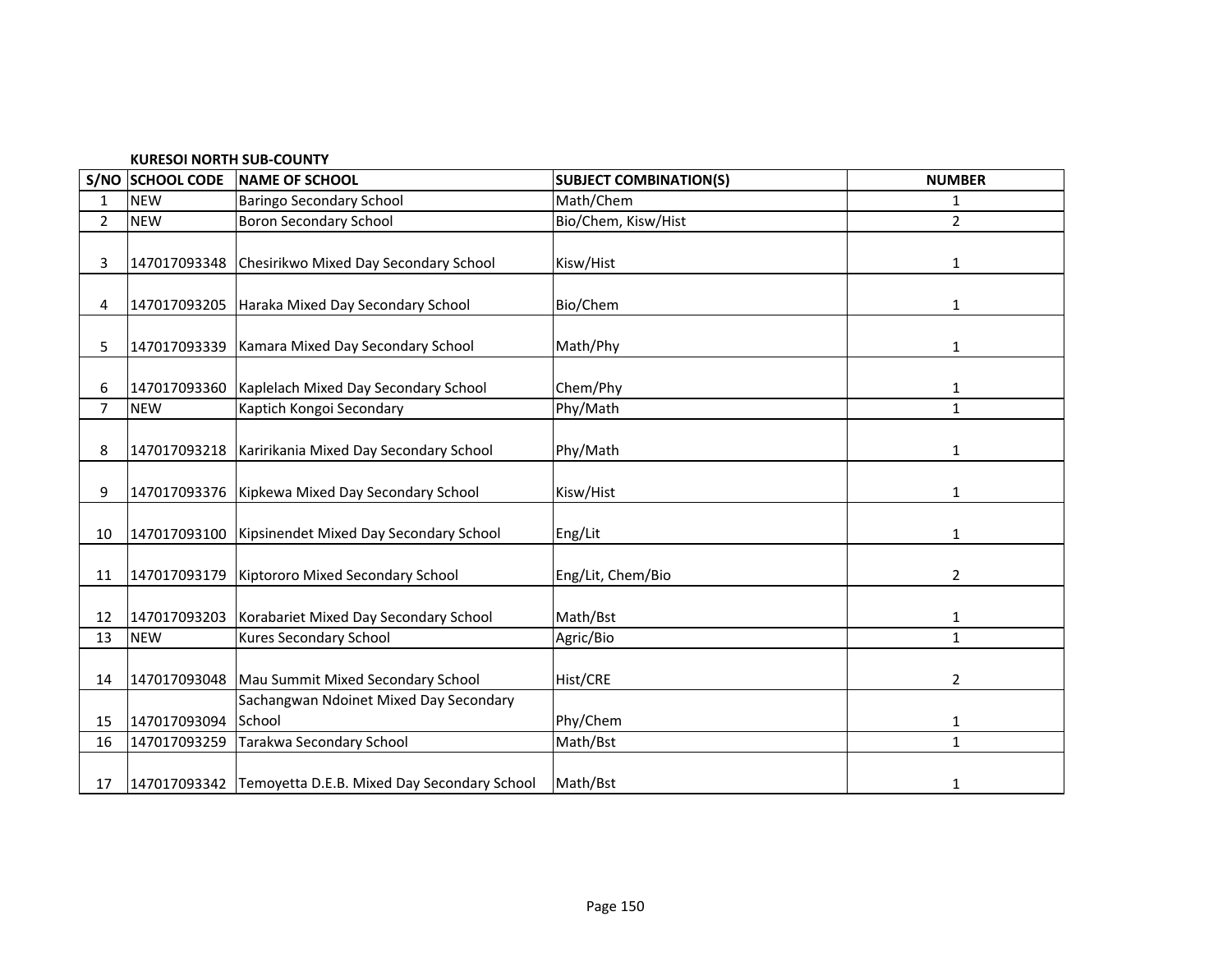| 18 | '7093194 | Temovetta Mixed Day Secondary School | Bio/Chem |    |
|----|----------|--------------------------------------|----------|----|
|    |          |                                      |          |    |
|    |          | <b>TOTAL</b>                         |          | -- |

### **KURESOI SOUTH SUB-COUNTY**

|                | S/NO SCHOOL CODE | <b>NAME OF SCHOOL</b>                               | <b>SUBJECT COMBINATION(S)</b> | <b>NUMBER</b> |
|----------------|------------------|-----------------------------------------------------|-------------------------------|---------------|
| $\mathbf{1}$   |                  | 147017093036 Cheptuech Boys Secondary School        | Chem/Bio                      | $\mathbf{1}$  |
| $\overline{2}$ |                  | 147017093226 Chikamba Mixed Day Secondary School    | Bio/Agric                     | 1             |
| 3              |                  | 147017093326   Irongo Mixed Day Secondary School    | Math/Phy                      | 1             |
| 4              | 147017093147     | Kamwaura Mixed Day Secondary School                 | Geo/Bst                       | 1             |
| 5              |                  | 147017093201   Kapngorot Mixed Day Secondary School | Agric/Bio                     | 1             |
| 6              |                  | 147017093052 Keringet Boys Secondary School         | Hist/CRE                      | 1             |
| $\overline{7}$ |                  | 147017093315   Kipsonoi Mixed Day Secondary School  | Kisw/CRE                      | 1             |
| 8              | 147017093109     | Kiptagich Mixed Day Secondary School                | Math/Phy                      | $\mathbf{1}$  |
| 9              | 147017093372     | Korao Mixed Day Secondary School                    | Kisw/CRE                      | 1             |
| 10             | 147017093250     | Ogiek Kwanza Mixed Day Secondary School             | Geo/Hist                      | $\mathbf{1}$  |
| 11             | <b>NEW</b>       | Simotwet Mixed Secondary School                     | Eng/Lit                       | 1             |
| 12             | <b>NEW</b>       | Tinet Girls Secondary School- Kabongoi              | Eng/Lit                       | 1             |
| 13             | 147017093297     | <b>Tulwet Mixed Day Secondary School</b>            | Bio/Agric                     | 1             |
|                |                  | <b>TOTAL</b>                                        |                               | 13            |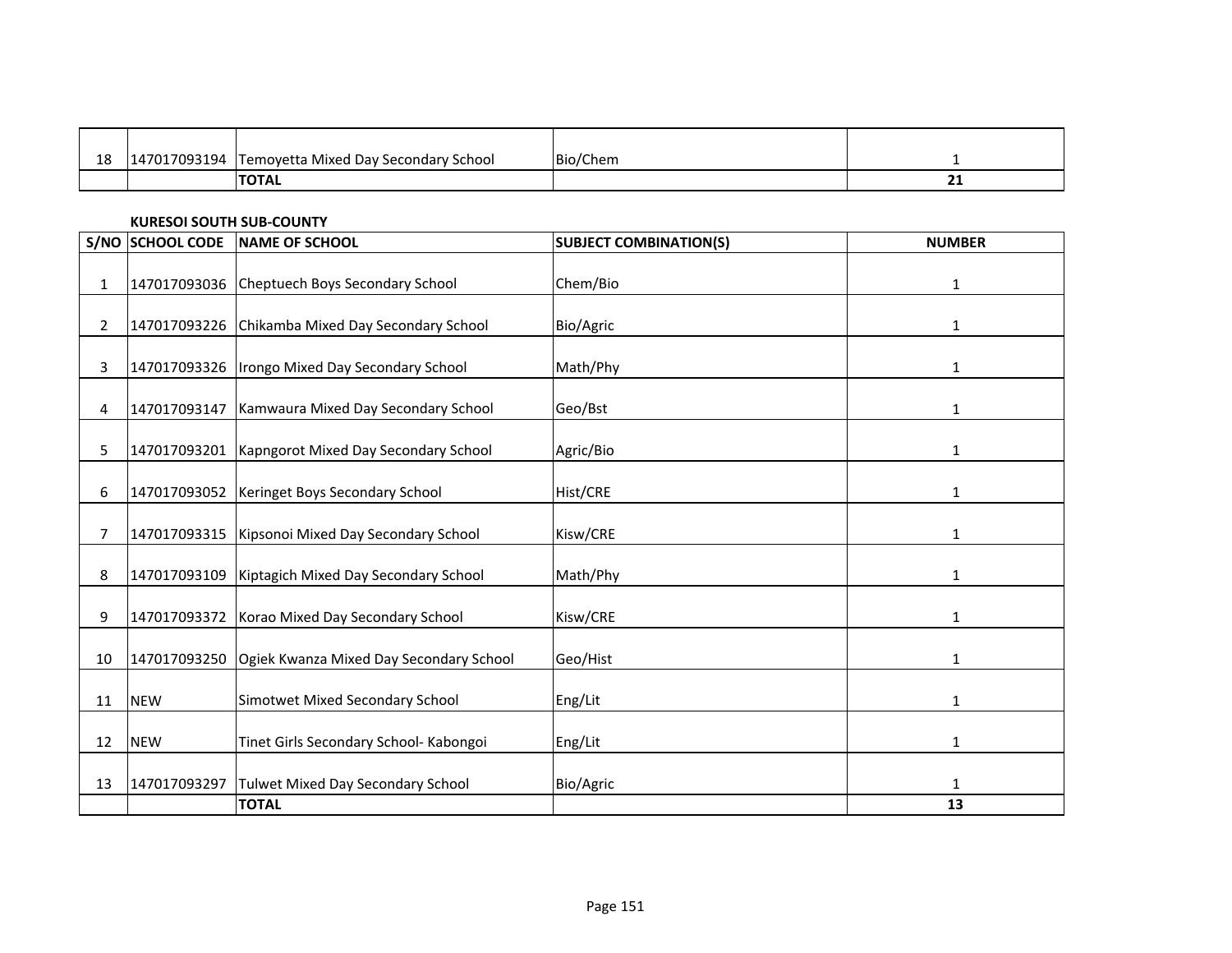|      | <b>MOLO SUB-COUNTY</b> |                                              |                               |                |  |  |
|------|------------------------|----------------------------------------------|-------------------------------|----------------|--|--|
| S/NO | <b>SCHOOL CODE</b>     | NAME OF SCHOOL                               | <b>SUBJECT COMBINATION(S)</b> | <b>NUMBER</b>  |  |  |
|      |                        |                                              |                               |                |  |  |
| 1    | 147017093143           | Chesingele Mixed Day Secondary School        | Bio/Agric                     | 1              |  |  |
|      |                        |                                              |                               |                |  |  |
| 2    | 147017093159           | Elburgon DEB Mixed Day Secondary School      | Eng/Lit                       | 1              |  |  |
|      |                        |                                              |                               |                |  |  |
| 3    | 147017093304           | Kiambiriria Mixed Day Secondary School       | Math/Phy                      | 1              |  |  |
|      |                        |                                              |                               |                |  |  |
| 4    | 147017093206           | Mariashoni Mixed Day Secondary School        | CRE/Bst,                      | $\mathbf{1}$   |  |  |
|      |                        |                                              |                               |                |  |  |
| 5.   | 147017093046           | Mianzini Mixed Day Secondary School          | Math/Phy                      | 1              |  |  |
|      |                        |                                              |                               |                |  |  |
| 6    | 147017093370           | Michatha Mixed Day Secondary School          | Hist/CRE                      | 1              |  |  |
|      |                        |                                              |                               |                |  |  |
| 7    | 147017093302           | Moto Mixed Day Secondary School              | Kisw / CRE                    | 1              |  |  |
|      |                        |                                              |                               |                |  |  |
| 8    | 147017093334           | Mwangi Michuki Mixed Day Secondary School    | Kisw/CRE                      | 1              |  |  |
|      |                        |                                              |                               |                |  |  |
| 9    | 147017093200           | Nyakiambi Mixed Day Secondary School         | Geo/Bst                       | $\mathbf{1}$   |  |  |
|      |                        |                                              |                               |                |  |  |
| 10   | 147017093224           | P.C.E.A. Elburgon Mixed Day Secondary School | Bio/Chem                      | 1              |  |  |
|      |                        |                                              |                               |                |  |  |
| 11   | 147017093211           | Sachangwan Mixed Day Secondary School        | Eng/Lit                       | 1              |  |  |
|      |                        |                                              |                               |                |  |  |
| 12   | 147017093323           | Sokoro Girls Secondary School                | Math/Phy                      | 1              |  |  |
|      |                        |                                              |                               |                |  |  |
| 13   | 147017093015           | Njenga Karume Secondary School               | Hist/Kisw                     | 1              |  |  |
|      |                        | Tumaini Intergrated Mixed Day Secondary      |                               |                |  |  |
| 14   | 147017093170           | School                                       | Math/Geo                      | 1              |  |  |
| 15   | 147017093008           | Mary Mount Girls Secondary                   | Kisw/CRE, Hist/Geo            | $\overline{2}$ |  |  |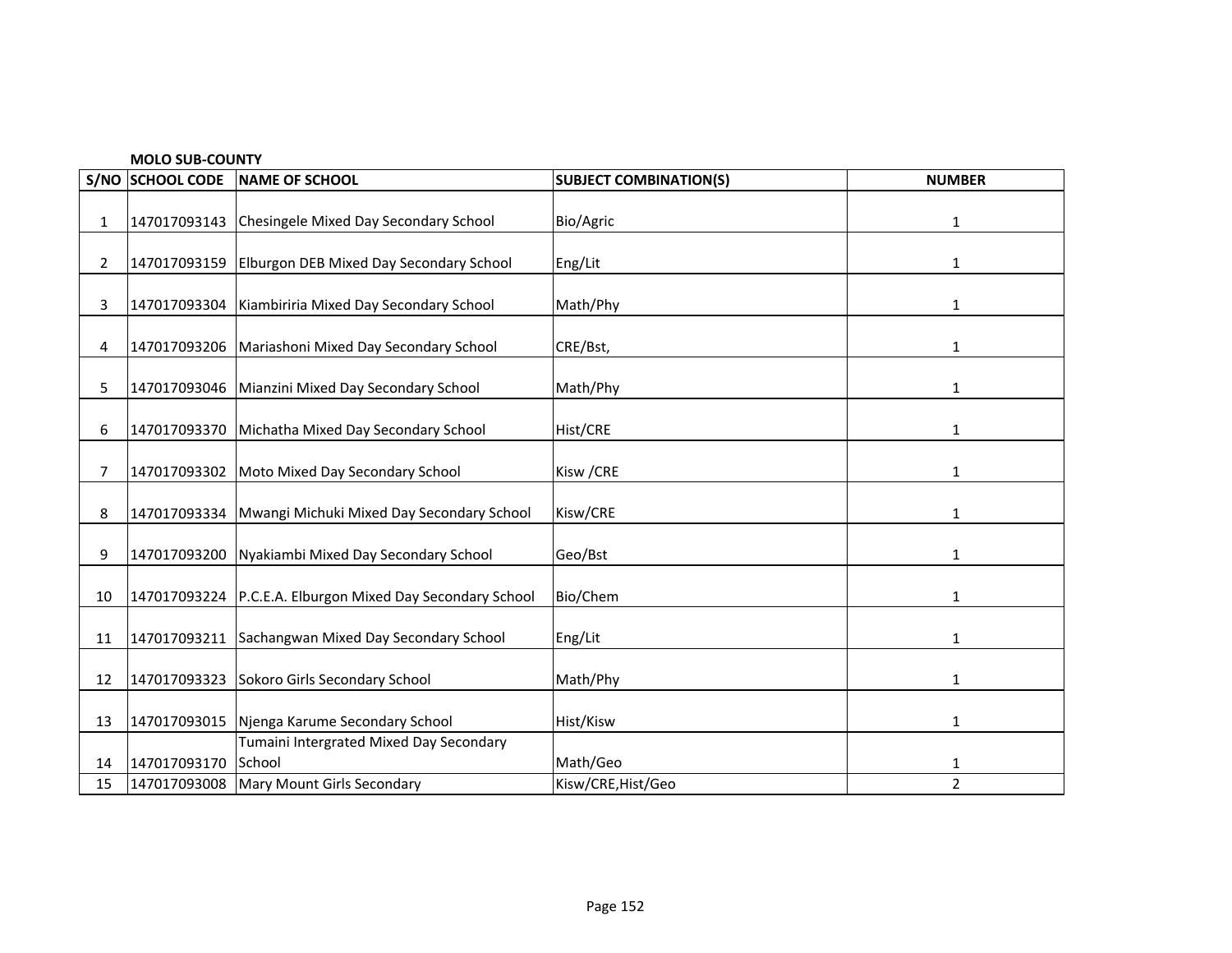| 16 | 147017093188 | <b>Turi Mixed Day Secondary School</b> | Math/Bst, Kisw/CRE |    |
|----|--------------|----------------------------------------|--------------------|----|
|    |              | <b>ITOTAL</b>                          |                    | ΤC |

### **NAIVASHA SUB-COUNTY**

| S/NO           | <b>SCHOOL CODE</b> | <b>NAME OF SCHOOL</b>                                | <b>SUBJECT COMBINATION(S)</b> | <b>NUMBER</b> |
|----------------|--------------------|------------------------------------------------------|-------------------------------|---------------|
|                |                    |                                                      |                               |               |
| $\mathbf{1}$   |                    | 147017093192 Enaiposha Girls Secondary School        | Hist/CRE                      | 1             |
|                |                    |                                                      |                               |               |
| $\overline{2}$ | 147017093189       | Gituamba Mixed Day Secondary School                  | Eng/Lit                       | $\mathbf{1}$  |
| 3              |                    | 147017093322 Governor Mixed Day Secondary School     | Math/Chem                     | 1             |
| 4              | 147017093089       | Karima Mixed Day Secondary School                    | Math/Phy                      | 1             |
|                |                    |                                                      |                               |               |
| 5              |                    | 147017093056 Kiambogo Mixed Secondary School         | Kisw/CRE                      | 1             |
|                |                    |                                                      |                               |               |
| 6              | <b>NEW</b>         | Kipkonyo Mixed Secondary School                      | Eng/Lit                       | 1             |
| 7              | 147017093202       | Maiella Township Mixed Day Secondary School          | Bio/Agric                     | 1             |
| 8              | 147017093091       | Mirera High                                          | French/                       | $\mathbf{1}$  |
| 9              | 147017093231       | Moi Ndabi Mixed Day Secondary School                 | Geo/Hist                      | $\mathbf{1}$  |
| 10             | 147017093018       | Naivasha Boys High School                            | Eng/Lit                       | $\mathbf{1}$  |
| 11             | <b>NEW</b>         | Ndabibi Main Day Secondary School                    | Eng/Lit                       | $\mathbf{1}$  |
|                |                    |                                                      |                               |               |
| 12             |                    | 147017093152 Ndabibi Mixed Day Secondary School      | Kisw/Hist                     | 1             |
| 13             |                    | 147017093356 Ngondi Mixed Day Secondary School       | Math/Phy                      | 1             |
| 14             |                    | 147017093227 North Karati Mixed Day Secondary School | Phy/Math                      | 1             |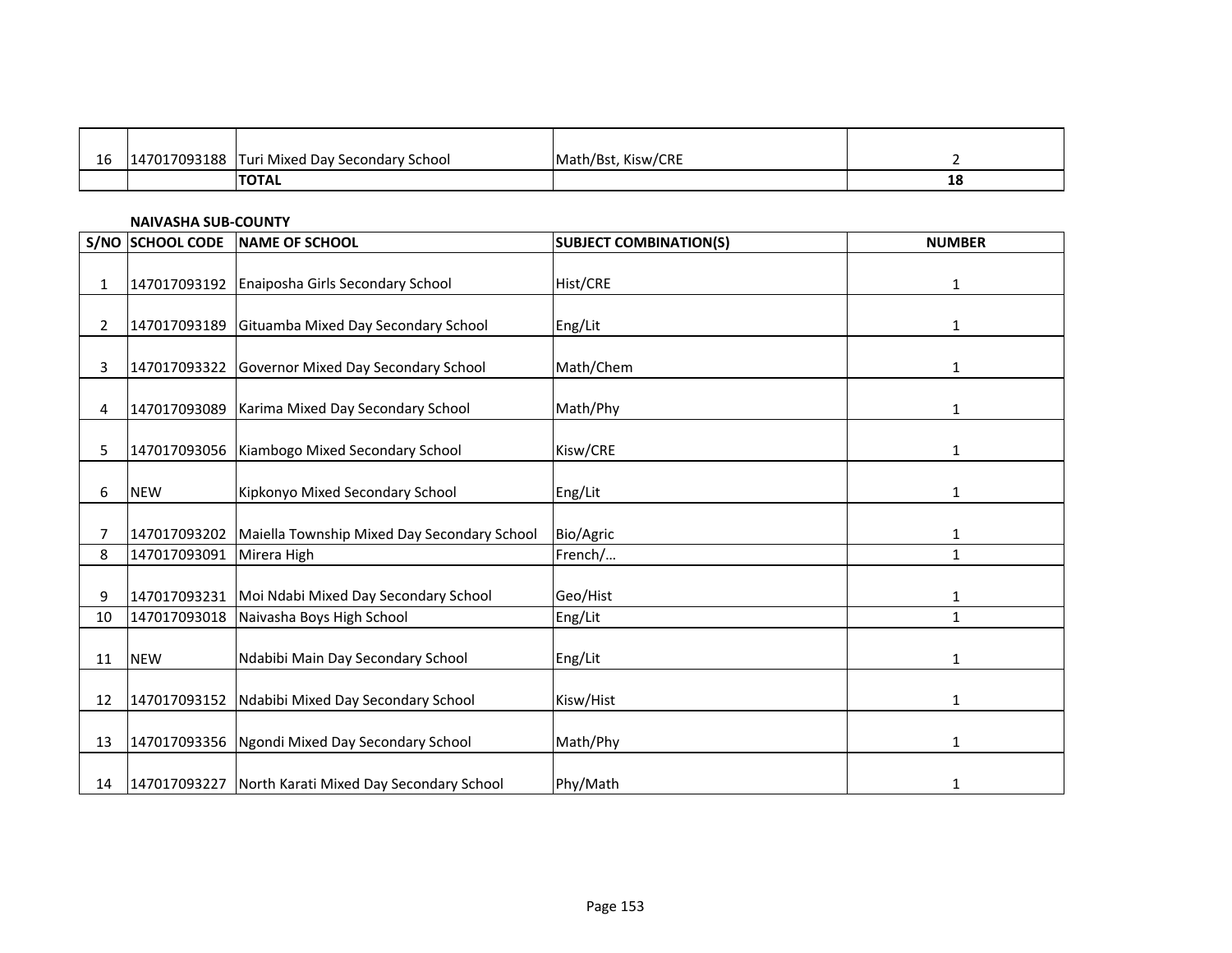| $\sim$<br>-- | 147017093341 | Rutere Mixed Day Secondary School | Agric/Bio |    |
|--------------|--------------|-----------------------------------|-----------|----|
|              |              | <b>ITOTAL</b>                     |           | -- |

### **NAKURU EAST SUB-COUNTY**

|                       | S/NO SCHOOL CODE | <b>NAME OF SCHOOL</b>                                  | <b>SUBJECT COMBINATION(S)</b> | <b>NUMBER</b> |
|-----------------------|------------------|--------------------------------------------------------|-------------------------------|---------------|
| 1                     | 147017093039     | Afraha High School                                     | Bio/Agric                     | 1             |
|                       |                  |                                                        |                               |               |
| $\mathbf{2}^{\prime}$ |                  | 147017093035 Flamingo Mixed Day Secondary School       | Kisw/CRE, Bst/Geo             | 2             |
|                       |                  |                                                        |                               |               |
| 3                     | 147017093363     | Kimathi Mixed Day Secondary School                     | Phy/Math                      | 1             |
| 4                     | 147017093026     | <b>Rhino Mixed Day</b>                                 | Kisw/CRE                      | $\mathbf{1}$  |
|                       |                  |                                                        |                               |               |
| 5.                    | 147017093357     | Kivumbini Mixed Day Secondary School                   | CRE/Hist                      | 1             |
|                       |                  |                                                        |                               |               |
| 6                     | 147017093037     | Lanet Mixed Day Secondary School                       | Comp/                         | $\mathbf{1}$  |
| $\overline{7}$        | 147017093006     | Menengai High School                                   | Math/Chem                     | 1             |
|                       |                  |                                                        |                               |               |
| 8                     | 147017093209     | Nairobi Road Mixed Day Secondary School                | Maths/Phy                     | 1             |
|                       |                  |                                                        |                               |               |
| 9                     | 147017093070     | Nakuru Girls Secondary School                          | Comp/                         | 1             |
| 10                    | 147017093040     | Nakuru High School                                     | Bio/Chem                      | $\mathbf{1}$  |
|                       |                  |                                                        |                               |               |
| 11                    | 147017093237     | Natewa Mixed Day Secondary School                      | Phy/Chem                      | 1             |
|                       |                  |                                                        |                               |               |
| 12                    |                  | 147017093355 St. Maria Veronica Girls Secondary School | Eng/Lit, Math/Phy             | 2             |
|                       |                  |                                                        |                               |               |
| 13                    |                  | 147017093116 Upper Hill Mixed Day Secondary School     | Math/Chem                     | $\mathbf{1}$  |
|                       |                  | <b>TOTAL</b>                                           |                               | 15            |

#### **NAKURU NORTH SUB-COUNTY**

| $- - - -$<br>TION(S<br>S/N <sub>o</sub><br><b>SCHOOI</b><br><b>COMBINA</b><br>'Sι<br>ΩF<br>п<br><b>INAME</b><br><b>CODF</b> |  |
|-----------------------------------------------------------------------------------------------------------------------------|--|
|-----------------------------------------------------------------------------------------------------------------------------|--|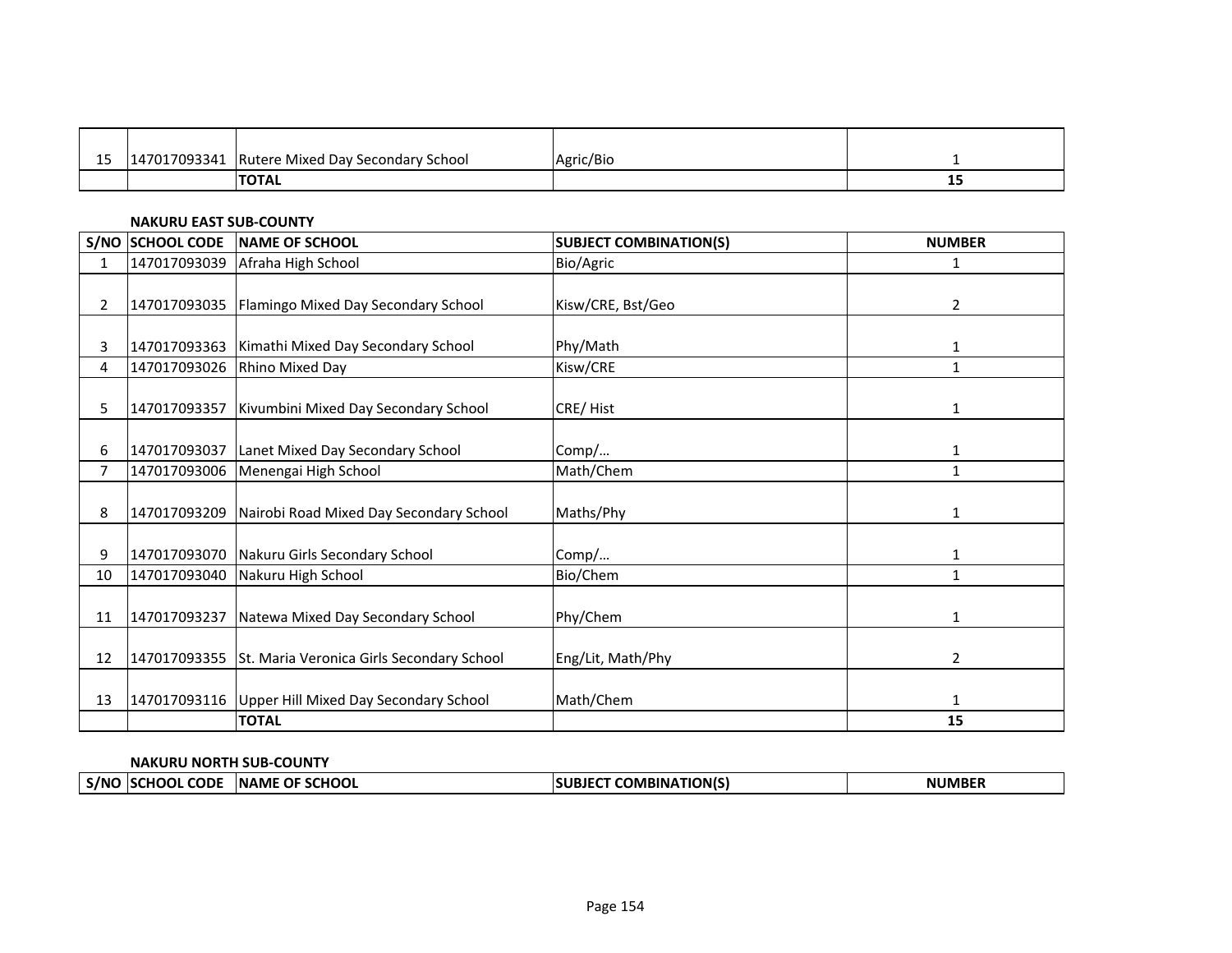| $\mathbf{1}$   | 147017093047 | Dundori Mixed Secondary School                             | Kisw/CRE   | 1            |
|----------------|--------------|------------------------------------------------------------|------------|--------------|
| $\overline{2}$ | 147017093291 | Heshima Mixed Day Secondary School                         | Comp/      | 1            |
|                |              | J. M. Kariuki Memorial Mixed Day Secondary                 |            |              |
| 3              | 147017093145 | School                                                     | Eng/Lit    | 1            |
| 4              | 147017093332 | Kimani Ngunjiri Mixed Day Secondary School                 | Eng/Lit    | 1            |
| 5              | 147017093333 | King David Mixed Day Secondary School                      | Bio/Agric  | 1            |
| 6              | 147017093186 | Limuko Mixed Day Secondary School                          | Chem/Maths | 1            |
| 7              | 147017093163 | Menengai Hill Mixed Day Secondary School                   | Bst/Math   | 1            |
| 8              | 147017093232 | Mikeu Mixed Day Secondary School                           | Bio/Agric  | 1            |
| 9              | 147017093252 | Milimani Mixed Day Secondary School                        | Phy/Chem   | $\mathbf{1}$ |
| 10             | 147017093055 | Moi Forces Academy - Lanet                                 | Eng/Lit    | $\mathbf{1}$ |
| 11             | 147017093137 | Murungaru Mixed Day Secondary School                       | Phy/Chem   | 1            |
| 12             | 147017093087 | Ndungiri Mixed Day Secondary School                        | Kisw/Geo   | 1            |
| 13             | 147017093244 | Olbonata Mixed Day Secondary School                        | Kisw/Hist  | 1            |
| 14             | 147017093132 | Rigogo Mixed Day Secondary School                          | Chem/Math  | 1            |
| 15             |              | 147017093294 St. Francis Bahati Mixed Day Secondary School | Math/Phy   | 1            |
|                |              | St. Gerald's Engoshura Mixed Day Secondary                 |            |              |
| 16             | 147017093317 | School                                                     | Hist/CRE   | $\mathbf{1}$ |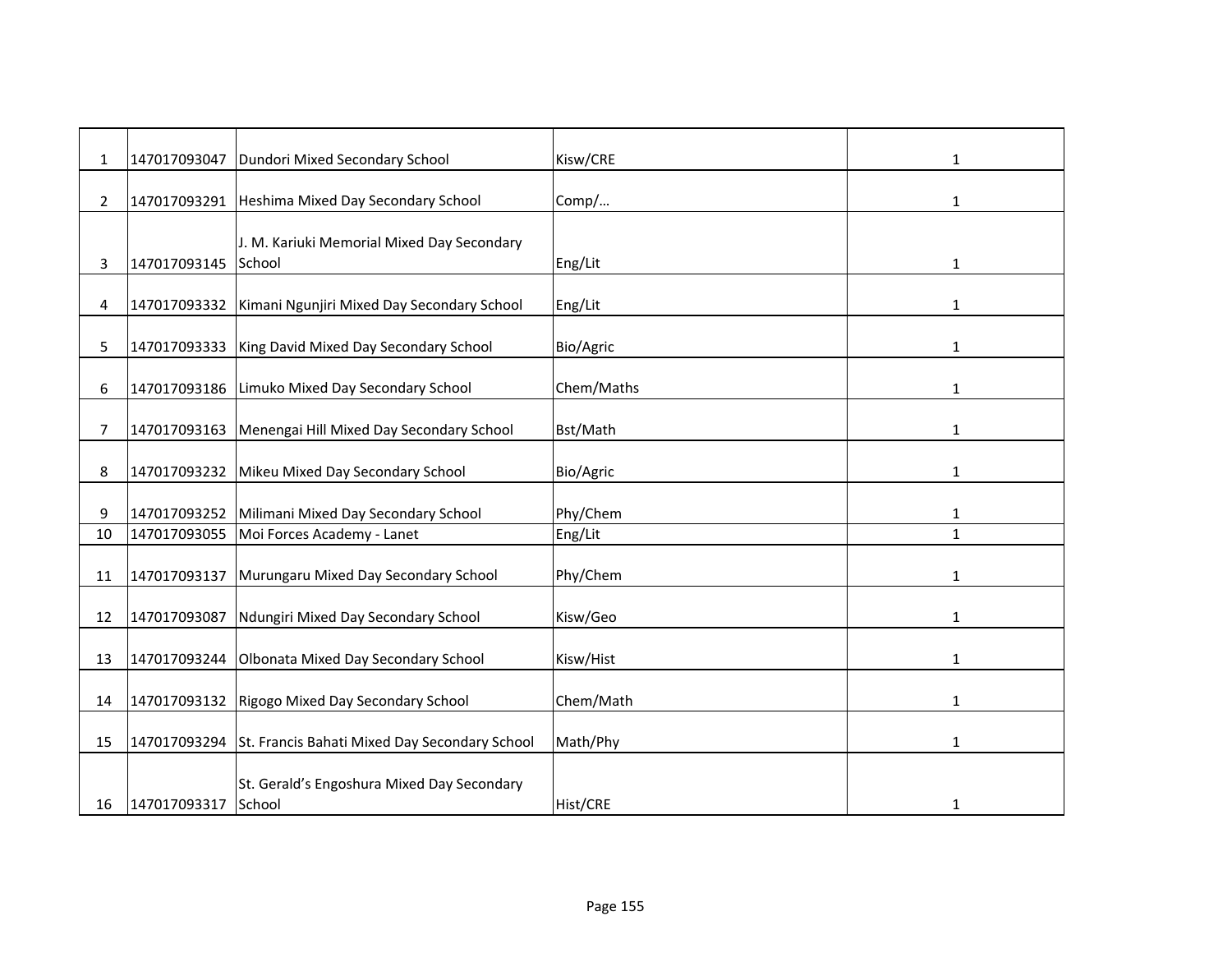| 17 | 147017093081 St. John's Bahati Mixed Day Secondary School | Chem/Phy |    |
|----|-----------------------------------------------------------|----------|----|
|    |                                                           |          |    |
| 18 | 147017093058 St. Joseph's Kari Lanet Secondary School     | Eng/Lit  |    |
|    | <b>TOTAL</b>                                              |          | 18 |

#### **NAKURU WEST SUB-COUNTY**

|    | S/NO SCHOOL CODE | <b>NAME OF SCHOOL</b>                               | <b>SUBJECT COMBINATION(S)</b> | <b>NUMBER</b> |
|----|------------------|-----------------------------------------------------|-------------------------------|---------------|
|    |                  |                                                     |                               |               |
|    |                  | 147017093057 Crater View Mixed Day Secondary School | Kisw/CRE                      |               |
|    | 147017093157     | Kelelwet Mixed Day Secondary School                 | Bio/Chem                      |               |
| 3  |                  | 147017093053 Kenyatta Mixed Day Secondary School    | Eng/Lit                       |               |
| 4  |                  | 147017093073   Mogoon Mixed Day Secondary School    | Comp/                         |               |
| 5. | 147017093062     | Moi Nakuru Mixed Day Secondary School               | Phy/Math                      |               |
| 6  |                  | 147017093296 Mwariki Mixed Day Secondary School     | Agric/Bio                     |               |
|    |                  | 147017093076 Uhuru High School                      | Bio/Chem                      |               |
|    |                  | <b>TOTAL</b>                                        |                               |               |

### **NJORO SUB-COUNTY**

| S/NO SCHOOL CODE | <b>INAME OF SCHOOL</b>                            | <b>SUBJECT COMBINATION(S)</b> | <b>NUMBER</b> |
|------------------|---------------------------------------------------|-------------------------------|---------------|
|                  |                                                   |                               |               |
|                  | 147017093034 Bagaria Mixed Day Secondary School   | Eng/Lit                       |               |
|                  |                                                   |                               |               |
|                  | 147017093024 Cheptoroi Mixed Day Secondary School | Maths/Chem                    |               |
|                  |                                                   |                               |               |
|                  | 147017093125 Ewaat Mixed Day Secondary School     | Bst/Geo                       |               |
|                  |                                                   |                               |               |
|                  | 147017093325 Gatimu Mixed Day Secondary School    | CRE/Geo                       |               |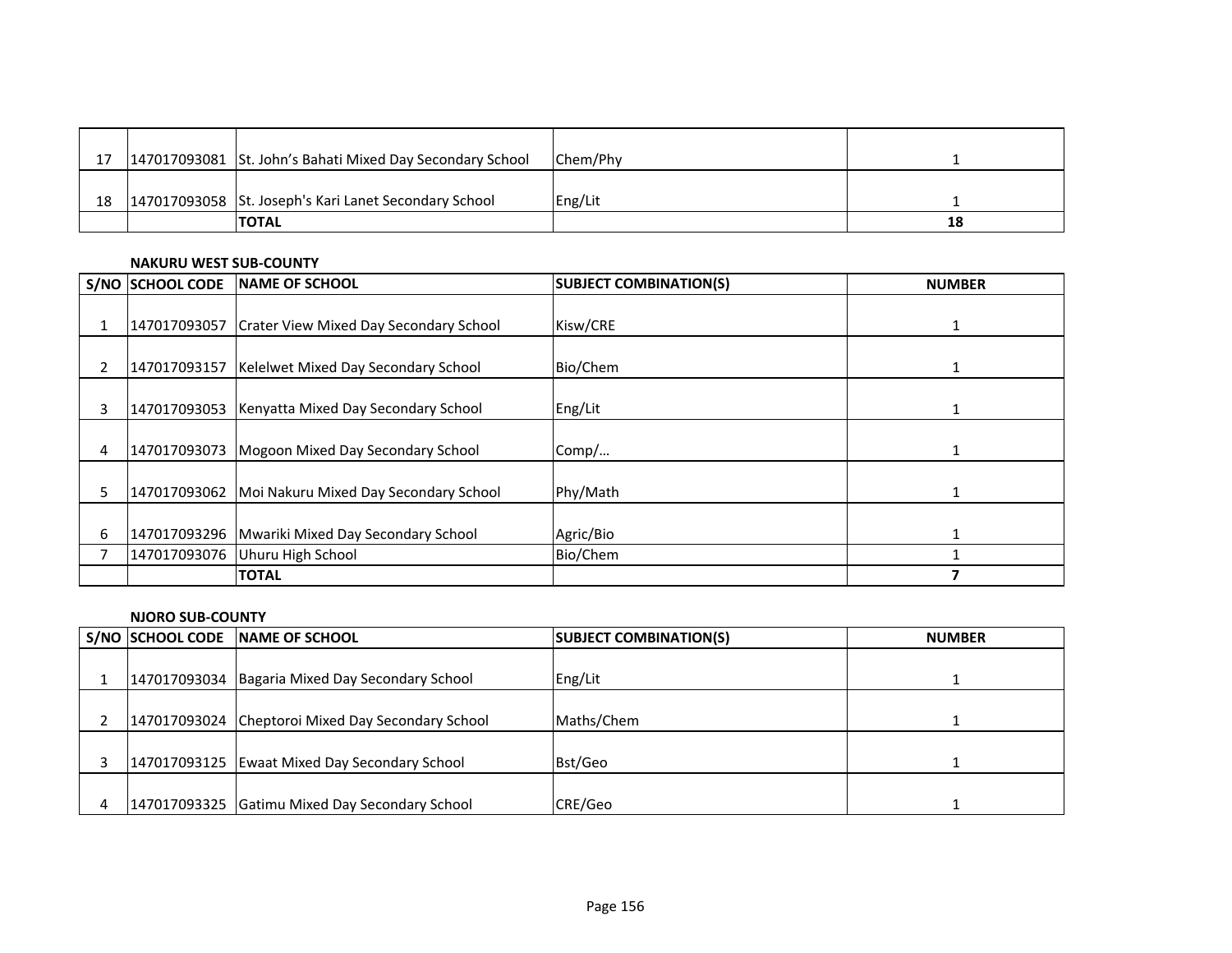| 5  | 147017093016 | Kapkembu Mixed Day Secondary School       | Eng/Lit   | 1            |
|----|--------------|-------------------------------------------|-----------|--------------|
| 6  | 147017093367 | Kaptich Mixed Day Secondary School        | Kisw/Hist | 1            |
| 7  | 147017093212 | Kenyatta Mixed Day Secondary School       | Bst/Geo   | $\mathbf{1}$ |
| 8  | 147017093068 | Kilimo Mixed Day Secondary School         | Bst/Math  | 1            |
|    |              |                                           |           |              |
| 9  | 147017093213 | Larmudiac Mixed Day Secondary School      | Geo/CRE   | 1            |
| 10 | 147017093362 | Lusiru Mixed Day Secondary School         | Kisw/Geo  | 1            |
| 11 | 147017093292 | Mahiga Mixed Day Secondary School         | Eng/Lit   | $\mathbf{1}$ |
|    |              |                                           |           |              |
| 12 | 147017093249 | Mauche Samoei Mixed Day Secondary School  | Bst/Geo   | 1            |
|    |              |                                           |           |              |
| 13 | 147017093135 | Mwigito Excel Mixed Day Secondary School  | Phy/Chem  | 1            |
| 14 | 147017093041 | Naishi Mixed Day Secondary School         | Math/Bst  | $\mathbf{1}$ |
| 15 | 147017093154 | Njoro Central Mixed Day Secondary School  | Bio/Geo   | 1            |
| 16 | 147017093021 | Njoro Day Secondary School                | Kisw/CRE  | $\mathbf{1}$ |
|    |              |                                           |           |              |
| 17 | 147017093004 | Njoro Girls Secondary School              | Kisw/Hist | 1            |
|    |              |                                           |           |              |
| 18 | 147017093241 | Njoro Township Mixed Day Secondary School | Bst/Math  | $\mathbf{1}$ |
| 19 | 147017093258 | Segutiet Secondary School                 | Eng/Lit   | $\mathbf{1}$ |
| 20 | 147017093103 | Sinendet Mixed Day Secondary School       | Maths/Bst | 1            |
|    |              |                                           |           |              |
| 21 | 147017093130 | Taita Mauche Mixed Day Secondary School   | Geo/Kisw  | 1            |
|    |              | <b>TOTAL</b>                              |           | 21           |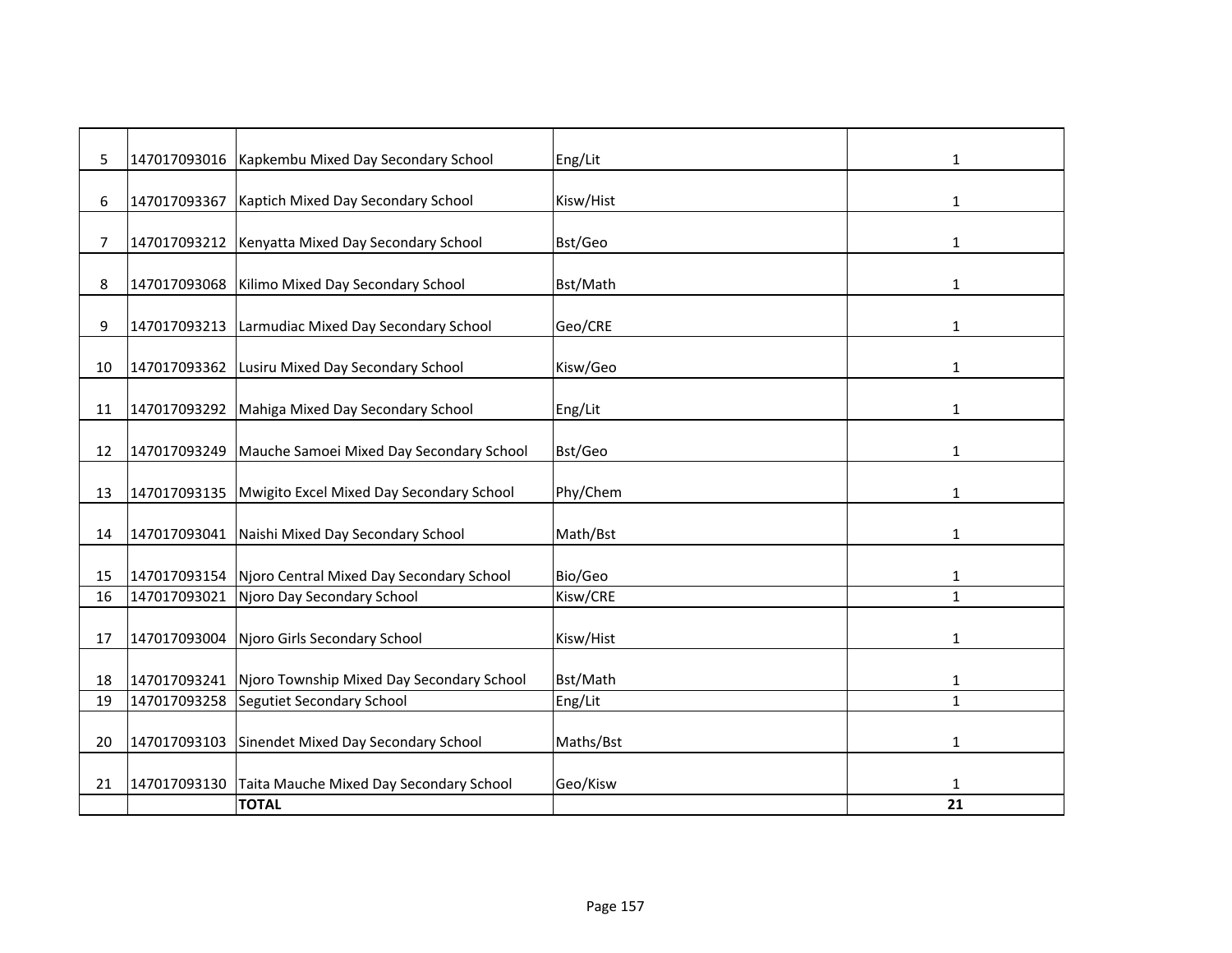|                | <b>RONGAI SUB-COUNTY</b> |                                                  |                               |               |  |
|----------------|--------------------------|--------------------------------------------------|-------------------------------|---------------|--|
|                | S/NO SCHOOL CODE         | NAME OF SCHOOL                                   | <b>SUBJECT COMBINATION(S)</b> | <b>NUMBER</b> |  |
| 1              | 147017093320             | A.I.C. Tulwobmoi Mixed Day Secondary School      | Math/Bst                      | 1             |  |
| $\overline{2}$ | 147017093067             | Banita Mixed Day Secondary School                | Eng/Lit                       | $\mathbf{1}$  |  |
| 3              |                          | 147017093086 Barina Mixed Day Secondary School   | Eng/Lit                       | 1             |  |
| 4              | 147017093146             | Bomassan Mixed Day Secondary School              | Kisw/Geo                      | $\mathbf{1}$  |  |
| 5              |                          | 147017093318 Burgei Mixed Day Secondary School   | Math/Bst                      | $\mathbf{1}$  |  |
| 6              |                          | 147017093246 Chemasis Mixed Day Secondary School | Math/Phy                      | 1             |  |
| $\overline{7}$ |                          | 147017093136 Kiamunyi Mixed Day Secondary School | Geo/Kisw                      | $\mathbf{1}$  |  |
| 8              | 147017093247             | Koisamo Mixed Day Secondary School               | Hist/CRE                      | $\mathbf{1}$  |  |
| 9              | 147017093077             | Mema Mixed Day Secondary School                  | Bio/Agric                     | 1             |  |
| 10             | 147017093364             | Mimwaita Mixed Day Secondary School              | CRE/Hist                      | $\mathbf{1}$  |  |
| 11             | 147017093148             | Muhigia Mixed Day Secondary School               | Kisw/CRE                      | $\mathbf{1}$  |  |
| 12             | 147017093223             | Ngata Mixed Day Secondary School                 | Eng/Lit                       | 1             |  |
| 13             | 147017093127             | Ol-Rongai Mixed Secondary School                 | Hist/CRE                      | $\mathbf{1}$  |  |
| 14             | 147017093373             | Rongai Mixed Day Secondary School                | Chem/Bio                      | 1             |  |
| 15             |                          | 147017093217 Ruiru Mixed Day Secondary School    | Bio/Agric                     | 1             |  |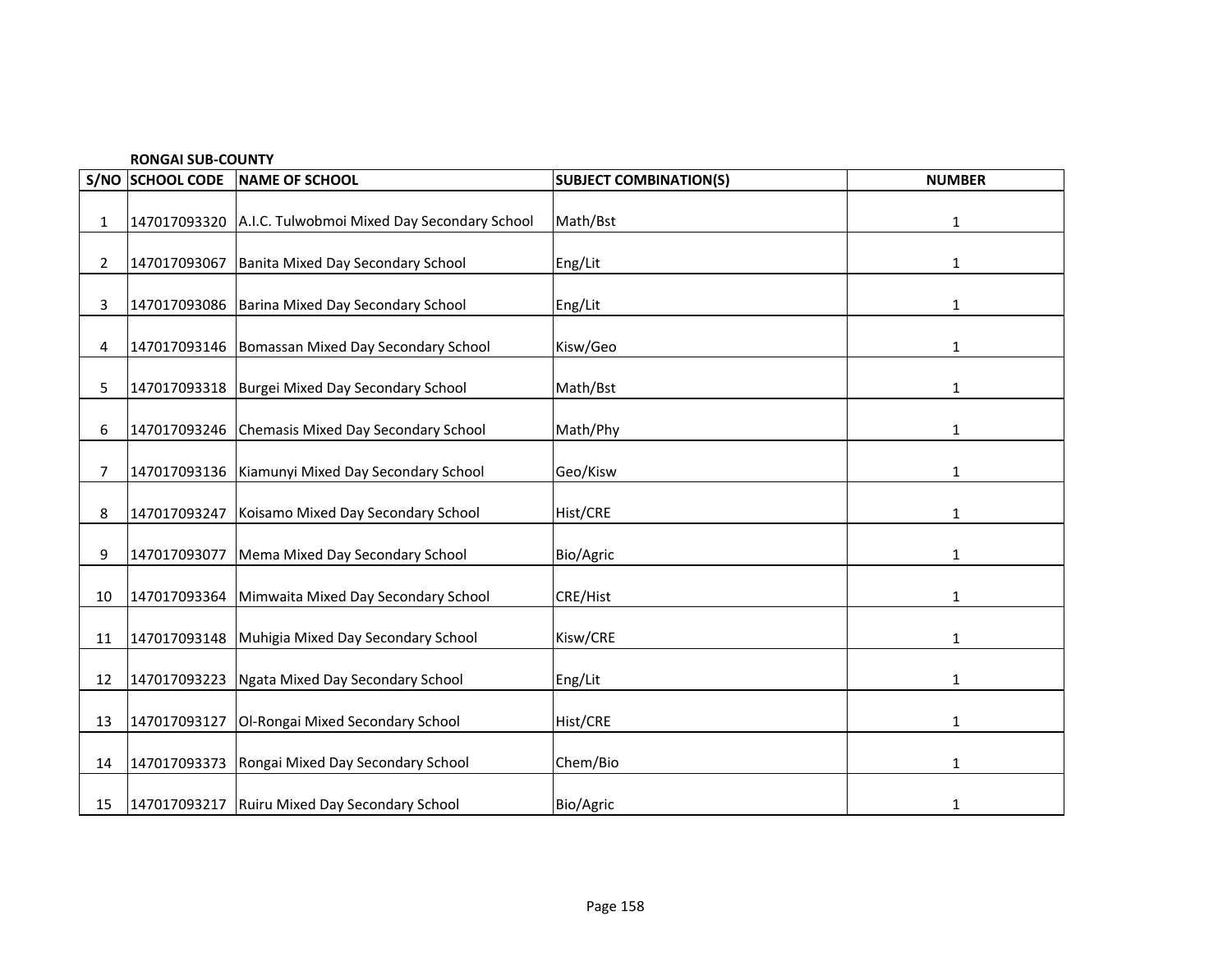| 1C<br>ᆚ | 17002254<br>47<br>៸บฯรรวบ | <b>Solai Day Mixed Secondary School</b> | Geo/Kisw |    |
|---------|---------------------------|-----------------------------------------|----------|----|
|         |                           | <b>TOTAL</b>                            |          | ΤO |

#### **SUBUKIA SUB-COUNTY**

|   | S/NO SCHOOL CODE | NAME OF SCHOOL                                          | <b>SUBJECT COMBINATION(S)</b> | <b>NUMBER</b> |
|---|------------------|---------------------------------------------------------|-------------------------------|---------------|
|   |                  |                                                         |                               |               |
|   |                  | 147017093293 Arash Mixed Day Secondary School           | Geo/Bst                       | 1             |
|   |                  |                                                         |                               |               |
| 2 |                  | 147017093032 Magomano Mixed Day Secondary School        | Math/Bst                      | 1             |
| 3 |                  | 147017093235 Sidai Mixed Day Secondary School           | Hist/CRE                      |               |
| 4 | 147017093307     | Simboiyon Mixed Day Secondary School                    | <b>CRE/Kisw</b>               |               |
| 5 |                  | 147017093230 St. Paul Kiriko Mixed Day Secondary School | Kisw/Hist                     | 1             |
| 6 |                  | 147017093102 Tachasis Mixed Day Secondary School        | Math/Phy                      | 1             |
|   | 147017093083     | Wei Mixed Secondary School                              | Eng/Lit                       | 1             |
| 8 | 147017093301     | Wiyumiririe Mixed Day Secondary School                  | Phy/Math                      | $\mathbf{1}$  |
|   |                  | <b>TOTAL</b>                                            |                               | 8             |

### **NANDI COUNTY**

**CHESUMEI SUB-COUNTY**

|  | S/NO SCHOOL CODE NAME OF SCHOOL                  | <b>SUBJECT COMBINATION(S)</b> | <b>NUMBER</b> |
|--|--------------------------------------------------|-------------------------------|---------------|
|  | 147017103040 A.I.C. Kechire Secondary School     | Bio/Math                      |               |
|  | 147017103145 A.I.C. Kipkongorwo Secondary School | Kisw/Geo                      |               |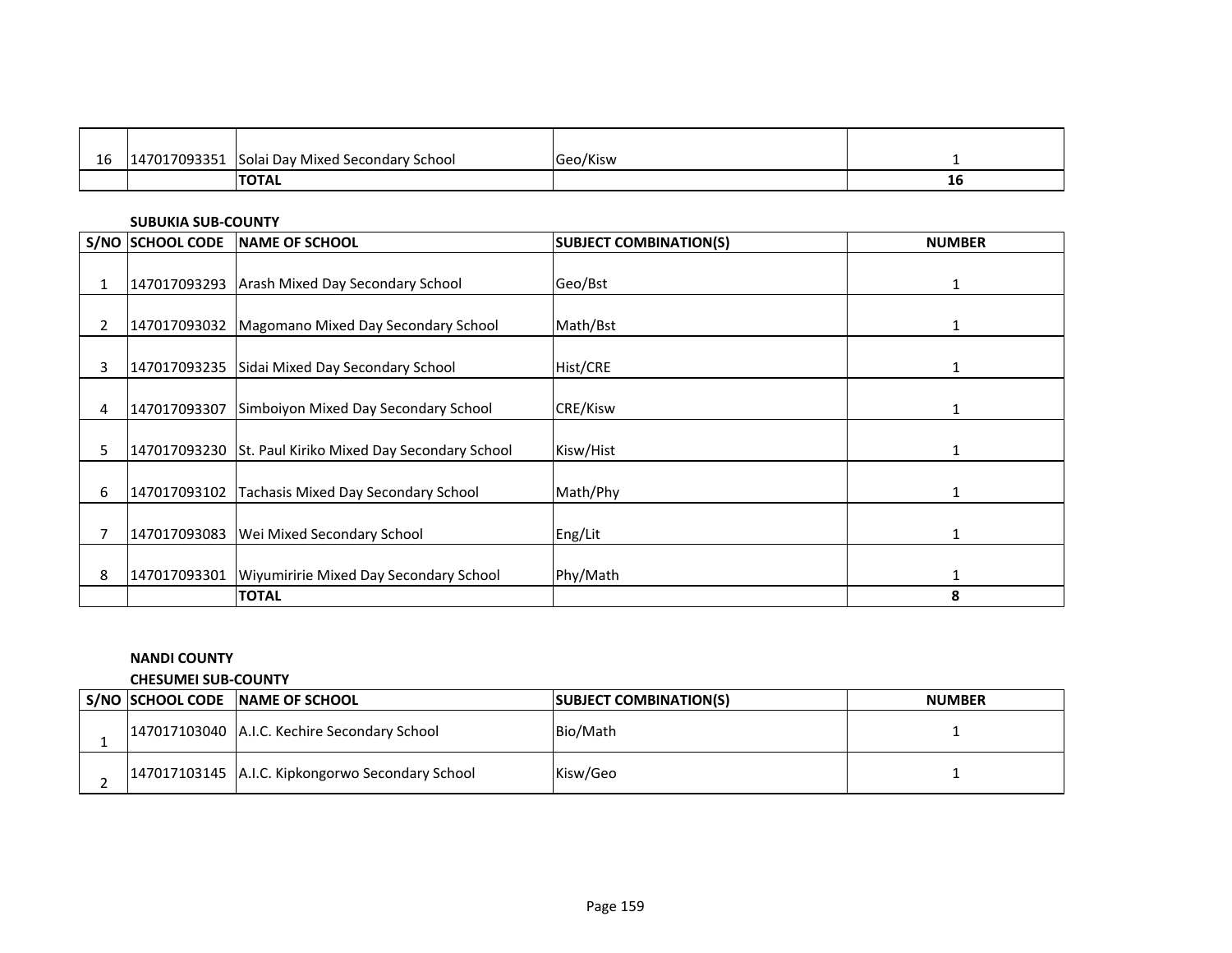| 3              | 147017103049 | A.I.C. Kosirai Girls Secondary School     | Agric/Bst            | 1              |
|----------------|--------------|-------------------------------------------|----------------------|----------------|
| 4              | 147017103117 | A.I.C. Mutwot Secondary School            | Kisw/Geo             | 1              |
| 5              | 147017103045 | Christ The King-Chepterit Mixed Secondary | Math/Chem            | 1              |
| 6              | 147017103050 | Itigo Girls Secondary School              | Eng/Lit              | $\mathbf{1}$   |
| $\overline{7}$ | 147017103046 | Kamurguiywo Secondary School              | Math/Bst             | 1              |
| 8              | 147017103042 | Kapchepkok Secondary School               | Kisw/Geo             | 1              |
| 9              | 147017103057 | Kapsisiywa Secondary School               | Bio/Chem             | $\mathbf{1}$   |
| 10             | 147017103035 | Kaptildil Secondary School                | Kisw/Hist            | 1              |
| 11             | 147017103005 | Kimondi Secondary School                  | Hist/CRE, Maths/Chem | $\overline{2}$ |
| 12             | 147017103031 | Kombe Secondary School                    | Kisw/CRE             | $\mathbf{1}$   |
| 13             | 147017103133 | Kosirai High School                       | Hist/Kisw            | 1              |
| 14             | 147017103009 | Lelmokwo High School                      | Geo/Bst, Kisw/CRE    | $\overline{2}$ |
| 15             | 147017103024 | Martin Lel Secondary School               | Eng/Lit              | $\mathbf{1}$   |
| 16             | 147017103017 | Moi High School Sirgoi                    | Math/Phy             | 1              |
| 17             | 147017103041 | Mwein Adventist Secondary School          | Math/Phy             | 1              |
| 18             | 147017103122 | Namgoi Mixed Secondary School             | Math Geo             | 1              |
| 19             | 147017103099 | Ndonyongaria Secondary School             | Math/Geo             | $\mathbf{1}$   |
| 20             | 147017103064 | Ngechek Secondary School                  | Kisw/CRE, Math/Geo   | $\overline{2}$ |
| 21             | 147017103036 | Saniak Secondary School                   | Eng/Lit              | 1              |
| 22             | <b>NEW</b>   | St. Canisius High School Mateget          | Math/Bst             | 1              |
| 23             | 147017103023 | St. Johns Chemuswa Secondary School       | Bio/Agric            | 1              |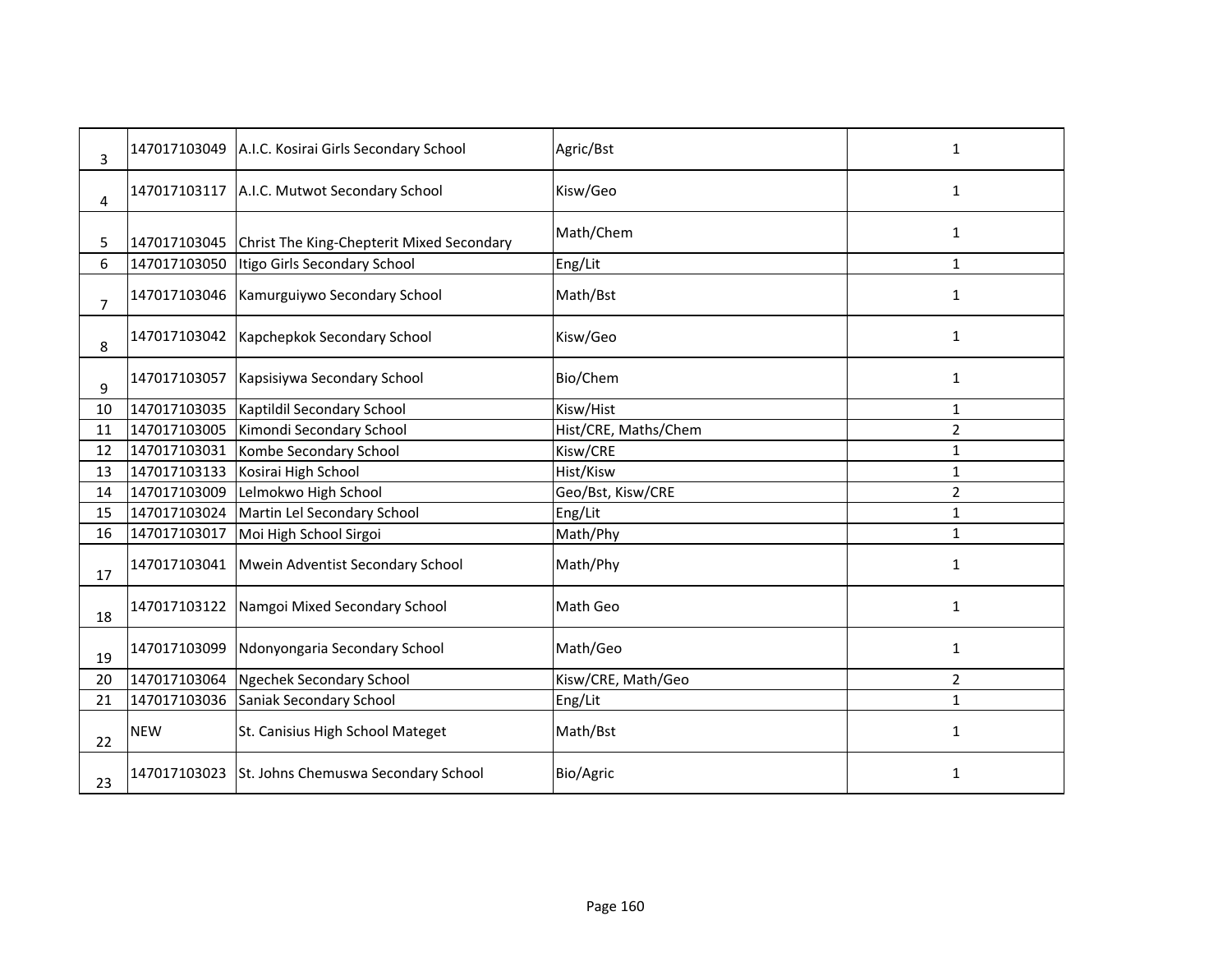| 24 | 147017103003 St. Joseph's Chepterit Girls Secondary School | Geo/CRE  |    |
|----|------------------------------------------------------------|----------|----|
| 25 | 147017103089 St. Jude Kokwet Secondary School              | Math/Bst |    |
| 26 | 147017103011 St. Pauls Kaptel Girls Secondary School       | Kisw/CRE |    |
| 27 | 147017103061 St. Stephens Kiptuiya Secondary School        | Kisw/CRE |    |
|    | <b>TOTAL</b>                                               |          | 30 |

### **NANDI CENTRAL SUB-COUNTY**

|                | S/NO SCHOOL CODE | <b>NAME OF SCHOOL</b>                     | <b>SUBJECT COMBINATION(S)</b> | <b>NUMBER</b> |
|----------------|------------------|-------------------------------------------|-------------------------------|---------------|
| 1              | 147017103039     | A.C.K. St Mark's Kiminda Secondary School | Math/Chem, Kisw/CRE           | 2             |
| $\overline{2}$ | 147017103063     | A.I.C. Kiborgok Girls Secondary School    | Math/Chem, Eng/Lit            | 2             |
| 3              | 147017103048     | Chepkumia Secondary School                | Eng/Lit                       | 1             |
| 4              |                  | 147017103136 Holy Rosary Secondary School | Eng/Lit                       |               |
| 5              | 147017103095     | Kabirirsang Secondary School              | Kisw/Geo                      | 1             |
| 6              | 147017193078     | Kabwareng Secondary School                | Math/Bst, Eng/Lit             | 2             |
| 7              | 147017103047     | Kamobo Secondary School                   | Kisw/Geo, Math/Bio            | 2             |
| 8              | 147017103018     | Kapchemoiywo Secondary School             | Kisw/CRE                      |               |
| 9              | 147017103002     | Kapsabet Girls High School                | Math/Bio                      | 1             |
| 10             | 147017102007     | Kapsabet Secondary School for The Deaf    | Eng/Lit/Ksl                   |               |
| 11             | 147017103016     | Kiborgok Secondary School                 | Bio/Chem                      | $\mathbf{1}$  |
| 12             | 147017103004     | Kilibwoni Boys Secondary School           | Eng/Lit                       | 1             |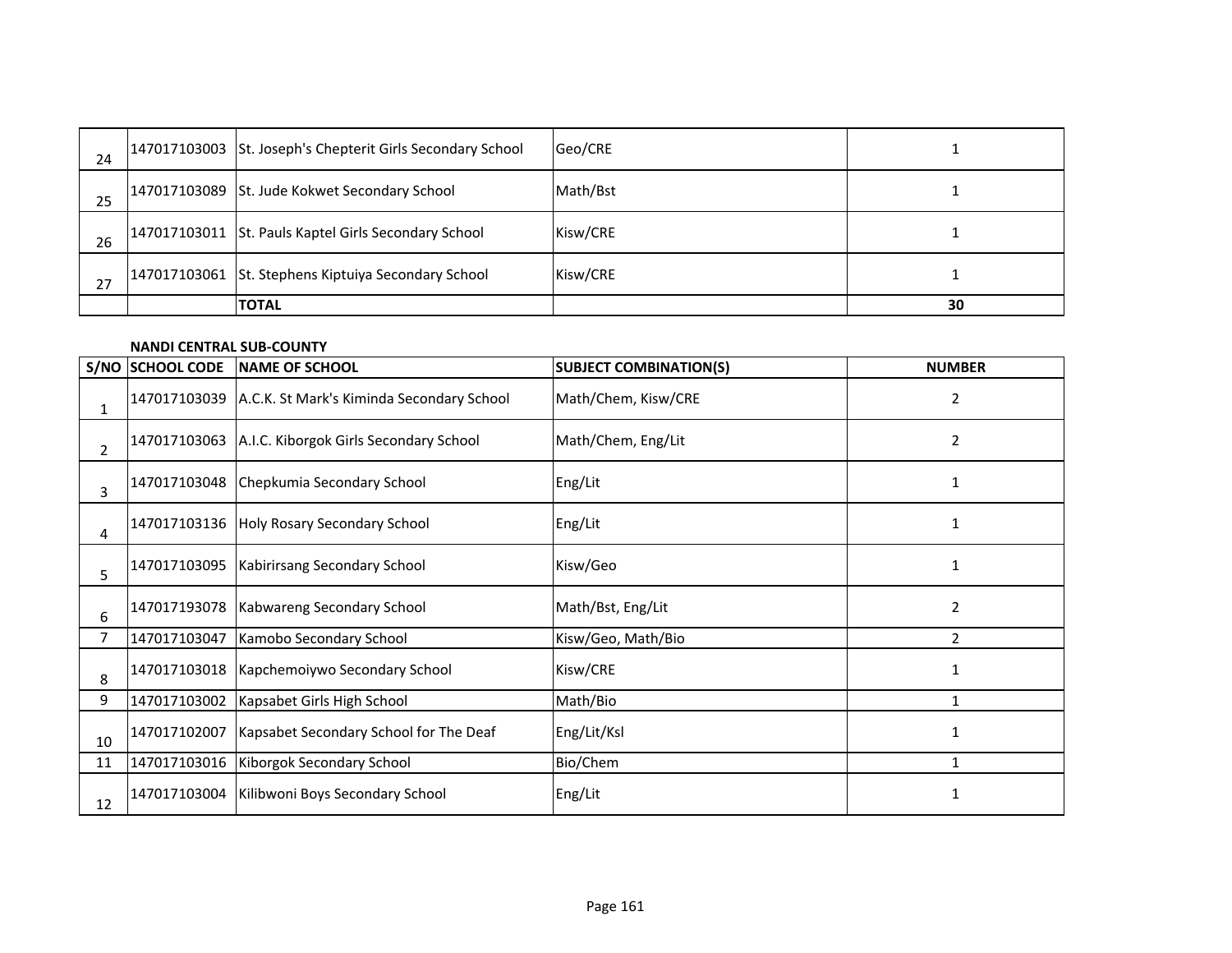| 13 | 147017103037 | Kipsigak Boys Secondary School                           | Math/Chem, Kisw/CRE | 2  |
|----|--------------|----------------------------------------------------------|---------------------|----|
| 14 | 147017103127 | Kipsotoi Secondary School                                | Kisw/Hist           |    |
| 15 | 147017103110 | Kipture Secondary School                                 | Hist/CRE            |    |
| 16 | 147017103078 | Ndubeneti Secondary School                               | Kisw/Hist, Math/Bio | 2  |
| 17 |              | 147017103026 Our Lady of Victory High School-Kapnyeberai | Math/Phy            |    |
| 18 | 147017103100 | St. Barnabas Tegat Secondary School                      | Math/Chem           |    |
| 19 | 147017103102 | St. Robert Arwos Secondary School                        | Math/Bst            |    |
| 20 | 147017103030 | <b>Terige Secondary School</b>                           | Kisw/Hist           |    |
| 21 | 147017103072 | Tulon Secondary School                                   | Math/Bst            |    |
|    |              | <b>TOTAL</b>                                             |                     | 27 |

### **NANDI EAST SUB-COUNTY**

|   | S/NO SCHOOL CODE | <b>INAME OF SCHOOL</b>                                | <b>SUBJECT COMBINATION(S)</b> | <b>NUMBER</b> |
|---|------------------|-------------------------------------------------------|-------------------------------|---------------|
|   |                  | 147017103119 A.I.C Siwo Secondary School              | Kisw/Geo                      |               |
| 2 |                  | 147017193046 Barasendu Secondary School               | Math/Phy                      |               |
| 3 |                  | 147017193101 Cheptabach Secondary School              | Kisw/Hist                     |               |
| 4 |                  | 147017193104 Jean-Marie Seroney Secondary School      | Eng/Lit                       |               |
| 5 | 147017193027     | Kabote Adv. Secondary School                          | Kisw/Geo                      |               |
| 6 | 147017193077     | Kaplelmet Mixed Day Secondary School                  | Math/Bio                      |               |
|   | 147017193039     | Koilot Day Secondary School                           | Eng/Lit                       |               |
| 8 |                  | 147017193044 Koitalel Samoei High School - Kugeroniot | Math/Geo                      |               |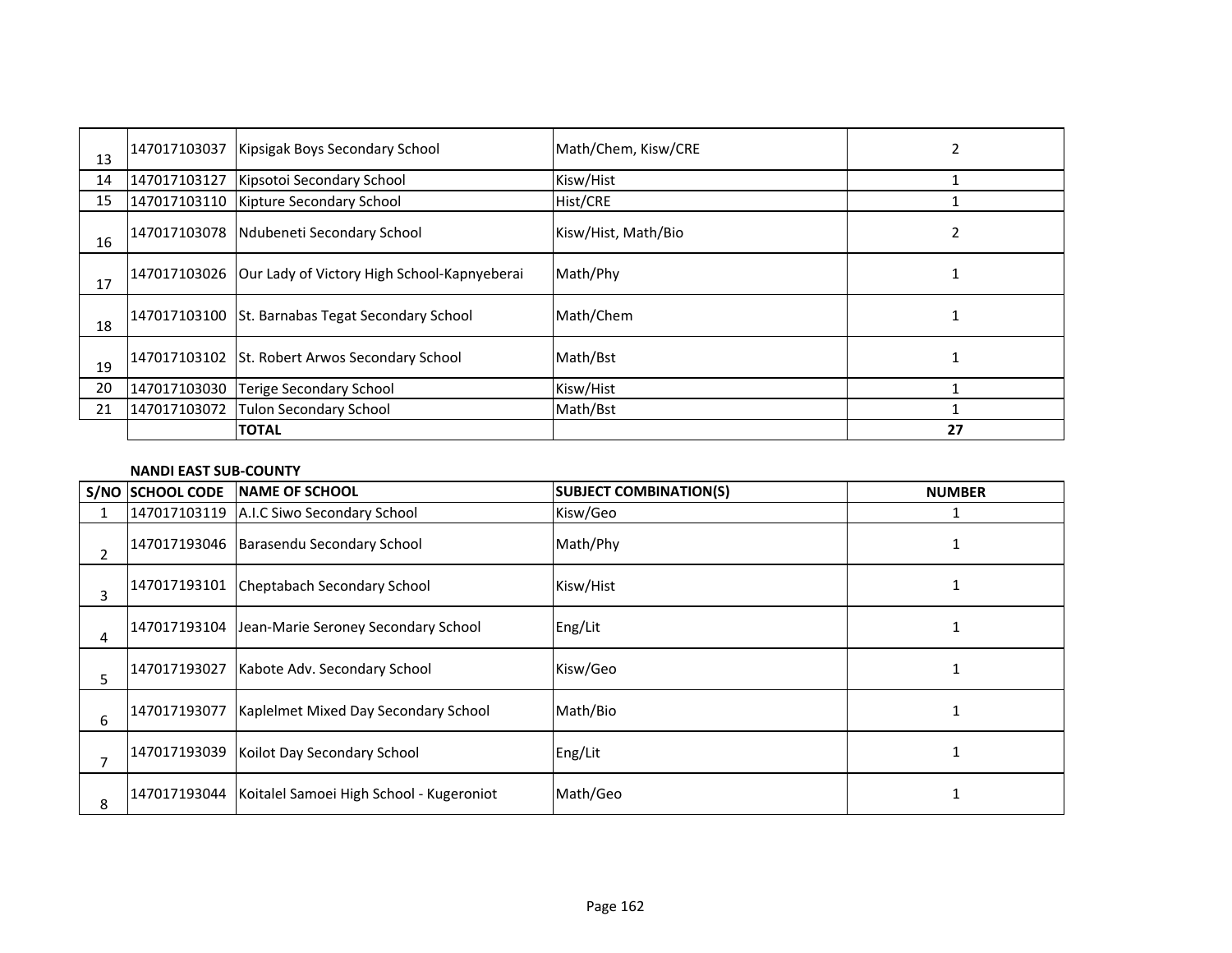| 9  | 147017193076 | Kosoiywo Mixed Secondary School                                       | Math/Bst           | 1              |
|----|--------------|-----------------------------------------------------------------------|--------------------|----------------|
| 10 | 147017193074 | Ol'lessos Day Secondary School                                        | Kisw/Geo           | 1              |
| 11 | 147017193080 | Savani Secondary School                                               | Math/Bst           | 1              |
| 12 | 147017193090 | Sirwa Secondary School                                                | Math/Bst           |                |
| 13 |              | 147017193041 Sochoi A.I.C. Girls Secondary School                     | Math/Chem          |                |
| 14 | 147017193022 | Sochoi Boys Secondary School                                          | Kisw/Hist          | 1              |
| 15 |              | 147017193020 St. Elizabeth Girls Chepkunyuk Secondary School Eng/Lit  |                    | 1              |
| 16 |              | 147017103148 St. John's Mixed Secondary School - Chepkunyuk Kisw/Hist |                    | $\mathbf{1}$   |
| 17 | 147017193048 | St. Mary's Soyiet Secondary School                                    | Math/Bio           |                |
| 18 | 147017193018 | <b>Taito KTGA Secondary School</b>                                    | Math/Geo           | 1              |
| 19 | 147017103125 | Tigityo Secondary School                                              | Eng/Lit, Kisw/Hist | $\mathfrak{p}$ |
|    |              | <b>TOTAL</b>                                                          |                    | 20             |

### **NANDI NORTH SUB-COUNTY**

|   | <b>S/NO SCHOOL CODE</b> | <b>INAME OF SCHOOL</b>                                | <b>SUBJECT COMBINATION(S)</b> | <b>NUMBER</b> |
|---|-------------------------|-------------------------------------------------------|-------------------------------|---------------|
|   | 147017103147            | A.C.K. St. Mathews Girls Septonok Secondary<br>School | Eng/Lit                       |               |
|   |                         | 147017103092 A.I.C. Chepkemel Secondary School        | Math/Chem                     |               |
|   |                         | 147017103128 A.I.C. Kaigat Secondary School           | Eng/Lit                       |               |
| 4 |                         | 147017103107 A.I.C. Kimong Secondary School           | Kisw/CRE                      |               |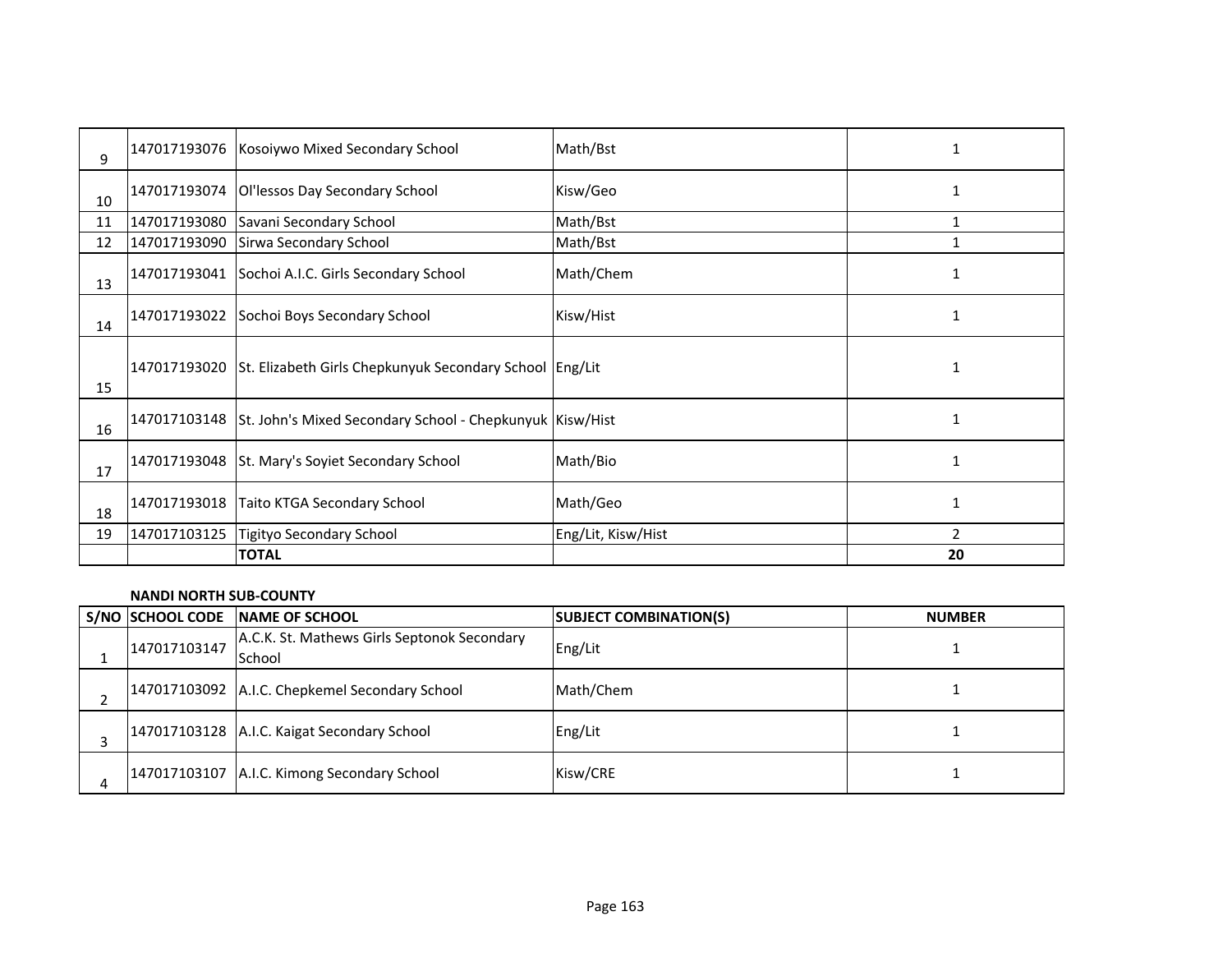| 5              | 147017103149 | A.I.C. Laboret Girls Secondary School    | Math/Phy           | 1              |
|----------------|--------------|------------------------------------------|--------------------|----------------|
| 6              | 147017103138 | A.I.C. Ndulele Secondary School          | Eng/Lit            | 1              |
| $\overline{7}$ | 147017103087 | A.I.C. Tangaratwet Secondary School      | Math/Bst           | 1              |
| 8              | 147017103021 | <b>Cheptil Secondary School</b>          | Eng/Lit, Math/Bst  | $\overline{2}$ |
| 9              | <b>NEW</b>   | Chepyagoris Secondary School             | Math/Bst           | $\mathbf{1}$   |
| 10             | 147017103058 | Eisero Girls Secondary School            | Math/Chem          | 1              |
| 11             | 147017103091 | Kapkoimur Secondary School               | Math/Geo           | 1              |
| 12             | 147017103059 | Kibigobe Secondary School                | Kisw/Hist          | 1              |
| 13             | 147017103109 | Koiban Secondary School                  | Eng/Lit            | $\mathbf{1}$   |
| 14             | 147017193031 | Koitalel Samoei Secondary School         | Geo/Bst            | 1              |
| 15             | 147017103013 | Kurgung Boys Secondary School            | Kisw/CRE, Hist/Geo | $\overline{2}$ |
| 16             | 147017103010 | Laboret Boys Secondary School            | Math/Phy           | 1              |
| 17             | 147017103054 | Ndalat Gaa Girls Secondary School        | Comp, Eng/Lit      | $\overline{2}$ |
| 18             | 147017103020 | Sangalo Secondary School                 | Eng/Lit, Math/Chem | $\overline{2}$ |
| 19             | 147017103034 | St. Andrew Kapsato Secondary School      | Bio/Agric          | 1              |
| 20             | 147017103076 | St. Brigitta Girls Secondary School      | Kisw/CRE           | 1              |
| 21             | 147017103152 | St. Josephs Kapkenyeloi Secondary School | Hist/CRE, Eng/Lit  | $\overline{2}$ |
| 22             | 147017103032 | St. Michaels Kabisaga Secondary School   | Math/Phy           | 1              |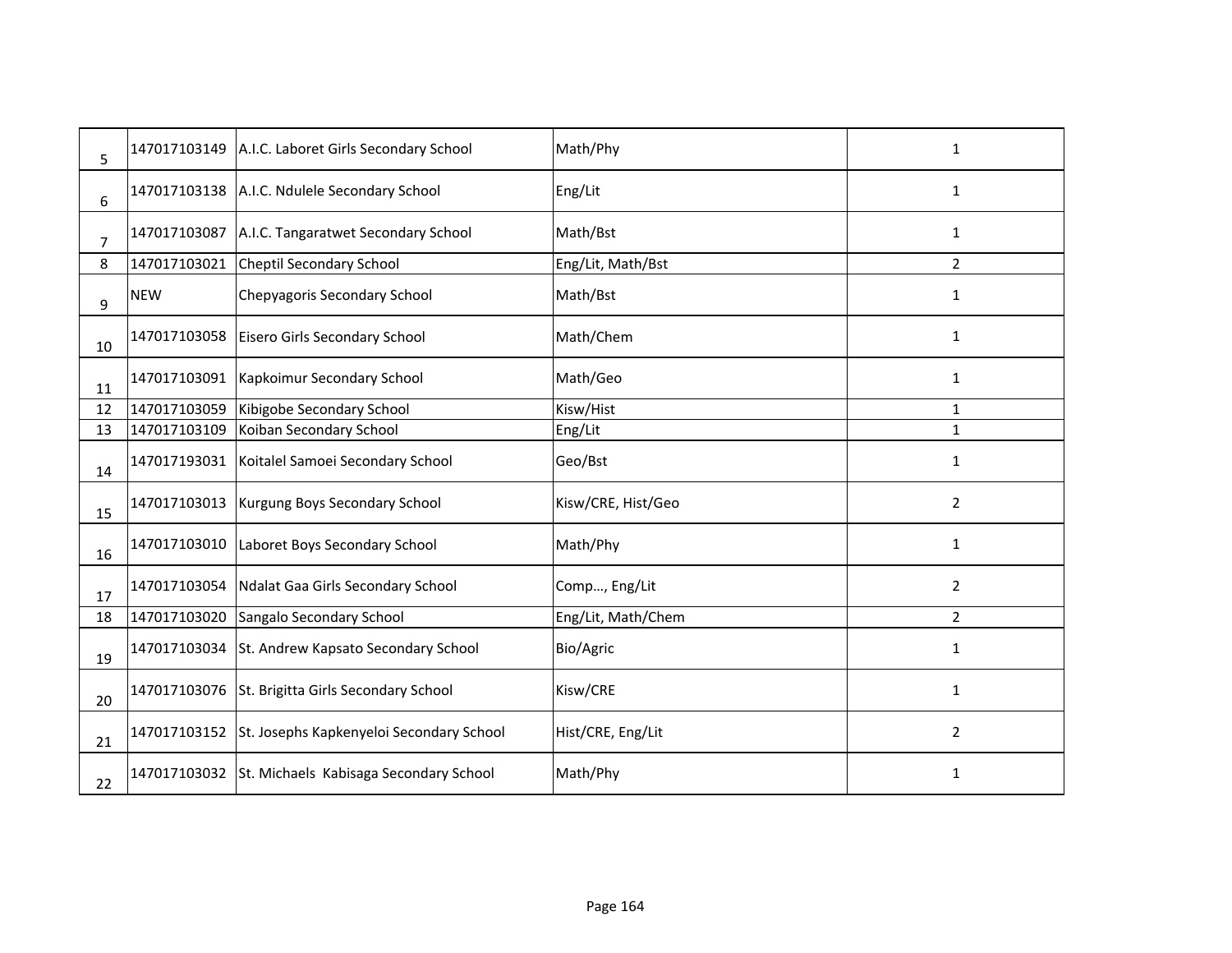| 23 | 147017103053 St. Peters Kamasai Secondary School         | Math/Geo            |    |
|----|----------------------------------------------------------|---------------------|----|
| 24 | 147017103103 St. Peters Ngenyilel Secondary School       | Hist/Bst            |    |
| 25 | 147017103121 St. Teresa of Avilla Girls Secondary School | Math/Phy, Eng/Lit   |    |
| 26 | 147017103027 Stephen Kositany Girls Secondary School     | Kisw/Geo, Math/Chem |    |
| 27 | 147017103105 Tabolwa Secondary School                    | Eng/Lit             |    |
| 28 | 147017103019 Tulwo Girls Secondary School                | Kisw/Hist           |    |
|    | <b>TOTAL</b>                                             |                     | 35 |

### **NANDI SOUTH SUB-COUNTY**

|                | <b>S/NO SCHOOL CODE</b> | <b>INAME OF SCHOOL</b>                                                | <b>SUBJECT COMBINATION(S)</b> | <b>NUMBER</b> |
|----------------|-------------------------|-----------------------------------------------------------------------|-------------------------------|---------------|
|                |                         | 147017193008 A.C.K. St. Marks Kaptumo Boys Secondary School Math/Chem |                               | 1             |
| $\overline{2}$ | 147017193087            | A.I.C. Kimnyolei Secondary School                                     | Eng/Lit                       | 1             |
| 3              | 147017193049            | Banja Secondary School                                                | Kisw/CRE                      |               |
| 4              |                         | 147017193102 Bishop Neo Kong'ai Secondary School - Kitaor             | Bio/Chem                      | 1             |
| 5.             | 147017193030            | Chemobo Secondary School                                              | Kisw/CRE                      |               |
| 6              |                         | 147017193038   Fr. Mair Girls Secondary School                        | Kisw/CRE                      |               |
| 7              | 147017193088            | Kamimei Secondary School                                              | Kisw/Hist                     |               |
| 8              |                         | 147017193012   Kapkeben A.I.C. Girls Secondary School                 | Eng/Lit                       |               |
| 9              | 147017193007            | Kapkolei Girls Secondary School                                       | Kisw/Hist                     |               |
| 10             | 147017193016            | Kapkures Secondary School                                             | Kisw/CRE                      |               |
| 11             |                         | 147017193040   Kaptumek Secondary School                              | Kisw/CRE                      |               |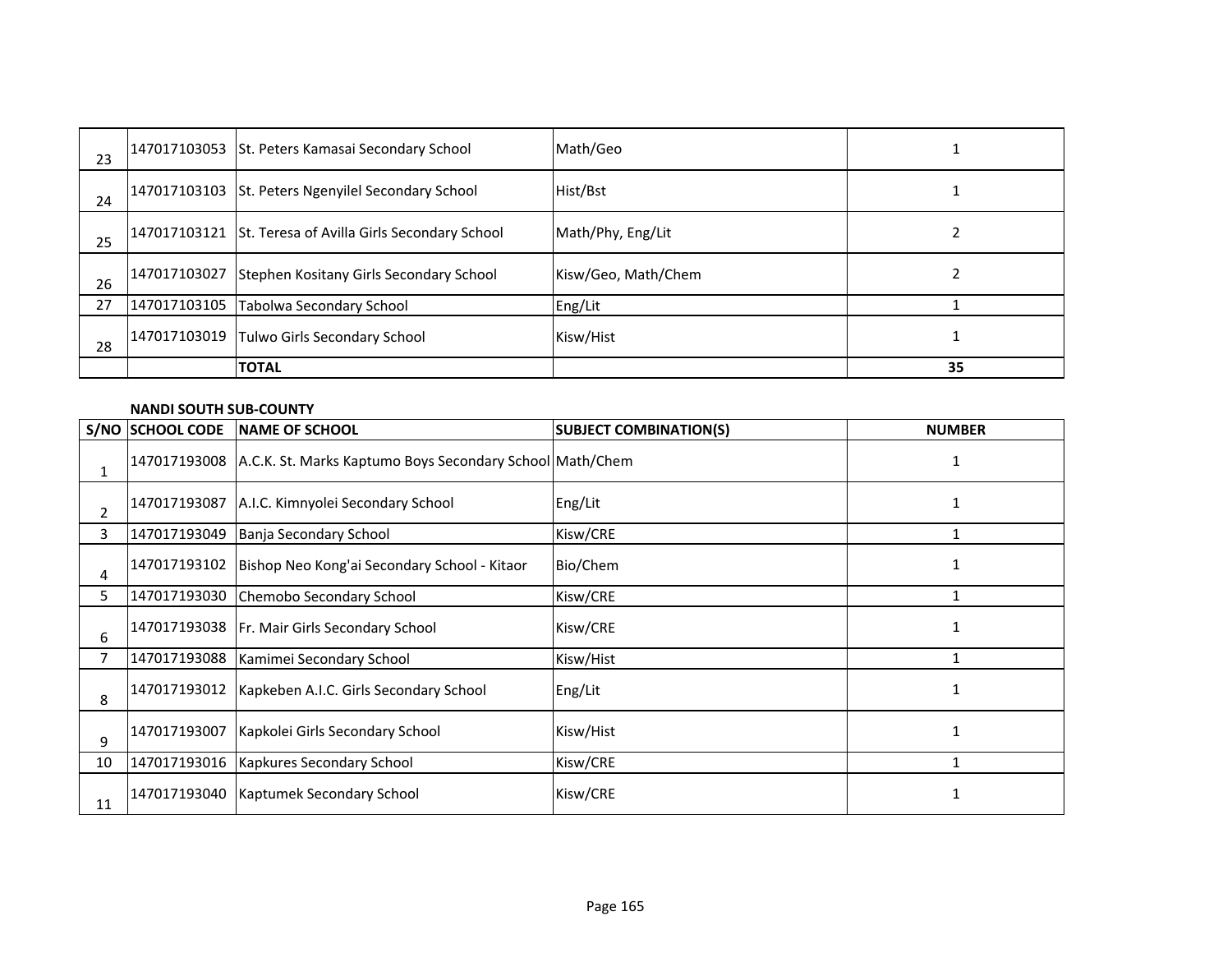| 12 | 147017193045   Kimaren Secondary School            | Eng/Lit   |    |
|----|----------------------------------------------------|-----------|----|
| 13 | 147017193015 Koitabut Secondary School             | Eng/Lit   |    |
| 14 | 147017193009 Koyo Secondary School                 | Kisw/Hist |    |
| 15 | 147017193035 Maraba Secondary School               | Geo/Bst   |    |
| 16 | 147017193001 Serem Secondary School                | Kisw/Geo  |    |
| 17 | 147017193050 St. Marys Kipchemwon Secondary School | Kisw/Hist |    |
| 18 | 147017193109 St. Philips Teldet Secondary School   | Math/Bst  |    |
|    | <b>TOTAL</b>                                       |           | 18 |

| <b>TINDERET SUB-COUNTY</b> |  |
|----------------------------|--|
|----------------------------|--|

|                | <b>S/NO SCHOOL CODE</b> | NAME OF SCHOOL                                             | <b>SUBJECT COMBINATION(S)</b> | <b>NUMBER</b> |
|----------------|-------------------------|------------------------------------------------------------|-------------------------------|---------------|
|                |                         | 147017193072 A.I.C. Taunet Secondary School                | Eng/Lit                       |               |
|                |                         | 147017194261 Fr Martin Boyle Secondary                     | Eng/Lit                       |               |
| $\overline{2}$ | 147017193111            | Kabutiei Secondary School                                  | Math/Geo                      |               |
| 3              |                         | 147017103130 Kapsigilai Girls Secondary School             | Eng/Lit                       |               |
| 4              |                         | 147017193096 Sarwat Mixed Secondary School                 | Math/Bst                      |               |
| 5              |                         | 147017193043 St. Johns Tachasis Mixed Day Secondary School | Math/Bst                      |               |
| 6              |                         | 147017193037 St. Mary's Tachasis Secondary School          | Kisw/Hist                     |               |
| 7              |                         | 147017193062 St. Pauls Chemalal Secondary School           | Math/Bst                      |               |
| 8              | 147017193025            | Tinderet Secondary School                                  | Eng/Lit                       |               |
|                |                         | <b>TOTAL</b>                                               |                               | 9             |

**NAROK COUNTY NAROK NORTH SUB-COUNTY**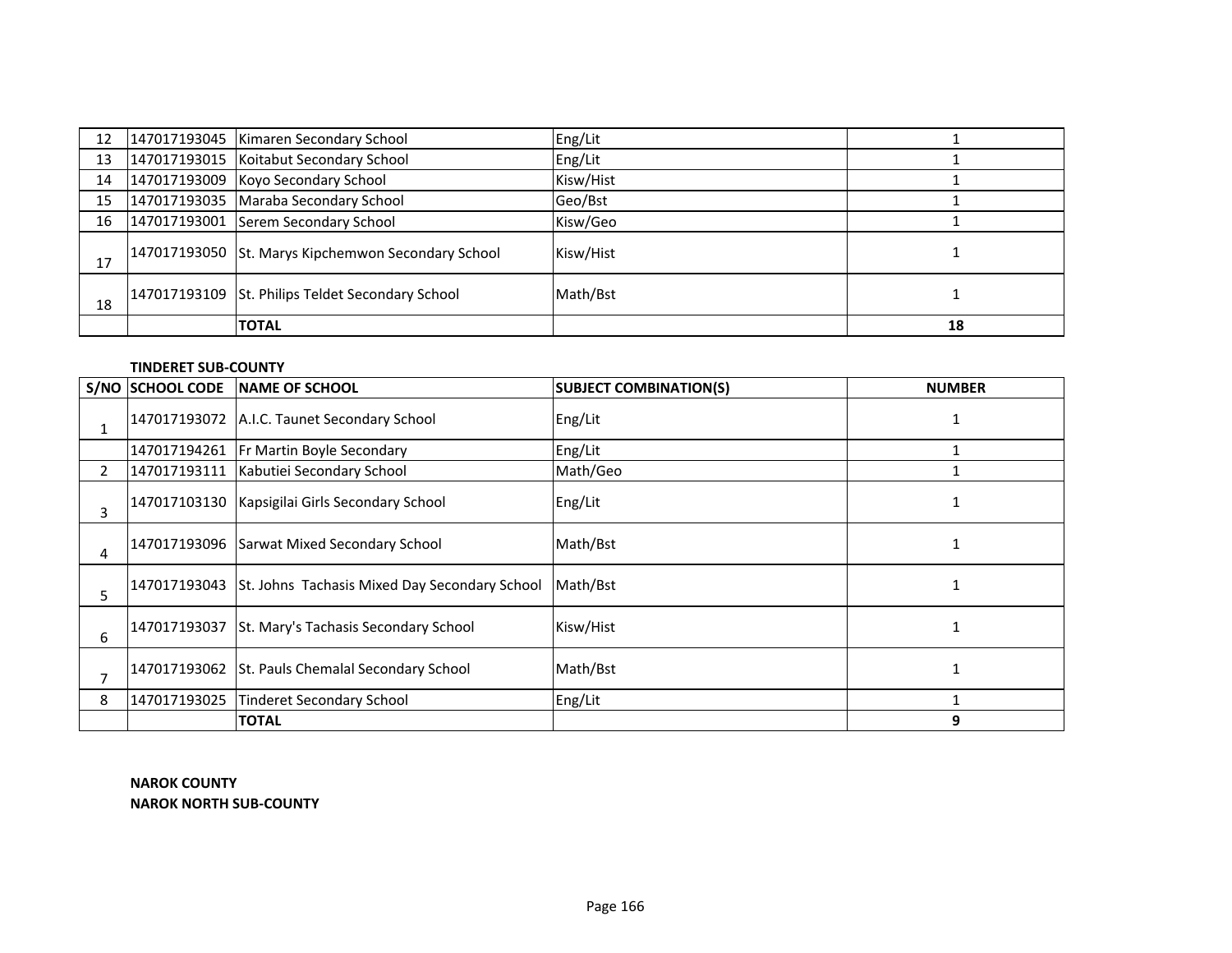|                | <b>S/NO SCHOOL CODE</b> | <b>NAME OF SCHOOL</b>                    | <b>SUBJECT COMBINATION(S)</b>       | <b>NUMBER</b>  |
|----------------|-------------------------|------------------------------------------|-------------------------------------|----------------|
| 1              | 147017113172            | <b>Aramat Mixed Secondary School</b>     | Bio/Chem                            | $\mathbf{1}$   |
| $\overline{2}$ | 147017113159            | <b>Enabelibel Mixed Secondary School</b> | Kisw/Hist                           | 1              |
| 3              | 147017113056            | Enooseyia Mixed Secondary School         | Kisw/CRE                            | $\mathbf{1}$   |
| 4              | 147017113046            | <b>Entontol Mixed Secondary School</b>   | Bio/Agric                           | $\mathbf{1}$   |
| 5              | 147017113011            | Eor-Ekule Mixed Secondary School         | Hist/CRE, Math/Bst                  | 2              |
| 6              | 147017113157            | Keekonyokie Mixed Secondary School       | Eng/Lit, Bio/Chem                   | $\overline{2}$ |
| $\overline{7}$ | <b>NEW</b>              | Kimelok Secondary Sch                    | Kisw/Hist                           | $\mathbf{1}$   |
| 8              | 147017113034            | Kisiriri Mixed Secondary School          | Math/Bst                            | $\mathbf{1}$   |
| 9              | 147017113150            | <b>Limanet Mixed Secondary School</b>    | Geo/Bst                             | $\mathbf{1}$   |
| 10             | 147017113007            | Maasai Girls Mixed Secondary School      | Math/Phy, Bio/Agri, Kisw/Geo, Comp/ | 4              |
| 11             | 147017113036            | Masikonde Mixed Secondary School         | Bio/Chem, Kisw/CRE, Maths/Bst       | 3              |
| 12             | 147017113001            | Narok High School                        | Kisw/Hist, Phy/Math, Geo/CRE        | 3              |
| 13             | 147017113035            | Nkareta Mixed Secondary School           | Eng/Lit                             | $\mathbf{1}$   |
| 14             | 147017113037            | Ntimama Mixed Secondary School           | Chem/Maths                          | $\mathbf{1}$   |
| 15             | 147017113155            | Ntulele Mixed Secondary School           | Phy/Chem                            | 1              |
| 16             | 147017113063            | Nturumeti Mixed Secondary School         | Math/Chem                           | $\mathbf{1}$   |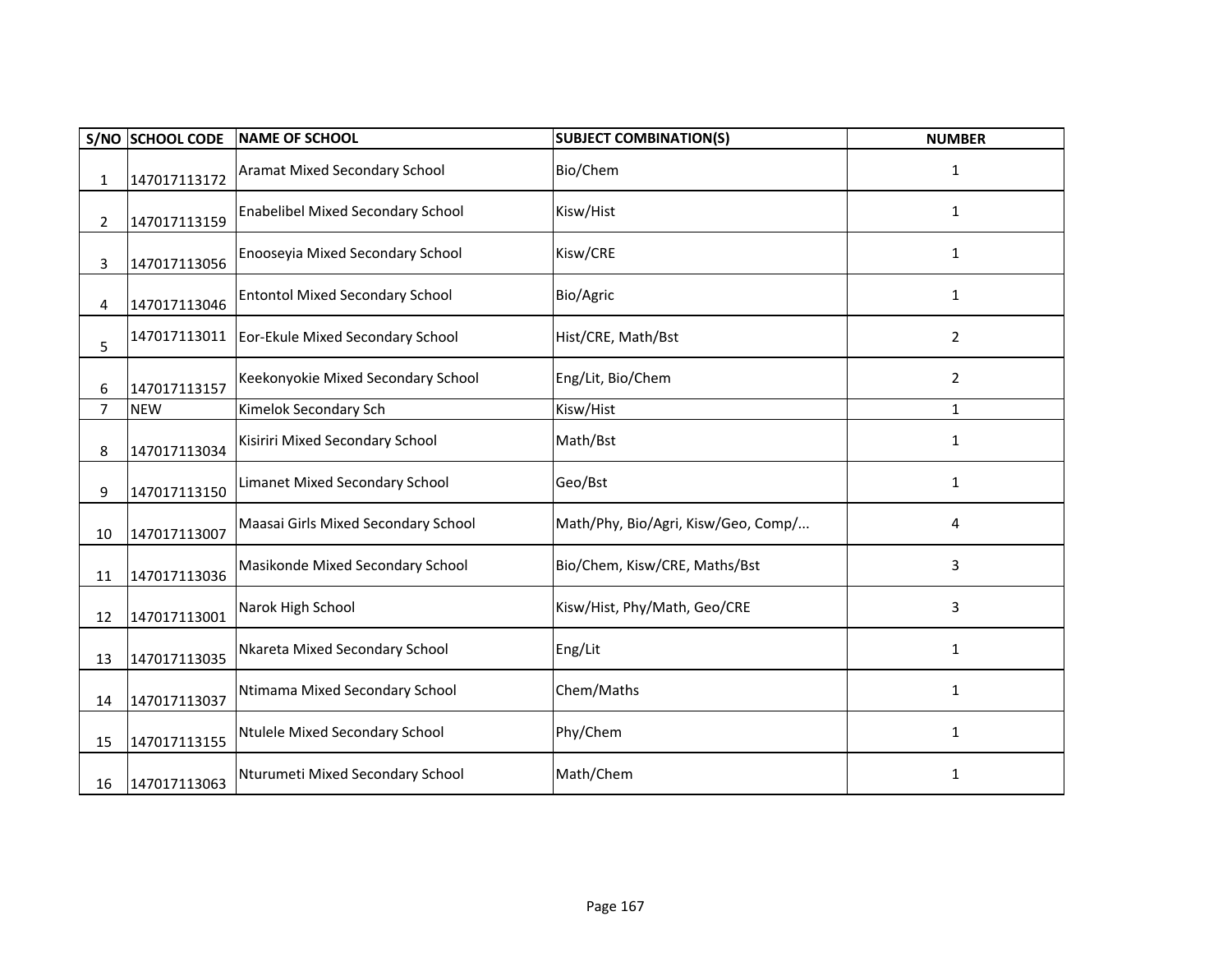| 17 | 147017113009 | Olasiti Mixed Secondary School               | Kisw/CRE                              | 1              |
|----|--------------|----------------------------------------------|---------------------------------------|----------------|
| 18 | 147017113002 | Ole Tipis Girls Secondary School             | Comp/, Geo/Bst, Agric/Bio, Math/Chem  | 4              |
| 19 | 14701333071  | Olesharo Girls Secondary School              | Bio/Math, Kisw/Hist                   | $\overline{2}$ |
| 20 | 147017113062 | Oletukat Mixed Secondary School              | <b>Hist/CRE</b>                       | 1              |
| 21 | 147017113162 | Olmariko Mixed Secondary School              | Bio/Chem                              | 1              |
| 22 | 147017113045 | Olokirikirai Mixed Secondary School          | Hist/CRE, Math/Phy, Bio/Chem          | 3              |
| 23 | 147017113022 | Olorropil Mixed Secondary School             | Eng/Lit                               | 1              |
| 24 | 147017113027 | Olpusimoru Mixed Secondary School            | Agric/Bio                             | 1              |
| 25 | 147017113019 | Saleita Mixed Secondary School               | Kisw/CRE                              | 1              |
| 26 |              | 147017113041 Senchura Mixed Secondary School | Geo/Bst                               | 1              |
| 27 | 147017113004 | St. Anthony Mixed Secondary School           | Kisw/Hist                             | 1              |
| 28 | 147017113003 | St. Mary Girls Secondary School              | Eng/Lit, Math/Bst, Kisw/Geo, Hist/CRE | 4              |
| 29 | 147017113156 | Suswa Girls Secondary School                 | Eng/Lit, Geo/Bst                      | $\overline{2}$ |
|    |              | <b>TOTAL</b>                                 |                                       | 48             |

#### **NAROK SOUTH SUB-COUNTY**

|  | S/NO SCHOOL CODE | <b>INAME OF SCHOOL</b>           | Γ COMBINATION(S)<br><b>SUBJECT</b> | <b>NUMBER</b> |
|--|------------------|----------------------------------|------------------------------------|---------------|
|  | 147017113173     | JEmorijoi Mixed Secondary School | Kisw/Hist                          |               |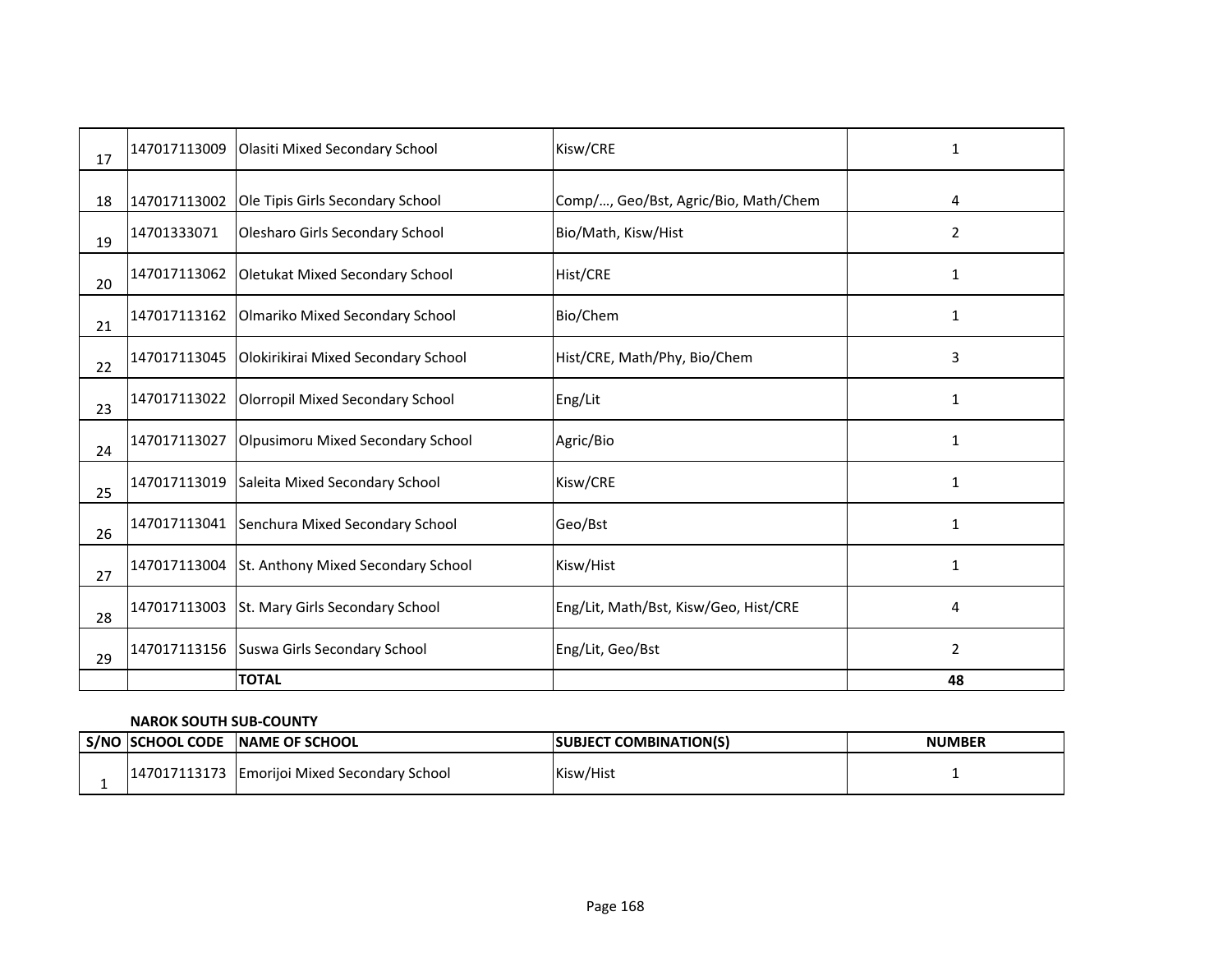| $\overline{2}$ | 147017113013 | Mogoyuet Mixed Secondary School         | Kisw/Geo              | 1              |
|----------------|--------------|-----------------------------------------|-----------------------|----------------|
| 3              | 147017113005 | Moi Naikarra Secondary School           | Kisw/CRE, Eng/Lit,    | $\overline{2}$ |
| 4              | 147017113014 | Ngiito Mixed Secondary School           | Kisw/Geo, Eng/Lit,    | $\overline{2}$ |
| 5              | 147017113033 | Olchorro-Oirowua Mixed Secondary School | Eng/Lit,              | 1              |
| 6              | 147017113165 | Olderkesi Secondary School              | Phy/Chem              | 1              |
| $\overline{7}$ | 147017113051 | Olkiriane Mixed Secondary School        | Eng/Lit,              | 1              |
| 8              | 147017113015 | Ololulunga Boys Secondary School        | Kisw/Hist, Bio/Agric, | 2              |
| 9              | 147017113160 | Oloomirani Girls Secondary School       | Kisw/Hist             | $\mathbf{1}$   |
| 10             | 147017113048 | Rongena Mixed Secondary School          | Eng/Lit               | 1              |
| 11             | 147017113030 | Sagamian Mixed Secondary School         | Math/Bst              | 1              |
| 12             | 147017113154 | Sekenani Girls Secondary School         | Kisw/Geo              | $\mathbf{1}$   |
| 13             | 147017113164 | Siana Girls Secondary School            | Math/Chem             | 1              |
| 14             | 147017113047 | Ongata Oloirien mixed day               | Geo/Bst               | 1              |
|                |              | <b>TOTAL</b>                            |                       | 17             |

### **TRANS MARA EAST SUB-COUNTY**

|  | S/NO SCHOOL CODE NAME OF SCHOOL               | <b>SUBJECT COMBINATION(S)</b> | <b>NUMBER</b> |
|--|-----------------------------------------------|-------------------------------|---------------|
|  | 147017133148 Chebitoik Mixed Secondary School | Kisw/Hist                     |               |
|  | 147017133146 Chebulu Mixed Secondary School   | Eng/Lit                       |               |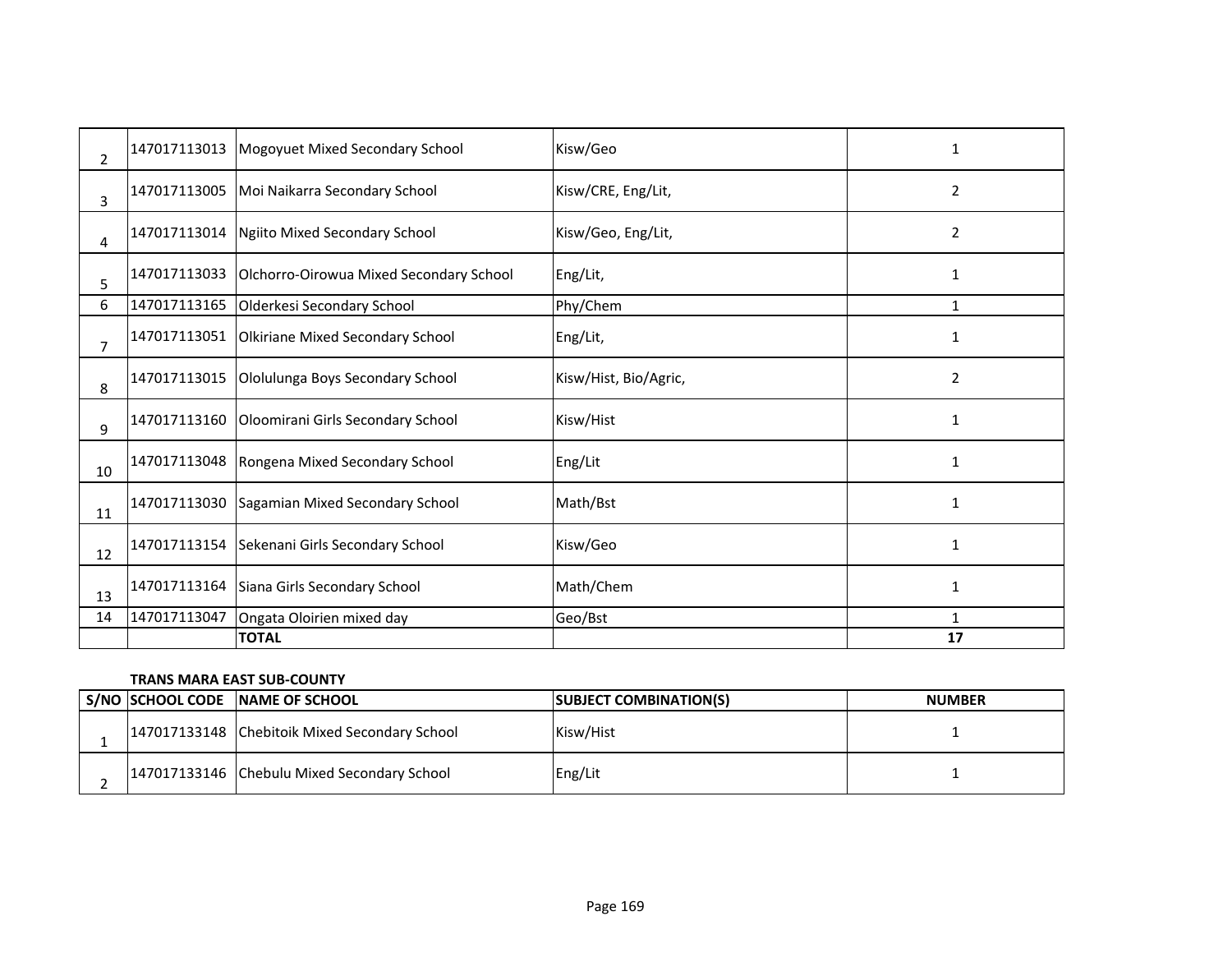| 3  |              | 147017133034 Chepkoiyet Mixed Secondary School | Math/Phy           |    |
|----|--------------|------------------------------------------------|--------------------|----|
| 4  | 147017133159 | Cheramgoi Girls Secondary School               | Math/Bst           |    |
| 5  |              | 147017133032   Ilkerin Day Secondary School    | Hist/CRE           |    |
| 6  |              | 147017133156 Lelechonik Mixed Secondary School | Math/Bst           |    |
| 7  | 147017133025 | Mokondo Secondary School                       | Eng/Lit            |    |
| 8  |              | 147017133009 Murkan Mixed Secondary School     | Kisw/CRE, Math/Geo |    |
| 9  | 147017133027 | Olpopongi Mixed Secondary School               | Bio/Chem           |    |
| 10 |              | 147017133150 Sosiana Mixed Secondary School    | Kisw/Geo           |    |
|    |              | <b>TOTAL</b>                                   |                    | 11 |

### **TRANS MARA WEST SUB COUNTY**

|    | S/NO SCHOOL CODE | NAME OF SCHOOL                                 | <b>SUBJECT COMBINATION(S)</b> | <b>NUMBER</b> |
|----|------------------|------------------------------------------------|-------------------------------|---------------|
|    |                  | 147017133140 Kurongurik Mixed Secondary School | Geo/Bst                       |               |
| 2  |                  | 147017133031 Mashangwa Day Secondary School    | Kisw/Hist                     |               |
| 3  |                  | 147017133026   Masurura Mixed Secondary School | Bio/Chem                      |               |
| 4  | 147017133028     | Muntekuar Secondary School                     | Math/Bst                      |               |
| 5. | 147017133013     | Oldonyo Orok Mixed Secondary School            | Kisw/CRE                      |               |
| 6  | 147017133157     | Olorukoti Mixed Secondary School               | Kisw/Hist                     |               |
|    | 147017133147     | Ongata Barrikoi Girls Secondary School         | Eng/Lit                       |               |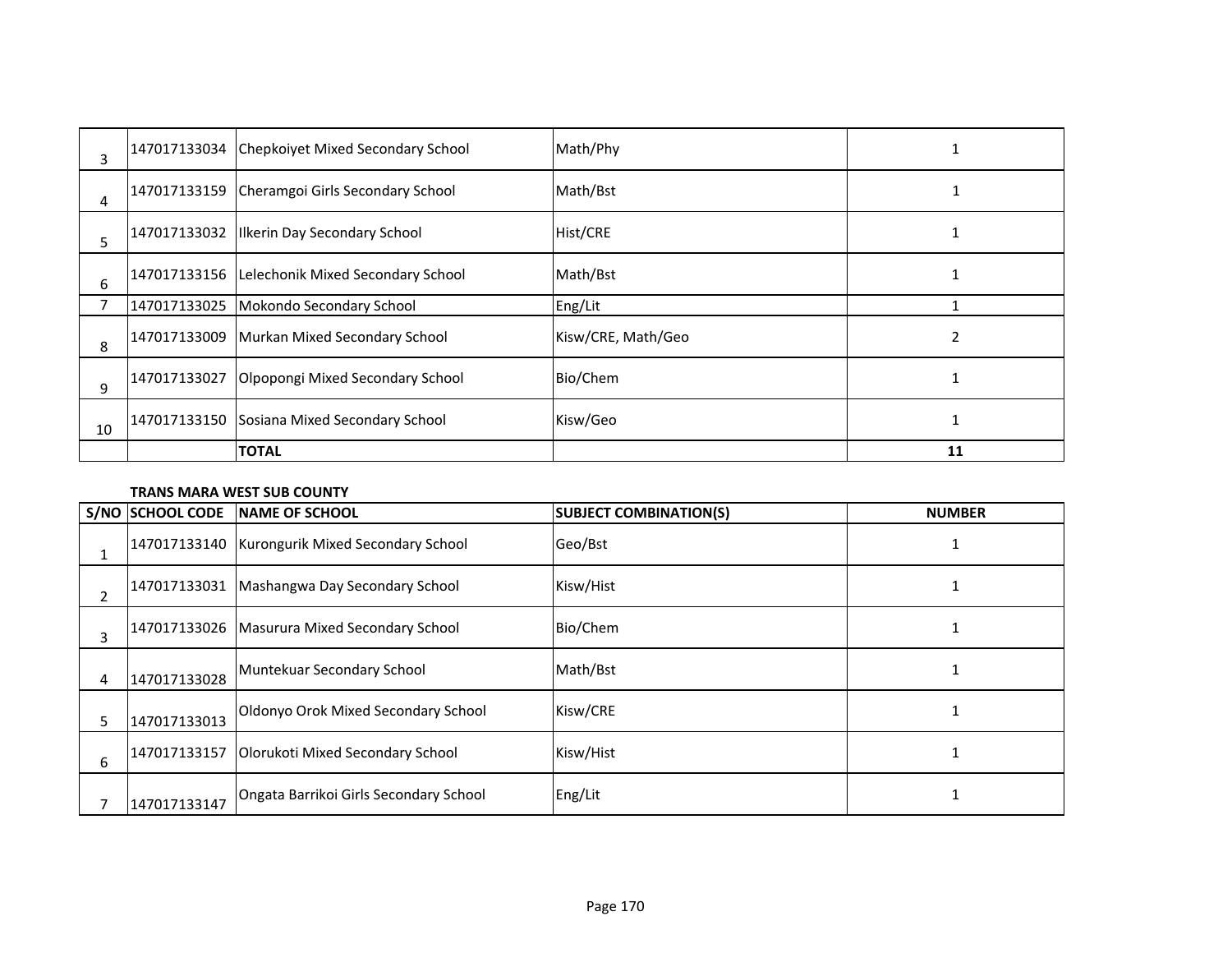| 147017133029 | J Poroko Friends Secondary School | Math/Geo |  |
|--------------|-----------------------------------|----------|--|
|              | <b>ITOTAL</b>                     |          |  |

### **SAMBURU COUNTY**

#### **SAMBURU CENTRAL SUB-COUNTY**

|              | S/NO SCHOOL CODE | <b>NAME OF SCHOOL</b>                             | <b>SUBJECT COMBINATION(S)</b> | <b>NUMBER</b> |
|--------------|------------------|---------------------------------------------------|-------------------------------|---------------|
| 1            |                  | 147017123006 A.I.C. Moi Samburu Secondary School. | Chem/Bio                      | 1             |
| $\mathbf{2}$ | <b>NEW</b>       | Baawa Mixed Day Secondary School                  | Kisw/CRE                      | 1             |
| 3            | 147017123031     | Kirimon Mixed Day Secondary School                | Geo/Hist                      | 1             |
| 4            | 147017123021     | Kisima Mixed Day Secondary School                 | Phy/Chem                      | $\mathbf{1}$  |
| 5            |                  | 147017123034 Lolmolok Mixed Day Secondary School  | Chem/Bio                      | 1             |
| 6            |                  | 147017123015   Longewan Day Secondary School      | Geo/Math                      | $\mathbf{1}$  |
| 7            |                  | 147017123020 Loosuk Mixed Day Secondary School    | Eng/Lit                       | 1             |
| 8            | 147017123023     | Lorrok Mixed Day Secondary School                 | Bio/Agric                     | 1             |
| 9            |                  | 147017123028 Lpartuk Mixed Secondary School       | Bio/Agric                     | 1             |
| 10           |                  | 147017123038 Malaso Mixed Day Secondary School    | Bst/Geo                       | 1             |
| 11           | <b>NEW</b>       | Milimani Mixed Secondary School                   | CRE/Kisw                      | 1             |
| 12           |                  | 147017123039   Morijo Mixed Day Secondary School  | Math/Phy                      | 1             |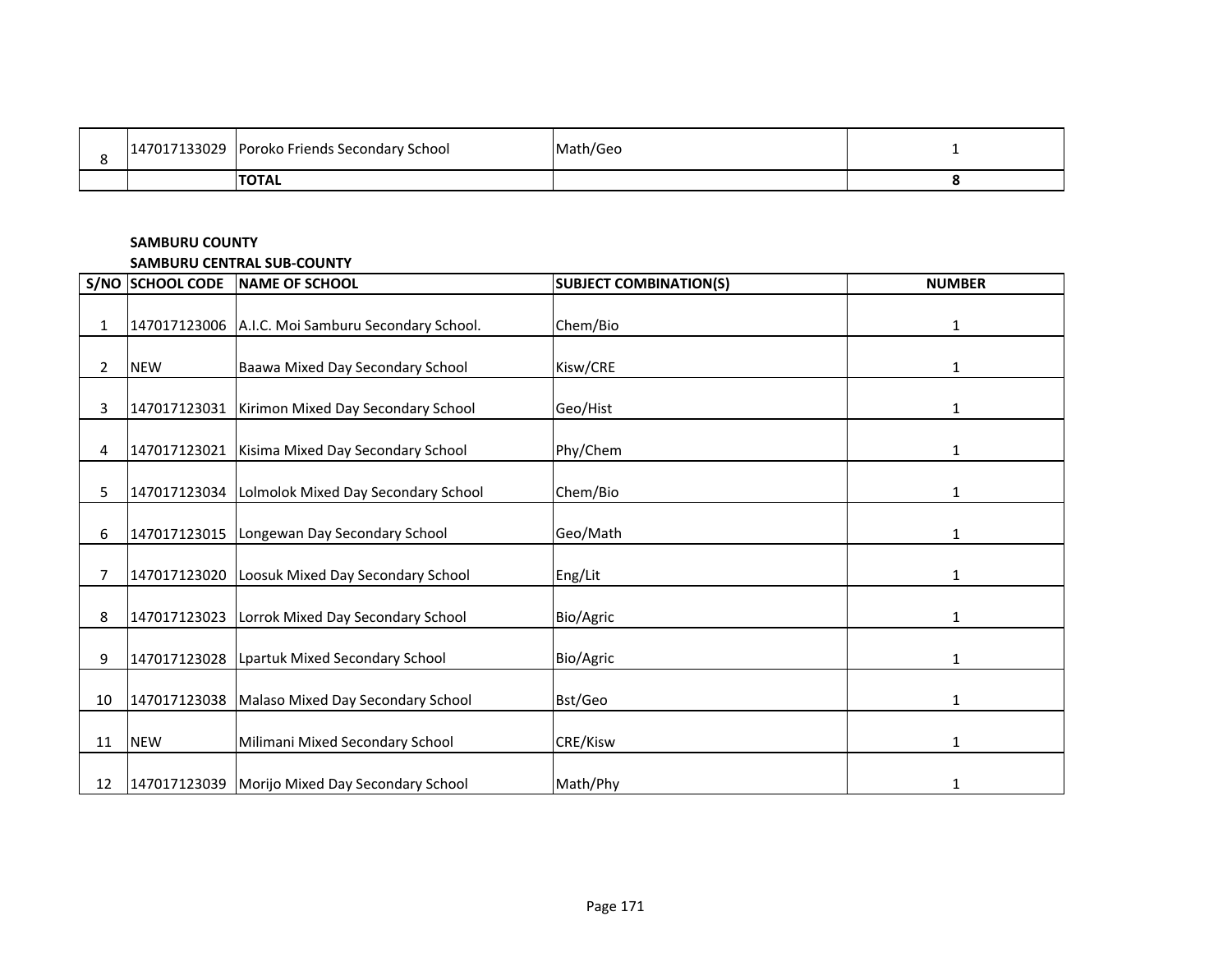| 13 | <b>NEW</b> | Narasha Boys Secondary School                         | Math/Chem |    |
|----|------------|-------------------------------------------------------|-----------|----|
| 14 | <b>NEW</b> | Seiya Boys Secondary School                           | Math/Chem |    |
| 15 |            | 147017123030 Sirata Oirobi Mixed Secondary School     | Kisw/CRE  |    |
| 16 |            | 147017123045 Suguta MarMar Mixed Day Secondary School | Bio/Agric |    |
|    |            | <b>TOTAL</b>                                          |           | 16 |

#### **SAMBURU EAST SUB-COUNTY**

|             | S/NO SCHOOL CODE NAME OF SCHOOL             | <b>SUBJECT COMBINATION(S)</b> | <b>NUMBER</b> |
|-------------|---------------------------------------------|-------------------------------|---------------|
|             | 147017123026 Girgir Day Secondary School    | Phy/Chem                      |               |
|             |                                             |                               |               |
|             | 14701253025   Tipito Girls Secondary School | Bst/Math                      |               |
| 14701253008 | Uaso Girls Secondary School                 | Hist/Geo                      |               |
|             | <b>ITOTAL</b>                               |                               |               |

### **SAMBURU NORTH SUB-COUNTY**

|            | S/NO SCHOOL CODE NAME OF SCHOOL               | <b>SUBJECT COMBINATION(S)</b> | <b>NUMBER</b> |
|------------|-----------------------------------------------|-------------------------------|---------------|
|            |                                               |                               |               |
|            | 147017123033 Baragoi Girls Secondary School   | Geo/Bst                       |               |
|            |                                               |                               |               |
| <b>NEW</b> | Nalingangor Mixed Day Secondary School        | Hist/CRE                      |               |
|            |                                               |                               |               |
|            | 147017123018 Nyiro Girls Secondary School     | Bst/Math                      |               |
|            |                                               |                               |               |
|            | 147017123041 Nyiro Mixed Day Secondary School | Bio/Agric                     |               |
|            | <b>TOTAL</b>                                  |                               |               |

# **TRANS NZOIA COUNTY**

**ENDEBESS SUB-COUNTY**

| T COMBINATION(S)<br><b>INAME OF SCHOOL</b><br><b>CODE</b><br>11 IN 4 D E D<br>S/NC<br><b>ISCHOOL</b><br>NI<br>$\cdots$ IVIDE. | _ _ _ _ _ _ _ _ _ _ _ _ _ _ _ _ |  |  |
|-------------------------------------------------------------------------------------------------------------------------------|---------------------------------|--|--|
|                                                                                                                               |                                 |  |  |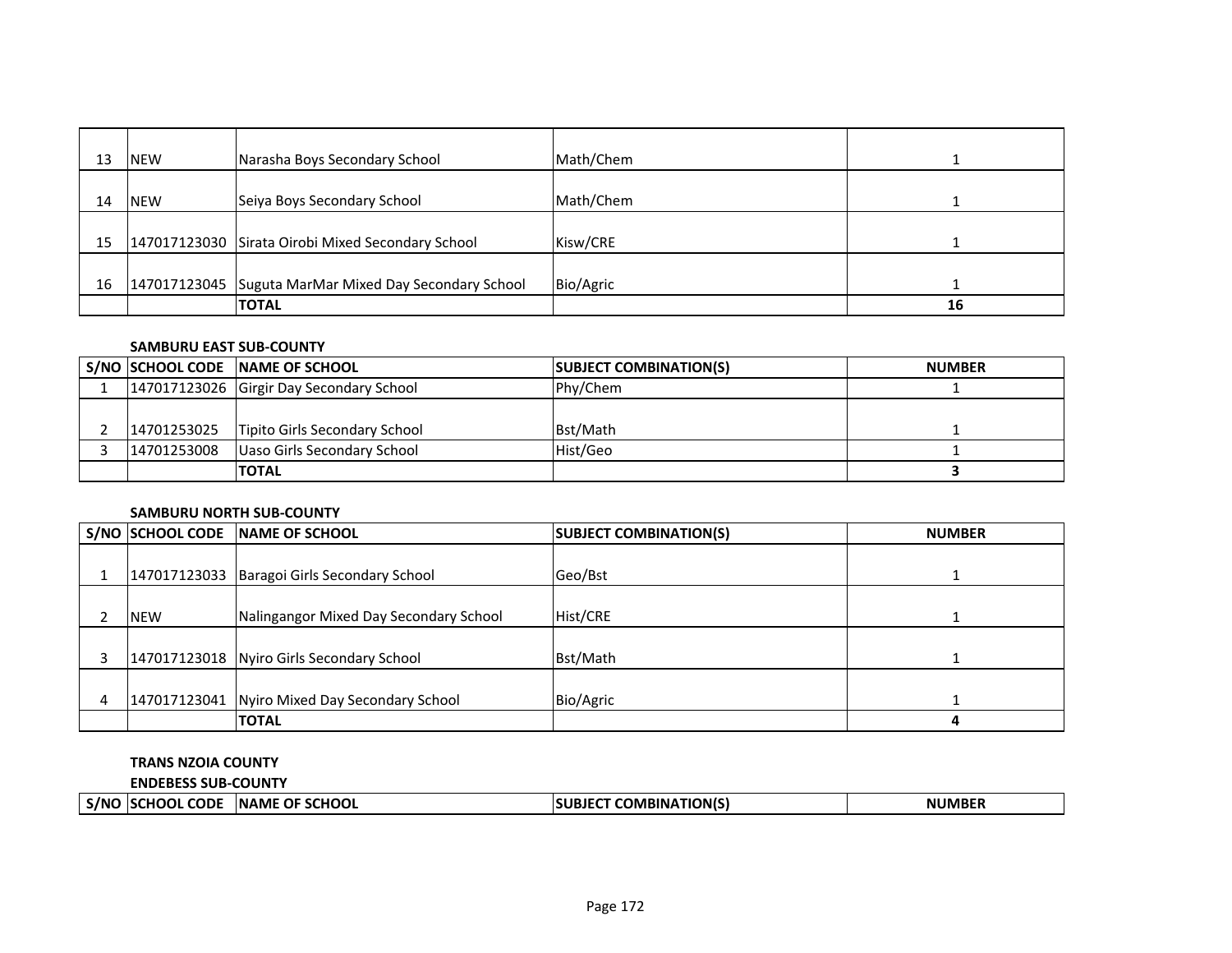|    | 147017143103 | Andersen High School                                                 | Kisw/Hist, Bio/Chem | 2              |
|----|--------------|----------------------------------------------------------------------|---------------------|----------------|
| 2  | 147017143191 | <b>Bwala Day Secondary School</b>                                    | Eng/Lit             |                |
| 3  | 147017143095 | Cheptantan Mixed Secondary School                                    | Eng/Lit             | $\mathbf{1}$   |
| 4  | 147017143067 | Kimwondo Day Secondary School                                        | Kisw/Hist, Eng/Lit  | 2              |
| 5. | 147017143038 | Kitum Mixed Secondary School                                         | Eng/Lit, Math/Geo   | 2              |
| 6  | 147017143136 | Matumbei Mixed Secondary School                                      | Bio/Agric, Math/Phy | $\overline{2}$ |
|    | 147017143091 | Mubere Mixed Secondary School                                        | Eng/Lit, Bio/Agric  | $\overline{2}$ |
| 8  | 147017143163 | Njoro Day Secondary School                                           | Bio/Chem            | 1              |
| 9  | 147017143022 | St. Barnabas Girls Secondary School - Sabwani                        | Kisw/Hist           | 1              |
| 10 | 147017143051 | St. Francis of Asis Koronga Day Secondary School Math/Bst, Agric/Bio |                     | $\overline{2}$ |
| 11 | 147017143040 | St. Mary's Nai Boys Secondary School                                 | Geo/Bst             | 1              |
| 12 | 147017143193 | St. Veronica Girls High School Kokwo                                 | Geo/CRE, Eng/Lit    | $\overline{2}$ |
|    |              | <b>TOTAL</b>                                                         |                     | 19             |

### **KIMININI SUB-COUNTY**

|              | S/NO SCHOOL CODE NAME OF SCHOOL                           | <b>SUBJECT COMBINATION(S)</b> | <b>NUMBER</b> |
|--------------|-----------------------------------------------------------|-------------------------------|---------------|
| 147017143037 | A.I.C. Kibomet Mixed Secondary School                     | Math/Geo                      |               |
| 147017143222 | A.I.C. Lolkeringet Mixed Secondary School                 | Eng/Lit                       |               |
| 147017143137 | Emmanuel A.C.K. Wehoya Mixed Secondary<br><b>I</b> School | Math/Bst                      |               |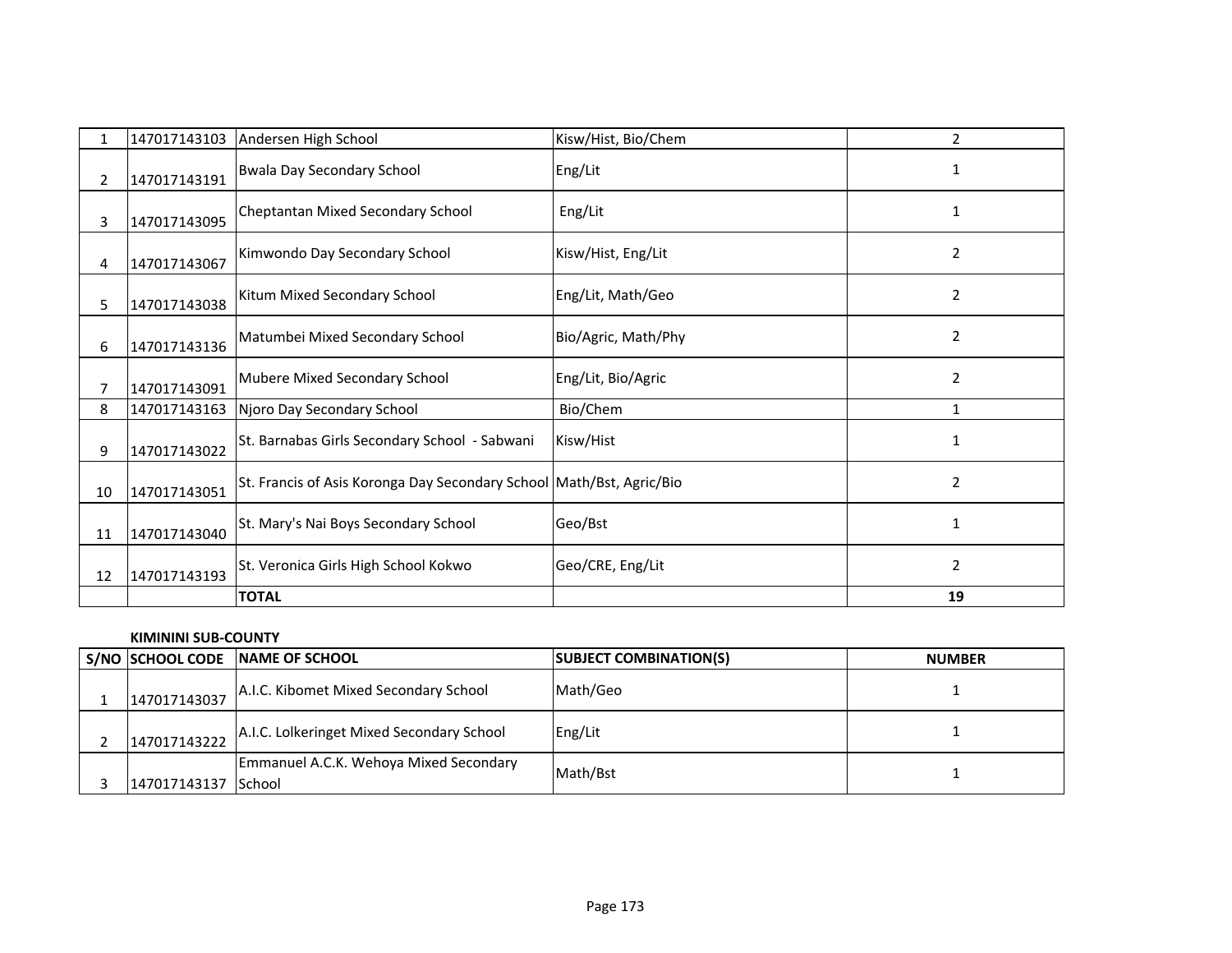| 4  | 147017143214 | Friends Mixed Secondary School - Bikeke      | Eng/Lit   | 1            |
|----|--------------|----------------------------------------------|-----------|--------------|
| 5  | 147017143169 | Friends Mixed Secondary School - Chalicha    | Hist/CRE  | $\mathbf{1}$ |
| 6  | 147017143072 | Friends Mufutu Mixed Secondary School        | Geo/Bst   | $\mathbf{1}$ |
| 7  | 147017143068 | Hilario Wekhonye Mixed Secondary School      | Kisw/CRE  | $\mathbf{1}$ |
| 8  | 147017143207 | Hill Mixed Secondary School                  | Geo/Bst   | $\mathbf{1}$ |
| 9  | 147017143171 | Imani Friends Mixed Secondary School         | Eng/Lit   | 1            |
| 10 | 147017143100 | Machungwa Mixed Secondary School             | Math/Chem | $\mathbf{1}$ |
| 11 | 147017143044 | Masaba Mixed Secondary School                | Geo/CRE   | $\mathbf{1}$ |
| 12 | 147017143147 | Milimani Mixed Secondary School              | Eng/Lit   | $\mathbf{1}$ |
| 13 | 147017143208 | Misemwa Mixed Secondary School               | Math/Chm  | $\mathbf{1}$ |
| 14 | 147017143156 | Mitoto S.A. Mixed Secondary School           | Math/Chem | $\mathbf{1}$ |
| 15 | 147017143215 | Nabiswa Mixed Secondary School               | Math/Bst  | $\mathbf{1}$ |
| 16 | 147017143017 | Nabunga S.A. Mixed Secondary School          | Kisw/Hist | $\mathbf{1}$ |
| 17 | 147017143182 | Sabata K.A.G. Mixed Secondary School         | Math/Chem | $\mathbf{1}$ |
| 18 | 147017143109 | St. Andrews Girls Secondary School - Baraton | Math/Phy  | 1            |
| 19 | 147017143021 | St. John's Sirende Girls Secondary School    | Hist/CRE  | $\mathbf{1}$ |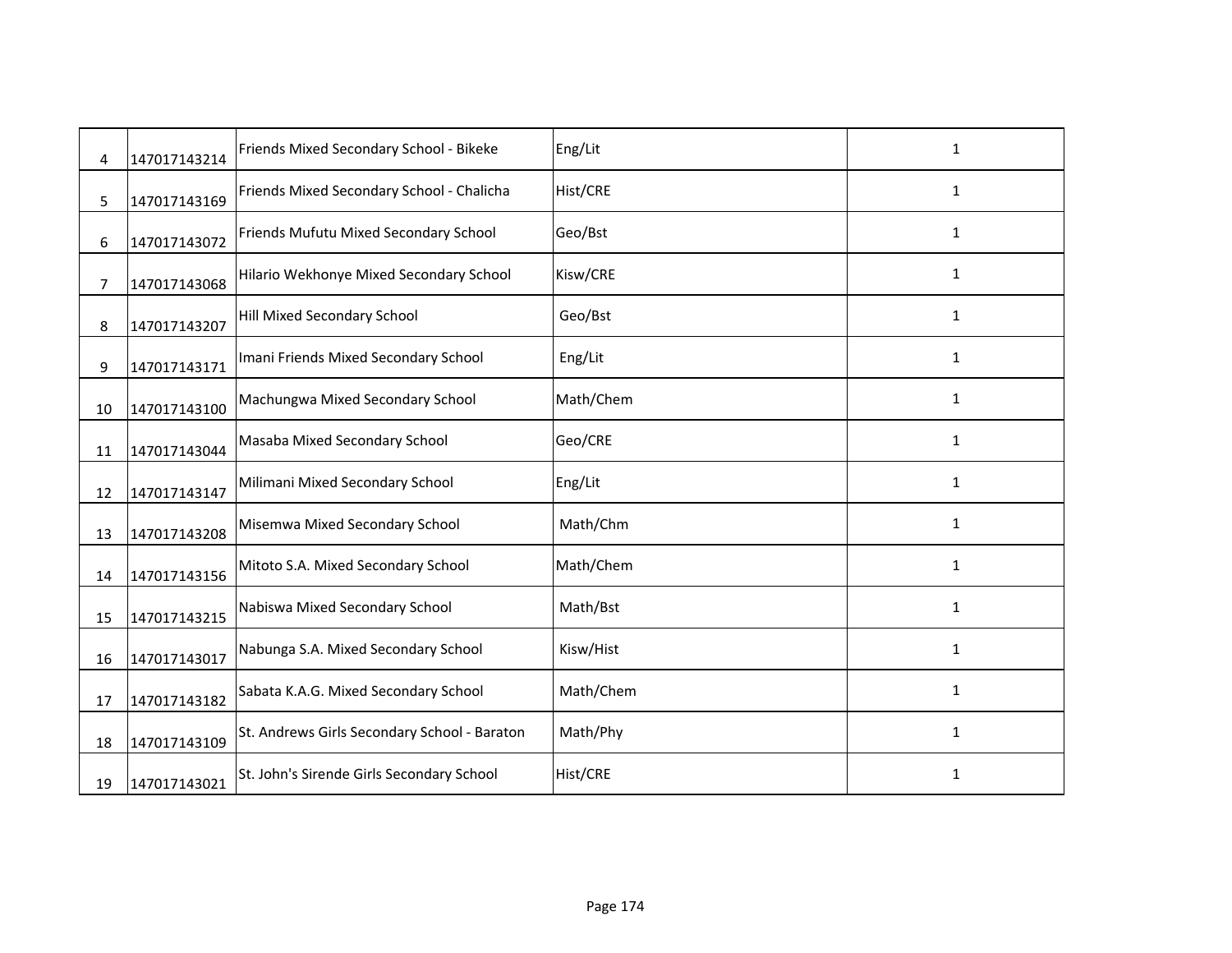| 20 | 147017143186 | St. Joseph's Mixed Secondary School - Nyasi           | Math/Chem          |    |
|----|--------------|-------------------------------------------------------|--------------------|----|
| 21 | 147017143108 | St. Peter's Mucharage Mixed Secondary School          | Bio/Agric          |    |
| 22 | 147017143042 | St. Theresa's Boys Bikeke Secondary School            | Math/Geo, Bio/Chem |    |
| 23 | 147017143217 | St. Thomas Aquinas Mixed Secondary School -<br>Namgoi | Kisw/Hist          |    |
| 24 | 147017143231 | St. Veronica Weonia Mixed Secondary School            | Kisw/Hist          |    |
| 25 | 147017143179 | <b>Wamuini Mixed Secondary School</b>                 | Math/Bst           |    |
|    |              | <b>TOTAL</b>                                          |                    | 26 |

### **KWANZA SUB-COUNTY**

|    | S/NO SCHOOL CODE | <b>NAME OF SCHOOL</b>                   | <b>SUBJECT COMBINATION(S)</b> | <b>NUMBER</b> |
|----|------------------|-----------------------------------------|-------------------------------|---------------|
| 1  | 147017143150     | A.I.C. Kiptuimet Mixed Secondary School | Math/Bst                      |               |
|    | 147017143195     | A.I.C. Kobos Girls Secondary School     | Math/Bst, Hist/CRE            | 2             |
| 3  | 147017143110     | A.I.C. Lessos Day Secondary School      | Kisw/CRE                      |               |
| 4  | 147017143330     | A.I.C. Mwangaza Day Secondary School    | Eng/Lit                       |               |
| 5. | 147017143116     | Biketi Day Secondary School             | Eng/Lit, Kisw/CRE             |               |
| 6  | 147017143008     | Gidea Boys Secondary School             | Agric/Bio                     | 1             |
|    | 147017143033     | Gidea Girls Secondary School            | Bio/Chem, Eng/Lit             | 2             |
| 8  | 147017143028     | Goseta Boys Secondary School            | Comp, Kisw/Hist               | 2             |
| 9  | 147017143122     | Korosiot Day Secondary School           | Hist/CRE                      |               |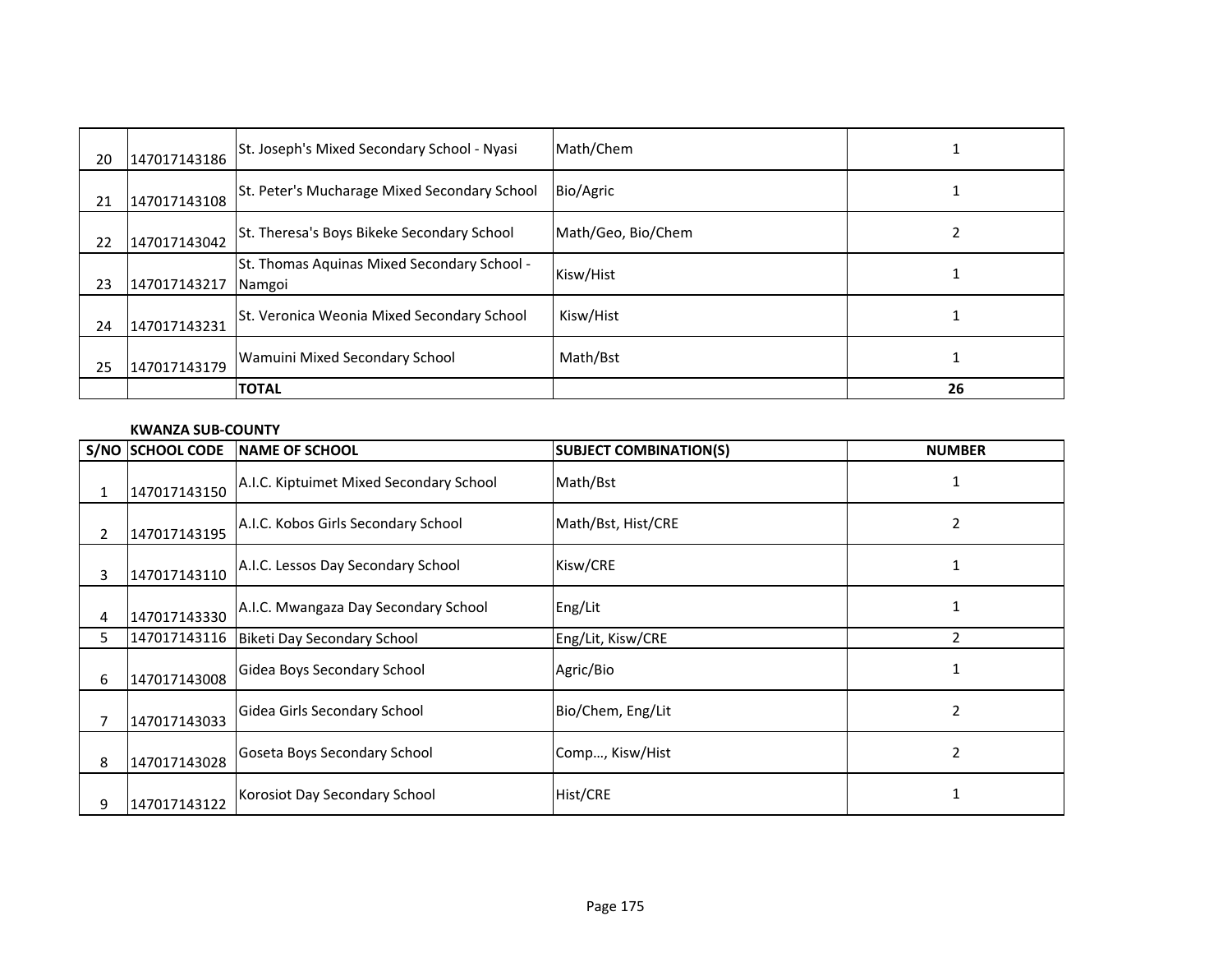| 10 | 147017143050 | Kwanza Girls Secondary School                | Hist/CRE, Kisw/Geo  | 2              |
|----|--------------|----------------------------------------------|---------------------|----------------|
| 11 | 147017143078 | Maridadi Day Secondary School                | Eng/Lit             | 1              |
| 12 | 147017143174 | Maziwa Day Secondary School                  | Geo/Bst, Math/bio   | $\overline{2}$ |
| 13 | 147017143172 | Misanga Day Secondary School                 | Bio/Agric, Math/Phy | 2              |
| 14 | 147017143167 | Mutua Day Secondary School                   | Hist/Geo            | 1              |
| 15 | 147017143034 | Namanjalala Mixed Secondary School           | Eng/Lit             | $\mathbf{1}$   |
| 16 | 147017143165 | Soymining Mixed Secondary School             | Math/Bst, Hist/CRE  | 2              |
| 17 | 147017143158 | St. Anne Umoja Girls Secondary School        | Eng/Lit             | 1              |
| 18 | 147017143198 | St. Emmanuel Day Secondary School            | Bio/Chem, Kisw/CRE  | $\overline{2}$ |
| 19 | 147017143015 | St. Francis Kolongolo Boys Secondary School  | Eng/Lit             | 1              |
| 20 | 147017143219 | St. Francis Kolongolo Girls Secondary School | <b>Hist/CRE</b>     | $\mathbf{1}$   |
| 21 | 147017143154 | St. Michael Liyavo Girls Secondary School    | Eng/Lit             | $\mathbf{1}$   |
| 22 | 147017143126 | St. Patrick's Secondary School - Makunga     | Geo/Bst             | 1              |
|    |              | <b>TOTAL</b>                                 |                     | 31             |

### **TRANS NZOIA EAST SUB-COUNTY**

|              | S/NO SCHOOL CODE NAME OF SCHOOL              | <b>SUBJECT COMBINATION(S)</b> | <b>NUMBER</b> |
|--------------|----------------------------------------------|-------------------------------|---------------|
| 147017143097 | A.I.C. Biribiriet Mixed Day Secondary School | Eng/Lit, Kisw/Hist            |               |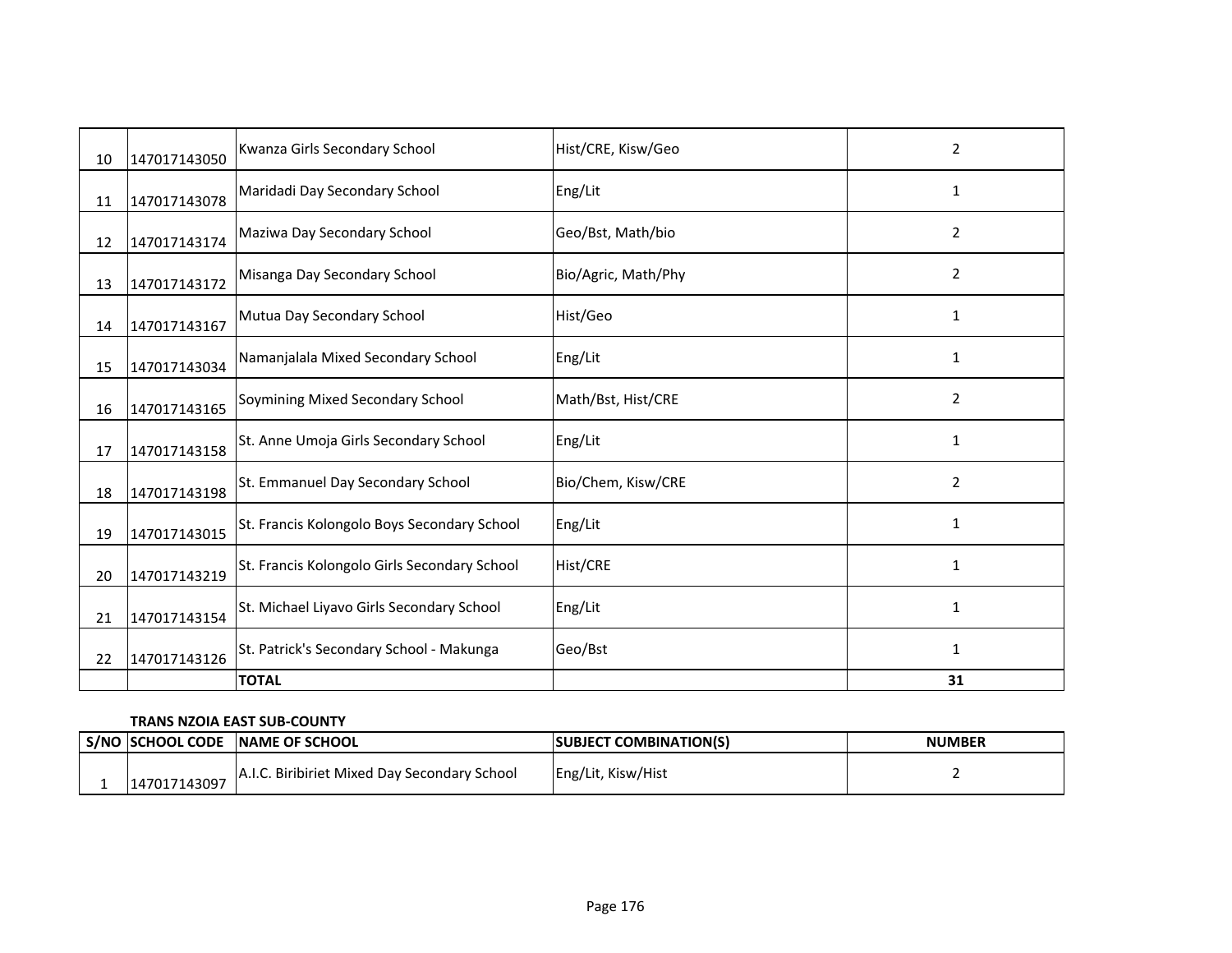| $\overline{2}$ | 147017143032 | A.I.C. Kipkeikei Boys Secondary School                 | Math/Phy  | 1            |
|----------------|--------------|--------------------------------------------------------|-----------|--------------|
| 3              | 147017143146 | A.I.C. Kipkeikei Girls Secondary School                | Eng/Lit   | $\mathbf{1}$ |
| 4              | 147017143129 | A.I.C. Kiptenden Mixed Secondary School                | Eng/Lit   | $\mathbf{1}$ |
| 5              | 147017143020 | A.I.C. Moi Boys High School - Kaplamai                 | Eng/Lit   | 1            |
| 6              | 147017143111 | A.I.C. Ngonyek Mixed Secondary School                  | Math/Bst  | $\mathbf{1}$ |
| 7              | 147017143183 | A.I.C. Nyasaland Mixed Secondary School                | Math/Bst  | $\mathbf{1}$ |
| 8              | 147017143220 | A.I.C. Top Suwerwa Mixed Day Secondary School Bio/Math |           | 1            |
| 9              | 147017143187 | A.I.C. Tuigoin Mixed Secondary School                  | Math/Bst  | 1            |
| 10             | 147017143202 | Bahati - Munyaka Mixed Secondary School                | Kisw/Hist | $\mathbf{1}$ |
| 11             | 147017143148 | Benon Mixed Secondary School                           | Kisw/CRE  | 1            |
| 12             | 147017143162 | Bishop Crowly High School - Baraka                     | Eng/Lit   | $\mathbf{1}$ |
| 13             | 147017143087 | <b>Chematich Mixed Secondary School</b>                | Hist/CRE  | 1            |
| 14             | 147017143170 | <b>Ekegoro Mixed Secondary School</b>                  | Eng/Lit   | 1            |
| 15             | 147017143029 | <b>Geta Mixed Secondary School</b>                     | Math/Phy  | $\mathbf{1}$ |
| 16             | 147017143229 | Immaculate Conception Secondary School -<br>Kemeloi    | Eng/Lit   | $\mathbf{1}$ |
| 17             | 147017143176 | Karara Mixed Secondary School                          | Kisw/Geo  | $\mathbf{1}$ |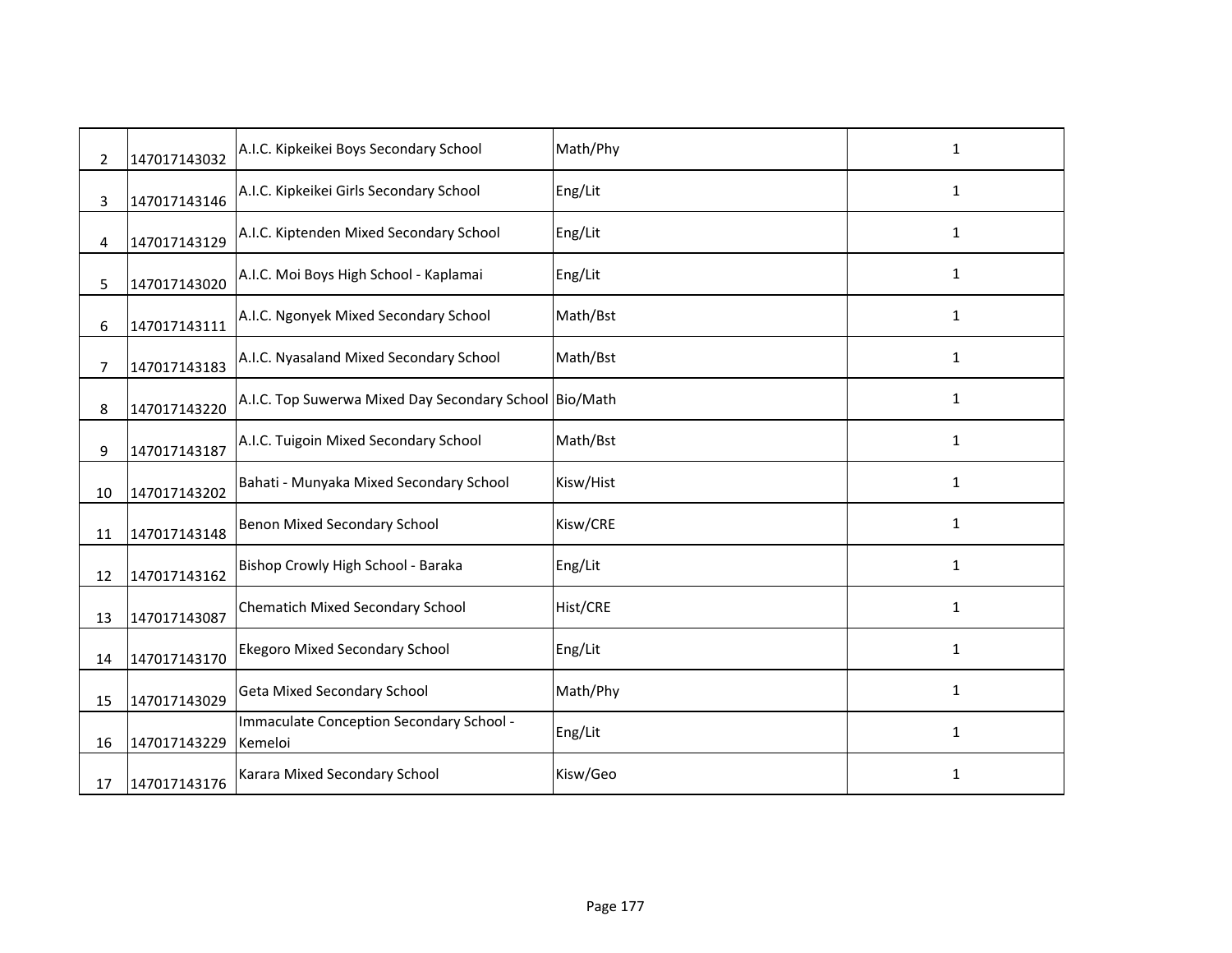| 18 | 147017143046 | Makutano Mixed Secondary School                        | Eng/Lit            | $\mathbf{1}$   |
|----|--------------|--------------------------------------------------------|--------------------|----------------|
| 19 | 147017143139 | Milima Mixed Secondary School                          | Math/Bst           | 1              |
| 20 | 147017143140 | Moi University Secondary School - Taito                | Kisw/Hist          | 1              |
| 21 | 147017143151 | Motosiet Day Secondary School                          | Eng/Lit            | $\mathbf{1}$   |
| 22 | 147017143063 | Noigam Mixed Secondary School                          | Eng/Lit            | $\mathbf{1}$   |
| 23 | 147017143188 | Our Lady of Africa Chepkoiyo Mixed Secondary<br>School | Geo/Hist           | $\mathbf{1}$   |
| 24 | 147017143011 | PCEA - Kapsara Mixed Secondary School                  | Kisw/CRE           | $\mathbf{1}$   |
| 25 | 147017143114 | Seum Mixed Secondary School                            | Kisw/CRE           | 1              |
| 26 | 147017143012 | Sitatunga Mixed Secondary School                       | Math/Phy           | $\mathbf{1}$   |
| 27 | 147017143069 | St Augustine Secondary School - Munyaka                | Math/Chem          | 1              |
| 28 | 147017143085 | St. Andrews Osorongai Mixed Secondary School           | Math/Bst           | $\mathbf{1}$   |
| 29 | 147017143014 | St. Christopher's Boys Secondary School                | Math/Bio           | $\mathbf{1}$   |
| 30 | 147017143181 | St. Christopher's Girls Secondary School               | Bio/Agri           | $\mathbf{1}$   |
| 31 | 147017143006 | St. Francis Suwerwa Boys Secondary School              | Eng/Lit, Kisw/Geo  | 2              |
| 32 | 147017143153 | St. Francis Suwerwa Girls Secondary School             | Kisw/CRE, Math/Bst | $\overline{2}$ |
| 33 | 147017143112 | St. Joseph's Cheptil Mixed Secondary School            | Math/Bst           | $\mathbf{1}$   |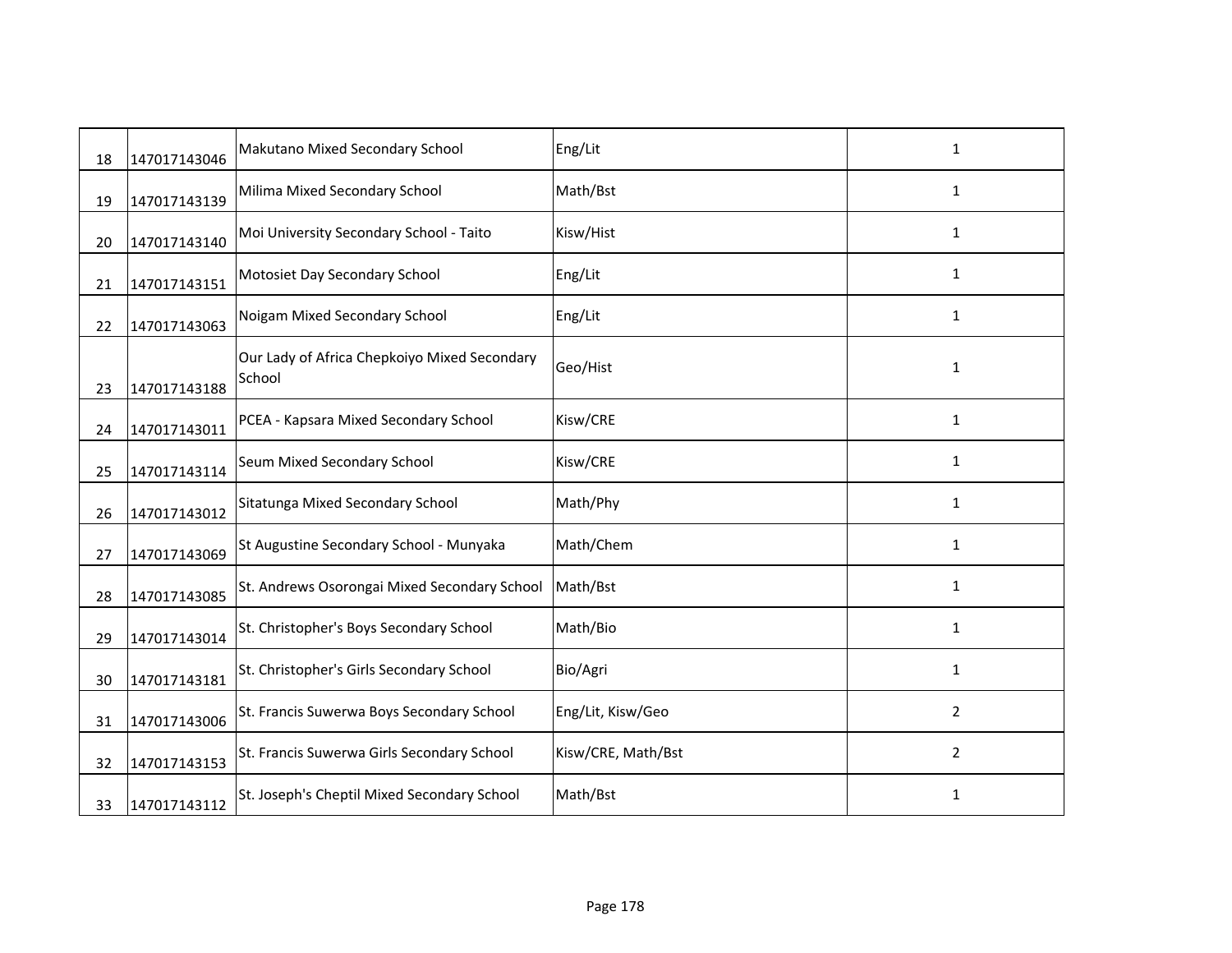| 34 | 147017143004 | St. Marks Boys Cherangani Secondary School          | Eng/Lit, Kisw/CRE | $\overline{2}$ |
|----|--------------|-----------------------------------------------------|-------------------|----------------|
| 35 | 147017143074 | St. Marks' Girls Cherangani Secondary School        | Bio/Chem, Comp/   | 2              |
| 36 | 147017143106 | St. Mary's Kipsingori Girls Secondary School        | Math/Bst          | 1              |
| 37 | 147017143138 | St. Patrick High School - Kipsaina                  | Math/Bst          | 1              |
| 38 | 147017143173 | St. Paul's Kapchepsir Mixed Secondary School        | Kisw/Hist         | 1              |
| 39 | 147017143099 | St. Pauls Secondary School - Kiriita                | Hist/CRE          | 1              |
| 40 | 147017143035 | St. Paul's Sinoko Boys Secondary School             | Geo/Bst           | 1              |
|    |              | St. Peters Girls Mito Mbili Secondary School        | Bio/Geo           | 1              |
| 41 | 147017143070 |                                                     |                   |                |
| 42 | 147017143048 | St. Peter's Nyakinywa Mixed Day Secondary<br>School | Eng/Lit           | 1              |
| 43 | 147017143177 | St. Philips Secondary School - Surungai             | Eng/Lit           | 1              |
| 44 | 147017143060 | St. Thomas Secondary School - Kongoli               | Math/Chem         | 1              |
| 45 | 147017143230 | Tarakwa Mixed Secondary School                      | Math/Chem         | 1              |
| 46 | 147017143209 | Upec Osorongai Secondary School                     | Eng/Lit           | 1              |
| 47 | 147017143133 | <b>Friends Bonde Secondary</b>                      | Maths/Bio         | 1              |
| 48 | 147017143019 | Wiyeta Girls Secondary School                       | Math/Bst          | 1              |
| 49 | 147017143075 | Yuya Secondary School                               | Kisw/CRE          | 1              |
|    |              | <b>TOTAL</b>                                        |                   | 54             |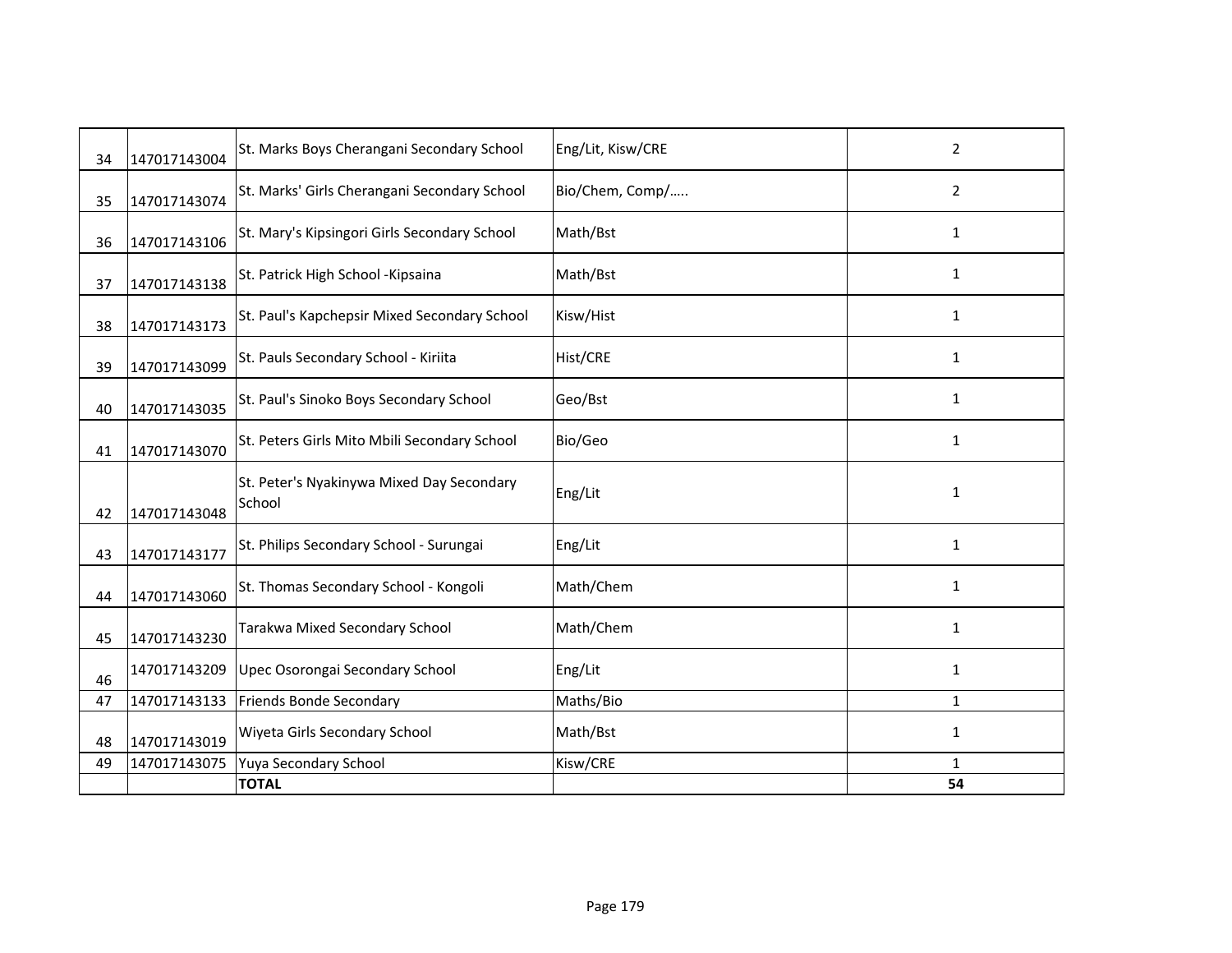|  |  |  |  | <b>TRANS NZOIA WEST SUB-COUNTY</b> |
|--|--|--|--|------------------------------------|
|--|--|--|--|------------------------------------|

|                | S/NO SCHOOL CODE | <b>NAME OF SCHOOL</b>                                  | <b>SUBJECT COMBINATION(S)</b> | <b>NUMBER</b>  |
|----------------|------------------|--------------------------------------------------------|-------------------------------|----------------|
| 1              | 147017143144     | Bishop Crowley Lukesi Mixed Secondary School           | Kisw/Hist, Math/Bst           | $\overline{2}$ |
| $\overline{2}$ | 147017143010     | Boma Boys Secondary School                             | Math/Geo, Eng/Lit             | $\overline{2}$ |
| 3              | 147017143196     | Chepkoilel Mixed Secondary School                      | Kisw/CRE                      | $\mathbf{1}$   |
| 4              | 147017143225     | Cheptumbelio Mixed Secondary School                    | Kisw/Geo                      | 1              |
| 5              | 147017143054     | Friends Boys Secondary School - Matisi                 | Math/Chem                     | 1              |
| 6              | 147017143192     | Friends Day Secondary School - Lukhome                 | Math/Bst, Kisw/CRE            | $\overline{2}$ |
| $\overline{7}$ | 147017143232     | Friends Girls Secondary School - Matisi                | Bio/Agri                      | 1              |
| 8              | 147017143166     | Gituamba Mixed Secondary School                        | Math/Geo                      | 1              |
| 9              | 147017143127     | Immaculate Heart Girls Secondary School                | Comp/                         | $\mathbf{1}$   |
| 10             | 147017143203     | Kinyoro Mixed Secondary School                         | Kisw/CRE                      | $\mathbf{1}$   |
| 11             | 147017143016     | Kitale Girls Secondary School                          | Bio/Chem, Kisw/Geo            | $\overline{2}$ |
| 12             | 147017143142     | Luanda Mixed Secondary School                          | Eng/Lit                       | $\mathbf{1}$   |
| 13             | 147017143093     | Nakami Friends Mixed Secondary School                  | Eng/Lit, Bio/Agric            | 2              |
| 14             | 147017143201     | Soil Conservation Mixed Secondary School               | Kisw/CRE, Kisw/Hist           | $\overline{2}$ |
| 15             | 147017143071     | St Thomas Aquinas Secondary School - Kapretwa Kisw/CRE |                               | $\mathbf 1$    |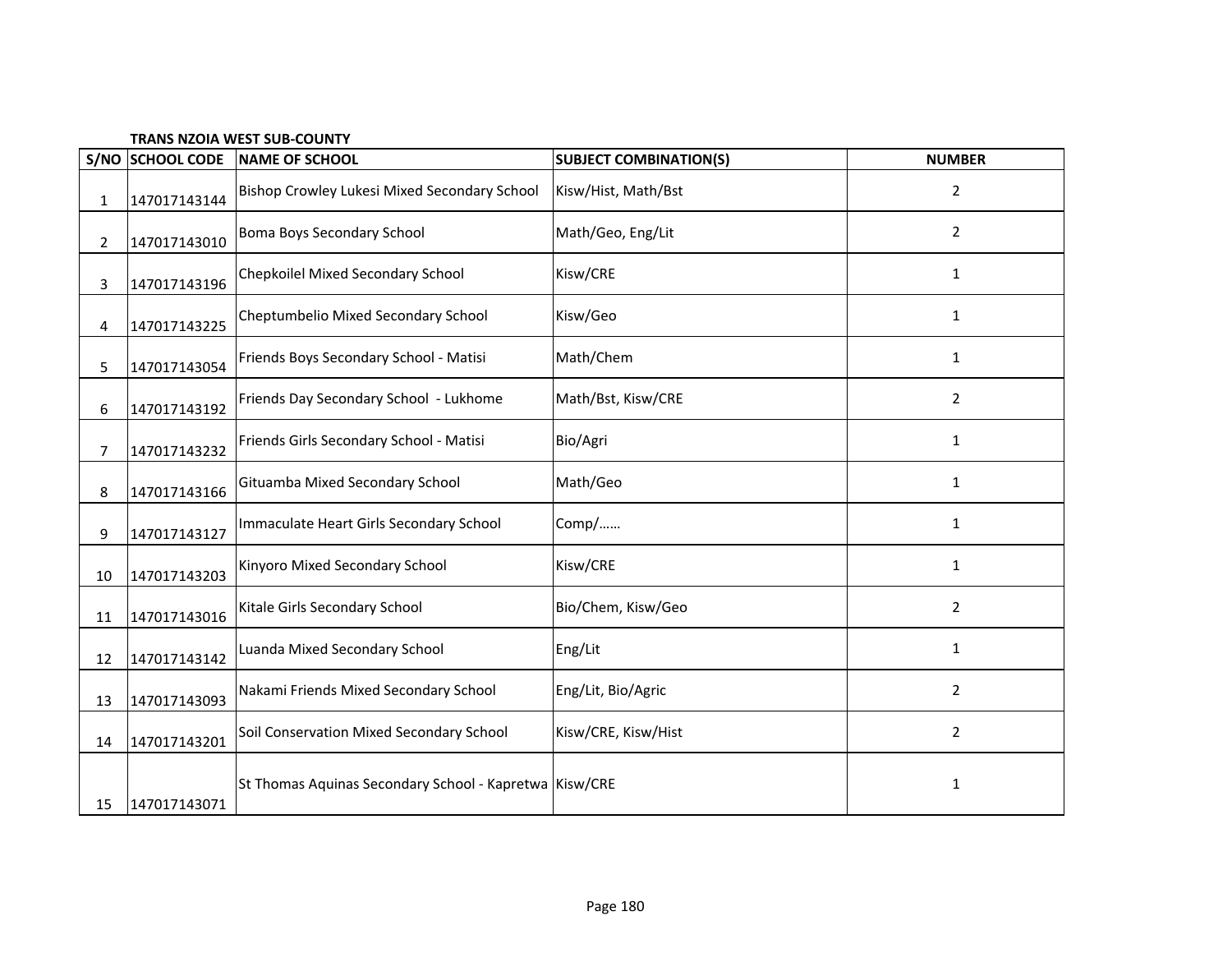| 16 | 147017143184 | St. Andrews Sukwo Mixed Secondary School         | Math/Geo            |    |
|----|--------------|--------------------------------------------------|---------------------|----|
| 17 | 147017143105 | St. Athanas Kissawai Mixed Secondary School      | Kisw/CRE, Geo/Bst   | 2  |
| 18 | 147017143024 | St. Joseph's Girls Kitale Girls Secondary School | Bio/Agri, Kisw/Hist | 2  |
| 19 | 147017143002 | St. Josephs National High School- Kitale         | Comp/, Geo/Bst      | 2  |
| 20 | 147017143189 | St. Lucia Girls Secondary School                 | Math/Bst            |    |
| 21 | 147017143036 | St. Mary's Machewa Mixed Secondary School        | Eng/Lit, Bst/Geo    | 2  |
| 22 | 147017143098 | St. Philips Tuyoo Secondary School - Koony       | Kisw/CRE            |    |
| 23 | 147017143115 | Tuwan Girls Secondary School                     | Eng/Lit             |    |
|    |              | <b>TOTAL</b>                                     |                     | 33 |

# **TURKANA COUNTY**

**LOIMA SUB-COUNTY**

|   | S/NO SCHOOL CODE | <b>INAME OF SCHOOL</b>                     | <b>SUBJECT COMBINATION(S)</b> | <b>NUMBER</b> |
|---|------------------|--------------------------------------------|-------------------------------|---------------|
|   | 147017153028     | David Lee Adventist Nagis Secondary School | Kisw/CRE                      |               |
|   | 147017153040     | Kelemunyang Secondary School               | Kisw/CRE                      |               |
| ∍ | <b>NEW</b>       | Loima Boys Secondary School                | Eng/Lit                       |               |
|   | 147017153027     | Loima Girls Secondary                      | Eng/Lit                       |               |
|   | 147017153019     | Turkwel Boys Secondary                     | Eng/Lit                       |               |
|   |                  | <b>TOTAL</b>                               |                               |               |

## **TURKANA CENTRAL SUB-COUNTY**

| l s/nc | <b>CODE</b><br>:HOOL | OF SCHOOL<br><b>INAME</b> | T COMBINATION(S) | <b>NUMBER</b> |
|--------|----------------------|---------------------------|------------------|---------------|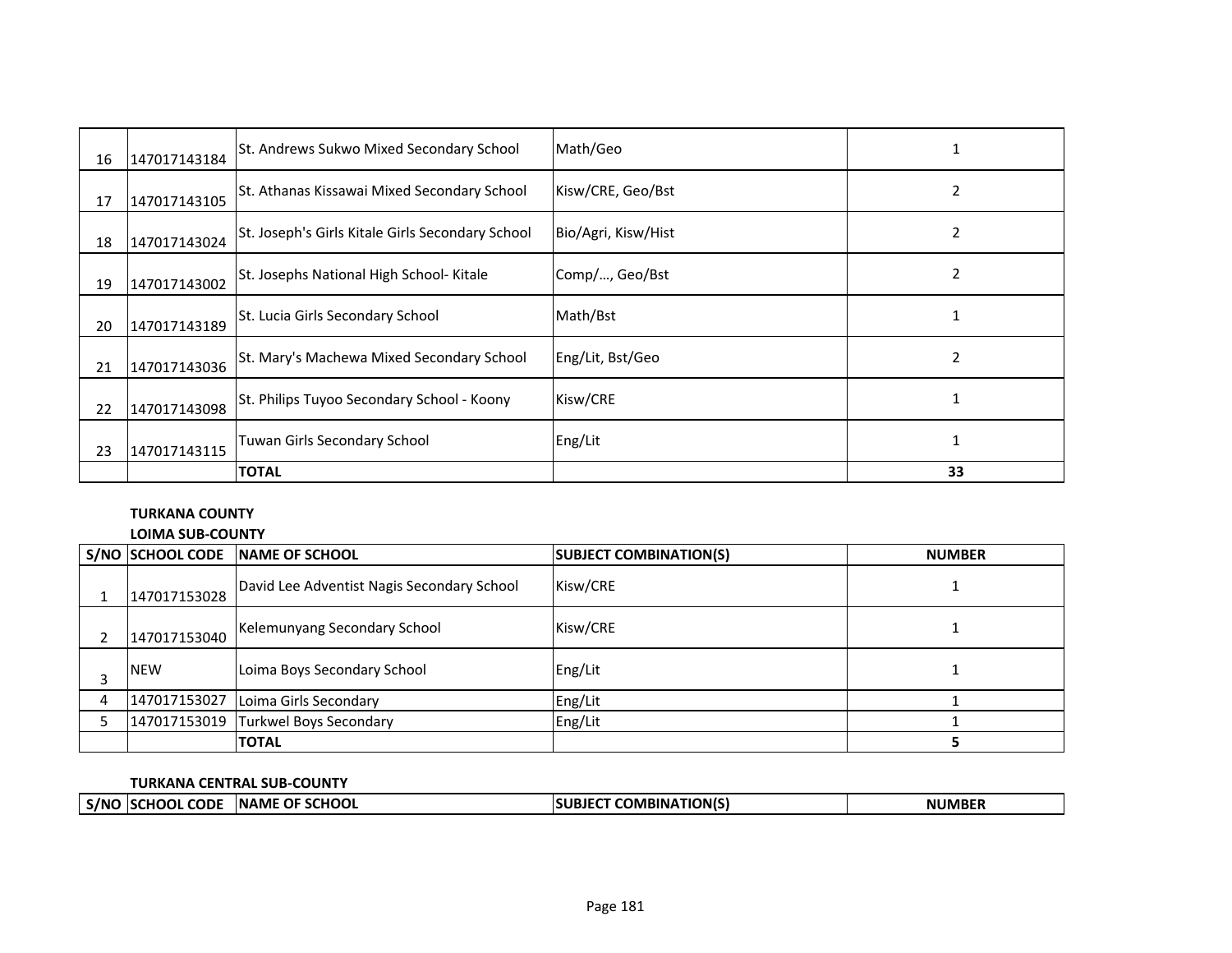|   | 147017153002 | Lodwar Boys National School             | Eng/Lit           |  |
|---|--------------|-----------------------------------------|-------------------|--|
|   | 147017153023 | Lodwar Girls Secondary School           | Eng/Lit           |  |
| 3 | 147017153017 | PAG Lodwar Secondary School             | Kisw/Geo          |  |
| 4 | 147017153014 | S.A. Nawoitorong Mixed Secondary School | Kisw/CRE          |  |
| 5 | 147017153009 | St. Kevin's Secondary School            | Math/Bst, Eng/Lit |  |
| 6 |              | 147017153044 Talent High School         | Geo/Bst           |  |
|   |              | <b>TOTAL</b>                            |                   |  |

## **TURKANA EAST SUB-COUNTY**

|   | S/NO SCHOOL CODE | <b>INAME OF SCHOOL</b>                 | <b>SUBJECT COMBINATION(S)</b> | <b>NUMBER</b> |
|---|------------------|----------------------------------------|-------------------------------|---------------|
|   | 147017153005     | A.I.C. Kangitit Girls Secondary School | Math/Geo                      |               |
|   | 147017153029     | A.I.C. Katilia Boys Secondary School   | Eng/Lit                       |               |
| 3 | 147017153035     | Lotubae Girls Secondary School         | Kisw/Hist                     |               |
| 4 | 147017153047     | Ngamia One Kochodin Secondary School   | Kisw/CRE                      |               |
|   | 147017153010     | R.C.E.A Lokori Boys Secondary School   | Kisw/Geo                      |               |
| 6 | 147017153033     | Napeililim Sec                         | Bio/Chem                      |               |
|   |                  | <b>TOTAL</b>                           |                               | 6             |

## **TURKANA NORTH SUB-COUNTY**

| <b>S/NO SCHOOL CODE</b> | <b>INAME OF SCHOOL</b>        | <b>ISUBJECT COMBINATION(S)</b> | <b>NUMBER</b> |
|-------------------------|-------------------------------|--------------------------------|---------------|
| 147017153032            | Kaeris Girls Secondary School | Eng/Lit                        |               |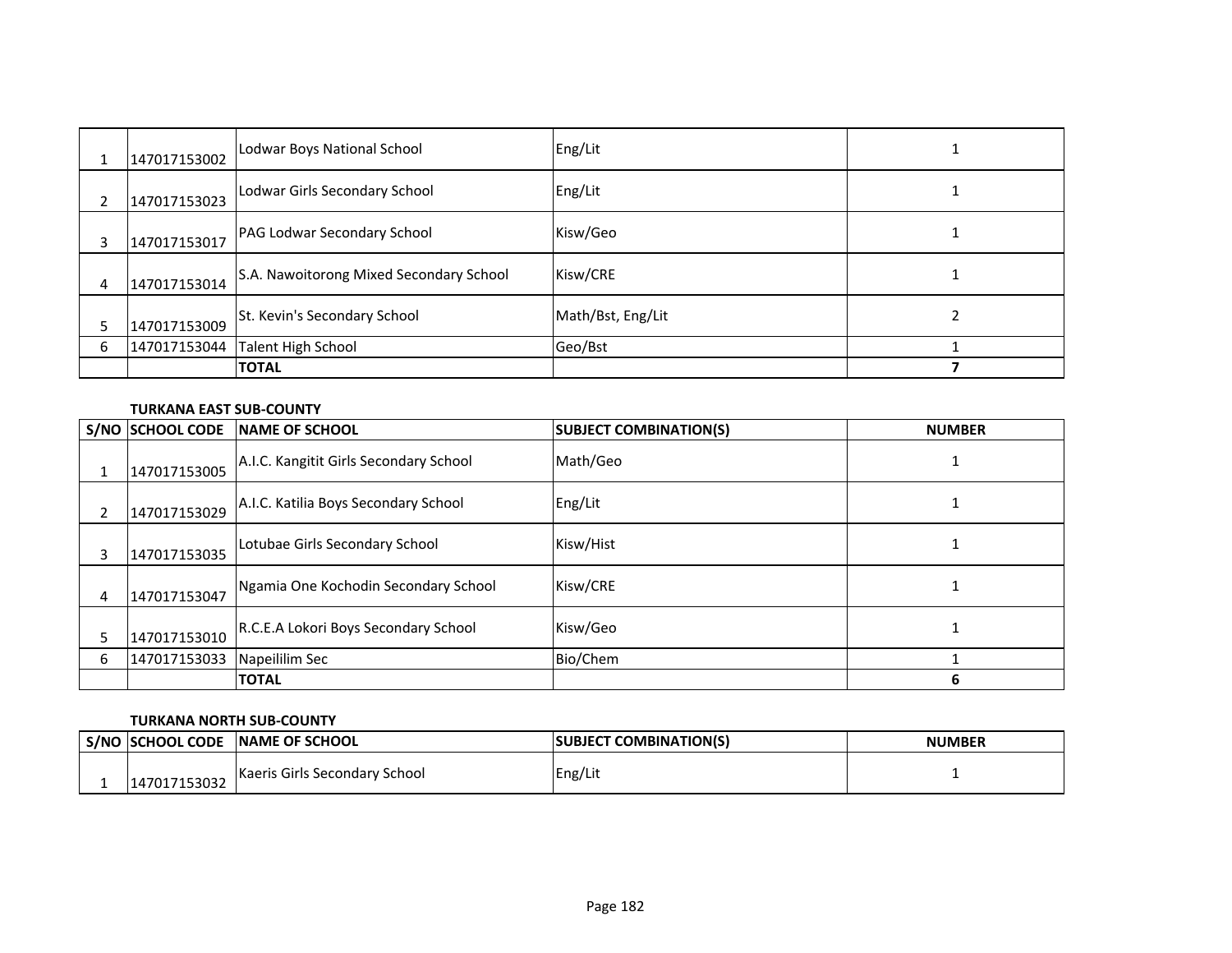|   | 147017153022 | Kataboi Girls Secondary School          | Kisw/Hist |  |
|---|--------------|-----------------------------------------|-----------|--|
|   | 147017153046 | Lokitaung Girls Secondary School        | Math/Chem |  |
| 4 | 147017153039 | Milimatatu Girls Secondary School       | Math/Phy  |  |
|   | 147017153021 | St. Josephs Lapur Boys Secondary School | Kisw/Hist |  |
|   |              | <b>TOTAL</b>                            |           |  |

#### **TURKANA SOUTH SUB-COUNTY**

|   | S/NO SCHOOL CODE | <b>INAME OF SCHOOL</b>                | <b>SUBJECT COMBINATION(S)</b> | <b>NUMBER</b> |
|---|------------------|---------------------------------------|-------------------------------|---------------|
|   | 147017153034     | Kakalel Boys Secondary School         | Kisw/Hist                     |               |
|   |                  | 147017153038 Kaputir Secondary School | Kisw/Hist, Eng/Lit            |               |
| 3 | 147017153041     | Katilu Girls Secondary School         | Eng/Lit, Kisw/Geo             |               |
| 4 | 147017153043     | R.CE.A. Kasuroi Boys Secondary School | Eng/Lit                       |               |
|   | 147017153011     | Uhuru Girls Secondary School          | Eng/Lit                       |               |
|   |                  | <b>TOTAL</b>                          |                               |               |

### **TURKANA WEST SUB-COUNTY**

| S/NO SCHOOL CODE        | <b>INAME OF SCHOOL</b>             | <b>SUBJECT COMBINATION(S)</b> | <b>NUMBER</b> |
|-------------------------|------------------------------------|-------------------------------|---------------|
| 147017153045            | Lokichoggio Mixed Secondary School | Chem/Math                     |               |
| 147017153026            | Lopiding Girls Secondary School    | Eng/Lit                       |               |
| 147017153006 Kakuma Sec |                                    | Eng/Lit                       |               |
| <b>NEW</b>              | <b>Potokom Mixed</b>               | Bio/Chem                      |               |
| 147017153037            | Kalobeyei Sec                      | Kisw/Hist                     |               |
|                         | <b>TOTAL</b>                       |                               |               |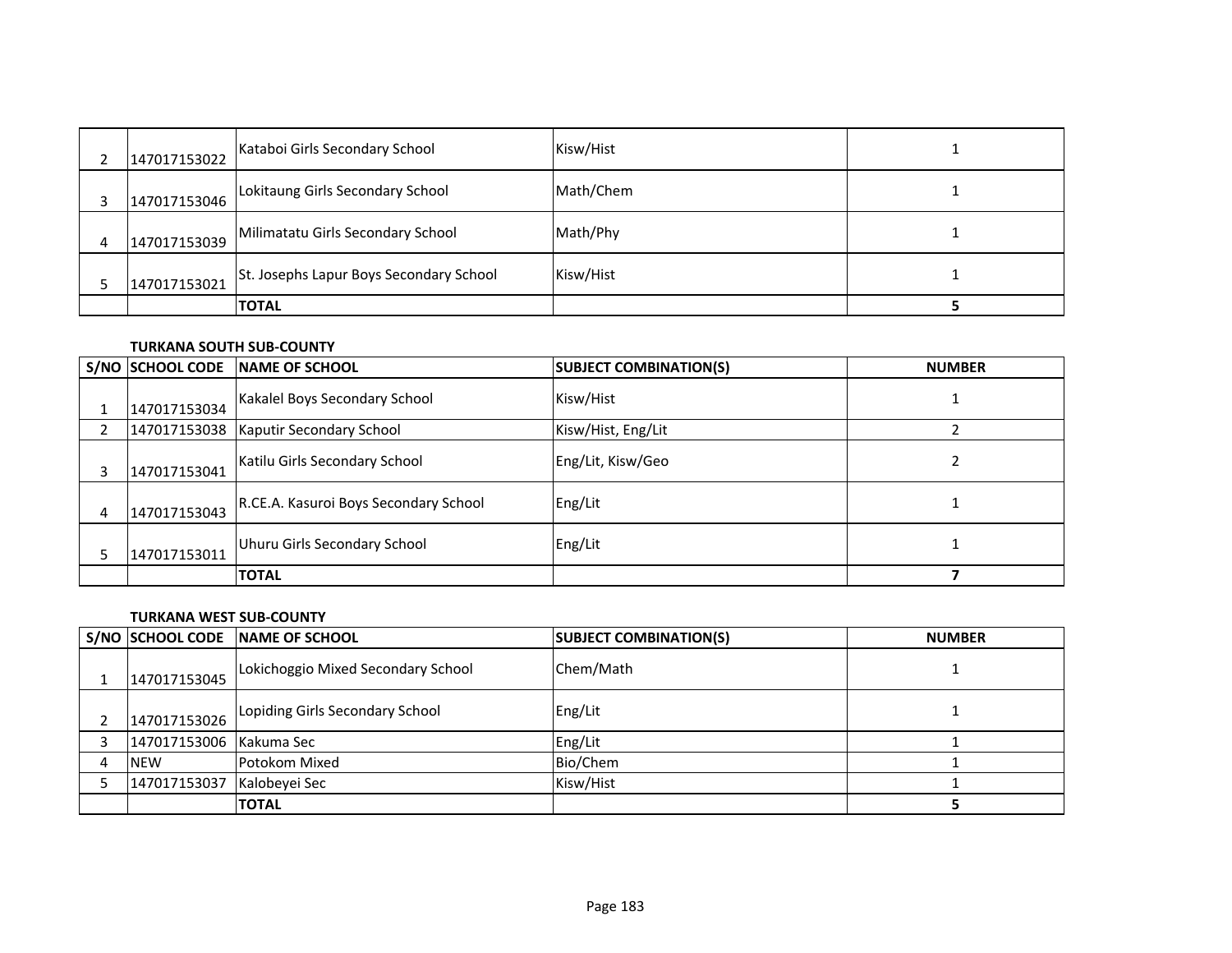#### **UASIN GISHU COUNTY**

**AINABKOI SUB-COUNTY**

|                | S/NO SCHOOL CODE | <b>NAME OF SCHOOL</b>                                     | <b>SUBJECT COMBINATION(S)</b> | <b>NUMBER</b>  |
|----------------|------------------|-----------------------------------------------------------|-------------------------------|----------------|
| $\mathbf{1}$   |                  | 147017163157 A.I.C. Kiluka Mixed Secondary School         | Kisw/CRE                      | 1              |
| $\mathbf{2}$   |                  | 147017163008 Arnessens Secondary School                   | French/                       | 1              |
| 3              |                  | 147017163028 Bishop Birech Girls Tilol Secondary School   | Comp/                         | 1              |
| 4              | 147017163062     | <b>Chesogor Mixed Secondary School</b>                    | Math/Bst                      | 1              |
| 5              | 147017163021     | Drys Farm Girls Secondary School                          | $H/$ Sc $/$                   | 1              |
| 6              | 147017163020     | Kapngetuny High School                                    | Hist/CRE                      | 1              |
| $\overline{7}$ | 147017163001     | Moi Girls High School                                     | Kisw/Geo                      | 1              |
| 8              |                  | 147017163046   Plateau Girls Secondary School             | Eng/Lit,                      | 1              |
| 9              |                  | 147017163056 R.C.E.A Biwott Ngelel Tarit Secondary School | Math/Bst, Hist/CRE            | $\overline{2}$ |
| 10             |                  | 147017163032 Rurigi Mixed Secondary School                | Kisw/Geo, Music               | $\overline{2}$ |
| 11             |                  | 147017163188 Soliat Mixed Day Secondary School            | Math/Geo                      | 1              |
| 12             |                  | 147017163158 St Peter's Waunifor Secondary School         | Bio/Chem                      | 1              |
| 13             | 147017163080     | Chepkongony C.O.C Sec                                     | Kisw/Geo                      | $\mathbf{1}$   |
|                |                  | <b>TOTAL</b>                                              |                               | 15             |

#### **KAPSERET SUB-COUNTY**

| S/NO  SCHOOL CODE | <b>NAME OF SCHOOL</b>                             | <b>SUBJECT COMBINATION(S)</b> | <b>NUMBER</b> |
|-------------------|---------------------------------------------------|-------------------------------|---------------|
|                   |                                                   |                               |               |
|                   | 147017163014 A.I.C. Ngeria Girls Secondary School | Bio/Chem, Eng/Lit             |               |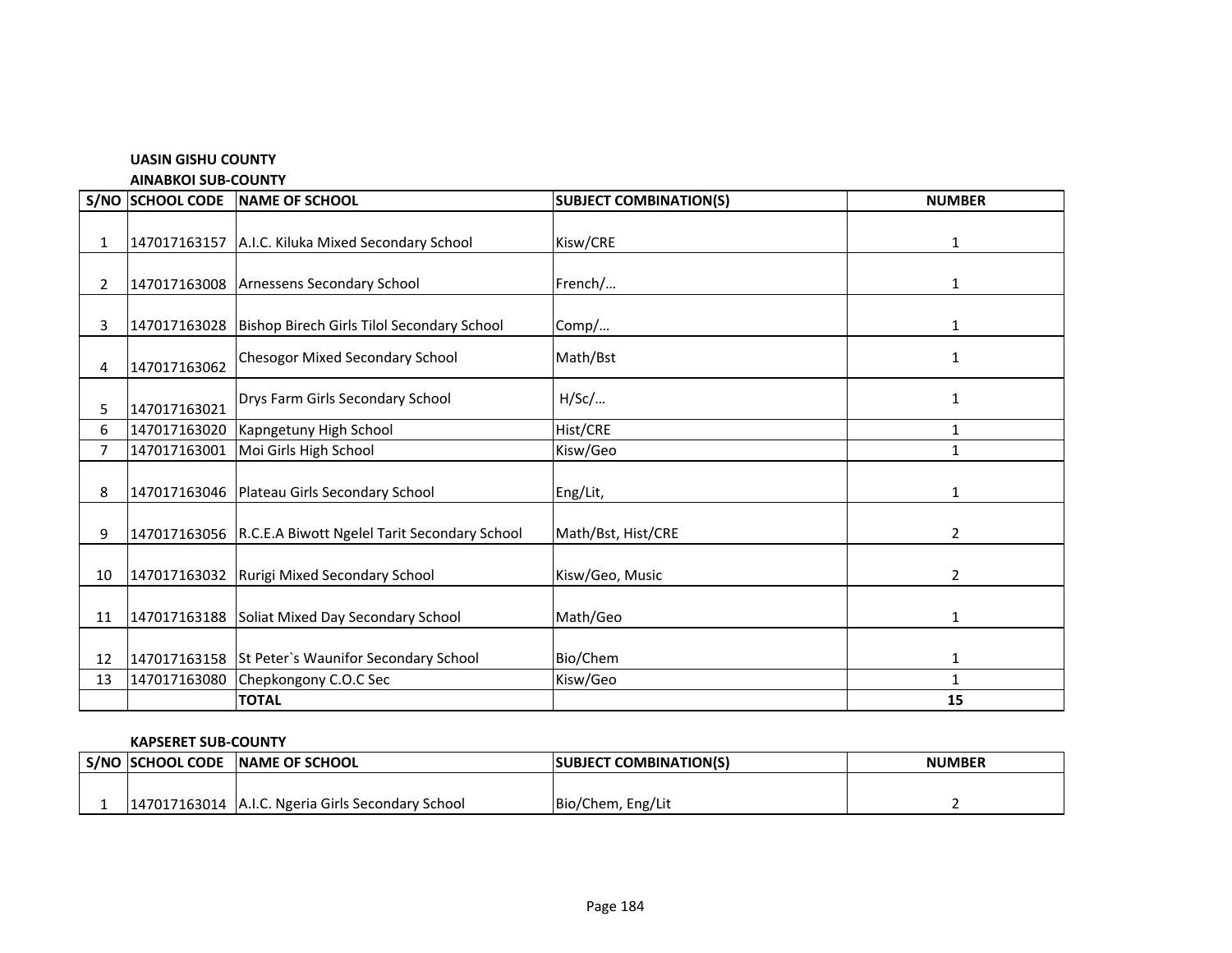| $\overline{2}$ | <b>NEW</b>   | Chepyakwai Mixed Secondary School                   | Math/Bio             | 1            |
|----------------|--------------|-----------------------------------------------------|----------------------|--------------|
| 3              |              | 147017163135   D.E.B. Mutwot Mixed Secondary School | Phy/Chem, Bio/Maths  | 2            |
| 4              | 147017163069 | Davies Mixed Secondary School                       | Math/Chem            | 1            |
| 5              |              | 147017163064   Mwiruti Mixed Secondary School       | Bio/Agric, Maths/Bst | 2            |
| 6              | 147017163095 | Songoliet Mixed Secondary School                    | Kisw/CRE             |              |
| 7              | 147017163119 | St. Anne Secondary School - Simat                   | Eng/Lit,             |              |
| 8              | 147017163194 | St. Georges Girls Secondary School                  | Math/Bst             |              |
| 9              | 147017163134 | St. Josephs Kapsaret Mixed Secondary School         | Eng/Lit              | $\mathbf{1}$ |
| 10             |              | 147017163006   Wareng Mixed Secondary School        | Bio/Chem             | 1            |
|                |              | <b>TOTAL</b>                                        |                      | 13           |

#### **KESSES SUB-COUNTY**

|   | S/NO SCHOOL CODE | <b>INAME OF SCHOOL</b>                        | <b>SUBJECT COMBINATION(S)</b> | <b>NUMBER</b> |
|---|------------------|-----------------------------------------------|-------------------------------|---------------|
|   |                  |                                               |                               |               |
|   | 147017163037     | Cengalo Mixed Secondary School                | Comp/                         |               |
|   |                  |                                               |                               |               |
|   |                  | 147017163116 Chagaiya Mixed Secondary School  | Kisw/Hist                     |               |
|   |                  |                                               |                               |               |
|   |                  | 147017163034 Cheplaskei Boys Secondary School | Eng/Lit                       |               |
|   |                  |                                               |                               |               |
| 4 | 147017163057     | Moi Chuiyat Mixed Secondary School            | Kisw/Hist                     |               |
|   |                  | 147017163025 Hill Girls Secondary School      | Kisw/CRE                      |               |
|   |                  |                                               |                               |               |
| 6 | 147017163013     | Kapkoiga Girls Secondary School               | Eng/Lit, French               |               |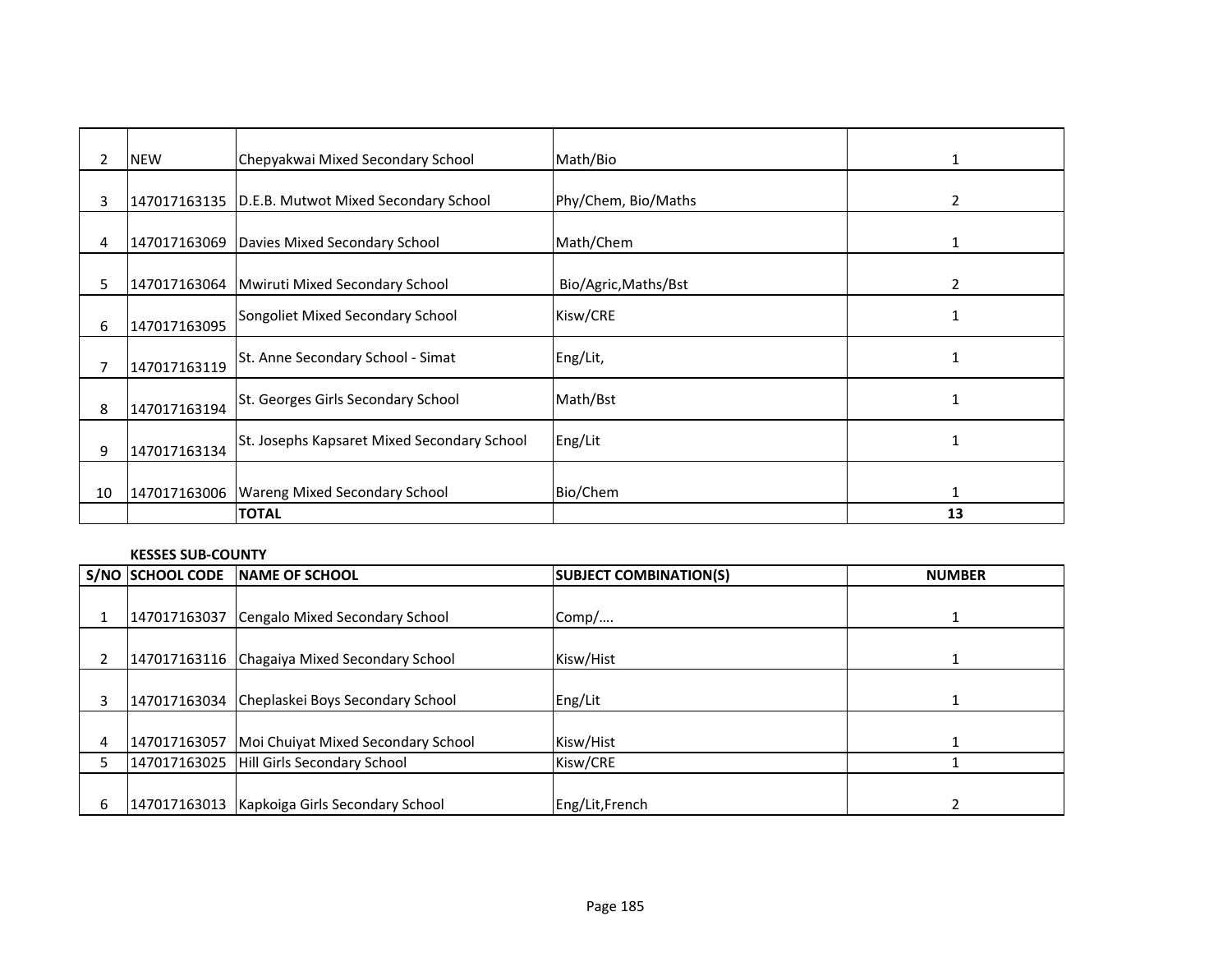|    | 14701273172  | Kiptega Secondary School                      | Kisw/Hist          |    |
|----|--------------|-----------------------------------------------|--------------------|----|
|    |              |                                               |                    |    |
| 8  |              | 147017163196 Lainguse Mixed Secondary School  | Math/Bst           |    |
|    |              |                                               |                    |    |
| 9  |              | 147017163191   Matharu Mixed Secondary School | Kisw/Hist          |    |
|    |              |                                               |                    |    |
| 10 | 147017163106 | Mkombozi Mixed Secondary School               | Math/Bst           |    |
|    |              |                                               |                    |    |
| 11 | 147017163071 | Moi University Mixed Secondary School         | Eng/Lit            |    |
|    |              |                                               |                    |    |
| 12 | 147017163118 | Saroiyot Mixed Secondary School               | Kisw/Geo           |    |
| 13 | 1.47017E+11  | <b>ISt.Catherines Girls-Kesses</b>            | Kisw/Geo, Hist/CRE |    |
|    |              | <b>TOTAL</b>                                  |                    | 15 |

## **MOIBEN SUB-COUNTY**

|    | <b>S/NO SCHOOL CODE</b> | <b>INAME OF SCHOOL</b>                                  | <b>SUBJECT COMBINATION(S)</b> | <b>NUMBER</b> |
|----|-------------------------|---------------------------------------------------------|-------------------------------|---------------|
|    |                         |                                                         |                               |               |
| 1  |                         | 147017163050 A.I.C. Chebisaas Boys High School          | Math/Chem, Comp/              | 2             |
| 2  |                         | 147017163058 Eldoret G.K. High School                   | Kisw/Hist                     |               |
| 3  |                         | 147017163047 Kemeliet Mixed Secondary School            | Kisw/CRE                      | 1             |
| 4  |                         | 147017163184   R.C.E.A. Koitoror Mixed Secondary School | Kisw/Hist                     |               |
| 5. |                         | 147017163072 Seko Girls Secondary School                | Math/Phy                      |               |
| 6  |                         | 147017163052 Sosiyo Mixed Secondary School              | Comp/                         |               |
|    |                         | 147017163019 St. Anthony Moiben Boys Secondary School   | Kisw/Hist                     |               |
| 8  |                         | 147017163051 St. Joseph Kapnasu Secondary School        | Kisw/Hist                     |               |
| 9  |                         | 147017163033 St. Mary's Kapsiliot Secondary School      | Kisw/CRE                      |               |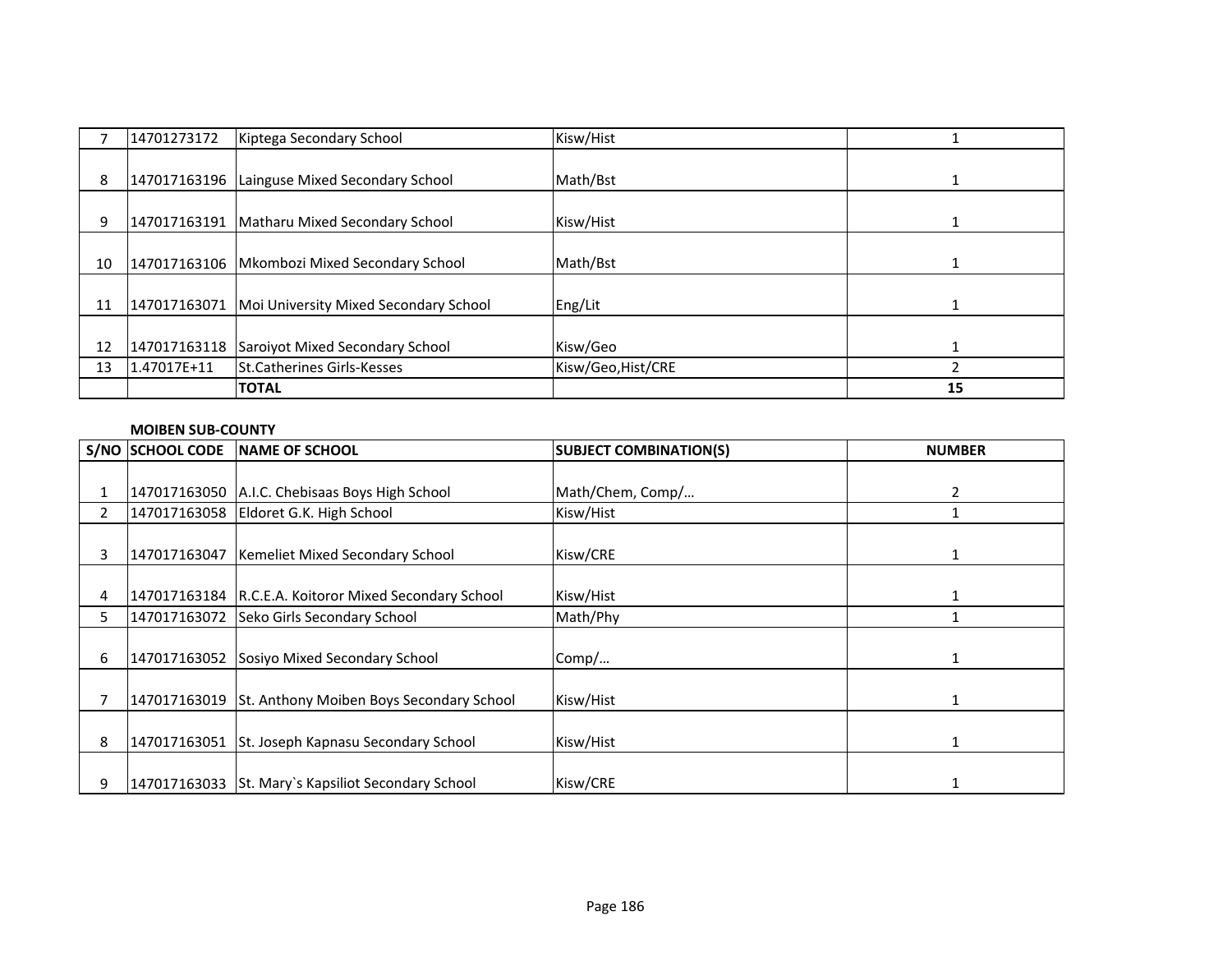| 10 | 147017163086 St. Peter's Secondary School - Ngoisa | Eng/Lit   |    |
|----|----------------------------------------------------|-----------|----|
| 11 | 147017163111 Tachasis Girls Secondary School       | Kisw/Hist |    |
| 12 | 147017163093 Toloita Secondary School              | Kisw/CRE  |    |
| 13 | 147017163091 Uswo Mixed Secondary School           | Math/Geo  |    |
|    | <b>TOTAL</b>                                       |           | 14 |

#### **SOY SUB-COUNTY**

|                | <b>S/NO SCHOOL CODE</b> | <b>NAME OF SCHOOL</b>                              | <b>SUBJECT COMBINATION(S)</b> | <b>NUMBER</b> |
|----------------|-------------------------|----------------------------------------------------|-------------------------------|---------------|
|                |                         |                                                    |                               |               |
| $\mathbf{1}$   |                         | 147017163185 A.I.C. Kamoiywa Secondary School      | Kisw/Hist,                    | $\mathbf{1}$  |
| $\overline{2}$ |                         | 147017163088 A.I.C. Kaptebengwet Secondary School  | Math/Bst,                     | 1             |
| 3              |                         | 147017163165 A.I.C. Kerotet Mixed Secondary School | Math/Geo                      | 1             |
| 4              |                         | 147017163144   A.I.C. Mogoon Secondary School      | Eng/Lit                       | 1             |
| 5.             |                         | 147017163147 A.I.C. Ndabarnach Secondary School    | Kisw/Geo                      | $\mathbf{1}$  |
| 6              |                         | 147017163151 A.I.C. Saramek Secondary School       | Bio/Agric                     | 1             |
| 7              |                         | 147017163189 A.I.C. Sirikwa Secondary School       | Eng/Lit                       | 1             |
| 8              |                         | 147017163124 Cheplelaibei North Mixed Dy           | Math/Bio,                     | 1             |
| 9              |                         | 147017163107 K.A.G. Bwayi Secondary School         | Geo/Bst,                      | $\mathbf{1}$  |
| 10             |                         | 147017163015   Kerotet Girls Secondary School      | Math/Bst,                     | 1             |
| 11             |                         | 147017163038 Kiborom Secondary School              | Phy/Chem                      | 1             |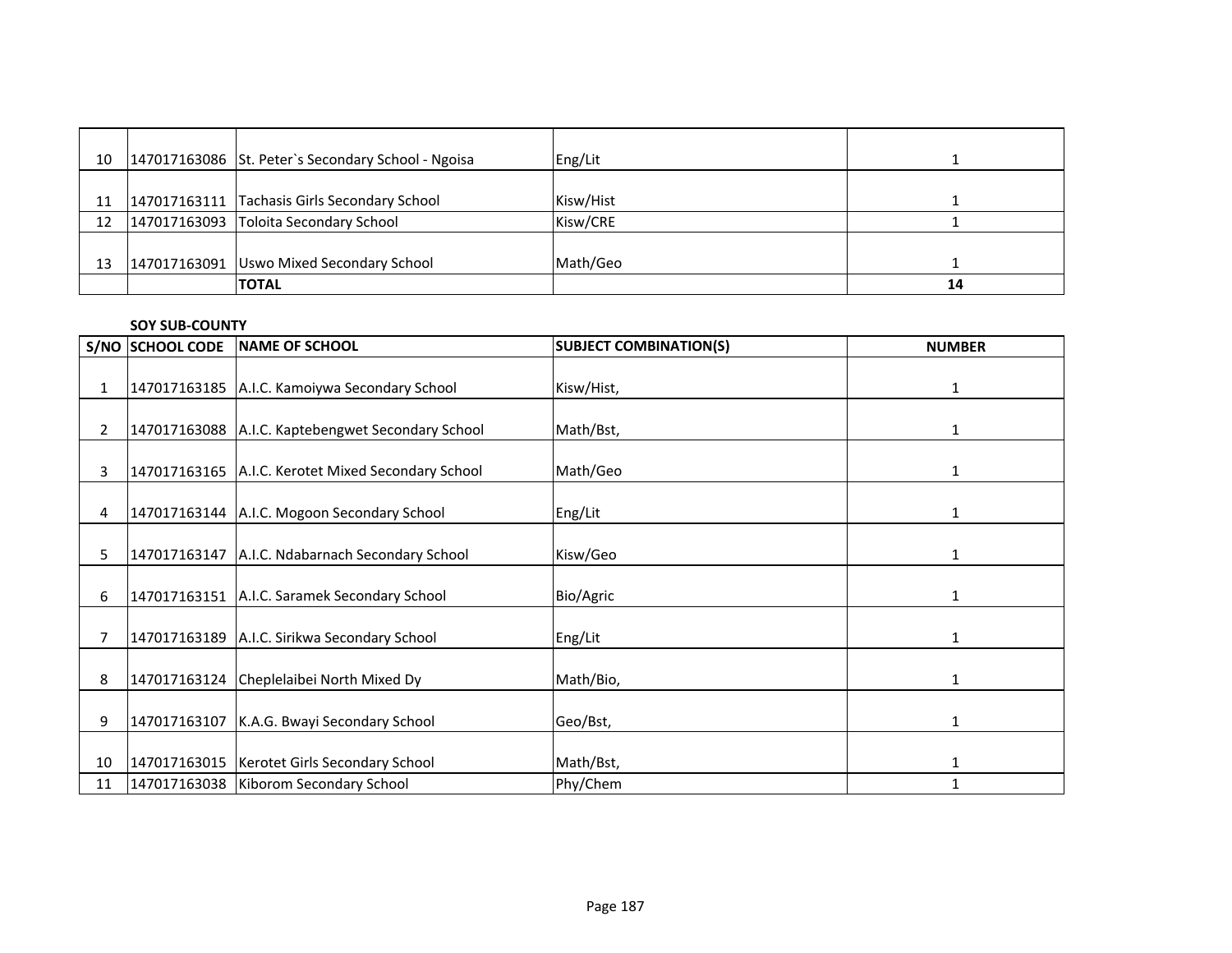| 12 |              | 147017163010   Kipsangui Boys Secondary School          | French/             | $\mathbf{1}$   |
|----|--------------|---------------------------------------------------------|---------------------|----------------|
|    |              |                                                         |                     |                |
| 13 |              | 147017163004 Loreto Girls High School - Matunda         | Hsc/                | $\mathbf{1}$   |
|    |              |                                                         |                     |                |
| 14 |              | 147017163035 Moi's Bridge Secondary School              | Kisw/CRE            | 1              |
| 15 |              | 147017163138 Ngeny Secondary School                     | Kisw/Hist           | $\mathbf{1}$   |
|    |              |                                                         |                     |                |
| 16 |              | 147017163029 R.C.E.A. Kuinet Secondary School           | Kisw/Hist           | $\mathbf{1}$   |
|    |              |                                                         |                     |                |
| 17 |              | 147017163187 R.C.E.A. Shirika Secondary School          | Math/Bst            | 1              |
|    |              |                                                         |                     |                |
| 18 |              | 147017163164 Sinendet Mixed Secondary School            | Eng/Lit             | $\mathbf{1}$   |
|    |              |                                                         |                     |                |
| 19 |              | 147017163098 Sisyobei Adventist Secondary School        | Kisw/Hist           | 1              |
|    |              |                                                         |                     |                |
| 20 |              | 147017163042 St. Joseph's Mobett Secondary School       | Kisw/Hist           | 1              |
|    |              |                                                         |                     |                |
| 21 |              | 147017163077 St. Michael High Kipsombe Secondary School | Comp/               | $\mathbf{1}$   |
|    |              |                                                         |                     |                |
| 22 |              | 147017163018 St. Paul's Makongi Secondary School        | Math/Bio,           | 1              |
|    |              |                                                         |                     |                |
| 23 |              | 147017163089 St. Peter's Kapkoren Secondary School      | Kisw/Geo, Bst/Math  | $\overline{2}$ |
|    |              |                                                         |                     |                |
| 24 |              | 147017163074 St. Peter's Natwana Secondary School       | Kisw/CRE            | $\mathbf{1}$   |
| 25 |              | 147017163163 St. Stephen's Jabali Secondary School      | Math/Phy            | $\mathbf{1}$   |
|    |              |                                                         |                     |                |
| 26 |              | 147017163104 World Hope Lemoru Secondary School         | Eng/Lit, Kisw/Hist  | $\overline{2}$ |
| 27 | 147017163016 | Ziwa Secondary School                                   | Mat/Chem, Kisw/Hist | $\overline{2}$ |
|    |              | <b>TOTAL</b>                                            |                     | 30             |

**TURBO SUB-COUNTY**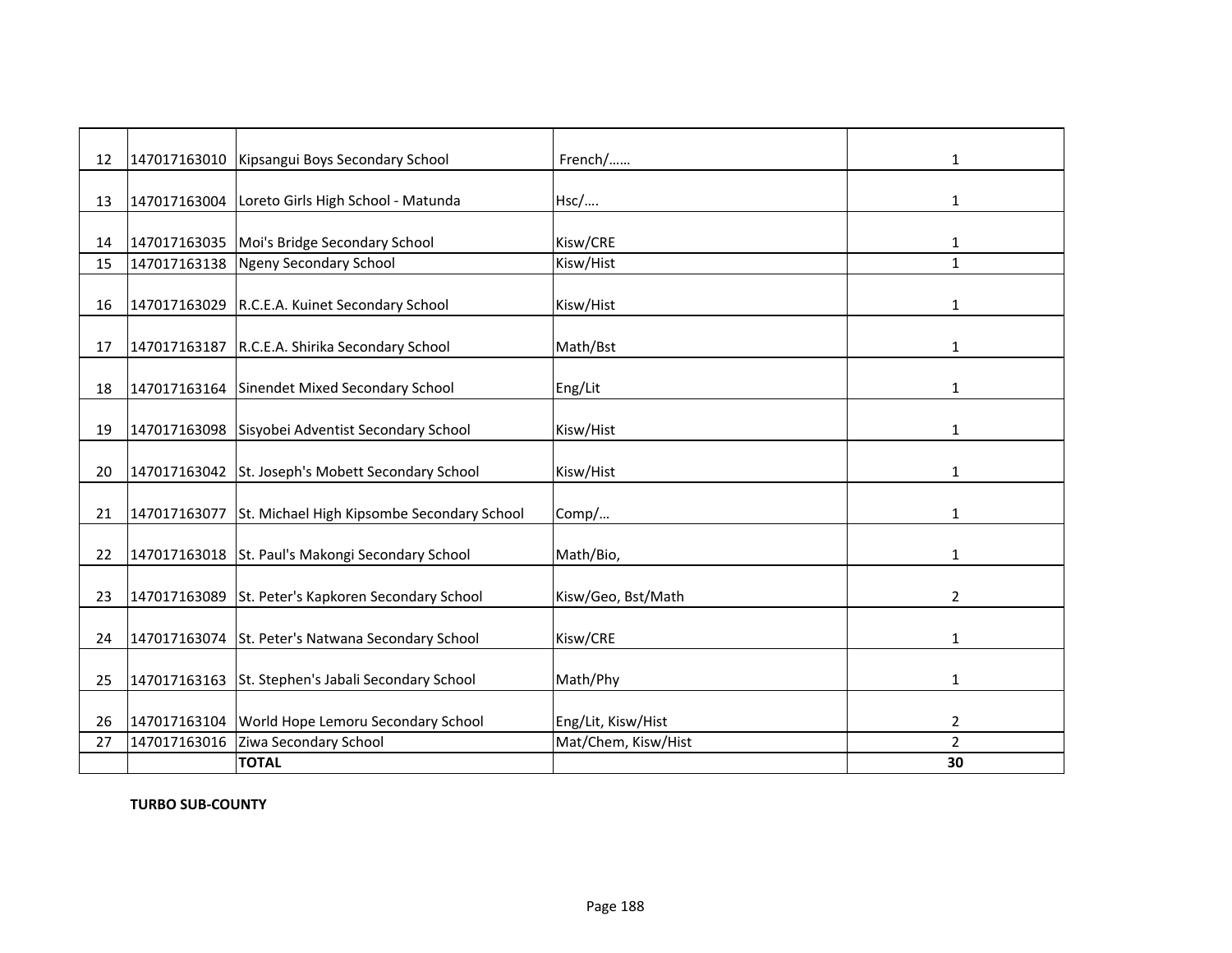| S/NO         | <b>SCHOOL CODE</b> | <b>NAME OF SCHOOL</b>                                | <b>SUBJECT COMBINATION(S)</b> | <b>NUMBER</b>  |
|--------------|--------------------|------------------------------------------------------|-------------------------------|----------------|
| $\mathbf{1}$ |                    | 147017163156 A.C.K. St John Sigowet Secondary School | Kisw/Hist                     | $\mathbf{1}$   |
| 2            | 147017163169       | A.I.C. Leseru Girls Secondary School                 | Kisw/Hist                     | $\mathbf{1}$   |
| 3            |                    | 147017163136 A.I.C. Seiyot Secondary School          | Eng/Lit                       | $\mathbf{1}$   |
| 4            |                    | 147017163126 Chebarus Mixed Secondary School         | Math/Phy                      | 1              |
| 5.           |                    | 147017163041 Christ The King Sambut Secondary School | Kisw/Hist                     | $\mathbf{1}$   |
| 6            |                    | 147017163161 Eldoret Kandie Secondary School         | Bio/Chem                      | $\mathbf{1}$   |
| 7            | 147017163110       | <b>Eldoret Township Secondary School</b>             | Mat/Chem,                     | $\mathbf{1}$   |
| 8            |                    | 147017163170   Kamoret Mixed Secondary School        | Bio/Agric                     | 1              |
| 9            | 147017163178       | Kapchumba Mixed Secondary School                     | Bio/Chem                      | $\mathbf{1}$   |
| 10           | 147017163054       | Kapkeben Mixed Secondary School                      | Math/Bio, Eng/Lit             | $\overline{2}$ |
| 11           | 147017163060       | Kaplelach Mixed Secondary School                     | Eng/Lit, Kisw/CRE             | 2              |
| 12           | 147017163049       | Kapsaos Mixed Secondary School                       | Bst/Geo                       | 1              |
| 13           | 147017163053       | Kaptebee Mixed Secondary School                      | Bio/Chem,                     | $\mathbf{1}$   |
| 14           | 147017163094       | Kosachei Mixed Secondary School                      | Math/Chem                     | 1              |
| 15           | 147017163022       | Leseru Boys Secondary School                         | Math/Bst                      | 1              |
| 16           |                    | 147017163133   Moi Barracks Mixed Secondary School   | comp/                         | $\mathbf{1}$   |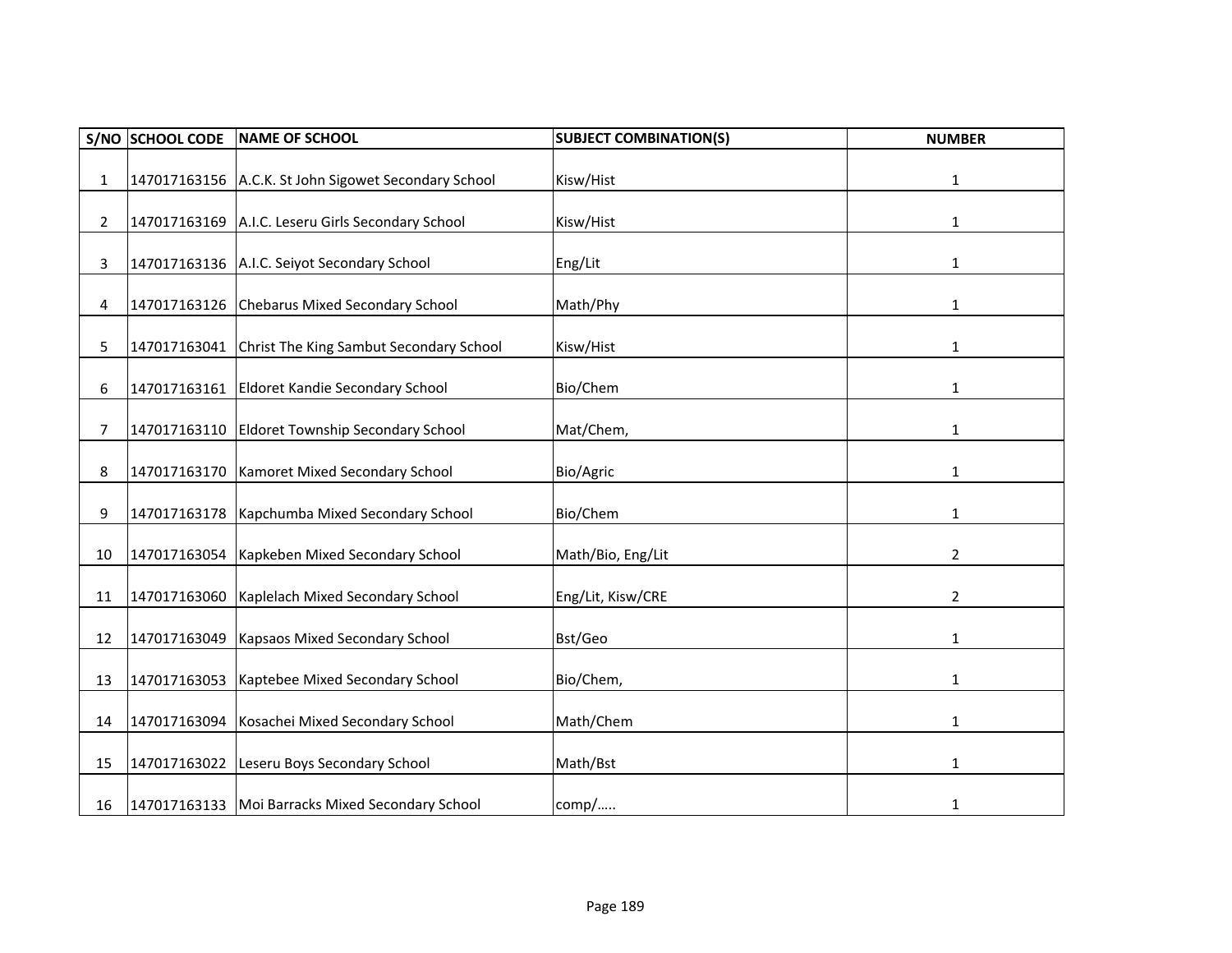| 17 |              | 147017163068   Murgusi Mixed Secondary School          | Bio/Agric           | 1  |
|----|--------------|--------------------------------------------------------|---------------------|----|
|    |              |                                                        |                     |    |
| 18 | 147017163007 | Ng'enyilel Secondary School                            | Math/Chem           | 1  |
|    |              |                                                        |                     |    |
| 19 | 147017163017 | Paul Boit Boys Secondary School                        | Kisw/Hist           |    |
|    |              |                                                        |                     |    |
| 20 |              | 147017163154 Sokyot Mixed Secondary School             | Kisw/Hist           |    |
|    |              |                                                        |                     |    |
| 21 |              | 147017163097 St. Anthony Boinet Mixed Secondary School | Kisw/CRE            | 1  |
|    |              |                                                        |                     |    |
| 22 | 147017163059 | St. Marys Osorongai Mixed Secondary School             | Math/Bst            |    |
|    |              |                                                        |                     |    |
| 23 |              | 147017163130 St. Peters Soin Mixed Secondary School    | Eng/Lit             | 1  |
|    |              |                                                        |                     |    |
| 24 | 147017163003 | Turbo Girls Secondary School                           | Kisw/Hist, Math/Phy | 2  |
|    |              |                                                        |                     |    |
| 25 | 147017163005 | Uasin Gishu Mixed Secondary School                     | Eng/Lit             | 1  |
|    |              | <b>TOTAL</b>                                           |                     | 28 |

# **WEST POKOT COUNTY**

**CENTRAL POKOT SUB-COUNTY**

|   | S/NO SCHOOL CODE | <b>INAME OF SCHOOL</b>                                    | <b>SUBJECT COMBINATION(S)</b> | <b>NUMBER</b> |
|---|------------------|-----------------------------------------------------------|-------------------------------|---------------|
|   |                  |                                                           |                               |               |
|   |                  | 147017173142 A.C.K. Sangat Mixed Secondary School         | Eng/Lit                       |               |
|   |                  |                                                           |                               |               |
|   |                  | 147017173020 Cannon Price Mixed Secondary School - Tamkal | Math/Chem                     |               |
|   |                  |                                                           |                               |               |
|   | 147017173091     | E.L.C.K. Chemutlokotyo Mixed Secondary School Math/Bst    |                               |               |
|   |                  |                                                           |                               |               |
| 4 |                  | 147017173026   E.L.C.K. Chesta Girls Secondary School     | Math/Bio                      |               |
|   |                  |                                                           |                               |               |
|   |                  | 147017173097 E.L.C.K. Endow Mixed Secondary School        | Kisw/Geo                      |               |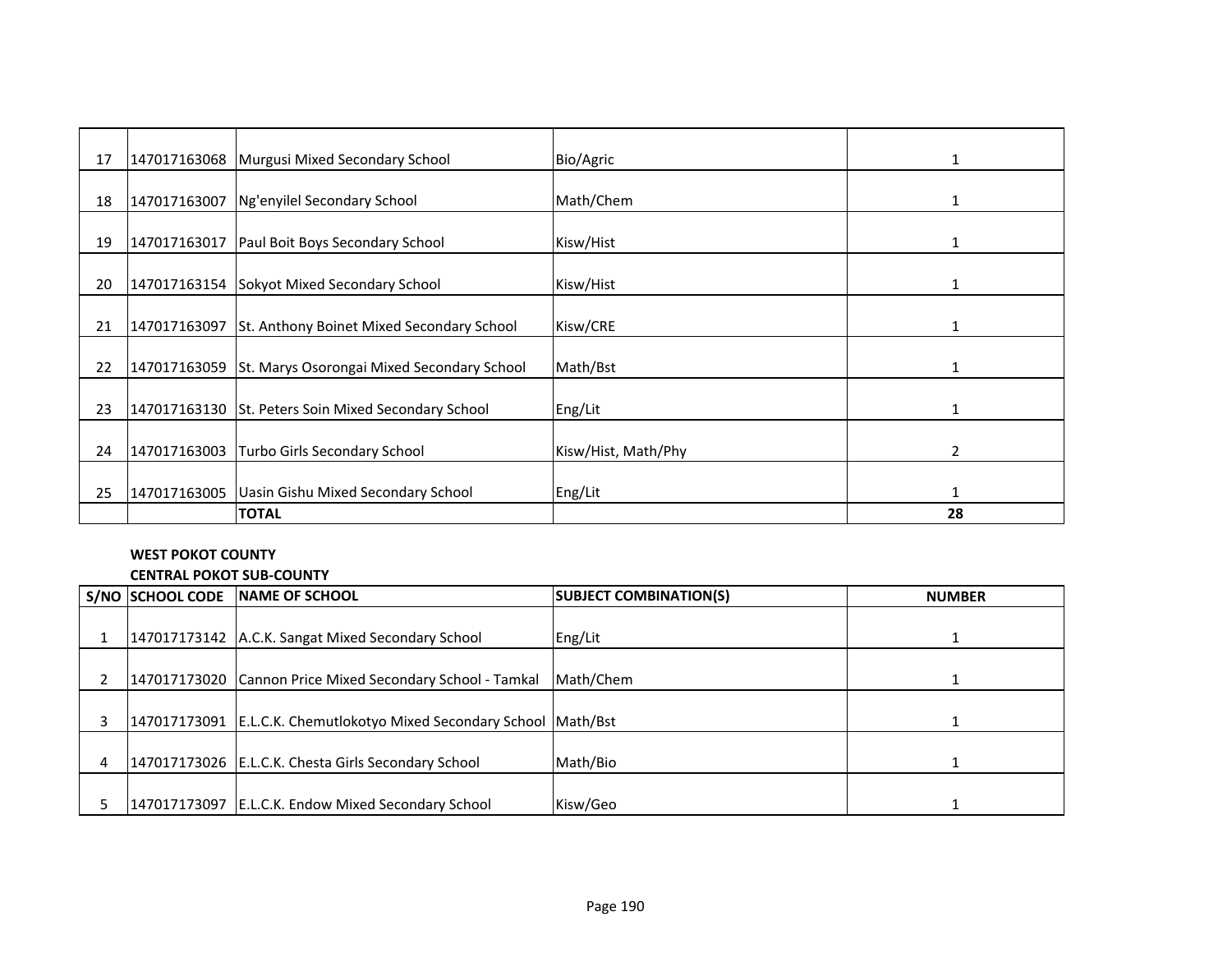|                     | Our Lady Queen of Peace Mtelo Girls Secondary |          |  |
|---------------------|-----------------------------------------------|----------|--|
| 147017173101 School |                                               | Bio/Chem |  |
|                     | Too - Sikirio Mixed Day & Boarding Secondary  |          |  |
| 147017173136 School |                                               | Eng/Lit  |  |
|                     | <b>ITOTAL</b>                                 |          |  |

#### **KIPKOMO SUB-COUNTY**

|    | <b>S/NO SCHOOL CODE</b> | <b>NAME OF SCHOOL</b>                           | <b>SUBJECT COMBINATION(S)</b> | <b>NUMBER</b> |
|----|-------------------------|-------------------------------------------------|-------------------------------|---------------|
|    |                         |                                                 |                               |               |
|    |                         | 147017173008 Chepkorniswo Boys Secondary School | Kisw/CRE                      |               |
|    |                         |                                                 |                               |               |
| 2  | 147017173017            | E.L.C.K. Chepareria Mixed Secondary School      | Phy/Chem                      |               |
|    |                         |                                                 |                               |               |
| 3  |                         | 147017173069   Kerelwa Mixed Secondary School   | Math /Bst                     |               |
|    |                         | Naramam Mixed Day & Boarding Secondary          |                               |               |
| 4  | 147017173072            | <b>School</b>                                   | Eng/Lit                       |               |
|    |                         | Priokwo S.D.A Mixed Day & Boarding Secondary    |                               |               |
| 5. | 147017173148            | <b>School</b>                                   | Eng/Lit                       |               |
|    |                         |                                                 |                               |               |
| 6  | 147017173119            | Shalpogh Mixed Secondary School                 | Agric/Bio                     |               |
|    |                         |                                                 |                               |               |
|    | 147017173079            | St. Anthony Chepturngony Secondary School       | Kisw/Hist                     | 1             |
|    |                         | St. Mary's of Mercy Pserum Girls Secondary      |                               |               |
| 8  | 147017173014 School     |                                                 | Eng/Lit                       |               |
|    |                         | <b>TOTAL</b>                                    |                               | 8             |

### **NORTH POKOT SUB-COUNTY**

|              | S/NO SCHOOL CODE NAME OF SCHOOL        | <b>SUBJECT COMBINATION(S)</b> | <b>NUMBER</b> |
|--------------|----------------------------------------|-------------------------------|---------------|
|              |                                        |                               |               |
| 147017173137 | Chelopoy Trinity Boys Secondary School | Bio/Chem                      |               |
|              |                                        |                               |               |
| <b>NEW</b>   | E.L.C.K. Korkou Girls Secondary School | Eng/Lit                       |               |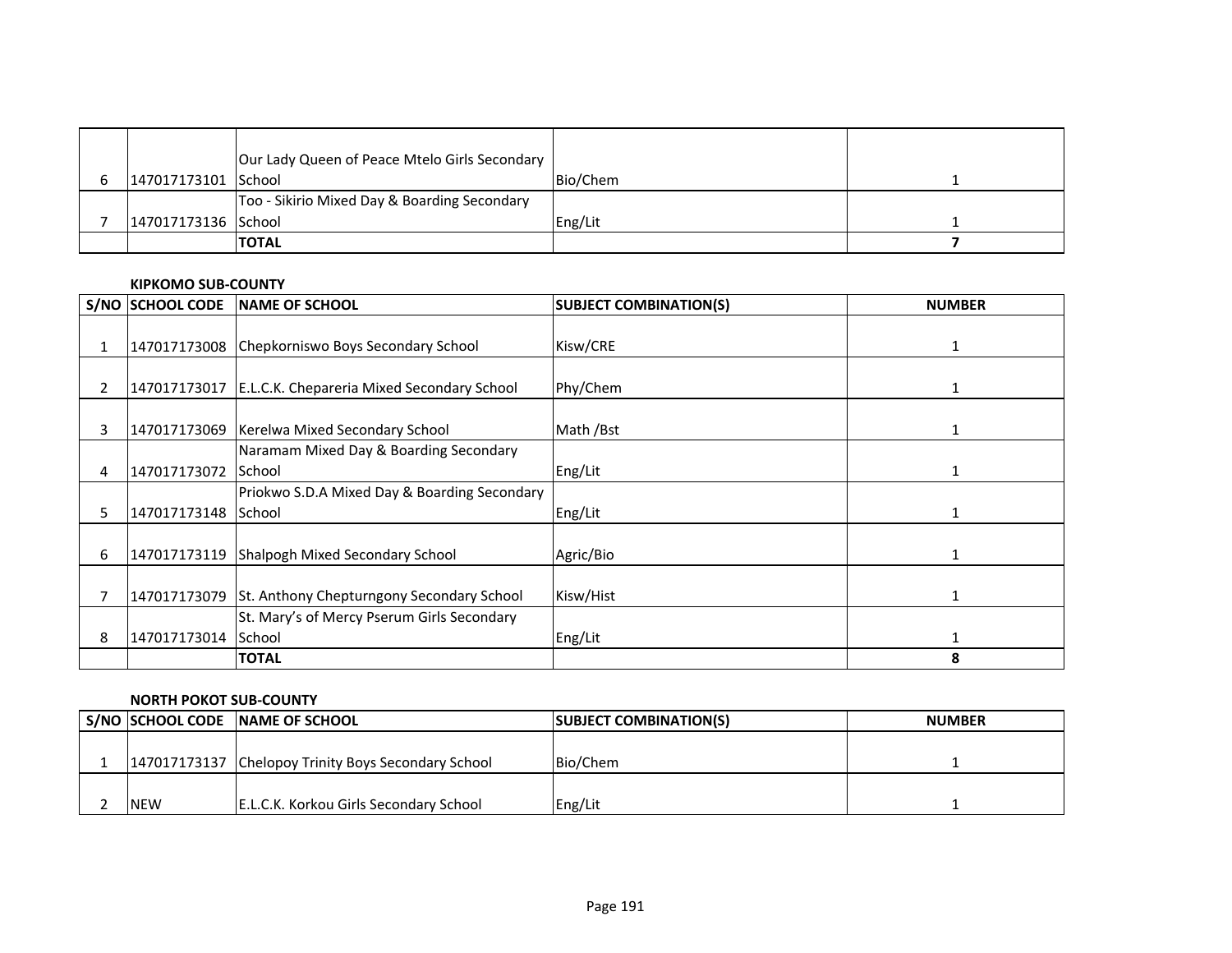| 147017173075 | St. Bakhita Girls Secondary School - Karon | Kisw/Hist |  |
|--------------|--------------------------------------------|-----------|--|
|              | <b>ITOTAL</b>                              |           |  |

### **SOUTH POKOT SUB-COUNTY**

|              | <b>S/NO SCHOOL CODE</b> | NAME OF SCHOOL                                               | <b>SUBJECT COMBINATION(S)</b> | <b>NUMBER</b> |
|--------------|-------------------------|--------------------------------------------------------------|-------------------------------|---------------|
| 1            |                         | 147017173098 Chorwai Mixed Secondary School                  | Eng/Lit                       | 1             |
| $\mathbf{2}$ |                         | 147017173025 E.L.C.K. Chepkalit Mixed Secondary School       | Eng/Lit                       |               |
| 3            |                         | 147017173071 Kamelei Mixed Secondary School                  | Math/Bio                      |               |
| 4            |                         | 147017173064 Sondany Mixed Secondary School                  | Math/Phy                      |               |
| 5.           |                         | 147017173022 St. Eliza's Girls Secondary School - Kabichbich | Eng/Lit                       |               |
| 6            | 147017173041            | St. Mulumba Mixed Secondary School                           | Bio/Chem                      | 1             |
|              | 147017173077            | St. Patrick Simotwo Mixed Secondary School                   | Math/Bst                      |               |
| 8            |                         | 147017173118 St. Peters Cheparten Mixed Secondary School     | Math/Geo                      |               |
|              |                         | <b>TOTAL</b>                                                 |                               | 8             |

### **WEST POKOT SUB-COUNTY**

|                     | S/NO SCHOOL CODE NAME OF SCHOOL                        | <b>SUBJECT COMBINATION(S)</b> | <b>NUMBER</b> |
|---------------------|--------------------------------------------------------|-------------------------------|---------------|
|                     | A.C.K. St. Peters Kaprom Mixed Day Secondary           |                               |               |
| 147017173135 School |                                                        | Eng/Lit                       |               |
|                     |                                                        |                               |               |
|                     | 147017173110 A.G.C. Chemororoch Mixed Secondary School | Math/Geo                      |               |
|                     | Chemakeu Juliet Hindson Mixed Secondary                |                               |               |
| 147017173121 School |                                                        | Math/Chem                     |               |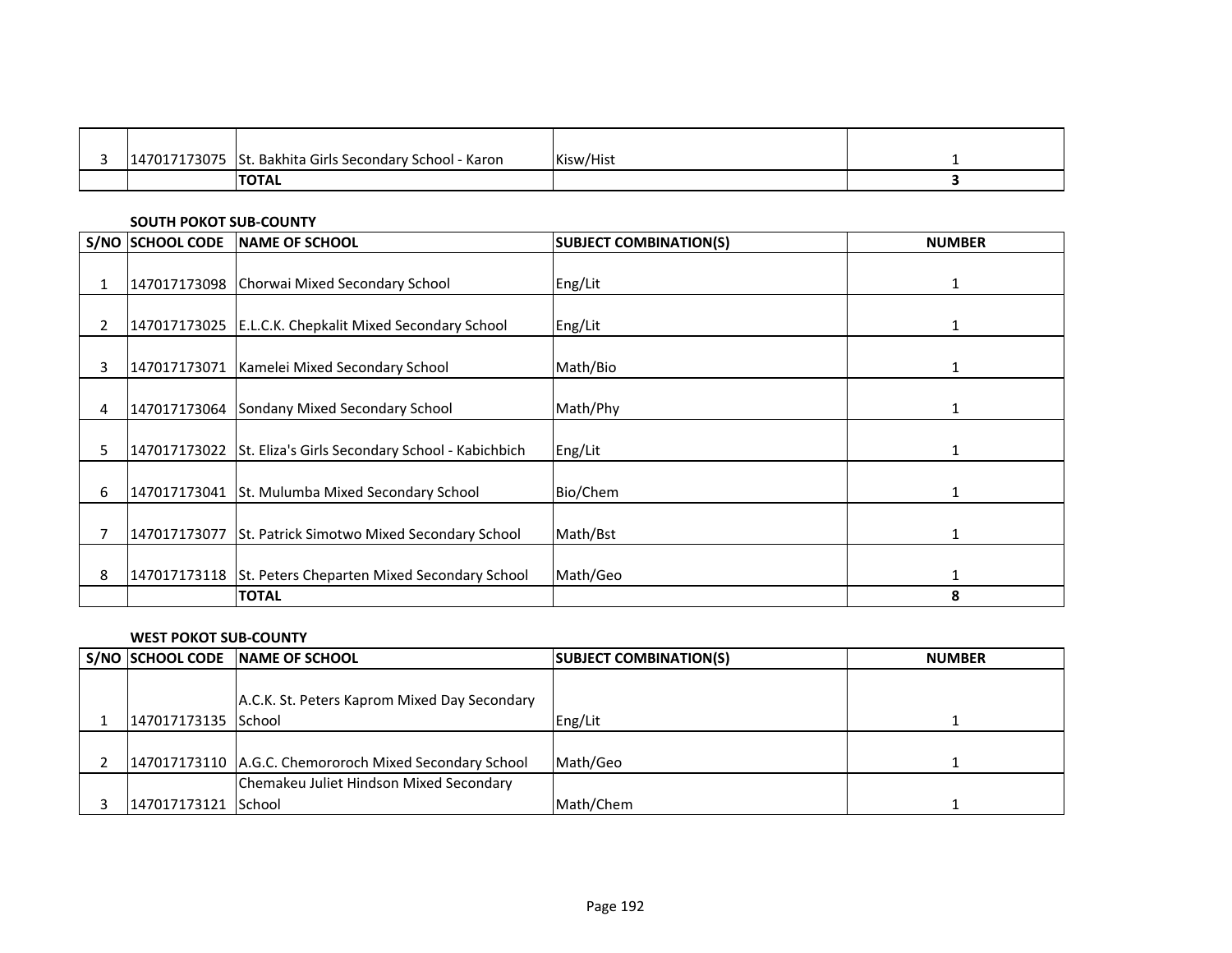| 4 |             | 147017173005   Kapenguria Boys Secondary School         | Math/Chem |   |
|---|-------------|---------------------------------------------------------|-----------|---|
| 5 |             | 147017173122   Kapkata Mixed Secondary School           | Math/Chem |   |
| 6 |             | 147017173040   Keringet Mixed Secondary School          | Eng/Lit   |   |
|   | 14701243152 | Meshack. Tumkou Girls Secondary School                  | Math/Chem |   |
| 8 |             | 147017173013 St. Albert Kamito Boys Secondary School    | Kisw/Hist |   |
| 9 |             | 147017172008 St. Francis Secondary For V.I - Kapenguria | Music/    |   |
|   |             | <b>TOTAL</b>                                            |           | 9 |

# **WESTERN REGION**

**BUSIA COUNTY**

**BUNYALA SUB COUNTY**

|   |              | S/NO SCHOOL CODE NAME OF SCHOOL                        | <b>SUBJECT COMBINATION(S)</b> | <b>NUMBER</b> |
|---|--------------|--------------------------------------------------------|-------------------------------|---------------|
|   |              | 147018023081 Bukoma Secondary School                   | Bio/Agric                     |               |
| າ |              | 147018023007 John Osogo Boys' High School              | CRE/Kisw                      |               |
|   | 147018023027 | Osieko Secondary School                                | Eng/Lit                       |               |
| 4 |              | 147018023191 Sisenye Secondary School                  | Eng/Lit                       |               |
|   |              | 147018023043 St. Anne'S Bunyala Girls Secondary School | Agri/Bio                      |               |
| 6 |              | 147018023012 St. Cecilia Namenya Girls Sec School      | Geo/Hist                      |               |
|   | <b>TOTAL</b> |                                                        |                               |               |

## **BUSIA SUB COUNTY**

|       | --------------             |                                     |                                       |             |  |
|-------|----------------------------|-------------------------------------|---------------------------------------|-------------|--|
| _S/NC | <b>CODE</b><br><b>HOOL</b> | <b>SCHOOL</b><br><b>INAME</b><br>ΩF | <b>COMBINATION(S)</b><br><b>SUB</b> n | $A$ $D E^T$ |  |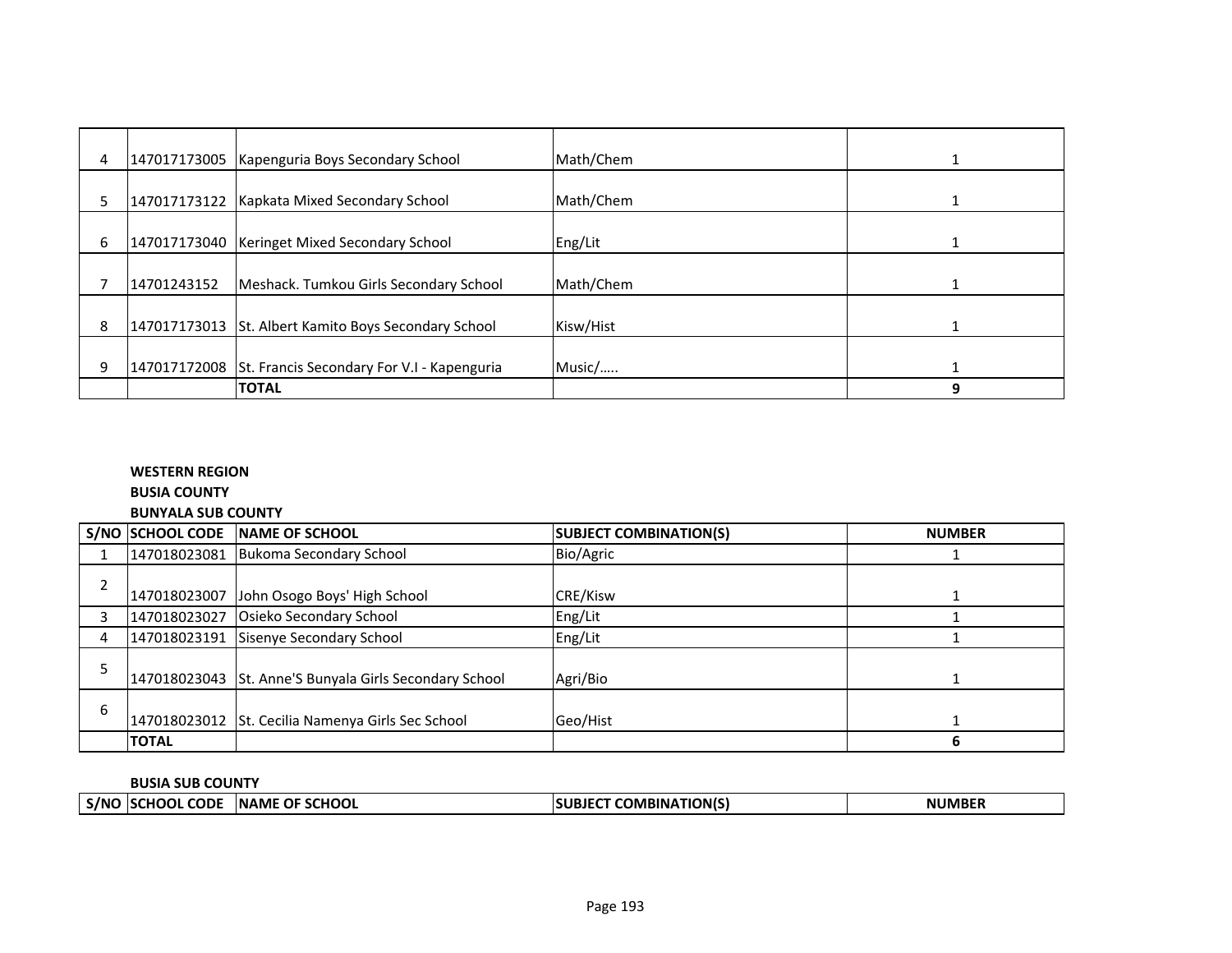| 1              |              | 147018023056 Murende Mixed Day Secondary School          | Agri/Bio  |   |
|----------------|--------------|----------------------------------------------------------|-----------|---|
| $\overline{2}$ |              | 147018023200 Muyafwa Secondary School                    | Eng/Lit   |   |
| 3              |              | 147018023024 Our Lady Of Mercy Girls Secondary School    | Geo/Kisw  |   |
| 4              |              | 147018023039 St Peters Budokomi Secondary School         | CRE/Kisw  |   |
| 5              |              | 147018023036 St. Augustine Nasira Mixed Secondary School | CRE/Kisw  |   |
| 6              |              | 147018023069 St. Ignatius Esirisia Secondary School      | BSt/Geo   |   |
| 7              |              | 147018023075 St. Marys Burumba Secondary School          | Bio/Chem  |   |
| 8              |              | 147018023008 St. Mary'S Mundika High School              | Eng/Lit   | 1 |
| 9              |              | 147018023042 St. Paul Busende Secondary School           | Hist/Kisw | 1 |
|                | <b>TOTAL</b> |                                                          |           | 9 |

#### **SAMIA SUB COUNTY**

|   | <b>S/NO SCHOOL CODE</b> | <b>INAME OF SCHOOL</b>                              | <b>SUBJECT COMBINATION(S)</b> | <b>NUMBER</b> |
|---|-------------------------|-----------------------------------------------------|-------------------------------|---------------|
|   |                         | 147018023030 Ganjala Secondary School               | Bio/Chem                      |               |
|   |                         | 147018023040 Hakati Secondary School                | Hist/Kisw                     |               |
| 3 |                         | 147018023070 Nambale Rc Secondary School            | <b>CRE/Hist</b>               |               |
| 4 |                         | 147018023188 Namunyweda Mixded Day Secondary School | CRE/Geo                       |               |
|   |                         | 147018023003 Nangina Girls' High School             | CRE/Hist                      |               |
| 6 |                         | 147018023058 St Peters Busibi Girls Sec             | Bio/Chem                      |               |
|   |                         | 147018023086 St. Chrispine Samia Girls High School  | BSt/Geo                       |               |
|   | <b>TOTAL</b>            |                                                     |                               |               |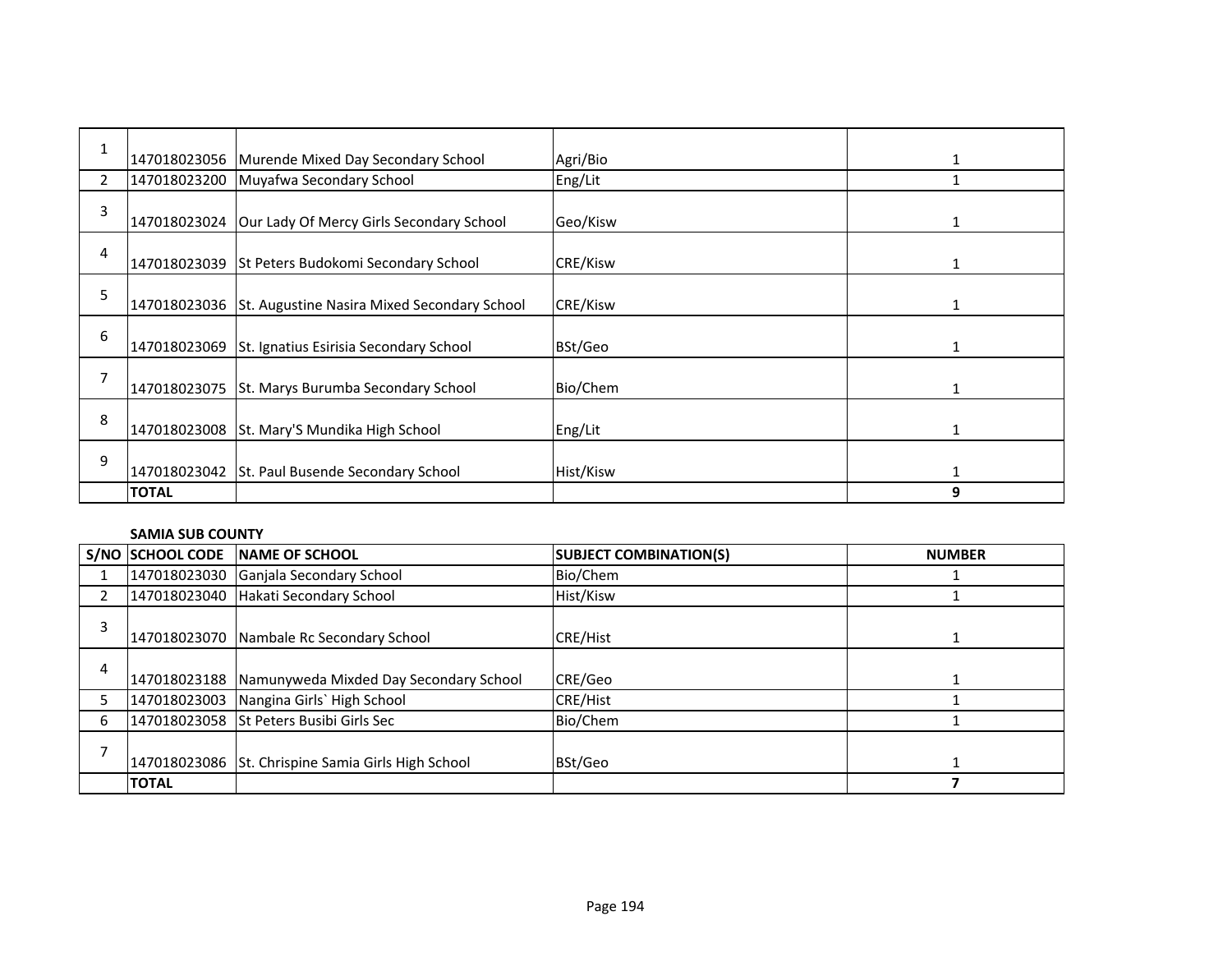|      | <b>BUTULA SUB COUNTY</b> |                                                         |                               |               |  |
|------|--------------------------|---------------------------------------------------------|-------------------------------|---------------|--|
| S/NO | <b>SCHOOL CODE</b>       | NAME OF SCHOOL                                          | <b>SUBJECT COMBINATION(S)</b> | <b>NUMBER</b> |  |
| 1    |                          | 147018023006 Bujumba Boys Secondary School              | BSt/Math                      | $\mathbf{1}$  |  |
| 2    | 147018023011             | <b>Bukhalalire Secondary School</b>                     | CRE/Kisw                      | 1             |  |
| 3    | 147018023031             | Butula Boy'S High School                                | Bio/Agric                     | $\mathbf{1}$  |  |
| 4    | 147018023053             | <b>Bwaliro Girls Sec</b>                                | BSt/Math                      | $\mathbf{1}$  |  |
| 5    |                          | 147018023055   Ikonzo Mixed Day Secondary School        | BSt/Math                      | 1             |  |
| 6    |                          | 147018023034   Kingandole Mixed Secondary School        | <b>CRE/Hist</b>               | 1             |  |
| 7    |                          | 147018023028 St Joseph'S Bumutiru Secondary School      | CRE/Kisw                      | $\mathbf{1}$  |  |
| 8    |                          | 147018023068 St Monica Butunyi Mixed Secondary School   | Eng/Lit                       | 1             |  |
| 9    |                          | 147018023059 St Paul'S Bukhuma Secondary School         | <b>CRE/Hist</b>               | 1             |  |
| 10   |                          | 147018023045 St Peters Bumala B Secondary School        | CRE/Geo                       | 1             |  |
| 11   |                          | 147018023054 St Romano'S Tingolo Mixed Secondary School | Bio/Agric                     | 1             |  |
| 12   |                          | 147018023085 St PetersMung'abo Mixed Sec School         | Maths/Phy                     | 1             |  |
| 13   |                          | 147018023001 St. Clare Butula Girls Secondary School    | Math/Phy                      | 1             |  |
| 14   | 147018023189             | St. Michael Buduma A.C.K Girls Sec School               | BSt/Math                      | 1             |  |
|      | <b>TOTAL</b>             |                                                         |                               | 14            |  |

## **NAMBALE SUB COUNTY**

| <b>NATION(S)</b><br><b>SCHOOL</b><br><b>INAME</b><br><b>OF</b><br>1BINA<br><b>CODE</b><br><b>JMBER</b><br>S/N <sub>o</sub><br>SUR.<br>HOOL<br>3 I E |  |  |  |  |  |
|-----------------------------------------------------------------------------------------------------------------------------------------------------|--|--|--|--|--|
|                                                                                                                                                     |  |  |  |  |  |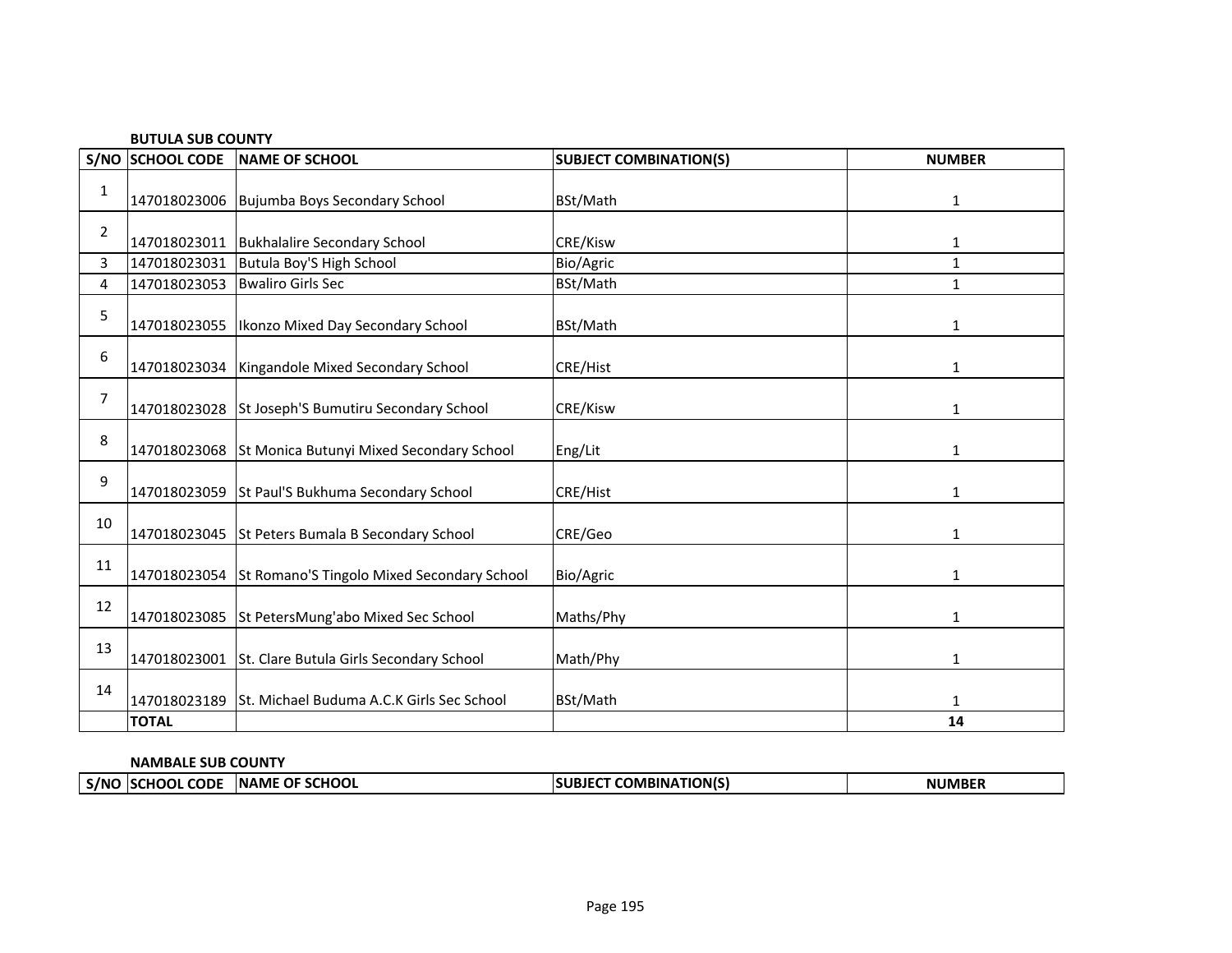| 1  | 147018023201 | Canon Awori Nambale A.C Secondary School          | Geo/Bst         | 1            |
|----|--------------|---------------------------------------------------|-----------------|--------------|
| 2  | 147018023044 | Fr Simon Sibembe Mixed Secondary School           | CRE/Geo         | 1            |
| 3  | 147018023057 | Khayo Secondary School                            | Eng/Lit         | 1            |
| 4  | 147018023195 | Mabunge Rc Secondary School                       | Bio/Agric       | 1            |
| 5  | 147018023035 | Malanga Secondary School                          | Hist/Kisw       | $\mathbf{1}$ |
| 6  | 147018023047 | Mary Immaculate Nambale Urban Secondary<br>School | Bio/Chem        | 1            |
| 7  | 147018023064 | Namaindi Secondary School                         | Eng/Lit         | $\mathbf{1}$ |
| 8  | 147018023013 | Nambale Boys Secondary School                     | BSt/Geo         | 1            |
| 9  | 147018023071 | St. Francis Lupida Secondary School               | Eng/Lit         | 1            |
| 10 | 147018023051 | St. Francis Sikinga Secondary School              | Eng/Lit         | 1            |
| 11 | 147018023029 | St. Paul'S Igara Secondary School                 | Geo/Kisw        | 1            |
| 12 | 147018023025 | St. Thomas Aqunias Madende Secondary School       | <b>CRE/Kisw</b> | 1            |
|    | <b>TOTAL</b> |                                                   |                 | 12           |

## **TESO SOUTH SUB COUNTY**

|   | S/NO SCHOOL CODE NAME OF SCHOOL                  | <b>SUBJECT COMBINATION(S)</b> | <b>NUMBER</b> |
|---|--------------------------------------------------|-------------------------------|---------------|
|   | 147018063028 Asinge Secondary School             | <b>CRE/Kisw</b>               |               |
|   | 147018063012 St Joseph'S Chakol Secondary School | BSt/Math                      |               |
|   | 147018063011 St Monicas Chakol Girls High School | Chem/Math                     |               |
| 4 | 147018063009 St Paul'S Amukura High School       | Eng/Lit                       |               |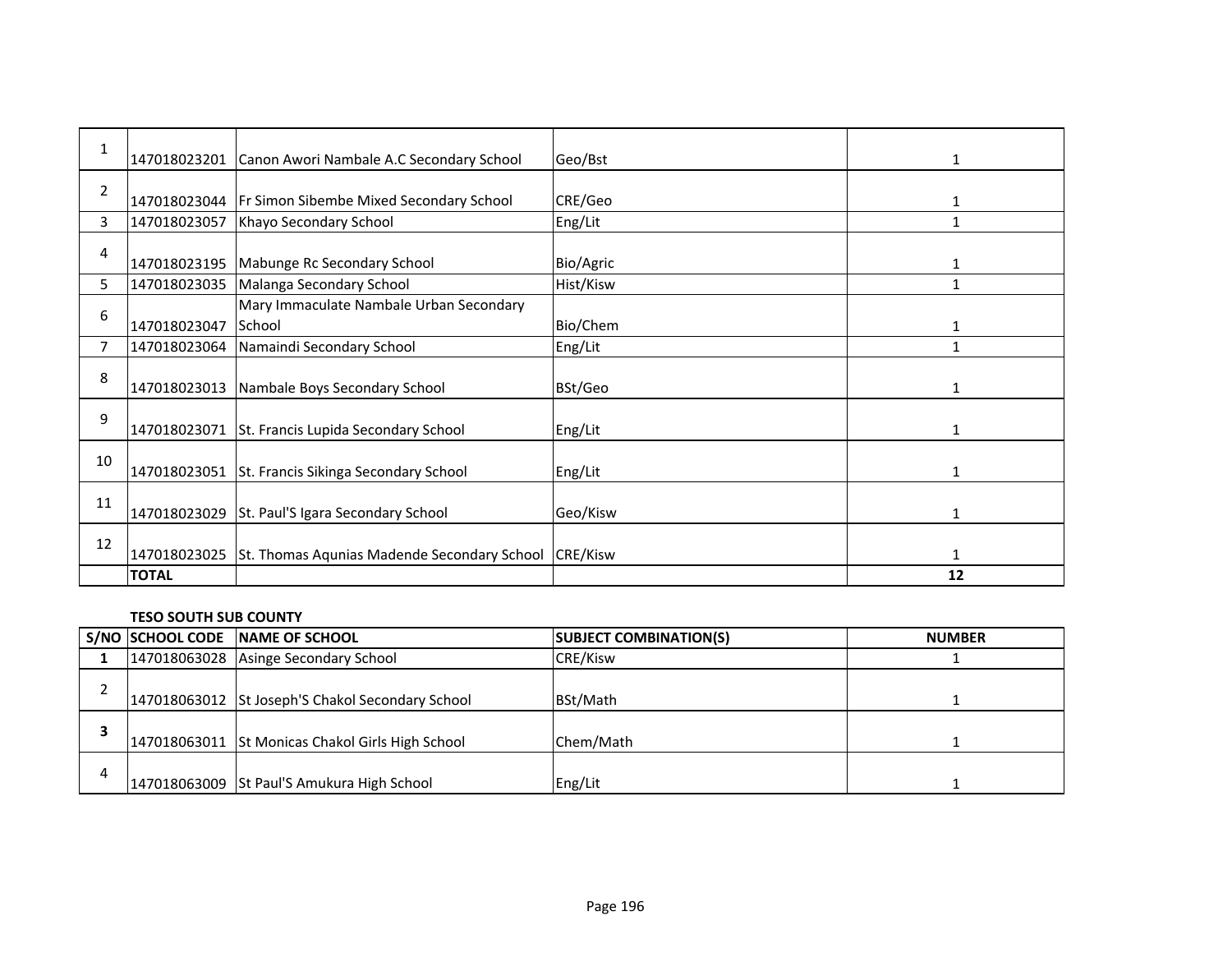| 5  |              | 147018063022 St. Charles Lwanga Otimong Secondary School | Eng/Lit   |    |
|----|--------------|----------------------------------------------------------|-----------|----|
| 6  |              | 147018063015 St. Jacob'S Kaliwa Secondary School         | French/   |    |
|    |              | 147018063043 St. John Alupe Secondary School             | CRE/Hist  |    |
| 8  |              | 147018063010 St. Mary'S Amukura Girls Secondary School   | Agri/Bio  |    |
| 9  |              | 147018063029 St. Michael Apatit Secondary School         | Hist/Kisw |    |
| 10 |              | 147018063021 St. Peters Aterait Sec Sch                  | BSt/Geo   |    |
|    | <b>TOTAL</b> |                                                          |           | 10 |

## **TESO NORTH SUB COUNTY**

|                | S/NO SCHOOL CODE | NAME OF SCHOOL                                     | <b>SUBJECT COMBINATION(S)</b> | <b>NUMBER</b> |
|----------------|------------------|----------------------------------------------------|-------------------------------|---------------|
| 1              |                  | 147018063053 Apokor Girls Secondary School         | CRE/Kisw                      | 1             |
| $\overline{2}$ | 147018063060     | Bishop King'Oo Okuleu Secondary School             | BSt/Math                      | 1             |
| 3              |                  |                                                    |                               |               |
|                | 147018063017     | Bishop Sulumeti. Chelelemuk Girls High School      | Eng/Lit                       |               |
| 4              | 147018063007     | Kamuriai Secondary School                          | Hist/Kisw                     |               |
| 5              | 147018063014     | Katakwa Secondary School                           | BSt/Geo                       |               |
| 6              |                  | 147018063018 St Josephs Kocholia Secondary School  | Eng/Lit                       |               |
| 7              |                  | 147018063024 St Thomas Amagoro Girls Sec           | Eng/Lit, Geo/Kisw             | 2             |
| 8              |                  | 147018063025 St. Augustine Kamolo Secondary School | Chem/Math                     |               |
| 9              |                  | 147018063030 St. John'S Kajei Secondary School     | Eng/Lit                       |               |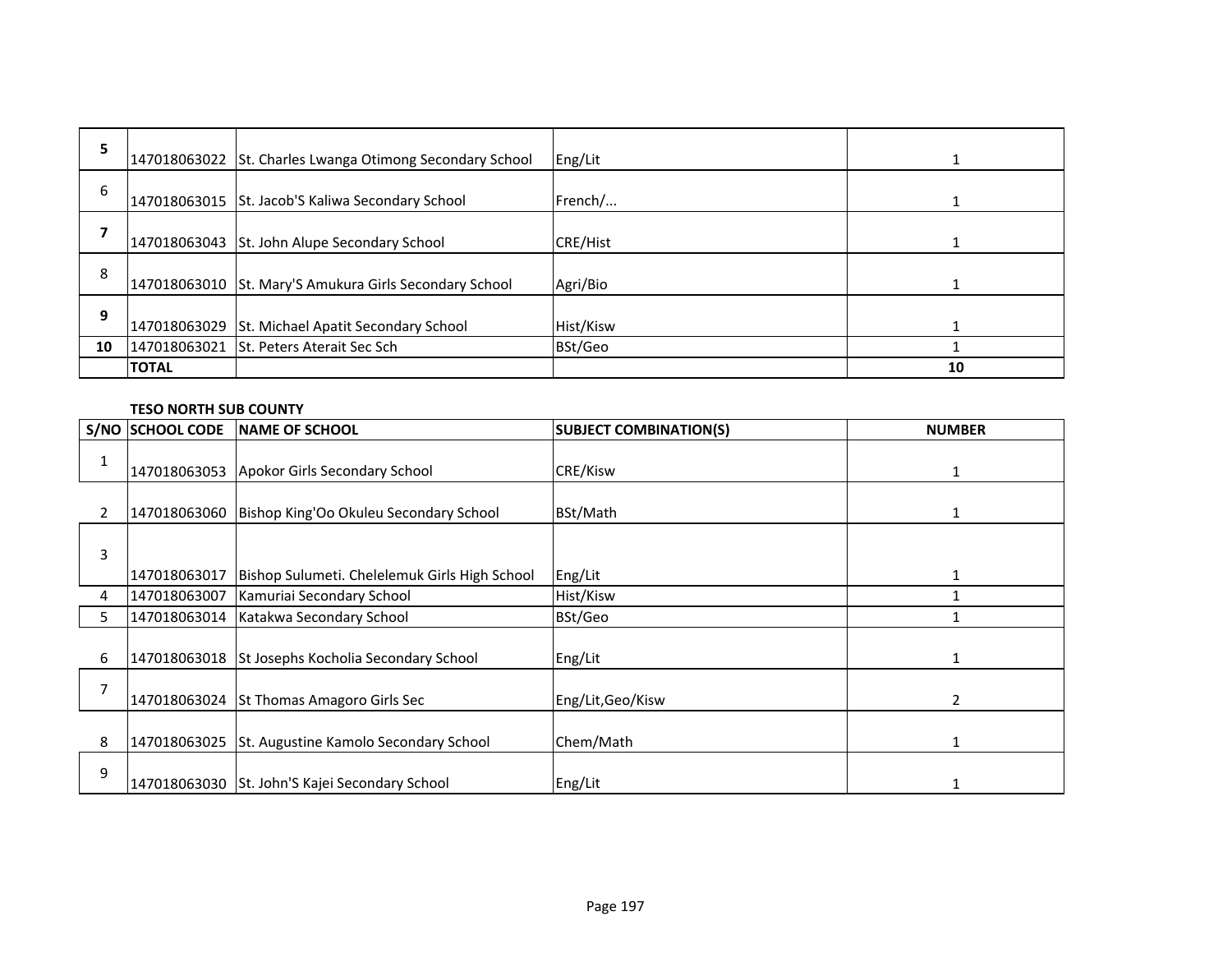| 10 |              | 147018063050 St. Martins Mwari Mixed Secondary School                | <b>CRE/Kisw</b> |    |
|----|--------------|----------------------------------------------------------------------|-----------------|----|
| 11 |              | 147018063051 St. Paul'S Kakemer Secondary School                     | Eng/Lit         |    |
| 12 |              | 147018063064 St. Teresa'S Malaba Mixed Day Secondary School Agri/Geo |                 |    |
| 13 |              | 147018063039 St.Elizabeth Kabukui Girls Secondary School             | BSt/Math        |    |
|    | <b>TOTAL</b> |                                                                      |                 | 14 |

## **BUNGOMA COUNTY**

#### **BUMULA SUB COUNTY**

|                | S/NO SCHOOL CODE | <b>NAME OF SCHOOL</b>                              | <b>SUBJECT COMBINATION(S)</b> | <b>NUMBER</b>  |
|----------------|------------------|----------------------------------------------------|-------------------------------|----------------|
| 1              |                  | 147018013406 A.C.K Mungore Boys Secondary School   | Math/Phy                      | 1              |
| $\overline{2}$ | 147018013024     | Bishop Atundo Kimaeti Secondary School             | BSt/Geo                       | 1              |
| 3              | 147018013135     | Bisuche A.C.K Secondary School                     | Chem/Math                     | 1              |
| 4              | 147018013054     | Chiliba Secondary School                           | Geo/Kisw                      | 1              |
| 5              | 147018012022     | Joy Valley S.A Special Secondary Sch               | CRE/KSL/Kisw, Geo/Hist/KSI    | 2              |
| 6              | 147018013031     | Kabula S.S.                                        | CRE/Hist, Maths/Phy           | 2              |
|                | 147018012003     | Khasoko Cpk Special School For Mh                  | CRE/Kisw                      |                |
| 8              | 147018013009     | Khasoko S S                                        | BSt/Geo, CRE/Kisw             | $\mathfrak{p}$ |
| 9              | 147018013217     | Khayo Mmk Secondary School                         | Geo/Kisw                      | $\mathbf{1}$   |
| 10             |                  | 147018013408   Kijana Wamalwa Memorial High School | Eng/Lit                       |                |
| 11             |                  | 147018013214   Kisioyi Friends Secondary School    | CRE/Kisw                      |                |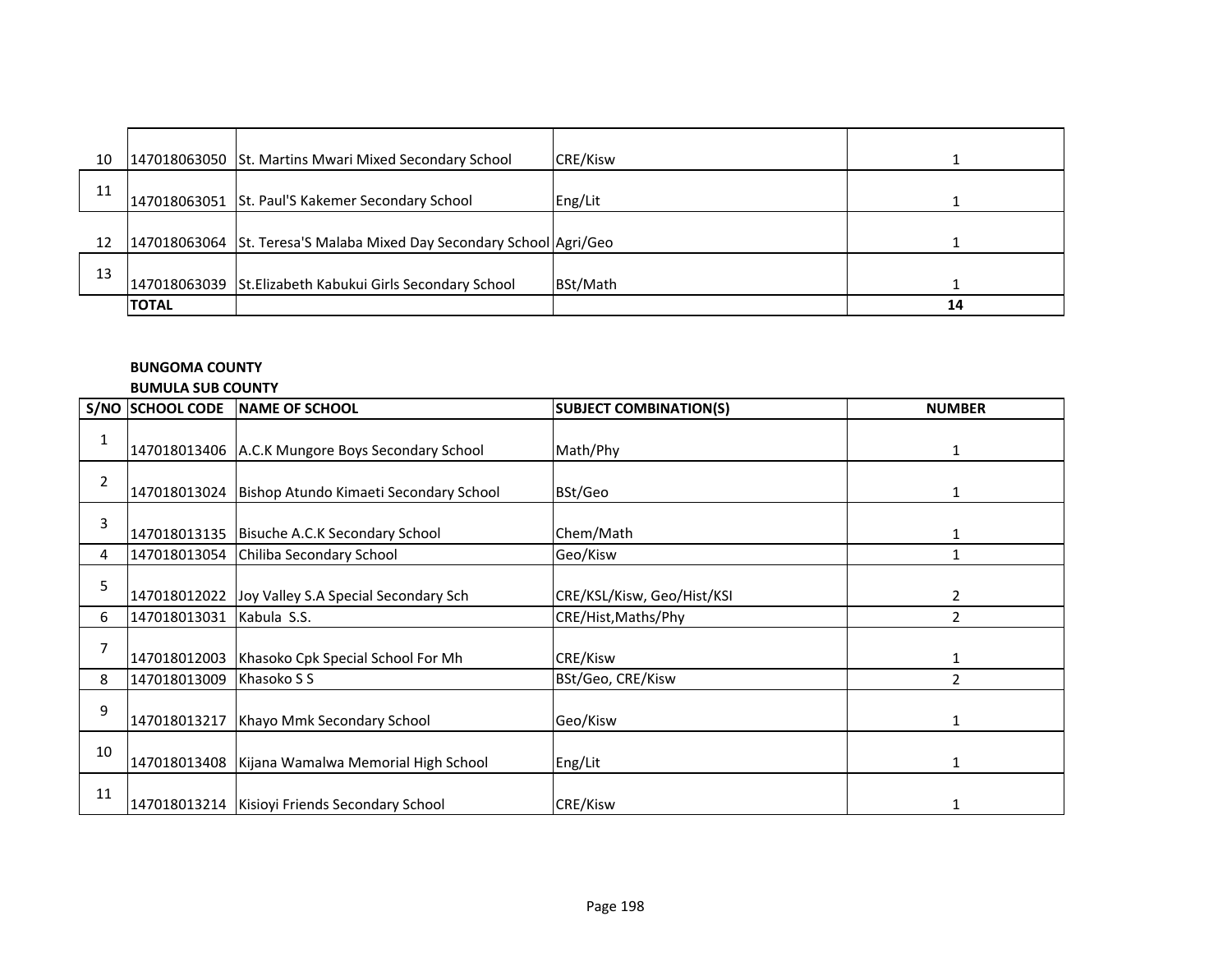| 12 | 147018013314 | Malinda Secondary School                            | Bio/Chem              | 1              |
|----|--------------|-----------------------------------------------------|-----------------------|----------------|
| 13 | 147018013213 | Masielo Secondary School                            | CRE/Kisw              | $\mathbf{1}$   |
| 14 | 147018013300 | Mukwa Sec                                           | BSt/Geo               | 1              |
| 15 | 147018013223 | Mwiyenga Girls Ack                                  | CRE/Kisw              | 1              |
| 16 | 147018013079 | Myanga Sec                                          | Bio/Chem              | 1              |
| 17 | 147018013352 | Sa Kimatuni Sec                                     | Math/Phy              | 1              |
| 18 | 147018013058 | <b>St Anthony Mateka</b>                            | Bio/Agric, Geo/Hist   | $\overline{2}$ |
| 19 | 147018013167 | St Elizabeth Lunao Mixed Day/Boarding Sec Sch       | Bio/Agric             | 1              |
| 20 | 147018013119 | St Josephs Lumboka                                  | Chem/Phy              | $\mathbf{1}$   |
| 21 | 147018013362 | St Jude Nyamanze Sec                                | CRE/Kisw              | $\mathbf{1}$   |
| 22 |              | 147018013053 St Judes Girls High School Napara      | Geo/Kisw              | 1              |
| 23 | 147018013117 | St Kizito Mayanja Secondary                         | Bio/Agric             | 1              |
| 24 |              | 147018013181 St Marys Magdaline Kimatuni            | Geo/Hist              | 1              |
| 25 |              | 147018013094 St Pauls Miluki Girls Secondary School | Eng/Lit               | 1              |
| 26 | 147018013113 | <b>St Peters Mwiruti Girls Sec</b>                  | Chem/Math             | $\mathbf{1}$   |
| 27 | 147018013172 | <b>St Peters Siboti</b>                             | Chem/Phy              | $\mathbf{1}$   |
| 28 |              | 147018013390 St. Joseph'S Bukirimo Secondary School | CRE/Kisw              | 1              |
| 29 |              | 147018013349 St. Jude Syoya Secondary School        | CRE/Hist              | 1              |
| 30 |              | 147018013392 St. Paul'S Wamunyiri Sec Sch           | BSt/Geo               | 1              |
| 31 | 147018013303 | St. Peters Namaika                                  | Bio/Agric             | $\mathbf{1}$   |
| 32 |              | 147018013049 St.Patricks Netima Secondary School    | Bio/Agric, Chem/Maths | $\overline{2}$ |
|    | <b>TOTAL</b> |                                                     |                       | 37             |

### **BUNGOMA CENTRAL SUB COUNTY**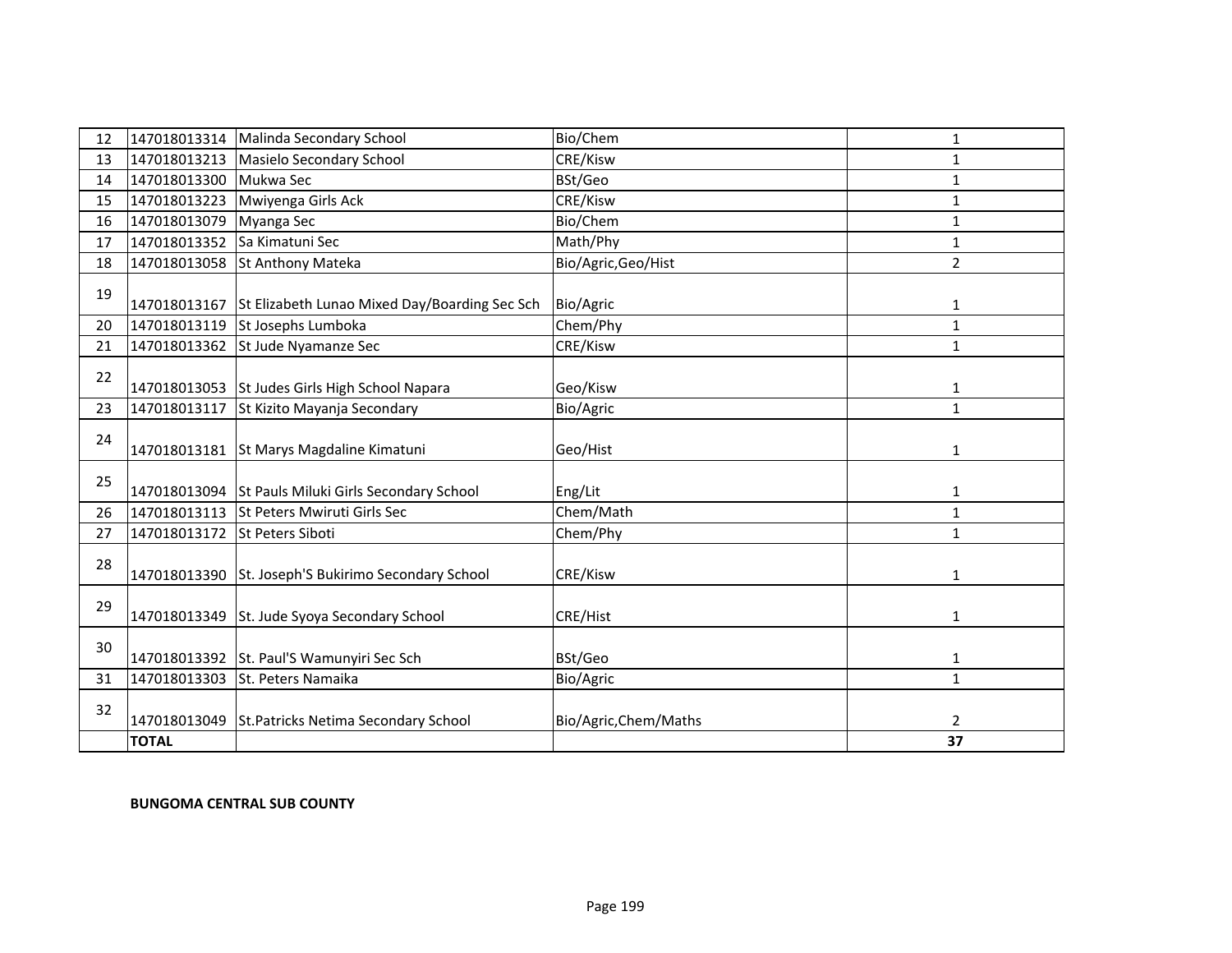|                | S/NO SCHOOL CODE          | NAME OF SCHOOL                                           | <b>SUBJECT COMBINATION(S)</b> | <b>NUMBER</b>  |
|----------------|---------------------------|----------------------------------------------------------|-------------------------------|----------------|
| $\mathbf{1}$   | 147018013022              | Busakala High Sch.                                       | BSt/Math                      | 1              |
| $\overline{2}$ | 147018013063              | Chebukwa S.S.                                            | BSt/Geo                       | 1              |
| 3              | 147018013380              | Chebunyinyi Ack Sec                                      | Bio/Agric                     | 1              |
| 4              |                           | 147018013347   Hon Moses Wetang' Ula Milembe Girls Sec S | CRE/Kisw                      | 1              |
| 5              |                           | 147018013301 Hon. Moses Wetangula - Mikayu Sec School    | Chem/Math                     | 1              |
| 6              |                           | 147018013036 Khachonge Girls S. S.                       | BSt/Geo                       | 1              |
| $\overline{7}$ | 147018013020              | Kuywa Girls Sec. Sch                                     | CRE/Kisw                      | 1              |
| 8              | 147018013034 Lukhome S.S. |                                                          | Chem/Phy                      | $\mathbf{1}$   |
| 9              | 147018013017              | Luuya Girls                                              | Hist/Kisw                     | 1              |
| 10             | 147018013105              | Mabanga S.S                                              | BSt/Geo                       | $\mathbf{1}$   |
| 11             | 147018013090              | Madisi S.S.                                              | Chem/Phy                      | $\mathbf{1}$   |
| 12             | 147018013110              | Makhonge Friends Sec Sch                                 | Bio/Agric                     | 1              |
| 13             | 147018013089              | Marobo High Sch.                                         | BSt/Math                      | $\mathbf{1}$   |
| 14             |                           | 147018013339 Marobo Girls Secondary School               | Chem/Phy                      | 1              |
| 15             | 147018013044              | Nalondo S.S.                                             | Bio/Agric, Eng/Lit            | $\overline{2}$ |
| 16             |                           | 147018013046 Our Lady Of Mercy Chebukaka Girls. S. S.    | Bio/Chem                      | $\mathbf{1}$   |
| 17             |                           | 147018013388 S.A Khatiri Sec. School                     | Eng/Lit                       | 1              |
| 18             |                           | 147018013208 S.A Wabukhonyi Secondary School             | BSt/Geo                       | $\mathbf{1}$   |
| 19             |                           | 147018013386 Sanandiki Friends Girls Sec                 | Eng/Lit, Math/Phy             | $\overline{2}$ |
| 20             | 147018013191              | Sikulu Friends Sec Sch                                   | Bio/Chem                      | 1              |
| 21             | 147018013047              | Sikusi S.S.                                              | CRE/Hist                      | 1              |
| 22             |                           | 147018013025 St. Charles Lwanga Secondary School         | Bio/Chem                      | $\mathbf{1}$   |
| 23             |                           | 147018013209 St. Joseph'S Nalondo Girls Sec. School      | Chem/Phy                      | $\mathbf{1}$   |
| 24             |                           | 147018013387 St. Kizito Mukhweya Girl'S Sec.Sch          | Eng/Lit                       | 1              |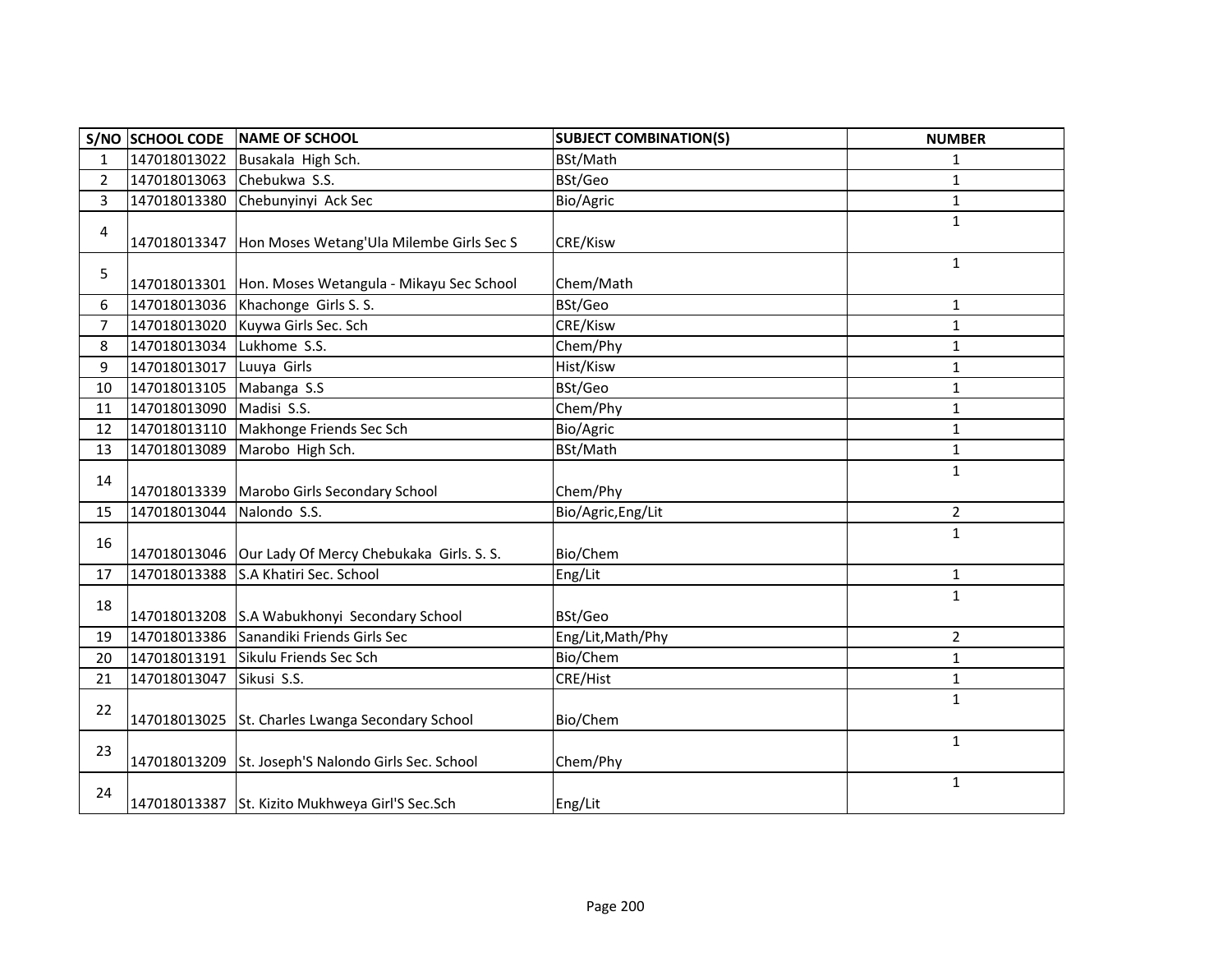| つに |               |                                                 |                    |    |
|----|---------------|-------------------------------------------------|--------------------|----|
| رے |               | 147018013216 St. Peters Chemwa Secondary School | BSt/Geo            |    |
| 26 |               | 147018013012   Teremi High School               | BSt/Math, Bio/Chem |    |
|    | <b>ITOTAL</b> |                                                 |                    | 29 |

## **BUNGOMA EAS**T **SUB COUNTY**

|                | S/NO SCHOOL CODE | <b>NAME OF SCHOOL</b>                                | <b>SUBJECT COMBINATION(S)</b> | <b>NUMBER</b> |
|----------------|------------------|------------------------------------------------------|-------------------------------|---------------|
|                |                  |                                                      |                               | 2             |
| 1              | <b>NEW</b>       | <b>Bakisa Girls Secondary School</b>                 | Bio/Chem, Agri/Bio            |               |
| $\overline{2}$ |                  |                                                      |                               | $\mathbf{1}$  |
|                |                  | 147018013201 Friends High School - Silungai          | Bio/Chem                      |               |
| 3              |                  |                                                      |                               | $\mathbf{1}$  |
|                |                  | 147018013196 Friends Makuselwa Secondary Sch         | CRE/Kisw                      |               |
| 4              |                  |                                                      |                               | 2             |
|                |                  | 147018013195   Friends Secondary School - Wabukhonyi | BSt/Math, Eng/Lit             |               |
| 5              |                  |                                                      |                               | $\mathbf{1}$  |
|                | 147018013319     | Friends Secondary School Mikuva                      | BSt/Geo                       |               |
| 6              | 147018013078     | Lutacho S.S.                                         | Bio/Agric, CRE/Kisw           | 2             |
| 7              | 147018013084     | Magemo Friends Secondary                             | BSt/Math                      | 1             |
| 8              | 147018013070     | Misemwa Sec School                                   | Math/Phy                      | $\mathbf{1}$  |
| 9              |                  |                                                      |                               | $\mathbf{1}$  |
|                | 147018013197     | Misimo Mixed Day Secondary School                    | Eng/Lit                       |               |
| 10             |                  |                                                      |                               | 1             |
|                |                  | 147018013330 Mitukuyu Friends Secondary School       | Eng/Lit                       |               |
| 11             | 147018013050     | Muji High                                            | CRE/Hist, Eng/Lit             | 2             |
| 12             |                  |                                                      |                               | $\mathbf{1}$  |
|                |                  | 147018013200 Namarambi Boys Secondary School         | <b>CRE/Hist</b>               |               |
| 13             | 147018013013     | Ndivisi Boy S.S.                                     | Bio/Chem                      | 1             |
| 14             | 147018013190     | Ndivisi Girls Sec Sch                                | Bio/Chem                      | 1             |
|                |                  |                                                      |                               | $\mathbf{1}$  |
| 15             | 147018013019     | Sipala Friends Boys High School                      | Bio/Chem                      |               |
| 16             | 147018013003     | St. Cecilia Misikhu Girls                            | Eng/Lit                       | 1             |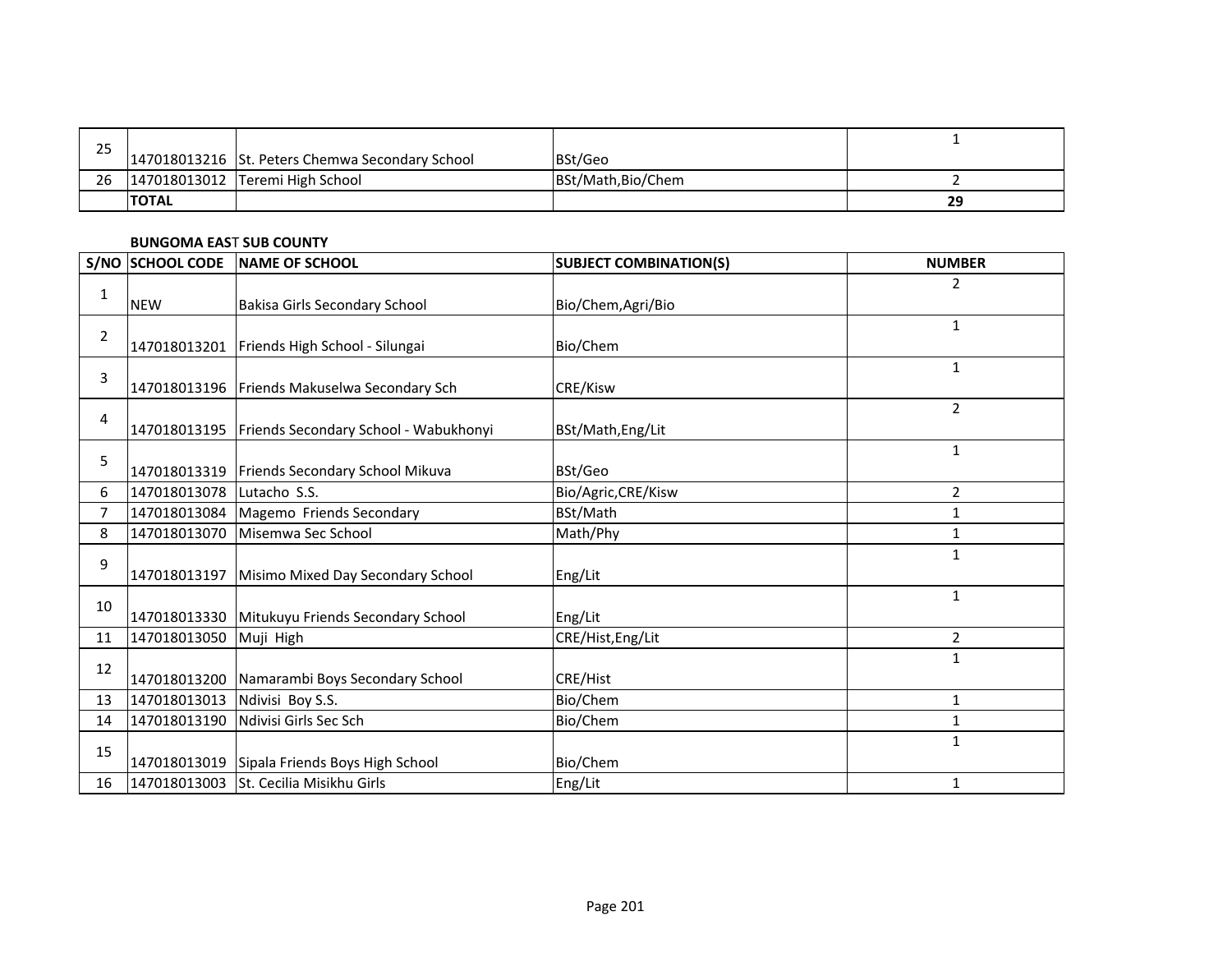| 17 |              |                                                    |                   |    |
|----|--------------|----------------------------------------------------|-------------------|----|
|    |              | 147018013108 St. Mathews A.C.K. Webuye.            | BSt/Geo,Geo/Math  |    |
| 18 |              |                                                    |                   |    |
|    |              | 147018013374 St. Paul'S Nzoia R.C Secondary School | Bio/Chem, Eng/Lit |    |
|    | <b>TOTAL</b> |                                                    |                   | 24 |

#### **BUNGOMA NORTH SUB COUNTY**

|                | S/NO SCHOOL CODE          | NAME OF SCHOOL                                       | <b>SUBJECT COMBINATION(S)</b> | <b>NUMBER</b>  |
|----------------|---------------------------|------------------------------------------------------|-------------------------------|----------------|
| 1              |                           | 147018013107 Eluuya Friends Girls Sec.               | Eng/Lit                       | $\mathbf{1}$   |
| $\overline{2}$ |                           | 147018013335 Friends Maliki Secondary School         | BSt/Math                      | $\mathbf{1}$   |
| 3              |                           | 147018013039 Friends Mukuyuni Girls Secondary School | CRE/Kisw                      | $\mathbf{1}$   |
| 4              |                           | 147018013083 Friends Sec Kibisi                      | Bio/Chem, Eng/Lit             | $\overline{2}$ |
| 5              |                           | 147018013174 Friends Sec. School Bilibili            | BSt/Geo                       | $\mathbf{1}$   |
| 6              |                           | 147018013397 Friends Secondary School - Nabiswa      | Agri/Bio                      | $\mathbf{1}$   |
| $\overline{7}$ |                           | 147018013177   Friends Secondary School Musembe      | Geo/Hist                      | $\mathbf{1}$   |
| 8              | 147018013051              | Lungai S.S.                                          | Bio/Chem                      | $\mathbf{1}$   |
| 9              |                           | 147018013129 Makunga Sa Secondary School             | Eng/Lit                       | $\mathbf{1}$   |
| 10             | 147018013075              | Maliki Sec. Sch.                                     | BSt/Math                      | $\mathbf{1}$   |
| 11             |                           | 147018013080 Mbakalo Friends Sch.                    | Chem/Math                     | 1              |
| 12             |                           | 147018013348   Mbakalo Friends Girls                 | Agri/Bio, Chem/Phy            | $\overline{2}$ |
| 13             | 147018013121              | Milima Friends Sec                                   | Bio/Chem                      | 1              |
| 14             | 147018013154 Nabing'Eng'E |                                                      | Bio/Chem                      | 1              |
| 15             | 147018013371              | Namawanga Rgc Sec                                    | CRE/Kisw                      | 1              |
| 16             | 147018013193              | Pwani Sec Sch                                        | Math/Phy                      | 1              |
| 17             | 147018013028 Sirakaru Sec |                                                      | CRE/Kisw                      | 1              |
| 18             |                           | 147018013305 St Bridgids Siumbwa Sec                 | Bio/Chem                      | 1              |
| 19             |                           | 147018013179 St Kizito Sec Sirende                   | BSt/Geo                       | 1              |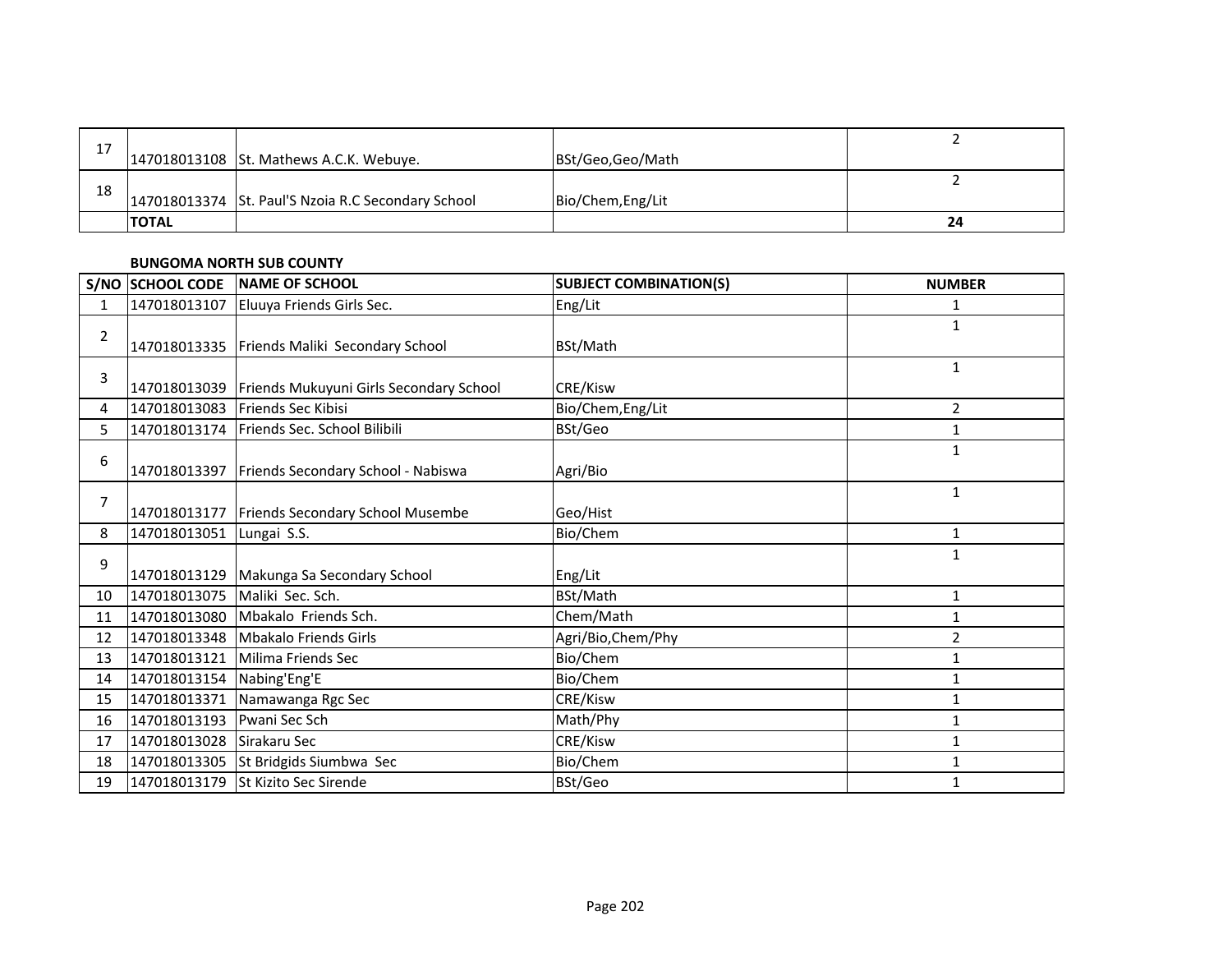| 20 |              |                                                   |          |    |
|----|--------------|---------------------------------------------------|----------|----|
|    |              | 147018013045 St. John'S Karima Secondary School   | Bio/Chem |    |
| ำ1 |              |                                                   |          |    |
| ᅀ  |              | 147018013365 St. Mourice Namboko Secondary School | CRE/Geo  |    |
|    | <b>TOTAL</b> |                                                   |          | 23 |

#### **BUNGOMA SOUTH SUB COUNTY**

|                | S/NO SCHOOL CODE          | NAME OF SCHOOL                                        | <b>SUBJECT COMBINATION(S)</b> | <b>NUMBER</b>  |
|----------------|---------------------------|-------------------------------------------------------|-------------------------------|----------------|
|                |                           |                                                       |                               | 1              |
| 1              |                           | 147018013373 Bukembe S.A Secondary School             | CRE/Hist                      |                |
| $\overline{2}$ | 147018013099 Bulondo S.S  |                                                       | Eng/Lit                       | 1              |
| 3              | 147018013001 Bungoma S.S. |                                                       | Hist/Kisw, Bio/Bra/Maths      | 2              |
| 4              |                           | 147018013141 Bungoma Baptist Girls                    | CRE/Hist, Eng/Lit             | $\overline{2}$ |
| 5              |                           | 147018013334 Butieli High School                      | Bio/Chem                      | 1              |
| 6              |                           | 147018013016 Cardinal Otunga S. S.                    | Bio/Agric, Eng/Lit            | $\overline{2}$ |
| $\overline{7}$ | 147018013071              | Friends Sch. (Lwanda)                                 | CRE/Hist                      | 1              |
| 8              |                           |                                                       |                               | 1              |
|                |                           | 147018013360 Friends Namanga Secondary School         | Chem/Math                     |                |
| 9              |                           |                                                       |                               | $\overline{2}$ |
|                |                           | 147018013370 Friends Secondary - Kimugui Girls School | Bio/Math, Geo/Hist            |                |
| 10             |                           |                                                       |                               | $\mathbf{1}$   |
|                |                           | 147018013333   Friends Secondary School - Fuchani     | Agri/Bio                      |                |
| 11             |                           |                                                       |                               | $\mathbf{1}$   |
|                |                           | 147018013302 Friends Secondary School - Lwanda [Boys] | CRE/Hist                      |                |
| 12             |                           |                                                       |                               | 1              |
|                |                           | 147018013357   Kenneth Lusaka S.A. Cheng' Wali        | CRE/Geo                       |                |
| 13             |                           | 147018013061 Kimugui High Sch.                        | CRE/Kisw                      | 1              |
| 14             |                           | 147018013368   Mabuusi Secondary School               | Eng/Lit, Geo/Hist             | $\overline{2}$ |
| 15             | 147018013391              | Mungeti Sec Sch                                       | BSt/Geo                       | $\mathbf{1}$   |
| 16             |                           | 147018013109 Namachanja High School                   | Math/Phy                      | 1              |
| 17             |                           |                                                       |                               | $\mathbf{1}$   |
|                |                           | 147018013153 Namwacha Secondary School                | Eng/Lit                       |                |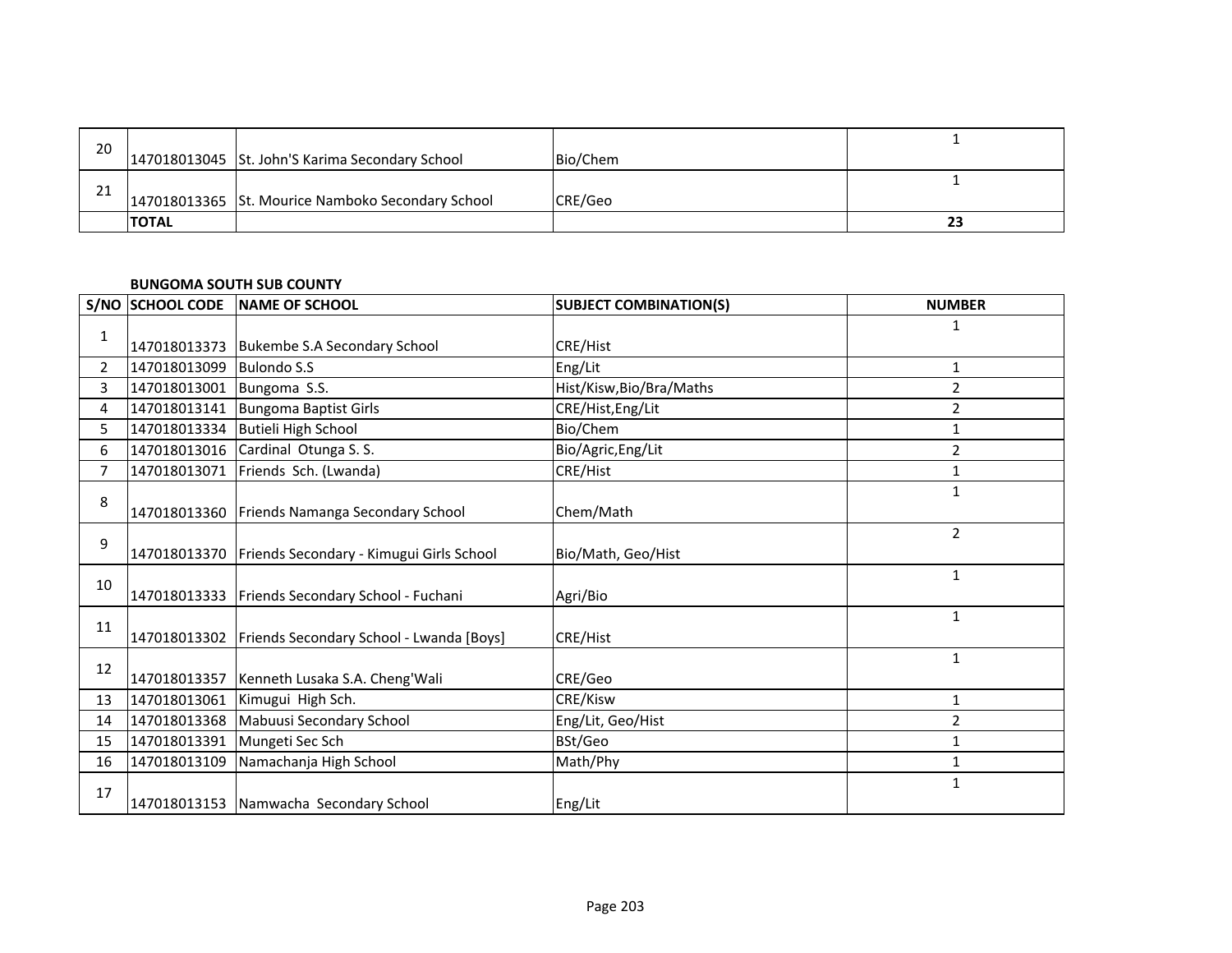| 18 | 147018013143 | Nzoia Sugar Girls Sec Sch                        | Comp/               | 1              |
|----|--------------|--------------------------------------------------|---------------------|----------------|
| 19 | 147018013115 | Samoya Secondary School                          | BSt/Math            | 1              |
| 20 | 147018013323 | Siagwe Girls Secondary                           | Bio/Chem            | 1              |
| 21 | 147018013359 | Siaka Mixed Day Sec School                       | Hist/Kisw           | 1              |
| 22 | 147018013057 | Sikalame                                         | BSt/Math            | 1              |
| 23 |              | 147018013163 St Peters High Musikoma Secondary   | BSt/Geo             | 1              |
| 24 | 147018013033 | St Tadeos (Ndegelwa)                             | Chem/Phy            | 1              |
| 25 | 147018013175 | St Veronica Ranje Sec                            | BSt/Geo             | 1              |
| 26 | 147018013118 | St. Martin'S Mwibale Sec                         | BSt/Geo             | 1              |
| 27 |              | 147018013344 St. Mary'S Kamba Secondary School   | CRE/Kisw            | $\mathbf{1}$   |
| 28 | 147018013002 | St. Mary'S Kibabii Sec                           | CRE/Kisw, Comp/     | $\overline{2}$ |
| 29 |              | 147018013069 St. Patrick'S Kimukung'l Girls Sec. | Bio/Agric, Geo/Hist | $\overline{2}$ |
| 30 | 147018013361 | St. Paul'S Wacheka A.C.K Secondary Sch           | Eng/Lit             | 1              |
| 31 | 147018013351 | St. Teresa Sio High School                       | CRE/Hist, Eng/Lit   | $\overline{2}$ |
| 32 | 147018013398 | St. Veronica Siritanyi Secondary School          | CRE/Geo             | $\mathbf{1}$   |
| 33 | 147018013087 | St.Peter'S Sang'alo Secondary                    | BSt/Math            | $\mathbf{1}$   |
| 34 | 147018013086 | Tamulega S.S.                                    | BSt/Math            | 1              |
| 35 | 147018013394 | Tembelela S.A Secondary School                   | Comp                | $\mathbf{1}$   |
| 36 | 147018013152 | Wamalwa Kijana High School, Kanduyi              | Eng/Lit             | $\mathbf{1}$   |
|    | <b>TOTAL</b> |                                                  |                     | 44             |

#### **BUNGOMA WEST SUB COUNTY**

| <b>S/NO ISCHOOL CODE</b> | <b>INAME OF SCHOOL</b>                   | <b>ISUBJECT COMBINATION(S)</b> | <b>NUMBER</b> |
|--------------------------|------------------------------------------|--------------------------------|---------------|
|                          |                                          |                                |               |
| 147018013321             | L A.C.K. Tulienge Girls Secondary School | Chem/Phy, Hist/Kisw            |               |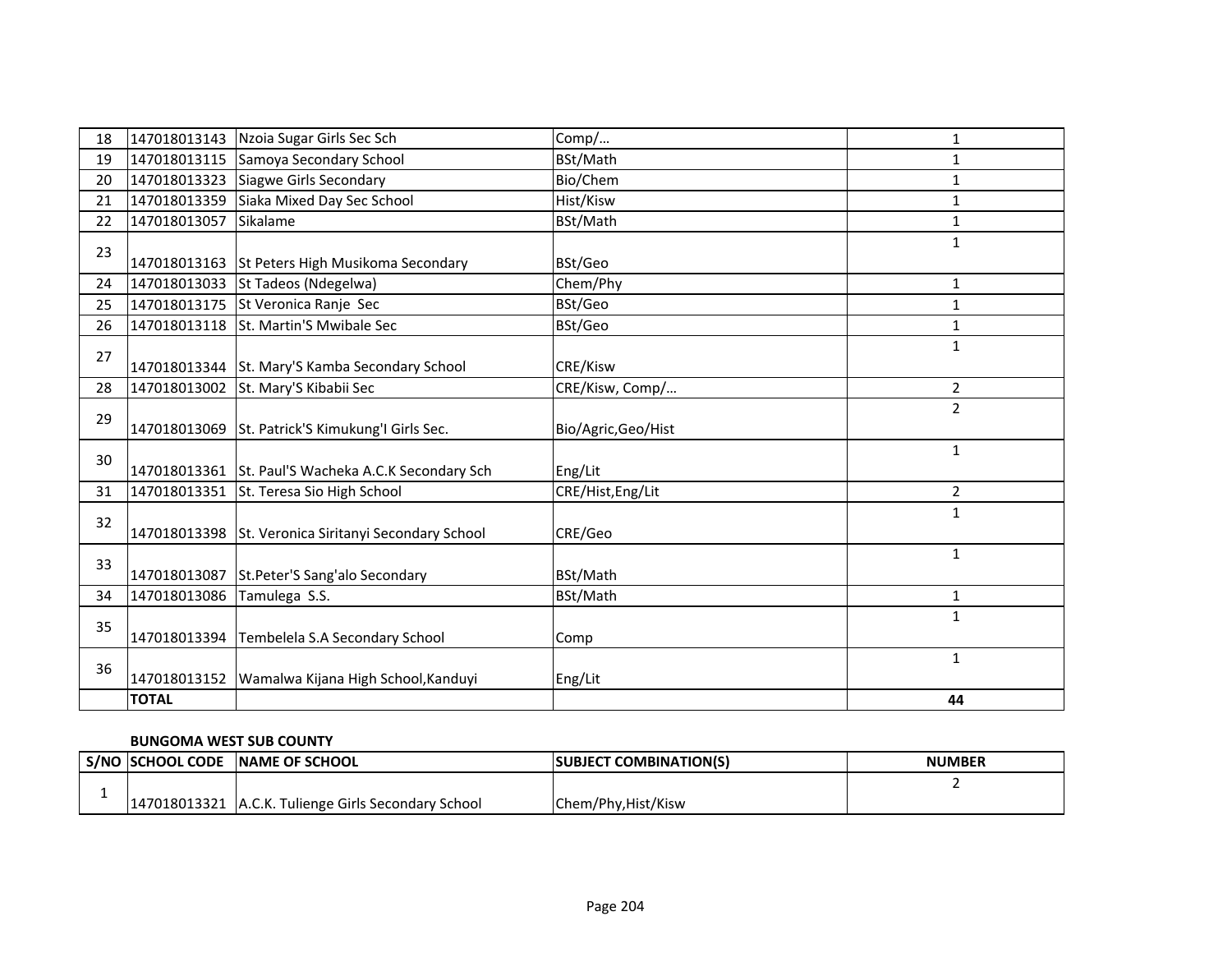| $\overline{2}$ |              | 147018013171 Binyenya Girls Sec Sch                   | Hist/Kisw           | 1              |
|----------------|--------------|-------------------------------------------------------|---------------------|----------------|
| 3              |              |                                                       |                     | $\overline{2}$ |
|                | 147018013309 | Bishop Eliud Wabukala Malakisi A.C.K. Se              | CRE/Hist, Geo/Kisw  |                |
| 4              | 147018013052 | Bisunu S.S.                                           | Eng/Lit             | 1              |
| 5              | 147018013042 | Bukokholo S.S.                                        | Bio/Agric, CRE/Hist | $\overline{2}$ |
| 6              | 147018013018 | Butonge A.C.                                          | Eng/Lit             | 1              |
| $\overline{7}$ | 147018013008 | Chwele S.S.                                           | Bio/Chem, CRE/Geo   | $\overline{2}$ |
| 8              |              | 147018013074 Friends Kikai Boys Secondary School.     | BSt/Geo             | 1              |
| 9              |              | 147018013343 Geoff Brown Girls High School            | Math/Phy            | $\mathbf{1}$   |
| 10             | 147018013067 | Kabkara S.S.                                          | CRE/Kisw, Chem/Math | $\overline{2}$ |
| 11             | 147018013037 | Kaptanai S.S.                                         | CRE/Hist, Geo/Kisw  | $\overline{2}$ |
| 12             | 147018013404 | Kikai Girls Sec                                       | BSt/Math, Chem/Phy  | $\overline{2}$ |
| 13             |              | 147018013206   Kolani Friends Girls Secondary School  | Agri/Bio, Chem/Phy  | $\overline{2}$ |
| 14             | 147018013040 | Lwandanyi S.S.                                        | Bio/Chem            | $\mathbf{1}$   |
| 15             | 147018013062 | Machakha S.S.                                         | BSt/Geo, Eng/Lit    | $\overline{2}$ |
| 16             |              | 147018013211 Malakisi Muslim High School              | BSt/Geo, Eng/Lit    | $\overline{2}$ |
| 17             |              | 147018013082 Namang'Ofulo Friends Secondary School    | CRE/Kisw, Chem/Phy  | $\overline{2}$ |
| 18             | 147018013014 | Namwela S.S.                                          | CRE/Hist, Eng/Lit   | $\overline{2}$ |
| 19             | 147018013101 | Ndakaru S A Sec Sch                                   | Hist/Kisw           | 1              |
| 20             |              | 147018013015 St Antony'S Sirisia S.S.                 | CRE/Kisw, Math/Phy  | $\overline{2}$ |
| 21             |              | 147018013318 St. Augustine'S Sitabicha R.C. S. School | BSt/Geo             | $\mathbf{1}$   |
| 22             |              | 147018013401 St. Mary Emmaculate Mayekwe Girls        | CRE/Geo             | 1              |
| 23             | 147018013060 | Toloso S.S.                                           | Bio/Agric, CRE/Kisw | $\overline{2}$ |
|                | <b>TOTAL</b> |                                                       |                     | 37             |

**CHEPTAIS SUB COUNTY**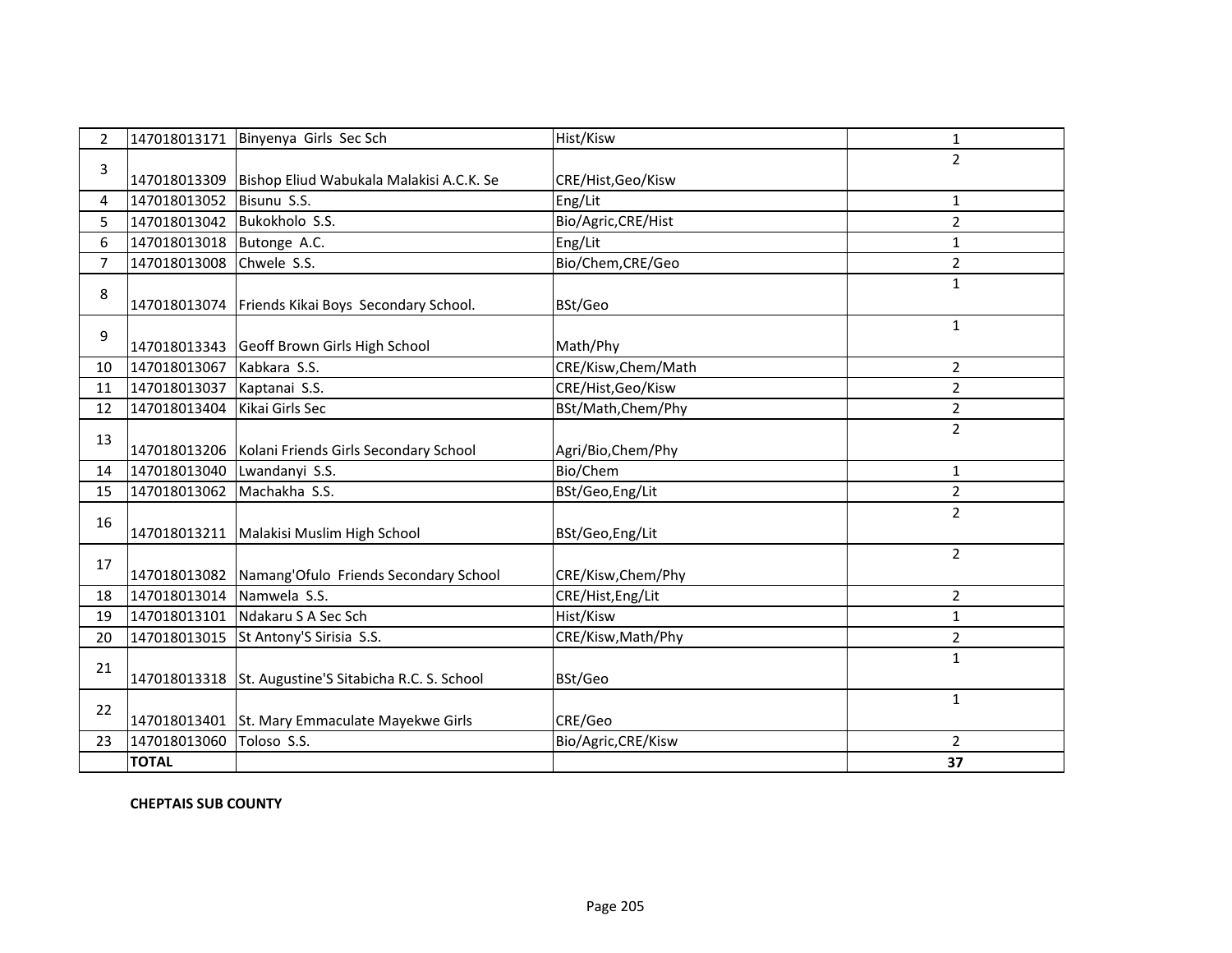|                | S/NO SCHOOL CODE            | NAME OF SCHOOL                                  | <b>SUBJECT COMBINATION(S)</b> | <b>NUMBER</b> |
|----------------|-----------------------------|-------------------------------------------------|-------------------------------|---------------|
| 1              |                             | 147018031705 Ack Chepkube Secondary School      | Agri/Bio                      | 1             |
| $\overline{2}$ | 147018033011 Chelebei S.S   |                                                 | BSt/Geo                       | 1             |
| 3              |                             | 147018033015 Chepkube S. A Sec School           | Geo/Math                      |               |
| 4              | 147018033002 Cheptais S.S.  |                                                 | Geo/Hist                      |               |
| 5.             | 147018033127                | Chesiro Sa Secondary                            | Agri/Bio                      |               |
| 6              | 147018033006 Kapkateny S.S. |                                                 | BSt/Geo                       |               |
| $\overline{7}$ | 147018033012                | Kim Girls Sec                                   | Geo/Kisw                      | $\mathbf{1}$  |
| 8              |                             | 147018033004 Kimabole Sec Sch                   | Chem/Math                     | $\mathbf{1}$  |
| 9              | 147018033017                | Kipsis Sec. School                              | BSt/Geo                       |               |
| 10             |                             | 147018033123 Mulatiwa Girls' Secondary School   | CRE/Kisw                      |               |
| 11             |                             | 147018033130 S.A Nalondo Girls Secondary School | Bio/Agric                     | 1             |
| 12             |                             | 147018033109 St John Chepyuk Sec                | Math/Phy                      | 1             |
| 13             |                             | 147018033020 St Peter'S Cheptonon Sec Sch       | BSt/Geo                       | 1             |
| 14             |                             | 147018033134 St. Jude Kaimugul Mixed Sec Sch    | BSt/Math                      | $\mathbf{1}$  |
| 15             | 147018033009                | Toroso S.A. High School                         | Hist/Kisw                     |               |
|                | <b>TOTAL</b>                |                                                 |                               | 15            |

#### **KIMILILI SUB COUNTY**

|   |                             | S/NO SCHOOL CODE NAME OF SCHOOL                  | <b>SUBJECT COMBINATION(S)</b> | <b>NUMBER</b> |
|---|-----------------------------|--------------------------------------------------|-------------------------------|---------------|
|   |                             | 147018013382 Ack Chelekei Secondary Sch          | <b>CRE/Kisw</b>               |               |
|   |                             | 147018013111 Bahai Namawanga Secmsch             | Eng/Lit                       |               |
|   | 147018013005 Chesamisi S.S. |                                                  | BSt/Geo, CRE/Hist             |               |
|   |                             |                                                  |                               |               |
| 4 |                             | 147018013173 Friends Kamasielo Sec School        | Eng/Lit                       |               |
|   |                             |                                                  |                               |               |
|   |                             | 147018013188 Friends Mixed Sec. School-Chesamisi | Math/Phy                      |               |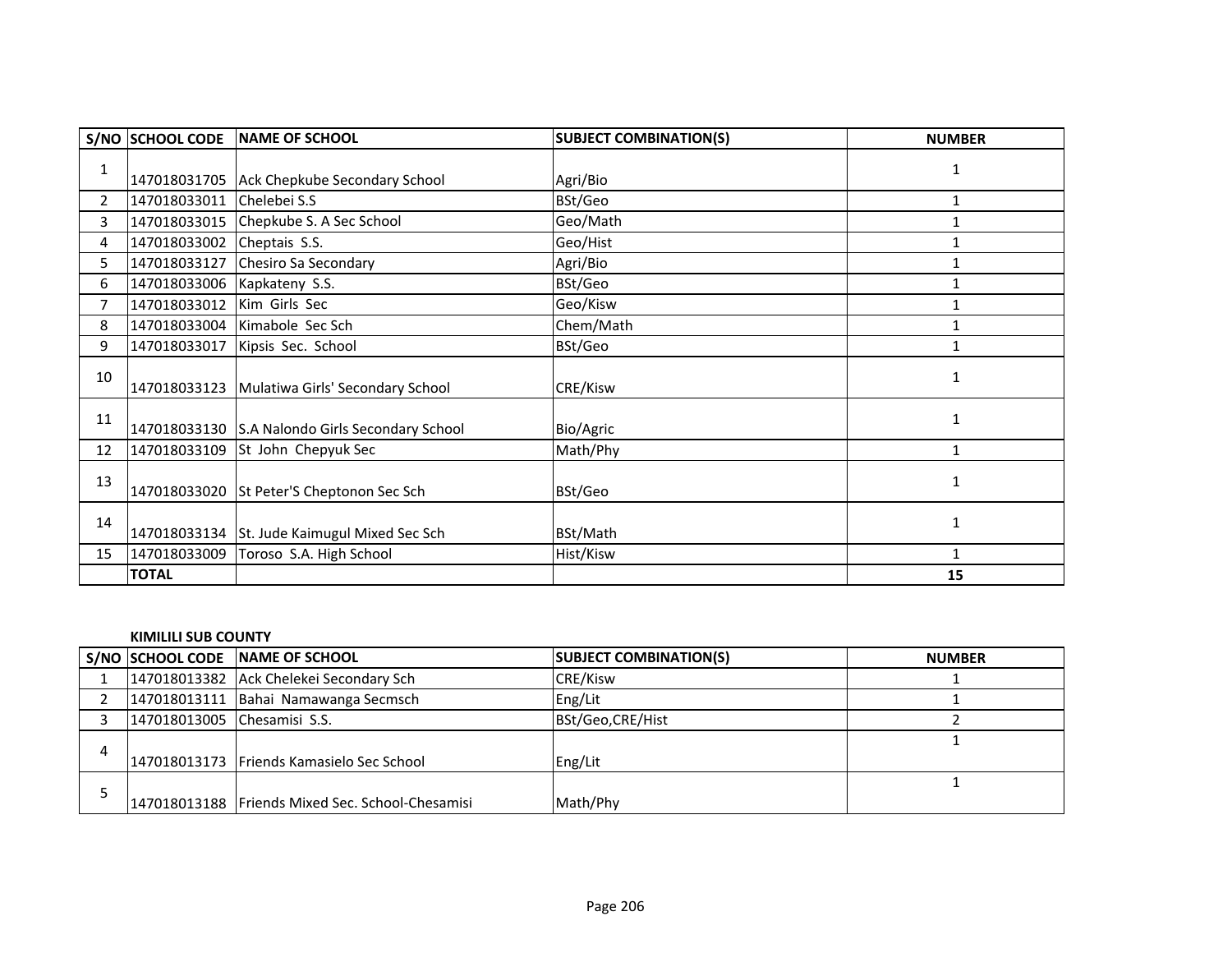| 6              |              | 147018013004 Friends Sch. (Kamusinga)               | Eng/Lit, Maths/Phy | $\overline{2}$ |
|----------------|--------------|-----------------------------------------------------|--------------------|----------------|
| $\overline{7}$ | 147018013187 | Friends Sec Sch Bituyu                              | CRE/Hist           | $\mathbf{1}$   |
| 8              |              |                                                     |                    | $\mathbf{1}$   |
|                |              | 147018013157 Friends Sec Sch Chebukwabi             | Geo/Math           |                |
| 9              |              | 147018013056 Kamusinde Boys High School             | Bio/Chem           | 1              |
| 10             | 147018013159 | Kimilili F.G.S Sch.                                 | BSt/Geo            | 1              |
| 11             | 147018013081 | Maeni Girls S                                       | BSt/Geo            | 1              |
| 12             |              |                                                     |                    | $\overline{2}$ |
|                |              | 147018013021 Moi Girls High School Kamusinga        | Agri/Bio, Bst/Geo  |                |
| 13             | 14701393126  | New Hope Kamukuywa                                  | Geo/Bst            | 1              |
| 14             | 147018013389 | New Hope Mwangale                                   | Bio/Chem           | 1              |
| 15             |              |                                                     |                    | $\overline{2}$ |
|                |              | 147018013322 S.A. Lwanda Secondary School           | BSt/Geo, Eng/Lit   |                |
| 16             |              | 147018013055 St Mary'S Sosio S.S.                   | Chem/Math          | $\mathbf{1}$   |
| 17             | 147018013077 | <b>St Peter'S Nakalira</b>                          | Bio/Agric          | $\mathbf{1}$   |
| 18             | 147018013098 | St theresa'S Girls' Kimilili                        | Geo/Kisw           | 1              |
| 19             |              |                                                     |                    | $\mathbf{1}$   |
|                |              | 147018013364 St. Elizabeth Secondary Sch - Sibakala | Bio/Agric          |                |
| 20             | 147018013308 | St. Jan Secondary School                            | BSt/Geo            | 1              |
| 21             |              |                                                     |                    | $\mathbf{1}$   |
|                |              | 147018013010 St. Luke'S Boys' High School Kimilili  | Bio/Agric          |                |
| 22             | 147018013325 | St.Johns'S Buko Secondary                           | CRE/Kisw, Chem/Phy | $\overline{2}$ |
| 23             |              |                                                     |                    | $\overline{2}$ |
|                |              | 147018013148   Wamalwa Kijana Friends Sec. School   | CRE/Kisw, Eng/Lit  |                |
|                | <b>TOTAL</b> |                                                     |                    | 29             |

## **MT. ELGON SUB COUNTY**

|                           | S/NO SCHOOL CODE NAME OF SCHOOL           | <b>SUBJECT COMBINATION(S)</b> | <b>NUMBER</b> |
|---------------------------|-------------------------------------------|-------------------------------|---------------|
| 147018033014 Chemoge Sec. |                                           | Geo/Hist                      |               |
|                           | 147018033019 J. B Serut Chemweisus Sa Sec | Geo/Kisw                      |               |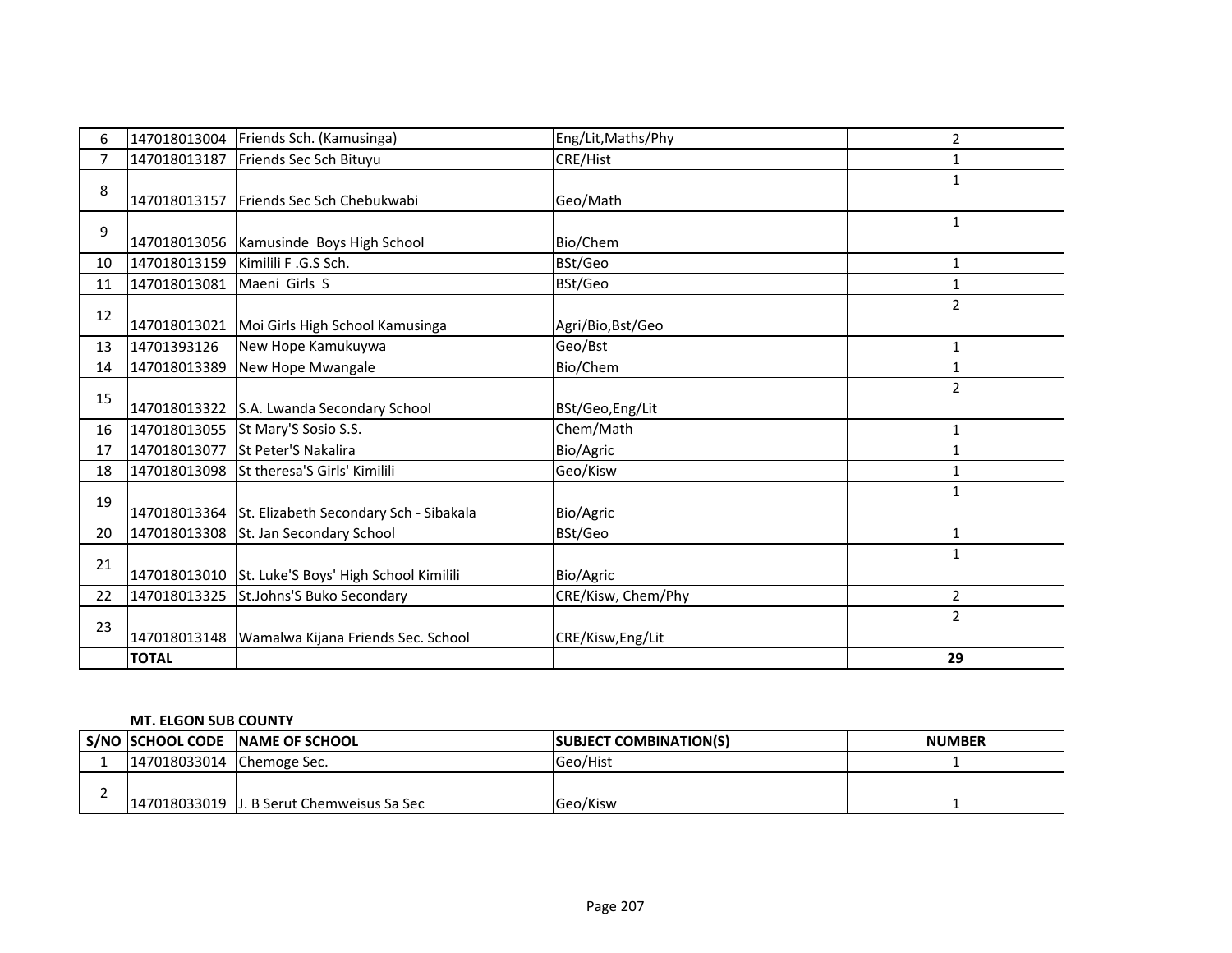| 3  |                             |                                                   |                   |    |
|----|-----------------------------|---------------------------------------------------|-------------------|----|
|    |                             | 147018033018   Kaboywo Mixed Day Secondary School | CRE/Hist          |    |
| 4  | 147018033001                | Kapsokwony Sec                                    | Chem/Math         |    |
| 5  | 147018033007                | Kaptola S.S.                                      | Eng/Lit, Geo/Kisw |    |
| 6  | 147018033008                | Kimobo S.S.                                       | Bio/Agric         |    |
|    | 147018033120 Kongit Sec Sch |                                                   | CRE/Hist          |    |
| 8  | <b>INEW</b>                 | Kubra SA Secondary                                | Math/Phy          |    |
| 9  |                             | 147018033108 Moi Kaptama Boys Secondary School    | Bio/Agric,Comp/   |    |
| 10 |                             | 147018033122 St. Theresas Girls Secondary School  | Eng/Lit           |    |
|    | <b>TOTAL</b>                |                                                   |                   | 12 |

### **TONGAREN SUB COUNTY**

|                | <b>S/NO SCHOOL CODE</b>      | NAME OF SCHOOL                                       | <b>SUBJECT COMBINATION(S)</b> | <b>NUMBER</b>  |
|----------------|------------------------------|------------------------------------------------------|-------------------------------|----------------|
|                | 147018013317                 | Birunda PAG                                          | BSt/Geo                       |                |
| $\overline{2}$ | 147018013140                 | Bishop Atundo Sec Sch                                | BSt/Math                      |                |
| 3              |                              | 147018013035 Bishop Philip Anyolo Boys Sec           | Comp/                         | 1              |
| 4              |                              | 147018013366 Friends Sec School-Kiminini             | <b>CRE/Hist</b>               |                |
| 5              |                              | 147018013304 Lukhuna Friends Secondary School        | CRE/Hist, Eng/Lit             | 2              |
| 6              |                              | 147018013410   Makolwe PAG Sec                       | Maths/Phy                     |                |
| 7              | 147018013164 Mitua Girls Sch |                                                      | Comp/                         |                |
| 8              | 147018013068 Narati S.S.     |                                                      | BSt/Math                      |                |
| 9              |                              | 147018013313   Nyange Pag Sec                        | Geo/Math, HSc/                | 2              |
| 10             | 147018013029                 | St Augustine Girls Lukhuna                           | CRE/Kisw                      |                |
| 11             |                              | 147018013155 St Joseph'S Secondary School - Binyenya | Bio/Math, Hist/Kisw           | $\overline{2}$ |
| 12             |                              | 147018013192 St Juliana Narati                       | BSt/Math,CRE/Geo              | $\overline{2}$ |
|                |                              |                                                      |                               | $\mathbf{1}$   |
| 13             |                              | 147018013122 St. Peters Secondary School Ndalu       | Bio/Chem                      |                |
| 14             |                              | 147018013093 Tabani Friends Sec                      | Bio/Agric                     |                |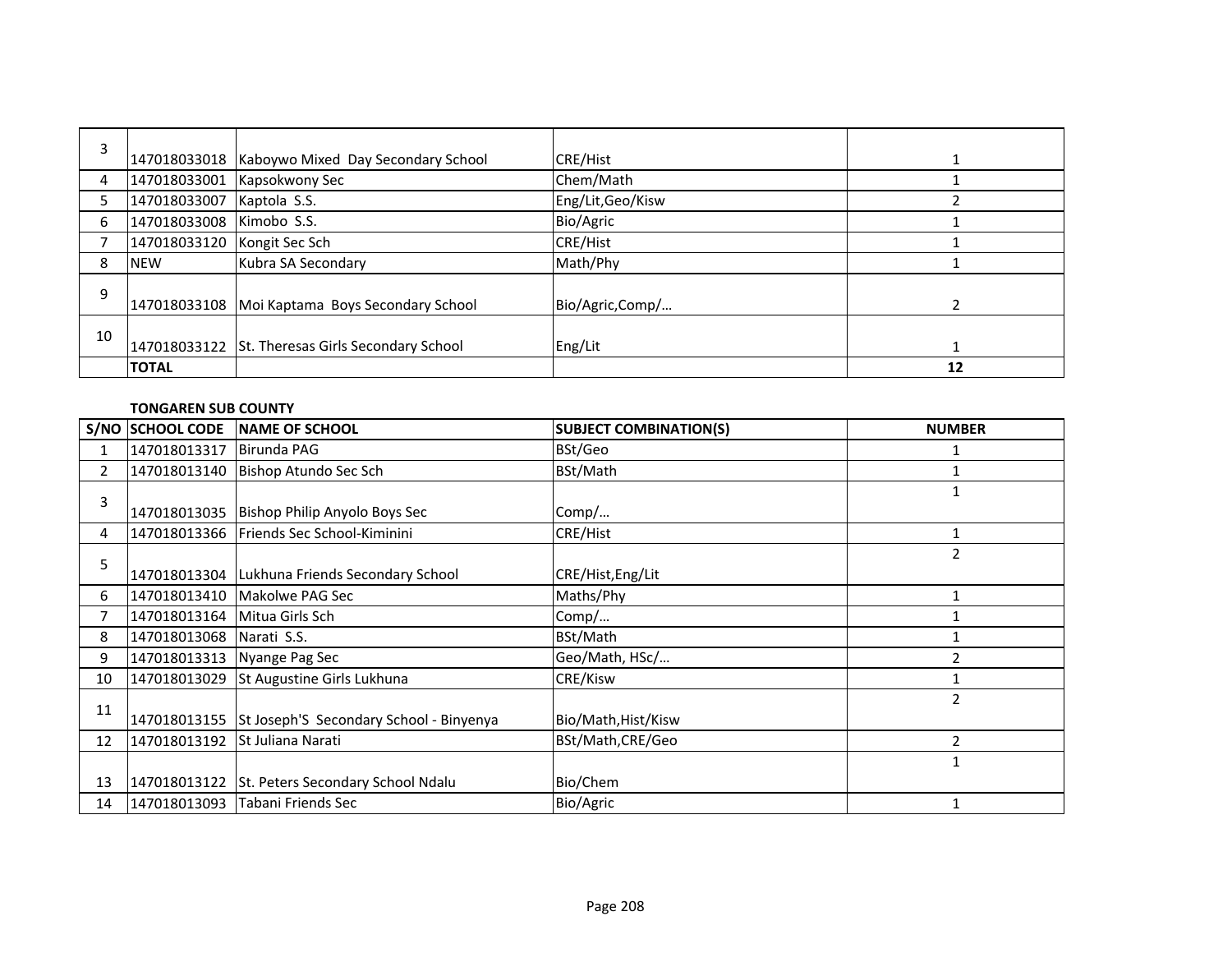| $\blacksquare$<br>. |  | -- |
|---------------------|--|----|

**WEBUYE WEST SUB COUNTY**

|                | S/NO SCHOOL CODE | NAME OF SCHOOL                                          | <b>SUBJECT COMBINATION(S)</b> | <b>NUMBER</b>  |
|----------------|------------------|---------------------------------------------------------|-------------------------------|----------------|
| $\mathbf{1}$   |                  |                                                         |                               | 1              |
|                |                  | 147018013312   Brenda Friends Girls Sec School - Misikh | <b>CRE/Kisw</b>               |                |
| 2              |                  |                                                         |                               | $\mathbf{1}$   |
|                |                  | 147018013327 Bunang'eni Friends Secondary               | Chem/Math                     |                |
| 3              |                  | 147018013026 Chebosi S.A. S.S.                          | Eng/Lit, Kisw/CRE             | 2              |
| 4              |                  | 147018013011 Friends School Bokoli                      | Eng/Lit                       | $\mathbf{1}$   |
| 5              |                  | 147018013041 Friends Sec Milani                         | CRE/Kisw                      | 1              |
| 6              |                  | 147018013182 Friends Sec Sch Kuywa                      | Bio/Chem, Chem/Maths          | $\overline{2}$ |
| $\overline{7}$ | 147018013169     | Friends Sec Sch Nambani                                 | Geo/Kisw                      | 1              |
|                |                  |                                                         |                               | 1              |
| 8              |                  | 147018013316 Friends Secondary School - Yalusi          | Bio/Agric                     |                |
| 9              |                  | 147018013006 Lugulu Girls High Sch                      | Bio/Math, CRE/Hist            | 2              |
|                |                  |                                                         |                               | 1              |
| 10             |                  | 147018013162 Lugulu Friends Secondary Sch               | Bio/Chem                      |                |
| 11             | 147018013114     | Malaha Friends Sec                                      | <b>CRE/Hist</b>               | 1              |
| 12             | 147018013112     | Mangana Friends Sec School                              | Math/Phy                      | 1              |
| 13             | 147018013120     | Miendo Friends Sec. School                              | Bio/Chem                      | 1              |
|                |                  |                                                         |                               | $\overline{2}$ |
| 14             |                  | 147018013073 Milo Friends Boys High School              | Bio/Chem, CRE/Hist            |                |
| 15             | 147018013156     | Misikhu R C Sec Sch                                     | BSt/Geo                       | 1              |
| 16             | 147018013064     | Namawanga Girls S. S.                                   | BSt/Geo                       | 1              |
| 17             | 147018013139     | <b>Ngwelo Friends Secs</b>                              | CRE/Kisw, Geo/Hist            | $\overline{2}$ |
| 18             | 147018013043     | Sirende Girls                                           | CRE/Kisw                      | 1              |
| 19             | 147018013065     | Sitikho Friends Sec School                              | CRE/Hist                      | 1              |
| 20             | 147018013136     | St Marys Bokoli Sec                                     | Chem/Phy                      | 1              |
|                |                  |                                                         |                               | 1              |
| 21             |                  | 147018013320 St. Andrews Matulo Secondary School        | Bio/Chem                      |                |
| 22             | 147018013203     | St. Anne'S Secondary School                             | Hist/Kisw                     | 1              |
|                | <b>TOTAL</b>     |                                                         |                               | 27             |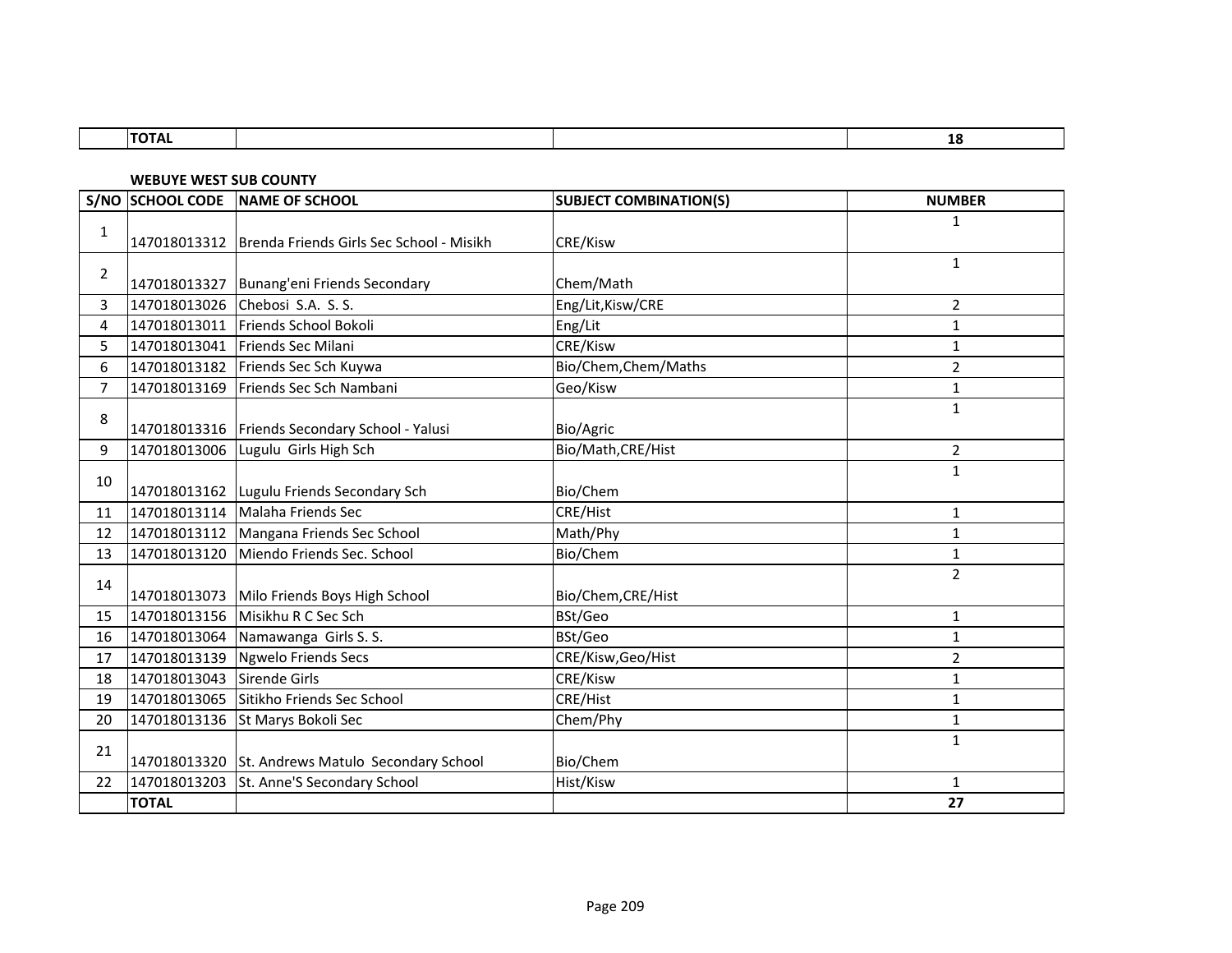## **VIHIGA COUNTY**

#### **VIHIGA SUB COUNTY**

|    | S/NO SCHOOL CODE | <b>INAME OF SCHOOL</b>                                 | <b>SUBJECT COMBINATION(S)</b> | <b>NUMBER</b>  |
|----|------------------|--------------------------------------------------------|-------------------------------|----------------|
|    | 147018073062     | Chango Secondary School                                | Chem/Math                     |                |
|    |                  |                                                        |                               | $\mathbf{1}$   |
| 2  |                  | 147018073142   Friends School Gavalagi Seconday School | BSt/Math                      |                |
|    |                  |                                                        |                               | $\overline{2}$ |
|    | 147018073007     | <b>Friends Vihiga Boys High School</b>                 | CRE/Kisw, Eng/Lit             |                |
| 4  |                  | 147018073065 Ideleri Secondary School                  | CRE/Hist                      | 1              |
| 5. | 147018073052     | Kerongo Secondary School                               | Bio/Agric                     |                |
|    |                  |                                                        |                               | 1              |
| 6  |                  | 147018073108   Kidinye Friends Secondary School        | BSt/Math                      |                |
|    | 147018073122     | Kidundu Secondary School                               | Bio/Chem                      |                |
|    |                  |                                                        |                               | $\overline{2}$ |
| 8  |                  | 147018073015   Madira Girls Secondary School           | Chem/Math, Hsc/Bio            |                |
|    |                  |                                                        |                               | 1              |
| 9  | 147018073141     | Matsigulu Friends Secondary School                     | Geo/Bst                       |                |
| 10 | 147018073031     | Mbihi Secondary School                                 | Hist/Kisw                     | 1              |
| 11 | 147018073012     | Mudavadi Girls High School                             | Agri/Bio, CRE/Hist            | 2              |
| 12 | 147018073017     | St. Clare'S Maragoli Girl'S                            | <b>CRE/Hist</b>               |                |
| 13 | 147018073038     | Vigina Secondary School                                | Bio/Chem                      |                |
|    | <b>TOTAL</b>     |                                                        |                               | 16             |

## **HAMISI SUB COUNTY**

|  | S/NO SCHOOL CODE NAME OF SCHOOL                    | <b>SUBJECT COMBINATION(S)</b> | <b>NUMBER</b> |
|--|----------------------------------------------------|-------------------------------|---------------|
|  | 147018073035 Buyangu Secondary School              | BSt/Geo                       |               |
|  |                                                    |                               |               |
|  | 147018073145   Dr. Gimose Secondary Sch -Jeviriri  | BSt/Geo                       |               |
|  |                                                    |                               |               |
|  | 147018073050 Dr. Maurice Dang'ana Secondary School | BSt/Geo                       |               |
|  | 147018073034 Erusui Girls High School              | Agri/Bio                      |               |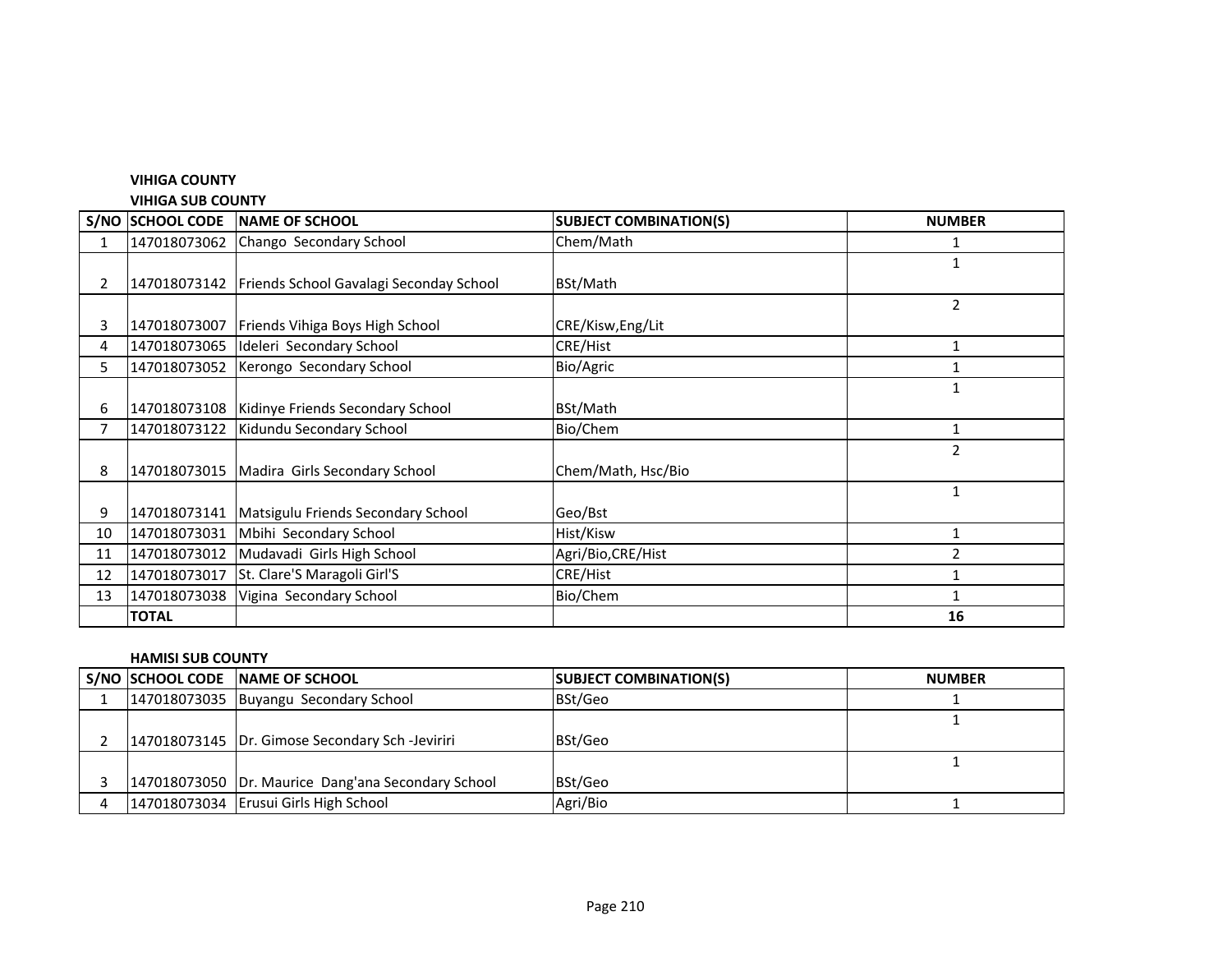| 5              | 147018073109 | Friends Gamoi Mixed Secondary School                    | Eng/Lit           | $\mathbf{1}$   |
|----------------|--------------|---------------------------------------------------------|-------------------|----------------|
|                |              |                                                         |                   | $\mathbf{1}$   |
| 6              |              | 147018073051 Friends School Gavundunyi Secondary School | Eng/Lit           |                |
| $\overline{7}$ |              |                                                         |                   |                |
|                | 147018073005 | Friends School Kaimosi Girls                            | Eng/Lit,French/   | 2              |
| 8              | 147018073022 | Friends School Kamosi Boys Secondary School             | BSt/Math, Eng/Lit | $\overline{2}$ |
|                |              |                                                         |                   | $\mathbf{1}$   |
| 9              |              | 147018073149   Friends Secondary Sch - Muyere           | Agri/Bio          |                |
|                |              |                                                         |                   | $\mathbf{1}$   |
| 10             |              | 147018073009 Goibei Girls Secondary School              | Agri/Bio          |                |
|                |              |                                                         |                   | 1              |
| 11             |              | 147018073103   Imusutsu Mixed Secondary School          | Bio/Chem          |                |
|                |              |                                                         |                   | 1              |
| 12             | 147018073090 | Kaimosi Demonstration Secondary School                  | CRE/Geo           |                |
| 13             | 147018073037 | <b>Kaptik Secondary School</b>                          | BSt/Geo           | 1              |
| 14             | 147018073110 | Lwombei Secondary School                                | <b>CRE/Hist</b>   | 1              |
| 15             | 147018073067 | Makuchi Secondary School                                | Bio/Math          | 1              |
| 16             | 147018073036 | Muhudu Secondary School                                 | Bio/Chem, Hsc/    | $\overline{2}$ |
| 17             | 147018073016 | Munzatsi Sec S                                          | Eng/Lit           | $\mathbf{1}$   |
|                |              |                                                         |                   | $\overline{2}$ |
| 18             | 147018073004 | Nyang'ori High Secondary School                         | BSt/Geo,CRE/Kisw  |                |
|                |              |                                                         |                   | $\mathbf{1}$   |
| 19             |              | 147018073084 Samson Mmaitsi Secondary School            | Agri/Bio          |                |
| 20             | 147018073006 | Senende Boys High School                                | Bio/Chem          | 1              |
| 21             | 147018073018 | Tigoi Girls Secondary School                            | Bio/Chem          | $\mathbf{1}$   |
|                | <b>TOTAL</b> |                                                         |                   | 25             |

## **SABATIA SUB COUNTY**

| <b>S/NO SCHOOL CODE</b> | <b>INAME OF SCHOOL</b>    | <b>COMBINATION(S)</b><br><b>ISUBJECT</b> | <b>NUMBER</b> |
|-------------------------|---------------------------|------------------------------------------|---------------|
| 147018073147            | Bo-Yusuf Secondary School | <b>CRE/Hist</b>                          |               |
| 147018073144            | Budaywa Secondary School  | <b>BSt/Math</b>                          |               |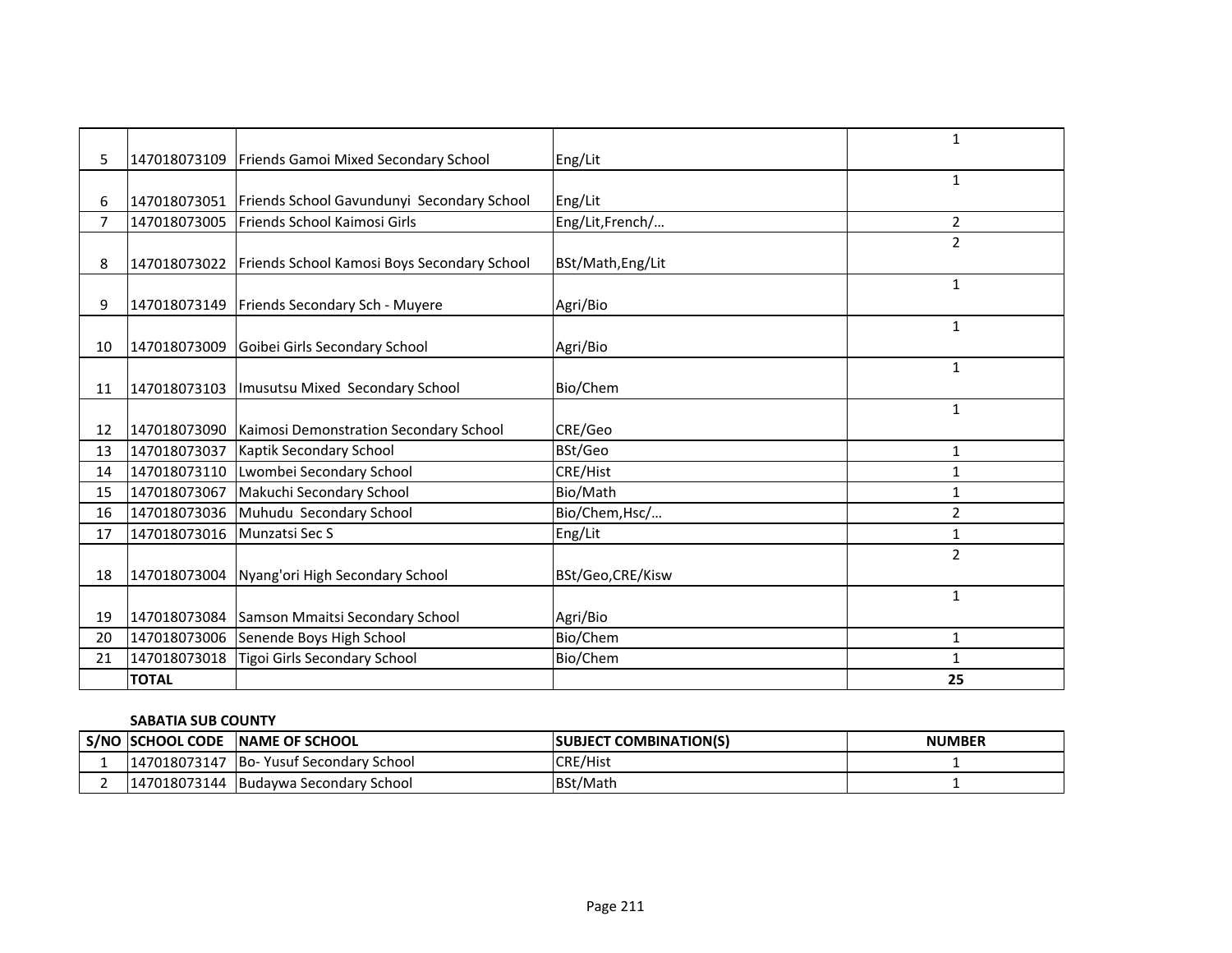|    |              |                                                 |               | 1              |
|----|--------------|-------------------------------------------------|---------------|----------------|
| 3  | 147018073058 | Chandumba Secondary School                      | Eng/Lit       |                |
|    |              |                                                 |               | $\mathbf{1}$   |
| 4  | 147018073153 | Friends School Kegondi Secondary School         | Eng/Lit       |                |
|    |              |                                                 |               | $\mathbf{1}$   |
| 5. |              | 147018073026   Friends School Wangulu Secondary | CRE/Kisw      |                |
| 6  | 147018073093 | Friends Sec Sch Ivona                           | Hist/Kisw     | 1              |
|    |              |                                                 |               | $\overline{2}$ |
|    | 147018073105 | Friends Technical Munoywa Secondary School      | Eng/Lit, HSc/ |                |
| 8  | 147018073032 | Igunga Girls' High School                       | Bio/Chem      | 1              |
|    |              |                                                 |               | $\mathbf{1}$   |
| 9  |              | 147018073080   Ikobero Girls Secondary School   | CRE/Hist      |                |
| 10 | 147018073049 | Jemovo Secondary School                         | Agri/Bio      | 1              |
|    |              |                                                 |               | $\mathbf{1}$   |
| 11 |              | 147018073025   Kigama Friends Secondary School  | Eng/Lit       |                |
| 12 | 147018073066 | Lusengeli Secondary School                      | Agri/Bio      | 1              |
|    |              |                                                 |               | $\mathbf{1}$   |
| 13 | 147018073027 | Moi Girls Secondary School-Vokoli               | Bio/Geo       |                |
| 14 | 147018073073 | Mukingi Secondary School                        | BSt/Geo       | 1              |
|    |              |                                                 |               | $\mathbf{1}$   |
| 15 | 147018073143 | Nabwani P.A.G Secondary School                  | Eng/Lit       |                |
| 16 | 147018073060 | Viyalo Secondary School                         | Agri/Bio      | 1              |
|    | <b>TOTAL</b> |                                                 |               | 17             |

#### **LUANDA SUB COUNTY**

|  | S/NO SCHOOL CODE NAME OF SCHOOL               | <b>SUBJECT COMBINATION(S)</b> | <b>NUMBER</b> |
|--|-----------------------------------------------|-------------------------------|---------------|
|  | 147018073001 Bunyore Girls High School        | Geo/Math, HSc/                |               |
|  | 147018073045 Ebubayi Secondary School         | Agri/Bio, Eng/Lit             |               |
|  |                                               |                               |               |
|  | 147018073114 Ebulonga Mixed Secondary School  | BSt/Geo                       |               |
|  |                                               |                               |               |
|  | 147018073044 Ebusakami Girls Secondary School | Hist/Kisw                     |               |
|  | 147018073070 Ebusyubi Secondary School        | <b>CRE/Kisw</b>               |               |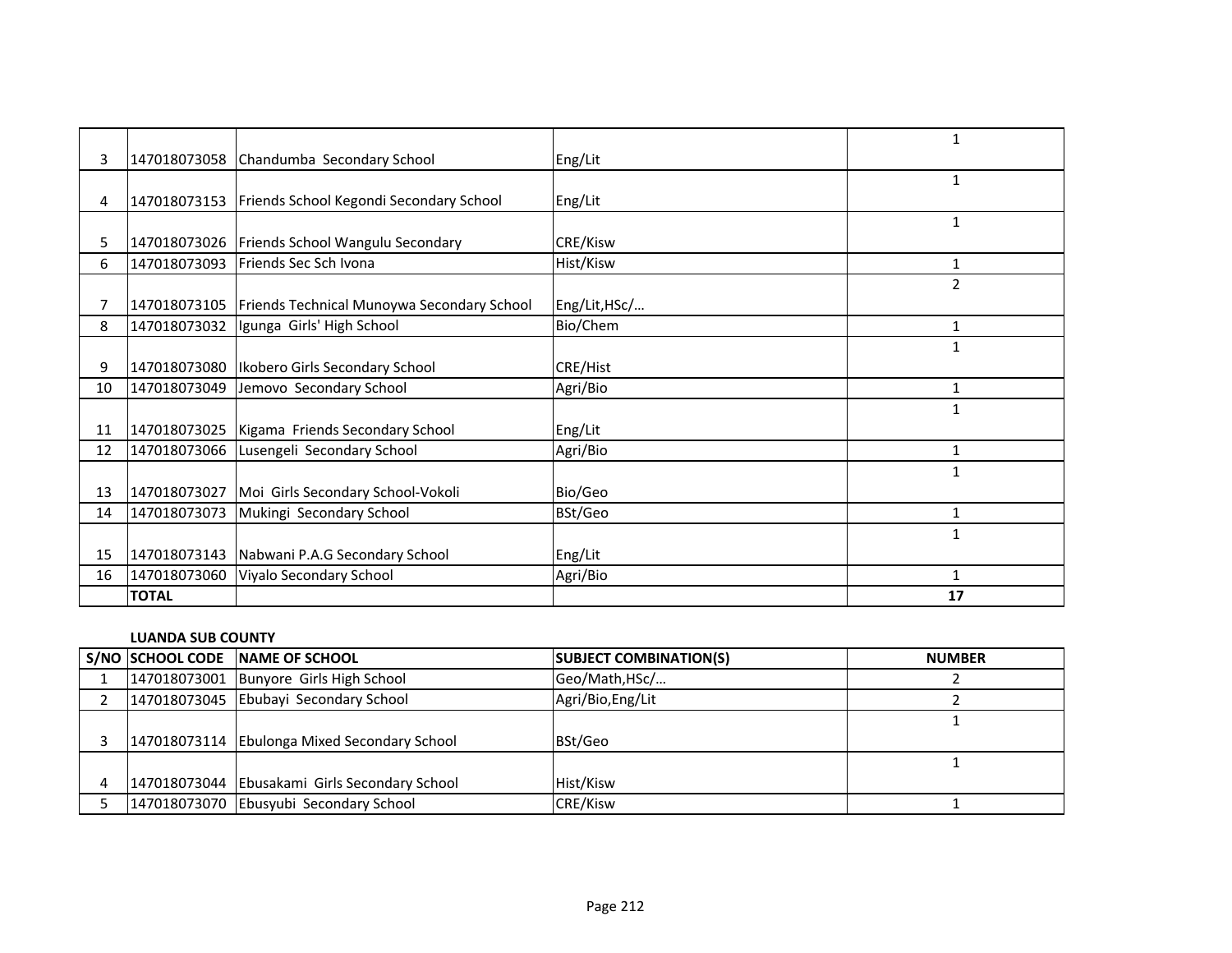|    | <b>TOTAL</b> |                                                           |                 | 16 |
|----|--------------|-----------------------------------------------------------|-----------------|----|
| 14 |              | 147018072015 St. Clares Ebukhaya Sec For Hearing Impaired | Geo/Hist/KSL    |    |
|    |              |                                                           |                 |    |
| 13 | 147018073071 | Mumboha Secondary School                                  | BSt/Geo         |    |
| 12 |              | 147018073095 Khwiliba Secondary School                    | Eng/Lit         |    |
| 11 |              | 147018073041   Ibubi Girls High School                    | <b>CRE/Hist</b> |    |
| 10 |              | 147018073146   Hobunaka Girls Secondary School            | <b>CRE/Kisw</b> |    |
|    |              |                                                           |                 |    |
| 9  |              | 147018073046 Hobunaka Boys Secondary School               | Bio/Chem        |    |
|    |              |                                                           |                 |    |
| 8  |              | 147018073072 Esong'olo Secondary School                   | Bio/Agric       |    |
|    |              | 147018073104 Esibeye Secondary School                     | BSt/Geo         |    |
| 6  |              | 147018073039 Ekwanda Secondary School                     | <b>CRE/Kisw</b> |    |

#### **EMUHAYA SUB COUNTY**

|    | S/NO SCHOOL CODE          | <b>INAME OF SCHOOL</b>                         | <b>SUBJECT COMBINATION(S)</b> | <b>NUMBER</b> |
|----|---------------------------|------------------------------------------------|-------------------------------|---------------|
|    |                           | 147018073063 Ebukhaya Secondary School         | CRE/Kisw                      |               |
| 2  |                           | 147018073134 Ebukoolo Secondary School         | Geo/Kisw                      |               |
|    |                           |                                                |                               |               |
|    |                           | 147018073054 Emanyinya Secondary School        | BSt/Math                      |               |
| 4  | 147018073100 Ematsuli Sec |                                                | Eng/Lit                       |               |
|    |                           |                                                |                               |               |
| 5. |                           | 147018073014 Esalwa Boys Secondary School      | Comp                          |               |
| 6  |                           | 147018073078 Esibila Secondary School          | Eng/Lit                       |               |
|    |                           | 147018073021 Essaba Secondary School           | Hist/Kisw                     |               |
|    |                           |                                                |                               |               |
| 8  |                           | 147018073120 St. Peters Itumbu Seondary School | <b>CRE/Hist</b>               |               |
|    | <b>TOTAL</b>              |                                                |                               | 8             |

#### **KAKAMEGA COUNTY**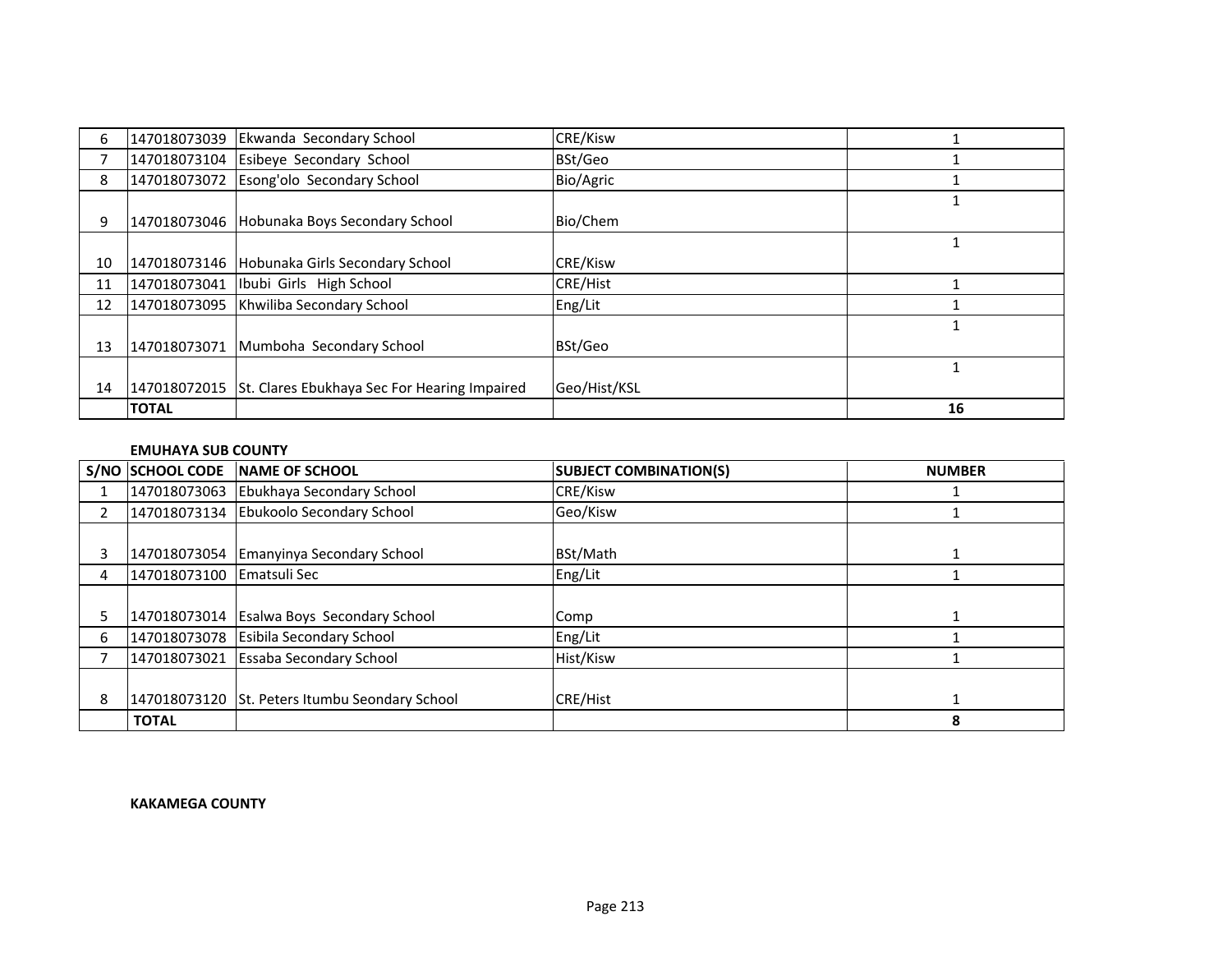|                | S/NO SCHOOL CODE | NAME OF SCHOOL                                     | <b>SUBJECT COMBINATION(S)</b> | <b>NUMBER</b> |  |  |
|----------------|------------------|----------------------------------------------------|-------------------------------|---------------|--|--|
|                |                  |                                                    |                               |               |  |  |
| 1              | 147018043157     | Buhayi Muslim Secondary School                     | Bio/Chem                      | 1             |  |  |
| $\overline{2}$ | <b>NEW</b>       | Ebunamu Secondary School                           | Eng/Lit                       | $\mathbf{1}$  |  |  |
| 3              | 147018043062     | Esumeyia Sec                                       | CRE/Hist                      | 1             |  |  |
|                |                  |                                                    |                               |               |  |  |
| 4              |                  | 147018043106 Friends Nderema Mixed Seondary School | <b>CRE/Hist</b>               | 1             |  |  |
| 5              | 147018043068     | Friends School Sirigoi Sec                         | Bio/Agric                     | $\mathbf{1}$  |  |  |
|                |                  |                                                    |                               |               |  |  |
| 6              |                  | 147018043374   Friends Secondary School - Simuli   | Eng/Lit                       | 1             |  |  |
| 7              | 147018043001     | Ingotse S.S.                                       | Bio/Agric                     | $\mathbf{1}$  |  |  |
|                |                  |                                                    |                               |               |  |  |
| 8              | 147018043161     | Nang'anda Secondary School                         | Chem/Math                     | 1             |  |  |
| 9              | 147018043079     | Navakholo S.S                                      | CRE/Hist                      | 1             |  |  |
| 10             | 147018043084     | Shikomari S S                                      | Geo/Kisw                      | 1             |  |  |
| 11             | 147018043028     | Sisokhe Secondary School                           | BSt/Math                      | $\mathbf{1}$  |  |  |
|                |                  |                                                    |                               |               |  |  |
| 12             |                  | 147018043043 St Kizito Secondary School Lusumu     | CRE/Geo                       | 1             |  |  |
| 13             | 147018043060     | St Pauls Emulakha Sec                              | Chem/Math                     | $\mathbf{1}$  |  |  |
|                |                  |                                                    |                               |               |  |  |
| 14             | 147018043048     | St. Mary's Ebutenje Girls Secondary Sch            | BSt/Math                      | 1             |  |  |
| 15             | 147018043025     | St.Caroli Lwanga Lutaso Sec                        | BSt/Math                      | 1             |  |  |
|                |                  |                                                    |                               |               |  |  |
| 16             | 147018043390     | St.Raphael'S Burangasi Secondary School            | Chem/Math                     | 1             |  |  |
|                | <b>TOTAL</b>     |                                                    |                               | 16            |  |  |

#### **NAVAKHOLO SUB COUNTY**

#### **MUMIAS EAST SUB COUNTY**

|                         | S/NO SCHOOL CODE NAME OF SCHOOL                      | <b>SUBJECT COMBINATION(S)</b> | <b>NUMBER</b> |
|-------------------------|------------------------------------------------------|-------------------------------|---------------|
|                         |                                                      |                               |               |
|                         | 147018043369   A.C.K. St. Peter'S Khabakaya Sec Sch` | <b>IBSt/Math</b>              |               |
|                         | 147018083124 Ebubole Secondary School                | Hist/Kisw                     |               |
| 147018083057 Eluche S S |                                                      | BSt/Geo                       |               |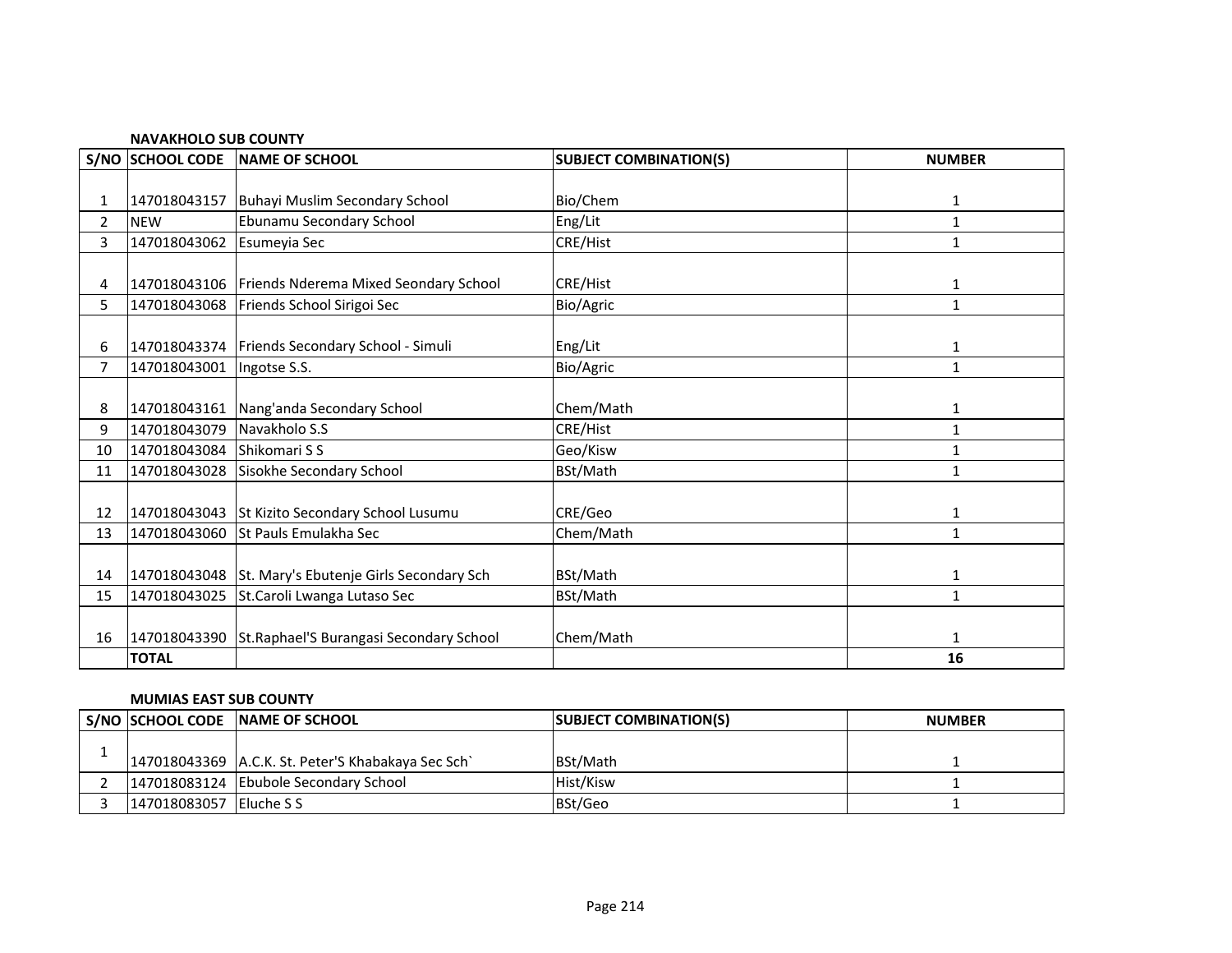| 4              | 147018083008 | Epanja Secondary School                               | BSt/Math          | 1            |
|----------------|--------------|-------------------------------------------------------|-------------------|--------------|
| 5              | 147018083042 | Isongo S.S.                                           | CRE/Geo           | 1            |
| 6              | 147018083039 | Lubinu Secondary School.                              | Bio/Agric         | 1            |
| $\overline{7}$ | 147018083052 | Makunga Mixed Secondary                               | Chem/Phy          | $\mathbf{1}$ |
| 8              | 147018083128 | Musango Secondary School                              | Chem/Math         | $\mathbf{1}$ |
| 9              |              | 147018083002 St Marthas Mwitoti Sec School            | CRE/Kisw, Eng/Lit | 2            |
| 10             |              | 147018083003 St Mathew'S Mung'ang'a Secondary         | Eng/Lit           | 1            |
| 11             | 147018083059 | St Paul Lubinu Girls Sec Sch                          | BSt/Math          | $\mathbf{1}$ |
| 12             | 147018083043 | St Paul'S Ebusia                                      | CRE/Kisw          | 1            |
| 13             | 147018083058 | <b>St Teresa'S Bumini S.S</b>                         | BSt/Math          | 1            |
| 14             |              | 147018083118 St. Michael'S Emakhwale Secondary School | Bio/Agric         | 1            |
| 15             |              | 147018083127 St. Patrick Ebubere Mixed Day Sec School | Bio/Agric         | $\mathbf{1}$ |
| 16             |              | 147018083074 St. Stephens Kamaisha Secondary School   | CRE/Hist          | 1            |
| 17             |              | 147018083038 St. Stephen'S Maraba Mixed               | Hist/Kisw         | $\mathbf{1}$ |
| 18             |              | 147018083142 St. Teresa Eshisenye Girls Secondary Sch | Math/Phy          | 1            |
| 19             | 147018083415 | St.Josephs Shibinga                                   | Chem/Math         | $\mathbf{1}$ |
| 20             |              | 147018083125 St.Luke'S Shanderema A.C.K Mixed Sec Sch | CRE/Kisw          | 1            |
|                | <b>TOTAL</b> |                                                       |                   | 21           |

### **KAKAMEGA NORTH SUB COUNTY**

|                             | I S/NO ISCHOOL CODE INAME OF SCHOOL         | <b>ISUBJECT COMBINATION(S)</b> | <b>NUMBER</b> |
|-----------------------------|---------------------------------------------|--------------------------------|---------------|
| 147018043091 Bukhakunga S.S |                                             | <b>CRE/Hist</b>                |               |
|                             | 147018043120 Friends Lwanda 'K' Sec. School | Bio/Chem                       |               |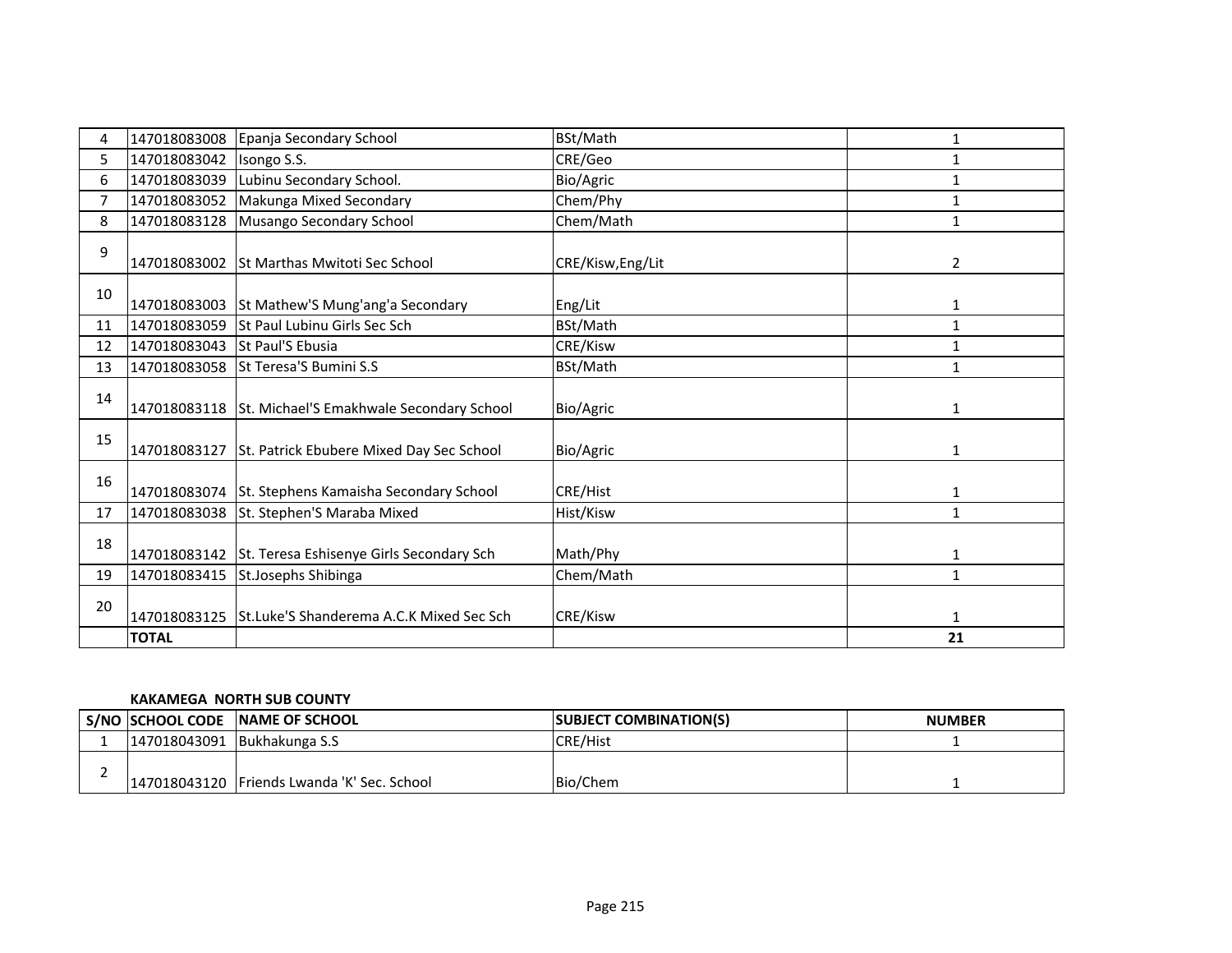| 3  |                            | 147018043383   Friends School Mang'uliro Secondary | Agri/Bio           | 1              |
|----|----------------------------|----------------------------------------------------|--------------------|----------------|
| 4  |                            | 147018043131   Friends Secondary School - Matete   | BSt/Geo            | $\mathbf{1}$   |
| 5  |                            | 147018043358   Friends Secondary School Mutsuma    | CRE/Kisw           | 1              |
| 6  | 147018043067               | Ikoli Sec Sch                                      | Eng/Lit            |                |
|    | 147018043051               | Isanjiro Girls                                     | CRE/Kisw           |                |
| 8  | 147018043013               | Kiman'geti Girls                                   | Hist/Kisw          |                |
| 9  | 147018043096               | Malava Boys High School                            | CRE/Hist           | $\mathbf{1}$   |
| 10 | 147018043395 Manda Sec Sch |                                                    | Eng/Lit            |                |
| 11 | 147018043012               | Mavusi Secondary                                   | BSt/Geo            | $\mathbf{1}$   |
| 12 | 147018043099               | Samitsi Boys                                       | Eng/Lit            |                |
| 13 | 147018043158               | Sawawa Sec Sch                                     | BSt/Math           | $\mathbf{1}$   |
| 14 | 147018043123               | Shiandiche Sec Sch                                 | BSt/Geo            | $\mathbf{1}$   |
| 15 | 147018043102               | Shivanga Sec School                                | Eng/Lit            |                |
| 16 | 147018043356               | Silungai Girls                                     | Eng/Lit, Maths/Phy | $\overline{2}$ |
| 17 | 147018043103               | St Antony Kakoyi S. S.                             | Bio/Agric          | $\mathbf{1}$   |
| 18 | 147018043104               | Tande Secondary                                    | Eng/Lit            | $\mathbf{1}$   |
| 19 | 147018043046               | Tombo Sec Sch                                      | Math/Phy           |                |
|    | <b>TOTAL</b>               |                                                    |                    | 20             |

## **BUTERE SUB COUNTY**

|   |              | S/NO SCHOOL CODE NAME OF SCHOOL        | <b>SUBJECT COMBINATION(S)</b> | <b>NUMBER</b> |
|---|--------------|----------------------------------------|-------------------------------|---------------|
|   |              | 147018083054 Bumamu Secondary School   | BSt/Math                      |               |
|   | 147018083011 | Butere Girls Sec S.                    | Chem/Math                     |               |
|   |              | 147018083097 Eshitari Secondary School | CRE/Kisw                      |               |
|   | <b>NEW</b>   | Eshiyanza Seconday School              | Eng/Lit                       |               |
|   |              | 147018083060   Ibokolo Sec School      | Hist/Kisw                     |               |
| 6 |              | 147018083082   Imanga Sec School       | BSt/Geo                       |               |
|   |              | 147018083006 Manyala Scondary Sch.     | Eng/Lit                       |               |
|   |              | 147018083119 Masaba Mixed Secondary    | Agri/Bio                      |               |
|   |              | 147018083019 Shiatsala Sec School      | Bio/Math                      |               |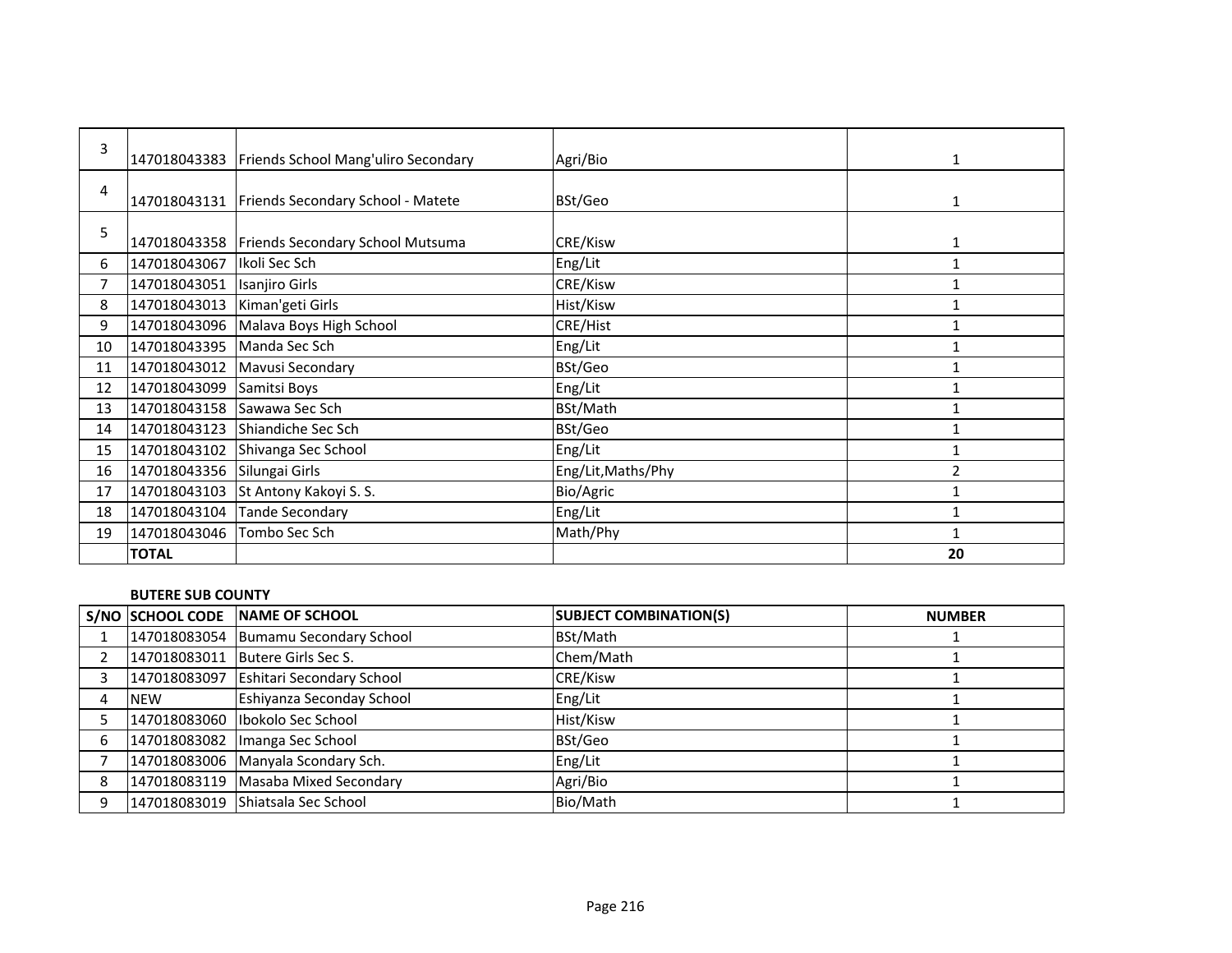| 10 | 147018083102 | Shibanga Secondary School                            | Agri/Bio, Geo/Kisw |    |
|----|--------------|------------------------------------------------------|--------------------|----|
| 11 | 147018083113 | Shibembe Secondary                                   | Agri/Bio           |    |
| 12 | 147018083053 | Shinamwenyuli Sec School                             | BSt/Geo            |    |
| 13 | 147018083091 | Shitsitswi Secondary                                 | Eng/Lit            |    |
| 14 |              | 147018083098 St Benedict Mukoye Girls Secondary      | <b>CRE/Hist</b>    |    |
| 15 |              | 147018083005 St Michael Muluwa Secondary             | <b>CRE/Hist</b>    |    |
| 16 |              | 147018083104 St Peters Muyundi Sec                   | Hist/Kisw          |    |
| 17 |              | 147018083135 St. Cecilia Lufumbo Girls Secondary Sch | BSt/Math           |    |
| 24 | <b>TOTAL</b> |                                                      |                    | 18 |

#### **KHWISERO SUB COUNTY**

|                       | S/NO SCHOOL CODE | <b>INAME OF SCHOOL</b>                       | <b>SUBJECT COMBINATION(S)</b> | <b>NUMBER</b> |
|-----------------------|------------------|----------------------------------------------|-------------------------------|---------------|
|                       |                  |                                              |                               |               |
| T.                    | 147018082011     | A.C.K. Ematundu Boys Sec/Voc Sc For The Deaf | Agri/Bio/KSL                  |               |
| $\mathbf{2}^{\prime}$ | 147018083004     | Ekambuli Sec Sch                             | Math/Phy                      |               |
| 3                     | 147018083023     | Emalindi Girls Secondary                     | Bio/Chem                      |               |
|                       |                  |                                              |                               |               |
| 4                     |                  | 147018083165 Emutsatsa Girls Seondary School | Eng/Lit                       |               |
| 5.                    | 147018083055     | <b>Eshibinga K Secondary</b>                 | Geo/Hist                      |               |
| 6                     | 147018083007     | <b>Eshinutsa Secondary</b>                   | BSt/Geo                       |               |
|                       | 147018083084     | Khwisero Girls High School                   | HSc/                          |               |
|                       |                  |                                              |                               |               |
| 8                     | 147018083025     | Lwanda Dudi Secondary School                 | Chem/Math                     |               |
| 9                     |                  | 147018083066 Mwihila High School             | Agri/Bio                      |               |
| 10                    | 147018083110     | St Denis Munjiti Secondary                   | BSt/Math                      |               |
| 11                    | 147018083139     | St Joseph'S Shirotsa Sec                     | Hist/Kisw                     |               |
|                       |                  |                                              |                               |               |
| 12                    | 147018083105     | St Mathews Ikomero Secondary                 | Chem/Phy                      | 1             |
| 13                    | 14701373042      | St. Anne'S Dudi Girls Sec.                   | Eng/Lit                       |               |
|                       | <b>TOTAL</b>     |                                              |                               | 13            |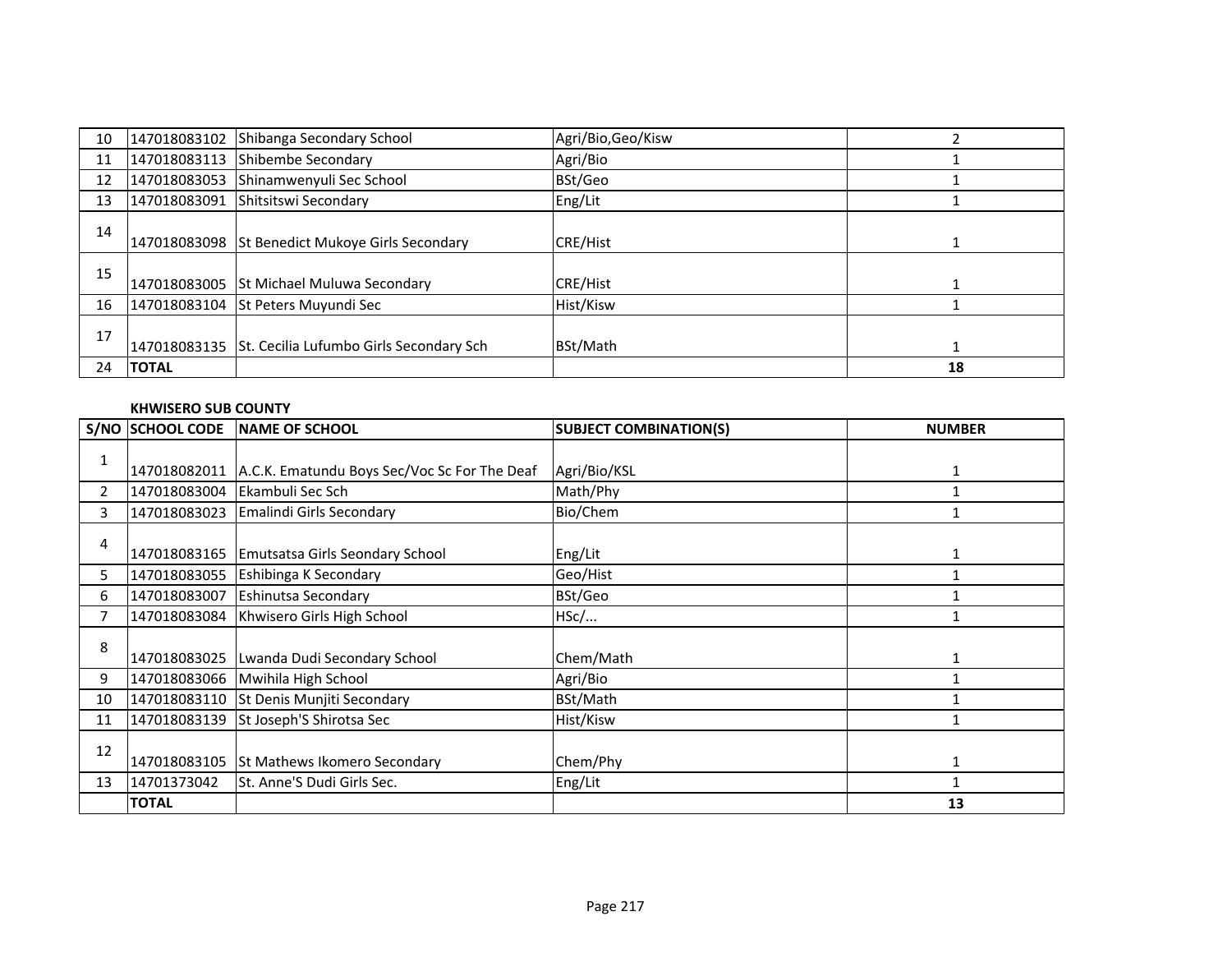#### **KAKAMEGA CENTRAL SUB COUNTY**

|   | S/NO SCHOOL CODE | <b>INAME OF SCHOOL</b>                   | <b>SUBJECT COMBINATION(S)</b> | <b>NUMBER</b> |
|---|------------------|------------------------------------------|-------------------------------|---------------|
| 1 | 147018043047     | Embwambwa Secondary School               | <b>CRE/Hist</b>               |               |
| 2 | 147018043083     | Ikonyero S S                             | Agri/Bio                      |               |
| 3 | 147018043108     | Indangalasia                             | Agri/Bio                      |               |
| 4 | 147018043021     | Kakamega High Sch.                       | Eng/Lit                       |               |
| 5 | 147018043115     | Kakamega Township Sec Sch                | Eng/Lit                       |               |
| 6 | 147018043015     | Mwangaza Secondary School                | BSt/Math                      |               |
| 7 | 147018043020     | <b>Shikoti Girls S.S.</b>                | <b>CRE/Hist</b>               |               |
| 8 | 147018043361     | St Lukes Shisango Girls Secondary School | Bio/Chem                      |               |
| 9 | 147018043004     | St. Francis Xavier Shikoti               | CRE/Geo                       |               |
|   | <b>TOTAL</b>     |                                          |                               | 9             |

## **KAKAMEGA EAST SUB COUNTY**

|                | <b>S/NO SCHOOL CODE</b> | <b>NAME OF SCHOOL</b>                          | <b>SUBJECT COMBINATION(S)</b> | <b>NUMBER</b> |
|----------------|-------------------------|------------------------------------------------|-------------------------------|---------------|
|                | 147018043008            | Bukhaywa S.S.                                  | Eng/Lit                       |               |
| $\overline{2}$ | 147018043391            | Friends School Murhanda Mixed Sec. Sch.        | Geo/Kisw                      |               |
| 3              | 147018043129            | Friends Sec School Handidi                     | Eng/Lit                       |               |
| 4              | 147018043253            | Friends Secondary School - Shitochi            | Bio/Agric                     |               |
|                | 147018043152            | Friends Secondary School Lugango               | Agri/Bio                      |               |
| 6              |                         | 147018043016   Lirhanda Girls Secondary School | Eng/Lit, Bio/Chem             | 2             |
|                | 147018043143            | Lunyu Mixed Day Secondary School               | Eng/Lit                       |               |
| 8              | 147018043003            | Mukumu Boys S.S                                | <b>CRE/Kisw</b>               |               |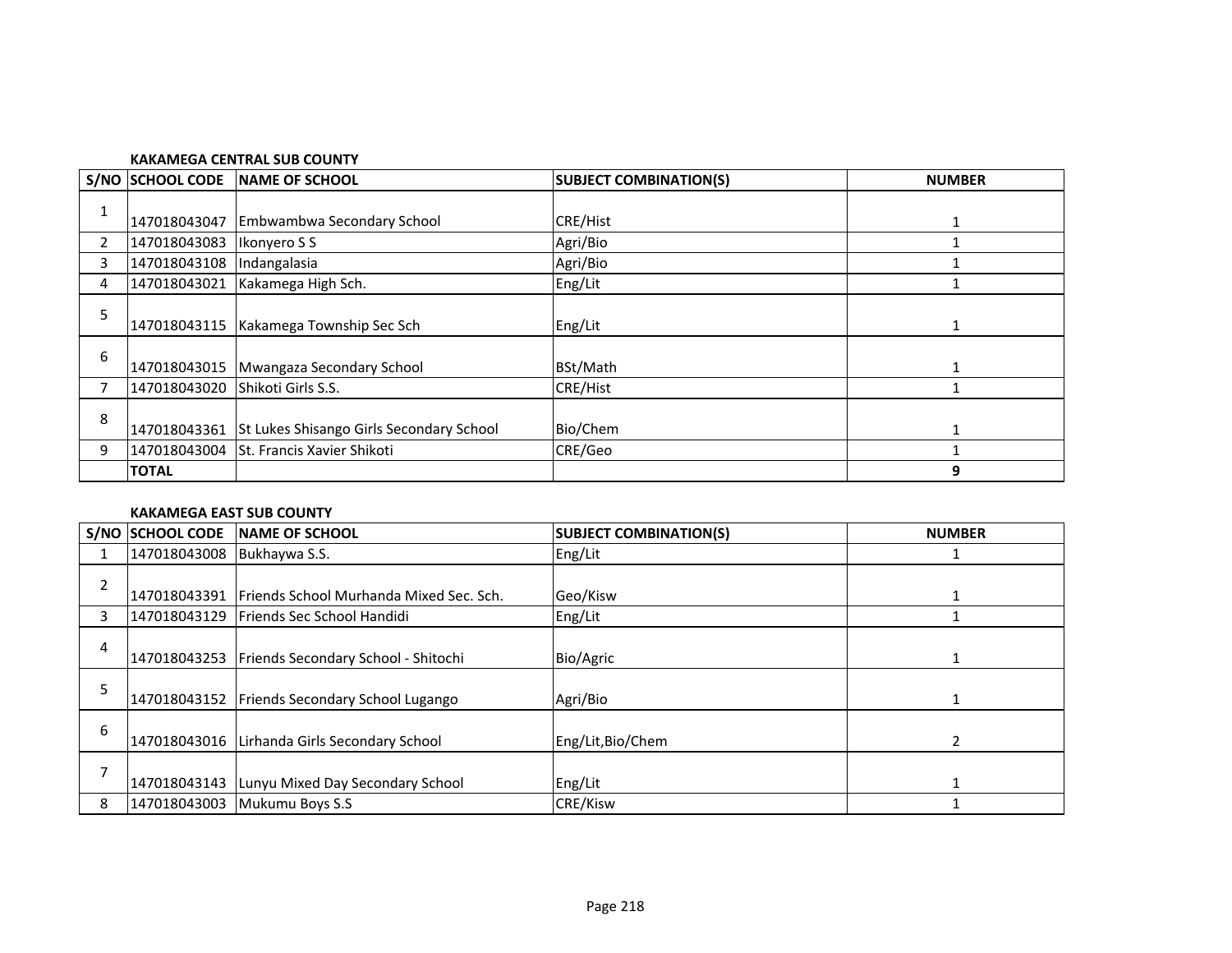| 9  | 147018043065 | Museno S.S.                                     | Hist/Kisw | 1            |
|----|--------------|-------------------------------------------------|-----------|--------------|
| 10 | 147018043039 | Shabwali                                        | Geo/Kisw  | 1            |
| 11 | 147018043018 | Shanderema Boys High School                     | Hist/Kisw | 1            |
| 12 | 147018043392 | Shihumbu Girls Secondary School                 | Agri/Bio  | 1            |
| 13 | 147018043113 | Solyo Sec Sch                                   | Bio/Agric | $\mathbf{1}$ |
| 14 | 147018043141 | St Annes Ikuywa Sec Sch                         | CRE/Hist  |              |
| 15 | 147018043005 | St Francis Xavier Sec Shipalo                   | CRE/Kisw  | $\mathbf{1}$ |
| 16 | 147018043085 | St Monica Lubao Secondary School                | Eng/Lit   | $\mathbf{1}$ |
| 17 | 147018043088 | St. Joseph Malimili                             | CRE/Kisw  | $\mathbf{1}$ |
| 18 |              | 147018043156 St. Peters Itenyi Secondary School | CRE/Hist  | $\mathbf{1}$ |
| 19 | 147018043026 | St.Agnes Girls High School - Shibuye            | Comp      | $\mathbf{1}$ |
| 20 |              | 147018043166 St.Annes Munasio Secondary School  | CRE/Kisw  | 1            |
| 21 | 147018043163 | St. Theresa Isecheno Seondary School            | Eng/Lit   | 1            |
| 22 | 147018043010 | The Sacred Heart Girls' High School- Mukumu     | CRE/Kisw  | $\mathbf{1}$ |
|    | <b>TOTAL</b> |                                                 |           | 23           |

#### **MUMIAS WEST SUB COUNTY**

|   | S/NO SCHOOL CODE NAME OF SCHOOL                   | <b>SUBJECT COMBINATION(S)</b> | <b>NUMBER</b> |
|---|---------------------------------------------------|-------------------------------|---------------|
|   | 147018083140   Ichinga Muslim Secondary School    | BSt/Geo                       |               |
|   | 147018083050 Mumias Boys Muslim Secondary School  | Bio/Chem                      |               |
|   | 147018083035 Mumias Girls S (St.Mary's)           | Bio/Chem                      |               |
| 4 | 147018082004 St Angela Mumias School For The Deaf | BSt/KSL/Secr                  |               |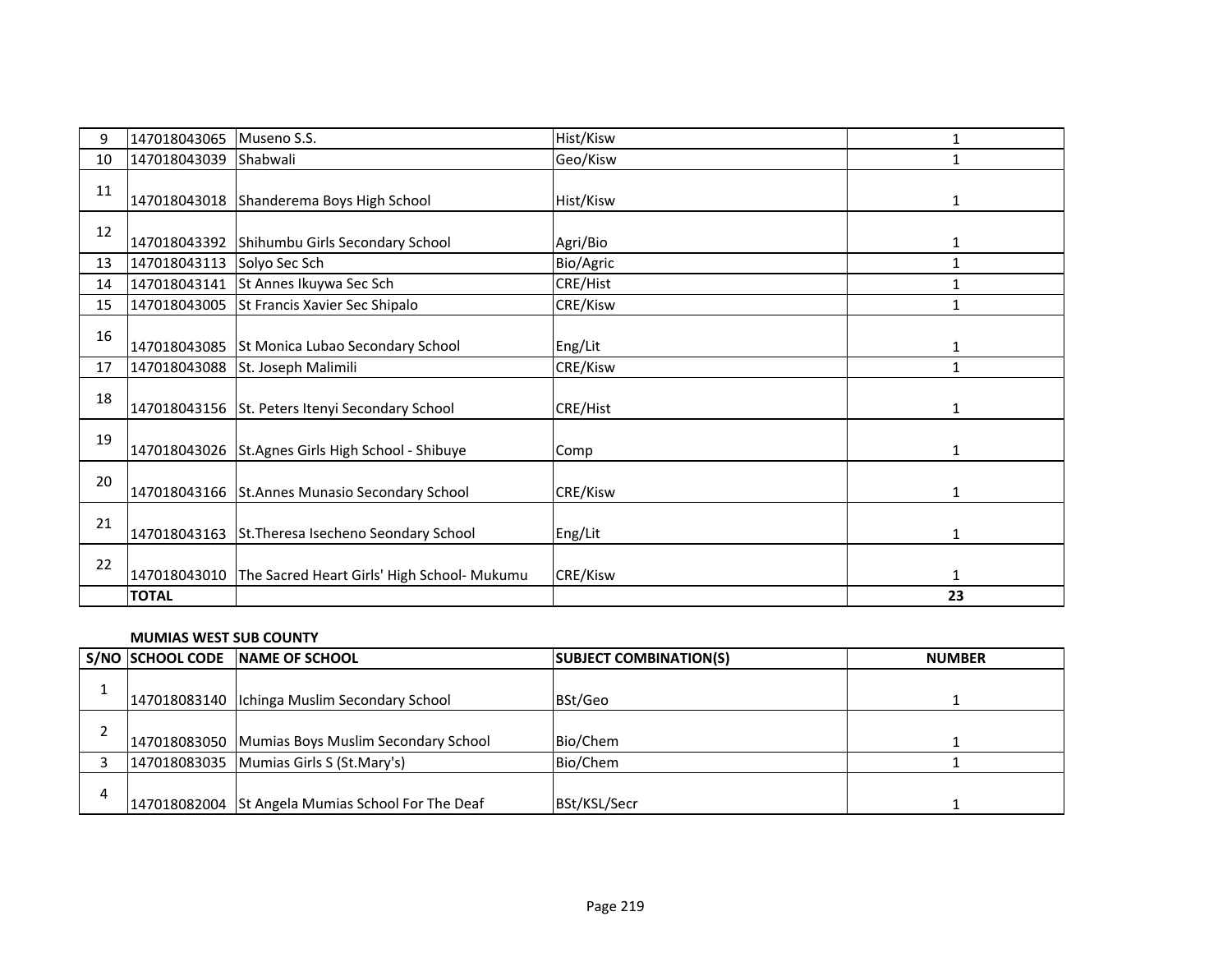| 5. |              | 147018083064 St Elizabeth Lureko Girls Sec          | BSt/Geo             |               |
|----|--------------|-----------------------------------------------------|---------------------|---------------|
| 6  |              | 147018083158 St John'S Bumala Sec Sch               | <b>CRE/Kisw</b>     |               |
| 7  |              | 147018083009 St Romano's Matawa Secondary           | CRE/Geo             |               |
| 8  | 147018083085 | St. Andrews Eshikalame Mixed Sec Sch                | Eng/Lit             |               |
| 9  | 147018083049 | <b>St. Elizabeth Bumia Girls</b>                    | Hist/Kisw           |               |
| 10 | 147018083111 | St. Michael's Ingusi Secondary School               | Agri/Bio            | 1             |
| 11 |              | 147018083109 St. Pauls Ahong'Injo Secondary School  | Eng/Lit             |               |
| 12 |              | 147018083036 St. Peter's Mumias S.S                 | Maths/Bio, Kisw/CRE | $\mathfrak z$ |
| 13 |              | 147018083114 St. Stephen's Ebubaka Secondary School | Geo/Kisw            |               |
| 14 |              | 147018083089 St. Teresa'S Emukhuwa Girls Sec School | <b>CRE/Hist</b>     | $\mathbf{1}$  |
|    | <b>TOTAL</b> |                                                     |                     | 15            |

#### **MATUNGU SUB COUNTY**

|   | S/NO SCHOOL CODE | <b>INAME OF SCHOOL</b>                                 | <b>SUBJECT COMBINATION(S)</b> | <b>NUMBER</b> |
|---|------------------|--------------------------------------------------------|-------------------------------|---------------|
|   |                  | 147018043050 A.C.K. Koyonzo Girls Sec.School           | Bio/Agric                     |               |
| 2 |                  | 147018083172 A.C.K Emmanuel Marinda Secondary          | Chem/Math, Eng/Lit            |               |
| 3 |                  | 147018083096 Eshikhondi Mixed Secondary School         | Eng/Lit                       |               |
| 4 | 147018083080     | Ejinja Mixed                                           | Bio/Agric                     |               |
| 5 |                  | 147018083031 Koyonzo Secondary School                  | BSt/Geo                       |               |
| 6 | 147018083079     | Makunda Muslim                                         | Math/Phy                      |               |
|   |                  | 147018043078   Mary Seat Of Wisdom Bulimbo Sec. School | BSt/Geo                       |               |
| 8 | 147018083033     | Munami                                                 | Hist/Kisw                     |               |
| 9 |                  | 147018083136 St Francis Shiyabo Sec                    | BSt/Math                      |               |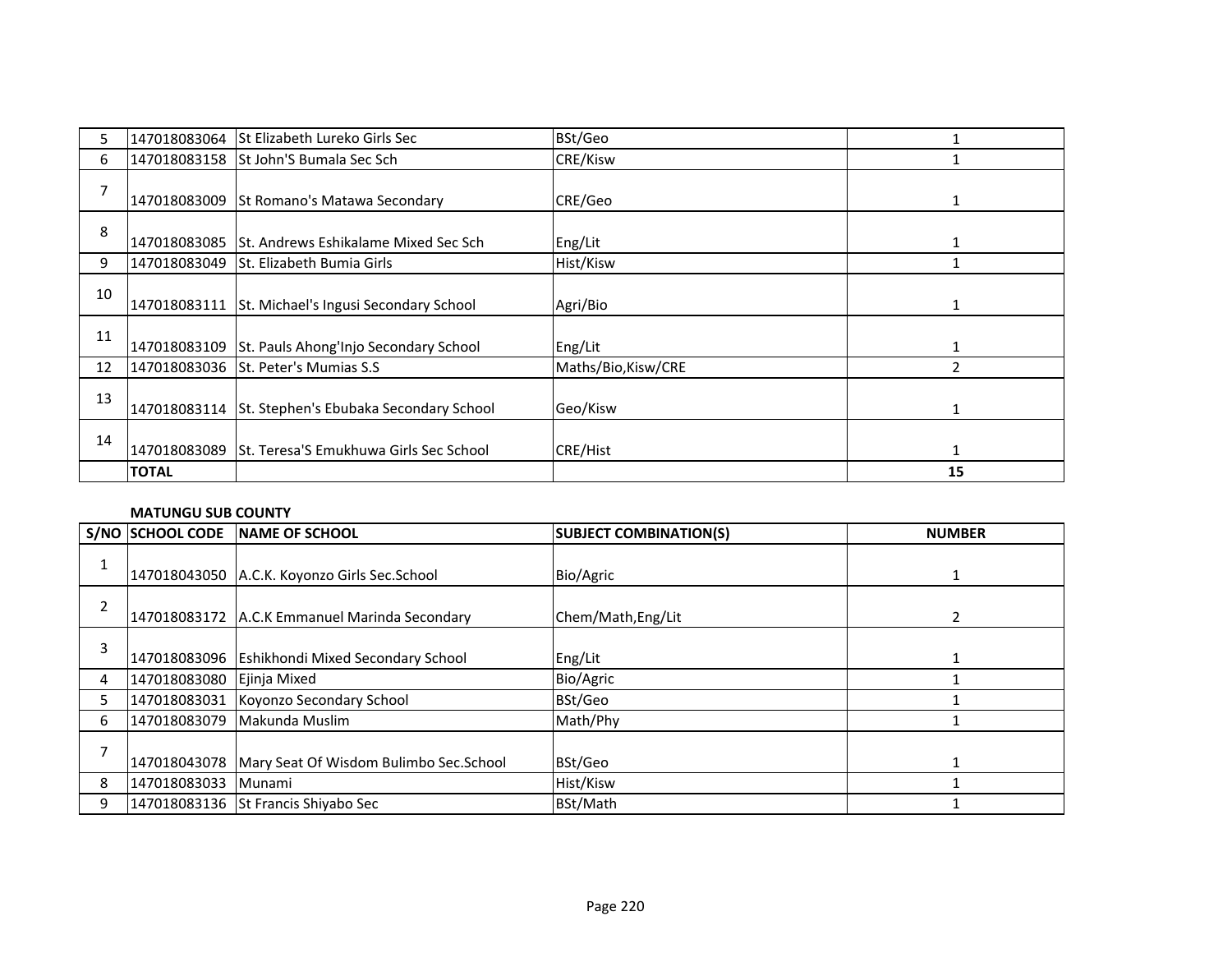| 10 | 147018083034 | <b>St Gabriel Mirere</b>                  | Hsit/Kisw        | 1            |
|----|--------------|-------------------------------------------|------------------|--------------|
| 11 | 147018043041 | St. Cecilia Makokhwe Mixed D.Sec. School  | BSt/Math         | 1            |
| 12 | 147018083077 | St. Charles Khalaba                       | Bio/Chem         | $\mathbf{1}$ |
| 13 | 147018083095 | St. Charles Lunganyiro                    | Chem/Math        |              |
| 14 | 147018043384 | St. Emmanuel Lutasio Secondary School     | Math/Phy         | 1            |
| 15 | 147018083144 | St. Joseph'S Bulonga Secondary School     | BSt/Math         | 1            |
| 16 | 147018083032 | St. Joseph'S Indangalasia                 | BSt/Geo          | $\mathbf{1}$ |
| 17 | 147018083121 | St. Joseph'S Namberekeya                  | BSt/Geo          |              |
| 18 | 147018083134 | St. Mark's Imakale Secondary School       | Bio/Agric        | 1            |
| 19 | 147018083133 | St. Mary'S Namasanda                      | Bio/Agric        | $\mathbf{1}$ |
| 20 | 147018083029 | St. Mathias Kholera Boys Secondary School | <b>CRE/Hist</b>  | 1            |
| 21 | 147018083030 | <b>St. Maurice Mwira</b>                  | Bio/Chem         | $\mathbf{1}$ |
| 22 | 147018083101 | St. Michael Eshirumbwe                    | <b>CRE/Hist</b>  |              |
| 23 | 147018083073 | St. Teresa's Itete                        | BSt/Geo, Eng/Lit | 2            |
| 24 | 147018083099 | St.John'S Mukhweya Sec School             | Chem/Phy         | 1            |
|    | <b>TOTAL</b> |                                           |                  | 26           |

# **LIKUYANI SUB COUNTY**

|   |                            | S/NO SCHOOL CODE NAME OF SCHOOL                  | <b>SUBJECT COMBINATION(S)</b> | <b>NUMBER</b> |
|---|----------------------------|--------------------------------------------------|-------------------------------|---------------|
|   |                            | 147018043373 Aligula Secondary School            | BSt/Geo                       |               |
|   | 147018053010 Eshikulu Boys |                                                  | Agri/Bio                      |               |
|   |                            | 147018053063 Eshikulu Girls Secondary School     | <b>CRE/Hist</b>               |               |
|   |                            | 147018053040 Friends Sch Binyenya                | Hist/Kisw                     |               |
|   |                            | 147018053033 Friends Sec Sch Mbururu             | <b>CRE/Hist</b>               |               |
| 6 |                            | 147018053054   Friends Secondary School - Matisi | Eng/Lit                       |               |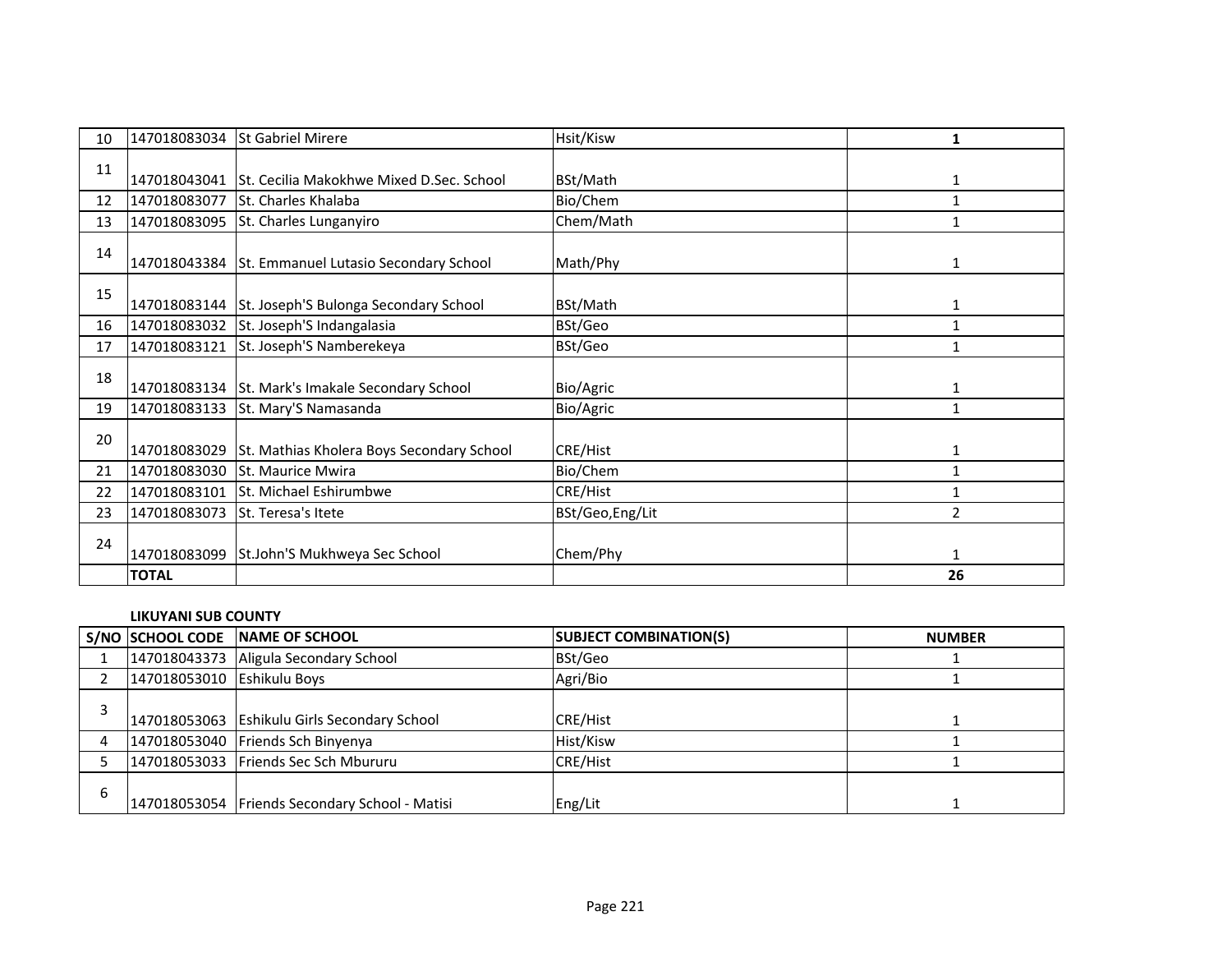|    | 147018053030 | Ivugwi Sec                                                  | Geo/Hist  | 1            |
|----|--------------|-------------------------------------------------------------|-----------|--------------|
| 8  | 147018053021 | Kongoni Mixed S.S                                           | BSt/Geo   | $\mathbf{1}$ |
| 9  | 147018053164 | Mapera Secondary School                                     | Geo/Math  | 1            |
| 10 | 147018053025 | Matunda S.A Secondary                                       | Bio/Chem  | $\mathbf{1}$ |
| 11 | 147018053015 | Moi Girls Nangili Secondary                                 | CRE/Kisw  | $\mathbf{1}$ |
| 12 | 147018053011 | St Augustine Soysambu                                       | Chem/Math | 1            |
| 13 | 147018053169 | St Henry'S Saisi Wabuge Girls Sec.                          | Bio/Agric | 1            |
| 14 |              | 147018053014 St John The Baptist Likuyani Boys High School. | Eng/Lit   | 1            |
| 15 | 147018053031 | St Peters Moi Bridge                                        | CRE/Geo   | $\mathbf{1}$ |
| 16 | 147018053012 | St. Anne'S Nzoia Girls Sec                                  | Bio/Chem  |              |
| 17 | 147018053051 | St. Elizabeth Likuyani Girls Sec School                     | CRE/Geo   | $\mathbf{1}$ |
| 18 | 147018053029 | St. Joseph Nyorotis Secondary School                        | BSt/Geo   | $\mathbf{1}$ |
| 19 | 147018053023 | St. Joseph'S Kogo Sec                                       | Chem/Math | 1            |
| 20 | 147018053049 | St. Michael Kilimani Secondary School                       | Eng/Lit   | 1            |
| 21 | 14701373167  | St. Monica Secondary Sch                                    | Eng/Lit   | $\mathbf{1}$ |
| 22 | 147018053165 | St. Peters Moi'S Bridge Girls Sec Sch                       | Bio/Agric | $\mathbf{1}$ |
|    | <b>TOTAL</b> |                                                             |           | 22           |

#### **MATETE SUB COUNTY**

|                           | S/NO SCHOOL CODE NAME OF SCHOOL                    | <b>SUBJECT COMBINATION(S)</b> | <b>NUMBER</b> |
|---------------------------|----------------------------------------------------|-------------------------------|---------------|
|                           | 147018053017   Friends Sch (Lukhokho)              | Bio/Agric                     |               |
|                           | 147018053045 Friends Sch Chenjeni                  | Geo/Hist                      |               |
|                           | 147018053041 Friends Secondary School - Makhukhuni | Bio/Agric                     |               |
|                           | 147018043362 Friends Vuyika Secondary School       | <b>CRE/Hist</b>               |               |
| 147018053019 Kivaywa S.S. |                                                    | <b>CRE/Hist</b>               |               |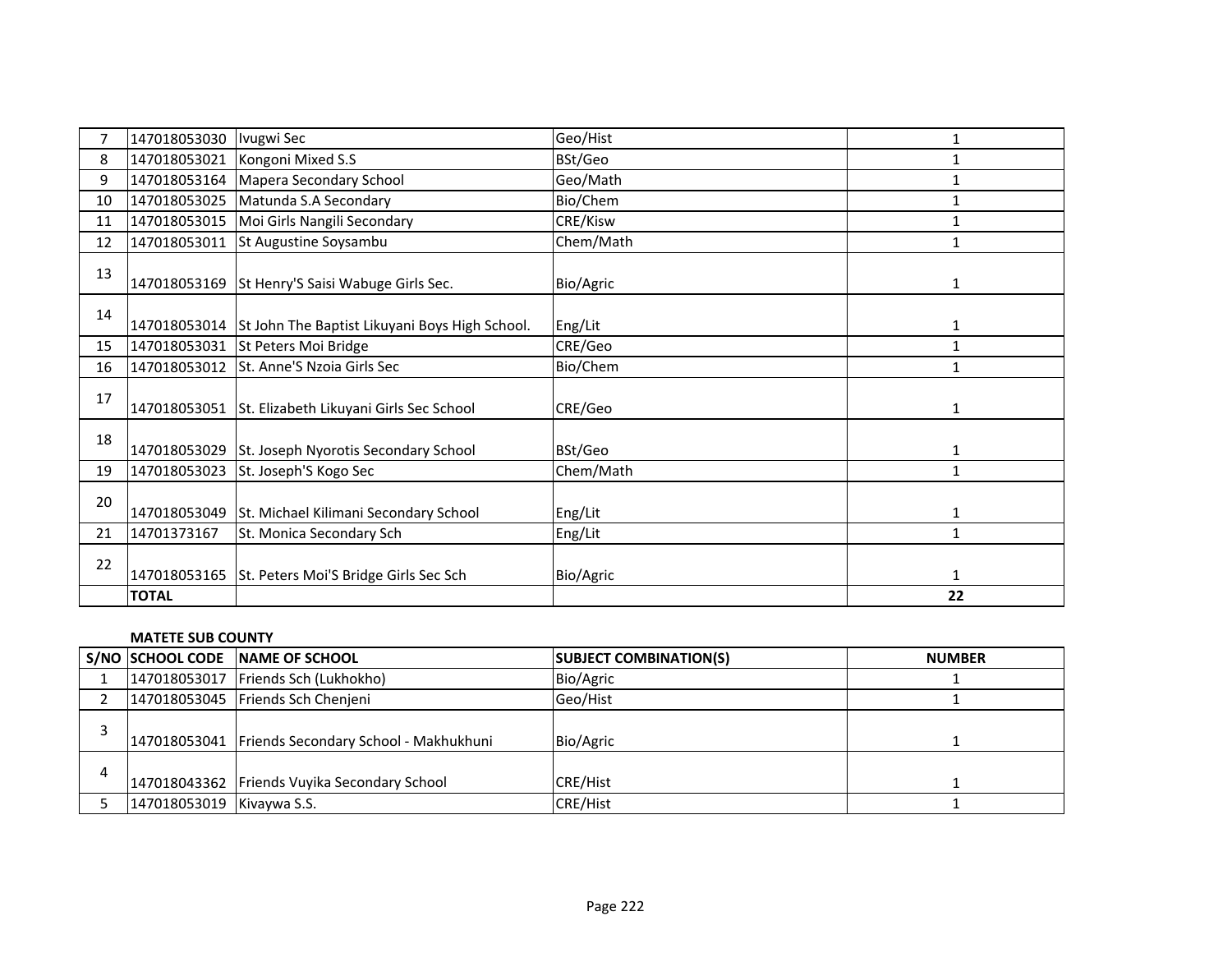| 6  |                          | 147018053056 Kulumbeni Secondary School              | BSt/Math  |    |
|----|--------------------------|------------------------------------------------------|-----------|----|
|    |                          | 147018053028 Lwandeti D E B Sec Sch                  | BSt/Math  |    |
| 8  | <b>NEW</b>               | Mahanga K Secondary School                           | BSt/Geo   |    |
| 9  | 147018053018 Maturu S.S. |                                                      | Bio/Math  |    |
| 10 | 147018053043             | Nzoia D E B Sec                                      | Chem/Math |    |
| 11 |                          | 147018053020 St Mukasa Chimoi S.S.                   | BSt/Geo   |    |
| 12 |                          | 147018053062 St. Mukasa Girls Secondary Sch - Chimoi | BSt/Geo   |    |
|    | <b>TOTAL</b>             |                                                      |           | 12 |

#### **KAKAMEGA SOUTH SUB COUNTY**

|                | S/NO SCHOOL CODE | <b>NAME OF SCHOOL</b>                         | <b>SUBJECT COMBINATION(S)</b> | <b>NUMBER</b> |
|----------------|------------------|-----------------------------------------------|-------------------------------|---------------|
| 1              | 147018043071     | Friends School Lusiola Secondary              | Bio/Chem                      | 1             |
| 2              |                  | 147018043126   Friends Secondary School-Lusui | Hist/Kisw                     |               |
| 3              | 147018043057     | Imalaba Secondary School                      | Eng/Lit                       |               |
| 4              | 147018043112     | Iremele Secondary School                      | BSt/Geo                       |               |
| 5              | 147018043086     | Lirhembe Academy Sec. School                  | Bio/Agric                     | 1             |
| 6              | 147018043033     | Makhokho Secondary School                     | BSt/Math                      |               |
| $\overline{7}$ | 147018043254     | Malinya Girls Sec School                      | Kisw/Geo                      |               |
| 8              | 147018043074     | Musali Secondary School                       | Eng/Lit                       |               |
| 9              | 147018043002     | Musingu Boys' High School                     | BSt/Math                      |               |
| 10             | 14701373131      | Sabane Secondary                              | Hist/Geo                      |               |
| 11             | 147018043056     | Shamusinjiri Secondary School                 | <b>CRE/Hist</b>               |               |
| 12             | 147018043040     | Shikokho Sec. School                          | BSt/Math                      |               |
| 13             | 147018043377     | Shikumu (St.Thomas) Secondary School          | CRE/Hist                      |               |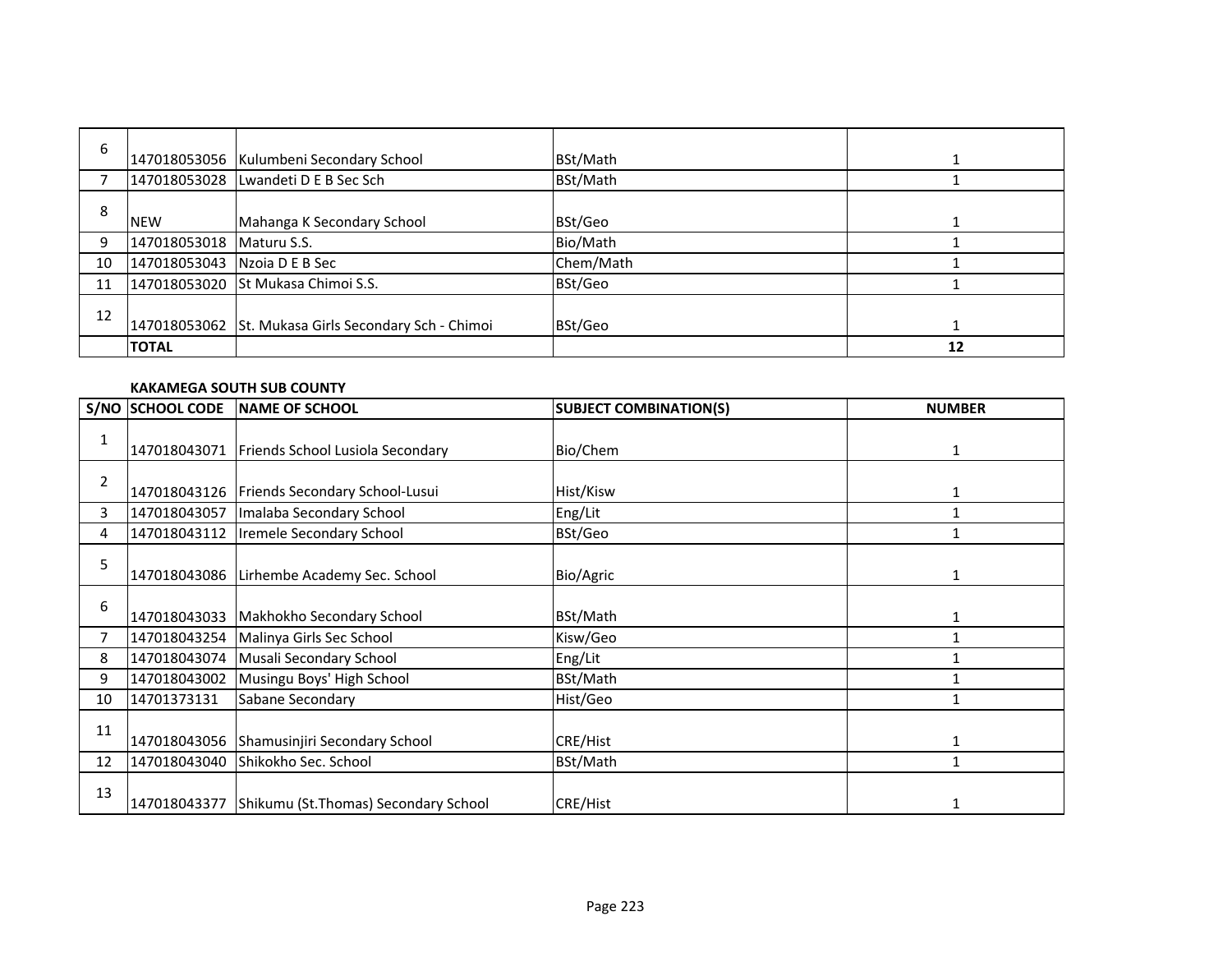| 14 |              | 147018043058 Shikunga Secondary School               | Math/Phy        |    |
|----|--------------|------------------------------------------------------|-----------------|----|
| 15 |              | 147018043059 Shimanyiro (St. Bonventure) Sec. School | <b>CRE/Kisw</b> |    |
| 16 |              | 147018043122 Shisesia (St. James) Secondary School   | Hist/Kisw       |    |
| 17 |              | 147018043054 Shivagala Secondary School              | <b>CRE/Kisw</b> |    |
| 18 |              | 147018043019 St.Theresa'S Eregi Girls' High School   | BSt/Math        |    |
|    | <b>TOTAL</b> |                                                      |                 | 18 |

### **LUGARI SUB COUNTY**

|                | S/NO SCHOOL CODE | <b>INAME OF SCHOOL</b>                               | <b>SUBJECT COMBINATION(S)</b> | <b>NUMBER</b> |
|----------------|------------------|------------------------------------------------------|-------------------------------|---------------|
|                |                  |                                                      |                               |               |
|                | <b>NEW</b>       | Ayub Savula Secondary School                         | Eng/Lit                       | $\mathbf{1}$  |
| $\overline{2}$ | 147018053006     | Bishop Sulumeti Girls Sec                            | Eng/Lit                       | $\mathbf{1}$  |
| 3              | 147018053003     | Chekalini Secondary School                           | Bio/Agric                     |               |
| 4              | 147018053027     | Forestal Secondary School                            | Eng/Lit                       |               |
| 5              | 147018053032     | Han Dow Secondary School                             | Agri/Bio                      |               |
| 6              |                  |                                                      |                               |               |
|                | 147018053163     | Immaculate Heart Secondary School                    | BSt/Geo                       |               |
| $\overline{7}$ |                  | 147018053068  Ivona Mixed Sec                        | BSt/Math                      | 1             |
| 8              | 147018053171     | Lumakanda Township Sec                               | Eng/Lit                       |               |
| 9              | 147018053047     | Lumama Secondary School                              | Geo/Kisw                      |               |
| 10             |                  |                                                      |                               |               |
|                | 147018053060     | Lwanda Lugari Secondary School                       | CRE/Hist                      |               |
| 11             |                  |                                                      |                               |               |
|                |                  | 147018053170 Macho Muslim Secondary School           | Bio/Agric                     | 1             |
| 12             | 147018053055     | Manyonyi Secondary School                            | Eng/Lit                       | 1             |
| 13             |                  | 147018053038 Mufutu Secondary School                 | Geo/Kisw                      |               |
| 14             |                  | 147018053036 Munyuki Sec School                      | Eng/Lit                       |               |
| 15             | 147018053061     | Sipande Secondary School                             | BSt/Math                      | 1             |
| 16             |                  | 147018053039 St Augustine'S Mlimani Secondary School | Geo/Kisw                      |               |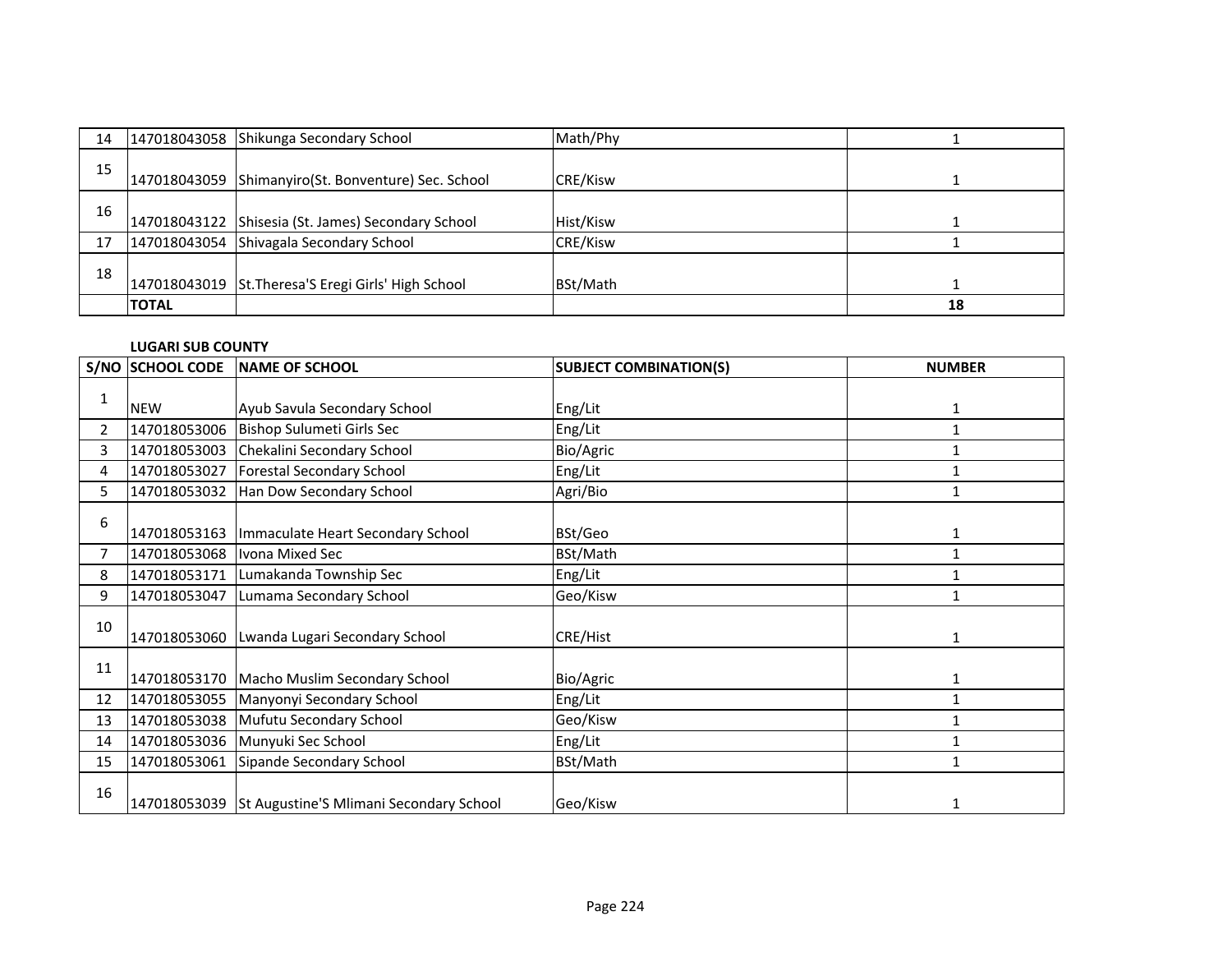| 17 |              | 147018053009 St Cecilia Girls Mautuma Secondary School | Bio/Chem  |    |
|----|--------------|--------------------------------------------------------|-----------|----|
|    |              |                                                        |           |    |
| 18 | 147013167    | St Charle Lwanga Koromaiti                             | Bio/Agric |    |
| 19 |              | 147018053004 St Paul'S Lugari Boys Secondary School    | Comp/     |    |
| 20 |              | 147018053162 St. Francis Majengo Sec Sch               | BSt/Geo   |    |
|    | <b>TOTAL</b> |                                                        |           | 20 |